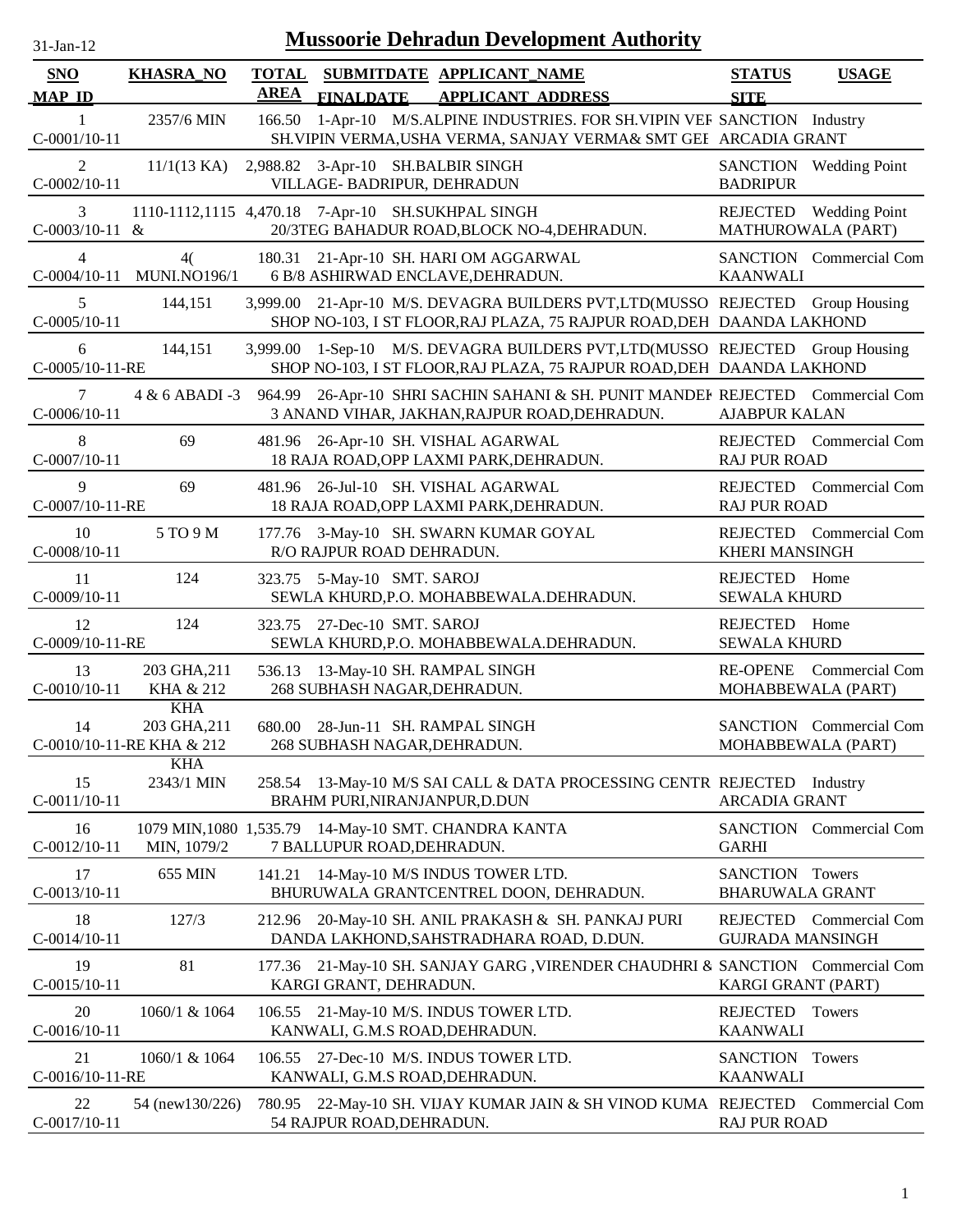| 31-Jan-12                   |                                                     |                             |                            | <b>Mussoorie Dehradun Development Authority</b>                                                                  |                                       |                                        |
|-----------------------------|-----------------------------------------------------|-----------------------------|----------------------------|------------------------------------------------------------------------------------------------------------------|---------------------------------------|----------------------------------------|
| <b>SNO</b><br><b>MAP ID</b> | <b>KHASRA_NO</b>                                    | <b>TOTAL</b><br><b>AREA</b> |                            | SUBMITDATE APPLICANT_NAME<br>FINALDATE APPLICANT ADDRESS                                                         | <b>STATUS</b><br><b>SITE</b>          | <b>USAGE</b>                           |
| 23<br>C-0018/10-11          | 981 KA                                              | 1,907.14                    |                            | 31-May-10 SMT. SAROJ BALA<br>MUKUTVILL & P.O.-BADRIPURJOGIWALA,                                                  | <b>NATHANPUR</b>                      | SANCTION Wedding Point                 |
| 24<br>$C-0019/10-11$        | 429                                                 |                             | C-7 TURNER ROAD, DEHRADUN. | 242.55 2-Jun-10 MD. JAMA, AHAMD JAMA & OTH.                                                                      | <b>RE-OPENE</b><br><b>MAJRA</b>       | Commercial Com                         |
| 25<br>C-0019/10-11-RE       | 429                                                 |                             | C-7 TURNER ROAD, DEHRADUN. | 617.51 27-Jun-11 MD. JAMA, AHAMD JAMA & OTH.                                                                     | <b>MAJRA</b>                          | SANCTION Commercial Com                |
| 26<br>$C-0020/10-11$        | 271/1                                               |                             |                            | 711.47 2-Jun-10 SH. ARUN KISHORE<br>MALSI DIVERSION ROAD, P.O. SINOLA, OPP.-D.V. CDEHRADUI MALSI                 | <b>RE-OPENE</b>                       | <b>Guest House</b>                     |
| 27<br>C-0020/10-11-RE       | 271/1                                               |                             |                            | 774.45 7-Dec-10 SH. ARUN KISHORE<br>MALSI DIVERSION ROAD, P.O. SINOLA, OPP.-D.V. CDEHRADUI MALSI                 | <b>SANCTION</b> Guest House           |                                        |
| 28<br>$C-0021/10-11$        | 15                                                  |                             | 95 NEHRU COLONYDEHRADUN.   | 840.53 3-Jun-10 SH. PRAVEEN GOAL & OTHERS                                                                        | <b>REJECTED</b><br><b>NEW ROAD</b>    | Home                                   |
| 29<br>C-0021/10-11-RE       | 15                                                  | 840.53                      | 95 NEHRU COLONYDEHRADUN.   | 26-Nov-10 SH. PRAVEEN GOAL & OTHERS                                                                              | <b>RE-OPENE</b><br><b>NEW ROAD</b>    | Commercial Com                         |
| 30<br>C-0021/10-11-RE       | 15                                                  | 901.46                      | 95 NEHRU COLONYDEHRADUN.   | 25-May-11 SH. PRAVEEN GOAL & OTHERS                                                                              | <b>SANCTION</b><br><b>NEW ROAD</b>    |                                        |
| 31<br>$C-0022/10-11$        | 1353/2 M                                            |                             |                            | 330.18 4-Jun-10 KM. NISHITA JAIN<br>4/1 INDER BAWA MARGKISHINPUR, RAJPUR ROAD, DEHRAD KAANWALI                   | SANCTION Shops                        |                                        |
| 32<br>$C-0023/10-11$        | 111                                                 |                             |                            | 496.92 14-Jun-10 DR. SUSHUM BHATIA<br>8 NEHRU GRAM, JOGIWALA, DEHRADUN.                                          | REJECTED<br><b>RAJ PUR ROAD</b>       | Commercial Com                         |
| 33<br>$C-0024/10-11$        | 109/85(NEW<br>$21-D$                                | 8,295.00                    |                            | 18-Jun-10 M/S. UNISON INFRATECH PVT.LTD.THROUG SANCTION Hotel<br>SH. AMIT AGARWAL.21-D NEW CANTT ROAD, DEHRADUN. | NEW CANT ROAD                         |                                        |
| 34<br>$C-0025/10-11$        | 27A                                                 | 344.00                      |                            | 22-Jun-10 M/S TOWER VISION INDIA PVT.LTD<br>BODY GUARDBARIGHAR CANAL DEHRADUN.                                   | REJECTED                              | Towers<br><b>BODY GUARD CANAL ROAD</b> |
| 35<br>$C-0026/10-11$        | 424/721                                             | 206.75                      |                            | 22-Jun-10 SH. ARVIND KUMAR OBERAI, SH. AVNISH K SANCTION Commercial Com<br>10 MUNICIPAL ROADDALANWALA, DEHRADUN. | <b>RAJ PUR ROAD</b>                   |                                        |
| 36<br>$C-0027/10-11$        | 487                                                 |                             | 375.12 7-Jul-10            | SMT. SHAKUNTLA RANI AND SMT. BEENU ( REJECTED Commercial Com<br>4 CHAKRATA ROADDEHRADUN.                         | <b>KAANWALI</b>                       |                                        |
| 37<br>$C-0028/10-11$        | 1636                                                |                             |                            | 1,954.37 29-Jul-10 SH.ARVIND KUMAR BHATT<br>250 SARTHI VIHARHARIDWAR ROAD D.DUN                                  | <b>AJABPUR KALAN</b>                  | REJECTED Commercial Com                |
| 38<br>$C-0029/10-11$        | 565 KA&568<br>KA&600&566&<br>567KA                  |                             |                            | 6,358.50 3-Aug-10 T.G. LEISURE&RESORTS PVT.LTD<br>C/0 SH.PUNEET GUPTA16-A SUBHASH ROAD SHANTI PLAZA TARLA NAGAL  | RE-OPENE Hotel                        |                                        |
| 39                          | 565 KA&568<br>C-0029/10-11-RKA&600&566&             |                             |                            | 6,358.50 25-Jan-11 T.G. LEISURE&RESORTS PVT.LTD<br>C/0 SH.PUNEET GUPTA16-A SUBHASH ROAD SHANTI PLAZA TARLA NAGAL | REJECTED Hotel                        |                                        |
| 40<br>$C-0030/10-11$        | 567KA<br>393&773 HA 2,100.56 5-Aug-10 SH.OM PRAKASH |                             |                            | 19/1 RAJ VIHARCHAKRATA ROAD D.DUN                                                                                | SANCTION Hotel<br><b>NIRANJANPUR</b>  |                                        |
| 41<br>$C-0031/10-11$        | 4&6&3 1 OLD                                         |                             |                            | 892.25 5-Aug-10 SH.SACHIN SAHANI& SH.PUNIT MANDEKA8 REJECTED Commercial Com<br>3 ANAND VIHARJAKHAN D.DUN         | CHAK AJABPUR KALAN                    |                                        |
| 42<br>C-0031/10-11-RE       | 4&6&3 1 OLD                                         | 892.25                      |                            | 15-Oct-10 SH.SACHIN SAHANI& SH.PUNIT MANDEKA& SANCTION Commercial Com<br>3 ANAND VIHARJAKHAN D.DUN               | CHAK AJABPUR KALAN                    |                                        |
| 43<br>$C-0032/10-11$        | 5 KA                                                |                             |                            | 148.58 10-Aug-10 SH.RAM KUMAR&SMT.SARITA SHARMA<br>DEV TRADING COM.SHOP N0-3 MAIN HARIDWAR ROAD NA               | <b>REJECTED</b><br><b>BADRIPUR</b>    | <b>Shops</b>                           |
| 44<br>$C-0033/10-11$        | 413 KHA                                             | 159.83                      |                            | 18-Aug-10 SH.MAHENDER PAL SHARMA<br>LANE-N0- C-22 TURNER ROAD CLEMENT TOWN D.DUN                                 | <b>RE-OPENE</b><br><b>NIRANJANPUR</b> | <b>Shops</b>                           |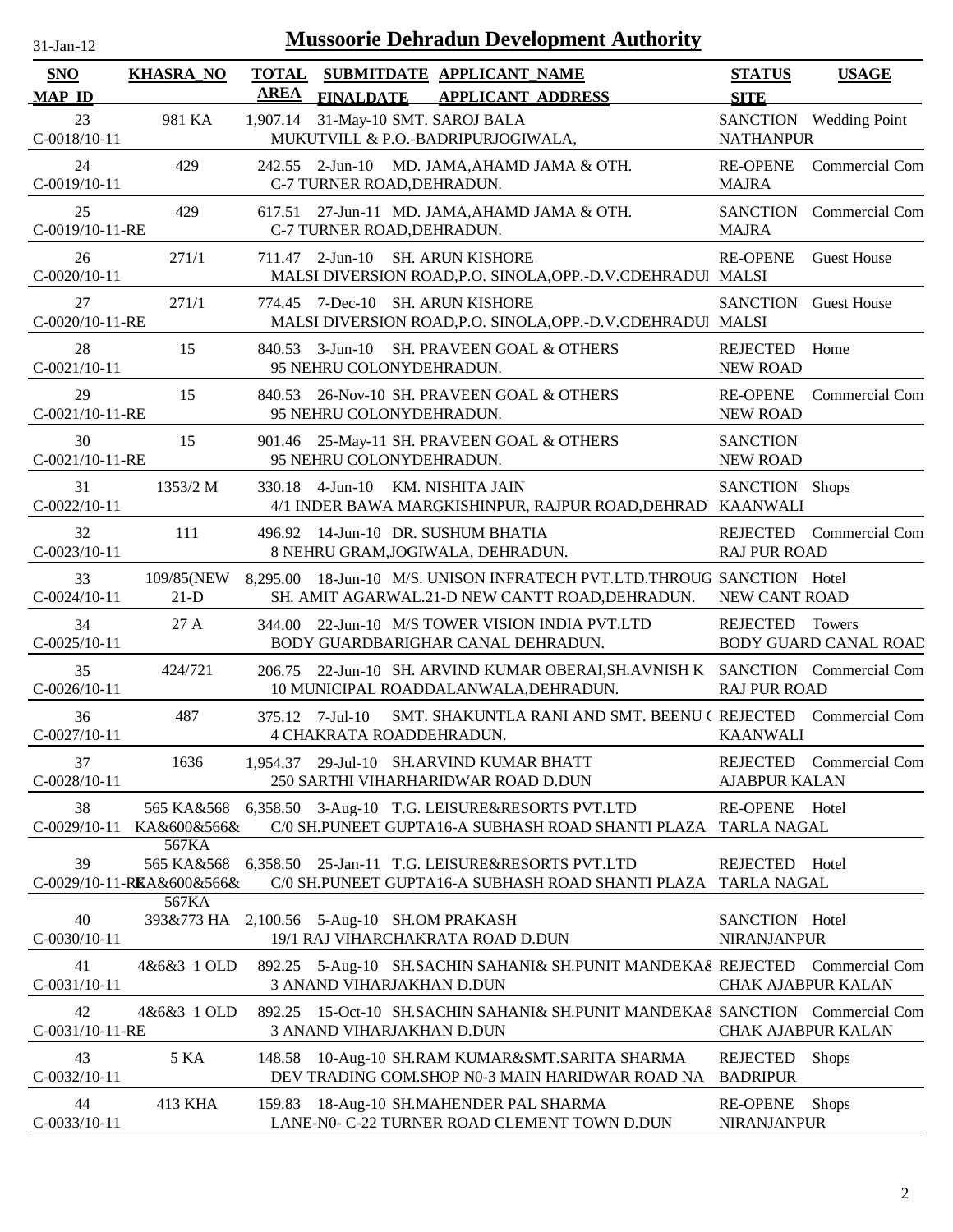| $31$ -Jan-12                |                             |                             | <b>Mussoorie Dehradun Development Authority</b>                                                                    |                                              |                         |
|-----------------------------|-----------------------------|-----------------------------|--------------------------------------------------------------------------------------------------------------------|----------------------------------------------|-------------------------|
| <b>SNO</b><br><b>MAP ID</b> | <b>KHASRA_NO</b>            | <b>TOTAL</b><br><b>AREA</b> | SUBMITDATE APPLICANT NAME<br><b>FINALDATE</b><br><b>APPLICANT ADDRESS</b>                                          | <b>STATUS</b><br><b>SITE</b>                 | <b>USAGE</b>            |
| 45<br>C-0033/10-11-RE       | 413 KHA                     | 159.83                      | 30-Mar-11 SH.MAHENDER PAL SHARMA<br>LANE-N0- C-22 TURNER ROAD CLEMENT TOWN D.DUN                                   | SANCTION Shops<br><b>NIRANJANPUR</b>         |                         |
| 46<br>$C-0034/10-11$        | 249&250                     |                             | 209.03 23-Aug-10 INDUS TOWERS LTD<br>H-11 2ND FLOOR SEC-63GAUTAM BUDH NAGAR NOIDA                                  | SANCTION Towers<br><b>MAJRI MAFI</b>         |                         |
| 47<br>$C-0035/10-11$        | 618/1                       |                             | 183.00 23-Aug-10 INDUS TOWERS LTD.<br>H-11 2ND FLOOR SEC-63GAUTAM BUDH NAGAR NOIDA                                 | SANCTION Towers<br><b>RAIPUR</b>             |                         |
| 48<br>$C-0036/10-11$        | 945                         |                             | 148.60 25-Aug-10 M/S INDUS TOWER LTD.<br>H-11 2ND FLOOR SEC-63GAUTAM BUDH NAGAR NOIDA                              | SANCTION Towers<br><b>CHAKTUNWALA</b>        |                         |
| 49<br>$C-0037/10-11$        | 192                         |                             | 148.69 25-Aug-10 M/S INDUS TOWERS LTD<br>H-11 2ND FLOOR SEC-63GAUTAM BUDH NAGAR NOIDA                              | SANCTION Home<br><b>MIYANWALA</b>            |                         |
| 50<br>C-0038/10-11          | 17/17&139                   |                             | 29.53 6-Sep-10 SH.VIJAY ANAND<br><b>20 PALTAN BAZAR D.DUN</b>                                                      | REJECTED Shops<br>PALTAN BAZAR               |                         |
| 51<br>$C-0039/10-11$        | 21& 159(1)/21               |                             | 254.00 7-Sep-10 SH.SUNIL GOYAL<br>19 P.D. TANDON MARGLAXMAN CHOWK D.DUN                                            | <b>RAJ PUR ROAD</b>                          | SANCTION Commercial Com |
| 52<br>$C-0040/10-11$        | 1359                        |                             | 185.78 13-Sep-10 INDUS TOWERS LTD.<br>H-11 2ND FLOOR SEC-63GAUTAM BUDH NAGAR NOIDA                                 | SANCTION Towers<br><b>DEHRA KHAS</b>         |                         |
| 53<br>$C-0041/10-11$        |                             |                             | 2847 49 NEW 2,836.06 6-Oct-10 SH.SATISH CHAND KAPOOR&SH.MANIK KA SANCTION Commercial Com<br>67 CHAKRATA ROAD D.DUN | <b>RAJ PUR ROAD</b>                          |                         |
| 54<br>$C-0042/10-11$        | 510                         |                             | 998.67 13-Oct-10 SMT.GUDDI RAWAT& SMT.MANJU GUPTA<br>VILL- MOHKAMPUR HARIDWARROAD D.DUN                            | SANCTION Home<br><b>HARRAWALA</b>            |                         |
| 55<br>$C-0043/10-11$        | 1401 KHA                    |                             | 617.28 15-Oct-10 M/S DEHRAKHAS PROPERTIES PVT.LTD.T<br>VIKASH NAGAR, DEHRADUN.                                     | RE-OPENE<br><b>AJABPUR KALAN</b>             | <b>Shops</b>            |
| 56<br>C-0043/10-11-RE       | 1401 KHA                    | 769.68                      | 30-Jun-11 M/S DEHRAKHAS PROPERTIES PVT LTD TH SANCTION Commercial Com<br>VIKASH NAGAR, DEHRADUN.                   | <b>AJABPUR KALAN</b>                         |                         |
| 57<br>$C-0044/10-11$        | 1631/3                      | 119.11                      | 21-Oct-10 INDUS TOWER LTD.<br>H-11 2ND FLOORSEC-63 GAUTAM BUDH NAGAR NOIDA-201. RAIPUR                             | SANCTION Towers                              |                         |
| 58<br>$C-0045/10-11$        | 57/3 SHIVAJI<br><b>PARK</b> |                             | 101.27 25-Oct-10 TOWER VISION INDIA PVT.LD<br>57/3 SHIVAJI PARK REST CAMP D.DUN                                    | SANCTION Towers<br><b>REST CAMP</b>          |                         |
| 59<br>$C-0046/10-11$        | 87                          |                             | 192.29 26-Oct-10 SH.RAFIQ UKANI& NAZEEMA UKANI<br>E-403 WINDLASS APARTMENTCURZAN ROAD DALANWAL                     | <b>REJECTED</b><br>E.C.ROAD                  | Commercial Com          |
| 60<br>C-0046/10-11-RE       | 87                          | 192.29                      | $3$ -Jan-11<br>SH.RAFIQ UKANI& NAZEEMA UKANI<br>E-403 WINDLASS APARTMENTCURZAN ROAD DALANWAL                       | E.C.ROAD                                     | SANCTION Commercial Com |
| 61<br>$C-0047/10-11$        | $26,26-A,26/2$              |                             | 2,484.20 28-Oct-10 SH. HARISH ARORA, SMT. RANI ARORA & O<br>27 NEW ROAD, DEHRADUN.                                 | <b>RAJ PUR ROAD</b>                          | SANCTION Commercial Com |
| 62<br>$C-0048/10-11$        | 55& 235/413<br><b>NEW</b>   |                             | 1,193.63 29-Oct-10 SH.RAJENDER PAL SINGH&OTHERS<br><b>G-41 RACE COURSE D.DUN</b>                                   | <b>RAJ PUR ROAD</b>                          | SANCTION Commercial Com |
| 63<br>$C-0049/10-11$        | 89 (OLD<br>$NO-27/54)$      |                             | 730.75 29-Oct-10 SMT. ALKA GARG<br>21 SAHARANPUR ROAD, DEHRADUN.                                                   | SANCTION Petrol Pump<br><b>CHAKRATA ROAD</b> |                         |
| 64<br>$C-0050/10-11$        | 31KA                        | 232.25                      | 1-Nov-10 INDUS TOWERS LTD.<br>H-11, 2ND FLOORSEC-63GAUTAM BUDH NAGAR                                               | SANCTION Towers<br><b>KULHAN KARANPUR</b>    |                         |
| 65<br>$C-0051/10-11$        | 1 & NEW N0-<br>1B/1         |                             | 178.97 19-Nov-10 SMT.TARUNA GUJRAL&SMT.RITU GUJRAL<br>73/2 D.L.ROAD D.DUN                                          | SANCTION Shops<br>D.L.ROAD                   |                         |
| 66<br>$C-0052/10-11$        | 1&NEW NO.<br>1B/1           |                             | 183.24 19-Nov-10 SH.RAJESH GUJRAL&SH.SUSHIL TYAGI&SH. SANCTION<br>73/3 D.L.ROAD D.DUN                              | D.L.ROAD                                     | <b>Shops</b>            |
| 67<br>$C-0053/10-11$        | 2225/1                      |                             | 149.68 19-Nov-10 INDUS TOWERS LTD.<br>H-11 SEC.FLOORSECTOR-63 NOIDA                                                | SANCTION Towers<br>ARCADIA GRANT             |                         |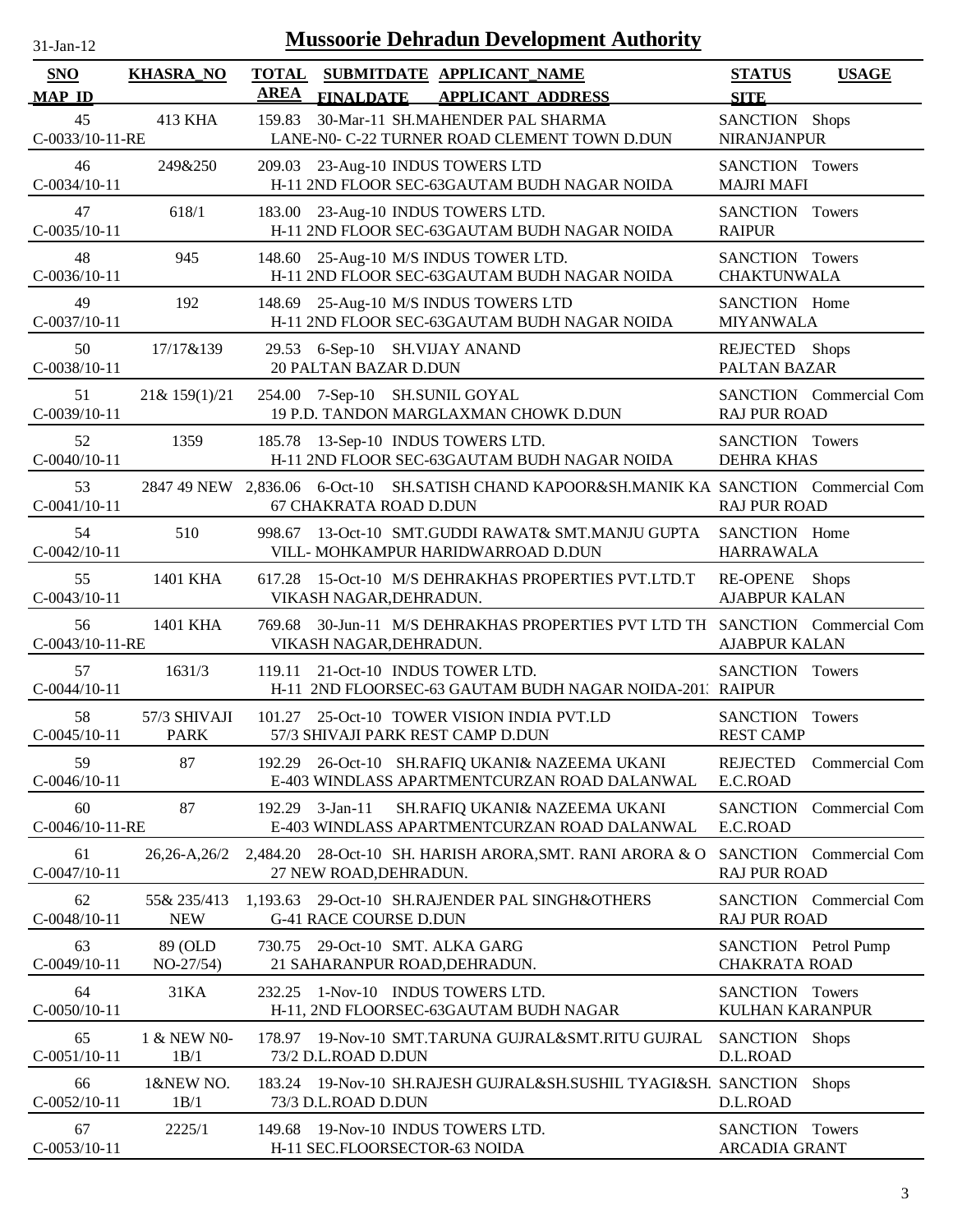| $31$ -Jan-12                |                                                  |             | <b>Mussoorie Dehradun Development Authority</b>                                                                                   |                                                        |
|-----------------------------|--------------------------------------------------|-------------|-----------------------------------------------------------------------------------------------------------------------------------|--------------------------------------------------------|
| <b>SNO</b><br><b>MAP ID</b> | <b>KHASRA_NO</b>                                 | <b>AREA</b> | TOTAL SUBMITDATE APPLICANT_NAME<br>FINALDATE APPLICANT ADDRESS                                                                    | <b>USAGE</b><br><b>STATUS</b><br><b>SITE</b>           |
| 68<br>$C-0054/10-11$        | 68 KA                                            | 127.68      | 30-Nov-10 M/S INDUS TOWERS LTD<br>H-11, SECOND FLOORSECT-63, GAUTAM BUDH NAGARU.P                                                 | SANCTION Towers<br><b>AJABPUR KALAN</b>                |
| 69<br>$C-0055/10-11$        | 218                                              |             | 219 KA, 217 & 1, 359.00 16-Dec-10 SH. R.N. GUPTA & SH. AKSHAT BANSAL<br>12 TYAGI ROADDEHRADUN.                                    | RE-OPENE Office<br><b>KARGI ROAD</b>                   |
| 70<br>C-0055/10-11-RE       | 218                                              |             | 219 KA, 217 & 1, 359.00 18-Mar-11 SH. R.N. GUPTA & SH. AKSHAT BANSAL<br>12 TYAGI ROADDEHRADUN.                                    | SANCTION Office<br>KARGI GRANT (PART)                  |
| 71<br>$C-0056/10-11$        |                                                  |             | 1034,1036,1084 412.00 16-Dec-10 SH. JAGMOHAN & SMT NANDA DEVI<br>39/1, BALLPUR CHAKRATA ROAD, D.DUN                               | RE-OPENE Commercial Com<br><b>BALLUPUR</b>             |
| 72<br>C-0056/10-11-RE       | 1034, 1036, 1084                                 |             | 412.00 28-Feb-11 SH. JAGMOHAN & SMT NANDA DEVI<br>39/1, BALLPUR CHAKRATA ROAD, D.DUN                                              | SANCTION Commercial Com<br><b>BALLUPUR</b>             |
| 73                          | 216<br>C-0057/10-11 KA,216KHA,21                 |             | 2,530.71 20-Dec-10 SH. AMRISH KUMAR OBERAI<br>2-A RACE COURSE, DEHRADUN.                                                          | SANCTION Office<br>KARGI GRANT (PART)                  |
| 74                          | 6GA, 217<br>C-0058/10-11 803&805&806&<br>807&808 |             | 800&801&802& 2,328.87 21-Dec-10 DOON VALLEY OFFICERS CO-OP HOUSING : REJECTED Shops<br>VASANT VIHAR P.O0- NEW FOREST D.DUN        | <b>VASANT VIHAR</b>                                    |
| 75<br>$C-0059/10-11$        | <b>KANWALI</b><br>46 OLD& 26<br><b>NEW</b>       |             | 2,327.83 23-Dec-10 SMT. RABINDER ARORA<br>27 NEW ROAD D.DUN                                                                       | SANCTION Commercial Com<br>E.C.ROAD                    |
| 76<br>$C-0060/10-11$        | <b>PROP.NO-15-A</b><br>&49 NEW                   |             | 457.75 24-Dec-10 M/S ANAND'S ASSOCIATES<br>17 MOTTI BAZARD.DUN                                                                    | RE-OPENE Commercial Com<br><b>LITTAN ROAD</b>          |
| 77                          | PROP. $N0-15-A$<br>C-0060/10-11-RE &49 NEW       |             | 457.75 25-Mar-11 M/S ANAND'S ASSOCIATES<br>17 MOTTI BAZARD.DUN                                                                    | SANCTION Commercial Com<br><b>LITTAN ROAD</b>          |
| 78<br>$C-0061/10-11$        | 162 KA& 413/1<br><b>OLD</b>                      |             | SH.RAJEEV GARG&SH.RANVEER SINGH<br>657.58 4-Jan-11<br>74 ENGGINEERS ENCLAVEKANWALI D.DUN                                          | SANCTION Commercial Com<br><b>SEWALA KALAN</b>         |
| 79<br>$C-0062/10-11$        | 17 OLD& 54/12                                    |             | 192.08 28-Jan-11 SH. BIMAL HARNAL<br>17 ARAGHAR HARIDWAR ROAD D.DUN                                                               | SANCTION Commercial Com<br><b>AARAGARH</b>             |
| 80<br>$C-0063/10-11$        | 50.52 to 60                                      |             | 11 to 14.31 to 34,406.32 31-Jan-11 M/S COOL BREEZ EXPORT PVT.& M/S SHARI SANCTION Hotel<br>56-58 COMMNUITY CENTER EAST OF KAILASH | <b>GUJRADA MANSINGH</b>                                |
| 81                          | 756& NEW 911<br>C-0064/10-11 THA &911 GHA        |             | 390.47 2-Feb-11<br>SMT.DEEPA JAIN&SMT.BABITA JAIN&SMT<br>50 DEV LOK COLONY MAJRA SHIMLA ROAD D.DUN                                | SANCTION Commercial Com<br><b>MAJRA</b>                |
| 82                          | C-0065/10-11 KA,1310KHA                          |             | 1307,1309,1310 3,491.76 25-Feb-11 SH. HARISH SURI & SMT. GAURI SURI<br>D.D.P.M HARIDWAR BY PASS ROADDEHRADUN.                     | RE-OPENE Commercial Com<br><b>AJABPUR KHURD</b>        |
| 83                          | C-0065/10-11-REA, 1310KHA                        |             | 1307,1309,1310 3,491.76 29-Sep-11 SH. HARISH SURI & SMT. GAURI SURI<br>D.D.P.M HARIDWAR BY PASS ROADDEHRADUN.                     | <b>SANCTION</b> Commercial Com<br><b>AJABPUR KHURD</b> |
| 84<br>$C-0066/10-11$        | 1146                                             |             | 672.00 30-Mar-11 SH. D.N. BHATT<br>19 NEW CANTT ROAD D.DUN                                                                        | SANCTION Commercial Com<br><b>DEHRA KHAS</b>           |
| 85<br>$L$ -0001/10-11       | 930<br>KHA, 931 KA, 93                           |             | 32,272.27 1-Jun-10 SH. JYOTSNA LAMPS CAPS PVT LTD<br>2/3/4 KISHANPUR, RAJPUR ROAD, NEAR MUSSOORIE DIVERSI CHALANG                 | Home<br>REJECTED                                       |
| 86<br>$L$ -0002/10-11       | 9<br><b>OTHERS</b><br>&1085                      |             | 44&45&46TO5117,454.00 13-Dec-10 M/S JYOTSANA LAMPS CAPS PVT.LTD.<br>43/1 KISHANPUR RAJPUR ROAD D.DUN                              | SANCTION Home<br><b>TARLA NAGAL</b>                    |
| 87<br>$L$ -0003/10-11       | 25to31&34                                        |             | 13to15&17to23&19,657.00 21-Dec-10 SH.SUDESH KUMAR&OTHERS<br>917 IDIRA NAGAR D.DUN                                                 | SANCTION Home<br><b>SEWALA KALAN</b>                   |
| 88<br>L-0004/10-11 262      |                                                  |             | 257,258,259,261, 3,039.00 28-Mar-11 SH. AKHIL SAKLANI<br>16 SUBHASH ROADDEHRADUN.                                                 | RE-OPENE Home<br><b>TARLA NAGAL</b>                    |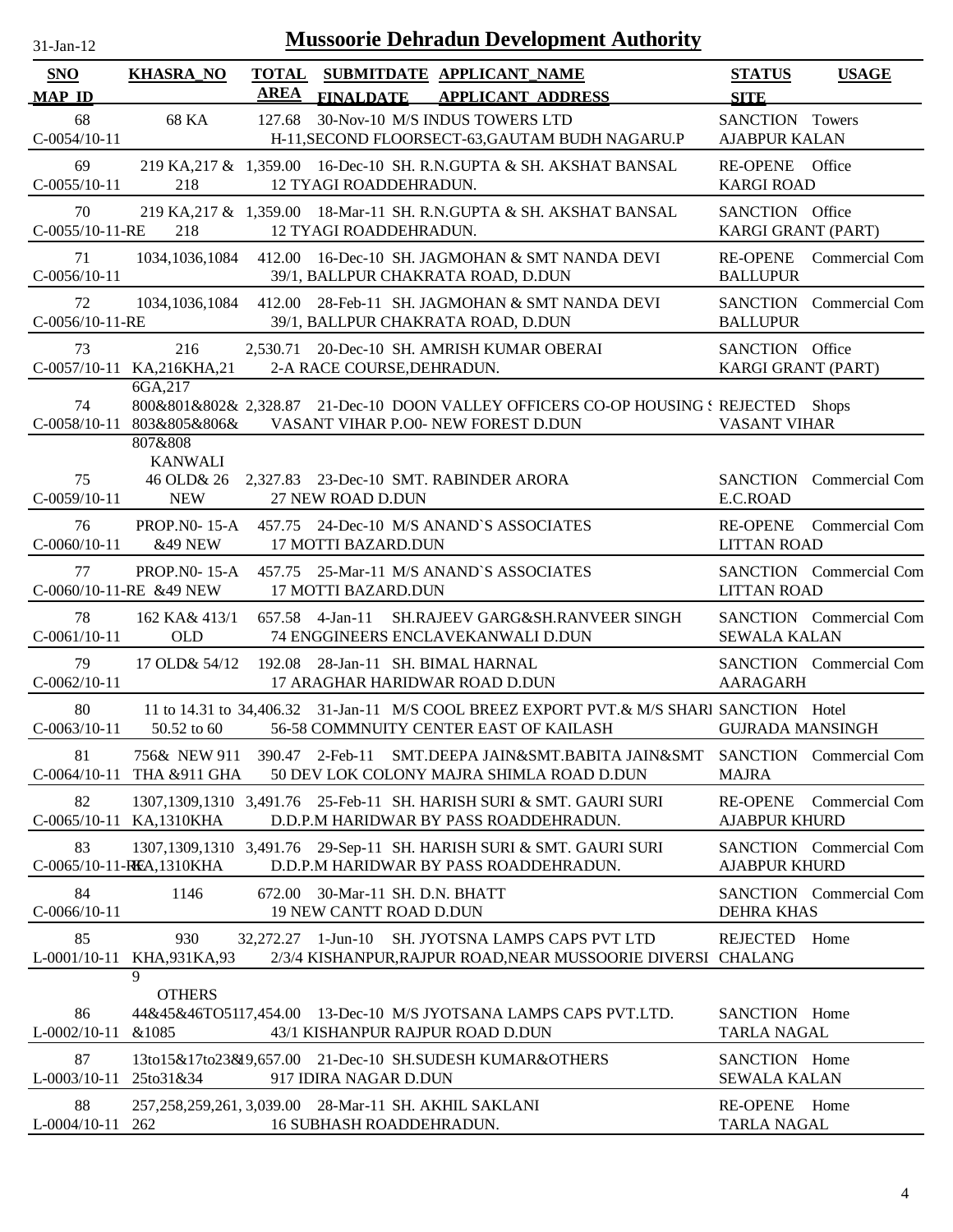| $31$ -Jan-12                |                                        |                             | <b>Mussoorie Dehradun Development Authority</b>                                                                   |                                              |
|-----------------------------|----------------------------------------|-----------------------------|-------------------------------------------------------------------------------------------------------------------|----------------------------------------------|
| <b>SNO</b><br><b>MAP ID</b> | <b>KHASRA_NO</b>                       | <b>TOTAL</b><br><b>AREA</b> | SUBMITDATE APPLICANT_NAME<br>FINALDATE APPLICANT ADDRESS                                                          | <b>STATUS</b><br><b>USAGE</b><br><b>SITE</b> |
| 89<br>L-0004/10-11-RH2      | 257, 258, 259, 261, 3, 039.00 4-Oct-11 |                             | SH. AKHIL SAKLANI<br>16 SUBHASH ROADDEHRADUN.                                                                     | <b>SANCTION</b><br><b>TARLA NAGAL</b>        |
| 90<br>R-0001/10-11          | $59-A$                                 |                             | 892.37 1-Apr-10 SMT. SWARAN KANTA HARI<br>59-C RAJPUR ROAD, DEHRADUN.                                             | SANCTION Home<br><b>RAJ PUR ROAD</b>         |
| 91<br>R-0002/10-11          | PLOT-66                                |                             | 175.00 1-Apr-10 GANGA REALTORS<br>7-C RACE COURSE, DEHRADUN.                                                      | SANCTION Home<br><b>DEHRA KHAS</b>           |
| 92<br>R-0003/10-11          | PLOT-03                                |                             | 174.64 1-Apr-10 GANGA REALTORS<br>R.N.GUPTA, 7-C RACE COURSE. D.DUN.                                              | SANCTION Home<br><b>DEHRA KHAS</b>           |
| 93<br>R-0004/10-11          | 930 DAA                                |                             | 142.00 1-Apr-10 SH. KAMAL KUMAR SHARMA<br>188 GURU ROAD, DEHRADUN.                                                | SANCTION Home<br><b>DEHRA KHAS</b>           |
| 94<br>$R-0005/10-11$ )      | 19KHA(OLD-20                           |                             | 86.35 1-Apr-10 SH. SHAHID AHMED<br>101/D-23 CHANDRA LOK COLONY, RAJPUR ROAD, DEHRADU CHAI BAGH KAULAGARH          | SANCTION Home                                |
| 95<br>R-0006/10-11          | 430 MIN(45<br>OLD)                     |                             | 102.94 1-Apr-10 SMT. JASVINDER KAUR<br>G-36 RACE COURSE, DEHRADUN.                                                | SANCTION Home<br><b>AJABPUR KALAN</b>        |
| 96<br>R-0007/10-11          | 341                                    |                             | 214.26 1-Apr-10 SH. AMIT AGARWAL & SH. CHIRAG SINGHA SANCTION Home<br>28 RAJA ROAD, DEHRADUN.                     | <b>MAJRA</b>                                 |
| 97<br>R-0008/10-11          | 430(OLD-45)                            |                             | 102.94 1-Apr-10 SMT. JASVINDER KAUR<br>G-36 RACE COURSE, DEHRADUN.                                                | SANCTION Home<br><b>AJABPUR KHURD</b>        |
| 98<br>R-0009/10-11          | $S-4-B/218$                            |                             | 419.72 1-Apr-10 BRIG. P.P.S.PAHWA<br>WING NO-6/16, PREM NAGAR, DEHRADUN.                                          | SANCTION Home<br>DEFENCE COLONY              |
| 99<br>$R - 0010/10 - 11$    | 54(NEW61)                              |                             | 248.06 3-Apr-10 SMT.SHARDA SETH<br>61 RAJA ROAD, DEHRADUN.                                                        | SANCTION Home<br><b>RAJA ROAD</b>            |
| 100<br>R-0011/10-11         | 190/1                                  |                             | 182.16 3-Apr-10 SH. LALIT PRASAD PANT AND SMT. BEENA REJECTED Home<br>C/o. ASHOK SHARMA, 147 DHARAMPUR, DEHRADUN. | <b>AJABPUR KHURD</b>                         |
| 101<br>R-0012/10-11         | 322 KA                                 |                             | 198.44 3-Apr-10 SMT. UMA NAUTIYAL & SH. K.N. NAUTIYA SANCTION Home<br>154/80 G.M.S. ROAD NIRANJANPUR D.DUN        | NIRANJANPUR                                  |
| 102<br>R-0013/10-11         | 681                                    |                             | 271.84 3-Apr-10 SMT. SUSHILA NEGI<br>PRAGTI VIHAR, DHARMPUR, D.DUN                                                | SANCTION Home<br><b>DEHRA KHAS</b>           |
| 103<br>R-0014/10-11         | 1186                                   |                             | 679.18 3-Apr-10 SMT. MADHUBALA<br>147/A INDIRA PURAM, M.D.D.A. COLONY, DEHRADUN.                                  | REJECTED Home<br><b>KAANWALI</b>             |
| 104<br>R-0015/10-11         | 28                                     |                             | 299.37 5-Apr-10 SH.GOPI CHAND<br>28 DILA RAM BAZAR, DEHRADUN                                                      | SANCTION Home<br><b>DILARAM</b>              |
| 105<br>R-0016/10-11         | 512                                    |                             | 322.02 5-Apr-10 SH. BHAIRAV DUTT ANTHWAL<br>120 OM VIHAR, AJABPUR KALAN, DEHRADUN.                                | SANCTION Home<br><b>AJABPUR KALAN</b>        |
| 106<br>R-0017/10-11         | 748                                    | 207.48                      | 5-Apr-10 SH. SUSHIL KUMAR & SMT. SONIA<br>14 PALM PLAZA, INDRA NAGAR COLONY, VASANT VIHAR, L KAANWALI             | SANCTION Home                                |
| 107<br>R-0018/10-11         | 655                                    |                             | 486.24 5-Apr-10 SMT. ARADHANA KANAUJIYA<br>338/1RAJENDRA NAGAR, KAULAGARH, DEHRADUN.                              | SANCTION Home<br><b>MAJRA</b>                |
| 108<br>R-0019/10-11         | $25-D$                                 |                             | 148.56 5-Apr-10 SMT. VARINDER KAUR<br>25-D CIRCULAR ROAD, DEHRADUN.                                               | SANCTION Home<br><b>CIRCULAR ROAD</b>        |
| 109<br>$R - 0020/10 - 11$   | 897M                                   | 125.33                      | 5-Apr-10 SH. ARVIND KUMAR & RAKESH KUMAR<br>67/26 CHANDER NAGAR, DEHRADUN.                                        | SANCTION Home<br><b>REST CAMP</b>            |
| 110<br>R-0021/10-11         | 566                                    |                             | 256.12 5-Apr-10 SMT. SIMPLE VERMA<br>322 CHAMAN VIHAR, DEHRADUN.                                                  | SANCTION Home<br><b>SEWALA KALAN</b>         |
| 111<br>R-0022/10-11         | 60(OLD 49)                             |                             | 186.68 5-Apr-10 SMT. NIDHI GUPTA<br>135/3KAULAGARH ROAD, GALI NO-2A, RAJENDRA NAGAR D. AAMWALA TARLA              | SANCTION Home                                |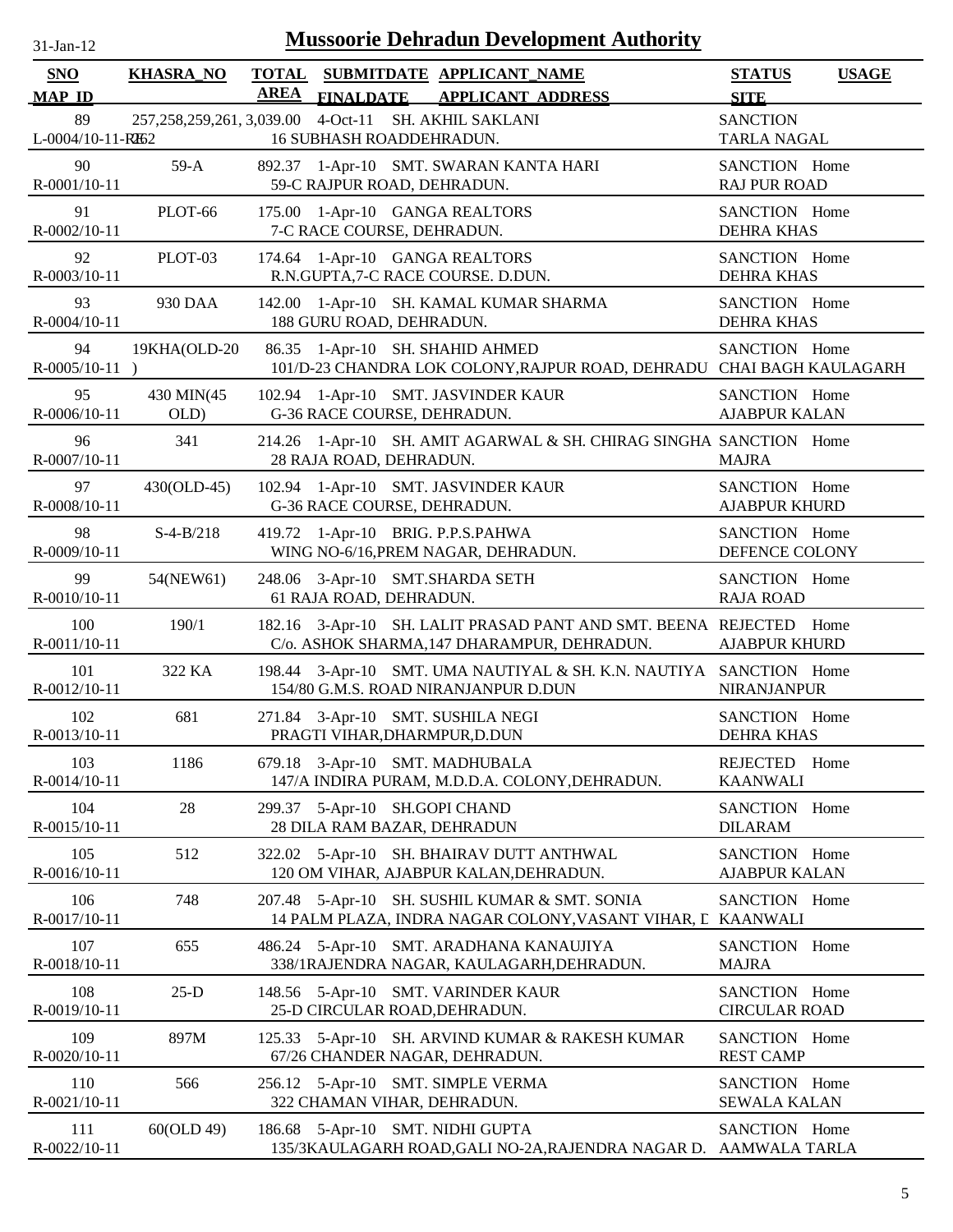| $31$ -Jan-12                         |                    |             | <b>Mussoorie Dehradun Development Authority</b>                                                                  |                                                        |              |
|--------------------------------------|--------------------|-------------|------------------------------------------------------------------------------------------------------------------|--------------------------------------------------------|--------------|
| <b>SNO</b>                           | <b>KHASRA_NO</b>   | <b>AREA</b> | TOTAL SUBMITDATE APPLICANT NAME                                                                                  | <b>STATUS</b>                                          | <b>USAGE</b> |
| <b>MAP ID</b><br>112<br>R-0023/10-11 | 1223               | 138.81      | <b>FINALDATE</b><br><b>APPLICANT ADDRESS</b><br>5-Apr-10 SMT. MALTI GUSAIN<br>25 DEEP NAGAR, DEHRADUN.           | <b>SITE</b><br><b>RE-OPENE</b><br><b>AJABPUR KALAN</b> | Home         |
| 113<br>R-0023/10-11-RE               | 1223               | 138.81      | 15-May-10 SMT. MALTI GUSAIN<br>25 DEEP NAGAR, DEHRADUN.                                                          | SANCTION Home<br><b>AJABPUR KALAN</b>                  |              |
| 114<br>R-0024/10-11                  | 630/1              | 235.67      | 6-Apr-10 SH. LALITA PRASAD JOSHI<br>DOON VALLEY, S.A.D.A OFFICE, 30/2 MOHINI ROAD, DEHRAD BALAWALA               | SANCTION Home                                          |              |
| 115<br>R-0025/10-11                  | 71                 |             | 426.35 6-Apr-10 MAJ. AMITABH NEGI<br>45/2 TAGORE COLONY, CHUKHUWALA, DEHRADUN.                                   | SANCTION Home<br><b>TAGORE VILLA</b>                   |              |
| 116<br>R-0026/10-11                  | 1108               |             | 240.00 6-Apr-10 SH. B.S. BISHT<br>48SHANTI VIHAR, MOTHROWALA ROAD, D.DUN.                                        | SANCTION Home<br><b>AJABPUR KALAN</b>                  |              |
| 117<br>$R-0027/10-11$ )              | 91KHA(OLD323       |             | 421.21 6-Apr-10 SMT. HEMA SAXENA & SH ANAND PRAKAS SANCTION Home<br>VILLAGE BADRIPUR, DEHRADUN.                  | <b>BADRIPUR</b>                                        |              |
| 118<br>R-0028/10-11                  | $S-4/D-115$        |             | 972.50 6-Apr-10 SH. M.M.UNIYAL<br>S-4 D-115 DEFENCE COLONY, DEHRADUN.                                            | SANCTION Home<br>DEFENCE COLONY                        |              |
| 119<br>R-0029/10-11 31               | 79/3(NEW131/1      |             | 199.10 6-Apr-10 SH. SANDEEP TOMAR<br>79/3 NESHVILLA ROAD, CH. VIHARI LAL MARG, DEHRADUN.                         | SANCTION Home<br>NESHVILLA ROAD                        |              |
| 120<br>R-0030/10-11                  | $\tau$             |             | 241.23 6-Apr-10 SH. RAJEEV THAKUR & SMT. NISHA THAKU SANCTION Home<br>116/5CHANDER NAGAR D.DUN.                  | <b>MOHINI ROAD</b>                                     |              |
| 121<br>R-0031/10-11                  | 373/1/2            |             | 371.60 6-Apr-10 SH.VIRENDRA KUMAR SRIVASTAVA<br>24 RAJ VIHAR, CHAKRATA ROAD, DEHRADUN.                           | SANCTION Home<br><b>KAANWALI</b>                       |              |
| 122<br>R-0032/10-11                  | 07                 |             | 243.76 6-Apr-10 SH. BRIJESH DHAWAN & SMT RUCHIKA DH/ SANCTION Home<br>52 MOTI BAZAR, DEHRADUN.                   | <b>MOHINI ROAD</b>                                     |              |
| 123<br>R-0033/10-11                  | 732MIN             |             | 199.32 6-Apr-10 SH.T.C.SHARMA<br>11 LANE NO-3 POST OFFICE ROAD, CLEMENTOWN DEHRADI MAJRA                         | SANCTION Home                                          |              |
| 124<br>R-0034/10-11                  | 445                |             | 322.00 6-Apr-10 SH. P.T. BHUTIA<br>112 NASVILLA ROAD, DEHRADUN.                                                  | SANCTION Home<br><b>DHORAN KHAS</b>                    |              |
| 125<br>R-0035/10-11                  | 36                 |             | 247.07 6-Apr-10 SMT. ASHA CHOURASIYA<br>75 O.B.C. YAMUNA COLONY, DEHRADUN.                                       | SANCTION Home<br><b>DHORAN KHAS</b>                    |              |
| 126<br>R-0036/10-11                  | 227/1/3            | 176.42      | 6-Apr-10 SH.SHASHANK MAHESHWARI & SMT. REN<br>636/1 VIJAY PARK, HARI KUNJ, D.DUN                                 | SANCTION Home<br><b>KAANWALI</b>                       |              |
| 127<br>R-0037/10-11                  | 11(NEW-6 KA)       |             | 89.85 6-Apr-10 SH. JASWANT SINGH GUSAIN<br>VILL.&P.O. KANDOLI, DEHRAUDN.                                         | SANCTION Home<br><b>KANDOLI</b>                        |              |
| 128<br>R-0038/10-11                  | 1445 & 1446        | 228.52      | 6-Apr-10 SH. VIRENDER SAJWAN & SH. BHAGAT SAJV RE-OPENE<br>777/716 PRAGATI VIHAR, DHARAMPUR, D.DUN.              | <b>AJABPUR KALAN</b>                                   | Home         |
| 129<br>R-0038/10-11-RE               | 1445 & 1446        |             | 228.52 15-May-10 SH. VIRENDER SAJWAN & SH. BHAGAT SAJV SANCTION Home<br>777/716 PRAGATI VIHAR, DHARAMPUR, D.DUN. | <b>AJABPUR KALAN</b>                                   |              |
| 130<br>R-0039/10-11                  | 716                | 139.40      | 6-Apr-10 SH. SHASHI MOHAN<br>PRATAP ROAD, SUBHASH NAGAR, DEHRADUN.                                               | SANCTION Home<br><b>BHARUWALA GRANT</b>                |              |
| 131<br>R-0040/10-11                  | 585 M              |             | 199.65 6-Apr-10 SMT. ANITA SINGH<br>BADRISH COLONY DHARAMPUR, D.DUN.                                             | SANCTION Home<br>DHARAMPUR DANDA                       |              |
| 132<br>R-0041/10-11                  | 664                |             | 116.12 7-Apr-10 SH. SATISH CHANDRA<br>TYPE-3 QTR.NO-418 E.C.ROAD, DEHRADUN.                                      | SANCTION Home<br><b>BHARUWALA GRANT</b>                |              |
| 133<br>R-0042/10-11                  | 539 KA             |             | 90.51 7-Apr-10 SMT. SUCHI GOLYAL<br>191 KHURBURHA MOHALLA DEHRADUN.                                              | SANCTION Home<br><b>BANJAREWALA MAFI</b>               |              |
| 134<br>R-0043/10-11                  | 246/2(NEW203<br>KA |             | 197.69 7-Apr-10 SH. MANGAL SINGH BISHT<br>120-A, LOHIYA PURAM, TYAGI ROAD, D.DUN.                                | SANCTION Home<br>MOHKAMPUR KHURD                       |              |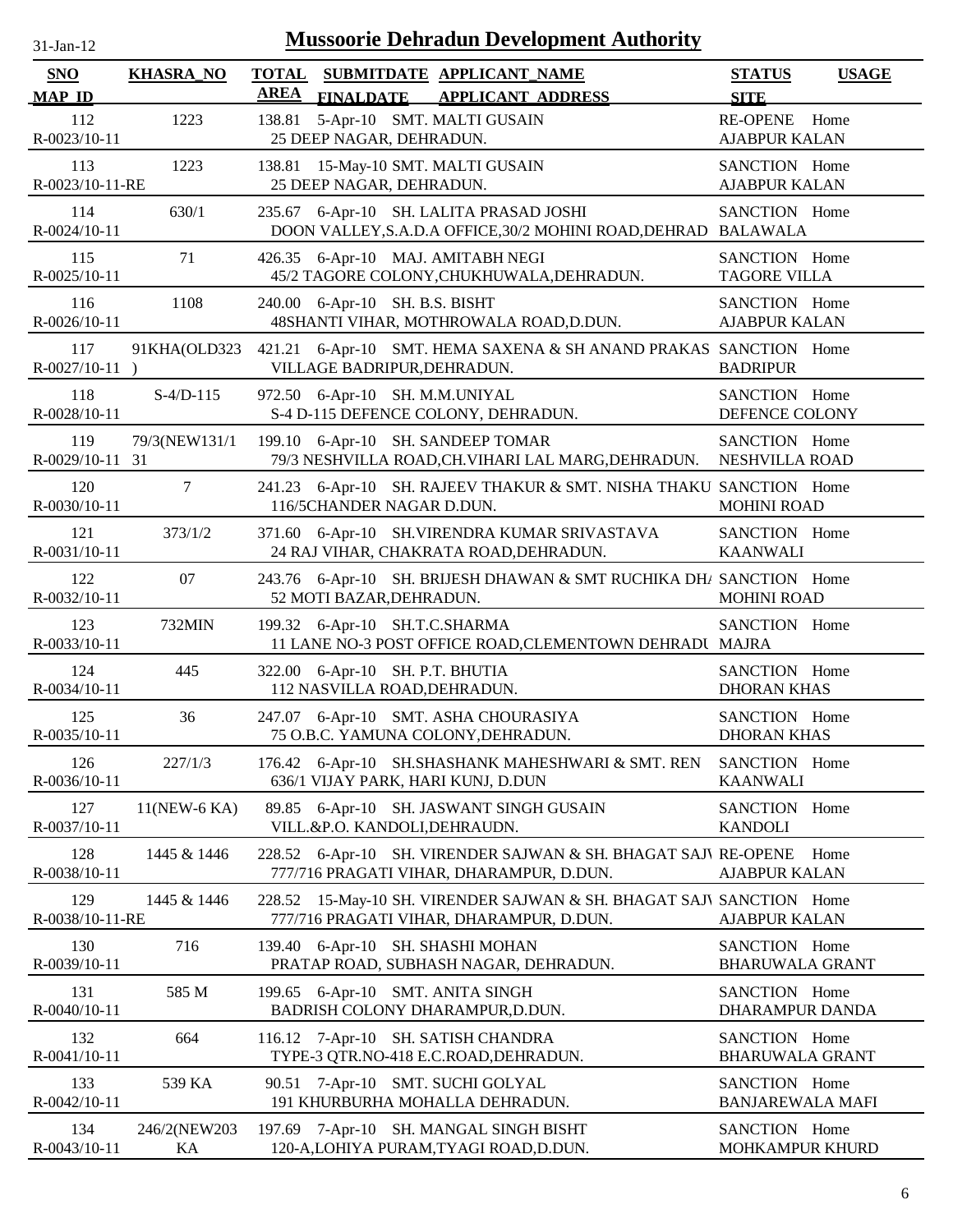| 31-Jan-12 |  |
|-----------|--|
|           |  |

| SNO                                  | <b>KHASRA_NO</b>          | <b>TOTAL</b><br><b>AREA</b> | SUBMITDATE APPLICANT NAME                                                                                          | <b>STATUS</b>                                | <b>USAGE</b>        |
|--------------------------------------|---------------------------|-----------------------------|--------------------------------------------------------------------------------------------------------------------|----------------------------------------------|---------------------|
| <b>MAP ID</b><br>135<br>R-0044/10-11 | 730M,732M                 |                             | <b>FINALDATE</b><br><b>APPLICANT ADDRESS</b><br>138.25 7-Apr-10 SMT. BABY GURUNG<br>TURNER ROAD, CLEMENTOWN, D.DUN | <b>SITE</b><br>SANCTION Home<br><b>MAJRA</b> |                     |
| 136<br>R-0045/10-11                  | 314/1246MIN               |                             | 305.27 7-Apr-10 SH. SANJAY JAIN<br>AJABPUR KALAN, DEHRADUN.                                                        | SANCTION Home<br><b>AJABPUR KALAN</b>        |                     |
| 137<br>R-0046/10-11                  | 8 M                       |                             | 231.23 7-Apr-10 SH. HARISH BAHUKHANDI & SMT. RAMPYA SANCTION Home<br>54 CHAUDHARI BIHARI LAL MARG, DEHRADUN.       | <b>DOBHALWALA</b>                            |                     |
| 138<br>R-0047/10-11                  | 67M                       |                             | 201.72 7-Apr-10 SH. LALMANI BHATT<br>G-29 P&T COLONY, CHUKKUWALA.D.DUN.                                            | SANCTION Home<br>MATHUROWALA (PART)          |                     |
| 139<br>R-0048/10-11                  | 263                       | 297.27                      | 7-Apr-10 SMT. SHANTI SINGH<br>VILL-JAKHAN, RAJPUR ROAD, DEHRADUN.                                                  | SANCTION Home<br><b>JAKHAN</b>               |                     |
| 140<br>R-0049/10-11                  | 92 KA                     |                             | 150.19 7-Apr-10 SMT.MANJU LAKHEDA<br>G-3 POST OFFICE COLONYCHUKHUWALA, D.DUN                                       | SANCTION Home<br><b>KEDARPUR</b>             |                     |
| 141<br>R-0050/10-11                  | 94 KH MIN                 |                             | 152.41 7-Apr-10 SH. BAL SINGH RANA<br>TARUN VIHAR, MOTHOROWALA ROAD, D.DUN                                         | SANCTION Home<br><b>BANJAREWALA MAFI</b>     |                     |
| 142<br>$R - 0051/10 - 11$            | 13                        |                             | 748.10 7-Apr-10 SMT. KAMAKSHI VERMA AGARWAL<br>50/1 PARK ROAD, DEHRADUN.                                           | SANCTION Home<br><b>KOHLUPANI</b>            |                     |
| 143<br>R-0052/10-11                  | 74(NEW 4 JA<br><b>MIN</b> |                             | 126.61 7-Apr-10 KM.USHA SAHA<br>VILL-KANDOLI NEAR KALI MANDIR, D.DUN                                               | SANCTION Home<br><b>KANDOLI</b>              |                     |
| 144<br>R-0053/10-11                  | 118/306                   |                             | 523.44 8-Apr-10 SH. SANTOSH KOHLI<br>118 KARANPUR, DEHRADUN.                                                       | REJECTED Home<br><b>KARANPUR</b>             |                     |
| 145<br>R-0054/10-11                  | 704(NEW876<br>KHA)        |                             | 115.00 8-Apr-10 SH.TANVEER SINGH & SMT. MADHU SINGH RE-OPENE Home<br>T-48-B RAILWAY COLONY, DEHRADUN.              | <b>DEHRA KHAS</b>                            |                     |
| 146<br>R-0054/10-11-RE               | 704(NEW876<br>KHA)        |                             | 115.00 24-May-10 SH.TANVEER SINGH & SMT. MADHU SINGH SANCTION Home<br>T-48-B RAILWAY COLONY, DEHRADUN.             | <b>DEHRA KHAS</b>                            |                     |
| 147<br>R-0055/10-11                  | 37                        |                             | 132.39 8-Apr-10 SH. SETHA RAM<br>HERBERT PUR, DEHRADUN.                                                            | SANCTION Home<br><b>TAGORE VILLA</b>         |                     |
| 148<br>$R-0056/10-11$ A)             | 44(NEW-54CHH              |                             | 166.00 8-Apr-10 SH. DINANATH VASUDEV<br>SAHSHTRADHARA ROAD, DEHRADUN.                                              | SANCTION Home<br><b>AAMWALA TARLA</b>        |                     |
| 149<br>R-0057/10-11                  | 561 MIN                   |                             | 315.00 8-Apr-10 SMT. SHEELA GUPTA.<br>156 BLOK-1, KHURBURA D.DUN.                                                  | SANCTION Home<br><b>KAANWALI</b>             |                     |
| 150<br>R-0057/10-11-RE               | 561 MIN                   | 315.00                      | 1-Sep-10 SMT. SHEELA GUPTA.<br>156 BLOK-1, KHURBURA D.DUN.                                                         | SANCTION Home<br><b>KAANWALI</b>             |                     |
| 151<br>R-0058/10-11                  | 1056(1835DHA)             |                             | 230.20 8-Apr-10 SMT. RITU GHIRDIYAL<br>3/4 HARIWAS COLONY, NEAR M.L.A. HOSTELRACE COURSE,                          | SANCTION Home<br><b>AJABPUR KALAN</b>        |                     |
| 152<br>R-0059/10-11                  | 1025                      |                             | 169.45 8-Apr-10 SMT. MANJU BHATIA<br>10/2 ASHIRVAD ENCLAVE, CHAKRATA ROAD, D.DUN.                                  | <b>RE-OPENE</b><br><b>KAANWALI</b>           | Home                |
| 153<br>R-0059/10-11-RE               | 1025                      |                             | 169.45 12-Aug-10 SMT. MANJU BHATIA<br>10/2 ASHIRVAD ENCLAVE, CHAKRATA ROAD, D.DUN.                                 | SANCTION Home<br><b>KAANWALI</b>             |                     |
| 154<br>R-0060/10-11                  | 115                       |                             | 196.44 8-Apr-10 SH. RAMESH CHANDRA SHARMA<br>156 SALAWALA, DEHRADUN.                                               | SANCTION Home<br><b>SALAWALA</b>             |                     |
| 155<br>R-0061/10-11                  | 334                       |                             | 319.59 8-Apr-10 SH. RANVEER SINGH KOHLI<br>127 RAM VIHAR, BEHIND ONGC HOSPITEL, DEHRADUN.                          | SANCTION Home<br><b>MAJRA</b>                |                     |
| 156<br>R-0062/10-11                  | 464&465 M                 |                             | 176.99 9-Apr-10 SH. MADAN LAL<br>N.I.E.V.H.-116, RAJPUR ROAD, DEHRADUN.                                            | SANCTION Home<br><b>DHORAN KHAS</b>          |                     |
| 157<br>R-0063/10-11                  | 20(NEW-46YA)              |                             | 142.08 9-Apr-10 DR.SREEMAY BASU<br>86 VASANT VIHAR, PHASE-2 DEHRADUN.                                              | SANCTION Home                                | CHAI BAGH KAULAGARH |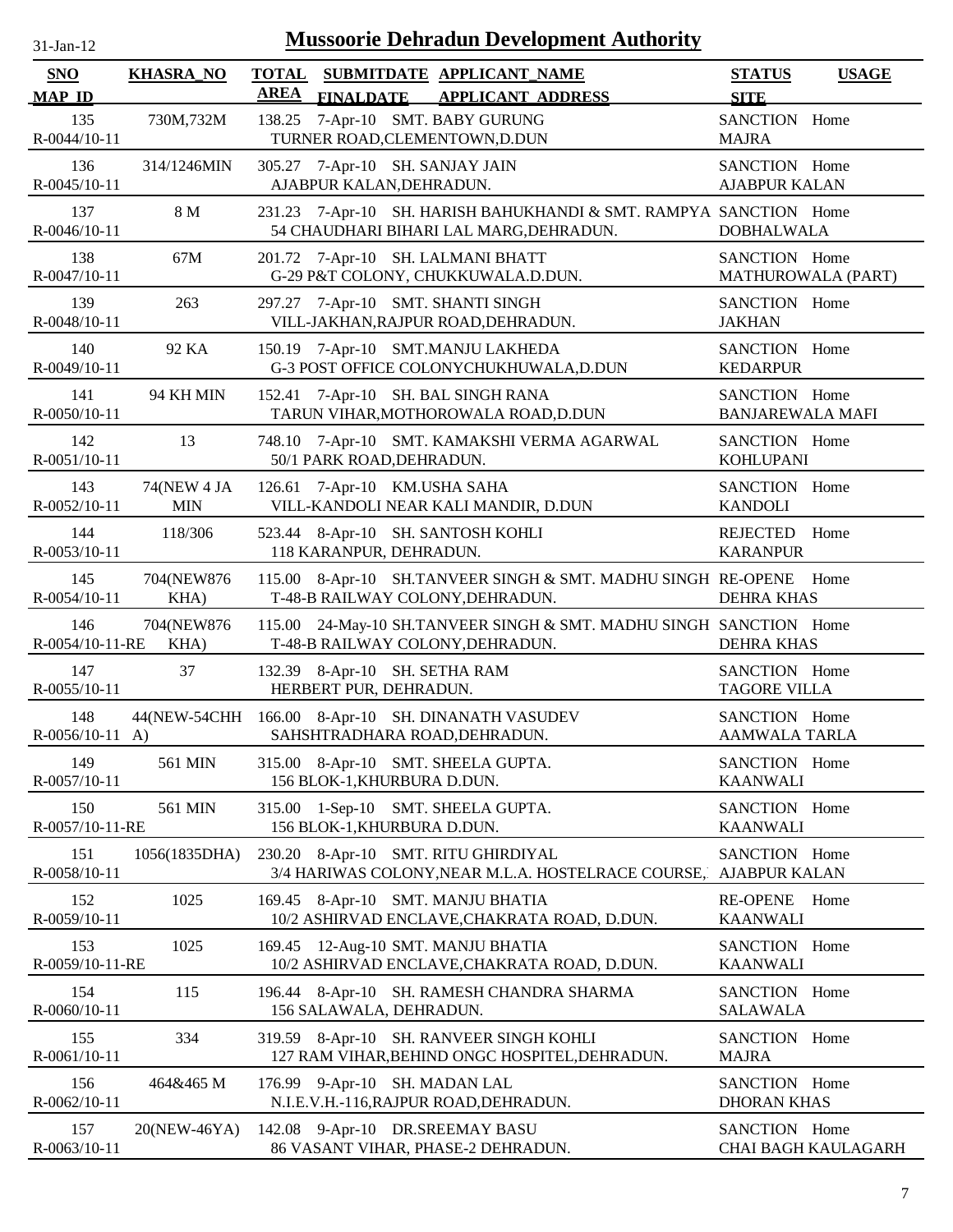| 31-Jan-12 |  |
|-----------|--|
|           |  |

| <b>SNO</b>             | <b>KHASRA_NO</b>   | <b>TOTAL</b> |                               | SUBMITDATE APPLICANT_NAME                                                                             | <b>STATUS</b>                         | <b>USAGE</b>               |
|------------------------|--------------------|--------------|-------------------------------|-------------------------------------------------------------------------------------------------------|---------------------------------------|----------------------------|
| <b>MAP ID</b>          |                    | <b>AREA</b>  | <b>FINALDATE</b>              | <b>APPLICANT ADDRESS</b>                                                                              | <b>SITE</b>                           |                            |
| 158<br>R-0064/10-11    | 219/2              | 260.40       |                               | 9-Apr-10 SH.VISHNU DUTT SHARMA<br>KEWAL VIHAR, SAHASTRADHARA ROAD, DEHRADUN.                          | SANCTION Home<br><b>ADOIWALA</b>      |                            |
| 159<br>$R-0065/10-11$  | 434 M              |              |                               | 153.63 9-Apr-10 SMT.GODAMBARI DEVI<br>69-H.N.B. COLONY, MOTHUROWALA ROAD, DEHRADUN.                   | SANCTION Home<br><b>AJABPUR KHURD</b> |                            |
| 160<br>R-0066/10-11    | 330/1              |              |                               | 164.05 9-Apr-10 SH. PRANVEER OBEROI<br>5/4KISHANPUR, RAJPUR ROAD, D.DUN                               | SANCTION Home<br><b>KISHANPUR</b>     |                            |
| 161<br>R-0067/10-11    | 67/1(44, 45, & 59) |              |                               | 608.77 9-Apr-10 SH. PARVEEN CHHETRI<br>57, ANARWALA, GARHI CANTT, DEHRADUN.                           | SANCTION Home<br>VIJAYPUR GOPIWALA    |                            |
| 162<br>R-0068/10-11    | $6/1-9$            | 254.09       | 12-Apr-10 SH. M.S.RANA.       | 6/1-9NEW CANTT ROAD, DEHRADUN.                                                                        | <b>RE-OPENE</b><br>NEW CANT ROAD      | Home                       |
| 163<br>R-0068/10-11-RE | $6/1-9$            | 254.09       | 23-Sep-10 SH. M.S.RANA.       | 6/1-9NEW CANTT ROAD, DEHRADUN.                                                                        | SANCTION Home<br>NEW CANT ROAD        |                            |
| 164<br>R-0069/10-11    | 37                 |              |                               | 198.51 12-Apr-10 SH. DARWAN SINGH RAWAT<br>65 SATABDI ENCLAVE, NATHANPUR, D.DUN.                      | SANCTION Home<br><b>NATHANPUR</b>     |                            |
| 165<br>R-0070/10-11    | 185/2              | 142.93       |                               | 12-Apr-10 SH. RASIK BHATIA<br>W-5/10 PREM NAGAR, DEHRADUN.                                            | SANCTION Home<br><b>ARCADIA GRANT</b> |                            |
| 166<br>R-0071/10-11    | 621 GA             | 73.61        | 5 ROCHIPURA, MAJRA, DEHRADU,  | 12-Apr-10 SH.VIRENDER KUMAR BHARDWAJ                                                                  | SANCTION Home<br><b>NIRANJANPUR</b>   |                            |
| 167<br>R-0072/10-11    | 130MIN             |              |                               | 117.14 12-Apr-10 SMT.CHANDKALA<br>C-105HILL VIEW APPARTMENT, SAHSTRADARA ROAD, DEHI UDDIWALA KARANPUR | SANCTION Home                         |                            |
| 168<br>R-0073/10-11    | 20                 | 132.99       | 20 OLD SURVEY ROAD, D.DUN.    | 12-Apr-10 SMT.RAKHI RANI, WARSHA & RENU AGRWA SANCTION Home                                           | <b>OLD SURVEY ROAD</b>                |                            |
| 169<br>R-0074/10-11    | 224/1MIN           |              | JOHRI GAON, ANARWALA          | 200.58 12-Apr-10 SH. BHARAT SINGH THAPA                                                               | SANCTION Home<br><b>JOHDI</b>         |                            |
| 170<br>R-0075/10-11    | 1984 KA            |              |                               | 169.20 12-Apr-10 SH. SHASHI RATURI<br>VILL-KATALDI, P.O. NAGHITEHRI GARWAL.                           | SANCTION Home<br><b>AJABPUR KALAN</b> |                            |
| 171<br>R-0076/10-11    | 680 MIN            | 194.33       |                               | 12-Apr-10 SH. JAIPRAKASH BHATT & SMT. GEETA BH/ SANCTION Home<br>OGAL BHATTA, CLEMENT TOWN. D.DUN.    | <b>TERNAR ROAD</b>                    |                            |
| 172<br>R-0077/10-11    | <b>816 KHA</b>     |              | T.H.D.C. PHASE-1 DEHRADUN.    | 127.99 12-Apr-10 SH. GANESH CHAND AGGARWAL                                                            | SANCTION Home<br><b>DEHRA KHAS</b>    |                            |
| 173<br>R-0078/10-11    | 1246/1/5           | 133.93       |                               | 12-Apr-10 SH. BAL KRISHAN BHARTARI<br>14/3KAULAGARH ROAD, ANAND VIHAR, D.DUN                          | SANCTION Home<br>RAJENDAR NAGAR       |                            |
| 174<br>R-0079/10-11    | $62-E$             | 88.13        | 62 E REST CAMP, DEHRADUN.     | 12-Apr-10 MOHAMMAD NAIM                                                                               | SANCTION Home<br><b>REST CAMP</b>     |                            |
| 175<br>R-0080/10-11    | 1046               | 206.40       |                               | 12-Apr-10 SH. S.P. CHOUKIYAL<br>PLANT PHYSIOLOGY, BOTANY DIVISIONF.R.I. DEHRADUN.                     | SANCTION Home<br><b>KAANWALI</b>      |                            |
| 176<br>R-0081/10-11    | 89 KA              | 139.50       | CLEMENT TOWN. DEHRADUN.       | 12-Apr-10 SH. SHIV KUMAR VERMA & SH. ANIL DOBH. SANCTION Home                                         | <b>KEDARPUR</b>                       |                            |
| 177<br>R-0082/10-11    | 166 KA, 167<br>KA& |              | 15/1 BALBIR ROAD, DEHRADUN.   | 132.76 12-Apr-10 SMT. NEENA WALIA                                                                     | SANCTION Home<br><b>KISHANPUR</b>     |                            |
| 178<br>R-0083/10-11    | 39                 |              |                               | 274.98 12-Apr-10 SH. VIJAY PRASAD<br>28 LANE NO-1 SHASTRINAGAR, D.DUN.                                | <b>RE-OPENE</b>                       | Home<br>CHAK AJABPUR KALAN |
| 179<br>R-0083/10-11-RE | 39                 | 274.98       |                               | 15-Sep-11 SH. VIJAY PRASAD<br>28 LANE NO-1 SHASTRINAGAR, D.DUN.                                       | SANCTION Home                         | CHAK AJABPUR KALAN         |
| 180<br>R-0084/10-11    | 1200 KHA           |              | 82.86 13-Apr-10 SH. M.D.SALIM | C/O BHUSHAN SAKER, TURNAR ROAD, DEHRADUN.                                                             | SANCTION Home<br><b>MAJRA</b>         |                            |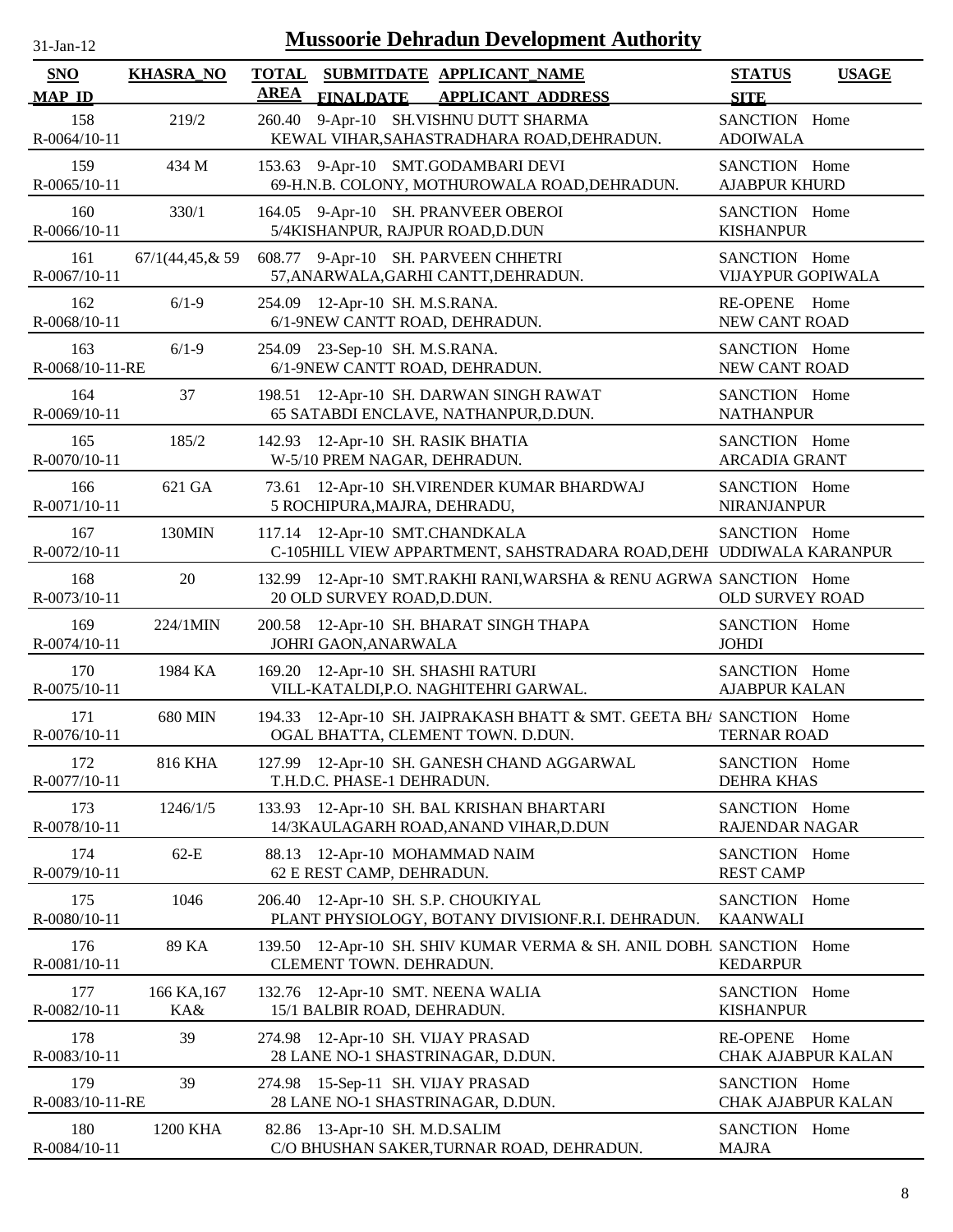| 31-Jan-12 |  |
|-----------|--|
|           |  |

| <b>SNO</b><br><b>MAP ID</b> | <b>KHASRA_NO</b>  | <b>TOTAL</b><br><b>AREA</b> | <b>FINALDATE</b>                                                         | SUBMITDATE APPLICANT NAME<br><b>APPLICANT ADDRESS</b>                                                | <b>STATUS</b><br><b>SITE</b>          | <b>USAGE</b>               |
|-----------------------------|-------------------|-----------------------------|--------------------------------------------------------------------------|------------------------------------------------------------------------------------------------------|---------------------------------------|----------------------------|
| 181<br>R-0085/10-11         | 304 MIN           | 280.63                      | 10-A NEW CANTT ROAD, DEHRADUN.                                           | 13-Apr-10 SMT.KALAWATI RASTOGI                                                                       | SANCTION Home<br><b>HATHIBARKALA</b>  |                            |
| 182<br>R-0086/10-11         | 565 KH            | 112.10                      | 13-Apr-10 SMT. MANJEET KAUR                                              | 925-A GALI NO-8GOVINDPURI, NEW DELHI.                                                                | SANCTION Home<br><b>SEWALA KALAN</b>  |                            |
| 183<br>R-0087/10-11         | 163&25            | 246.91                      | 13-Apr-10 SMT.KIRAN NEGI<br>NATHANPUR DEHRADUN.                          |                                                                                                      | SANCTION Home<br><b>NATHANPUR</b>     |                            |
| 184<br>R-0088/10-11         | 45                | 156.00                      | 13-Apr-10 SH. S. NATH GURUNG<br>45 VILLAGE JAKHAN, DEHRADUN.             |                                                                                                      | SANCTION Home<br><b>JAKHAN</b>        |                            |
| 185<br>R-0089/10-11         | 654/2             |                             | 417.19 13-Apr-10 SMT. BIMLA RAWAT.                                       | STREETNO-12 TURNAR ROAD.DEHRADUN.                                                                    | SANCTION Home<br><b>MAJRA</b>         |                            |
| 186<br>R-0090/10-11         | 119/2/2           | 358.03                      |                                                                          | 13-Apr-10 SH. RAJPAL SINGH GUSAIN<br>VILL- KANDI SAUDHPATTI GUSAIN, TEHRI GARWAL.                    | SANCTION Home<br><b>AJABPUR KALAN</b> |                            |
| 187<br>R-0091/10-11         | 74/3              |                             |                                                                          | 833.48 13-Apr-10 SH. CHET NARAYAN KHATRI<br>136 PANDITWARI, P.O. PREM NAGAR, DEHRADUN.               | SANCTION Home<br><b>PANDITWARI</b>    |                            |
| 188<br>R-0092/10-11         | 70,71,74,82       |                             | 1,457.00 13-Apr-10 SH. SHYAM SHARAN.<br>C-1/1, LODHI GARDENS, NEW DEHLI. |                                                                                                      | SANCTION Home<br><b>SALONIWALA</b>    |                            |
| 189<br>R-0093/10-11         | 419               |                             |                                                                          | 229.66 13-Apr-10 SH. DINESH KUMAR BHANDHU<br>C-16/4 NEW TYPE-3 O.F.D.RAIPUR, DEHRADUN.               | SANCTION Home<br><b>DEHRA KHAS</b>    |                            |
| 190<br>R-0094/10-11         | 13(NEW 35/19)     |                             | 62/4 RACE COURSE, DEHRADUN.                                              | 818.64 15-Apr-10 SHRI MUKESH KUMAR                                                                   | SANCTION Home<br><b>CHANDER ROAD</b>  |                            |
| 191<br>R-0095/10-11         | PLOT NO-73        |                             | 241.85 15-Apr-10 GANGA REALTORS<br>7-C RACE COURSE, DEHRADUN             |                                                                                                      | SANCTION Home<br><b>DEHRADUN</b>      |                            |
| 192<br>R-0096/10-11         | 239,240&261       |                             | 330.16 15-Apr-10 SH. SANJAY ARREN<br>17 SINOLA MALSI, DEHRADUN.          |                                                                                                      | SANCTION Home<br><b>SINOLA</b>        |                            |
| 193<br>R-0097/10-11         | 1091              |                             | 186.34 15-Apr-10 SH. YASPAL SINGH                                        | VYOM PRASHT, G.M.S. ROAD, DEHRADUN.                                                                  | SANCTION Home<br><b>KAANWALI</b>      |                            |
| 194<br>R-0098/10-11         | 46 BHA            | 88.63                       | 684/2 RAJENDRA NAGAR, D.DUN                                              | 15-Apr-10 SMT. KAMAL DHINGRA                                                                         | SANCTION Home                         | <b>CHAI BAGH KAULAGARH</b> |
| 195<br>R-0099/10-11         | <b>107 ANA</b>    |                             | PREMPUR MAFI, KAULAGARH.D.DUN.                                           | 344.88 15-Apr-10 SH. KAMAL KANT PANDEY                                                               | SANCTION Home<br><b>KISHANPUR</b>     |                            |
| 196<br>R-0100/10-11         | 374/1 MIN         | 110.83                      | 15 MAANSINGH WALLA, DEHRADUN.                                            | 15-Apr-10 SMT. KUSUM UPPADHYAYA & SH. MUKUL U SANCTION Home                                          | <b>AAMWALA TARLA</b>                  |                            |
| 197<br>R-0101/10-11         | 185/2             | 142.93                      | 15-Apr-10 SMT. KANTA BHATIA<br>5/10 PREM NAGAR, DEHRADUN.                |                                                                                                      | SANCTION Home<br><b>ARCADIA GRANT</b> |                            |
| 198<br>R-0102/10-11         | 1259              | 366.12                      | 15-Apr-10 SH. RAKESH BATTA<br>19-A MAHANT ROAD, DEHRADUN.                |                                                                                                      | SANCTION Home<br><b>KAANWALI</b>      |                            |
| 199<br>R-0103/10-11         | 1254              |                             | 91.13 16-Apr-10 SH. RAJESH KUMAR.<br>16 CHAMAN VIHAR, DEHRADUN.          |                                                                                                      | SANCTION Home<br><b>MAJRA</b>         |                            |
| 200<br>R-0104/10-11         | 44                | 334.44                      | 19-C SUBHASH ROAD, DEHRADUN.                                             | 16-Apr-10 MRS. MADHU PATHAK                                                                          | SANCTION Home<br>CHAK AJABPUR KALAN   |                            |
| 201<br>R-0105/10-11         | 850 KA            |                             |                                                                          | 158.95 16-Apr-10 SH. RAM KUMAR SINGHAL<br>9 ANTRIP VIHAR, TURNER ROAD, D.DUN                         | SANCTION Home<br><b>TURNER ROAD</b>   |                            |
| 202<br>R-0106/10-11         | 562 & 563         | 89.61                       |                                                                          | 16-Apr-10 MRS. ASVINDER KAUR KOHLI<br>15 TURNER ROAD, NEAR JOHAR HOSTEL, CLEMENT TOWN, L MAJRA       | SANCTION Home                         |                            |
| 203<br>R-0107/10-11         | 65 KA(OLD<br>279) |                             |                                                                          | 240.00 16-Apr-10 SH. RAM AUTAR RAJPUT<br>122 LANE NO-4 CHAMAN VIHAR, NIRANJANPUR DEHRADUN PITTHUWALA | SANCTION Home                         |                            |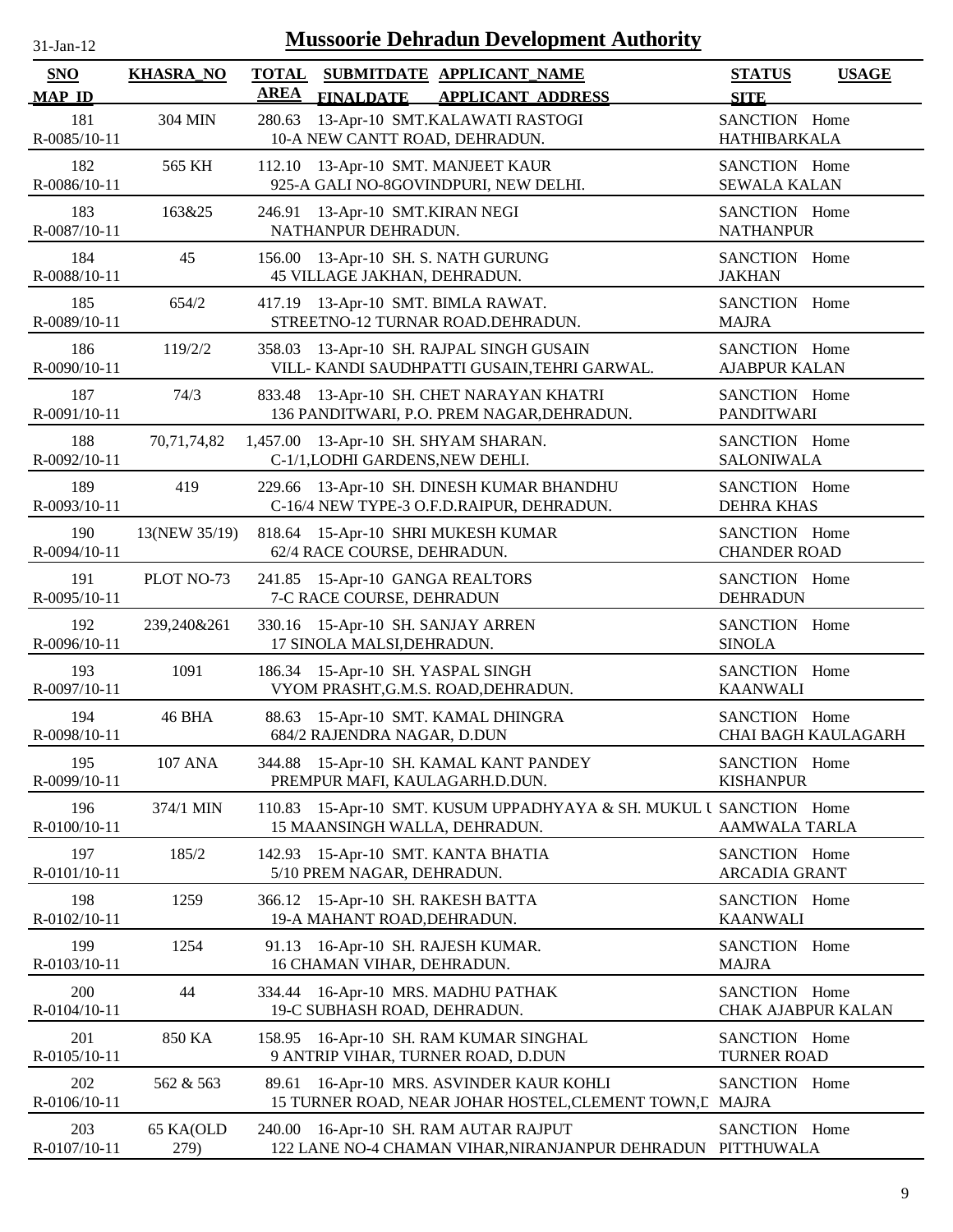| -jan- |  |
|-------|--|

| SNO                                  | <b>KHASRA_NO</b>  | <b>TOTAL</b><br><b>AREA</b> |                                                                   | SUBMITDATE APPLICANT NAME                                                                                | <b>STATUS</b>                                | <b>USAGE</b> |
|--------------------------------------|-------------------|-----------------------------|-------------------------------------------------------------------|----------------------------------------------------------------------------------------------------------|----------------------------------------------|--------------|
| <b>MAP ID</b><br>204<br>R-0108/10-11 | 675 M             | 102.08                      | <b>FINALDATE</b>                                                  | <b>APPLICANT ADDRESS</b><br>16-Apr-10 SH. SURENDRA SINGH.<br>KARGI CHAUK BANJARAWALA, D.DUN.             | <b>SITE</b><br>SANCTION Home<br><b>MAJRA</b> |              |
| 205<br>R-0109/10-11                  | 331               |                             |                                                                   | 92.43 17-Apr-10 SH. RAVINDRA SINGH.<br>4 SEWLA KALA, MAZRA, DEHRADUN.                                    | SANCTION Home<br><b>SEWALA KALAN</b>         |              |
| 206<br>R-0110/10-11                  | 118 M             |                             |                                                                   | 237.86 17-Apr-10 SH. PREM(PREM CHAND SANI)<br>49 HARIDWAR ROAD, GANGA VIHAR, D.DUN.                      | SANCTION Home<br>UDDIWALA KARANPUR           |              |
| 207<br>R-0111/10-11                  | 677               |                             |                                                                   | 353.23 17-Apr-10 SH. VISHWAMABAR DUTT JUYAL<br>VIDYA VIHAR PHASE-2 KARGI, DEHRADUN.                      | SANCTION Home<br><b>DEHRA KHAS</b>           |              |
| 208<br>R-0112/10-11                  | 291               | 256.50                      |                                                                   | 17-Apr-10 SH.GANESH CHANDRA UNIYAL<br>5 GAYATRI VIHAR, VIJAY PARK EXT.DEHRADUN.                          | SANCTION Home<br><b>KAANWALI</b>             |              |
| 209<br>R-0113/10-11                  | PLOT-36           |                             | 133.44 17-Apr-10 GANGA REALTORS<br>7-C RACE COURSE, DEHRADUN.     |                                                                                                          | SANCTION Home<br><b>DEHRA KHAS</b>           |              |
| 210<br>R-0114/10-11                  | 95/99             | 120.29                      | 17-Apr-10 SMT. GEETA DEVI<br>95/99 JHANDA BAZAR, DEHRADUN.        |                                                                                                          | SANCTION Home<br><b>JHANDA MOHALLA</b>       |              |
| 211<br>R-0115/10-11                  | 16                |                             | 163.72 17-Apr-10 SH. VIVEK GUPTA                                  | 31 NARI SHLP MANDIR MARG, CHAKRATA ROAD, D.DUN.                                                          | SANCTION Home<br><b>SHAH NAGAR</b>           |              |
| 212<br>R-0116/10-11                  | 103M-105M         |                             |                                                                   | 77.30 17-Apr-10 SMT. MINAKSHI SHARMA<br>D-20 A GOL GURUDWARA, SRI RAMNAGAR, JWALAPUR, HAF PANDITWARI     | SANCTION Home                                |              |
| 213<br>R-0117/10-11                  | 67/23             | 110.12                      | 19-Apr-10 SH. TEJA SINGH<br>67/23 TYAGI ROAD, DEHRADUN.           |                                                                                                          | SANCTION Home<br><b>TYAGI ROAD</b>           |              |
| 214<br>R-0118/10-11                  | 235 & 281         |                             | AJABPUR KHLURD, DEHRADUN.                                         | 224.67 19-Apr-10 SMT. GUDDI DEVI GAUR                                                                    | SANCTION Home<br><b>AJABPUR KHURD</b>        |              |
| 215<br>R-0119/10-11                  | 416               | 113.06                      | 416 KHURBURA, DEHRADUN.                                           | 19-Apr-10 SH. MUKESH KUMAR SHARMA                                                                        | SANCTION Home<br>KHURBURA MOHALLA            |              |
| 216<br>R-0120/10-11                  | 429 M             |                             | 366.17 19-Apr-10 SH. AJAI VOHRA<br>ASHIRWAD ENCLAVE, D.DUN        |                                                                                                          | SANCTION Home<br><b>KAANWALI</b>             |              |
| 217<br>R-0121/10-11                  | 980 MIN& 983<br>M | 141.03                      |                                                                   | 19-Apr-10 SH. VIKASH CHANDRA JOSHI<br>VANASTHLI COLONY.BALLUPUR,D.DUN                                    | SANCTION Home<br><b>GARHI</b>                |              |
| 218<br>R-0122/10-11                  | 221 KHA           |                             |                                                                   | 152.89 19-Apr-10 SH. ATTAULLAH SHAIKH & SMT. SAHILA S SANCTION Home<br>BIG BHASWALA, CLEMENT TOWN, D.DUN | <b>SEWALA KALAN</b>                          |              |
| 219<br>R-0123/10-11                  | 64(NEW75/64)      |                             | 21 KISHAN NAGAR, DEHRADUN.                                        | 196.42 19-Apr-10 SH. JITENDER SINGH RAWAT, SH TRILOK S                                                   | SANCTION Home<br><b>KISHAN NAGAR</b>         |              |
| 220<br>R-0124/10-11                  | 11(16/16)         | 229.32                      | 319/1 CHUKKUWALA, DEHRADUN.                                       | 19-Apr-10 SMT. RAJESHWARI BADOLA                                                                         | SANCTION Home<br>SEWAK ASHRAM ROAD           |              |
| 221<br>R-0125/10-11                  | 128/1(53 GHA      | 66.89                       |                                                                   | 19-Apr-10 SMT. NEERU KAPOOR & SMT. URMIL KAPO(SANCTION Home<br>208 DOON VIHAR RAJPUR ROAD, D.DUN.        | <b>MAJRA</b>                                 |              |
| 222<br>R-0126/10-11                  | 770               | 153.60                      |                                                                   | 20-Apr-10 SH. VINESH KUMAR<br>VIVEKANAND GRAM PHASE-2NATHANPUR, DEHRADUN.                                | SANCTION Home<br><b>NATHANPUR</b>            |              |
| 223<br>R-0127/10-11                  | 883               | 280.27                      |                                                                   | 20-Apr-10 SMT. HEMWANTI NAUTIYAL<br>VIVEKANAND GRAM PHASE-2DEHRADUN.                                     | SANCTION Home<br><b>NATHANPUR</b>            |              |
| 224<br>R-0128/10-11                  | 882               |                             |                                                                   | 251.07 20-Apr-10 SH.SURENDRA KUMAR CHAUHAN<br>VIVEKANAND GRAM PHASE-2, NATHANPUR, DEHRADUN.              | SANCTION Home<br><b>NATHANPUR</b>            |              |
| 225<br>R-0129/10-11                  | 32                |                             | 138.44 20-Apr-10 SH. VIKASH BISHT<br>32 DILARAM BAZAR D.DUN       |                                                                                                          | SANCTION Home<br><b>DILARAM</b>              |              |
| 226<br>R-0130/10-11                  | 703 MIN           |                             | 250.94 20-Apr-10 SH. BALBIR SINGH<br>433 BALIWALA, KANWALI, D.DUN |                                                                                                          | SANCTION Home<br><b>KAANWALI</b>             |              |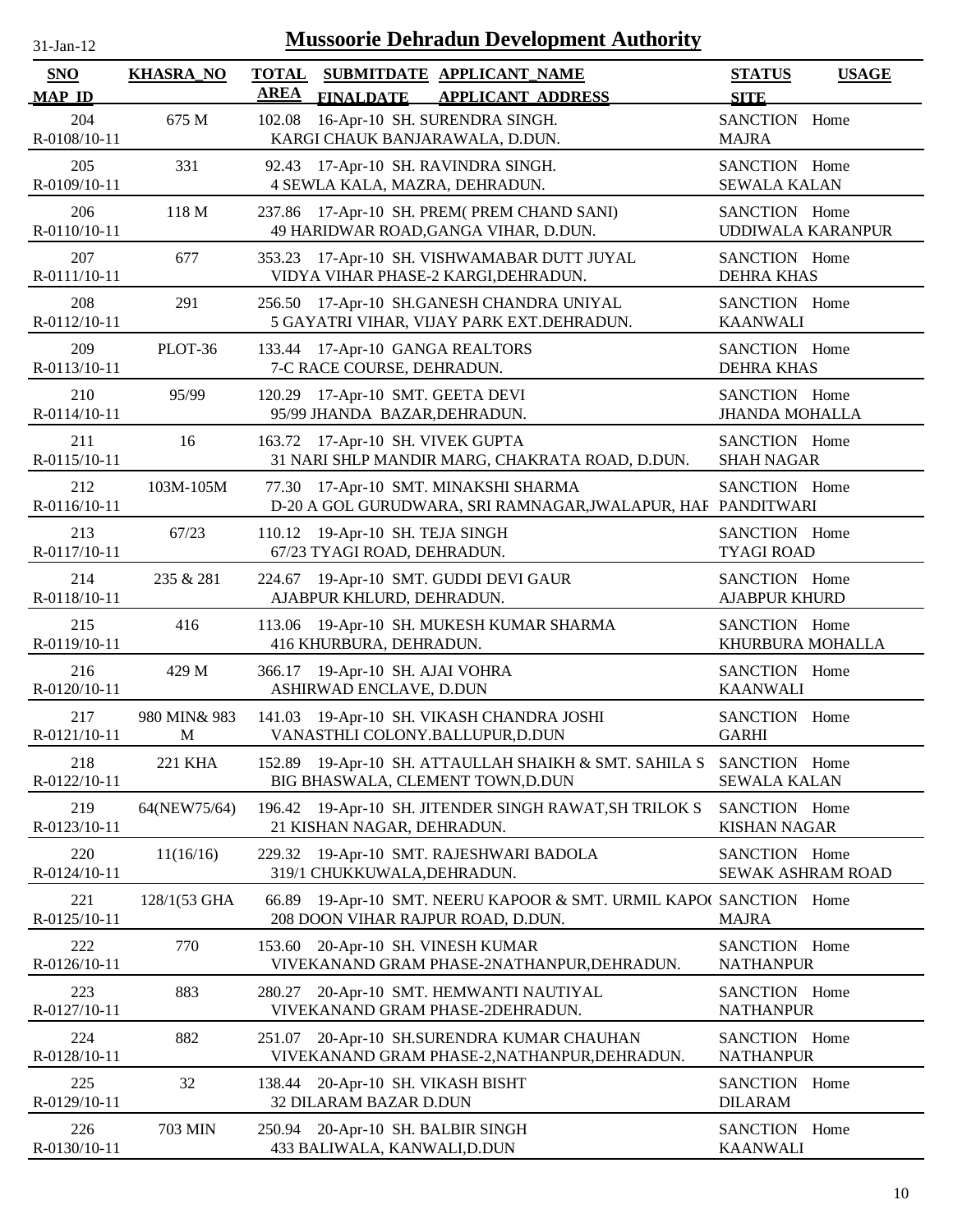| $31$ -Jan- $12$             |                    |             | <b>Mussoorie Dehradun Development Authority</b>                                                       |                                          |                       |
|-----------------------------|--------------------|-------------|-------------------------------------------------------------------------------------------------------|------------------------------------------|-----------------------|
| <b>SNO</b><br><b>MAP ID</b> | <b>KHASRA_NO</b>   | <b>AREA</b> | TOTAL SUBMITDATE APPLICANT_NAME<br><b>FINALDATE</b><br><b>APPLICANT ADDRESS</b>                       | <b>STATUS</b><br><b>SITE</b>             | <b>USAGE</b>          |
| 227<br>R-0131/10-11         | 223                | 89.21       | 20-Apr-10 SH. SAHIL AGGARWAL<br>223 PARK ROAD, DEHRADUN.                                              | SANCTION Home<br><b>PARK ROAD</b>        |                       |
| 228<br>R-0132/10-11         | 230-236            |             | 4,015.21 20-Apr-10 MRS. MADHU SINGH DIRECTOR O.P.E.N.<br>26/123 OLD RAJPUR, DEHRADUN.                 | SANCTION Home<br><b>OLD RAJPUR</b>       |                       |
| 229<br>R-0133/10-11         | 1563 MIN           |             | 100.37 20-Apr-10 SH.RAJENDRA KUMAR SHUKHIJA & SH DAL SANCTION Home<br>215, DRONPURI G M S ROAD D.DUN. | <b>KAANWALI</b>                          |                       |
| 230<br>R-0134/10-11         | 294                |             | 132.52 20-Apr-10 SH. SABAR SINGH & SMT RAJNI RAWAT.<br>G-66 HATHI BARKALA ESTEATDEHRADUN.             | SANCTION Home<br><b>DANDA DHORAN</b>     |                       |
| 231<br>R-0135/10-11         | 129                | 165.67      | 20-Apr-10 SMT. ALPANA KAUSHIK(BAHUGUNA)<br>B-6/7 ONGC COLONY, KAULAGARH ROAD, DEHRADUN.               | SANCTION Home                            | KAULAGARH MAI CHAKBH( |
| 232<br>R-0136/10-11         | 492/1              | 154.32      | 20-Apr-10 SH. DEVENDRA KUMAR NEGI<br>8 SIDHARTH ENCLAVE, GMS ROAD, D.DUN                              | SANCTION Home<br><b>ARCADIA GRANT</b>    |                       |
| 233<br>R-0137/10-11         | 49/1(NEW 165<br>KA |             | 156.39 20-Apr-10 SH. RAMESH GULERIA<br>VILL- VIDHOLI, P.O-VIDHOLI, DEHRADUN.                          | SANCTION Home<br><b>ADOIWALA</b>         |                       |
| 234<br>R-0138/10-11         | 315 KHA            |             | 198.73 20-Apr-10 SH. RAKESH BHATT & SMT. REENA BHATT SANCTION Home<br>SAHASTRADHARA ROAD, DEHRADUN.   | <b>GUJRADA MANSINGH</b>                  |                       |
| 235<br>R-0139/10-11         | 43KA               |             | 205.33 21-Apr-10 SH. INDRAJEET SINGH KARAKOTI<br>FRIENDS ENCLAVE, VIDHAN SAVHA ROAD, DEHRADUN.        | SANCTION Home<br><b>SHAH NAGAR</b>       |                       |
| 236<br>R-0140/10-11         | 956M(NEW1772<br>M) |             | 113.80 21-Apr-10 SMT. GUDDI RAWAT<br>DEEP NAGAR ,AJABPUR KALA,DEHRADUN.                               | SANCTION Home<br><b>AJABPUR KALAN</b>    |                       |
| 237<br>R-0141/10-11         | 336                | 238.05      | 21-Apr-10 SH. VIRENDER SINGH RAWAT<br>VILL- FILONIMA COTTAGE, MUSSOORIEDEHRADUN.                      | SANCTION Home<br><b>DHORAN KHAS</b>      |                       |
| 238<br>R-0142/10-11         | 180/2              |             | 78.90 21-Apr-10 SMT. RAJNI KAUR<br>66 SHIVAJI MARG, LAXMAN CHOWK, D.DUN.                              | SANCTION Home<br><b>KAANWALI</b>         |                       |
| 239<br>R-0143/10-11         | 346                |             | 209.82 21-Apr-10 SH. GAJENDRA PRASAD JOSHI<br>VILL-KOTI PALONI, P.O- MAGARONTEHRI GARWAL.             | SANCTION Home<br><b>AJABPUR KHURD</b>    |                       |
| 240<br>R-0144/10-11         | 714/1              |             | 242.50 21-Apr-10 SH. KULDEEP SINGH GUSAIN<br>VIDHA VIHAR PHASE-1, KARGI ROAD, D.DUN.                  | SANCTION Home<br><b>DEHRA KHAS</b>       |                       |
| 241<br>R-0145/10-11         | 1018 GH/127        |             | 101.48 21-Apr-10 SMT. ANUPAMA GUPTA & SMT. RITU GUPT<br>SWASTIK BHAVAN, LANE NO-9 VHAMAN VIHAR, D.DUN | SANCTION Home<br><b>SEWALA KALAN</b>     |                       |
| 242<br>R-0146/10-11         | 314(86/2 NEW)      | 297.02      | 21-Apr-10 SH. NAROTTAM DUTT SAKLANI<br>86/2 MALVIYA ROAD, DEHRADUN.                                   | SANCTION Home<br><b>MALVIAYA ROAD</b>    |                       |
| 243<br>R-0147/10-11         | 552                |             | 160.93 21-Apr-10 SMT. VANDANA BAHUGUNA<br>B-45 THDC COLONY, AJABPUR KALAN, D.DUN.                     | SANCTION Home<br><b>BANJAREWALA MAFI</b> |                       |
| 244<br>R-0148/10-11         | 457/1              | 236.17      | 22-Apr-10 SH. TULSI RAM<br>KAULAGARH ROAD, DEHRADUN.                                                  | SANCTION Home                            | KAULAGARH MAI CHAKBH( |
| 245<br>R-0149/10-11         | 693/1259 MIN       |             | 173.06 22-Apr-10 SH, QAMAR ALI<br>PARK WALI GALI, AJABPUR KALA, DEHRADUN.                             | SANCTION Home<br><b>AJABPUR KALAN</b>    |                       |
| 246<br>R-0150/10-11         | 167/219(46 A)      |             | 118.50 22-Apr-10 SH., MAHENDER PAL<br>46 A GURU ROAD, LAXMAN CHOWK, DEHRADUN.                         | SANCTION Home<br><b>GURU ROAD</b>        |                       |
| 247<br>R-0151/10-11         | 47/2               |             | 223.04 22-Apr-10 SMT. RAJ KOSHALYA.<br>CHUKHUWALLA, DEHRADUN.                                         | SANCTION Home<br>CHUKKHUWALA             |                       |
| 248<br>R-0152/10-11         | 138                |             | 166.12 22-Apr-10 SH. PITRI PRASAD KHANDURI<br>93/4 DHARAMPUR, DRONPURI, D.DUN.                        | SANCTION Home<br><b>AJABPUR KHURD</b>    |                       |
| 249<br>R-0153/10-11         | 17                 |             | 152.35 22-Apr-10 SH. SANJAY KUMAR HARI & SMT MONA HA SANCTION Home<br>19 GURU ROAD, DEHRADUN.         | <b>GURU ROAD</b>                         |                       |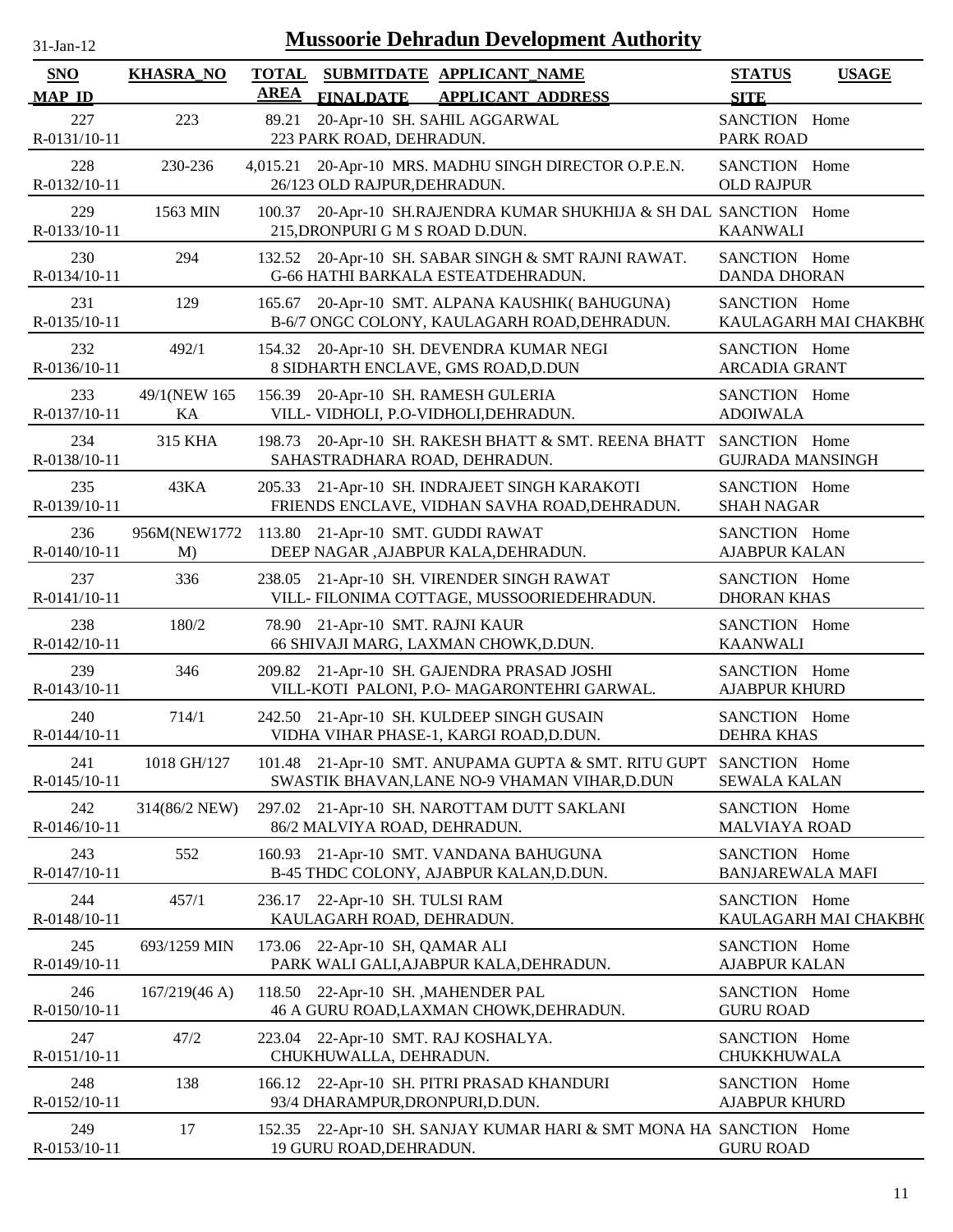| $31$ -Jan-12 |  |
|--------------|--|

| <b>SNO</b><br><b>MAP ID</b> | <b>KHASRA_NO</b>   | <b>TOTAL</b><br><b>AREA</b> | SUBMITDATE APPLICANT_NAME<br><b>FINALDATE</b><br><b>APPLICANT ADDRESS</b>                                     | <b>STATUS</b><br><b>SITE</b>             | <b>USAGE</b>  |
|-----------------------------|--------------------|-----------------------------|---------------------------------------------------------------------------------------------------------------|------------------------------------------|---------------|
| 250<br>R-0154/10-11         | 993/2              | 230.48                      | 22-Apr-10 SH. SUBHASH CHAND<br>01 DURGA VIHAR, BALLUPUR, D.DUN.                                               | SANCTION Home<br><b>GARHI</b>            |               |
| 251<br>$R-0155/10-11$ N)    | 647MIN(840MI       |                             | 103.36 22-Apr-10 SMT. SHARMILI<br>C-8 BEHIND O.B.C. CLEMENT TOWN, DEHRADUN.                                   | SANCTION Home<br><b>MAJRA</b>            |               |
| 252<br>R-0156/10-11         | 307 KA             | 170.66                      | 22-Apr-10 SMT. PUSPA JUYAL<br>RAJEEV JUYAL MARG, BRAHMANWALA, DEHRADUN.                                       | SANCTION Home<br><b>BAAMANWALA</b>       |               |
| 253<br>R-0157/10-11         | 1187               | 151.10                      | 22-Apr-10 SH. PURAN SINGH RAWAT<br>GARHI CANTT, DEHRADUN.                                                     | SANCTION Home<br><b>GARHI</b>            |               |
| 254<br>R-0158/10-11         | 441                | 129.65                      | 23-Apr-10 MISS. SANJU DEVI<br>KARGI GRANT, DEHRADUN.                                                          | <b>RE-OPENE</b><br>KARGI GRANT (PART)    | Home          |
| 255<br>R-0158/10-11-RE      | 441                |                             | 129.65 8-Jul-10<br>MISS. SANJU DEVI<br>KARGI GRANT, DEHRADUN.                                                 | SANCTION Home<br>KARGI GRANT (PART)      |               |
| 256<br>R-0159/10-11         | 184/260            |                             | 433.95 23-Apr-10 MRS.ANURADHA JAIN<br>161/1 RAJPUR ROAD, DEHRADUN.                                            | SANCTION Home<br><b>DAK PATTI</b>        |               |
| 257<br>R-0160/10-11         | 166 KHA, 167<br>KA |                             | 128.59 23-Apr-10 SH. VIJAY WALIA<br>15/1 BALBIR ROAD, DEHRADUN.                                               | SANCTION Home<br><b>KISHANPUR</b>        |               |
| 258<br>R-0161/10-11         | 29/4               |                             | 201.44 23-Apr-10 DR.PREMA RATHI<br>51/1 INDER ROAD, DEHRADUN.                                                 | SANCTION Home<br><b>INDER ROAD</b>       |               |
| 259<br>R-0162/10-11         | $S-4/D/55$         |                             | 1,020.04 23-Apr-10 COL. S.S.GUSAIN<br>S-4, D-55 DEFENCE COLONY, DEHRADUN.                                     | SANCTION Home<br>DEFENCE COLONY          |               |
| 260<br>R-0163/10-11         | 560/3              |                             | 197.18 23-Apr-10 SMT. MANJU GUPTA<br>560/3 KANWALI, DEHRADUN.                                                 | SANCTION Home<br><b>KAANWALI</b>         |               |
| 261<br>R-0164/10-11         | 1112 M             | 124.48                      | 23-Apr-10 SMT. VIDHATA DEVI<br>VILL- GARHI, DEHRADUN.                                                         | SANCTION Home<br><b>GARHI</b>            |               |
| 262<br>R-0165/10-11         | 603                |                             | 213.77 23-Apr-10 SH. SANGRAM SINGH RANA<br>SIMLA BY PASS ROAD, MAJRA, DEHRADUN.                               | SANCTION Home<br><b>BANJAREWALA MAFI</b> |               |
| 263<br>R-0166/10-11         | 335 KHA            | 92.90                       | 23-Apr-10 SH. RADYEY SHYAM<br>7-A HILL VIEW COLONY, DEHRADUN.                                                 | SANCTION Home<br><b>NIRANJANPUR</b>      |               |
| 264<br>R-0167/10-11         | 838-840,845        |                             | 129.88 23-Apr-10 SH. O.N. KAPOOR.<br>118 GURU ROAD, LAXMAN CHOWK, DEHRADUN.                                   | SANCTION Home<br><b>LAXMAN CHOWK</b>     |               |
| 265<br>R-0168/10-11         | 518                | 297.60                      | 23-Apr-10 SMT.CHITRA MALVIYA<br>6/20 ASHIRWAD ENCLAVE DEHRADUN.                                               | SANCTION Home<br><b>KAANWALI</b>         |               |
| 266<br>R-0169/10-11         | 893,1164           |                             | 64,669.92 23-Apr-10 AIR FORCE NAVAL HOUSING BORD<br>SH. SANDEEP KUMAR JINDAL, DEPUTY DIRECTOR(WORKS) / JHAJRA | <b>RE-OPENE</b>                          | Group Housing |
| 267<br>R-0169/10-11-RE      | 893,1164           | 64,669.92 3-Jan-12          | AIR FORCE NAVAL HOUSING BORD<br>SH. SANDEEP KUMAR JINDAL, DEPUTY DIRECTOR(WORKS) A                            | DC SANCT<br><b>JHAJRA</b>                | Group Housing |
| 268<br>R-0170/10-11         | 104/2              |                             | 195.23 24-Apr-10 SH. NARINDER SINGH CHAWLA<br>104/2 BLOCK 2, RACE COURSE, DEHRADUN.                           | SANCTION Home<br><b>RACE COURSE</b>      |               |
| 269<br>R-0171/10-11         | <b>840 CHA</b>     |                             | 107.99 24-Apr-10 SMT. SHARMILI<br>C*8 BEHIND OBC TURNER ROAD, DEHRADUN.                                       | SANCTION Home<br><b>MAJRA</b>            |               |
| 270<br>R-0172/10-11         | 42                 | 180.08                      | 24-Apr-10 SMT. SEEMA MONGA<br>36-B, BALBIR ROAD, DEHRADUN.                                                    | SANCTION Home<br><b>SHAHNAGAR</b>        |               |
| 271<br>R-0173/10-11         | 1155/2             | 274.78                      | 24-Apr-10 SH. ANIL KUMAR & SMT. RITU ARORA<br>8 BALLLUPUR, UDDIWALA. DEHRADUN.                                | SANCTION Home<br><b>GARHI</b>            |               |
| 272<br>R-0174/10-11         | 572/2 MIN          |                             | 148.88 24-Apr-10 SH.NEERAJ GUPTA<br>101 KANWALI GARDEN CAMPUS, BALUPURDEHRADUN.                               | SANCTION Home<br><b>KAANWALI</b>         |               |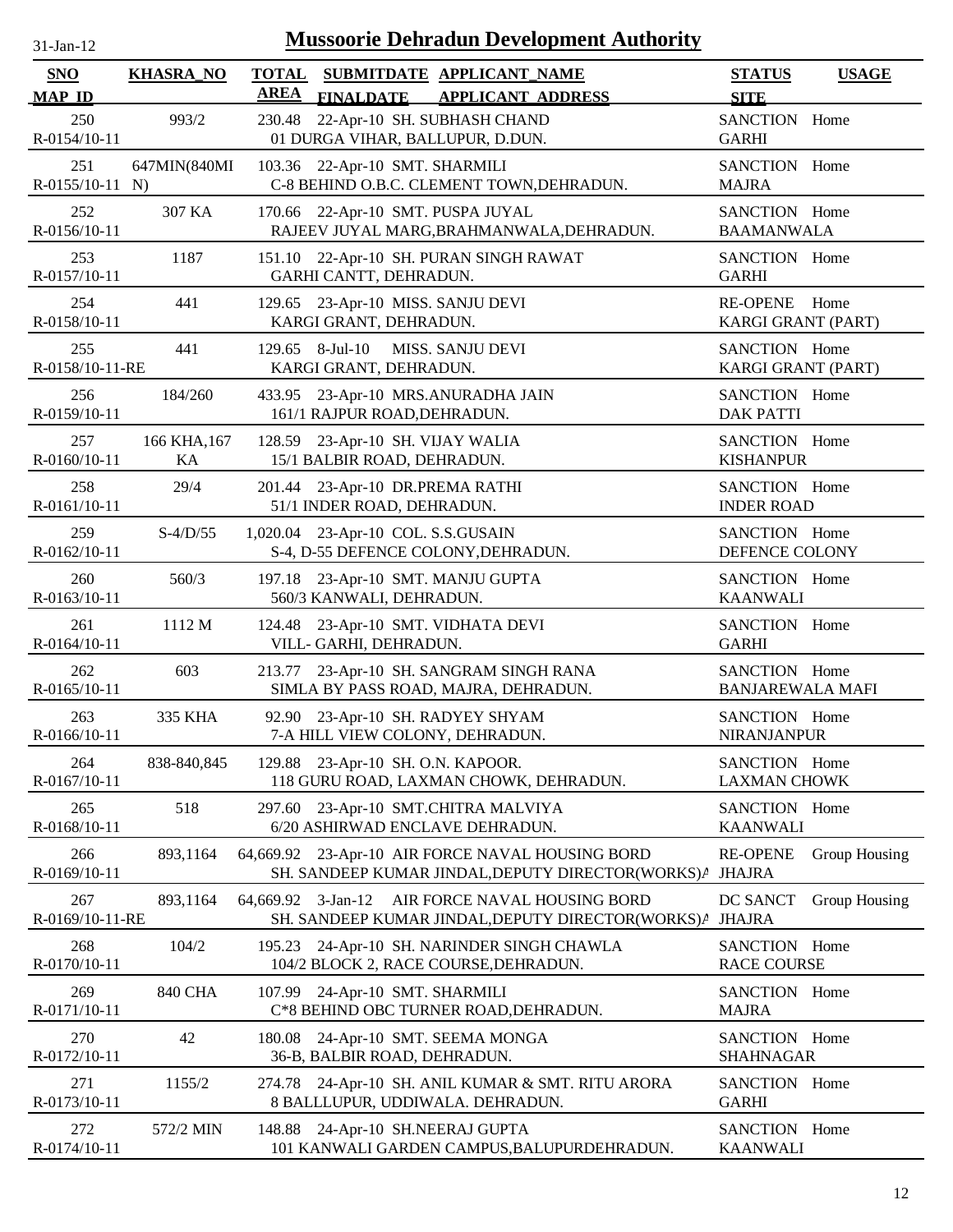| $31$ -Jan-12        |                  | <b>Mussoorie Dehradun Development Authority</b>                                                                     |                                          |  |
|---------------------|------------------|---------------------------------------------------------------------------------------------------------------------|------------------------------------------|--|
| <b>SNO</b>          | <b>KHASRA_NO</b> | <b>TOTAL</b><br>SUBMITDATE APPLICANT_NAME                                                                           | <b>STATUS</b><br><b>USAGE</b>            |  |
| <b>MAP ID</b>       |                  | <b>AREA</b><br><b>FINALDATE</b><br><b>APPLICANT ADDRESS</b>                                                         | <b>SITE</b>                              |  |
| 273<br>R-0175/10-11 | 221              | 24-Apr-10 SH. JANKI PRASHAD KHANDURI<br>238.64<br>29 RAI PUR ROAD, DEHRADUN.                                        | SANCTION Home<br><b>GUJRADA MANSINGH</b> |  |
| 274<br>R-0176/10-11 | 705              | 195.12<br>26-Apr-10 SH. YOGENDER UNIYAL<br>59/1 SINGLE MANDI, KARGI ROAD, DEHRADUN.                                 | SANCTION Home<br><b>DEHRA KHAS</b>       |  |
| 275<br>R-0177/10-11 | 746 MIN          | 242.46 26-Apr-10 SH. ASHOK KUMAR GUPTA<br>616 SUBHASH NAGAR, DEHRADUN.                                              | SANCTION Home<br><b>BHARUWALA GRANT</b>  |  |
| 276<br>R-0178/10-11 | 295              | 26-Apr-10 SH. GANGADHAR UNIYAL<br>240.90<br>OM VIHAR AJABPUR KALAN.D.DUN                                            | SANCTION Home<br><b>AJABPUR KHURD</b>    |  |
| 277<br>R-0179/10-11 | 336 KA           | 26-Apr-10 SH. SATENDER SINGH RAWAT.<br>339.60<br>SRI NAGAR GARWAL UNIVURCITY.                                       | SANCTION Home<br><b>BANJAREWALA ROAD</b> |  |
| 278<br>R-0180/10-11 | 180M(NEW<br>105) | 26-Apr-10 SH. MURTI RAM KHANDURI<br>199.45<br>AJABPUR KHURD, DEHRADUN                                               | SANCTION Home<br><b>AJABPUR KHURD</b>    |  |
| 279<br>R-0181/10-11 | PLOT NO-119      | 218.84 26-Apr-10 SH. VIKASH SHUKLA.<br>68 RAJEEV NAGAR, P.O. NEHRU GRAM, DEHRADUN.                                  | SANCTION Home<br><b>DEHRA KHAS</b>       |  |
| 280<br>R-0182/10-11 | 206              | 149.52 26-Apr-10 SH. KULDEEP SINGH & SMT. PARMAJEET K SANCTION Home<br>39/3 DHARAMPUR, DEHRADUN.                    |                                          |  |
| 281<br>R-0183/10-11 | 17               | 26-Apr-10 SH. MOHAN LAL THAPLIYAL.<br>171.01<br>AMAN VIHAR, SAHASTRADHARA ROAD, DEHRADUN.                           | SANCTION Home<br><b>KANDOLI</b>          |  |
| 282<br>R-0184/10-11 | 1481 MIN         | 221.74 26-Apr-10 SH. KARIMAN KUMAR<br>13 KALANDI ENCLAVE, BALLIWALA CHOWK, DEHRADUN.                                | SANCTION Home<br><b>KAANWALI</b>         |  |
| 283<br>R-0185/10-11 | 1803             | 26-Apr-10 SMT. DEEPA.<br>199.71<br>8A/16, SBI OFFICERS COLONY, MOHINI ROAD, DEHRADU.                                | SANCTION Home<br><b>AJABPUR KALAN</b>    |  |
| 284<br>R-0186/10-11 | 575 KA           | 154.78 27-Apr-10 SH. RAMESH CHANDRA JOSHI<br>79/1 TURNER ROAD, CLEMENT TOWN, DEHRADUN.                              | SANCTION Home<br><b>BANJAREWALA MAFI</b> |  |
| 285<br>R-0187/10-11 | $S-2-C-46$       | 27-Apr-10 SMT.MADHU BISHT<br>691.00<br>S-2-C-46 DEFENCE COLONY, DEHRADUN.                                           | SANCTION Home<br>DEFENCE COLONY          |  |
| 286<br>R-0188/10-11 | 98/1             | 325.27 27-Apr-10 SH. MADAN MOHAN<br>27 LANE NO-2, VIJAY PARK EXT.DEHRADUN.                                          | SANCTION Home<br><b>KAANWALI</b>         |  |
| 287<br>R-0189/10-11 | 368 M            | 128.35 27-Apr-10 SMT. SUNITA JOSHI<br>LOWER NATHANPUR, DEHRADUN.                                                    | SANCTION Home<br><b>NATHANPUR</b>        |  |
| 288<br>R-0190/10-11 | 71               | 27-Apr-10 SMT. ARTI RAWAT<br>131.78<br>36 KANDOLI, P.O. CHARUWALIRAIPUR ROAD, DEHRADUN.                             | SANCTION Home<br><b>KANDOLI</b>          |  |
| 289<br>R-0191/10-11 | 294 KA           | 27-Apr-10 SMT. RICHA BHARDWAJ<br>88.36<br>E--26 KEWAL VIHARDEHRADUN.                                                | SANCTION Home<br><b>ADOIWALA</b>         |  |
| 290<br>R-0192/10-11 | 61               | 27-Apr-10 SH. SHANTI SWARUP<br>75.19<br>61 LUNIA MOHALLA DEHRADUN.                                                  | SANCTION Home                            |  |
| 291<br>R-0193/10-11 | 79               | 27-Apr-10 SH.ANAND PRAKASH SHARMA.<br>139.86<br>SHAH NAGAR, DEFENCE COLONY, DEHRADUN.                               | SANCTION Home<br><b>SHAH NAGAR</b>       |  |
| 292<br>R-0194/10-11 | 960              | 28-Apr-10 SH. BUDDHI SINGH<br>164.83<br>L-46-A, RAILWAY COLONY, DEHRADUN.                                           | SANCTION Home<br><b>DEHRA KHAS</b>       |  |
| 293<br>R-0195/10-11 | 16/8             | 28-Apr-10 SMT. PHOOL BEHL & SMT RASHMI PAHWA<br>357.66<br>144/50 RAJENDRA NAGAR, GARHI, DEHRADUN.                   | SANCTION Home<br><b>GARHI</b>            |  |
| 294<br>R-0196/10-11 |                  | 95,99,100-102 3,129.13 28-Apr-10 SH. HARKIRAN SINGH & SH. GUNVEEN SINC REJECTED<br>7 PARK ROAD, DEHRADUN.           | Group Housing<br><b>DAK PATTI</b>        |  |
| 295<br>R-0197/10-11 | 4/1              | 28-Apr-10 SMT. MADHWI RASTOGI & SHALINI RASTOC SANCTION Home<br>247.72<br>4/1 MALVIYA ROAD, LAXMAN CHOWK, DEHRADUN. | <b>MALVIAYA ROAD</b>                     |  |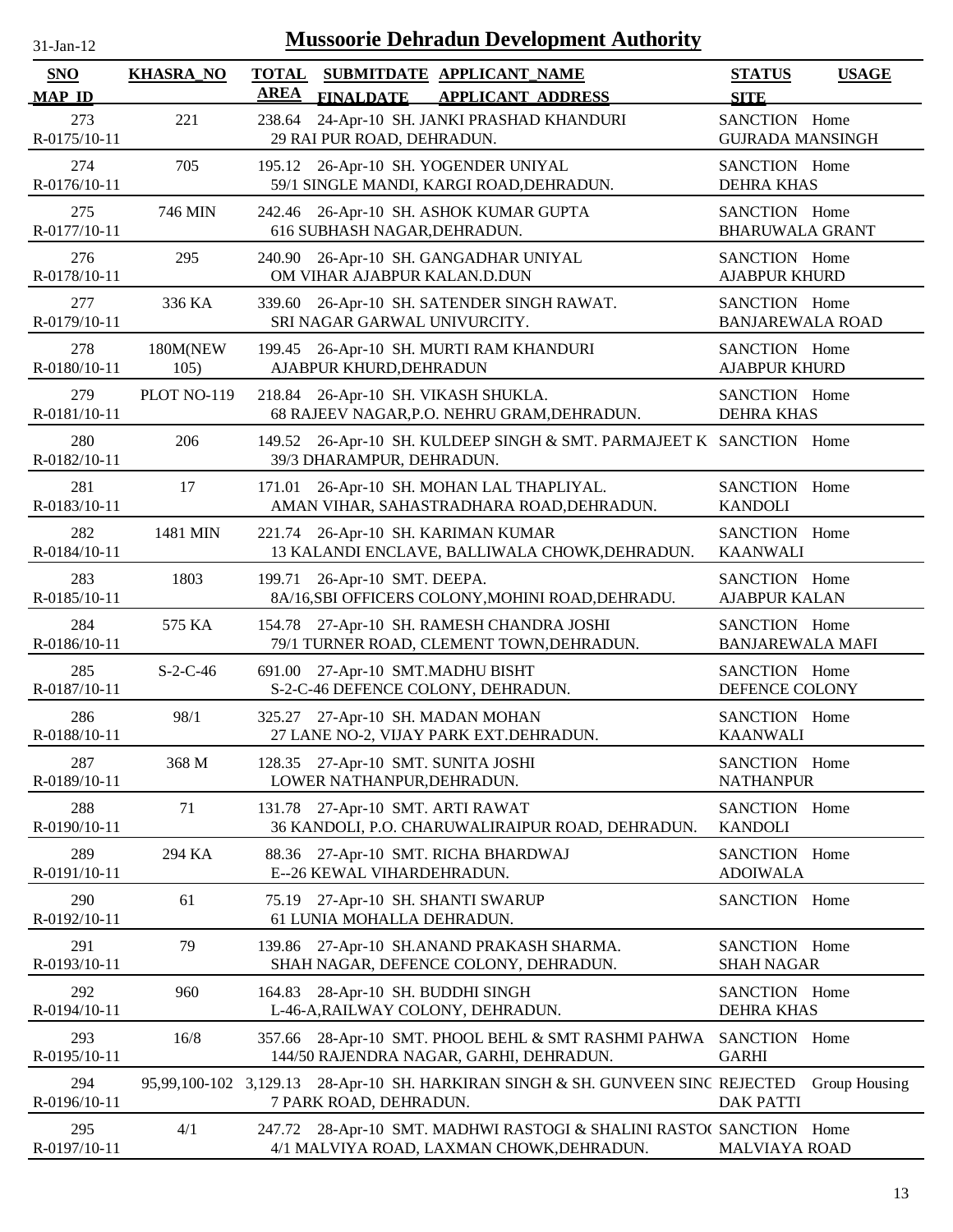| $31$ -Jan-12 |  |
|--------------|--|

| <b>SNO</b>                | <b>KHASRA_NO</b>              | <b>TOTAL</b> |                                                                     | SUBMITDATE APPLICANT_NAME                                                                                  | <b>STATUS</b>                           | <b>USAGE</b>               |
|---------------------------|-------------------------------|--------------|---------------------------------------------------------------------|------------------------------------------------------------------------------------------------------------|-----------------------------------------|----------------------------|
| <b>MAP ID</b>             |                               | <b>AREA</b>  | <b>FINALDATE</b>                                                    | <b>APPLICANT ADDRESS</b>                                                                                   | <b>SITE</b>                             |                            |
| 296<br>R-0198/10-11       | 819/2                         | 339.00       |                                                                     | 28-Apr-10 SH. BHAIRAV DUTT NAITHANI<br>ASHOK VIHAR, AJABPUR KALAN, DEHRADUN.                               | SANCTION Home<br><b>AJABPUR KALAN</b>   |                            |
| 297<br>R-0199/10-11       | 131, A, 132 & 137             |              | 188.67 28-Apr-10 SH. DINESH CHAND<br>18 DOBHALWALA, DEHRADUN.       |                                                                                                            | SANCTION Home<br><b>NALAPANI ROAD</b>   |                            |
| 298<br>R-0200/10-11       | 587M                          | 78.41        | 28-Apr-10 MRS. BIMLESH DEVI<br>ADARS COLONY,                        |                                                                                                            | SANCTION Home<br><b>BHARUWALA GRANT</b> |                            |
| 299<br>R-0201/10-11       | 71                            | 188.20       | 71 CHUKKUWALA, DEHRADUN.                                            | 28-Apr-10 SMT. URMILA MATHUR& SH, ALOK CHANDI SANCTION Home                                                | CHUKKHUWALA                             |                            |
| 300<br>R-0202/10-11       | 521/2                         | 171.99       | 28-Apr-10 SH. SUNIL TIWARI<br>LANE NO-3ROCHIPURA, NIRANJANPUR,      |                                                                                                            | SANCTION Home<br><b>NIRANJANPUR</b>     |                            |
| 301<br>R-0203/10-11       | <b>20 MIN</b>                 |              | 197.52 28-Apr-10 SH. AMIR HASAN<br>131/7RAJENDRA NAGAR, STREET NO-4 |                                                                                                            | SANCTION Home                           | <b>CHAI BAGH KAULAGARH</b> |
| 302<br>R-0204/10-11       | 357(112 NEW)                  |              | 2/1 SHASTRI NAGARHARIDWAR ROAD,                                     | 95.26 29-Apr-10 SH. MOHAN LAL PAINULI                                                                      | <b>REJECTED</b><br><b>BADRIPUR</b>      | Home                       |
| 303<br>R-0205/10-11       | <b>128 MIN</b>                |              |                                                                     | 138.94 29-Apr-10 SH.VIPIN CHANDRA BHARDWAJ<br>C/O SH. JAGAT RAMBRAHMANWALA, P.O. MAZRA,                    | SANCTION Home<br>KARGI GRANT (PART)     |                            |
| 304<br>R-0206/10-11       | PLOT NO-92                    |              | 175.65 29-Apr-10 GANGA REALTORS<br>7-C RACE COURSE, DEHRADUN.       |                                                                                                            | SANCTION Home<br><b>DEHRA KHAS</b>      |                            |
| 305<br>R-0207/10-11       | 24                            | 206.23       |                                                                     | 29-Apr-10 Smt.Paramjeet Kaur, Rajendra Singh Kamboj & J<br>NEAR GURU RAM RAI SCHOOLMANDAKINI VIHAR, SAHSTR | SANCTION Home                           |                            |
| 306<br>R-0208/10-11       | <b>840 CHA</b>                |              | 109.90 29-Apr-10 SMT. SHARMILI<br>C-8 BEHIND O.B.C.TURNER ROAD.     |                                                                                                            | SANCTION Home<br><b>MAJRA</b>           |                            |
| 307<br>R-0209/10-11       | 315                           |              | MAJRI MAFI, MOHKAMPUR, DEHRADUN.                                    | 156.23 29-Apr-10 SMT. PADMA BAHUGUNA                                                                       | SANCTION Home<br><b>MAJRI MAFI</b>      |                            |
| 308<br>R-0210/10-11       | 986/1 & 986/2                 |              |                                                                     | 622.82 29-Apr-10 SH.RAJEEV KUMAR & MANOY KUMAR<br>30 VAN VIHAR, CANAL ROAD, DEHRADUN.                      | <b>RE-OPENE</b><br><b>GARHI</b>         | <b>Guest House</b>         |
| 309<br>R-0210/10-11-RE    | 986/1 & 986/2                 |              |                                                                     | 622.82 26-May-10 SH.RAJEEV KUMAR & MANOY KUMAR<br>30 VAN VIHAR, CANAL ROAD, DEHRADUN.                      | <b>REJECTED</b><br><b>GARHI</b>         | <b>Guest House</b>         |
| 310<br>R-0211/10-11       | 1043                          |              | 120.38 30-Apr-10 SH.MADHU BALA<br>R-2, TRANSPORT NAGAR, DEHRADUN.   |                                                                                                            | SANCTION Home<br><b>MAJRA</b>           |                            |
| 311<br>R-0212/10-11       | 34                            | 378.25       | VIJAYPUR, HATHI BARKALA                                             | 30-Apr-10 LT.COL.DHARMVEER SINGH MIYA                                                                      | SANCTION Home                           | VIJAYPUR HATHI BADKALA     |
| 312<br>R-0213/10-11       | 732                           | 199.81       | 30-Apr-10 SMT. REETA RANI<br>56 SUBHAS NAGAR,                       |                                                                                                            | SANCTION Home<br><b>MAJRA</b>           |                            |
| 313<br>$R - 0214/10 - 11$ | 1563 MIN                      | 100.37       | 215 DRON PURI, GMS ROAD,                                            | 30-Apr-10 SH. SUCHA SINGH & SH. MAN MOHAN SING SANCTION Home                                               | <b>KAANWALI</b>                         |                            |
| 314<br>R-0215/10-11       | 31                            | 292.65       | 30-Apr-10 SH. KUSUM GUPTA                                           | 454 KAULAGARH ROAD, RAJENDRA NAGAR,                                                                        | SANCTION Home                           | CHAI BAGH KAULAGARH        |
| 315<br>R-0216/10-11       | 43(NEW<br>220JHA, 220 CH)     | 276.33       | T-3-35 HATHI BARKALA ESTATE                                         | 30-Apr-10 SH. BIJENDRA KUMAR SINGH                                                                         | SANCTION Home<br><b>AAMWALA TARLA</b>   |                            |
| 316<br>R-0217/10-11       | 861                           |              | <b>B-65 AJABPUR KALA.</b>                                           | 171.30 30-Apr-10 SH. SATENDRA KUMAR JAIN & SMT SUGA                                                        | SANCTION Home<br><b>AJABPUR KALAN</b>   |                            |
| 317<br>R-0218/10-11       | 3                             | 143.03       | 3 KHURBURA MOHALLA                                                  | 30-Apr-10 SH. BANARSI DAS & SH. SATYA PRAKASH                                                              | SANCTION Home<br>KHURBURA MOHALLA       |                            |
| 318<br>R-0219/10-11       | 488 M, 1331<br><b>KHA-NEW</b> |              | 158 DHARAMPUR,                                                      | 155.72 30-Apr-10 SMT. BHUVNESWARI NAUTIYAL                                                                 | SANCTION Home<br><b>NATHANPUR</b>       |                            |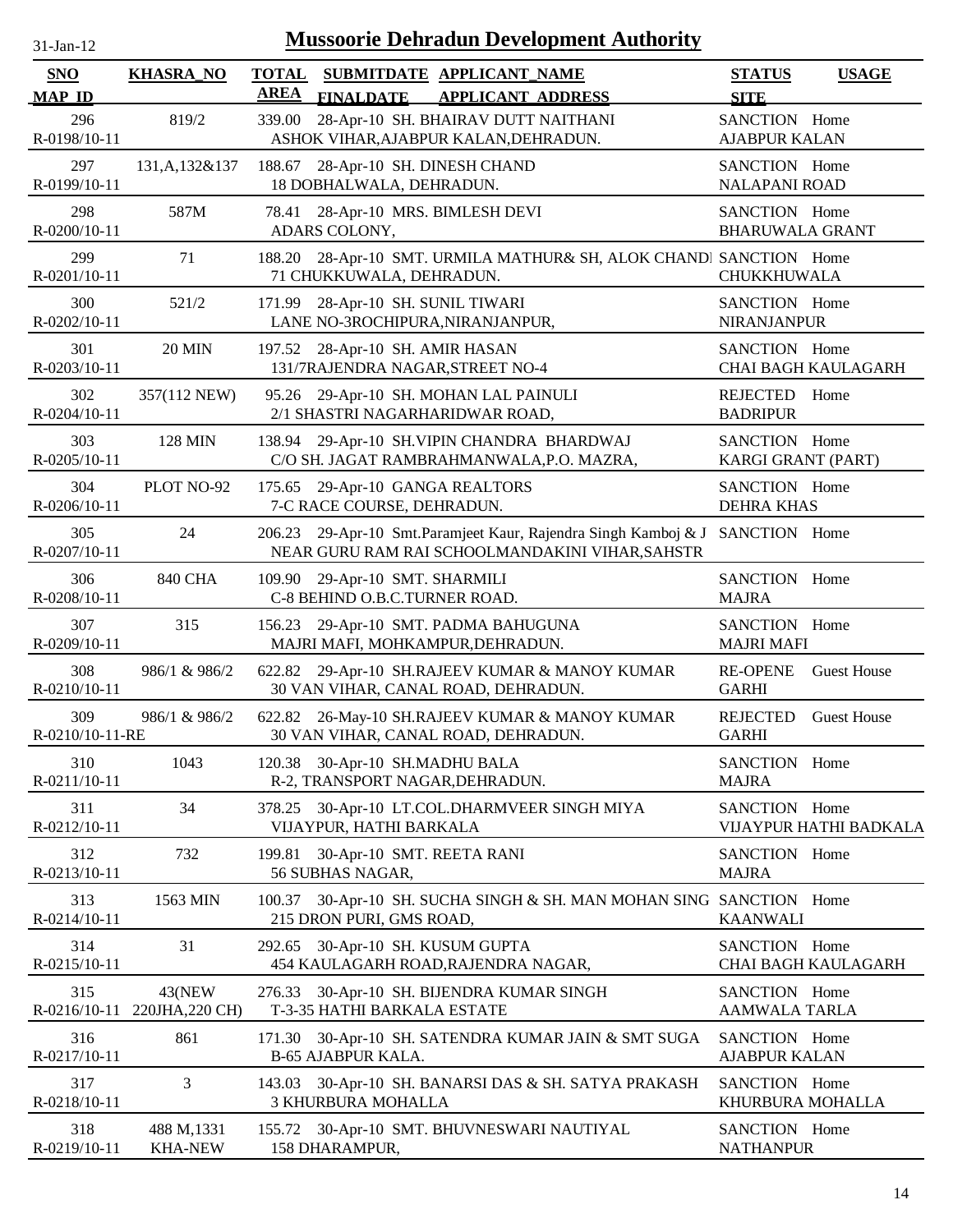| n. | $l$ -Jan- $l$ |  |
|----|---------------|--|

| SNO                    | <b>KHASRA_NO</b>           | <b>TOTAL</b> | SUBMITDATE APPLICANT_NAME                                                                    | <b>STATUS</b>                         | <b>USAGE</b>           |
|------------------------|----------------------------|--------------|----------------------------------------------------------------------------------------------|---------------------------------------|------------------------|
| <b>MAP ID</b>          |                            | <b>AREA</b>  | <b>FINALDATE</b><br><b>APPLICANT ADDRESS</b>                                                 | <b>SITE</b>                           |                        |
| 319<br>R-0220/10-11    |                            |              | 43 KA,57 KHA 4,585.27 30-Apr-10 SH. AMIT AGARWAL & OTHERS<br>61/2 BALBIR ROAD,               | <b>KIRSALI</b>                        | SANCTION Group Housing |
| 320<br>R-0221/10-11    | 572/2 MIN                  |              | 188.14 30-Apr-10 SH. M.L. GUPTA<br>R/O GRAM & P.O TRILOKPUR,                                 | SANCTION Home<br><b>KAANWALI</b>      |                        |
| 321<br>R-0222/10-11    | 786/1 M                    |              | 192.37 30-Apr-10 SH. RAYMOND STEVEN<br>ST. MARYS SCHOOLSUBHASH NAGAR, CLEMENT TOWN.          | SANCTION Home<br><b>MAJRA</b>         |                        |
| 322<br>R-0223/10-11    | <b>13 NEW</b>              |              | 1,322.00 30-Apr-10 SMT. VEENA VERMA<br>50/1 PARK ROAD,                                       | SANCTION Home<br><b>KOHLUPANI</b>     |                        |
| 323<br>R-0224/10-11    | 214/2                      |              | 105.88 30-Apr-10 SMT. RISHI KALPANA RHARDWAJ & SMT H SANCTION Home<br>214/2 KHURBURA MOHALLA | KHURBURA MOHALLA                      |                        |
| 324<br>R-0225/10-11    | 113                        |              | 185.35 30-Apr-10 SH. JOT SINGH ROHELA<br>LANE NO-2 BADRISH COLONY.                           | SANCTION Home<br><b>AJABPUR DANDA</b> |                        |
| 325<br>R-0226/10-11    | $408/1 - 1$                |              | 150.45 1-May-10 SMT. OMWATI<br>NEAR SETHI MARKETVASANT VIHAR ENCLAVE,                        | SANCTION Home<br><b>KAANWALI</b>      |                        |
| 326<br>R-0227/10-11    | 279(NEW 65)<br>KA)         |              | 222.75 1-May-10 COL. PRADEEP KUMAR<br>C/O GAURAV SINGH ADV.109 MAJRA.                        | SANCTION Home<br><b>PITHUWALA</b>     |                        |
| 327<br>R-0228/10-11    | 413                        |              | 81.41 1-May-10 SH. RAJESH KUMAR<br>ASTHA ENCLAVE, SEWLA KALAN,                               | SANCTION Home<br><b>SEWALA KALAN</b>  |                        |
| 328<br>R-0229/10-11    | 13                         |              | 87.40 1-May-10 SH. PARVIN KUMAR<br>VILL- PREM PUR MAFI,                                      | RE-OPENE Home<br>PREMPUR MAFI (PART)  |                        |
| 329<br>R-0229/10-11-RE | 13                         |              | 87.40 15-Jun-10 SH. PARVIN KUMAR<br>VILL- PREM PUR MAFI,                                     | REJECTED Home<br>PREMPUR MAFI (PART)  |                        |
| 330<br>R-0230/10-11    | 699/691                    |              | 334.57 1-May-10 SH. VIVEK PANWAR & SMT SHEENA PANW/ SANCTION Home<br>60 RAM VIHAR, DEHRADUN. | <b>KAULAGARH</b>                      |                        |
| 331<br>R-0231/10-11    | 69 PHASE 1                 |              | 741.65 1-May-10 SH. ANOOP NAUTIYAL<br><b>42 VASANT VIHAR PHASE-2</b>                         | SANCTION Home<br><b>VASANT VIHAR</b>  |                        |
| 332<br>R-0232/10-11    | 147 KA                     |              | 241.64 1-May-10 SH.SHAILENDRA SINGH NEGI<br>26/1 SHATABDI ENCLAVERING ROAD,                  | SANCTION Home<br><b>NATHANPUR</b>     |                        |
| 333<br>R-0233/10-11    | 51                         |              | 165.61 1-May-10 SH. BHUWAN CHANDRA JOSHI<br>20 RISPANA PURAMSECRETRAET COLONY                | SANCTION Home<br>MOHKAMPUR KALAM      |                        |
| 334<br>R-0234/10-11    | 56 MIN                     |              | 209.15 1-May-10 SH. VIJAY KUMAR PUROHIT<br>85/7 NESHVILLA ROAD, DEHRADUN.                    | SANCTION Home<br><b>KANDOLI</b>       |                        |
| 335<br>R-0235/10-11    | 938/2/2                    |              | 144.64 1-May-10 SH.GAJENDRA DUTT BAHUGUNA<br><b>GRAM DHANGIP.O. RADHUDHAR</b>                | SANCTION Home<br><b>AJABPUR KALAN</b> |                        |
| 336<br>R-0236/10-11    | 404                        |              | 134.10 3-May-10 SMT. RAJBALA SHAHI<br>B-111/7, SURBEY COLONY, HATHIBARKALA,                  | SANCTION Home<br><b>MAJRI MAFI</b>    |                        |
| 337<br>R-0237/10-11    | 997 DA (PLOT<br>NO-75 & 74 |              | 245.90 3-May-10 SH. BHUSHAN LAL<br>F-457/1RAJENDRA NAGAR,                                    | SANCTION Home<br><b>MAJRA</b>         |                        |
|                        | PART)                      |              |                                                                                              |                                       |                        |
| 338<br>R-0238/10-11    | 574                        |              | 409.10 3-May-10 SH. AASHIS SHARMA<br>AJABPUR KALA, DEHRADUN.                                 | SANCTION Home<br><b>AJABPUR KALAN</b> |                        |
| 339<br>R-0239/10-11    | 170                        |              | 290.97 4-May-10 SMT. SHAKUNTALA TARIYAL<br>97 NESHVILL ROAD, DEHRADUN.                       | SANCTION Home                         | KAULAGARH MAI CHAKBH(  |
| 340<br>R-0240/10-11    | 545 M                      |              | 99.70 4-May-10 SH. RAJ KUMAR YADAV<br>43, PRITAM ROADDALANWALA                               | SANCTION Home<br><b>DHARMPUR</b>      |                        |
| 341<br>R-0241/10-11    | 235/2,238 M                |              | 306.91 4-May-10 SH. VEDPRAKASH DHULIYA<br>AJABPUR KHURD, BY PASS ROAD,                       | SANCTION Home<br><b>AJABPUR KHURD</b> |                        |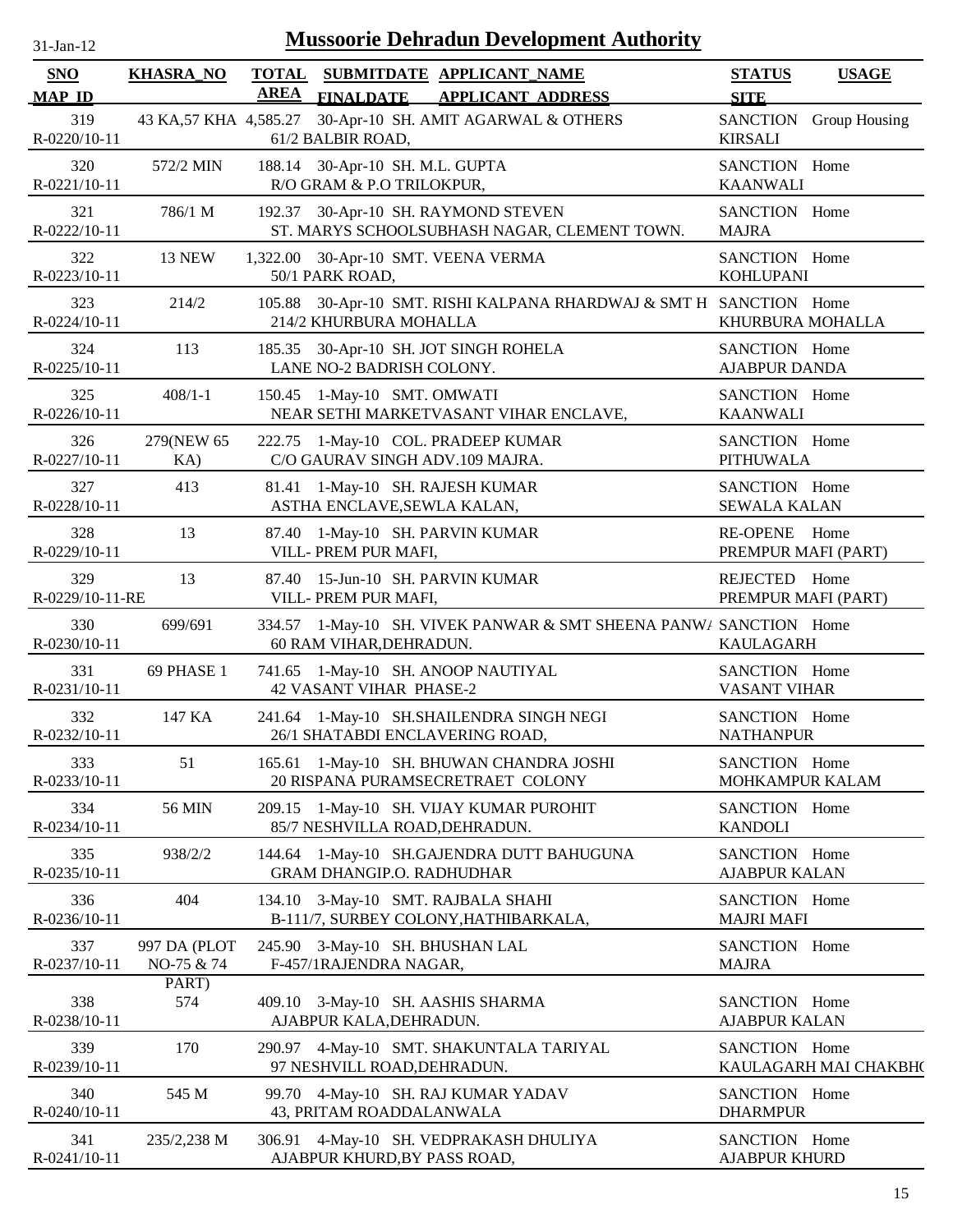| 31-Jan-12           |                                       | <b>Mussoorie Dehradun Development Authority</b>                                                                   |                                       |
|---------------------|---------------------------------------|-------------------------------------------------------------------------------------------------------------------|---------------------------------------|
| <b>SNO</b>          | <b>KHASRA_NO</b>                      | TOTAL SUBMITDATE APPLICANT NAME                                                                                   | <b>STATUS</b><br><b>USAGE</b>         |
| <b>MAP ID</b>       |                                       | <b>AREA</b><br><b>FINALDATE</b><br><b>APPLICANT ADDRESS</b>                                                       | <b>SITE</b>                           |
| 342                 | 458 GA(<br>R-0242/10-11 268/1MIN OLD) | 4-May-10 ST. JUDES SCHOOL SAMITI THRU MANAGE SANCTION Home<br>208.24<br>2 CROSS ROADDEHRADUN.                     | <b>SEWALA KALAN</b>                   |
| 343<br>R-0243/10-11 | 100                                   | 4-May-10 SH. SHRIPAL SINGH RAWAT<br>143.07<br>VILL- GAIWALA, BRAHMKHAL                                            | SANCTION Home<br><b>AJABPUR KHURD</b> |
| 344                 | 1946                                  | 191.06 4-May-10 SH. AJAY KUMAR                                                                                    | SANCTION Home                         |
| R-0244/10-11        |                                       | AJABPUR KALANDEHRADUN.                                                                                            | <b>AJABPUR KALAN</b>                  |
| 345                 | 117(PLOT                              | 358.04 4-May-10 SMT. SUDESH SINGHAL                                                                               | REJECTED Home                         |
| $R - 0245/10 - 11$  | $NO-34)$                              | 53 PHASE-2, PRAKASH LOK COLONYSIMLA BY PASS ROAD                                                                  | <b>SEWALA KALAN</b>                   |
| 346                 | 535 MIN                               | 195.94 4-May-10 SH. DINESH CHANDRA GAUNIYAL                                                                       | SANCTION Home                         |
| R-0246/10-11        |                                       | MAJRA, DEHRADUN.                                                                                                  | <b>MAJRA</b>                          |
| 347                 | 222/2                                 | 52.86 5-May-10 SH. CHANDRA MOHAN SHARMA                                                                           | REJECTED Home                         |
| R-0247/10-11        |                                       | NAYA GAON, VIJAYPURHATHIBARKALA                                                                                   | VIJAYPUR HATHI BADKALA                |
| 348                 | 514 (NEW 590)                         | 196.65 5-May-10 SH. VINOD KUMAR BHATT                                                                             | SANCTION Home                         |
| R-0248/10-11        | KA)                                   | 37, SHAKTI VIHAR, MAJRA,                                                                                          | NIRANJANPUR                           |
| 349                 | 1490                                  | 125.10 5-May-10 SH. RAVINDRA SINGH                                                                                | SANCTION Home                         |
| R-0249/10-11        |                                       | G.M.S. ROAD, MILAN VIHAR, KANWALI, D.DUN.                                                                         | <b>KAANWALI</b>                       |
| 350                 | 599                                   | 284.82 5-May-10 SH. GOPAL KRISHAN SHAHI                                                                           | SANCTION Home                         |
| R-0250/10-11        |                                       | 16 GURU ROAD, DEHRADUN.                                                                                           | <b>MAJRA</b>                          |
| 351                 | <b>565 KHA</b>                        | 129.55 5-May-10 SMT. RAJ RANI                                                                                     | REJECTED Home                         |
| R-0251/10-11        |                                       | 322 CHAMAN VIHAR, DEHRADUN.                                                                                       | <b>SEWALA KALAN</b>                   |
| 352                 | 247 MIN                               | 710.19 5-May-10 SH. PRAHLAD SINGH RAWAT                                                                           | SANCTION Home                         |
| R-0252/10-11        |                                       | R/O VILL.- SEWLA KALANDEHRADUN.                                                                                   | <b>SEWALA KALAN</b>                   |
| 353                 | <b>228 MIN</b>                        | 185.85 6-May-10 SH. KHURSHID AHMAD                                                                                | SANCTION Home                         |
| R-0253/10-11        |                                       | MAJRA, DEHRADUN.                                                                                                  | <b>MAJRA</b>                          |
| 354                 | 729 M                                 | 215.52 6-May-10 SMT. SAROJ BARMOLA                                                                                | SANCTION Home                         |
| R-0254/10-11        |                                       | INDRA GANDI MARG, NIRANJAN PUR, D.DUN                                                                             | <b>NIRANJANPUR</b>                    |
| 355                 | 729 M                                 | 215.52 25-Jun-10 SMT. SAROJ BARMOLA                                                                               | SANCTION Home                         |
| R-0254/10-11-RE     |                                       | INDRA GANDI MARG, NIRANJAN PUR, D.DUN                                                                             | <b>NIRANJANPUR</b>                    |
| 356<br>R-0255/10-11 | 159/1                                 | 92.91 6-May-10 SH. PIYUSH NIGAM & SMT. KIRTI NIGAM<br>TYPE 11/3, NEW BLOCKSTAFF QUATERS, KVIMAPREMNAGA PANDITWARI | SANCTION Home                         |
| 357                 | 884                                   | 286.23 6-May-10 SH. CHAKRADHAR PRASAD JOSHI                                                                       | SANCTION Home                         |
| R-0256/10-11        |                                       | 71 MOTHROWALA ROADAJABPUR KALA,                                                                                   | <b>AJABPUR KALAN</b>                  |
| 358                 | 595/1 MIN                             | 188.12 6-May-10 SH. JAMUNA DATT MATHPAL                                                                           | SANCTION Home                         |
| R-0257/10-11        |                                       | DHARAMPUR DANDA, DEHRADUN.                                                                                        | DHARAMPUR DANDA                       |
| 359                 | 30                                    | 209.00 6-May-10 SH. JAGDISH CHANDER KHURANA                                                                       | SANCTION Home                         |
| R-0258/10-11        |                                       | 220/16 D.L. ROAD, DEHRADUN.                                                                                       | D.L.ROAD                              |
| 360                 | 887                                   | 267.83 6-May-10 SH. DEVENDRA KANDARI                                                                              | SANCTION Home                         |
| R-0259/10-11        |                                       | UKHIMATH, UTTARAKHAND,                                                                                            | <b>NATHANPUR</b>                      |
| 361                 | 746                                   | 83.89 6-May-10 SH. MANPREET SINGH LUTHRA                                                                          | SANCTION Home                         |
| R-0260/10-11        |                                       | A-11 SAI LOK, KANWALI                                                                                             | <b>KAANWALI</b>                       |
| 362                 | 122                                   | 250.93 6-May-10 SMT. SARITA BADONI                                                                                | SANCTION Home                         |
| R-0261/10-11        |                                       | 1-DOON GHATI AVASH YOJNAMDDA COLONY,                                                                              | <b>AJABPUR KHURD</b>                  |
| 363                 | 329 MIN                               | 128.68 6-May-10 SH. VINAY MALL                                                                                    | SANCTION Home                         |
| R-0262/10-11        |                                       | CHIDOWALIP.O. PARWADUN.                                                                                           | <b>CHIDOWALI</b>                      |
| 364                 | <b>658(NEW)</b>                       | 442.42 6-May-10 SH. SATISH KUMAR                                                                                  | SANCTION Home                         |
| R-0263/10-11        | 1100,1101                             | G-54 IIP COLONY, MOHKAMPUR,                                                                                       | <b>CHAKTUNWALA</b>                    |
|                     | $R_71102$ K $\Delta$ )                |                                                                                                                   |                                       |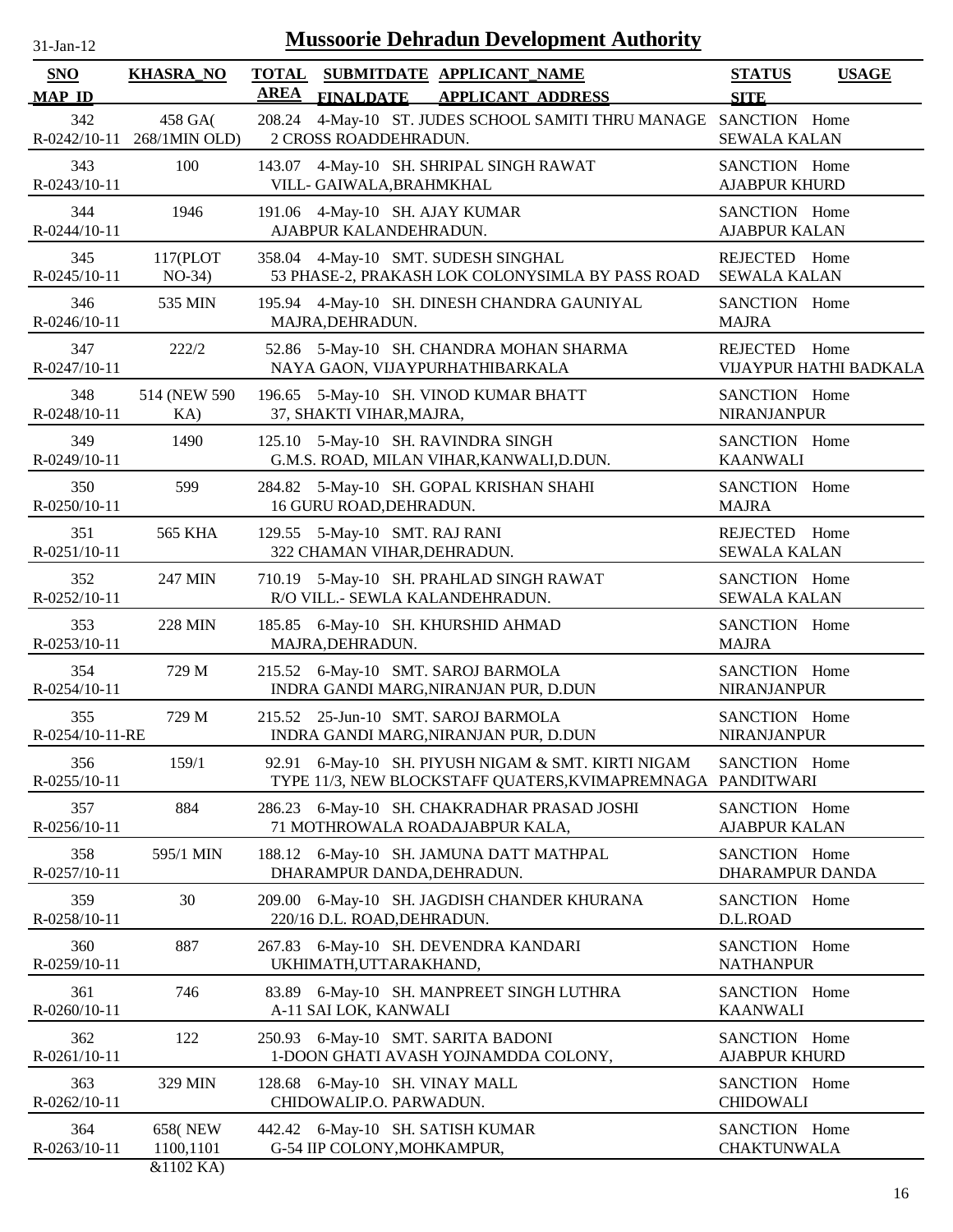| $31 - Jan - 12$ |  |
|-----------------|--|
|                 |  |

| <b>SNO</b><br><b>MAP ID</b> | <b>KHASRA_NO</b>        | <b>TOTAL</b><br>AREA                                           | <b>FINALDATE</b> | SUBMITDATE APPLICANT NAME<br><b>APPLICANT ADDRESS</b>                                                  | <b>STATUS</b><br><b>SITE</b>          | <b>USAGE</b> |
|-----------------------------|-------------------------|----------------------------------------------------------------|------------------|--------------------------------------------------------------------------------------------------------|---------------------------------------|--------------|
| 365<br>R-0264/10-11         | 335 KHA                 | 92.90                                                          |                  | 6-May-10 SH. RADHEY SHYAM<br>7-A HILL VEIW COLONY, INDRA NAGAR                                         | SANCTION Home<br>NIRANJANPUR          |              |
| 366<br>R-0265/10-11         | 5 (NEW-11)              |                                                                |                  | 261.44 6-May-10 SMT.PHUPU DOMA BHUTIA LU<br>12-A OLD SURVEY ROAD, DEHRADUN.                            | SANCTION Home<br><b>BAAKRALWALA</b>   |              |
| 367<br>R-0266/10-11         | PLOT NO-99              | 7-C RACE COURSE, DEHRADUN.                                     |                  | 173.07 6-May-10 GANGA REALTORS                                                                         | SANCTION Home<br><b>DEHRA KHAS</b>    |              |
| 368<br>R-0267/10-11         | PLOT NO-147             | 7-C RACE COURSE, DEHRADUN.                                     |                  | 246.65 6-May-10 GANGA REALTORS                                                                         | SANCTION Home<br><b>DEHRA KHAS</b>    |              |
| 369<br>R-0268/10-11         | 210(OLD)<br>$NO-72)$    | 242 CHUKHUWALA, DEHRADUN.                                      |                  | 209.83 6-May-10 SH. PRAVEEN KAUSHAL & SH. RAKESH KAI SANCTION Home                                     | <b>CHUKKHUWALA</b>                    |              |
| 370<br>R-0269/10-11         | 365 KH & 291 G          |                                                                |                  | 757.17 7-May-10 SH. KAMAL MALHOTRA<br>VILLAGE KOLHU PANIVIKASH NAGAR.DEHRADUN.                         | SANCTION Home<br><b>KOHLUPANI</b>     |              |
| 371<br>R-0270/10-11         | 679 M                   |                                                                |                  | 211.84 7-May-10 SMT. JASODA DEVI BALODI<br>111/2, SINGHAL MANDI-2DEHRADUN.                             | SANCTION Home<br><b>DEHRA KHAS</b>    |              |
| 372<br>R-0271/10-11         | 153/1                   | 185.55<br>153/1 AARAGARH, DEHRADUN.                            |                  | 7-May-10 SH. VIJAY CHAND SINGH GUSAIN                                                                  | SANCTION Home<br><b>AARAGARH</b>      |              |
| 373<br>R-0272/10-11         | 183/3                   | 59/4 RAJPUR ROADDEHRADUN.                                      |                  | 746.15 7-May-10 SH. SHASHI KUMAR                                                                       | SANCTION Home<br><b>MALSI</b>         |              |
| 374<br>R-0273/10-11         | 52                      | 61.02<br>81/2 TYAGI ROAD, DEHRADUN.                            |                  | 10-May-10 SH. SURESH SAXENA                                                                            | SANCTION Home<br><b>KEDARPUR</b>      |              |
| 375<br>R-0274/10-11         | 29                      |                                                                |                  | 199.95 10-May-10 SH. HUKUM SINGH RAWAT<br>FRIENDS COLONY, SHAHNAGAR DEHRADUN.                          | SANCTION Home<br><b>SHAH NAGAR</b>    |              |
| 376<br>R-0275/10-11         | <b>565 KHA</b>          | 128.48                                                         |                  | 10-May-10 SH. KHEMANAND RATURI<br>6 SEWLA KALANCHANDRABANI, D.DUN.                                     | SANCTION Home<br><b>SEWALA KALAN</b>  |              |
| 377<br>$R - 0276/10 - 11$   | 368 KHA & 373<br>KA     |                                                                |                  | 89.64 10-May-10 SMT. SANGEETA RANI<br>M-45 NEHRU PURAMMDDA COLONYKANWALI ROAD,                         | REJECTED Home<br>KARGI GRANT (PART)   |              |
| 378<br>R-0277/10-11         | 151 DA                  | 152.48 10-May-10 SH. VINIT MAKIN<br>140 RAJPUR ROAD, DEHRADUN. |                  |                                                                                                        | SANCTION Home<br><b>KISHANPUR</b>     |              |
| 379<br>R-0278/10-11         | 132 KA                  |                                                                |                  | 237.37 10-May-10 SH. VED PRAKASH SHARMA<br>28, VIJAY COLONY, HATHI BARKALA, D.DUN                      | SANCTION Home<br><b>CHIDOWALI</b>     |              |
| 380<br>R-0279/10-11         | 254                     | 207.98                                                         |                  | 10-May-10 SMT. SAVETRI DEVI CHAUHAN<br>236 POCKET-1, VIVEK VIHAR, G.M.S. ROAD, DEHRADUN.               | SANCTION Home<br><b>KAANWALI</b>      |              |
| 381<br>R-0280/10-11         | 106                     | 185.82                                                         |                  | 10-May-10 SMT. LAXMI PRASAD JAISALI<br>DIVYA VIHAR, LANE NO-2NEAR RAJEEV NAGAR DANDA, DE AJABPUR KALAN | SANCTION Home                         |              |
| 382<br>R-0281/10-11         | 479 M                   | 195.12                                                         |                  | 11-May-10 SH. PRADEEP DUNGIYAL<br>EKTA VIHAR, AJABPUR KALA, DEHRADUN.                                  | SANCTION Home<br><b>AJABPUR KALAN</b> |              |
| 383<br>R-0282/10-11         | 40 (NEW-46)             | 186.27                                                         |                  | 11-May-10 SH. TILAK RAJ VIJAN<br>6/24 ASHIRWAD ENCLAVEDEHRADUN.                                        | SANCTION Home<br><b>MAHANT ROAD</b>   |              |
| 384<br>R-0283/10-11         | 101                     | 174.73                                                         |                  | 11-May-10 SMT. GIRIJA BADONI<br>B- BLOCK, SARSWATI VIHARAJABPUR KHURD, DEHRADUN.                       | SANCTION Home<br><b>AJABPUR KHURD</b> |              |
| 385<br>R-0284/10-11         | 172 JA                  | 176.23                                                         |                  | 11-May-10 SMT. SAROJ BALA TYAGI<br>533 NEW FOREST COLONYINDRANAGAR, D.DUN                              | SANCTION Home<br><b>KISHANPUR</b>     |              |
| 386<br>R-0285/10-11         | 1235 AYN<br>$(OLD-595)$ | 102.08                                                         |                  | 11-May-10 SH. HADDIS AHMED & SMT. ASAFA KHATC SANCTION Home<br>39 SHIMLA ENCLAVESEWLA KALAN, DEHRADUN. | <b>MAJRA</b>                          |              |
| 387<br>R-0286/10-11         | 445 KHA                 | 50 MANSING WALADEHRADUN.                                       |                  | 148.30 11-May-10 SMT. BEENA RAWAT                                                                      | SANCTION Home<br>AAMWALA TARLA        |              |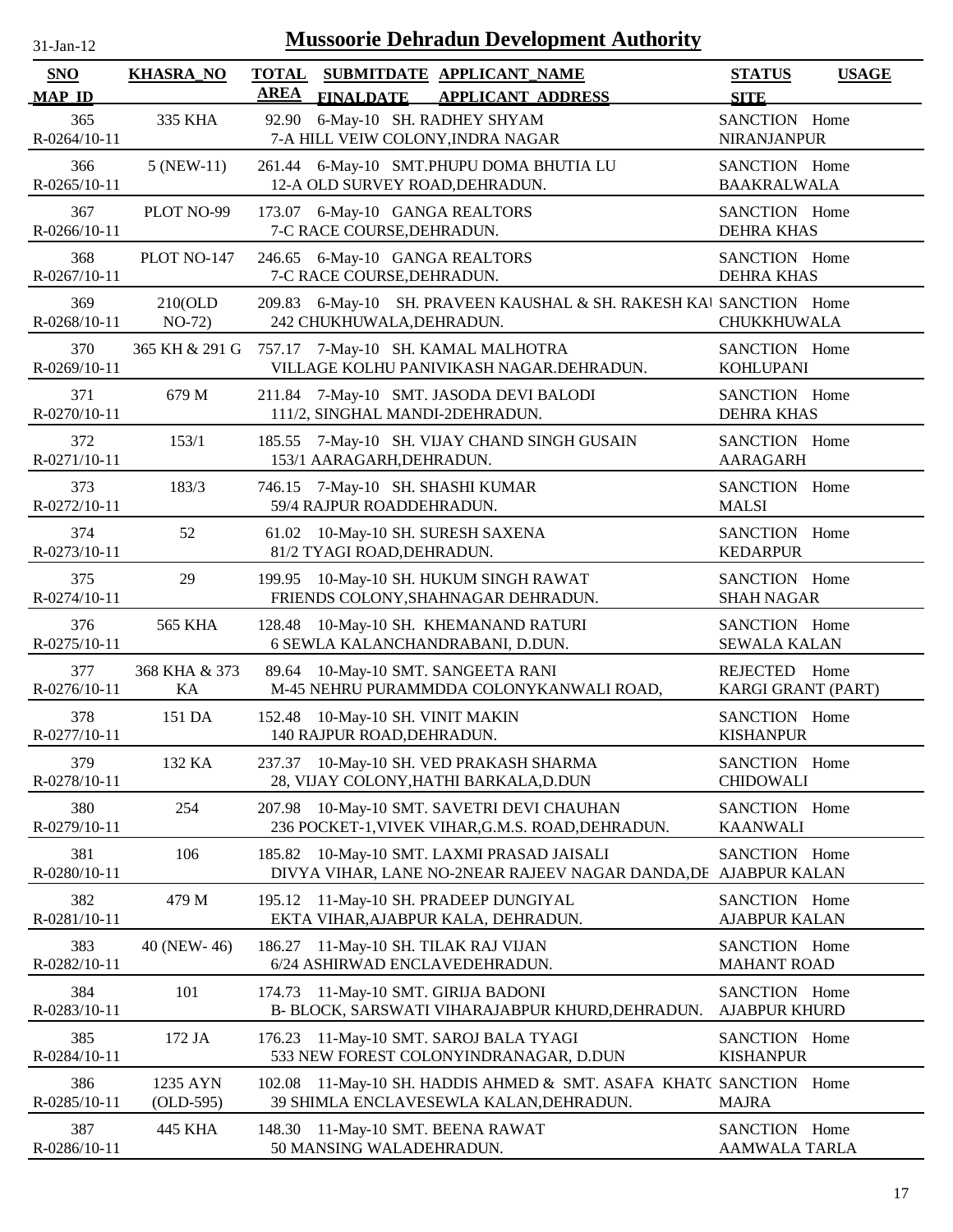| -.ian- |  |
|--------|--|
|        |  |

| <b>SNO</b>          | <b>KHASRA NO</b>               | <b>TOTAL</b> |                                                              | SUBMITDATE APPLICANT_NAME                                                                                    | <b>STATUS</b>                              | <b>USAGE</b>           |
|---------------------|--------------------------------|--------------|--------------------------------------------------------------|--------------------------------------------------------------------------------------------------------------|--------------------------------------------|------------------------|
| <b>MAP ID</b>       |                                | <b>AREA</b>  | <b>FINALDATE</b>                                             | <b>APPLICANT ADDRESS</b>                                                                                     | <b>SITE</b>                                |                        |
| 388<br>R-0287/10-11 | 56 MIN                         | 226.77       | 11-May-10 DR. INDU PUROHIT<br>85/7, NESHVILLA ROADDEHRADUN.  |                                                                                                              | SANCTION Home<br><b>KANDOLI</b>            |                        |
| 389<br>R-0288/10-11 | 145/614 (NEW<br>$NO-69)$       |              |                                                              | 127.81 12-May-10 SH. SATNAM SINGH & SH. AJIT SINGH<br>ADARSH NAGAR, BALLUPUR, DEHRADUN.                      | SANCTION Home<br><b>AJABPUR KHURD</b>      |                        |
| 390<br>R-0289/10-11 | 145/614 (NEW<br>$NO-69)$       | 121.90       |                                                              | 12-May-10 SH. AJIT SINGH & SH. SATNAM SINGH<br>ADRAS NAGAR BALLUPUR, DEHRADUN.                               | SANCTION Home<br><b>AJABPUR KHURD</b>      |                        |
| 391<br>R-0290/10-11 | 81                             |              |                                                              | 253.72 12-May-10 SH. SURAJ MAN RAI<br>PREMPUR MAFIKAULAGARH, DEHRADUN.                                       | SANCTION Home<br>PREMPUR MAFI (PART)       |                        |
| 392<br>R-0291/10-11 | 827 MIN                        | 358.15       |                                                              | 12-May-10 SH. ABBAL SINGH KHAROLA<br>VISNU VIHAR, AJABPUR KALA, DEHRADUN.                                    | SANCTION Home<br><b>AJABPUR KALAN</b>      |                        |
| 393<br>R-0292/10-11 | 171 CHA                        | 134.93       |                                                              | 12-May-10 SH. VIPUL KUMAR NAUTIYAL & SH. ANIL K SANCTION Home<br>CANAL ROAD, KAULAGARHP.O. I I P, DEHRADUN.  | <b>KAULAGARH</b>                           |                        |
| 394<br>R-0293/10-11 | 998                            | 115.05       | 12-May-10 SH. ATIN GUPTA                                     | 194 DELHI ROADOPP. U.P.ROADWAYSMEERUT CANTT                                                                  | SANCTION Home<br><b>JAKHAN</b>             |                        |
| 395<br>R-0294/10-11 | 374                            |              |                                                              | 127.20 12-May-10 SH. MUKESH KUMAR GURANG<br>VIJAI COLONY, HATHI BARKALADEHRADUN.                             | SANCTION Home<br>HATHIBARKALA              |                        |
| 396<br>R-0295/10-11 | 67                             | 98.88        |                                                              | 12-May-10 SH. DEERAJ SINGH RAWAT<br>UPPER NATHANPURP.O. NEHRU GRAMDEHRADUN.                                  | SANCTION Home<br><b>NATHANPUR</b>          |                        |
| 397<br>R-0296/10-11 | 309                            |              | 152.09 12-May-10 SMT. SAROJ DEVI                             | DEEP NAGARAJABPUR KALAN, D.DUN                                                                               | SANCTION Home<br><b>AJABPUR KALAN</b>      |                        |
| 398<br>R-0297/10-11 | 138 GA(OLD<br>70)              | 265.07       |                                                              | 12-May-10 SH. DEVENDRA PRASAD TODRIYA<br>29/A1, ANIKANT PALACERAJPUR ROAD, D.DUN                             | SANCTION Home<br><b>CHAK AJABPUR KALAN</b> |                        |
| 399<br>R-0298/10-11 | 591                            |              | 128.89 12-May-10 SMT. BEENA RANA                             | 221SUBHASH NAGARNEAR SOCIETY AREA DEHRADUN.                                                                  | SANCTION Home<br><b>BHARUWALA GRANT</b>    |                        |
| 400<br>R-0299/10-11 | 92 (OLD NO-<br>66)             |              | 137.73 13-May-10 SH. RAI CHAND<br>92 KANWALI ROAD, DEHRADUN. |                                                                                                              | SANCTION Home                              |                        |
| 401<br>R-0300/10-11 | 118 (PLOT<br>$NO-60$           |              | 341.45 13-May-10 SH. A.N. TONDON                             | 60 PRAKASH LOKPHASE-1 SIMLA ROAD, DEHRADUN.                                                                  | SANCTION Home<br><b>SEWALA KALAN</b>       |                        |
| 402<br>R-0301/10-11 | 122 (OLD<br>NO-198)            |              |                                                              | 119.06 13-May-10 SMT. SAMPATTI BHATT<br>I.T.B.POLICEMUSSOORIE.DEHRADUN.                                      | SANCTION Home<br><b>AJABPUR KHURD</b>      |                        |
| 403<br>R-0302/10-11 | 232 MIN                        | 63.62        |                                                              | 13-May-10 SH. RAM NARESH SINGH & SMT. HEMLATA SANCTION Home<br>97/8 LANE NO-6ANAND VIHAR, DHARAMPURDEHRADUN. | <b>AJABPUR KALAN</b>                       |                        |
| 404<br>R-0303/10-11 | 01 MIN                         | 334.51       |                                                              | 13-May-10 SH. HARI KRISHAN KOTHIYAL<br>208 VANASTHALIMANDIR MARG, BALLUPURDEHRADUN.                          | SANCTION Home                              | KAULAGARH MAI CHAKBH(  |
| 405<br>R-0304/10-11 | 587 M                          | 84.61        | SUBHASH NAGARDEHRADUN.                                       | 13-May-10 MRS. KAMLA DEVI THAPA                                                                              | SANCTION Home<br><b>BHARUWALA GRANT</b>    |                        |
| 406<br>R-0305/10-11 | <b>84 MIN</b><br>(189/3/71/25) | 139.56       | 71/25 CHUKHUWALADEHRADUN.                                    | 13-May-10 SMT. USHA MALHOTRA                                                                                 | SANCTION Home                              | CHOUDHARY BIHARI LAL M |
| 407<br>R-0306/10-11 | 771                            | 103.93       | DEHRA KHAS, DEHRADUN.                                        | 14-May-10 SMT. LAKHVINDER KAUR                                                                               | SANCTION Home<br><b>DEHRA KHAS</b>         |                        |
| 408<br>R-0307/10-11 | 1171                           | 153.07       |                                                              | 14-May-10 SH. RAKESH BALUNI<br>HARIDWAR ROAD, DANDA, DEHRADUN.                                               | SANCTION Home<br>AJABPUR KALAN             |                        |
| 409<br>R-0308/10-11 | 250 GHA                        | 160.60       |                                                              | 14-May-10 SH. SHANKAR DUTT SATI<br>54 PARK ROAD, LAXMAN CHOWK, DEHRADUN.                                     | SANCTION Home<br><b>SEWALA KALAN</b>       |                        |
| 410<br>R-0309/10-11 | 289                            | 239.11       | 136/7 RAJPUR ROAD, DEHRADUN.                                 | 14-May-10 SH. VIJAY AGARWAL                                                                                  | SANCTION Home<br><b>JAKHAN</b>             |                        |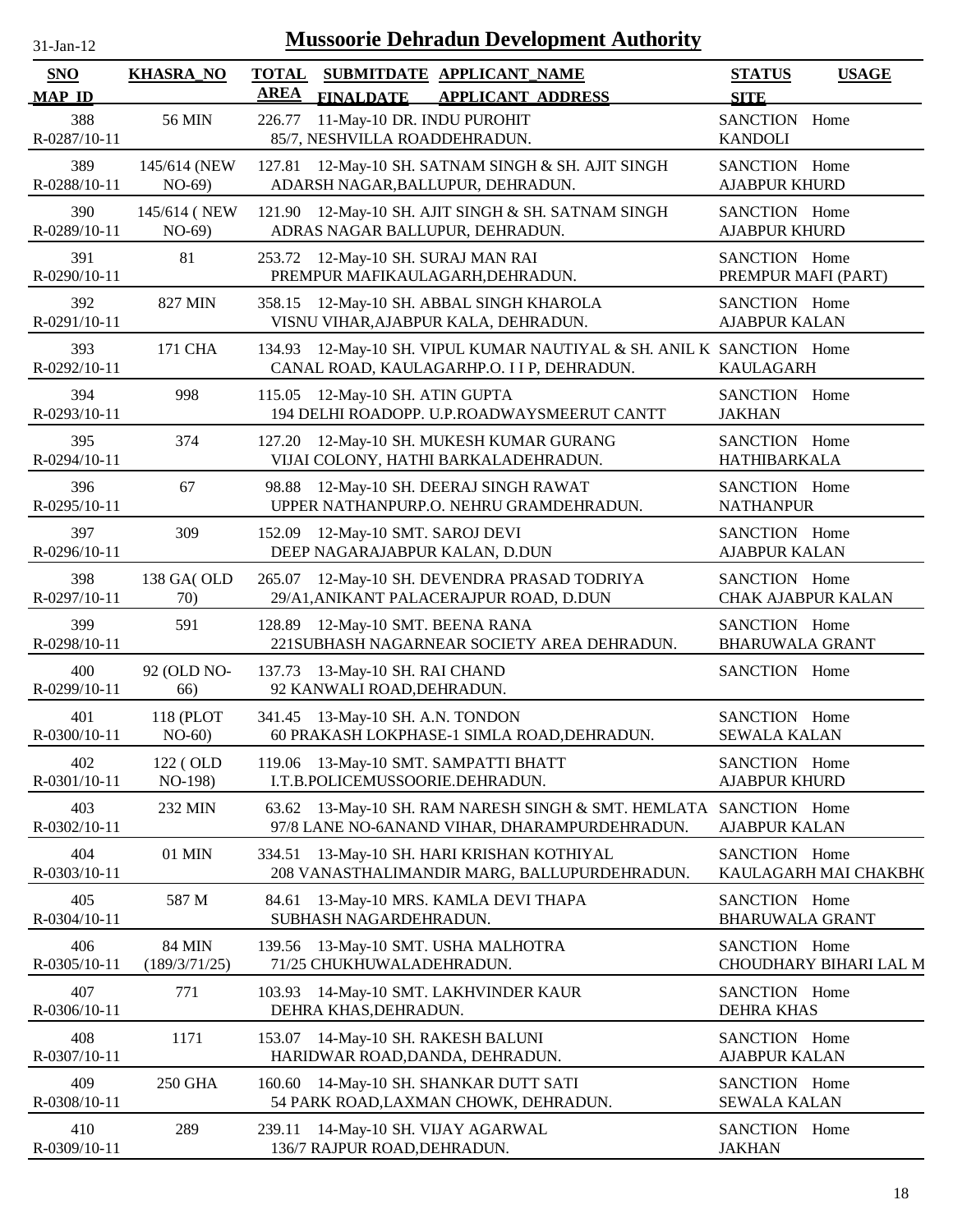| <b>Mussoorie Dehradun Development Authority</b><br>$31-Jan-12$ |                          |                                                                                                             |                                              |  |  |  |
|----------------------------------------------------------------|--------------------------|-------------------------------------------------------------------------------------------------------------|----------------------------------------------|--|--|--|
| <b>SNO</b><br><b>MAP ID</b>                                    | <b>KHASRA_NO</b>         | <b>TOTAL</b><br>SUBMITDATE APPLICANT_NAME<br><b>AREA</b><br><b>APPLICANT ADDRESS</b><br><b>FINALDATE</b>    | <b>STATUS</b><br><b>USAGE</b><br><b>SITE</b> |  |  |  |
| 411<br>R-0310/10-11                                            | 172                      | 14-May-10 SH. RAJENDRA PRASAD KIMOTHI<br>406.95<br>C/O C.E OFFICECLEMENT TOWN CANTTDEHRADUN.                | SANCTION Home<br><b>SHAHNAGAR</b>            |  |  |  |
| 412<br>R-0311/10-11                                            | 262/1 MIN                | 100.03<br>14-May-10 CAPT. KARTAR SINGH<br>7/2/2 TEG BAHADUR ROADDEHRADUN.                                   | REJECTED Home<br><b>SEWALA KALAN</b>         |  |  |  |
| 413<br>R-0312/10-11                                            | 2291/1                   | 141.02 14-May-10 SMT. ANJU DEVI AGARWAL<br>24 ASHOKA ENCLAVEINDIRA GANDHI MARGNIRANJANPUR ARCADIA GRANT     | SANCTION Home                                |  |  |  |
| 414<br>R-0313/10-11                                            | 307 KA                   | 14-May-10 SMT. RENU DEVI<br>197.39<br>AJABPUR KALANDEHRADUN.                                                | REJECTED<br>Home<br><b>AJABPUR KALAN</b>     |  |  |  |
| 415<br>R-0314/10-11                                            | 611 GA                   | 15-May-10 KM.SHAHISTA PRAVEEN<br>68.71<br>130/1 BHANDARI BAG, LAKHI BAG, DEHRADUN                           | SANCTION Home<br><b>AJABPUR KHURD</b>        |  |  |  |
| 416<br>R-0315/10-11                                            | 85/1                     | 207.99<br>15-May-10 SMT. BIMLA DASS<br>DHARTAWALA, PANDITWARIPREMNAGAR, DEHRADUN.                           | SANCTION Home<br><b>DHARTAWALA</b>           |  |  |  |
| 417<br>R-0316/10-11                                            | 76 (NEW-129)             | 82.83<br>15-May-10 SH. PAWAN KUMAR<br><b>86 DOBHALWALADEHRADUN</b>                                          | SANCTION Home<br><b>DOBHALWALA</b>           |  |  |  |
| 418<br>R-0317/10-11                                            | 25                       | 17-May-10 SH. ANIL KUMAR NAITHANI<br>246.59<br>SAMRIDHI ENCLAVENEAR HIMALYAN PUBLIC SCHOOLKAR               | SANCTION Home<br><b>SHAH NAGAR</b>           |  |  |  |
| 419<br>R-0318/10-11                                            | 93 GHA                   | 17-May-10 SH. RAM SUBHAG<br>167.28<br>127 RISI NAGARADHOIWALA UPPERDEHRADUN.                                | SANCTION Home<br><b>AAMWALA TARLA</b>        |  |  |  |
| 420<br>R-0319/10-11                                            | 69/3                     | 17-May-10 SH. SANJAY KUKREJA<br>167.28<br>LANE NO-3, SHASATRI NAGARAJABPUR KALA, DEHRADUN.                  | SANCTION Home<br><b>AJABPUR KALAN</b>        |  |  |  |
| 421<br>R-0320/10-11                                            | 42                       | 170.30<br>17-May-10 SH. N.K.RAWAT<br>B-51 NEHRU COLONYDEHRADUN.                                             | SANCTION Home<br><b>MAJRI MAFI</b>           |  |  |  |
| 422<br>R-0321/10-11                                            | 81/45                    | 17-May-10 SMT. NISHI CHANDRA & SANDEEP CHANDR SANCTION Home<br>171.73<br>30-D, SEWAK ASHRAM ROAD, DEHRADUN. | <b>CIRCULAR ROAD</b>                         |  |  |  |
| 423<br>R-0322/10-11                                            | 168&169 (NEW<br>441 KHA) | 198.60<br>17-May-10 SH. SURENDRA SINGH RANA<br>E-5 T-3 SANCHAR VIHAR, INDRA NAGAR, DEHRADUN.                | SANCTION Home<br><b>GUJRADA MANSINGH</b>     |  |  |  |
| 424<br>R-0323/10-11                                            | 728                      | 131.00 18-May-10 SMT. GEETA VERMA<br>C/O SH. T.D.PANDEY, N.H.O. P.BOX-75DEHRADUN.                           | SANCTION Home<br><b>NATHANPUR</b>            |  |  |  |
| 425<br>R-0324/10-11                                            | 1005                     | 174.72 18-May-10 SH. BHAGAT SINGH CHOUHAN<br>133 ASHOK VIHARLANE NO-2AJABPUR KALA, D.DUN.                   | SANCTION Home<br><b>AJABPUR KALAN</b>        |  |  |  |
| 426<br>R-0325/10-11                                            | 175 KA                   | 198.66<br>18-May-10 SH. NIHAL SINGH BHANDARI<br>389 TYPE-3I.T.B.P. SEEMADWARDEHRADUN.                       | SANCTION Home<br>MATHUROWALA (PART)          |  |  |  |
| 427<br>R-0326/10-11                                            | 15                       | 18-May-10 SH. BIR SINGH RAWAT<br>285.12<br>15 CIRCULAR ROAD, DEHRADUN.                                      | SANCTION Home<br><b>CIRCULAR ROAD</b>        |  |  |  |
| 428<br>R-0327/10-11                                            | 13                       | 19-May-10 SMT. ANITA RANI<br>35.30<br>14 MANNU GANJDEHRADUN.                                                | SANCTION Home<br><b>MANNU GANJ</b>           |  |  |  |
| 429<br>R-0328/10-11                                            | $S - 2 - A/26$           | 19-May-10 SH. GOPAL DUTT DIMRI<br>214.00<br>DHARAMPUR DANDAP.O. NEHRUGRAM, DEHRAUDN                         | SANCTION Home<br>DEFENCE COLONY              |  |  |  |
| 430<br>R-0329/10-11                                            | 175 KHA                  | 19-May-10 MRS. NEELAM SINGH<br>92.99<br>126 TYPE 4SECTOR 5-B B.H.E.LRANIPUR,                                | SANCTION Home                                |  |  |  |
| 431<br>R-0330/10-11                                            | 139(NEW174&1<br>75)      | 19-May-10 SH. CHATAR SINGH CHAUHAN<br>167.28<br>BRAHMAN WALADEHRADUN.                                       | SANCTION Home<br><b>SEWALA KHURD</b>         |  |  |  |
| 432<br>R-0331/10-11                                            | 129 M                    | 19-May-10 SMT. PREMLATA CHAUHAN<br>129.81<br>3/3 K.V.I M ASTAFF QUTR. P.O. PREMNAGAR, DEHRADUN.             | SANCTION Home<br><b>PANDITWARI</b>           |  |  |  |
| 433<br>R-0332/10-11                                            | 253 GA & 254             | 19-May-10 SH. MOHD. EHSAAN<br>140.57<br>139/1 JAKHANRAJPUR ROAD, DEHRADUN.                                  | SANCTION Home<br><b>JAKHAN</b>               |  |  |  |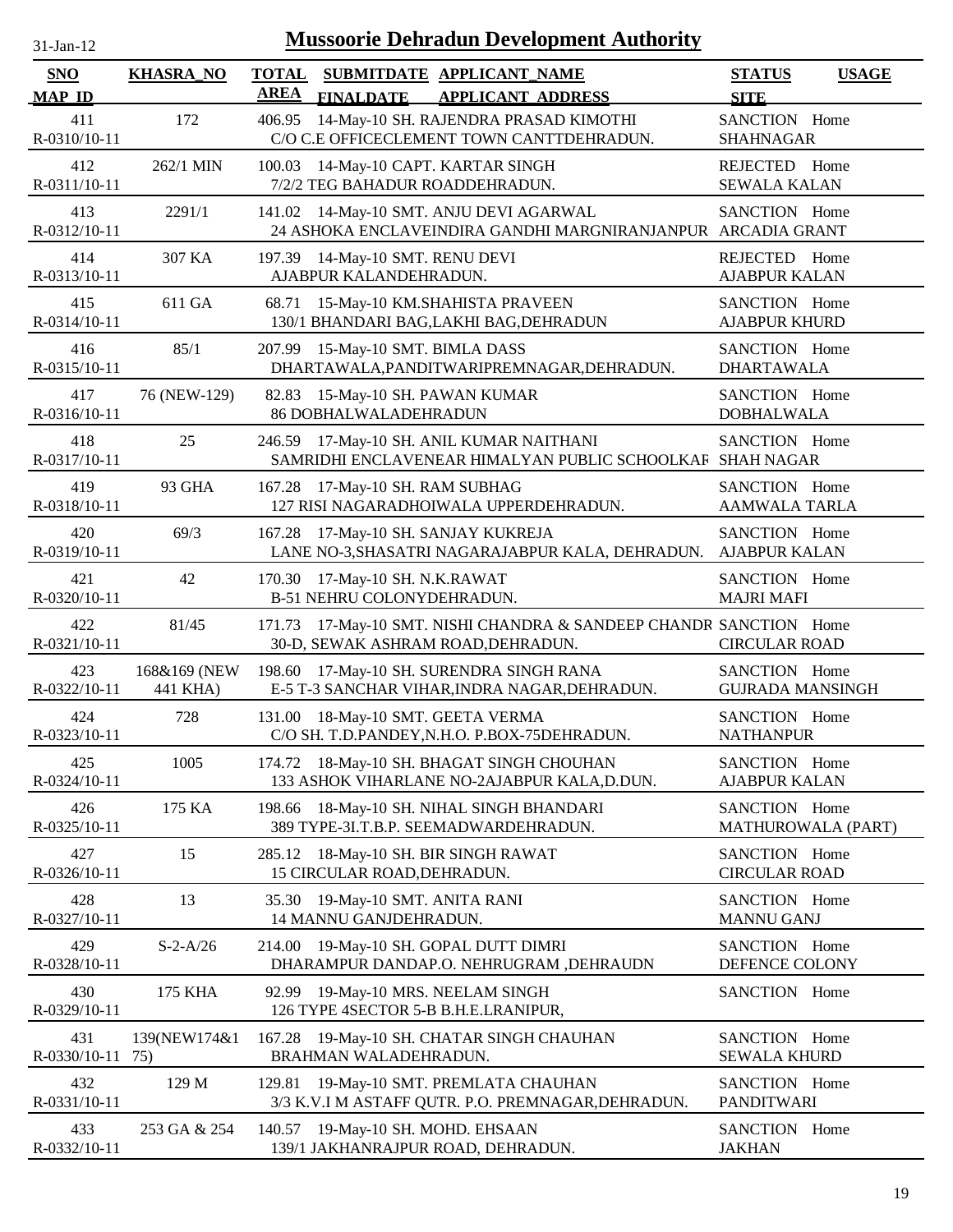| $31$ -Jan-12 |  |
|--------------|--|

| <b>SNO</b><br><b>MAP ID</b> | <b>KHASRA_NO</b>                              | <b>TOTAL</b><br>SUBMITDATE APPLICANT NAME<br><b>AREA</b><br><b>FINALDATE</b>                                                          | <b>APPLICANT ADDRESS</b>                                     | <b>STATUS</b><br><b>SITE</b>            | <b>USAGE</b> |
|-----------------------------|-----------------------------------------------|---------------------------------------------------------------------------------------------------------------------------------------|--------------------------------------------------------------|-----------------------------------------|--------------|
| 434<br>R-0333/10-11         | $3/1/1-A$                                     | 114.30<br>SAKTI VIHAR, PHASE-2 MAJRA. D.DUN                                                                                           | 19-May-10 SMT. ANITA GUPTA & SMT. MINAKSHI GUP SANCTION Home | <b>DHAMAWALA</b>                        |              |
| 435<br>R-0334/10-11         | 866 MIN<br>(OLD255MIN)                        | 104.55 19-May-10 SH. SANJEEV KUMAR<br>57 ARAGHARHARIDWAR ROAD, D.DUN.                                                                 |                                                              | SANCTION Home<br><b>NATHANPUR</b>       |              |
| 436<br>R-0335/10-11         | 1170 SA(OLD<br>639&641)                       | 113.01<br>19-May-10 MRS. RENU GAUTAM<br>C-23, D-211 TURNER ROAD, DEHRADUN.                                                            |                                                              | SANCTION Home<br><b>TURNER ROAD</b>     |              |
| 437<br>R-0336/10-11         | <b>POT NO-107</b><br>D.V.H.S.                 | 280.60<br>20-May-10 SH. J.B.GYAN<br>51/11 RAJPUR ROAD, DEHRADUN.                                                                      |                                                              | SANCTION Home<br><b>KARANPUR KHAS</b>   |              |
| 438                         | <b>POT NO-107</b><br>R-0336/10-11-RE D.V.H.S. | 280.60 24-Jun-10 SH. J.B.GYAN<br>51/11 RAJPUR ROAD, DEHRADUN.                                                                         |                                                              | SANCTION Home<br><b>KARANPUR KHAS</b>   |              |
| 439<br>R-0337/10-11         | 131 KA                                        | 169.71 20-May-10 SMT. ANITA NAITHANI<br>82 OM VIHAR, AJABPUR KALAKEDARPUR, DEHRADUN.                                                  |                                                              | SANCTION Home<br><b>KEDARPUR</b>        |              |
| 440<br>R-0338/10-11         | 1225(OLD259)                                  | 66.87 20-May-10 SMT. POONAM GARGY<br>173/4 KHURBURA MOHALLABLOCK-1, DEHRADUN.                                                         |                                                              | SANCTION Home<br><b>AJABPUR KHURD</b>   |              |
| 441<br>R-0339/10-11         | 260/1                                         | 20-May-10 SH SHIV SINGH BHANDARI<br>199.32<br>55 NATHANPUR, RING ROAD, DEHRADUN.                                                      |                                                              | SANCTION Home<br><b>NATHANPUR</b>       |              |
| 442<br>R-0340/10-11         | 1246 KA(OLD<br>820)                           | 116.13<br>20-May-10 SH. MOHD. SAMAD<br>35/265 LAKHIBAG, DEHRADUN.                                                                     |                                                              | SANCTION Home<br><b>DEHRA KHAS</b>      |              |
| 443<br>R-0341/10-11         | <b>96 KHA</b>                                 | 20-May-10 MRS. RITU BHATNAGAR<br>99.28<br>105/3 JAKHAN, RAJPUR ROAD, DEHRADUN.                                                        |                                                              | SANCTION Home<br><b>CHIDOWALI</b>       |              |
| 444<br>R-0342/10-11         | 470/478<br>(NEW-496)                          | 96.02<br>20-May-10 SH. PIYUSH THAPA<br>SEWLA KALAN, DEHRADUN.                                                                         |                                                              | SANCTION Home<br><b>SEWALA KALAN</b>    |              |
| 445<br>R-0343/10-11         | 926                                           | 251.32 20-May-10 SH. OM PRAKASH NAWANI & SMT. POONA<br>256 NATHANPUR, DEHRADUN.                                                       |                                                              | SANCTION Home<br><b>NATHANPUR</b>       |              |
| 446<br>R-0344/10-11         | 320                                           | 260.20 20-May-10 SH. RAJ KUNWAR<br>SECTOR-2-C-73DEFENCE COLONY, DEHRADUN.                                                             |                                                              | SANCTION Home<br><b>KEDARPUR</b>        |              |
| 447<br>R-0345/10-11         | <b>KHA,388</b>                                | 388ANA, 388 17, 137.00 20-May-10 M/S. SPECTRUM COLLEGE OF MANAGEMEN REJECTED Home<br>SECRETARY, GAYATRI VIDHYAPEETH SOCIETYTHRO SH. S |                                                              |                                         |              |
| 448<br>R-0346/10-11         | JHA,388 DHA<br>643                            | 20-May-10 SH. SUBHASH V. NEGI<br>285.66<br>108 KAILASH PURIBEHIND ONGC HOSPITALKAULAGARH RC KAANWALI                                  |                                                              | SANCTION Home                           |              |
| 449<br>R-0347/10-11         | 335 KHA                                       | 20-May-10 SH. RADHEY SHYAM<br>92.90<br>7-A HILL VEW, INDRA NAGAR, DEHRADUN.                                                           |                                                              | SANCTION Home<br><b>NIRANJANPUR</b>     |              |
| 450<br>R-0348/10-11         | 369/1                                         | 20-May-10 SH. MANOJ SHARMA<br>214.86<br>14 RAM BAGH, KANWALI ROAD, DEHRADUN.                                                          |                                                              | SANCTION Home<br><b>KAANWALI</b>        |              |
| 451<br>R-0349/10-11         | 1417                                          | 81.52 20-May-10 SMT. KAMLA DEVI<br>DWARIKA PURI, KANWALI, DEHRADUN.                                                                   |                                                              | SANCTION Home<br><b>KAANWALI</b>        |              |
| 452<br>R-0350/10-11         | 15/2                                          | 105.66 21-May-10 SH. ANOOP TIWARI<br>15/2, SUBHASH ROADDEHRADUN.                                                                      |                                                              | SANCTION Home<br><b>SUBHASH ROAD</b>    |              |
| 453<br>R-0351/10-11         | 219/2 M                                       | 21-May-10 SH. SATISH KUMAR TYAGI<br>260.00<br>DEAL COLONYRAIPUR, DEHRADUN.                                                            |                                                              | SANCTION Home<br><b>ADOIWALA</b>        |              |
| 454<br>R-0352/10-11         | 154/1                                         | 21-May-10 SH. SATYA PAL OBERAI<br>178.33<br>520-1 CHUKKHUWALADEHRADUN.                                                                |                                                              | SANCTION Home<br>CHUKKHUWALA            |              |
| 455<br>R-0353/10-11         | 533/2                                         | 21-May-10 SH.DEEPAK BEINIWAL<br>77.60<br>TILAK ROAD, NEAR GREEN VILLA, SUBHASHNAGAR, DEHRA                                            |                                                              | SANCTION Home<br><b>BHARUWALA GRANT</b> |              |
| 456<br>R-0354/10-11         | 594 MIN                                       | 21-May-10 SH. SANJEEV GUPTA & REETA GUPTA<br>130.06<br>23 P.D. TONDON MARGLAXMAN CHOWK, DEHRADUN.                                     |                                                              | SANCTION Home<br><b>KAANWALI</b>        |              |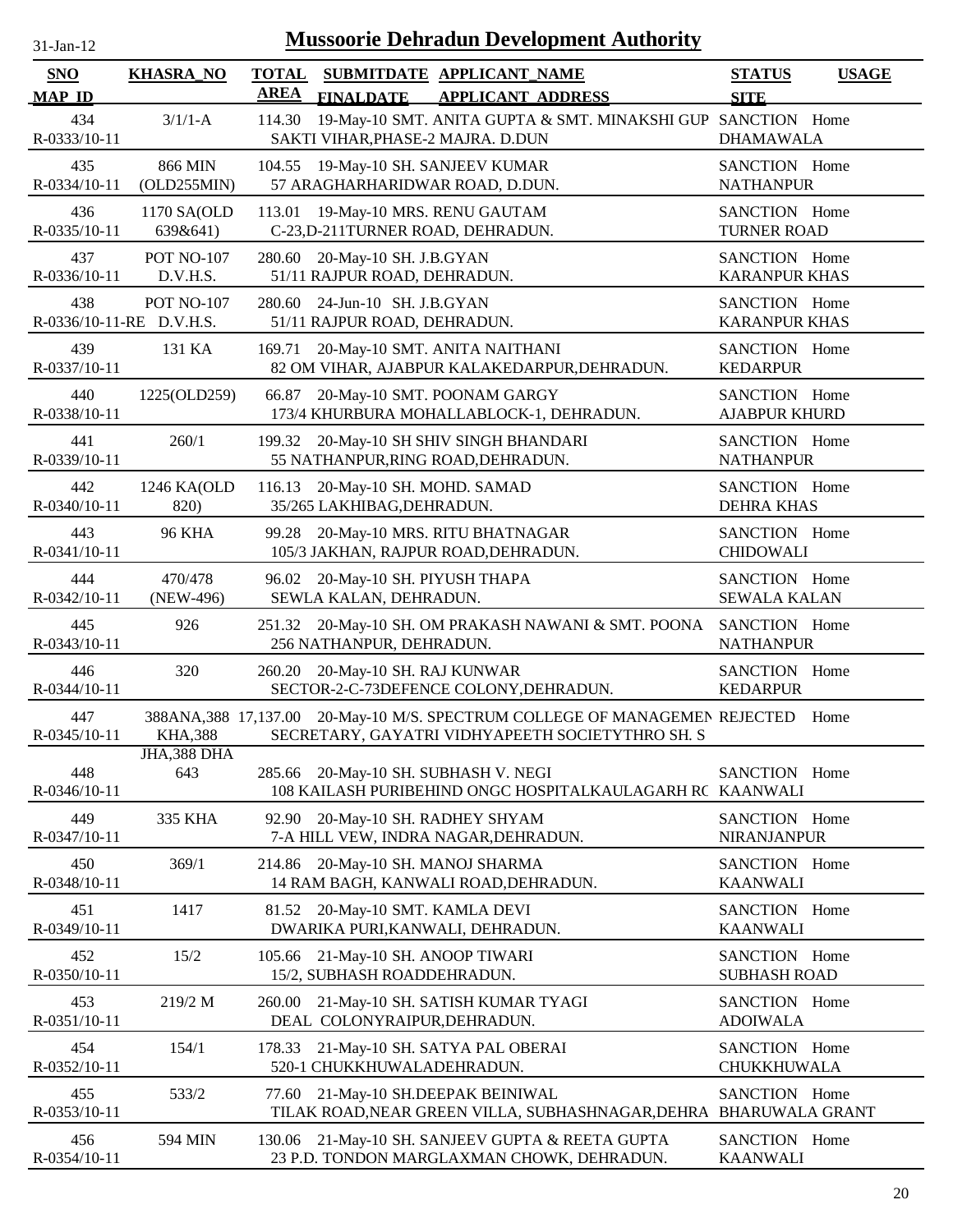| 31-Jan-12                   |                      |                             | <b>Mussoorie Dehradun Development Authority</b>                                                                            |                                       |                        |
|-----------------------------|----------------------|-----------------------------|----------------------------------------------------------------------------------------------------------------------------|---------------------------------------|------------------------|
| <b>SNO</b><br><b>MAP ID</b> | <b>KHASRA_NO</b>     | <b>TOTAL</b><br><b>AREA</b> | SUBMITDATE APPLICANT NAME<br><b>FINALDATE</b><br><b>APPLICANT ADDRESS</b>                                                  | <b>STATUS</b><br><b>SITE</b>          | <b>USAGE</b>           |
| 457<br>R-0355/10-11         | 489                  | 171.01                      | 21-May-10 SH. DEVENDER CHANDER JOSHI<br>53/1 HATHI BARKALA, DEHRADUN.                                                      | SANCTION Home<br><b>BADRIPUR</b>      |                        |
| 458<br>R-0356/10-11         | 1417                 |                             | 81.52 21-May-10 SMT. MEENASHI DEVI<br>KANWALI, DEHRADUN.                                                                   | SANCTION Home<br><b>KAANWALI</b>      |                        |
| 459<br>R-0357/10-11         | 409                  |                             | 116.49 21-May-10 SMT. NEELAM PRASHAD<br>NIRANJANPUR, DEHRADUN.                                                             | SANCTION Home<br>NIRANJANPUR          |                        |
| 460<br>R-0358/10-11         | 421 (old<br>332&334) |                             | 157.71 22-May-10 SMT. MEENU SHARMA<br>AJABPUR KALAN, DEHRADUN.                                                             | SANCTION Home<br><b>AJABPUR KALAN</b> |                        |
| 461<br>R-0359/10-11         | 642                  |                             | 152.88 22-May-10 SMT. JASVINDER KAUR<br>G-36 RACE COURSEDEHRADUN.                                                          | SANCTION Home<br><b>AJABPUR KHURD</b> |                        |
| 462<br>R-0360/10-11         | 180/3                |                             | 279.62 24-May-10 SH. YOGENDRA KUMAR<br>471-A VIJAY PARK EXT.DEHRADUN.                                                      | SANCTION Home<br><b>KAANWALI</b>      |                        |
| 463<br>R-0361/10-11         | 629(OLD 801)         |                             | 249.29 24-May-10 M/S SIDHA ASHRAM SADHAK SOCIETY THR SANCTION Home<br>AJABPUR KALAN, DEHRADUN.                             | <b>AJABPUR KALAN</b>                  |                        |
| 464<br>R-0362/10-11         | 45 (NEW-430)         |                             | 171.39 24-May-10 SH. CHANDRA MOHAN GWARI<br>GANESH VIHAR, DEHRADUN.                                                        | SANCTION Home<br><b>AJABPUR KHURD</b> |                        |
| 465<br>R-0363/10-11         | $189(S-3-C/123)$     |                             | 649.80 24-May-10 SH. RAJENDER SHARMA<br>S-3-C-123 DEFENCE COLONYDEHRADUN.                                                  | SANCTION Home<br>DEFENCE COLONY       |                        |
| 466<br>R-0364/10-11         | 1174<br>(NEW-1934)   |                             | 337.00 24-May-10 SMT. SAVITRI DEVI<br>CHNAKAYA PURI, AJABPUR KALANDEHRADUN.                                                | SANCTION Home<br><b>AJABPUR KALAN</b> |                        |
| 467<br>R-0365/10-11         | KHA)<br>133 MIN      |                             | 143.38 25-May-10 SH. SIKANDER SINGH<br>437 SAHASPUR, TEACHER COLONY, DEHRADUN.                                             | SANCTION Home                         | VIJAYPUR HATHI BADKALA |
| 468<br>R-0366/10-11         | 449 M                |                             | 166.88 25-May-10 SH. DHARAM SINGH NEGI<br>AJABPUR KHURD, DEHRADUN.                                                         | SANCTION Home<br><b>AJABPUR KHURD</b> |                        |
| 469<br>R-0367/10-11         | 145 (NEW-73)         |                             | 119.08 25-May-10 SH. AJIT SINGH<br>4911 ADARSH NAGAR, BALLUPUR, DEHRADUN.                                                  | SANCTION Home<br><b>AJABPUR KHURD</b> |                        |
| 470<br>R-0368/10-11         | 285                  |                             | 50.45 25-May-10 SH. ANIL DORA, ZAHIR AHMED & SAID AHA SANCTION Home<br>SHOP NO- 41 & 42 PATEL MARKET, RAJPUR ROAD, DEHRADU |                                       |                        |
| 471<br>R-0369/10-11         | 12/5/1               |                             | 538.94 25-May-10 SH. MAHESH KUMAR MAHAJAN<br>2 FLOOR, SWARJ COMPLEXRAJPUR ROAD, DEHRADUN.                                  | SANCTION Home<br><b>LAXMI ROAD</b>    |                        |
| 472<br>R-0370/10-11         | 642 PART             |                             | 160.00 25-May-10 SMT. KUSHUMLATA KOTHIYAL<br>SOUTH VANSTHALI, BALLUPUR, DEHRADUN.                                          | SANCTION Home<br><b>AJABPUR KHURD</b> |                        |
| 473<br>R-0371/10-11         | 565 KHA              |                             | 129.55 25-May-10 SMT. RAJ RANI<br>322 CHAMAN VIHAR, DEHRADUN.                                                              | SANCTION Home<br><b>SEWALA KALAN</b>  |                        |
| 474<br>R-0372/10-11         | 697 & 8              |                             | 759.42 25-May-10 SH. RAJESH WALIA & SMT. VANDANA WAL SANCTION Guest House<br>VILL- BADRIPUR, DEHRADUN.                     | <b>NATHANPUR</b>                      |                        |
| 475<br>R-0373/10-11         | 342 KA               |                             | 200.00 25-May-10 SMT. SUMAN<br>NIRANJANPUR, DEHRADUN.                                                                      | SANCTION Home<br>NIRANJANPUR          |                        |
| 476<br>R-0374/10-11         | 150/63               |                             | 118.76 25-May-10 SMT. PARAMJEET BAKSHI<br>63, GURU ROAD, DEHRADUN.                                                         | SANCTION Home<br><b>GURU ROAD</b>     |                        |
| 477<br>R-0375/10-11         | 2018                 |                             | 165.16 25-May-10 SMT. SUNITA NAUTIYAL<br>A-1 EKTA VIHAR, IIP, MOHKAMPUR, D.DUN.                                            | SANCTION Home<br><b>RAIPUR</b>        |                        |
| 478<br>R-0376/10-11         | 405/1/1              |                             | 125.00 26-May-10 SMT. TEJINDER KAUR BHASIN<br>105 GARDEN VEW APARTMENTPANDITWARI, DEHRADUN.                                | SANCTION Home<br><b>KAANWALI</b>      |                        |
| 479<br>R-0377/10-11         | 11/8                 |                             | 176.79 26-May-10 SH. GANESH CHANDRA BHATT<br>17/2 INDIRA NAGAR COLONYVASANT VIHAR, D.DUN.                                  | SANCTION Home<br><b>MAJRI MAFI</b>    |                        |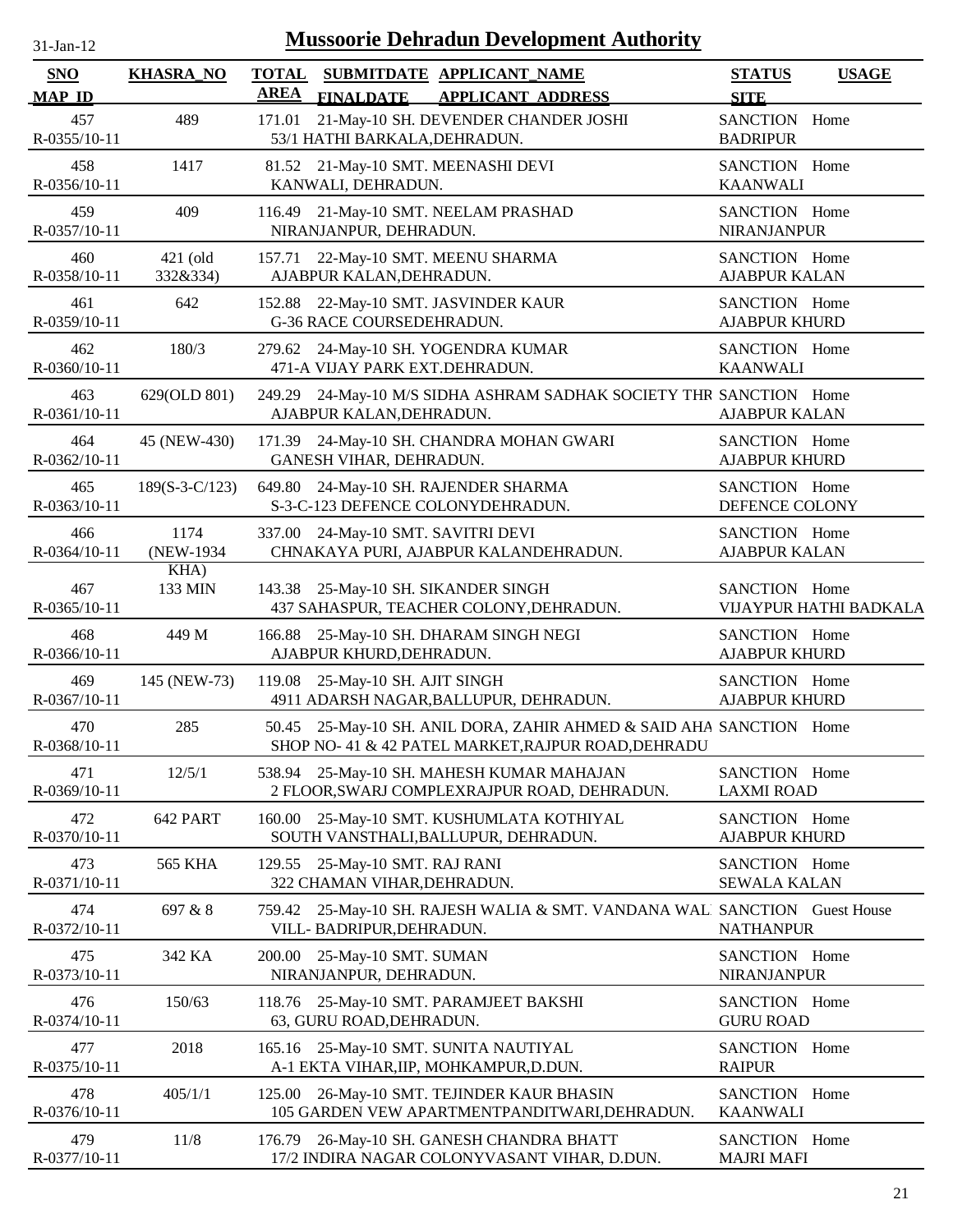| $31-Jan-12$                 |                       | <b>Mussoorie Dehradun Development Authority</b>                                                                     |                                              |
|-----------------------------|-----------------------|---------------------------------------------------------------------------------------------------------------------|----------------------------------------------|
| <b>SNO</b><br><b>MAP ID</b> | <b>KHASRA_NO</b>      | <b>TOTAL</b><br>SUBMITDATE APPLICANT_NAME<br><b>AREA</b><br><b>FINALDATE</b><br><b>APPLICANT ADDRESS</b>            | <b>STATUS</b><br><b>USAGE</b><br><b>SITE</b> |
| 480<br>R-0378/10-11         | 10                    | 26-May-10 MRS. HIRDESH JAIN<br>222.85<br>BALLUPUR CHOWK, KANWALI, DEHRADUN.                                         | SANCTION Home<br><b>KAANWALI</b>             |
| 481<br>R-0379/10-11         | 28 M                  | 194.21<br>26-May-10 SH. SOHAN LAL UNIYAL & SMT. LAJJA DEV SANCTION Home<br>JAGIRTI VIHAR, RING ROADNATHANPUR, D.DUN | <b>NATHANPUR</b>                             |
| 482<br>R-0380/10-11         | 48                    | 26-May-10 SH. RAMESH PRASAD KURIYAL<br>317.03<br>11/84 TEHRI DAM COLONYRISHIKESH.                                   | SANCTION Home<br><b>CHAK AJABPUR KALAN</b>   |
| 483<br>R-0381/10-11         | $96-B$                | 242.47<br>28-May-10 SH. BHAGWAN SWARUP SEXENA<br>RAJENDRA NAGAR, KAULAGARH, DEHRADUN.                               | SANCTION Home<br>RAJENDAR NAGAR              |
| 484<br>R-0382/10-11         | 3                     | 28-May-10 SMT. PAVITRA DEVI<br>153.60<br>31 RAJPUR ROAD, DEHRADUN.                                                  | SANCTION Home<br><b>MOHINI ROAD</b>          |
| 485<br>R-0383/10-11         | 1488/2                | 338.76<br>28-May-10 SH. BRAHMA NAND GAUR<br>VILL- KANWALIG.M.S. ROAD, DEHRADUN.                                     | SANCTION Home<br><b>KAANWALI</b>             |
| 486<br>R-0384/10-11         | 888                   | 28-May-10 SH. DINESH & RAJENDRA PD. RATURI<br>226.39<br>P.N.B. COLONY, AJABPUR, DEHRADUN.                           | SANCTION Home<br><b>AJABPUR KALAN</b>        |
| 487<br>R-0385/10-11         | 724 (OLD 446)         | 28-May-10 SH. PRAKASH CHANDER UNIYAL<br>95.11<br>VILL- BANUNIP.O- MUNDOLI                                           | SANCTION Home<br><b>NIRANJANPUR</b>          |
| 488<br>$R - 0386/10 - 11$   | 620(NEW-813)          | 199.28 28-May-10 SH. AMIT THAPA<br>JAKHAN,                                                                          | <b>RE-OPENE</b><br>Home<br><b>JAKHAN</b>     |
| 489<br>R-0386/10-11-RE      | 620(NEW-813)          | 199.28 6-Aug-10 SH. AMIT THAPA<br>JAKHAN,                                                                           | SANCTION Home<br><b>JAKHAN</b>               |
| 490<br>R-0387/10-11         | 1755 KA               | 28-May-10 SMT. KAMLASH DEVI<br>351.43<br><b>AJABPUR KALAN</b>                                                       | SANCTION Home<br><b>AJABPUR KALAN</b>        |
| 491<br>R-0388/10-11         | 39                    | 249.43 28-May-10 SH. SUSHIL KUMAR<br>108 NALA PANI ROAD,                                                            | SANCTION Home<br><b>DANDA DHORAN</b>         |
| 492<br>R-0389/10-11         | 331                   | 28-May-10 SMT. REKHA PATHANIA<br>173.77<br>19 SIMLA ENCLAVE, SIMLA ROAD,                                            | SANCTION Home<br><b>SEWALA KALAN</b>         |
| 493<br>R-0390/10-11         | 40                    | 166.99 28-May-10 SH. KIRTI RAM BADONI<br>SHIVAM VIHAR, KARGI,                                                       | SANCTION Home<br>KARGI GRANT (PART)          |
| 494<br>R-0391/10-11         | <b>516 PART</b>       | 209.00 28-May-10 SH. RAKESH KUMAR BHATT<br>65 NEHRU VIHARNIRANJANPURP.O-MAJRA. D.DUN.                               | SANCTION Home<br><b>NIRANJANPUR</b>          |
| 495<br>R-0392/10-11         | 1457(PLOT<br>$NO-91)$ | 176.55 29-May-10 GANGA REALTOR<br>7-C RACE COURSEDEHRADUN.                                                          | SANCTION Home<br><b>DEHRA KHAS</b>           |
| 496<br>R-0393/10-11         | 456 KA                | 29-May-10 SMT. KAMLA JHA<br>146.75<br>9 SARSWATI VIHARADOIWALA, DEHRADUN.                                           | SANCTION Home<br><b>ADOIWALA</b>             |
| 497<br>R-0394/10-11         | 1055                  | 29-May-10 SMT. ARCHANA NAUTIYAL<br>181.14<br>10/2 PATEL ROAD, DEHRADUN.                                             | SANCTION Home<br><b>NATHANPUR</b>            |
| 498<br>R-0395/10-11         | 1389 M                | 29-May-10 SH. PANKAJ ARORA<br>368.47<br>KANWALI, DEHRADUN.                                                          | SANCTION Home<br><b>KAANWALI</b>             |
| 499<br>R-0396/10-11         | 362                   | 31-May-10 SH. B.S AHLUWALIA<br>178.16<br>50 HATHI BARKALADEHRADUN.                                                  | SANCTION Home<br>AAMWALA TARLA               |
| 500<br>R-0397/10-11         | 300 GHA               | 199.69 1-Jun-10 SH. BHARAT SINGH RAWAT<br>MOHABBEWALA, DEHRADUN.                                                    | SANCTION Home<br>MOHABBEWALA (PART)          |
| 501<br>R-0398/10-11         | 326                   | $1$ -Jun- $10$<br><b>SH. MANOJ KUMAR</b><br>124.00<br>4/4 INDIRA COLONYCHUKHUWALA, D.DUN.                           | SANCTION Home<br>NAI BASTI CHUKKWALA         |
| 502<br>R-0399/10-11         | 331                   | $173.77$ 1-Jun-10<br><b>SMT. KOMAL NAGPAL</b><br>19 SIMLA ENCLAVE, MAJRA, DEHRADUN.                                 | SANCTION Home<br><b>SEWALA KALAN</b>         |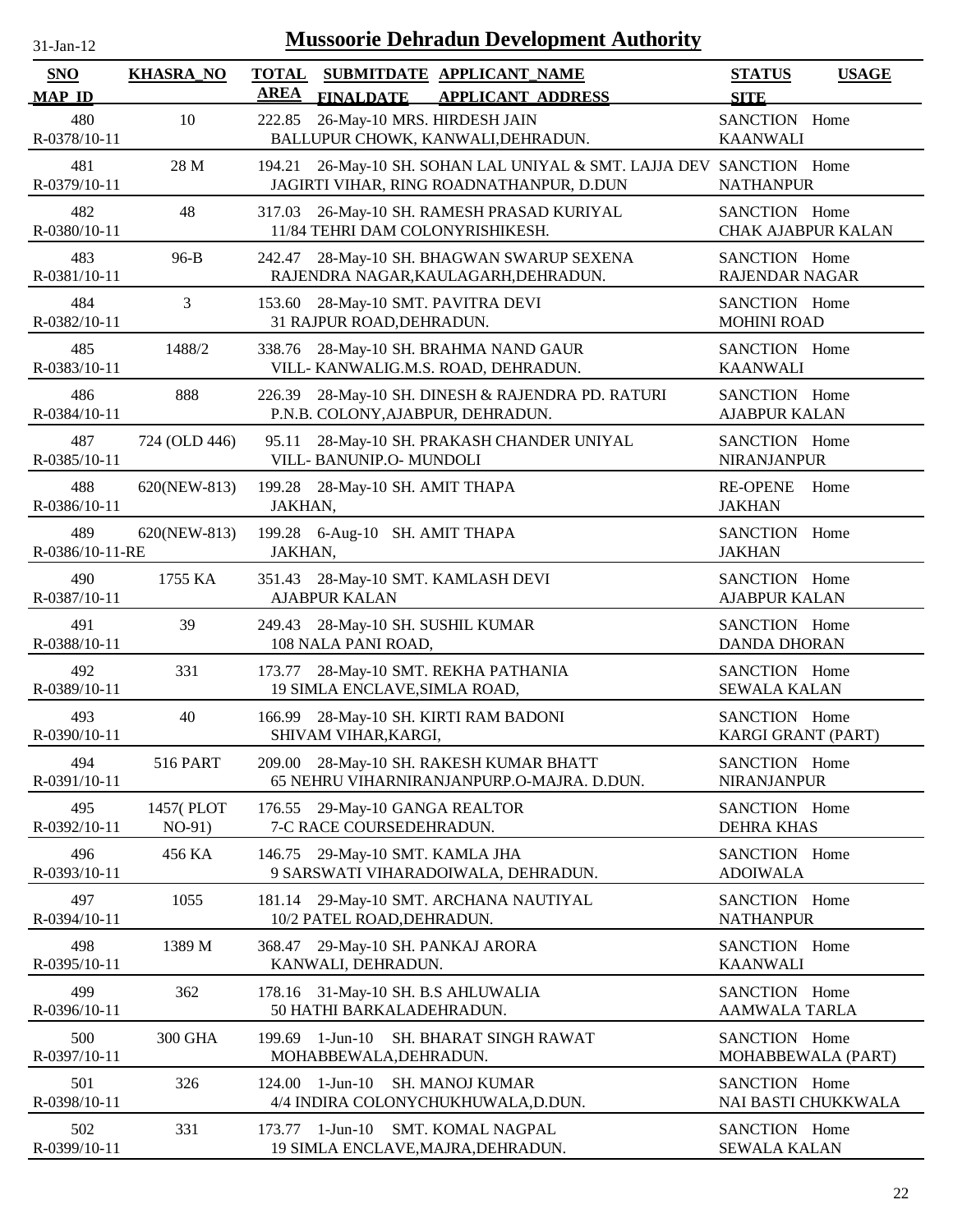| -.ian- |  |
|--------|--|
|        |  |

| <b>SNO</b>             | <b>KHASRA_NO</b>     | <b>TOTAL</b> |                                            | SUBMITDATE APPLICANT NAME                                                                                            | <b>STATUS</b>                         | <b>USAGE</b> |
|------------------------|----------------------|--------------|--------------------------------------------|----------------------------------------------------------------------------------------------------------------------|---------------------------------------|--------------|
| <b>MAP ID</b>          |                      | <b>AREA</b>  | <b>FINALDATE</b>                           | <b>APPLICANT ADDRESS</b>                                                                                             | <b>SITE</b>                           |              |
| 503<br>R-0400/10-11    | 177/120              |              | 177/120 KALI DAS ROAD, DEHRADUN.           | 445.27 1-Jun-10 SH. B.N. CHATTOPADHAYA                                                                               | SANCTION Home<br><b>KALI DAS ROAD</b> |              |
| 504<br>R-0401/10-11    | 21/5 & 5/13          |              | 81.28 1-Jun-10 MRS. ANJU JOSHI             | 5/13 TEG BAHADUR ROADLANE NO-3, DALANWALADEHRAI                                                                      | SANCTION Home                         |              |
| 505<br>R-0402/10-11    | 313<br>KHA, GA, (OLD |              |                                            | 87.88 1-Jun-10 SMT. KALPANA SHARMA<br>440 BALLUPUR CANAL ROAD, DEHRADUN.                                             | SANCTION Home<br><b>NIRANJANPUR</b>   |              |
| 506<br>R-0403/10-11    | 189)<br>93           |              | 93 GOVIND GARH, DEHRADUN.                  | 107.52 1-Jun-10 SH. KULWANT SINGH                                                                                    | SANCTION Home<br><b>GOVIND GARH</b>   |              |
| 507<br>R-0404/10-11    | 772                  |              | 159.38 1-Jun-10 SMT.PUJA CHETRI            | HEERASCHANDER BANI, SEWLA KALANDEHRADUN.                                                                             | SANCTION Home<br><b>SEWALA KALAN</b>  |              |
| 508<br>R-0405/10-11    | 1836                 |              | 187.36 1-Jun-10                            | <b>SMT.SARLA CHANDOLA</b><br>4/4 HARIWAS, OFFICERS COLONY, RACE COURSE,                                              | SANCTION Home<br><b>AJABPUR KALAN</b> |              |
| 509<br>R-0406/10-11    | 835                  |              | 390.57 1-Jun-10 SMT. MADHU SATI            | 34 VISNU VIHARBY PASS ROAD, AJABPUR KALANDEHRADU AJABPUR KALAN                                                       | REJECTED Home                         |              |
| 510<br>R-0406/10-11-RE | 835                  |              | 390.57 23-Jul-10 SMT. MADHU SATI           | 34 VISNU VIHARBY PASS ROAD, AJABPUR KALANDEHRADU AJABPUR KALAN                                                       | SANCTION Home                         |              |
| 511<br>R-0407/10-11    | 660                  |              | 14 KESHAV ROAD, DEHRADUN.                  | 185.50 1-Jun-10 SH. ASHOK KUMAR JAIN                                                                                 | SANCTION Home<br><b>MAJRA</b>         |              |
| 512<br>R-0408/10-11    | 225                  |              |                                            | 362.31 1-Jun-10 SH. SWAYAMBER SINGH TARIYAL<br>AJABPUR KALANPRAKASH VIHAR, D.DUN.                                    | SANCTION Home<br><b>AJABPUR KALAN</b> |              |
| 513<br>R-0409/10-11    | <b>37 MIN</b>        |              | 199/1 RAJPUR ROAD, DEHRADUN.               | 491.45 1-Jun-10 SMT. RENUKA PANDEY                                                                                   | SANCTION Home<br><b>BHAGWANTPUR</b>   |              |
| 514<br>R-0410/10-11    | 59/35                |              | 244.36 2-Jun-10                            | <b>SH. AJAY NEGI</b><br>VILL- DHORANP.O-GUJRARA, SHASHDHARA ROADDEHRAD  VIRGIRWALI RAJPUR                            | SANCTION Home                         |              |
| 515<br>R-0411/10-11    | 825 KHA              |              |                                            | 119.69 2-Jun-10 SH. RAJENDRA SINGH PAL<br>6/3 CANAL ROAD, RAJPUR ROAD, DEHRADUN.                                     | SANCTION Home<br><b>JAKHAN</b>        |              |
| 516<br>R-0412/10-11    | 1563/3               |              |                                            | 100.37 2-Jun-10 SH. SUCHA SINGH & SMT. RAMESH KUMAR SANCTION Home<br>215 DRON PURIG.M.S ROAD, DEHRADUN.              | <b>KAANWALI</b>                       |              |
| 517<br>R-0413/10-11    | 568/1                |              |                                            | 1,187.90 2-Jun-10 SH. KAMAL GHANSHALA & SMT. RAKHI GH SANCTION Home<br>566/6 VELL ROAD, CLEMENTOWN, D.DUN            | <b>BHARUWALA GRANT</b>                |              |
| 518<br>R-0414/10-11    | 893 GA               | 245.00       | $2-Jun-10$<br>AJABPUR KHURD, DEHRADUN.     | SMT. POONAM GURAUNG & SH. RAJU GURU REJECTED Home                                                                    | <b>AJABPUR KHURD</b>                  |              |
| 519<br>R-0415/10-11    | 358 MIN              |              | $120.37$ 2-Jun-10                          | SH. SATNAM SINGH & SMT. MAHENDRA KA SANCTION Home<br>L-5/5 DUSMESH VIHARAAMWALA TARLA, RAIPUR ROAD, DE AAMWALA TARLA |                                       |              |
| 520<br>R-0416/10-11    | 258 M                | 337.00       | $2$ -Jun-10                                | SH.KRISHAN KANT KUNIYAL<br>VILL- BAMANBERA, HARIPURP.O- ULANGARA CHAMOLI.                                            | REJECTED<br><b>HARRAWALA</b>          | Home         |
| 521<br>R-0417/10-11    | 1052                 | 241.73       | $3-Jun-10$<br>4- NEHRU COLONY OLDDEHRADUN. | SMT. CHANDRAKANTA SHARMA                                                                                             | SANCTION Home<br><b>AJABPUR KALAN</b> |              |
| 522<br>R-0418/10-11    | 279                  | 368.03       | $3-Jun-10$<br>178 AJABPUR KALANDEHRADUN.   | <b>SH. VIKASH RAWAT</b>                                                                                              | SANCTION Home<br><b>NATHANPUR</b>     |              |
| 523<br>R-0419/10-11    | 1157                 | 278.42       | $3$ -Jun-10<br>5 OLD POLICE LINEDEHRADUN.  | <b>SH. GANESH SINGH THAKURI</b>                                                                                      | SANCTION Home<br><b>NATHANPUR</b>     |              |
| 524<br>R-0420/10-11    | 9 GA                 | 67.60        | 3-Jun-10                                   | <b>SMT. MANJU NAUTIYAL</b><br>KAVI NIVAS LOWERKANDOLI, RAJPUR ROADDEHRADUN.                                          | SANCTION Home<br><b>KANDOLI</b>       |              |
| 525<br>R-0421/10-11    | 9 GA(MIN)            |              | 73.61 3-Jun-10<br>KANDOLI, DEHRADUN.       | SMT. USHA NAUTIYAL                                                                                                   | SANCTION Home<br><b>KANDOLI</b>       |              |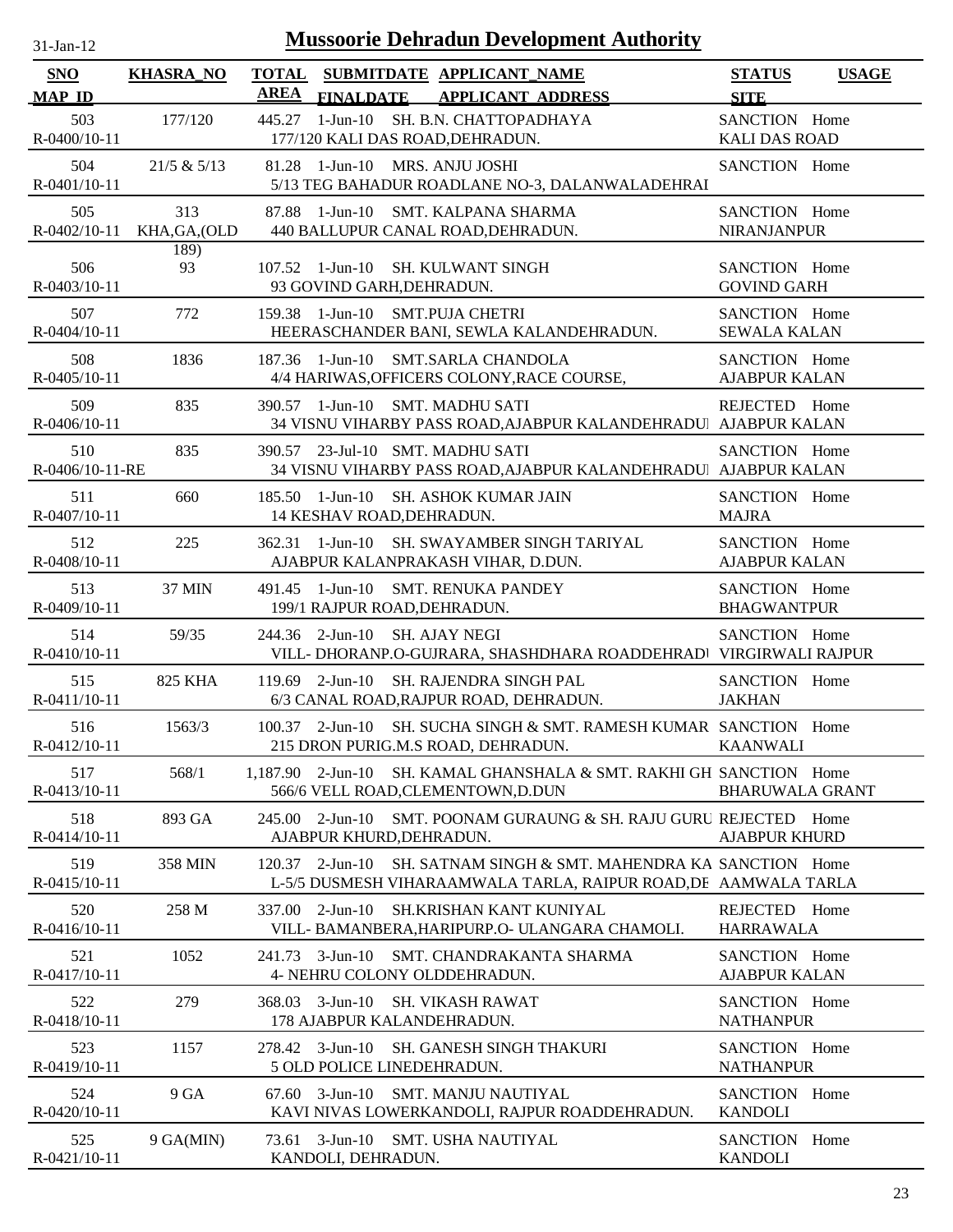| 31-Jan-12 |  |
|-----------|--|
|           |  |

| SNO                    | <b>KHASRA_NO</b>      | <b>TOTAL</b><br>SUBMITDATE APPLICANT_NAME                                                         |                                                                                                             | <b>STATUS</b>                            | <b>USAGE</b> |
|------------------------|-----------------------|---------------------------------------------------------------------------------------------------|-------------------------------------------------------------------------------------------------------------|------------------------------------------|--------------|
| <b>MAP ID</b>          |                       | <b>AREA</b><br><b>FINALDATE</b>                                                                   | <b>APPLICANT ADDRESS</b>                                                                                    | <b>SITE</b>                              |              |
| 526<br>R-0422/10-11    | <b>30 MIN</b>         | 249.86<br>3-Jun-10 SH. KRISHAN MANI THAPLIYAL<br>TAPOVAN, CHAMOLI                                 |                                                                                                             | SANCTION Home<br><b>SHAH NAGAR</b>       |              |
| 527<br>R-0422/10-11-RE | <b>30 MIN</b>         | 249.86 2-Jul-10<br>TAPOVAN, CHAMOLI                                                               | SH. KRISHAN MANI THAPLIYAL                                                                                  | SANCTION Home<br><b>SHAH NAGAR</b>       |              |
| 528<br>R-0423/10-11    | 200/1                 | $208.84$ 3-Jun-10                                                                                 | SH. SURENDRA SINGH RAWAT<br>24/1 VIJAY PARK EXT.LANE NO-11-A KANWALIDEHRADUN. KAANWALI                      | SANCTION Home                            |              |
| 529<br>R-0424/10-11    | 1563/3 MIN            | $100.37$ 3-Jun-10<br>215 DRONPURIG.M.S. ROAD, DEHRADUN.                                           | SH. DALJEET SINGH & SH. RAJENDRA KUM/ SANCTION Home                                                         | <b>KAANWALI</b>                          |              |
| 530<br>$R-0425/10-11$  | 604                   | $371.58$ 3-Jun-10<br>AJABPUR KHURD, DEHRADUN.                                                     | SH. MURARI LAL GAUR                                                                                         | SANCTION Home<br><b>AJABPUR KHURD</b>    |              |
| 531<br>R-0426/10-11    | 90/2                  | 153.62 3-Jun-10 SMT. POONAM CHAKKU<br>98/81 BLOCK-2ARYA NAGAR, DEHRAUDN.                          |                                                                                                             | SANCTION Home<br><b>KARANPUR KHAS</b>    |              |
| 532<br>R-0427/10-11    | PLOT NO-22            | <b>SMT. PRAKASH KAUR</b><br>$161.44$ 3-Jun-10<br>VIJAY PARK, CHAKRATA ROADDEHRADUN.               |                                                                                                             | SANCTION Home                            |              |
| 533<br>R-0428/10-11    | 464/3 MIN             | 216.05 3-Jun-10 SMT. NIRMAL NEGI<br>8/10 ASHIRWAD ENCLAVEDEHRADUN.                                |                                                                                                             | SANCTION Home<br><b>ASHRIVAD ENCLAVE</b> |              |
| 534<br>R-0429/10-11    | 127/2                 | $206.44$ 3-Jun-10<br><b>SH. M.N. GAHTORI</b><br>P-3/27YAMUNA COLONYDEHRADUN.                      |                                                                                                             | SANCTION Home<br><b>KARANPUR KHAS</b>    |              |
| 535<br>R-0430/10-11    | 1247GHA               | $63.01 \quad 3$ -Jun-10<br>JIYDA RADHAYAMKESHWARPAURI GARHWAL.                                    | <b>SH. VED PRAKASH RATURI</b>                                                                               | SANCTION Home<br><b>MAJRA</b>            |              |
| 536<br>R-0431/10-11    | 777(NEW)<br>2189/608) | 279.43 3-Jun-10 MRS. MAMTA LAKHERA<br>AJABPUR KALANDEHRADUN.                                      |                                                                                                             | SANCTION Home<br><b>AJABPUR KALAN</b>    |              |
| 537<br>R-0432/10-11    | 570M & 580 M          | OLD MUSSOORIE ROADDEHRADUN.                                                                       | 234.89 3-Jun-10 SH. KISHORI PANDEY & SH. S.C.PANDEY                                                         | SANCTION Home<br><b>DAK PATTI</b>        |              |
| 538<br>R-0433/10-11    | 820                   | 94.64  4-Jun-10  SH. IQBAL KHAN<br>64 MANNU GANJDEHRADUN.                                         |                                                                                                             | SANCTION Home<br><b>DEHRA KHAS</b>       |              |
| 539<br>R-0434/10-11    | 284/1                 | 238.88 4-Jun-10 SH. RAJ BAHADUR SINGH & SMT. USHA<br>9 DOON ENCLAVEKANWALI, DEHRADUN.             |                                                                                                             | SANCTION Home<br><b>KAANWALI</b>         |              |
| 540<br>R-0435/10-11    | $\overline{4}$        | 280.66 4-Jun-10 SMT. JAYANTI DEVI<br>4 CHAKRATA ROADDEHRADUN.                                     |                                                                                                             | SANCTION Home<br><b>CHAKRATA ROAD</b>    |              |
| 541<br>R-0436/10-11    | 243/2                 | $325.15$ 4-Jun-10<br>2 NEHRU ENCLAVEG.M.S. ROAD, DEHRADUN.                                        | <b>SH. RAJENDRA SARKAR</b>                                                                                  | SANCTION Home<br><b>KAANWALI</b>         |              |
| 542<br>R-0437/10-11    | 104 MIN               | 150.73<br>4-Jun-10<br><b>SH. NARESH KUMAR</b><br>BHOGPUR, DEHRADUN.                               |                                                                                                             | SANCTION Home<br><b>NIRANJANPUR</b>      |              |
| 543<br>R-0438/10-11    | 2081 GHA              | 304.59 4-Jun-10<br>48 NEW COLONYBALLUPUR, DEHRADUN.                                               | SH. BRAHMA NAND CHHIMWAL                                                                                    | SANCTION Home<br><b>AJABPUR KALAN</b>    |              |
| 544<br>R-0439/10-11    | 239                   | $4$ -Jun- $10$<br>373.47                                                                          | <b>SH. SHOOR BIR SINGH PANWAR</b><br>239 SHODHARY BIHARI LAL MARGNESHVILLA ROADDEHRA CHOUDHARY BIHARI LAL M | SANCTION Home                            |              |
| 545<br>R-0440/10-11    | 890 min               | 282.77 4-Jun-10<br>262 BANK COLONYAJABPUR KALAN, D.DUN.                                           | <b>SH. SATESWAR PRASAD KANDWAL</b>                                                                          | SANCTION Home<br><b>AJABPUR KALAN</b>    |              |
| 546<br>$R-0441/10-11$  | 148 (NEW 62)<br>MIN)  | $183.57$ 4-Jun-10                                                                                 | SMT. SHOBHA DEVI RANA<br>M.K.P. RESIDENTIAL CAMPUSM.K.P. COLLEGE, DEHRADUN.                                 | SANCTION Home<br><b>AJABPUR KHURD</b>    |              |
| 547<br>R-0442/10-11    | 335 KHA               | $92.90 \quad 5\text{-Jun-10}$<br><b>SH. RADHEY SHYAM</b><br>7-A, HILL VEIWINDIRA NAGAR, DEHRADUN. |                                                                                                             | SANCTION Home<br><b>NIRANJANPUR</b>      |              |
| 548<br>R-0443/10-11    | 669                   | $207.52$ 5-Jun-10<br><b>SH. BUDHI SINGH</b><br>VILL- BHANSWARITEHRI GARHWAL.                      |                                                                                                             | SANCTION Home<br><b>AJABPUR KALAN</b>    |              |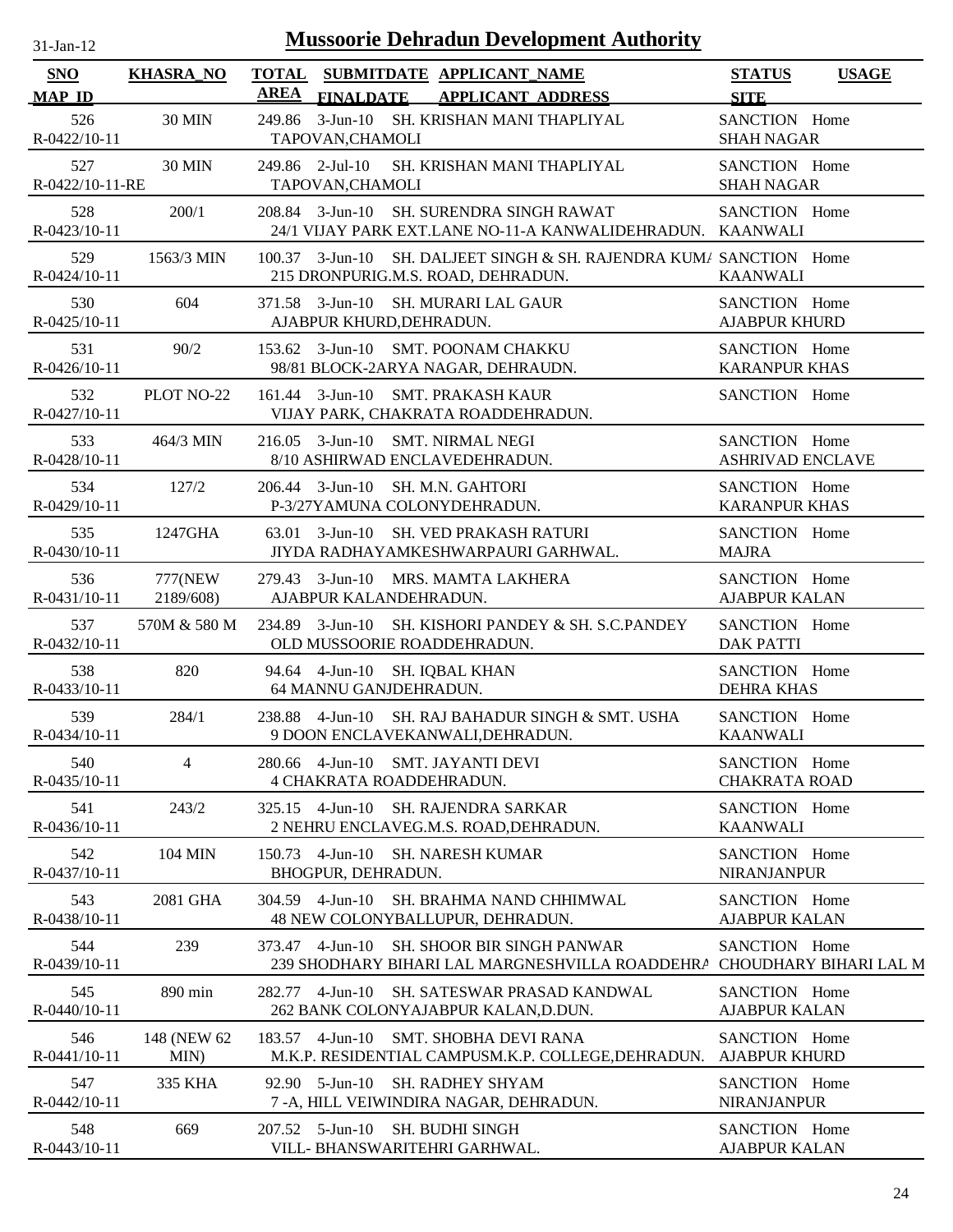| $31$ -Jan-12 |  |
|--------------|--|

| <b>SNO</b>             | <b>KHASRA_NO</b>        | <b>TOTAL</b> |                                                             | SUBMITDATE APPLICANT NAME                                                             | <b>STATUS</b><br><b>USAGE</b>                     |
|------------------------|-------------------------|--------------|-------------------------------------------------------------|---------------------------------------------------------------------------------------|---------------------------------------------------|
| <b>MAP ID</b>          |                         | <b>AREA</b>  | <b>FINALDATE</b>                                            | <b>APPLICANT ADDRESS</b>                                                              | <b>SITE</b>                                       |
| 549<br>R-0444/10-11    | 1173 KA                 | 289.28       |                                                             | 5-Jun-10 SH. PREM PRAKASH BALOONI<br>AJABPUR DANDAHARIDWAR ROAD, DEHRADUN.            | SANCTION Home<br><b>AJABPUR KALAN</b>             |
| 550<br>R-0445/10-11    | 577                     |              |                                                             | 353.03 5-Jun-10 ATAR SINGH SAJWAN<br>DEFENCE COLONYGORKHPUR, D.DUN.                   | SANCTION Home<br><b>BADRISH COLONY</b>            |
| 551<br>R-0446/10-11    | 225                     |              |                                                             | 380.14 5-Jun-10 SMT. USHA KUDIYAL<br>98 PRAGATI VIHAR, DHARAMPUR, D.DUN               | RE-OPENE Home<br><b>AJABPUR KALAN</b>             |
| 552<br>R-0446/10-11-RE | 225                     |              |                                                             | 380.14 3-Aug-10 SMT. USHA KUDIYAL<br>98 PRAGATI VIHAR, DHARAMPUR, D.DUN               | SANCTION Home<br><b>AJABPUR KALAN</b>             |
| 553<br>R-0447/10-11    | 370 (OLD 407)           | 85.29        | AJABPUR KALANDEHRADUN.                                      | 5-Jun-10 SMT. LAXMI CHAUHAN                                                           | SANCTION Home<br><b>AJABPUR KALAN</b>             |
| 554<br>R-0448/10-11    | $S-2-A-16(154)$         |              |                                                             | 211.07 7-Jun-10 SH. RANBIR CHAUDHARY<br>S-2-A-16 DEFENCE COLONY, DEHRADUN.            | SANCTION Home<br>DEFENCE COLONY                   |
| 555<br>R-0449/10-11    | $\overline{2}$          |              | 2 KALIDAS ROAD, DEHRADUN.                                   | 147.60 7-Jun-10 SMT. SHEELA DEVI & FRANKLIN FRANCES SANCTION Home                     | <b>KALI DAS ROAD</b>                              |
| 556<br>R-0450/10-11    | 159 MIN                 |              | 26 CANAL ROAD, DEHRADUN.                                    | 75.15 7-Jun-10 SH. RAJESH KUMAR                                                       | SANCTION Home<br><b>KAULAGARH</b>                 |
| 557<br>R-0451/10-11    | 128/1                   |              |                                                             | 189.24 7-Jun-10 SMT. DUGA DEVE KOKLIYAL<br>KANDOLI, RAJPUR ROAD, DEHRADUN.            | SANCTION Home<br><b>KANDOLI</b>                   |
| 558<br>R-0452/10-11    | 582 MIN                 |              |                                                             | 104.08 7-Jun-10 SMT. HANIPA BANU<br>VILL-BADUBAGGAR, P-0-VINOVAPURI, RUDERPRAYAG.     | RE-OPENE Home<br><b>AJABPUR KALAN</b>             |
| 559<br>R-0452/10-11-RE | 582 MIN                 |              |                                                             | 104.08 1-Sep-10 SMT. HANIPA BANU<br>VILL-BADUBAGGAR, P-0-VINOVAPURI, RUDERPRAYAG.     | SANCTION Home<br><b>AJABPUR KALAN</b>             |
| 560<br>R-0453/10-11    | 869,876                 |              | SEWLA KALAN, DEHRADUN.                                      | 168.19 7-Jun-10 SH. DAMAN SACHDEVA                                                    | SANCTION Home<br><b>SEWALA KALAN</b>              |
| 561<br>R-0454/10-11    | 86/3                    | 169.71       | 86/3 TYAGI ROAD, DEHRADUN.                                  | 7-Jun-10 SH. KRISHAN LAL & SH. BHAGWAT PRASA SANCTION Home                            | <b>TYAGI ROAD</b>                                 |
| 562<br>R-0455/10-11    | 412                     |              |                                                             | 150.54 8-Jun-10 SMT. VIBHA SINGH<br>84 SUMANPURIADOIWALA, DEHRADUN.                   | SANCTION Home<br><b>ADOIWALA</b>                  |
| 563<br>R-0456/10-11    | 67(OLD)<br>$NO-F-5)$    |              | 295.30 8-Jun-10 SH. ATTAR SINGH<br>67, RACE COURSEDEHRADUN. |                                                                                       | SANCTION Home<br><b>RACE COURSE</b>               |
| 564<br>R-0457/10-11    | 18/1                    |              | 18/1 BALBIR ROAD, DEHRADUN.                                 | 753.30 8-Jun-10 SMT. VEENA GUPTA                                                      | SANCTION Home<br><b>BALBIR ROAD</b>               |
| 565<br>R-0458/10-11    | 186/164(<br>OLD135/2/1) |              | 74-B, AARAGHARDEHRADUN.                                     | 181.90 8-Jun-10 SH. PRADEEP KUMAR PANT                                                | SANCTION Home<br><b>DHARMPUR</b>                  |
| 566<br>R-0459/10-11    | 34                      |              | 12 RAJPUR ROAD, DEHRADUN.                                   | 61,514.01 8-Jun-10 ST.JOSEPHS ACADEMY, THROUGH BROTHE RE-OPENE                        | School/College/In<br><b>RAJ PUR ROAD</b>          |
| 567<br>R-0459/10-11-RE | 34                      |              | 12 RAJPUR ROAD, DEHRADUN.                                   | 61,514.01 5-Nov-11 ST.JOSEPHS ACADEMY, THROUGH BROTHE                                 | SANCTION School/College/In<br><b>RAJ PUR ROAD</b> |
| 568<br>R-0460/10-11    | 1089 KA                 |              | AJABPUR KALANDEHRADUN.                                      | 149.85 8-Jun-10 SH. VIMAL BADONI                                                      | SANCTION Home<br><b>AJABPUR KALAN</b>             |
| 569<br>R-0461/10-11    | 453                     |              | F.R.I. KAULAGARHDEHRADUN.                                   | 136.54 8-Jun-10 SMT. KAMLA DEVI & SUKH BAHADUR CHE SANCTION Home                      | <b>KAULAGARH</b>                                  |
| 570<br>R-0462/10-11    | 123/2 MIN               |              |                                                             | 653.68 8-Jun-10 SH. VIJAY THAPLIYAL<br>427 LOWER NATHANPURSHIVALIK VEIW LANE NO-3NEHR | SANCTION Home<br><b>AJABPUR KALAN</b>             |
| 571<br>R-0463/10-11    | 633 MIN                 |              |                                                             | 173.31 8-Jun-10 SH. BRAHM DUTT JOSHI<br>T-3/67 HATHIBARKALA ESTATEDEHRADUN.           | SANCTION Home<br>HATHIBARKALA                     |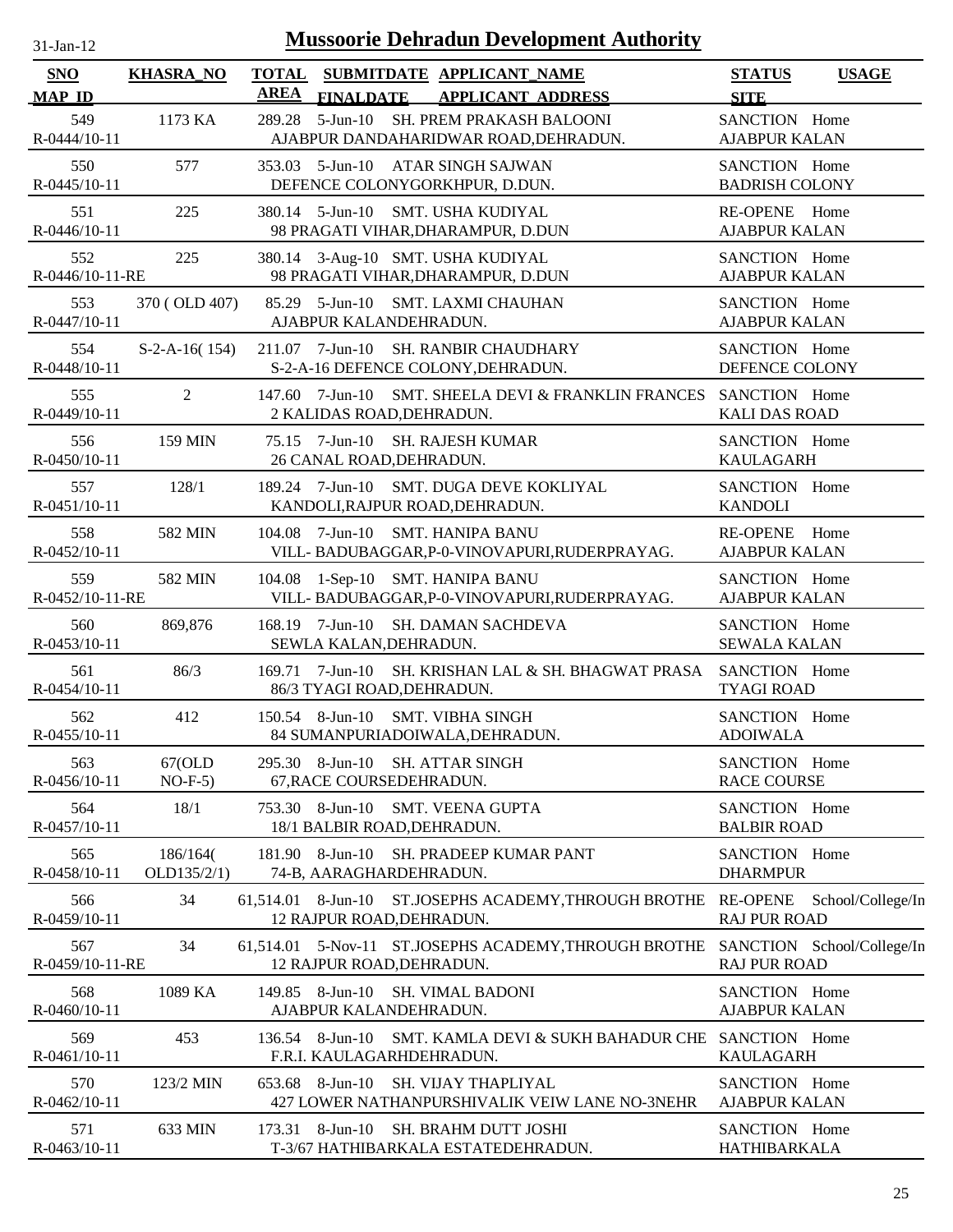| $31-Jan-12$                 |                    |                             | <b>Mussoorie Dehradun Development Authority</b>                                                     |                                          |                          |
|-----------------------------|--------------------|-----------------------------|-----------------------------------------------------------------------------------------------------|------------------------------------------|--------------------------|
| <b>SNO</b><br><b>MAP ID</b> | <b>KHASRA_NO</b>   | <b>TOTAL</b><br><b>AREA</b> | SUBMITDATE APPLICANT_NAME<br><b>FINALDATE</b><br><b>APPLICANT ADDRESS</b>                           | <b>STATUS</b><br><b>SITE</b>             | <b>USAGE</b>             |
| 572<br>R-0464/10-11         | 286/2              | 99.61                       | $8$ -Jun- $10$<br><b>SMT. SHYAMA DEVI</b><br>MAIN KANWALI ROADNEAR SRI RAMPURAMDEHRADUN.            | SANCTION Home<br><b>KAANWALI</b>         |                          |
| 573<br>$R-0465/10-11$       | 293 MIN            |                             | 85.50 9-Jun-10 SH. PRASHANT KUMAR DABRAL<br>85/1, HATHIBARKALADEHRADUN.                             | SANCTION Home<br><b>HATHIBARKALA</b>     |                          |
| 574<br>R-0466/10-11         | 1254               |                             | 180.14 9-Jun-10 SMT. ARUNA SHARMA<br>VILL- BADKOT, P.O.-DANDIRISHIKESH ROAD, DEHRADUN.              | SANCTION Home<br><b>AJABPUR KALAN</b>    |                          |
| 575<br>R-0467/10-11         | 335(62)            |                             | 184.31 9-Jun-10 SMT.SHELLY AGARWAL<br>O.B.C.-25YAMUNA COLONY, DEHRADUN.                             | SANCTION Home<br>TEG BAHADUR ROAD        |                          |
| 576<br>R-0468/10-11         | 145<br>CH,CHA,GA   |                             | $137.11$ 9-Jun-10<br><b>SH. INDER BAHADUR</b><br>165 PREMPUR MAFIKAULAGARH, DEHRADUN.               | SANCTION Home<br>PREMPUR MAFI (PART)     |                          |
| 577<br>R-0469/10-11         | 33                 |                             | 161.02 9-Jun-10 MRS. ONIMA SHARMA<br>33 SUMANPURIADOIWALA -2DEHRADUN.                               | SANCTION Home<br><b>ADOIWALA</b>         |                          |
| 578<br>R-0470/10-11         | 168                |                             | SECRETARY, RAMKRISHNA MISSION & AS<br>7,591.78 9-Jun-10<br>168 KISHANPUR, RAJPUR ROAD, DEHRADUN.    | <b>KISHANPUR</b>                         | REJECTED Relegious Place |
| 579<br>R-0471/10-11         | 1523/5             |                             | 105.90 9-Jun-10 SH. JAG PRAKASH<br>9/A, SATOWALI GHATIKANWALI, CHANDRA SHEKHER AJA                  | SANCTION Home<br><b>KAANWALI</b>         |                          |
| 580<br>R-0472/10-11         | 53                 |                             | 112.42 11-Jun-10 SH. RANVEER SINGH<br>47/46 CHAUHAN MARKET, DEHRADUN.                               | SANCTION Home<br><b>KEDARPUR</b>         |                          |
| 581<br>R-0473/10-11         | 145 MIN            |                             | 119.08 11-Jun-10 SH. SATNAM SINGH<br>149/1 RACE COURSE, DEHRADUN.                                   | SANCTION Home<br><b>AJABPUR KHURD</b>    |                          |
| 582<br>R-0474/10-11         | 1578               |                             | 234.00 11-Jun-10 SH. RAJENDRA SACHDEV<br>KESHAV VIHARKANWALI, DEHRADUN.                             | SANCTION Home<br><b>KAANWALI</b>         |                          |
| 583<br>R-0475/10-11         | 160 KA             |                             | 142.47 11-Jun-10 SMT. ASHA<br>40 NIBUWALA, DEHRADUN.                                                | SANCTION Home                            | KAULAGARH MAI CHAKBH(    |
| 584<br>$R-0476/10-11$       | 1245/1             |                             | 119.37 11-Jun-10 SH. SANJAY ARORA<br>39 LUNIA MOHALLA, DEHRADUN.                                    | SANCTION Home<br><b>GARHI</b>            |                          |
| 585<br>R-0477/10-11         | 464                |                             | 83.64 11-Jun-10 SH. VIJAY SINGH<br>14/3 MANNU GANJDEHRADUN.                                         | SANCTION Home<br>CHUKKHUWALA             |                          |
| 586<br>R-0478/10-11         | 57 MIN             |                             | 182.08 11-Jun-10 SH. DEVENDRA PRASHAD<br>TAPOVAN ENCLAVECRASS-4, AAMWALA TARLADEHRADUN              | REJECTED Home<br>AAMWALA TARLA           |                          |
| 587<br>R-0479/10-11         | <b>19 MIN</b>      | 161.93                      | 11-Jun-10 SMT. ASHA BHARATI<br>VILL-KHANPUR PHATEHP.O. ATRALIYA                                     | SANCTION Home<br><b>BANJAREWALA ROAD</b> |                          |
| 588<br>R-0480/10-11         | 826(PLOT-28)       |                             | 299.00 11-Jun-10 SH. VIJAY KUMAR<br>28 NEW FRIENDS COLONYAJABPUR KALAN, DEHRADUN.                   | SANCTION Home<br><b>AJABPUR KALAN</b>    |                          |
| 589<br>R-0481/10-11         | 129                |                             | 88.82 11-Jun-10 SMT. SHAILA JOHN<br>PANDITWARIPHASE-2, DEHRADUN.                                    | SANCTION Home<br><b>PANDITWARI</b>       |                          |
| 590<br>R-0482/10-11         | 245(NEW-400)<br>K) |                             | 280.00 11-Jun-10 M/S. NIRVANA NEST BUILD CON PVT.LTD.<br>P.N.SAIGAL3 FLOOR, MASJID MOTH, NEW DELHI. | SANCTION Home<br><b>JAKHAN</b>           |                          |
| 591<br>R-0483/10-11         | 960                |                             | 197.61 11-Jun-10 SMT. SALONI DAMIR<br>92 RACE COURSE, DEHRADUN.                                     | SANCTION Home<br><b>DEHRA KHAS</b>       |                          |
| 592<br>R-0484/10-11         | 18 BA              |                             | 260.22 11-Jun-10 SH. JAGDISH PRASAD DEVLAL<br>3/B-5 SHASTRINAGARP.O.-NEHRUGRAM, DEHRADUN.           | SANCTION Home<br><b>AJABPUR KHURD</b>    |                          |
| 593<br>R-0485/10-11         | 179                |                             | 231.30 11-Jun-10 SH. JAGPAL SINGH RANA<br>PANDITWARI PHASE-20LD KRISHNA NURSURIDEHRADUN.            | SANCTION Home<br><b>PANDITWARI</b>       |                          |
| 594<br>R-0486/10-11         | 181                |                             | 127.68 11-Jun-10 SH. MANISH GURANG<br>VILL.- VIJAYPUR GOPIWALA, ANAARWALA, DEHRADUN.                | SANCTION Home<br>VIJAYPUR GOPIWALA       |                          |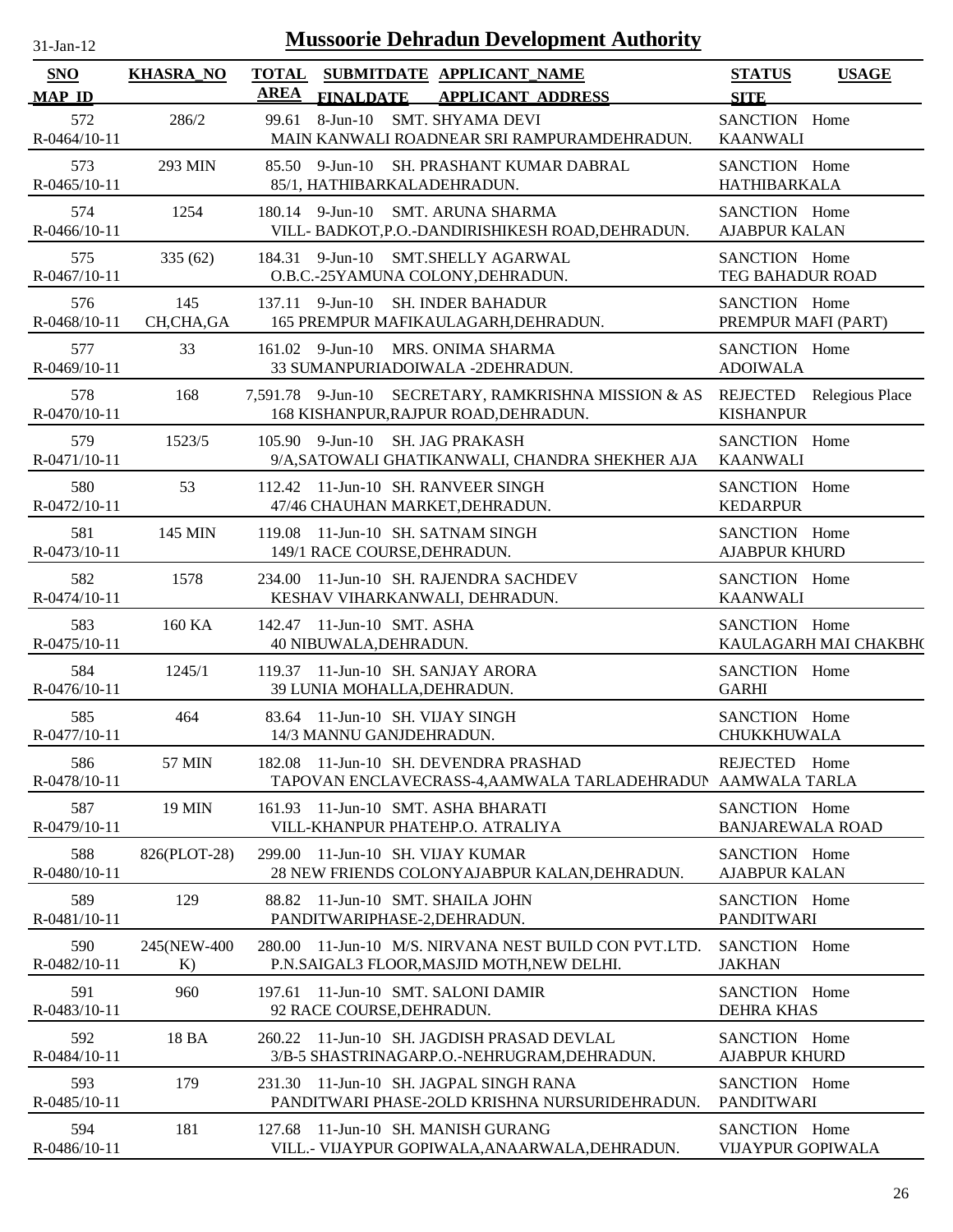| -jan- |
|-------|
|       |

| <b>SNO</b><br><b>MAP ID</b>    | <b>KHASRA_NO</b>           | <b>TOTAL</b><br><b>AREA</b> | <b>FINALDATE</b>            | SUBMITDATE APPLICANT NAME<br><b>APPLICANT ADDRESS</b>                              |                                                                                                       | <b>STATUS</b><br><b>SITE</b>            | <b>USAGE</b>          |
|--------------------------------|----------------------------|-----------------------------|-----------------------------|------------------------------------------------------------------------------------|-------------------------------------------------------------------------------------------------------|-----------------------------------------|-----------------------|
| 595<br>R-0487/10-11            | 44 (OLD<br>$NO-47/4)$      |                             |                             | 354.18 11-Jun-10 SH. SATYE SINGH NEGI<br>47/4, BALBIR ROADDALANWALA, DEHRADUN.     |                                                                                                       | SANCTION Home<br><b>BALBIR ROAD</b>     |                       |
| 596<br>R-0488/10-11            | $2/3,2/7$ (NEW 6)          |                             | 02 DHAMAWALA, DEHRADUN.     | 83.45 14-Jun-10 SMT. MEENA BHOLA                                                   |                                                                                                       | SANCTION Home<br>MAL ROAD.              |                       |
| 597<br>R-0489/10-11            | 752 KH(OLD<br>$NO-440/2)$  |                             |                             |                                                                                    | 174.30 14-Jun-10 M/S. DIVYA JYOTI JAGRITI SANSTHAN<br>70 INDIRA GANDHI MARGSAHARANPUR ROAD, DEHRADUN. | SANCTION Home<br><b>NIRANJANPUR</b>     |                       |
| 598<br>$R-0490/10-11$ & 112/4) | 118/116(KH.NO.             |                             |                             | 390.33 14-Jun-10 SH. MUKESH JAIN<br>99/3 HARIDWAR ROAD, DEHRADUN.                  |                                                                                                       | REJECTED Home<br><b>HARIDWAR ROAD</b>   |                       |
| 599<br>R-0491/10-11            | 1512                       |                             |                             | 78.42 14-Jun-10 SMT. NEELAM MAHENDRU<br>468 KHURBURA MOHALLADEHRADUN.              |                                                                                                       | SANCTION Home<br><b>KAANWALI</b>        |                       |
| 600<br>R-0492/10-11            | 603,604 M                  |                             |                             | 169.24 15-Jun-10 SH. OM PRAKASH BAHUGUNA                                           | C/O SH. K.M.BAHUGUNAM.D.D.A.OFFICE, DEHRADUN.                                                         | SANCTION Home<br><b>BHARUWALA GRANT</b> |                       |
| 601<br>R-0493/10-11            | 1494&1493<br>(PLOT-108)    |                             | 7-C RACE COURSE, DEHRADUN.  | 162.14 15-Jun-10 GANGA REALTORS                                                    |                                                                                                       | SANCTION Home<br><b>DEHRA KHAS</b>      |                       |
| 602<br>R-0494/10-11            | 1434 & 1500<br>$(PLOT-20)$ |                             | 7-C, RACE COURSE, DEHRADUN. | 168.47 15-Jun-10 GANGA REALTORS                                                    |                                                                                                       | SANCTION Home<br><b>DEHRA KHAS</b>      |                       |
| 603<br>R-0495/10-11            | 918 TH MIN                 |                             |                             | 32/2 EAST REST CAMP, DEHRADUN.                                                     | 174.06 15-Jun-10 SH, SARDAR HARMEET TALWAR                                                            | SANCTION Home<br><b>AAMWALA TARLA</b>   |                       |
| 604<br>R-0496/10-11            | 899                        |                             | 23 GOVIND GARH, DEHRADUN.   |                                                                                    | 120.81 15-Jun-10 SMT. KAMALJEET KAUR & OTHERS.                                                        | SANCTION Home<br><b>NATHANPUR</b>       |                       |
| 605<br>R-0497/10-11            | 1465 (PLOT-78)             |                             | 7-C RACE COURSE, DEHRADUN.  | 175.00 15-Jun-10 GANGA REALTORS                                                    |                                                                                                       | SANCTION Home<br><b>DEHRA KHAS</b>      |                       |
| 606<br>R-0498/10-11            | $3-A$                      |                             |                             | 290.97 15-Jun-10 SH. SUNIL KUMAR GUPTA<br>3-A HATHIBARKALA, DEHRADUN.              |                                                                                                       | SANCTION Home<br><b>HATHIBARKALA</b>    |                       |
| 607<br>R-0499/10-11            | 93                         |                             |                             | 86.55 15-Jun-10 SH. MAHESH KUMAR MAHAJAN                                           | 207, 2 FLOORSWARAJ COMPLEX72 RAJPUR ROAD, D.DUN.                                                      | SANCTION Home<br><b>RAJPUR ROAD</b>     |                       |
| 608<br>R-0500/10-11            | 1555 MIN                   |                             |                             | 158.87 15-Jun-10 SMT. SHWETA SINGH JAIN<br>415/1 SHANTI VIHARGOVINDGARH, DEHRADUN. |                                                                                                       | SANCTION Home<br><b>KAANWALI</b>        |                       |
| 609<br>R-0501/10-11            | 444                        |                             |                             | 260.46 15-Jun-10 SMT. ASHA CHAWLA<br>10/3 ASHIRWAD ENCLAVEDEHRADUN.                |                                                                                                       | SANCTION Home<br><b>KAANWALI</b>        |                       |
| 610<br>R-0502/10-11            | 1091                       |                             |                             | 207.48 17-Jun-10 SMT. MEENA DEVI DHULIYA                                           | AJABPUR KALAN, MOTHOROWALA ROAD, DEHRADUN.                                                            | SANCTION Home<br><b>AJABPUR KALAN</b>   |                       |
| 611<br>R-0503/10-11            | 924                        |                             |                             | 268.84 17-Jun-10 SMT. SATYASHWARI RAWAT                                            | 254 SARTHI VIHAR, AJABPUR DANDA, DEHRADUN.                                                            | SANCTION Home<br><b>AJABPUR KALAN</b>   |                       |
| 612<br>$R - 0504/10 - 11$      | 156/1                      |                             | VILL-NATHANPUR, DEHRADUN.   | 189.59 17-Jun-10 SMT. RADHA DEVI KOTHARI                                           |                                                                                                       | SANCTION Home<br><b>NATHANPUR</b>       |                       |
| 613<br>$R-0505/10-11$          | 93                         |                             |                             | 17 YAMUNA COLONY, DEHRADUN.                                                        | 141.77 17-Jun-10 SH, AMAR NATH SINGH & SMT, CHANDER K SANCTION Home                                   | <b>KAANWALI</b>                         |                       |
| 614<br>R-0506/10-11            | 57 GHA                     |                             |                             | 92.37 17-Jun-10 SMT. SIMMI SRIVASTAV<br>73/10, SHASHI VIHARGOVINDGARH, DEHRADUN.   |                                                                                                       | SANCTION Home                           | KAULAGARH MAI CHAKBH( |
| 615<br>R-0507/10-11            | 36/1                       |                             |                             | 3 HARI VIHAR, VIJAY PARKDEHRADUN.                                                  | 250.10 17-Jun-10 SH.SHYAM LAL AGRAWAL & SH. NITIN AGA SANCTION Home                                   | <b>KAANWALI</b>                         |                       |
| 616<br>R-0508/10-11            | 354                        |                             |                             | 186.31 17-Jun-10 SH. OM PRAKASH BIJLWAN<br>212 POLICE LINE, RACE COURSE, DEHRADUN. |                                                                                                       | SANCTION Home<br><b>AJABPUR KHURD</b>   |                       |
| 617<br>R-0509/10-11            | 3/4/1246/1                 |                             |                             | 313.54 17-Jun-10 MRS. ASHA UNIYAL<br>133 PRAKASH VIHARDHARAMPUR, DEHRADUN.         |                                                                                                       | SANCTION Home<br><b>AJABPUR KALAN</b>   |                       |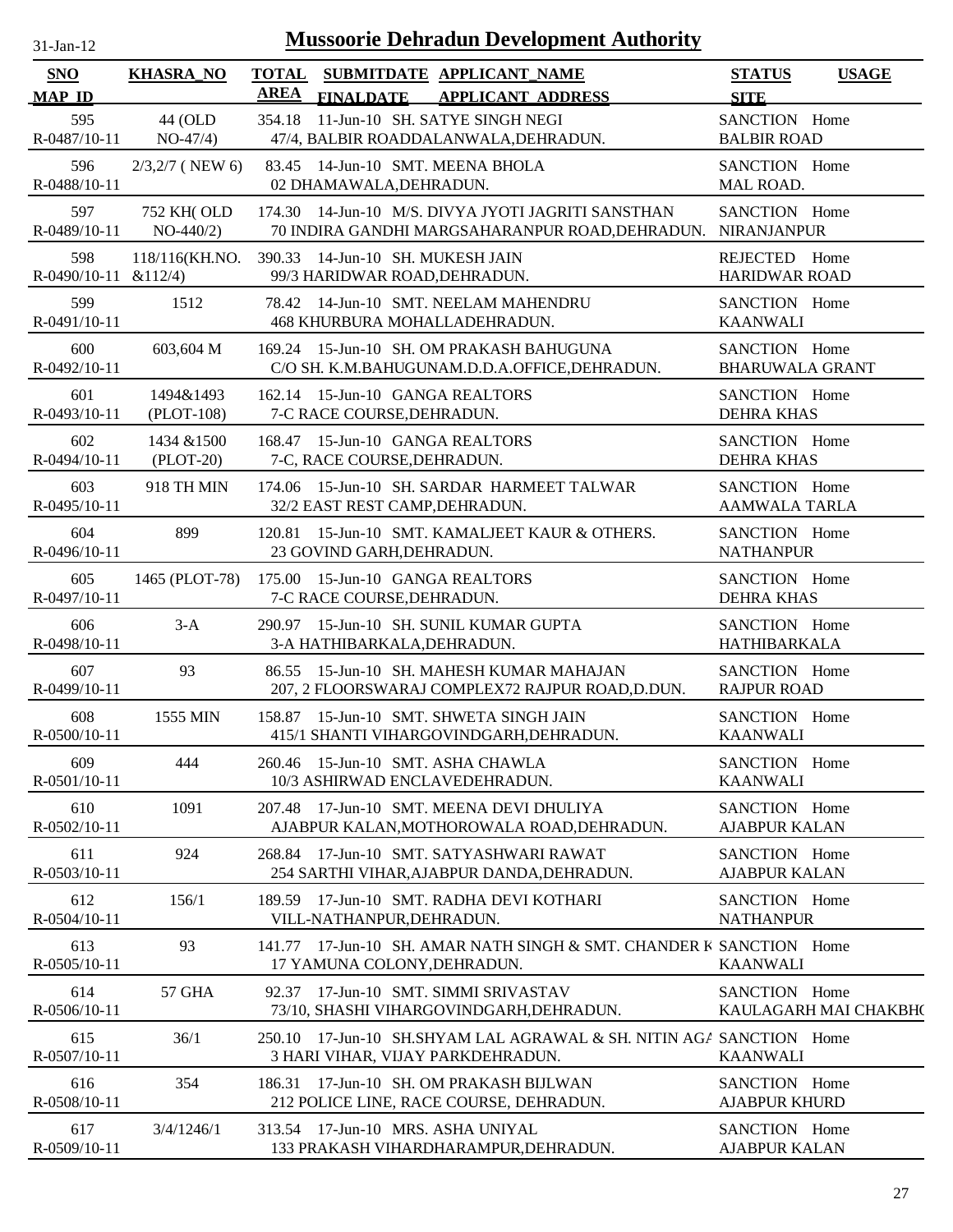| $31$ -Jan-12 |
|--------------|
|              |

| SNO                       | <b>KHASRA_NO</b>   | <b>TOTAL</b> |                                                                                | SUBMITDATE APPLICANT NAME                                                                                 | <b>STATUS</b>                         | <b>USAGE</b>             |
|---------------------------|--------------------|--------------|--------------------------------------------------------------------------------|-----------------------------------------------------------------------------------------------------------|---------------------------------------|--------------------------|
| <b>MAP ID</b>             |                    | <b>AREA</b>  |                                                                                | FINALDATE APPLICANT ADDRESS                                                                               | <b>SITE</b>                           |                          |
| 618<br>$R - 0510/10 - 11$ | 919 KHA &<br>917GA | 288.00       | 21 AJABPUR KHURDDEHRADUN.                                                      | 17-Jun-10 SH.BRIJESH UNIYAL & SMT NEELAM KALA SANCTION Home                                               | <b>AJABPUR KHURD</b>                  |                          |
| 619<br>R-0511/10-11       |                    |              |                                                                                | 170,171,184 10,470.58 17-Jun-10 RADHA SWAMI SATSANG (BEAS)<br>C/O SH. G.S. VERMAVILL-MEHUWALAMAJRI, D.DUN | <b>BAAMANWALA</b>                     | REJECTED Relegious Place |
| 620<br>R-0512/10-11       | 115                |              |                                                                                | 222.66 18-Jun-10 SH.SHAMBUNATH SINGH CHAUHAN<br>18/71 SIMPLEX, BHAGIRATHI PURAM, TEHRI.                   | SANCTION Home<br><b>NATHANPUR</b>     |                          |
| 621<br>R-0513/10-11       | 115                | 400.00       | 18-Jun-10 MOHD. ZAFAR AHMED<br>JALI KOTHIMEERUT. U.P.                          |                                                                                                           | SANCTION Home<br><b>KANDOLI</b>       |                          |
| 622<br>R-0514/10-11       |                    |              | 1157 (new-1662) 233.01 18-Jun-10 SMT. SADHANA SINGH<br>C/O SH. HARENDRA RAWAT. |                                                                                                           | SANCTION Home<br><b>CHAKTUNWALA</b>   |                          |
| 623<br>R-0515/10-11       | 203 (OLD-139)      |              |                                                                                | 358.14 18-Jun-10 SH. SURJAN SINGH PANWAR<br>156/14 NEHRU NAGAR COLONYDHARAMPUR.D.DUN.                     | SANCTION Home<br><b>MAJRI MAFI</b>    |                          |
| 624<br>R-0516/10-11       | 377 (OLD-193)      |              | 197.80 18-Jun-10 SMT. TARA DEVI<br>9 KHADRI MOHALLA, DEHRADUN.                 |                                                                                                           | SANCTION Home<br><b>MAJRA</b>         |                          |
| 625<br>R-0517/10-11       | <b>75 KHA</b>      |              | KAULAGARH, DEHRADUN.                                                           | 303.60 18-Jun-10 SMT. SUKHRAMBHA DEVI, AJAD KUMAR & C SANCTION Home                                       | KAULAGARH                             |                          |
| 626<br>R-0518/10-11       | 1227 (new-197)     |              |                                                                                | 417.54 18-Jun-10 SH. PARTHVIR JANG RANA<br>83/2, RAJENDRA NAGARKAULAGARH ROAD, DEHRADUN.                  | SANCTION Home                         |                          |
| 627<br>R-0519/10-11       | 839 JA             |              | 17 ARAGHARDHARAMPUR, DEHRADUN.                                                 | 163.96 19-Jun-10 SMT. SAHITA & SH. RAKESH UNIYAL                                                          | SANCTION Home<br><b>NATHANPUR</b>     |                          |
| 628<br>R-0520/10-11       | 1553/2             |              | 173.51 19-Jun-10 SH. AIZAZ KHAN<br>KANWALI, DEHRADUN.                          |                                                                                                           | SANCTION Home<br><b>KAANWALI</b>      |                          |
| 629<br>R-0521/10-11       | 38/21              |              | 294 LAKHI BAGH, DEHRADUN.                                                      | 183.88 19-Jun-10 SH. MAHENDRA KUMAR SHARMA                                                                | SANCTION Home<br><b>MALVIAYA ROAD</b> |                          |
| 630<br>R-0522/10-11       | 213/2              | 150.60       | 19-Jun-10 SMT.GAURI DEVI                                                       | 445/329, BLOCK 1CHUKKHUWALA, DEHRADUN.                                                                    | SANCTION Home<br>CHUKKHUWALA          |                          |
| 631<br>R-0523/10-11       | 75 (OLD-590)<br>KH |              | 82.10 19-Jun-10 SMT.INDERPREET KAUR<br>45 REST CAMPDEHRADUN.                   |                                                                                                           | SANCTION Home<br><b>AJABPUR KHURD</b> |                          |
| 632<br>R-0524/10-11       | <b>16 THA</b>      |              | 149.19 21-Jun-10 SMT. TULSI THAPA                                              | 40, SOUTH VANSTHALIBALUUPUR, DEHRADUN.                                                                    | SANCTION Home                         |                          |
| 633<br>R-0525/10-11       | 687 KA             |              |                                                                                | 174.82 21-Jun-10 SH. ROSHAN LAL BIJALWAN<br>VILL- MIYANWALATUNWALA ROAD, D.DUN.                           | SANCTION Home<br><b>MIYANWALA</b>     |                          |
| 634<br>R-0526/10-11       | 1193               | 359.99       | 21-Jun-10 SH. UDAY PAL SINGH<br>DHEEPA PUR, SHAMLI.                            |                                                                                                           | SANCTION Home<br><b>KAANWALI</b>      |                          |
| 635<br>R-0527/10-11       | 1414               | 249.48       | 30 DARSHANI GATEDEHRADUN.                                                      | 21-Jun-10 SH. SUDEEP KAMBOJ & SH. RAJNIKANT                                                               | SANCTION Home<br><b>KAANWALI</b>      |                          |
| 636<br>R-0528/10-11       | 356 GA             | 151.60       | 17-A RACE COURSE, DEHRADUN.                                                    | 21-Jun-10 SH. KULVEER SINGH & SH. AMRIT PAL SING SANCTION Home                                            | <b>SEWALA KALAN</b>                   |                          |
| 637<br>R-0529/10-11       | 689 GA             | 139.00       | 21-Jun-10 SH. KHEM SINGH RAWAT                                                 | NAYA GAON, VIJAYPURANARWALA, DEHRADUN.                                                                    | SANCTION Home<br><b>CHAKTUNWALA</b>   |                          |
| 638<br>R-0530/10-11       | 125/2 & 126/1      |              | 209.02 21-Jun-10 SH. RAM CHARAN<br>PARAM VIHAR, NALA PANI ROAD, D.DUN.         |                                                                                                           | <b>RE-OPENE</b><br><b>ADOIWALA</b>    | Home                     |
| 639<br>R-0530/10-11-RE    | 125/2 & 126/1      |              | 209.02 27-Aug-10 SH. RAM CHARAN<br>PARAM VIHAR, NALA PANI ROAD, D.DUN.         |                                                                                                           | SANCTION Home<br><b>ADOIWALA</b>      |                          |
| 640<br>R-0531/10-11       | 103 MIN            |              | 77.30 21-Jun-10 SH. ASHOK KALA                                                 | 117/2 PHASE-2PANDITWARI, PREMNAGARDEHRADUN.                                                               | SANCTION Home<br><b>PANDITWARI</b>    |                          |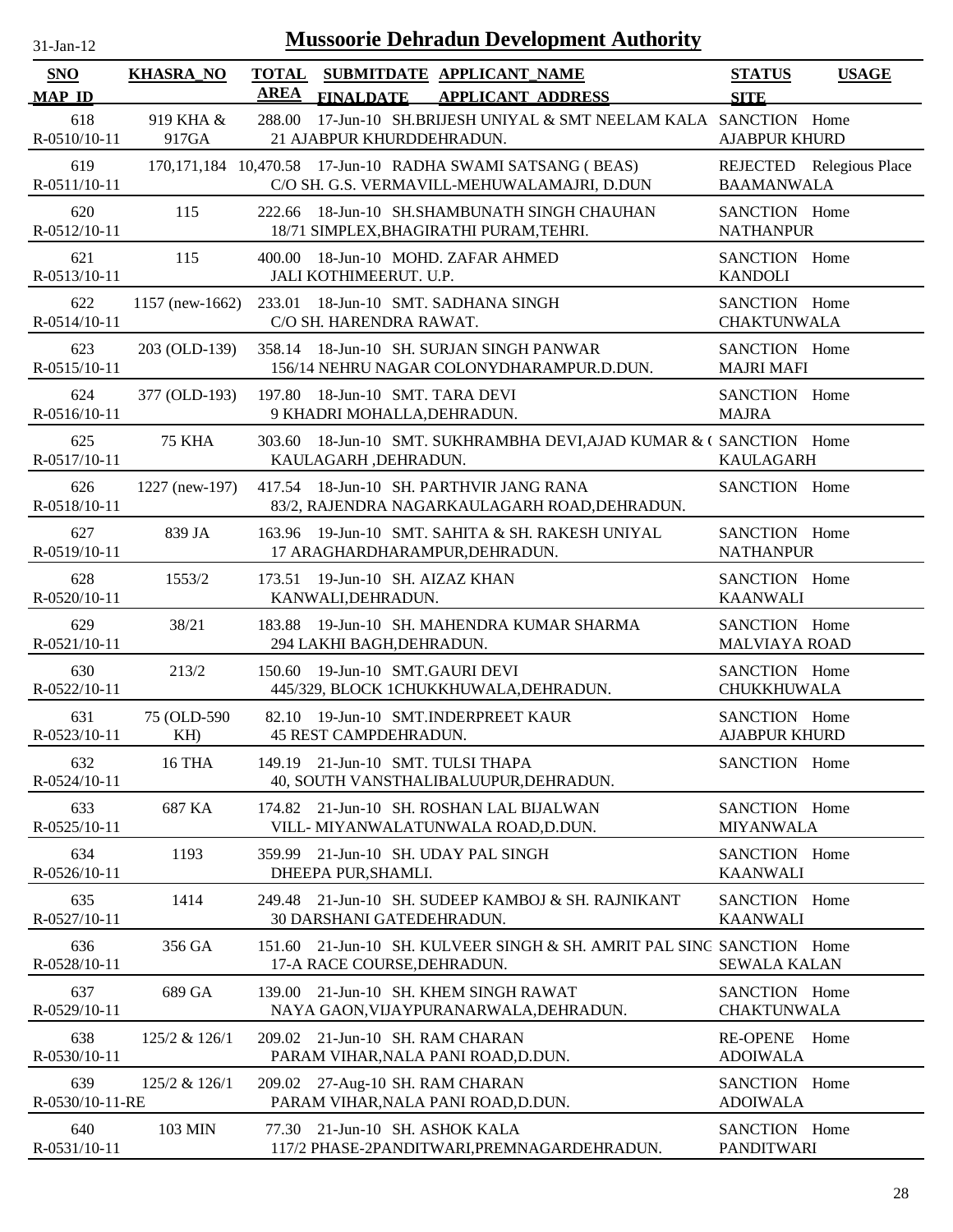| $31$ -Jan-12                |                  | <b>Mussoorie Dehradun Development Authority</b>                                                                  |                                       |              |
|-----------------------------|------------------|------------------------------------------------------------------------------------------------------------------|---------------------------------------|--------------|
| <b>SNO</b><br><b>MAP ID</b> | <b>KHASRA_NO</b> | TOTAL SUBMITDATE APPLICANT NAME<br><b>AREA</b><br><b>APPLICANT ADDRESS</b><br><b>FINALDATE</b>                   | <b>STATUS</b><br><b>SITE</b>          | <b>USAGE</b> |
| 641<br>R-0532/10-11         | <b>101 YAN</b>   | 21-Jun-10 SH. PRITHVI DHAR KALA<br>188.79<br>74-B, DHARAMPUR, DEHRADUN.                                          | <b>RE-OPENE</b><br><b>MAJRI MAFI</b>  | Home         |
| 642<br>R-0532/10-11-RE      | <b>101 YAN</b>   | 26-Aug-10 SH. PRITHVI DHAR KALA<br>188.79<br>74-B, DHARAMPUR, DEHRADUN.                                          | SANCTION Home<br><b>MAJRI MAFI</b>    |              |
| 643<br>R-0533/10-11         | 705              | 21-Jun-10 SMT. MONIKA VARMA<br>202.49<br>264 VIJAYA PARK EXT.LANE NO-13, MAIN ROADDEHRADUN KAANWALI              | SANCTION Home                         |              |
| 644<br>R-0534/10-11         | 10/319           | 405.85 21-Jun-10 SMT. MADHULIKA SIRKAR<br>10/319 BLOCK-2CHUKHUWALA, DEHRADUN.                                    | SANCTION Home<br><b>CHUKKHUWALA</b>   |              |
| 645<br>R-0535/10-11         | <b>96 KHA</b>    | 123.49 21-Jun-10 SMT. BIGULA PARMAR<br>VIVEK VIHARPART-2 BAPU NAGARJAKHAN D.DUN                                  | SANCTION Home                         |              |
| 646<br>R-0536/10-11         | 456/2            | 565.45 21-Jun-10 SH. ARUN KUMAR SINGH<br>8/1, ASHIRWAD ENCLAVEDEHRADUN.                                          | SANCTION Home<br><b>KAANWALI</b>      |              |
| 647<br>R-0537/10-11         | 1417             | 81.52 21-Jun-10 SMT. REETA VOHRA<br>KANWALIDEHRADUN.                                                             | SANCTION Home<br><b>KAANWALI</b>      |              |
| 648<br>R-0538/10-11         | 130              | 164.50 21-Jun-10 SH. RAM KUMAR GOYAL<br>145 KARANPURDEHRADUN.                                                    | SANCTION Home<br><b>MAJRA</b>         |              |
| 649<br>R-0539/10-11         | 199 CHA          | 189.51 22-Jun-10 SMT. CHARUSMITA MITTAL<br>9-4/7 MOTI LAZNEHRU ROAD, ALLAHABADU.P.                               | SANCTION Home<br><b>KISHANPUR</b>     |              |
| 650<br>R-0540/10-11         | 88               | 203.08 22-Jun-10 SMT.MADHAVI SOM DEVI<br>18, NALA PANI ROAD, CHUGH COLONY, DEHRADUN.                             | SANCTION Home<br>AAMWALA TARLA        |              |
| 651<br>R-0541/10-11         | 24               | 549.76 22-Jun-10 SH. ARUN SAXENA & SMT. SANGEETA SAXI SANCTION Home<br>86 KARANPUR, DEHRADUN.                    | <b>MAAN SINGH WALA</b>                |              |
| 652<br>R-0542/10-11         | 22 M             | 22-Jun-10 SMT. RAMA GAUR<br>198.87<br>188 KAULAGARH, DEHRADUN.                                                   | SANCTION Home<br>PREMPUR MAFI (PART)  |              |
| 653<br>R-0543/10-11         | 856              | 22-Jun-10 SMT. JASVINDER KAUR<br>87.03<br>G-36, RACE COURSE, DEHRADUN.                                           | REJECTED Home<br><b>AJABPUR KALAN</b> |              |
| 654<br>R-0544/10-11         | 220 KHA & 221    | 713.40 22-Jun-10 SMT. NATASHA VERMA<br>C-170, DEFENCE COLONYSECTOR-3, DEHRADUN.                                  | SANCTION Home<br>CHANDROTI (PARTIAL)  |              |
| 655<br>R-0545/10-11         | 797 & 787        | 22-Jun-10 SH. YASH MOD SINGH & SMT. KAMLESH<br>148.69<br>KRISHNA MARKETSUBHAS NAGAR, D.DUN.                      | SANCTION Home<br><b>MAJRA</b>         |              |
| 656<br>R-0546/10-11         | 38               | 23-Jun-10 SH. SUNIL KUMAR GUPTA<br>118.40<br>38 INDER ROAD, DEHRADUN.                                            | SANCTION Home<br><b>INDER ROAD</b>    |              |
| 657<br>R-0547/10-11         | 75(OLD-59)       | 23-Jun-10 SMT.JAY SHREE KHANDURI<br>114.62<br>LANE NO-9 EKTA VIHARSAHASTRADHARA ROAD, DEHRADU AAMWALA TARLA      | SANCTION Home                         |              |
| 658<br>R-0548/10-11         | 75 (OLD 59)      | 114.62 23-Jun-10 KU.RUBI KHANDURI & SMT KIRAN KHANDU SANCTION Home<br>6 EKTA VIHAR, SAHASTRDHARA ROAD, DEHRADUN. | <b>AAMWALA TARLA</b>                  |              |
| 659<br>R-0549/10-11         | 1033             | 196.92 23-Jun-10 MRS.PRATIMA STEPHEN<br>H-37, TANK ROAD, KAROL BAG, NEW DELHI-05                                 | SANCTION Home                         |              |
| 660<br>R-0550/10-11         | 400 & 401 MIN    | 169.84 23-Jun-10 SH. NARENDRA KUMAR SHARMA<br>D/9 VASANT VIHAR, DEHRADUN.                                        | SANCTION Home<br><b>KAANWALI</b>      |              |
| 661<br>R-0551/10-11         | 36, 37, 38       | 23-Jun-10 SH. ANURAG GUPTA<br>174.26<br>81/C, RAJPUR ROAD, DEHRADUN.                                             | SANCTION Home<br><b>CHIDOWALI</b>     |              |
| 662                         | 82/71(NEW35/3)   | 23-Jun-10 MOHD. NAUSHAD & MD.ARSHAD<br>240.28                                                                    | SANCTION Home                         |              |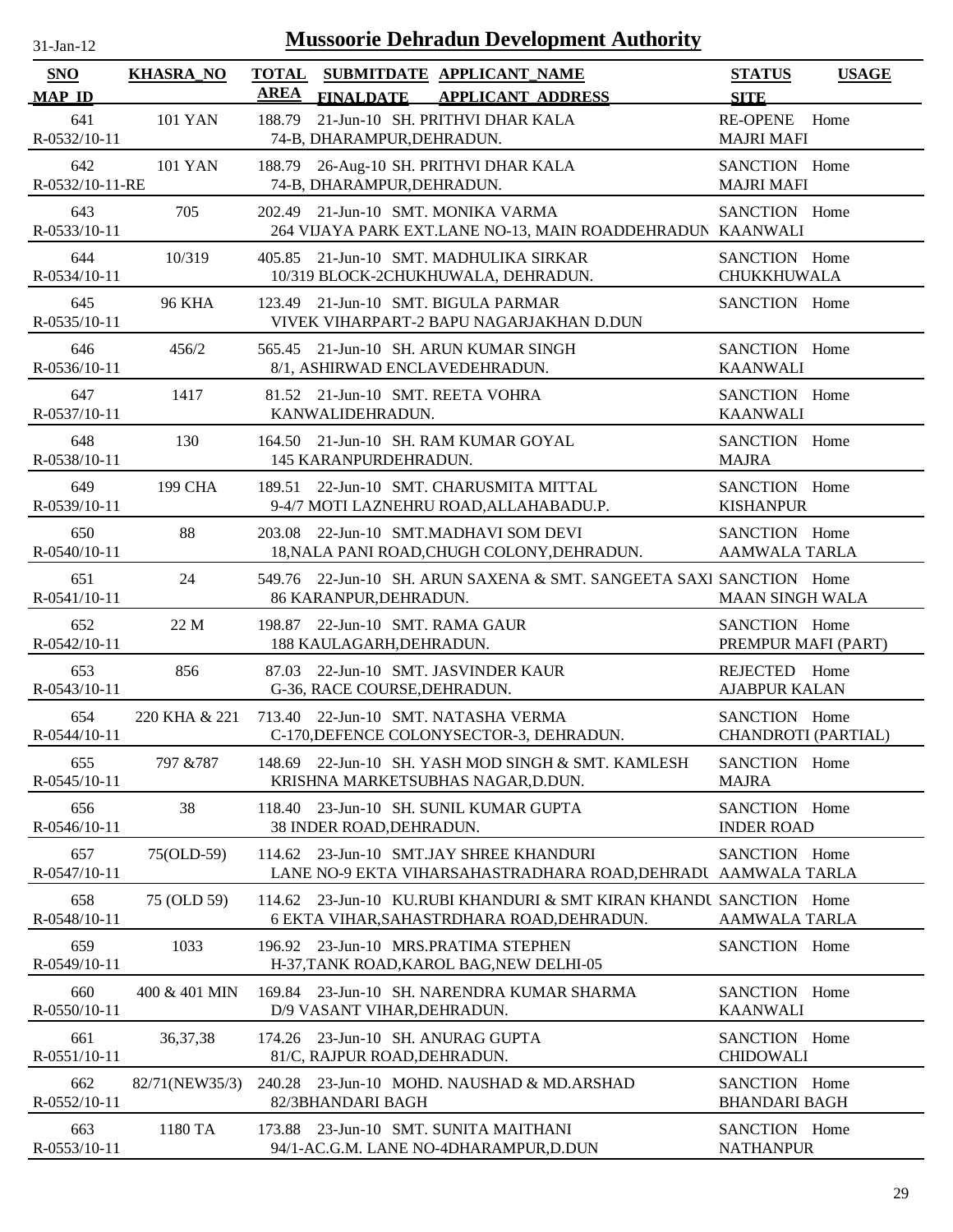| $31$ -Jan-12                |                  |             | <b>Mussoorie Dehradun Development Authority</b>                                                    |                                         |                       |
|-----------------------------|------------------|-------------|----------------------------------------------------------------------------------------------------|-----------------------------------------|-----------------------|
| <b>SNO</b><br><b>MAP ID</b> | <b>KHASRA_NO</b> | <b>AREA</b> | TOTAL SUBMITDATE APPLICANT_NAME<br><b>FINALDATE</b><br><b>APPLICANT ADDRESS</b>                    | <b>STATUS</b><br><b>SITE</b>            | <b>USAGE</b>          |
| 664<br>$R - 0554/10 - 11$   | 787              | 223.79      | 24-Jun-10 SMT.ANUGRAHA SHARMA<br>SHIV VIHAR, NEAR GORKHA DHARAMSHALASEWLA KALA, SEWALA KALAN       | SANCTION Home                           |                       |
| 665<br>R-0555/10-11         | 821 K            |             | 199.17 24-Jun-10 SH. IMRAN THAGI, SATYA PRAKASH & VIJEI SANCTION Home<br>SANGAM VIHAR, SEWLA KALAN | <b>SEWALA KALAN</b>                     |                       |
| 666<br>$R-0556/10-11$       | 125              |             | 200.92 24-Jun-10 SH. RAMNIWAS, SH RAMJI LAL & SMT MITHI SANCTION Home<br>128 GARHI CANTTDEHRADUN.  |                                         | KAULAGARH MAI CHAKBH( |
| 667<br>R-0557/10-11         | 38               |             | 223.87 25-Jun-10 SH. RANVIR SINGH<br>J-3, TYPE-3, SANCHAR VIHAR COLONYINDRA NAGAR,                 | SANCTION Home<br><b>DANDA DHORAN</b>    |                       |
| 668<br>R-0558/10-11         | 199 CHA          |             | 205.31 25-Jun-10 SMT. MADHAVI KUMAR<br>B-4/129SAFDARJANG ENCLAVE, NEW DELHI.                       | SANCTION Home<br><b>KISHANPUR</b>       |                       |
| 669<br>R-0559/10-11         | 819 KA           |             | 162.22 25-Jun-10 SH. RAMESH CHAND<br>C-15TURNER ROAD, DEHRADUN.                                    | <b>RE-OPENE</b>                         | Home                  |
| 670<br>R-0559/10-11-RE      | 819 KA           |             | 162.22 31-Jul-10 SH. RAMESH CHAND<br>C-15TURNER ROAD, DEHRADUN.                                    | SANCTION Home                           |                       |
| 671<br>$R-0560/10-11$       | 534/1            |             | 177.38 25-Jun-10 SH. PANKAJ KUMAR PANDEY<br>18 KALIDAS ROAD, DEHRADUN.                             | SANCTION Home<br><b>HATHIBARKALA</b>    |                       |
| 672<br>R-0561/10-11         | 54               |             | 283.16 26-Jun-10 SMT. RAJI DEVI<br>AAMWALA TARLADEHRADUN.                                          | SANCTION Home<br><b>AAMWALA TARLA</b>   |                       |
| 673<br>R-0562/10-11         | 819 KA           |             | 161.98 26-Jun-10 SH. J.S.TANEJA<br>ASHIMA VIHARTURNER ROAD, DEHRADUN.                              | SANCTION Home<br><b>MAJRA</b>           |                       |
| 674<br>R-0563/10-11         | 234 GNA          | 327.00      | 26-Jun-10 SH. SHIVRAJ & SH. MANGERAM<br>914, INDRANAGAR COLONYDEHRADUN.                            | SANCTION Home<br>HARBANSWALA (PART)     |                       |
| 675<br>R-0564/10-11         | <b>406 KHA</b>   |             | 230.54 26-Jun-10 SH. AVTAR SINGH<br>WING NO-719/2 PREMNAGAR, DEHRADUN.                             | SANCTION Home<br><b>KOHLUPANI</b>       |                       |
| 676<br>$R-0565/10-11$       | 584/1            |             | 355.30 28-Jun-10 SH.SATISH KUMAR SAINI<br>59, SHIVALIK PURAMGMS ROAD, DEHRADUN.                    | SANCTION Home<br><b>KAANWALI</b>        |                       |
| 677<br>R-0566/10-11         | 493 MIN          |             | 771.86 28-Jun-10 SH. DINESH JUYAL<br>SHIV KUTI SOCITY AREACLEMENTOWN, DEHRADUN.                    | SANCTION Home<br><b>BHARUWALA GRANT</b> |                       |
| 678<br>$R-0567/10-11$       | 799 & 800        |             | 299.63 28-Jun-10 SMT, ASHIMA SABHARWAL & SH. NIKESH S SANCTION Home<br>61 REST CAMPDEHRADUN.       | <b>NATIONAL ROAD</b>                    |                       |
| 679<br>R-0568/10-11         | 728              |             | 250.93 28-Jun-10 BIRENDRA DUTT RATURI<br>22NEMI ROAD, DEHRADUN.                                    | SANCTION Home<br><b>NATHANPUR</b>       |                       |
| 680<br>R-0569/10-11         | 334 MIN          |             | 109.07 28-Jun-10 SH. MANUJ JAGGI<br>118, DAMALPUR COLONY, LUDHIANA.                                | SANCTION Home<br><b>DHORAN KHAS</b>     |                       |
| 681<br>R-0570/10-11         | 1162             |             | 372.54 29-Jun-10 SH. HARISH CHANDRA NAINWAL<br>C-64 SECTOR-2DEFENCE COLONYDEHRADUN.                | SANCTION Home<br><b>NATHANPUR</b>       |                       |
| 682<br>R-0571/10-11         | 29 M             |             | 198.67 29-Jun-10 SH. MAHESHWAR PRASAD GUPTA<br>107-A RAJJPUR ROAD, DEHRADUN.                       | SANCTION Home<br><b>KANDOLI</b>         |                       |
| 683<br>R-0572/10-11         | 09               |             | 72.59 29-Jun-10 SH. JITENDER PAL SINGH<br>2-A, ANSARI MARG, DEHRADUN.                              | SANCTION Home<br>PRITAM ROAD            |                       |
| 684<br>R-0573/10-11         | 818              |             | 127.63 29-Jun-10 SMT. KIRAN DEVI GURANG<br>BELL ROAD, BHARUWALA GRANTDEHRADUN.                     | SANCTION Home<br><b>BHARUWALA GRANT</b> |                       |
| 685<br>R-0574/10-11         | 118 KA           |             | 313.53 29-Jun-10 SH. SANJAY SINGH BISHT<br>B-82 KALAGARH, DEHRADUN.                                | SANCTION Home                           | KAULAGARH MAI CHAKBH( |
| 686<br>R-0575/10-11         | 1080 (OLD 404)   |             | 178.87 29-Jun-10 SH. CHAIT SINGH NEGI<br>NATHANPUR DEHRADUN.                                       | SANCTION Home<br><b>NATHANPUR</b>       |                       |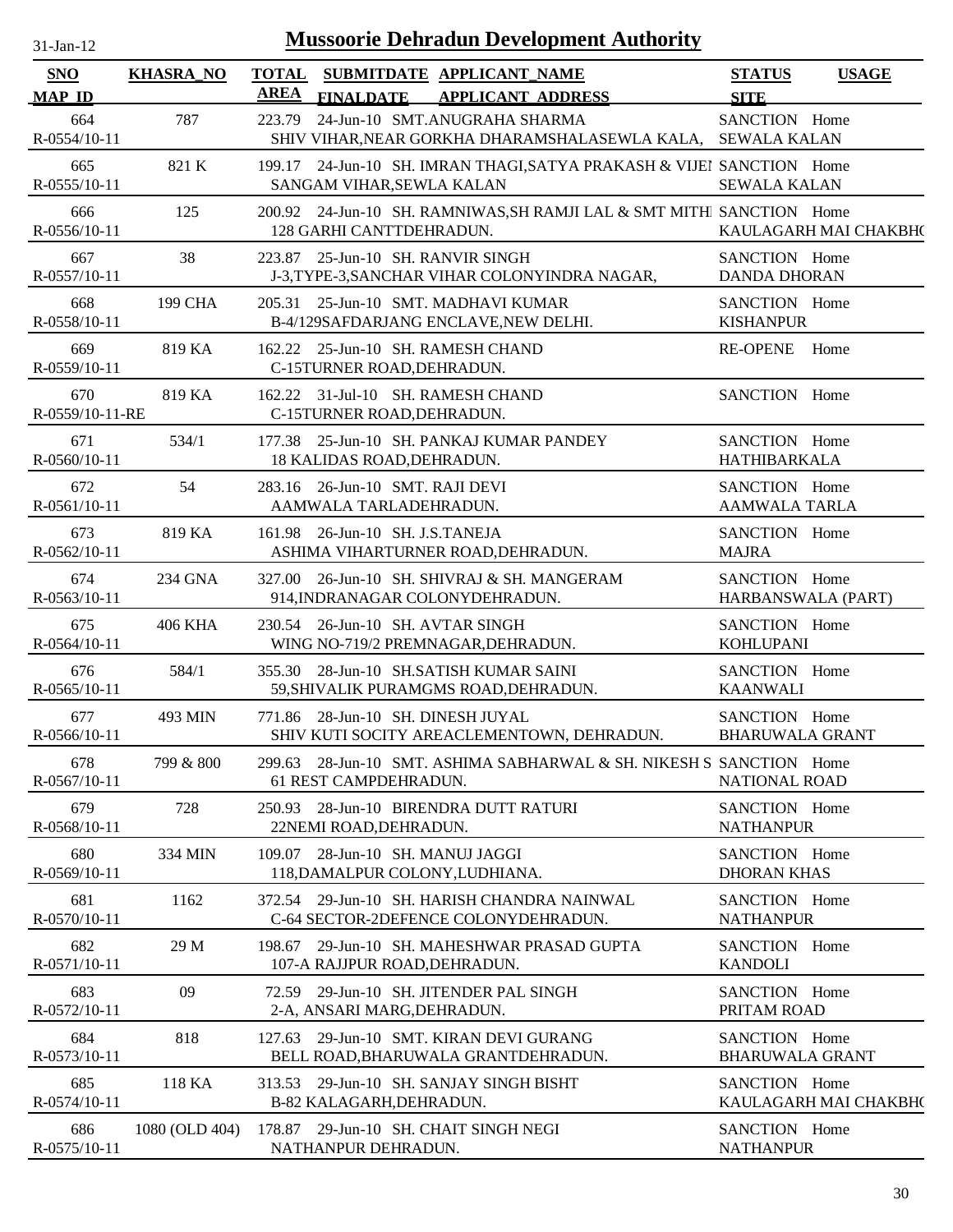| $31$ -Jan-12 |  |
|--------------|--|

| <b>SNO</b>             | <b>KHASRA_NO</b>   | <b>TOTAL</b>       | SUBMITDATE APPLICANT_NAME                                                   |                                                                                                            | <b>STATUS</b>                              | <b>USAGE</b>             |
|------------------------|--------------------|--------------------|-----------------------------------------------------------------------------|------------------------------------------------------------------------------------------------------------|--------------------------------------------|--------------------------|
| <b>MAP ID</b>          |                    | <b>AREA</b>        | <b>FINALDATE</b>                                                            | <b>APPLICANT ADDRESS</b>                                                                                   | <b>SITE</b>                                |                          |
| 687<br>R-0576/10-11    | 58                 | 299.00             | 29-Jun-10 SMT. SANGEETA WALIA<br>SEWALA KHURD, P.O. - MOHEBBEWALA D.DU.     |                                                                                                            | SANCTION Home<br><b>SEWALA KHURD</b>       |                          |
| 688<br>R-0577/10-11    | 51 GHA             |                    | 198.99 29-Jun-10 SH. RAKESH BATTA                                           | 19-A MEHANT ROADLAXMAN CHOWKDEHRADUN.                                                                      | RE-OPENE Home<br>PITTHUWALA                |                          |
| 689<br>R-0577/10-11-RE | 51 GHA             |                    | 198.99 25-Aug-10 SH. RAKESH BATTA                                           | 19-A MEHANT ROADLAXMAN CHOWKDEHRADUN.                                                                      | SANCTION Home<br>PITTHUWALA                |                          |
| 690<br>R-0578/10-11    | 660,661 GA         |                    | 103.17 29-Jun-10 SH PRIYA BRATA GHOSH<br>91 PARK ROAD, DEHRADUN.            |                                                                                                            | SANCTION Home<br><b>DEHRA KHAS</b>         |                          |
| 691<br>R-0579/10-11    | 185/6              | 226.68             | PREM NAGARDEHRADUN.                                                         | 30-Jun-10 SH. KALE THAPA & SMT. BEENA THAPA                                                                | SANCTION Home<br><b>ARCADIA GRANT</b>      |                          |
| 692<br>R-0580/10-11    |                    |                    |                                                                             | 352 (1341 KHA) 161.03 30-Jun-10 SMT. KAMLA DEVI GODIYAL<br>E-BLOCK, SARSWATI VIHARAJABPUR KHURD, DEHRADUN. | SANCTION Home<br><b>AJABPUR KHURD</b>      |                          |
| 693<br>R-0581/10-11    | 15KA/26            |                    | 48/2, NATIONAL ROADDEHRADUN.                                                | 487.12 30-Jun-10 SMT. KIRAN DUGGAL, SMT RUCHI DUGGAL SANCTION Home                                         | <b>MAJRA</b>                               |                          |
| 694<br>R-0582/10-11    | 55/1(383/1)        |                    | 484.90 30-Jun-10 SH. VIJAY LAL                                              | C-7/26, PHASE-1O.N.G.C.NAGARMAGDALLA, SURAT                                                                | SANCTION Home<br><b>BALBIR ROAD</b>        |                          |
| 695<br>R-0583/10-11    | 41 KA              | 288.00             |                                                                             | 30-Jun-10 MRS. HARJEET KAUR, MR. SURENDER SING<br>95 SHEEPRA VIHAR COLONY, KISHANPUR. DEHRADUN.            | SANCTION Home<br><b>KISHANPUR</b>          |                          |
| 696<br>R-0584/10-11    | 256<br>KA,256KHA & | 559.80             | 30-Jun-10 SH. PRAVEEN PUNDIR<br>VILL- CHALANGP.O- KULHAN, DEHRADUN.         |                                                                                                            | SANCTION Home<br><b>KIRSALI</b>            |                          |
| 697<br>R-0585/10-11    | 392 KA             | 267.60             | 30-Jun-10 SMT. SHANTI BHANDARI                                              | 105/2, VIJAY COLONYNEW CANTT ROAD, DEHRADUN.                                                               | REJECTED Home<br><b>JAKHAN</b>             |                          |
| 698<br>R-0586/10-11    | 101                |                    | 154.26 30-Jun-10 SH. K.S. BHANDARI<br>BRAHMANWALAP.O.MAJRA, DEHRADUN.       |                                                                                                            | SANCTION Home<br><b>AJABPUR KHURD</b>      |                          |
| 699<br>R-0587/10-11    | 788(1187 NEW)      |                    | 341.81 30-Jun-10 SMT. KUSUM SINGH<br>222, DRONPURIG.M.S.ROAD, DEHRADUN.     |                                                                                                            | SANCTION Home<br><b>KAANWALI</b>           |                          |
| 700<br>R-0588/10-11    | 652                |                    | 116.13 30-Jun-10 MRS.ARUSHI URF AYUSHI<br>16(44/50) GURU ROAD, DEHRADUN.    |                                                                                                            | SANCTION Home<br><b>BHARUWALA GRANT</b>    |                          |
| 701<br>R-0589/10-11    |                    |                    | 13 KA, 14 GA 5,910.00 30-Jun-10 SH. RAJ LUMBA<br>42 SUBHASH ROAD, DEHRADUN. |                                                                                                            | <b>MACCAWALA</b>                           | SANCTION Group Housing   |
| 702<br>R-0590/10-11    | 01 DAN             | 133.08             | $1-Jul-10$<br>LADPUR, DEHRADUN.                                             | SMT. BASANTI SHARMA                                                                                        | SANCTION Home<br>LADPUR (PART)             |                          |
| 703<br>R-0591/10-11    | 173                | 22,008.92 1-Jul-10 | 173 KISHANPUR, DEHRADUN.                                                    | SECRETARY, RAMA KRISHAN MISSION & A                                                                        | <b>KISHANPUR</b>                           | REJECTED Relegious Place |
| 704<br>R-0592/10-11    | <b>46 MIN</b>      | 227.65             | 1-Jul-10                                                                    | SH. OM PRAKASH SEMWAL<br>D-16 STREET NO-1SHASTRINAGAR, DEHRADUN.                                           | SANCTION Home<br><b>CHAK AJABPUR KALAN</b> |                          |
| 705<br>R-0593/10-11    | 62 MIN             |                    | $115.15$ 1-Jul-10<br>KAUSHALPURP.O.-VASUKEDAR                               | SH. UMESH CHANDRA CHAMOLA                                                                                  | SANCTION Home<br><b>KEDARPUR</b>           |                          |
| 706<br>R-0594/10-11    | 389 MIN            | 198.68             | 1-Jul-10<br>G-439 NEHRU COLONY, DEHRADUN.                                   | SH. KAILASH PRASAD BHATT                                                                                   | <b>RE-OPENE</b><br><b>AJABPUR KHURD</b>    | Home                     |
| 707<br>R-0594/10-11-RE | 389 MIN            | 198.68             | G-439 NEHRU COLONY, DEHRADUN.                                               | 30-Jul-10 SH. KAILASH PRASAD BHATT                                                                         | SANCTION Home<br><b>AJABPUR KHURD</b>      |                          |
| 708<br>R-0595/10-11    | 1543               | 167.28             | 1-Jul-10<br><b>SH. ANIL KUMAR</b>                                           | 112/1 P.O. ROAD, CLEMENT TOWN, DEHRADUN                                                                    | SANCTION Home<br><b>KAANWALI</b>           |                          |
| 709<br>R-0596/10-11    | 243 KHA            |                    | 194.61 1-Jul-10<br>SEWLA KHURDDEHRADUN.                                     | <b>SH. SUSHIL KUMAR RAI</b>                                                                                | SANCTION Home<br><b>SEWALA KHURD</b>       |                          |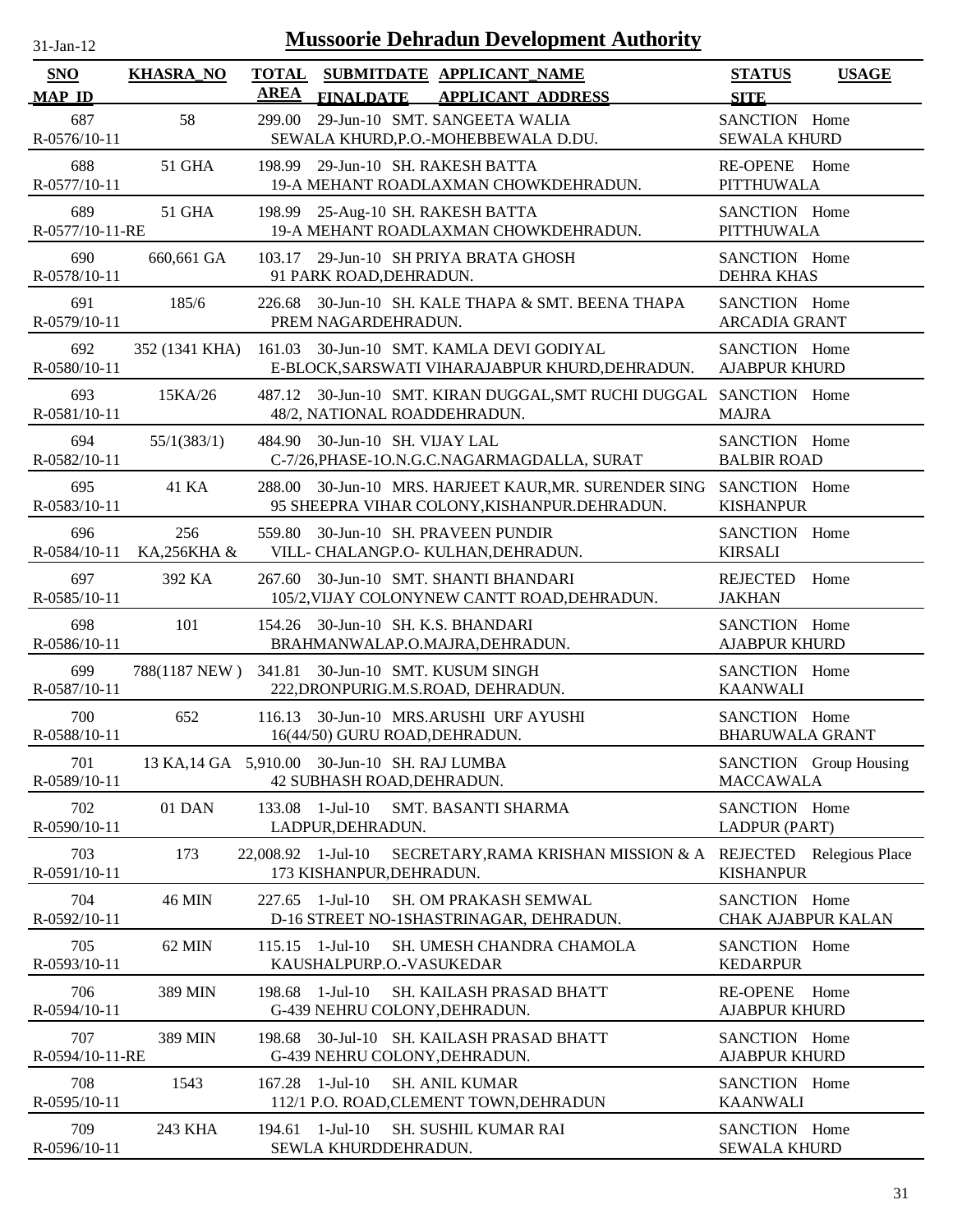| $31-Jan-12$                 |                  | <b>Mussoorie Dehradun Development Authority</b>                                                               |                                              |
|-----------------------------|------------------|---------------------------------------------------------------------------------------------------------------|----------------------------------------------|
| <b>SNO</b><br><b>MAP ID</b> | <b>KHASRA_NO</b> | SUBMITDATE APPLICANT_NAME<br><b>TOTAL</b><br><b>AREA</b><br><b>FINALDATE</b><br><b>APPLICANT ADDRESS</b>      | <b>USAGE</b><br><b>STATUS</b><br><b>SITE</b> |
| 710<br>R-0597/10-11         | 82/3             | MOHD. ASIF AND MOHD. ARIF<br>240.28<br>1-Jul-10<br>82/3, BHANDARI BAGDEHRADUN.                                | SANCTION Home<br><b>BHANDARI BAGH</b>        |
| 711<br>R-0598/10-11         | 932              | 371.69 1-Jul-10<br>SH. SHAILENDRA KUMAR BASLIYAL<br>15 T-STATEBANJARAWALA, DEHRADUN.                          | SANCTION Home<br><b>NATHANPUR</b>            |
| 712<br>R-0599/10-11         | 542 M            | 71.56 2-Jul-10<br>SMT. KRISHNA DEVI<br>BHARUWALA GRANTDEHRADUN.                                               | SANCTION Home<br><b>BHARUWALA GRANT</b>      |
| 713<br>R-0600/10-11         | 105              | 53.29 2-Jul-10<br>SH. SANJEEV CHAUDHARY<br>VILL- GARHI PUKTAMUJAFAR NAGAR                                     | SANCTION Home<br><b>AJABPUR KHURD</b>        |
| 714<br>R-0601/10-11         | 346              | $175.57$ 2-Jul-10<br>SH. UMMED SINGH PANWAR<br>H.N.B. COLONY, AJABPUR KHURD, DEHRADUN.                        | SANCTION Home<br><b>AJABPUR KHURD</b>        |
| 715<br>R-0602/10-11         | 82 & 86 KA       | $1,222.02$ 2-Jul-10<br>SH. SUSHANT AHUJA & SMT. SONIA AHUJA SANCTION Home<br>4, OLD SURBEY ROAD, DEHRADUN.    | <b>THANI GAON</b>                            |
| 716<br>$R - 0603/10 - 11$   | 278              | 299.12 2-Jul-10<br><b>SMT. JANBHI DEVI</b><br>94/1-A, CHANDRA SINGH GARHWALI MARGLANE NO-4HARI AJABPUR KALAN  | SANCTION Home                                |
| 717<br>R-0604/10-11         | 337              | $160.61$ 2-Jul-10<br><b>SH.SANJAY KUMAR VERMA</b><br>74 NALA PANI ROAD, DEHRADUN.                             | SANCTION Home<br><b>AAMWALA TARLA</b>        |
| 718<br>$R-0605/10-11$       | 163(51)          | 208.00 3-Jul-10<br>SH.K.M.S.RAWAT<br>3/3 KEDARPURAMDEHRADUN.                                                  | SANCTION Home<br><b>AJABPUR KHURD</b>        |
| 719<br>R-0606/10-11         | 76/121(87)       | $353.13$ $3$ -Jul-10<br>SH. B.P.GUPTA<br>2/4 VAN VIHAR85 RAJPUR ROAD, DEHRADUN.                               | SANCTION Home<br><b>KARANPUR KHAS</b>        |
| 720<br>R-0607/10-11         | 430              | 402.90 3-Jul-10<br>SH. B.D.S. TYAGI<br>3/C-2 VASANT VIHAR ENCLAVEDEHRADUN.                                    | SANCTION Home<br><b>KAANWALI</b>             |
| 721<br>R-0608/10-11         | 223              | 163.41 3-Jul-10<br><b>SH.SHANTA DEVI</b><br>49/9 SALAWALADEHRADUN.                                            | SANCTION Home<br><b>HATHIBARKALA</b>         |
| 722<br>R-0609/10-11         | 156 M            | 129.88 3-Jul-10<br>MAJ. MANOJ GURUNG & SMT.MADHU GURL SANCTION Home<br>NAYA GOAN, VIJAYPURHATHIBARKALA, D.DUN | KAULAGARH MAI CHAKBH(                        |
| 723<br>R-0610/10-11         | 521 MIN          | 139.35 3-Jul-10<br><b>SMT. ANANDI BISHT</b><br>52 E,W,S, MDDA COLONYINDRAPURAM,D.DUN.                         | SANCTION Home<br>HATHIBARKALA                |
| 724<br>R-0611/10-11         | 103& 104         | 97.86 3-Jul-10<br><b>SH. SANJAY SRIVASTAV</b><br>32 CHIRONWALIDEHRADUN.                                       | SANCTION Home<br><b>CHIDOWALI</b>            |
| 725<br>R-0612/10-11         | <b>865 KHA</b>   | 294.25 5-Jul-10<br><b>SH. SUNDER SINGH CHAUHAN</b><br>SHATABDI ENCLAVENATHANPUR, DEHRADUN.                    | SANCTION Home<br><b>NATHANPUR</b>            |
| 726<br>R-0613/10-11         | 283              | 213.75 5-Jul-10<br>SH. GULSHAN KUMAR JAGGI<br>431, KHURBURA MOHALLADEHRADUN.                                  | SANCTION Home<br><b>SEWALA KALAN</b>         |
| 727<br>R-0614/10-11         | 258              | 44.81 6-Jul-10<br><b>SMT.DILESH</b><br>258 NEW BASTICHUKKHUWALA, DEHRADUN.                                    | SANCTION Home<br>CHUKKHUWALA                 |
| 728<br>R-0615/10-11         | 354              | 197.28 6-Jul-10<br><b>SMT. PULMA RAMOLA</b><br>KUNJ VIHAR, AJABPUR KHURD, DEHRADUN.                           | SANCTION Home<br><b>AJABPUR KHURD</b>        |
| 729<br>R-0616/10-11         | 1216/1           | 230.49 6-Jul-10<br>SH. S.S.CHAUHAN<br>316/2, STREET NO-11INDER VIHAR , KAULAGARH ROAD, DEH                    | SANCTION Home<br><b>GARHI</b>                |
| 730<br>R-0617/10-11         | 286 MIN          | 245.52 6-Jul-10<br><b>SH. TULA SINGH BISHT</b><br>243, WEST CANAL ROADP.O.-MAJRA, DEHRADUN.                   | SANCTION Home<br><b>SEWALA KALAN</b>         |
| 731<br>R-0618/10-11         | 165 & 166        | 134.58 7-Jul-10<br><b>SMT. MANJU RANI</b><br>51 KANDOLIDEHRADUN.                                              | SANCTION Home<br><b>KANDOLI</b>              |
| 732<br>R-0619/10-11         | 284 KA           | 88.33 7-Jul-10<br><b>MAJ. ARVIND MADAN</b><br>8 BAKRALWALA, DEHRADUN.                                         | SANCTION Home<br><b>ADOIWALA</b>             |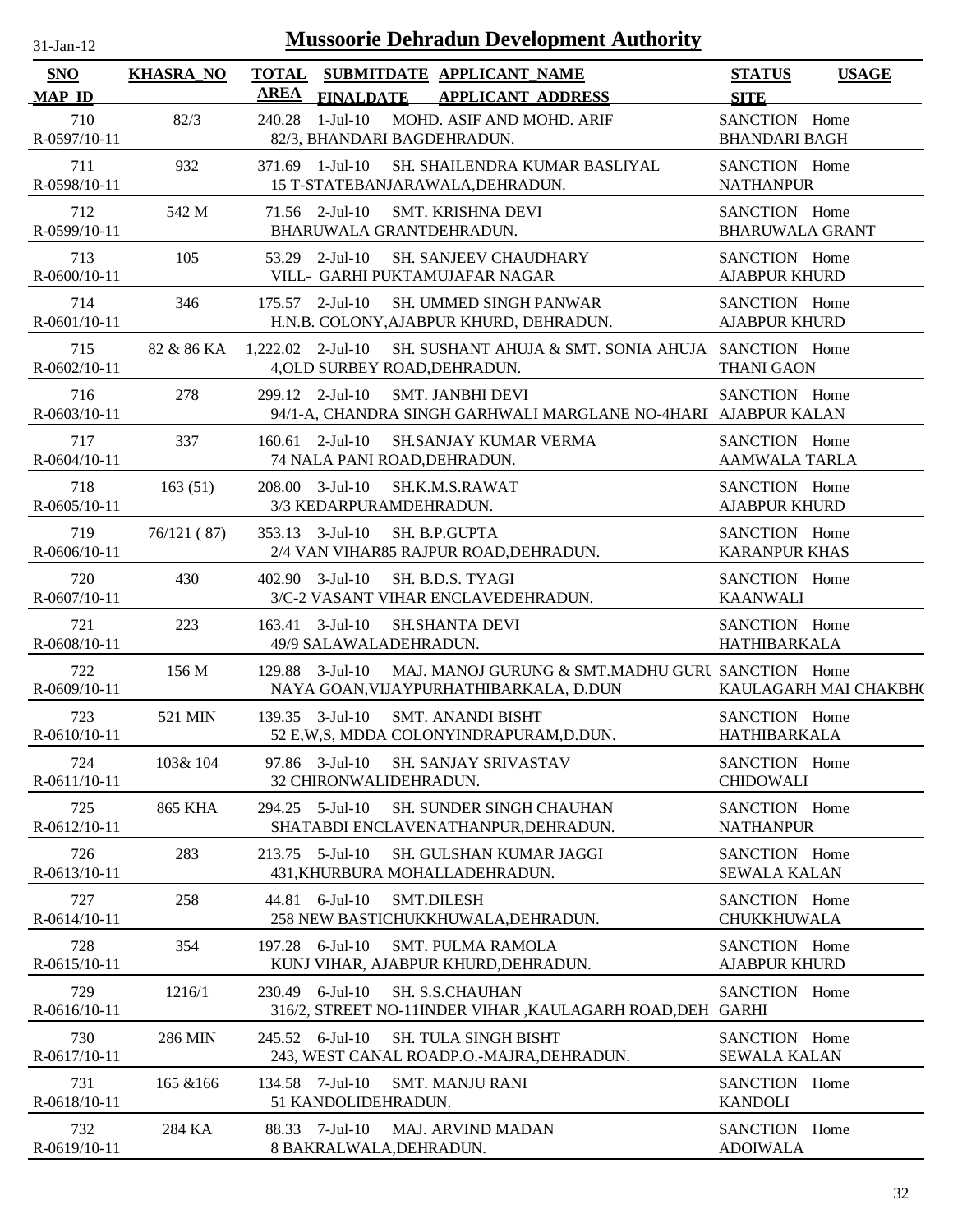| $31$ -Jan-12 |  |
|--------------|--|
|              |  |

| SNO                    | <b>KHASRA_NO</b>   | <b>TOTAL</b><br><b>AREA</b> |                                    | SUBMITDATE APPLICANT NAME                                                                                     | <b>STATUS</b>                           | <b>USAGE</b> |
|------------------------|--------------------|-----------------------------|------------------------------------|---------------------------------------------------------------------------------------------------------------|-----------------------------------------|--------------|
| <b>MAP ID</b><br>733   | 516 CHA (536)      | 226.00                      | <b>FINALDATE</b><br>$7$ -Jul- $10$ | <b>APPLICANT ADDRESS</b><br>SH. GANGESH SHARMA                                                                | <b>SITE</b><br>SANCTION Home            |              |
| R-0620/10-11           |                    |                             |                                    | ASHIRWAD HOUSENEAR PATHAK MARKETDEHRADUN.                                                                     | <b>DHORAN KHAS</b>                      |              |
| 734<br>R-0621/10-11    | 296(68/61)         | 376.39 7-Jul-10             |                                    | <b>SH. JAGAT SINGH THAPA</b><br>68/61, KISHANPURRAJPUR ROAD, DEHRADUN.                                        | SANCTION Home<br><b>KISHANPUR</b>       |              |
| 735<br>R-0622/10-11    | 703 min            | 293.62 8-Jul-10             |                                    | SH. BRIJ MOHAN RAWAT & SMT. RAMESHW SANCTION Home<br>2 KALINDI ENCLAVEBALLIWALA CHAUK, KANWALI DEHRA KAANWALI |                                         |              |
| 736<br>R-0623/10-11    | 197 MIN            | 90.73 8-Jul-10              |                                    | <b>SH. ARVIND SINGH</b><br>6/6 KALIMADIR ENCLAVEGMS ROAD, DEHRADUN.                                           | SANCTION Home<br><b>SEWALA KALAN</b>    |              |
| 737<br>R-0624/10-11    | 136 CHA            | 249.98                      | 8-Jul-10                           | SMT. NARULI DEVI, GANGA SINGH & OTH.<br>PREMPUR MAFIKAULAGARH, D.DUN.                                         | SANCTION Home<br>PREMPUR MAFI (PART)    |              |
| 738<br>R-0625/10-11    | 1276               |                             | 97.12 8-Jul-10<br>KANWALIDEHRADUN. | SH. NANKU & OTHERS.                                                                                           | SANCTION Home<br><b>KAANWALI</b>        |              |
| 739<br>R-0626/10-11    | 815/1              | 208.28                      | 8-Jul-10                           | <b>SH. BHARAT SHARMA</b><br>50 BELL ROAD, MOHABBEWALA, D.DUN                                                  | SANCTION Home<br>MOHABBEWALA (PART)     |              |
| 740<br>R-0626/10-11-RE | 815/1              | 208.28                      |                                    | 10-Sep-10 SH. BHARAT SHARMA<br>50 BELL ROAD, MOHABBEWALA, D.DUN                                               | SANCTION Home<br>MOHABBEWALA (PART)     |              |
| 741<br>R-0627/10-11    | 444 (721 KA)       | 53.81                       | $9$ -Jul-10                        | <b>SH. VIPIN SHUKLA</b><br>SAWARGAPURIMATA MANDIR MARG, SABJI MADINIIRAN                                      | SANCTION Home<br>NIRANJANPUR            |              |
| 742<br>R-0628/10-11    | 16MIN(1008)        | 369.88 9-Jul-10             |                                    | <b>SMT. SARITA DEVI</b><br>C/15 EKTA VIHAR, AJABPUR KHURD, DEHRADUN.                                          | REJECTED Home<br><b>NATHANPUR</b>       |              |
| 743<br>R-0629/10-11    | 93/2,94,95,29/1    | 166.90 9-Jul-10             |                                    | SH. VRISHODHAR SINGH<br>UPPER ADHOIWALADEHRADUN.                                                              | SANCTION Home<br><b>ADOIWALA</b>        |              |
| 744<br>R-0630/10-11    | 377 (379)          | $169.61$ 9-Jul-10           |                                    | SH. SURENDRA PRASAD PANT<br>33 K.B. SUBSTATIONSAHASTRDHARA ROAD, D.DUN                                        | REJECTED Home<br><b>DHORAN KHAS</b>     |              |
| 745<br>R-0631/10-11    | 815/1              | 129.87 9-Jul-10             |                                    | <b>SH.SURESH KUMAR</b><br>BELL ROAD MOHABAWALA D.DUN                                                          | SANCTION Home<br><b>BHARUWALA GRANT</b> |              |
| 746<br>R-0632/10-11    | 335 KHA            | 92.90 9-Jul-10              |                                    | <b>SH.RADHEY SHYAM</b><br>7-A HILL VIEW COLONYINDIRA NAGAR D.DUN                                              | SANCTION Home<br>NIRANJANPUR            |              |
| 747<br>R-0633/10-11    | 300                | 284.43 9-Jul-10             |                                    | <b>SH.NAND KISHORE</b><br>LANE-N0-6 INDRAPRASTHNATHAN PUR D.DUN                                               | SANCTION Home<br><b>NATHANPUR</b>       |              |
| 748<br>R-0634/10-11    | 772                | 191.36 9-Jul-10             |                                    | <b>SH.VIJAY JINDAL</b><br>LANE-N0-6 TURNER ROADCLEMENT TOWN D.DUN                                             | SANCTION Home<br><b>SEWALA KALAN</b>    |              |
| 749<br>R-0635/10-11    | 1816               | 86.26                       |                                    | 12-Jul-10 SH. DINESH CHANDRA BHATT<br>RAJEEV GANDI NAVODAYA VIDYALAYANANURSERA, RAIP                          | SANCTION Home<br><b>RAIPUR</b>          |              |
| 750<br>R-0636/10-11    | 1157 & 1162        | 278.41                      | 36/3 SALAWALADEHRADUN.             | 12-Jul-10 SH. MAHENDRA SINGH PAL                                                                              | SANCTION Home<br><b>NATHANPUR</b>       |              |
| 751<br>R-0637/10-11    | 30M (NEW<br>351YAN | 198.55                      |                                    | 12-Jul-10 SMT, NIDHI RAWAT NEGI & SH. KHUSHAL S SANCTION Home<br>PUSHP KUNNJ, LANE-3AJABPUR KHURD, DEHRADUN.  | <b>NATHANPUR</b>                        |              |
| 752<br>R-0638/10-11    | 1250/1 & 1247      | 271.23                      |                                    | 12-Jul-10 SH. UMESH CHANDRA SAXENA<br>2,SHANTI KUNJ,ENGINEER ENCLAVE GMS ROAD,KANWALI                         | SANCTION Home<br><b>KAANWALI</b>        |              |
| 753<br>$R-0639/10-11$  | 492                | 497.02                      |                                    | 12-Jul-10 SH.DARSHAN KUMAR SHARMA<br>BALLUPUR NEAR UJJAWAL BHAWANG.M.S.ROAD D.DUN                             | SANCTION Home<br><b>KAANWALI</b>        |              |
| 754<br>R-0640/10-11    | 334                | 108.83                      |                                    | 12-Jul-10 SH.JITENDRA KAPOOR<br>14 MOHINI ROAD DALANWALA D.DUN                                                | SANCTION Home<br><b>DHORAN KHAS</b>     |              |
| 755<br>R-0641/10-11    | 113 KA             |                             |                                    | 170.00 12-Jul-10 SMT. PRABHA KIRAN KUNDLIYA<br><b>GARH NIWASMOKHAM PUR D.DUN</b>                              | SANCTION Home<br><b>MOHKAMPUR KHURD</b> |              |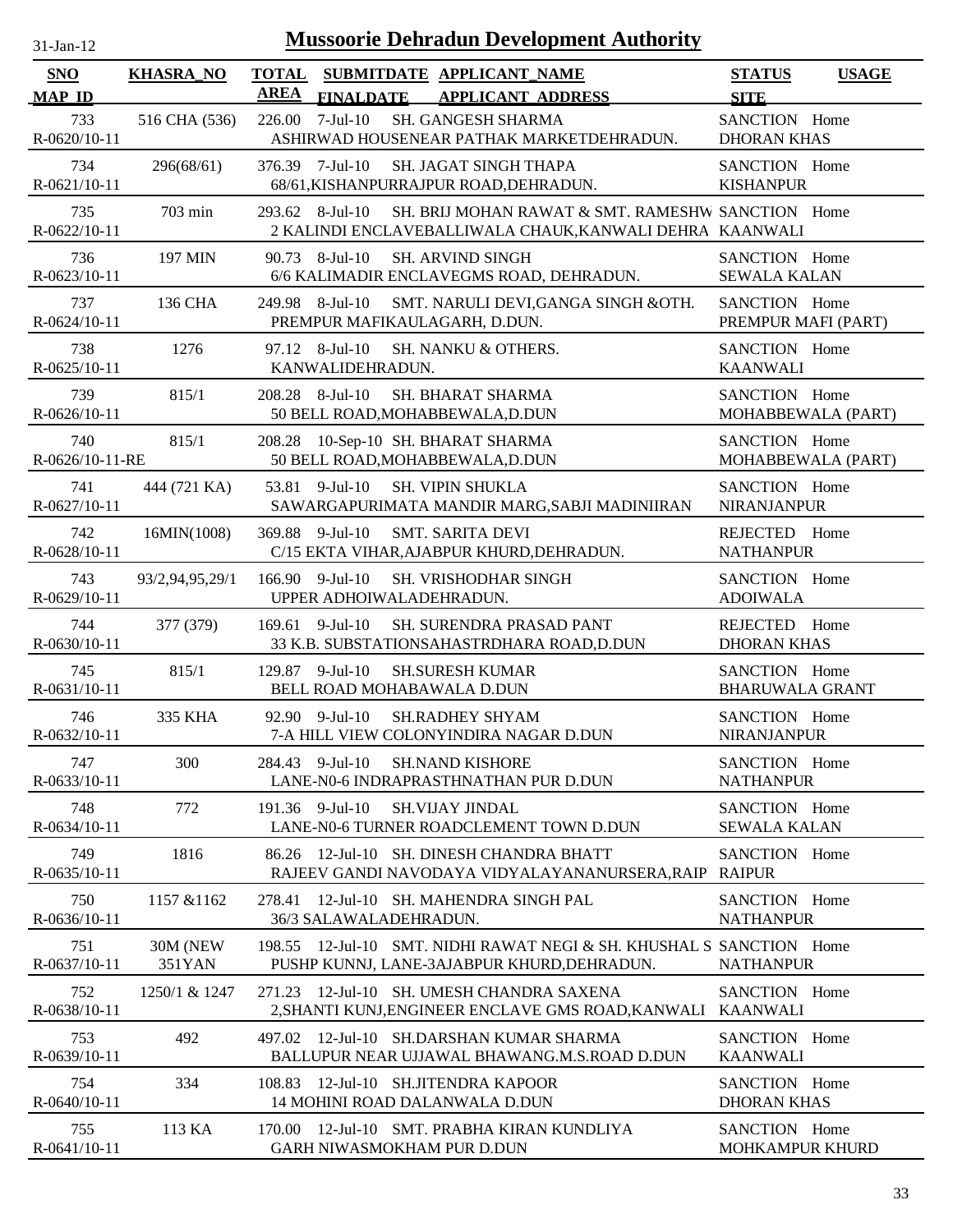| <b>Mussoorie Dehradun Development Authority</b><br>$31-Jan-12$ |                           |                                                                                                             |                                              |  |  |  |  |
|----------------------------------------------------------------|---------------------------|-------------------------------------------------------------------------------------------------------------|----------------------------------------------|--|--|--|--|
| <b>SNO</b><br><b>MAP ID</b>                                    | <b>KHASRA_NO</b>          | TOTAL SUBMITDATE APPLICANT NAME<br>AREA<br><b>FINALDATE</b><br><b>APPLICANT ADDRESS</b>                     | <b>STATUS</b><br><b>USAGE</b><br><b>SITE</b> |  |  |  |  |
| 756<br>R-0642/10-11                                            | 737                       | 13-Jul-10 SH.JEET PAL<br>58.56<br>16/24 KAHDRI MOHALLAD.DUN                                                 | SANCTION Home<br><b>NIRANJANPUR</b>          |  |  |  |  |
| 757                                                            | 1339                      | 90.62 13-Jul-10 SH. R.K. THAKKAR                                                                            | SANCTION Home                                |  |  |  |  |
| R-0643/10-11                                                   |                           | C/0 SH. MANPREET SINGH11 SAI LOK COLONY G.M.S.ROAD                                                          | <b>KAANWALI</b>                              |  |  |  |  |
| 758                                                            | 159/10                    | 347.82 13-Jul-10 SH.MAHA NAND LAKHERA                                                                       | SANCTION Home                                |  |  |  |  |
| $R-0644/10-11$                                                 |                           | H.NO-8 PHASE-IIPANDIT WARI P.O. PREM NAGARD.DUN                                                             | <b>PANDITWARI</b>                            |  |  |  |  |
| 759                                                            | 6 & 1/3                   | 219.88 13-Jul-10 SMT.DILPREET KAUR                                                                          | SANCTION Home                                |  |  |  |  |
| R-0645/10-11                                                   |                           | 6&1/3 PRITAM ROAD DALANWALA D.DUN                                                                           | PRITAM ROAD                                  |  |  |  |  |
| 760                                                            | 67/61                     | 104.52 13-Jul-10 SMT.ASHA RANI                                                                              | SANCTION Home                                |  |  |  |  |
| R-0646/10-11                                                   |                           | 67/61 TYAGI ROAD D.DUN                                                                                      | <b>TYAGI ROAD</b>                            |  |  |  |  |
| 761                                                            | 237                       | 713.67 14-Jul-10 SH. B.G.DABRAL                                                                             | SANCTION Home                                |  |  |  |  |
| R-0647/10-11                                                   |                           | 237/1 VASANT VIHARDEHRADUN.                                                                                 | <b>VASANT VIHAR</b>                          |  |  |  |  |
| 762<br>R-0648/10-11                                            | 126/2                     | 223.05 14-Jul-10 SH, GUNANAND LEKHWAR<br>NAND SADANMANDAKINI VIHAR, SAHASTRADHARA ROAD KARANPUR KHAS        | SANCTION Home                                |  |  |  |  |
| 763                                                            | 884                       | 135.31 14-Jul-10 SH. RAJESH SAHIB                                                                           | SANCTION Home                                |  |  |  |  |
| $R-0649/10-11$                                                 | KHA(OLD-703               | KASMIRI COLONY, NIRANJANPURP-O- MAJRA, DEHRADUN.                                                            | <b>MAJRA</b>                                 |  |  |  |  |
| 764                                                            | 884                       | 135.31 31-Aug-10 SH. RAJESH SAHIB                                                                           | SANCTION Home                                |  |  |  |  |
|                                                                | R-0649/10-11-RKHA(OLD-703 | KASMIRI COLONY, NIRANJANPURP-O- MAJRA, DEHRADUN.                                                            | <b>MAJRA</b>                                 |  |  |  |  |
| 765                                                            | 44                        | 135.22 14-Jul-10 SH. V.P. SHARMA & MOHD. SUHAIL                                                             | RE-OPENE Home                                |  |  |  |  |
| R-0650/10-11                                                   |                           | ENGINEERS ENCLAVEJAKHAN, DEHRADUN.                                                                          | <b>GUJRADA MANSINGH</b>                      |  |  |  |  |
| 766                                                            | 44                        | 188.19 16-Sep-11 SH. V.P. SHARMA & MOHD. SUHAIL                                                             | SANCTION Home                                |  |  |  |  |
| R-0650/10-11-RE                                                |                           | ENGINEERS ENCLAVEJAKHAN, DEHRADUN.                                                                          | <b>GUJRADA MANSINGH</b>                      |  |  |  |  |
| 767                                                            | 91 KA                     | 91.26 14-Jul-10 SH. BHASKER PRASHAD PAINULY                                                                 | SANCTION Home                                |  |  |  |  |
| R-0651/10-11                                                   |                           | KEDARPURDEHRADUN.                                                                                           | <b>KEDARPUR</b>                              |  |  |  |  |
| 768                                                            | 303 MIN                   | 139.35 14-Jul-10 SH. ARVIND KUMAR                                                                           | SANCTION Home                                |  |  |  |  |
| R-0652/10-11                                                   |                           | 45 GAYATRI VIHARVIJAY PARK EXT.DEHRADUN.                                                                    | <b>KAANWALI</b>                              |  |  |  |  |
| 769                                                            | 17 MIN                    | 118.98 14-Jul-10 SMT. SIMRAN KAUR                                                                           | SANCTION Home                                |  |  |  |  |
| R-0653/10-11                                                   |                           | PAYAL ENCLAVEG.M.S.ROAD, DEHRADUN.                                                                          | <b>SEWALA KHURD</b>                          |  |  |  |  |
| 770                                                            | 256 KA                    | 440.83 14-Jul-10 SH, D.S.PAL                                                                                | SANCTION Home                                |  |  |  |  |
| $R-0654/10-11$                                                 |                           | 22-B JAGRATI VIHARNATHANPUR D.DUN                                                                           | <b>MOHKAMPUR KHURD</b>                       |  |  |  |  |
| 771                                                            | 272&273                   | 415.71 14-Jul-10 SH.GOVIND SINGH                                                                            | SANCTION Home                                |  |  |  |  |
| $R-0655/10-11$                                                 |                           | 56 TAPKESHWAR ROAD GARHI CANTT D.DUN                                                                        | KAULAGARH MAI CHAKBH(                        |  |  |  |  |
| 772                                                            | 118/306                   | 523.24 14-Jul-10 SH. SANTOSH KOHLI                                                                          | SANCTION Home                                |  |  |  |  |
| R-0656/10-11                                                   |                           | 118/306 KARANPURBLOCK-II D.DUN                                                                              | <b>KARANPUR</b>                              |  |  |  |  |
| 773                                                            | 143/1                     | 300.00 14-Jul-10 SMT. SUDHA KUKSHAL                                                                         | SANCTION Home                                |  |  |  |  |
| $R-0657/10-11$                                                 |                           | C/0 SH.RAVI DWIVEDI26/1 SHATABDI ENCLAVE RING ROA                                                           | <b>MOHKAMPUR KHURD</b>                       |  |  |  |  |
| 774                                                            | <b>89 KHA</b>             | 81.48 14-Jul-10 SMT. ANITA KUMAR                                                                            | SANCTION Home                                |  |  |  |  |
| R-0658/10-11                                                   |                           | <b>GRAM MANSINGH WALA D.DUN</b>                                                                             | <b>AAMWALA TARLA</b>                         |  |  |  |  |
| 775                                                            | 1340/1                    | 105.87 14-Jul-10 SH. SARVAN KUMAR VERMA                                                                     | SANCTION Home                                |  |  |  |  |
| $R-0659/10-11$                                                 |                           | GRAM NIRANJANPURCHAKKI TOLA G.M.S.ROADD.DUN                                                                 | <b>KAANWALI</b>                              |  |  |  |  |
| 776                                                            | 587                       | 218.12 14-Jul-10 SH. UMA KANT KUKRETI                                                                       | SANCTION Home                                |  |  |  |  |
| R-0660/10-11                                                   |                           | 5/18 KALIDAS ROAD D.DUN                                                                                     | <b>HATHIBARKALA</b>                          |  |  |  |  |
| 777                                                            | OLD 41 (NEW               | 405.18 15-Jul-10 DR.KRISHAN KUMAR BANSAL&DR.SAVITA SANCTION Home                                            | JAKHAN                                       |  |  |  |  |
| R-0661/10-11                                                   | 85)                       | HIMALAYAN HOSPITALSWAMI RAM NAGAR JOLLY GRANT                                                               |                                              |  |  |  |  |
| 778<br>R-0662/10-11                                            | 37/1&74 NEW               | 126.14 15-Jul-10 SH.ANIL KUMAR NAGALIA<br>37/1 TILAK ROAD NEW N0-74 KHURBHURA MOHALLA D.DU KHURBURA MOHALLA | SANCTION Home                                |  |  |  |  |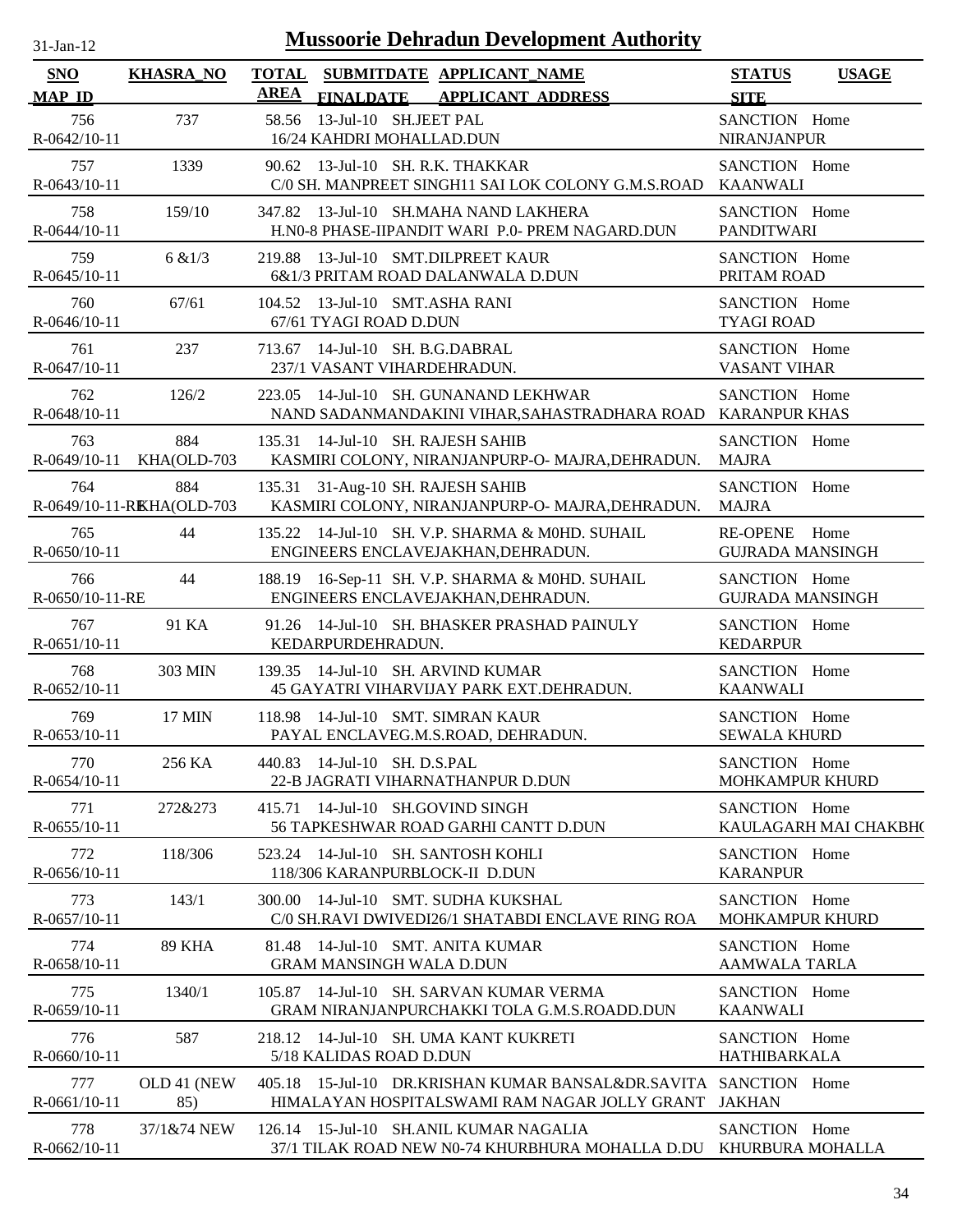| .1-Jan-11    |  |
|--------------|--|
| $\mathbf{L}$ |  |

| <b>SNO</b>            | <b>KHASRA_NO</b>          | <b>TOTAL</b> |                                                              | SUBMITDATE APPLICANT_NAME                                                                                         | <b>STATUS</b>                         | <b>USAGE</b>          |
|-----------------------|---------------------------|--------------|--------------------------------------------------------------|-------------------------------------------------------------------------------------------------------------------|---------------------------------------|-----------------------|
| <b>MAP ID</b>         |                           | <b>AREA</b>  | <b>FINALDATE</b>                                             | <b>APPLICANT ADDRESS</b>                                                                                          | <b>SITE</b>                           |                       |
| 779<br>$R-0663/10-11$ | 17                        |              |                                                              | 113.41 15-Jul-10 SH.RAKSHPAL SINGH<br>PAYAL ENCLAVEG.M.S. ROAD D.DUN                                              | SANCTION Home<br><b>SEWALA KALAN</b>  |                       |
| 780<br>$R-0664/10-11$ | 45                        |              |                                                              | 149.11 16-Jul-10 SMT. SHANTI DEVI RAWAT<br>C/0 TALWAR LINECANTT AREA D.DUN                                        | SANCTION Home                         | KAULAGARH MAI CHAKBH( |
| 781<br>$R-0665/10-11$ | 1183                      |              | 96.70 16-Jul-10 SH.OM PRAKASH<br>A-5-A/27 JANAKPURINEW DELHI |                                                                                                                   | SANCTION Home<br><b>MAJRA</b>         |                       |
| 782<br>R-0666/10-11   | 373/1                     |              | 282.42 16-Jul-10 SH.ROOP RAM                                 | 26 PANCH SHEEL PARKNEW FOREST D.DUN                                                                               | SANCTION Home<br><b>KAANWALI</b>      |                       |
| 783<br>$R-0667/10-11$ | 125 KHA&128<br><b>KHA</b> |              | T/102/3 TALWAR LINED.DUN                                     | 140.92 16-Jul-10 SMT.RANJEET KAUR                                                                                 | SANCTION Home                         | KAULAGARH MAI CHAKBH( |
| 784<br>R-0668/10-11   | 430                       |              | <b>G-193 NEHRU COLONYD.DUN</b>                               | 125.60 16-Jul-10 SH.MANOJ KUMAR JAIN                                                                              | REJECTED Home<br><b>AJABPUR KHURD</b> |                       |
| 785<br>R-0669/10-11   | 278                       |              |                                                              | 368.64 16-Jul-10 SH.RAKESH CHANDRA BHATT<br>105/4-B VIJAY COLONY NEW CANTT ROAD D.DUN                             | SANCTION Home<br><b>NATHANPUR</b>     |                       |
| 786<br>$R-0670/10-11$ | 25                        |              |                                                              | 201.57 16-Jul-10 SH, KESHER SINGH & SH, VIKRAM SINGH R SANCTION Home<br>G-6, GANESH VIHARAJABPUR KHURD, DEHRADUN. | <b>AJABPUR KHURD</b>                  |                       |
| 787<br>$R-0671/10-11$ | 210                       |              |                                                              | 113.34 17-Jul-10 SH.TARUN SINGHAL&SMT PRIYANKA SING SANCTION Home<br>44/4 SAI LOK PHASE-1G.M.S. ROAD D.DUN        | <b>NIRANJANPUR</b>                    |                       |
| 788<br>R-0672/10-11   | 235                       |              | <b>GRAM HATHIBARKALA D.DUN</b>                               | 61.96 19-Jul-10 SH.BUPENDRA SINGH PANWAR                                                                          | SANCTION Home<br>HATHIBARKALA         |                       |
| 789<br>R-0673/10-11   | 770                       |              |                                                              | 205.41 19-Jul-10 DR.MANOJ KUMAR CHAKRABORTY<br>C/0 CAPT. R.N. DEWANH.N0-9 LANE-N0- III TEG BAHADUR F NATHANPUR    | SANCTION Home                         |                       |
| 790<br>$R-0674/10-11$ | 121/2                     |              | 134.38 19-Jul-10 SMT. KAMLA DEVI                             | MANDAKINI VIHARSAHASTRADHARA ROAD D.DUN                                                                           | SANCTION Home<br><b>KARANPUR KHAS</b> |                       |
| 791<br>$R-0675/10-11$ | 1496                      |              |                                                              | 111.14 19-Jul-10 SH, SAMIR KUMAR DAS<br>21 ALAK NANDA ENCLAVEG.M.S.ROAD D.DUN                                     | SANCTION Home<br><b>KAANWALI</b>      |                       |
| 792<br>R-0676/10-11   | 65                        |              |                                                              | 163.27 19-Jul-10 SH.HARISH CHANDRA MANOCHA<br>H.NO-50 III SHANTI VIHARGOVIND GARH D.DUN                           | SANCTION Home<br><b>KAANWALI</b>      |                       |
| 793<br>R-0677/10-11   | 186M&187M                 |              | 336.68 19-Jul-10 KM. ANITA JOSHI                             | H.N0-RA46/11 O.F.D. STATERAIPUR D.DUN                                                                             | SANCTION Home<br><b>CHAK RAIPUR</b>   |                       |
| 794<br>$R-0678/10-11$ | 81 KA                     | 126.08       |                                                              | 20-Jul-10 SH.JAGDISH PRASAD DABRAL<br><b>GRAM- CHAIN DAMRARA PATTI-UDAYPUR KALA</b>                               | SANCTION Home<br><b>KEDARPUR</b>      |                       |
| 795<br>R-0679/10-11   | 294 KA                    | 137.77       |                                                              | 20-Jul-10 SH.SANJAY BHARGAVA&SMT BHAVNA BHA SANCTION Home<br>H.N0-44/7 SEWAK ASHRAMROAD D.DUN                     | <b>ADOIWALA</b>                       |                       |
| 796<br>R-0680/10-11   | 392/1                     |              | SHAKTI VIHARMAZRA D.DUN                                      | 187.56 20-Jul-10 SH.RAJESH MALHOTRA& SMT.NAVITA CHA SANCTION Home                                                 | <b>MAJRA</b>                          |                       |
| 797<br>$R-0681/10-11$ | 262                       |              |                                                              | 485.00 20-Jul-10 SMT. SAVITA TOMAR<br>HAMAL NIWASKAULAGARH TAPKESHWAR ROAD D.DUN                                  | SANCTION Home                         | KAULAGARH MAI CHAKBH( |
| 798<br>$R-0682/10-11$ | 53F/53/10                 |              |                                                              | 208.50 20-Jul-10 SH.UTPAL DAS&SMT ANITA DAS<br>164/1 EISH KRIPA MOHALLARAJPUR ROAD D.DUN                          | REJECTED Home<br><b>RAJ PUR ROAD</b>  |                       |
| 799<br>$R-0683/10-11$ | 15&14/95                  |              | 14*95 MOHINI ROAD D.DUN                                      | 245.80 20-Jul-10 SH. VICKY KUMAR BAHRI&SMT. SIMI BAHR SANCTION Home                                               | <b>MOHINI ROAD</b>                    |                       |
| 800<br>R-0684/10-11   | 15&14/95                  |              | 15&14/95 MOHINI ROAD D.DUN                                   | 245.80 20-Jul-10 SH.ANIL BAHRI&SMT.JYOTI BAHRI                                                                    | SANCTION Home<br><b>MOHINI ROAD</b>   |                       |
| 801<br>R-0685/10-11   | 1145                      |              |                                                              | 283.88 20-Jul-10 SH.DAULAT SINGH NEGI<br>G-93 HATHIBARKALAN COLONY D.DUN                                          | SANCTION Home<br><b>AJABPUR KALAN</b> |                       |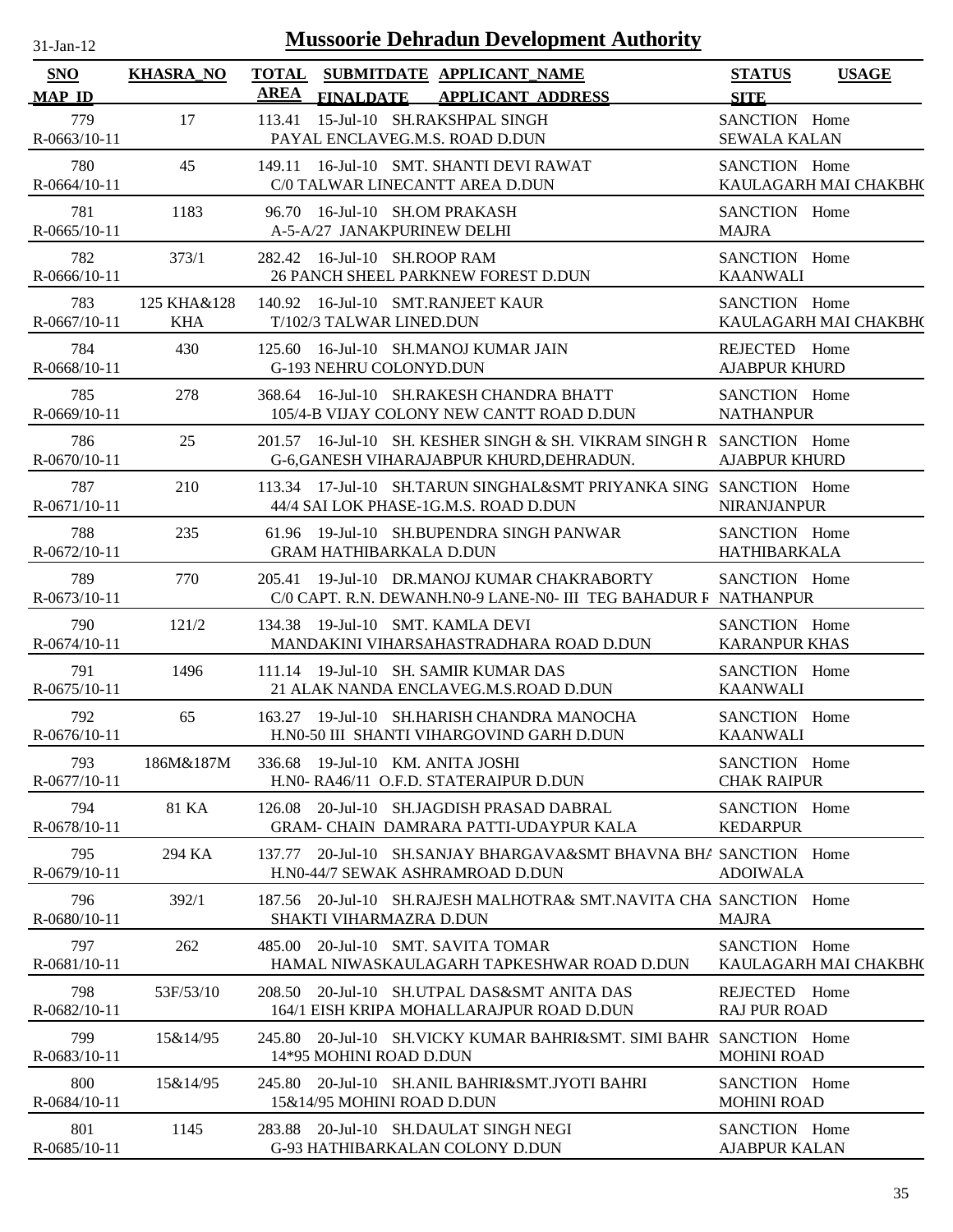| -.ian- |  |
|--------|--|

| <b>SNO</b><br><b>MAP ID</b> | <b>KHASRA_NO</b>                     | <b>AREA</b> | TOTAL SUBMITDATE APPLICANT NAME<br><b>FINALDATE</b>                       | <b>APPLICANT ADDRESS</b>                                                                                                               | <b>STATUS</b><br><b>SITE</b>           | <b>USAGE</b>          |
|-----------------------------|--------------------------------------|-------------|---------------------------------------------------------------------------|----------------------------------------------------------------------------------------------------------------------------------------|----------------------------------------|-----------------------|
| 802                         | 848 OLD<br>R-0686/10-11 (NEW-687 KA) |             | 193.26 21-Jul-10 SH. D.S. NEGI<br>199 DHARAMPUR, DEHRADUN.                |                                                                                                                                        | SANCTION Home<br><b>AJABPUR KALAN</b>  |                       |
| 803<br>R-0687/10-11         | $S-4/E-9$                            |             | E-9 DEFENCE COLONY, DEHRADUN.                                             | 1,451.20 21-Jul-10 SH. CHANDRA PAL SINGH NIRBHAY                                                                                       | SANCTION Home<br>DEFENCE COLONY        |                       |
| 804<br>R-0688/10-11         | 238/137                              |             | 180.30 21-Jul-10 SH.A.K.MITTAL                                            | 238/137 PARK ROAD NEAR GURUDWARA D.DUN                                                                                                 | SANCTION Home<br><b>PARK ROAD</b>      |                       |
| 805<br>R-0689/10-11         | 1436                                 |             | 60.70 21-Jul-10 SH.GURPREET SINGH<br>H.N0- 11 SAI LOK NIRANJANPUR D.DUN   |                                                                                                                                        | SANCTION Home<br><b>KAANWALI</b>       |                       |
| 806<br>R-0690/10-11         | 527                                  |             |                                                                           | 355.21 21-Jul-10 SH.RAKESH KUMAR PURI&SMTANUPAMA P SANCTION Home<br>18 DOON ENCLAVE VIJAY PARK EXT. G.M.S. ROAD D.DUN BANJAREWALA MAFI |                                        |                       |
| 807<br>R-0691/10-11         | 70 M                                 |             |                                                                           | 91.13 21-Jul-10 SH.SHIV PRASAD CHHETRI&SMT.NEERU CH SANCTION Home<br>C/0 SH. J.P.DOBHAL88 CANAL ROAD KAULAGARH D.DUN                   | CHAKSALIYAWALA                         |                       |
| 808<br>R-0692/10-11         | 1121                                 |             | 163.66 21-Jul-10 SH.SHEKHAR SINGH NEGI<br><b>GRAM AJABPUR KALAN D.DUN</b> |                                                                                                                                        | SANCTION Home<br><b>AJABPUR KALAN</b>  |                       |
| 809<br>R-0693/10-11         | 470 KA                               |             | 1,107.83 21-Jul-10 SH.ARVIND SAXENA<br>E-323 NIRMAN VIHARNEW DELHI 110092 |                                                                                                                                        | SANCTION Home<br><b>DHORAN KHAS</b>    |                       |
| 810<br>R-0693/10-11-RE      | 470 KA                               |             | 1,107.83 13-Aug-10 SH.ARVIND SAXENA<br>E-323 NIRMAN VIHARNEW DELHI 110092 |                                                                                                                                        | SANCTION Home<br><b>DHORAN KHAS</b>    |                       |
| 811<br>R-0694/10-11         | 342/285                              |             | <b>63 DEHRA KHAS D.DUN</b>                                                | 161.11 21-Jul-10 SH.SUBODH CHANDRA GUPTA                                                                                               | SANCTION Home<br><b>KISHANNAGAR</b>    |                       |
| 812<br>R-0695/10-11         | $A-92$                               |             | 58/37/4 BALBIR ROAD D.DUN                                                 | 240.00 21-Jul-10 SH.VIJAY KUMAR MATHUR&SMT.ARCHAN SANCTION Home                                                                        |                                        | MDDA COLONY DALANWAI  |
| 813<br>R-0696/10-11         | 678                                  |             | 323.66 23-Jul-10 SH.HOM BAHADUR RAI                                       | OGAL BHATTA COTTEGE RAIP.0.- CLEMENT TOWN D.DUN                                                                                        | SANCTION Home<br><b>MAJRA</b>          |                       |
| 814<br>R-0697/10-11         | 678                                  |             | 379.49 23-Jul-10 SH.MOHAN SINGH RAI                                       | OGAL BHATTA RAI COTTEGEP.0- CLEMENT TOWN D.DUN                                                                                         | SANCTION Home<br><b>MAJRA</b>          |                       |
| 815<br>R-0698/10-11         |                                      |             |                                                                           | 124&130&131 10,764.95 23-Jul-10 SH.YOGENDER KUMAR GUPTA&OTHERS<br>46 NATIONAL ROAD LAXMAN CHOWK D.DUN                                  | <b>NIRANJANPUR</b>                     | SANCTION Dharam Shala |
| 816<br>R-0699/10-11         | 121/1                                |             |                                                                           | 532.21 23-Jul-10 SH.RAMESH CHAND KHANNA<br>121/1 RAJENDRA NAGARSTREET-N0- 6 D.DUN                                                      | SANCTION Home<br><b>RAJENDAR NAGAR</b> |                       |
| 817<br>R-0700/10-11         | 78                                   |             |                                                                           | 244.53 23-Jul-10 SH.SUDHIR KUMAR BAHUGUNA<br>G-5 TYPE-III SANCHAR VIHARINDIRA NAGAR D.DUN                                              | SANCTION Home<br>PANDITWADI MAFI       |                       |
| 818<br>R-0701/10-11         | 272                                  |             | C/0 4 NEW ROAD D.DUN                                                      | 96.98 23-Jul-10 SMT CHARANJEET KAUR&SMT HARMINDE SANCTION Home                                                                         | <b>AJABPUR KHURD</b>                   |                       |
| 819<br>$R-0702/10-11$       | 430                                  |             | 119.19 23-Jul-10 SH.ANIL NAUTIYAL<br>3/4 ARAGHAR D.DUN                    |                                                                                                                                        | SANCTION Home<br><b>AJABPUR KHURD</b>  |                       |
| 820<br>$R - 0703/10 - 11$   | 169/2                                |             | 127 CHANDRA NAGAR D.DUN                                                   | 153.87 23-Jul-10 SH.AMIT SINGHAL&SH. VINOD SINGHAL                                                                                     | <b>RE-OPENE</b><br><b>DHARMPUR</b>     | Home                  |
| 821<br>R-0703/10-11-RE      | 169/2                                |             | 127 CHANDRA NAGAR D.DUN                                                   | 153.87 19-Nov-10 SH.AMIT SINGHAL&SH. VINOD SINGHAL                                                                                     | SANCTION Home<br><b>DHARMPUR</b>       |                       |
| 822<br>$R - 0704/10 - 11$   | 75                                   |             | 82.10 23-Jul-10 SH.GURPREET SINGH<br><b>45 REST CAMP D.DUN</b>            |                                                                                                                                        | SANCTION Home<br><b>AJABPUR KHURD</b>  |                       |
| 823<br>R-0705/10-11         | 67 GH                                |             | 154.86 23-Jul-10 SMT.RAVINDER KAUR<br>109 GARHI CANTTD.DUN                |                                                                                                                                        | SANCTION Home<br>PREMPUR MAFI (PART)   |                       |
| 824<br>$R-0706/10-11$       | 34&41 KA                             |             | <b>GRAM -AAM WALA D.DUN</b>                                               | 170.90 23-Jul-10 SH.SUBODH KUMAR JAIN& SH.YOGESH GUF SANCTION Home                                                                     | <b>AAMWALA TARLA</b>                   |                       |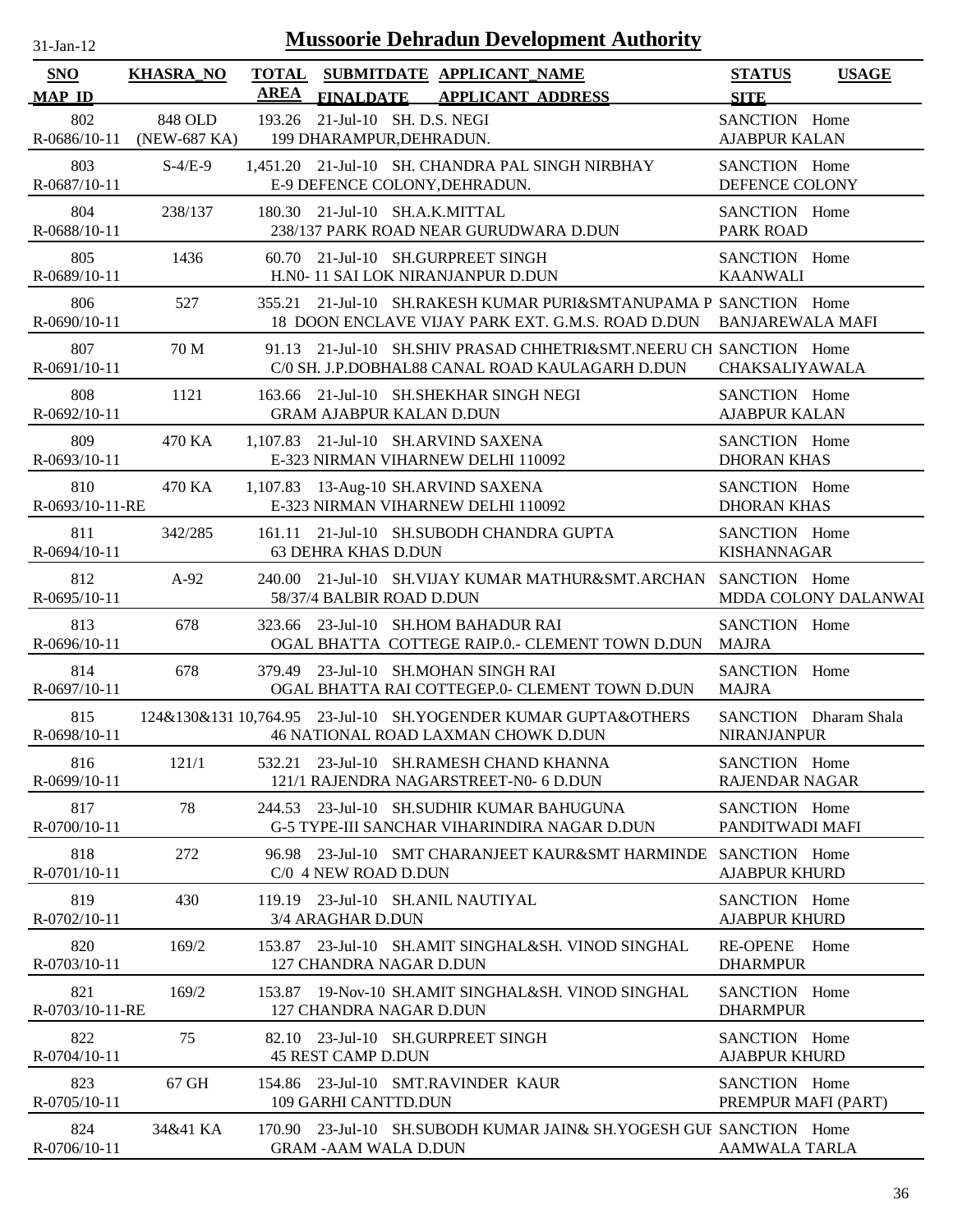| $31-Jan-12$                 |                  | <b>Mussoorie Dehradun Development Authority</b>                                                           |                                              |
|-----------------------------|------------------|-----------------------------------------------------------------------------------------------------------|----------------------------------------------|
| <b>SNO</b><br><b>MAP ID</b> | <b>KHASRA_NO</b> | <b>TOTAL</b><br>SUBMITDATE APPLICANT_NAME<br><b>AREA</b><br><b>APPLICANT ADDRESS</b><br><b>FINALDATE</b>  | <b>STATUS</b><br><b>USAGE</b><br><b>SITE</b> |
| 825<br>R-0707/10-11         | 715 JHA          | 24-Jul-10 SMT.KIRAN WAHI<br>210.00<br>T-10-C UPPER RAILWAY COLONY, DEHRADUN.                              | SANCTION Home<br><b>NATHANPUR</b>            |
| 826                         | 255              | 376.93 24-Jul-10 SMT. ASHA GUSAIN                                                                         | SANCTION Home                                |
| R-0708/10-11                |                  | MIYAN WALADEHRADUN.                                                                                       | <b>BANJAREWALA MAFI</b>                      |
| 827                         | 24/2             | 197.26 24-Jul-10 SH. GAJENDER SINGH CHAUDHRY                                                              | SANCTION Home                                |
| R-0709/10-11                |                  | 149/1 ARAGHAR, MODEL COLONY, DEHRADUN.                                                                    | <b>CHAK AJABPUR KALAN</b>                    |
| 828<br>R-0710/10-11         | $D-47$           | 126.91 24-Jul-10 SMT. YOGITA, SH. NIRMAL SINGH & SH AMA SANCTION Home<br>47-D, RACE COURSE, DEHRADUN.     | <b>RACE COURSE</b>                           |
| 829                         | 284              | 103.47 24-Jul-10 SH. SURESH CHAND YADAV                                                                   | SANCTION Home                                |
| R-0711/10-11                |                  | 22 AJABPUR KALANDEHRADUN.                                                                                 | <b>SUDDUWALA</b>                             |
| 830                         | 607& 247 NEW     | 199.42 26-Jul-10 SMT.KAMLA RAWAT                                                                          | SANCTION Home                                |
| R-0712/10-11                |                  | INDER NIWAS BELL ROADCLEMENT TOWN D.DUN                                                                   | <b>BHARUWALA GRANT</b>                       |
| 831                         | 254              | 258.62 26-Jul-10 SMT. SHANTI BHANDARI                                                                     | SANCTION Home                                |
| R-0713/10-11                |                  | E-4 GRAM JAKHAND.DUN                                                                                      | <b>JAKHAN</b>                                |
| 832                         | 1170 GA          | 160.20 26-Jul-10 SMT.MEENA UNIYAL                                                                         | SANCTION Home                                |
| R-0714/10-11                |                  | 15 E.C.ROAD D.DUN                                                                                         | <b>AJABPUR KALAN</b>                         |
| 833                         | 148              | 141.77 26-Jul-10 SH.DILSHAD ALI & MOHD IRFAN&OTHERS                                                       | SANCTION Home                                |
| R-0715/10-11                |                  | GRAM- MAHUWALA MAFISIMLA BYE PASS D.DUN                                                                   | <b>PITTHUWALA</b>                            |
| 834                         | 214&190 NEW      | 106.40 26-Jul-10 SMT.ANITA RANA                                                                           | SANCTION Home                                |
| R-0716/10-11                |                  | E-BLOCK SARASWATI VIHAR AJABPUR KHURD D.DUN                                                               | <b>AJABPUR KHURD</b>                         |
| 835                         | 1172             | 304.71 27-Jul-10 SH. SUNIL KUMAR AGGARWAL                                                                 | SANCTION Home                                |
| $R-0717/10-11$              |                  | 142/88/1 RAMVIHAR D.DUN                                                                                   | <b>GARHI</b>                                 |
| 836                         | 64/1             | 494.74 27-Jul-10 SMT.AMARJEET KAUR                                                                        | SANCTION Home                                |
| R-0718/10-11                |                  | 64/1 NATIONAL ROAD LAXMAN CHOWK D.DUN                                                                     | <b>NATIONAL ROAD</b>                         |
| 837<br>R-0719/10-11         | 268              | 27-Jul-10 SH.GINDO SINGH BISHT<br>183.11<br>VILL- CHOUNDI P.0- GHERUWATEHSIL- LANSDOWN PAURI ( NATHUAWALA | SANCTION Home                                |
| 838                         | 723              | 102.60 27-Jul-10 SH. V.K. MISHRA                                                                          | SANCTION Home                                |
| R-0720/10-11                |                  | S.G.R.R MEDICAL COLLEGEPATEL NAGAR D.DUN                                                                  | <b>DEHRA KHAS</b>                            |
| 839                         | 808 KHA&OLD      | 102.44 27-Jul-10 SH.YASHPAL SINGH                                                                         | SANCTION Home                                |
| R-0721/10-11                | 192/1/1          | 121 VYOM PRASHTHVILL- KANWALI D.DUN                                                                       | <b>SEWALA KALAN</b>                          |
| 840<br>R-0722/10-11         | 41               | 245.63<br>27-Jul-10 SH. V.K. SHARMA&OTHERS<br><b>30 RAJPUR ROADD.DUN</b>                                  | SANCTION Home<br><b>CHIDOWALI</b>            |
| 841                         | 128              | 280.10 27-Jul-10 SH.PREETAM SINGH NEGI                                                                    | SANCTION Home                                |
| R-0723/10-11                |                  | H.N0-32 HARI VIHAR VIJAY PARK D.DUN                                                                       | <b>KAANWALI</b>                              |
| 842<br>R-0724/10-11         | 130              | 27-Jul-10 BRIG. SAMARJEET SINGH<br>772.92<br>H.N0- 40 ASHWANI ENCLAVESEWLA KALAN SHIMLA BYE P             | SANCTION Home<br><b>SEWALA KALAN</b>         |
| 843<br>R-0725/10-11         | 301 KA           | 27-Jul-10 SH. VIRENDRA SINGH PANWAR<br>69.71<br>INDIRA COLONYCHUKKUWALA D.DUN                             | SANCTION Home<br><b>SUDHOWALA</b>            |
| 844                         | 1089 JHA         | 186.17 27-Jul-10 SMT. YOGENDRI SIROHI                                                                     | SANCTION Home                                |
| R-0726/10-11                | $(OLD-804)$      | NEHRU ROAD, LAXMI ATTA CHAKKI, SUBHASH NAGAR, D.                                                          | <b>MAJRA</b>                                 |
| 845                         | 275/1            | 206.75 27-Jul-10 SMT.SUSHMA BATRA                                                                         | SANCTION Home                                |
| R-0727/10-11                |                  | 19 MOHIT VIHARG.M.S.ROAD POST OFFICE MAJRA D.DUN                                                          | <b>NIRANJANPUR</b>                           |
| 846                         | 23               | 272.75 28-Jul-10 SMT.PUSHP LATA                                                                           | SANCTION Home                                |
| R-0728/10-11                |                  | H. NO- 41 SHASTRI NAGAR EXT.HARIDWAR ROAD D.DUN                                                           | <b>AJABPUR KHURD</b>                         |
| 847                         | $S-4-B/149$      | 642.90 28-Jul-10 SH.GITA RAM CHAMOLI                                                                      | SANCTION Home                                |
| R-0729/10-11                |                  | S-4-B/149 DEFENCE COLONYD.DUN                                                                             | DEFENCE COLONY                               |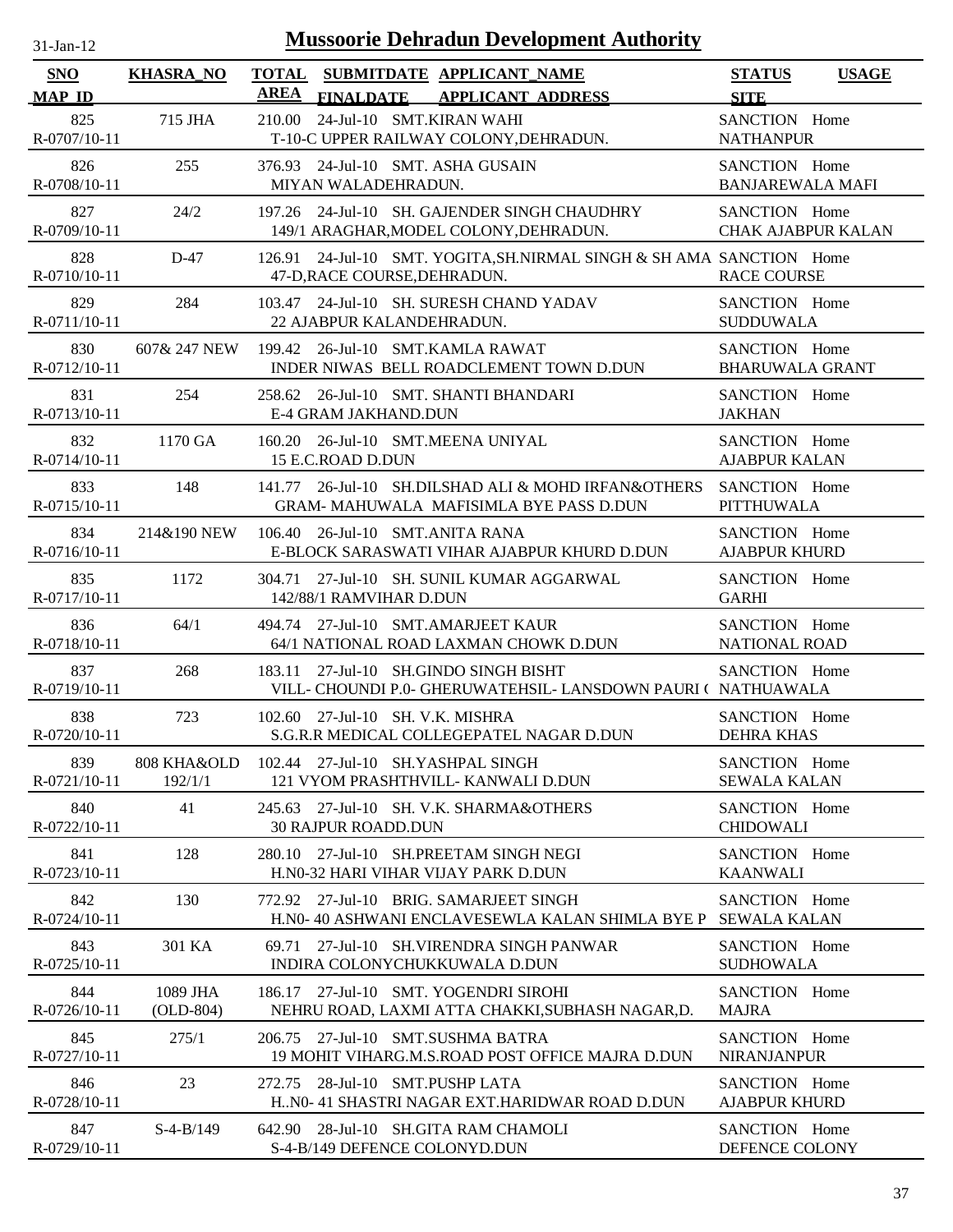| 31-Jan-12 |  |
|-----------|--|
|           |  |

| SNO<br><b>MAP ID</b>   | <b>KHASRA_NO</b>           | <b>TOTAL</b><br><b>AREA</b> | <b>FINALDATE</b>            | SUBMITDATE APPLICANT NAME<br><b>APPLICANT ADDRESS</b>                                        |                                                                    | <b>STATUS</b><br><b>SITE</b>          | <b>USAGE</b>          |
|------------------------|----------------------------|-----------------------------|-----------------------------|----------------------------------------------------------------------------------------------|--------------------------------------------------------------------|---------------------------------------|-----------------------|
| 848<br>R-0730/10-11    | 128                        |                             |                             | GRAM PANDITWARIP.O. PANDITWARI D.DUN                                                         | 94.78 28-Jul-10 SMT.SUMAN WASAN&SMT.KUSHAR WASA SANCTION Home      | <b>PANDITWARI</b>                     |                       |
| 849<br>R-0731/10-11    | 354 JA& OLD<br>144         |                             |                             | 151.00 28-Jul-10 SH.RAJENDRA PAL SINGH<br>DOON ENCLAVE SIMLA BYE PASSD.DUN                   |                                                                    | RE-OPENE Home<br><b>SEWALA KALAN</b>  |                       |
| 850<br>R-0731/10-11-RE | 354 JA& OLD<br>144         |                             | 151.00 6-Oct-10             | <b>SH.RAJENDRA PAL SINGH</b><br>DOON ENCLAVE SIMLA BYE PASSD.DUN                             |                                                                    | SANCTION Home<br><b>SEWALA KALAN</b>  |                       |
| 851<br>R-0732/10-11    | 173 KA                     |                             |                             | <b>GRAM KAULAGARHNEAR P&amp; SINDH BANK D.DUN</b>                                            | 225.87 28-Jul-10 SH.RAGHUBAR DAYAL GAUR&SMT. SUDH                  | REJECTED Home<br><b>KAULAGARH</b>     |                       |
| 852<br>R-0733/10-11    | 156                        |                             | 17/36 CHAKRATA ROAD D.DUN   | 110.49 28-Jul-10 SH. ATTAR SINGH THAPA                                                       |                                                                    | SANCTION Home                         | KAULAGARH MAI CHAKBH( |
| 853<br>R-0734/10-11    | 721 KA                     |                             |                             | 122.84 28-Jul-10 SH. VANEESH KANT NAND CHAHAL<br>43 UPASNA ENCLAVELANE-N0-3 PANDITWARI D.DUN |                                                                    | SANCTION Home<br><b>NIRANJANPUR</b>   |                       |
| 854<br>R-0735/10-11    | 7G& OLD 6                  |                             |                             | 135.93 28-Jul-10 SH. SACHIN OBERAI<br>2 ADHOIWALA RAIPUR ROAD D.DUN                          |                                                                    | SANCTION Home<br><b>ADOIWALA</b>      |                       |
| 855<br>R-0736/10-11    | 308 DA                     |                             |                             | 242.65 28-Jul-10 SMT. NUTAN GAIROLA                                                          | MADHUR NURSING HOMEBADHANI ROAD SRI NAGAR GAR NATHANPUR            | SANCTION Home                         |                       |
| 856<br>R-0737/10-11    | 22/2                       |                             |                             | 75.41 28-Jul-10 SH. PRAMOD CHANDRA GAUR<br>GANESH VIHARAJABPUR KHURD D.DUN                   |                                                                    | SANCTION Home<br><b>AJABPUR KHURD</b> |                       |
| 857<br>R-0738/10-11    | 219 GHA                    |                             |                             | 1-B, LAXMI ROAD, DALANWALA, DEHRADUN.                                                        | 139.49 28-Jul-10 SH. DEEPAK KARNATAK & SMT. HIMANI K SANCTION Home | <b>NAVADA</b>                         |                       |
| 858<br>R-0739/10-11    | 8                          |                             |                             | 174.67 29-Jul-10 SH.AJAY SINGH RAUTHAN<br>8 BINDAL WALANASHVILLA ROAD D.DUN                  |                                                                    | SANCTION Home<br>CHUKKHUWALA          |                       |
| 859<br>R-0740/10-11    | 845&645 OLD                |                             |                             | LANE-N0- C-13 TURNER ROADCLEMENT TOWN D.DUN                                                  | 214.51 29-Jul-10 GP.CAPT.GURDEEP SINGH JHEETAY&SMT.I SANCTION Home | <b>MAJRA</b>                          |                       |
| 860<br>R-0741/10-11    | 490                        |                             |                             | 312.26 29-Jul-10 SH.PREM SINGH GADIYAL<br>218 B-BLOCK II NDCHUKKUWALA D.DUN                  |                                                                    | <b>RE-OPENE</b><br><b>BADRIPUR</b>    | Home                  |
| 861<br>R-0741/10-11-RE | 490                        |                             |                             | 312.26 30-Aug-10 SH.PREM SINGH GADIYAL<br>218 B-BLOCK II NDCHUKKUWALA D.DUN                  |                                                                    | SANCTION Home<br><b>BADRIPUR</b>      |                       |
| 862<br>R-0742/10-11    | $S-2-B-2$                  |                             | S-2-B-2 SAHANAGARD.DUN      | 448.32 29-Jul-10 SUB. PURAN SINGH BISHT                                                      |                                                                    | REJECTED Home<br>DEFENCE COLONY       |                       |
| 863<br>R-0743/10-11    | 16                         |                             |                             | 211.43 29-Jul-10 SMT.VIJAY LAXMI<br>10 DEV LOK COLONYSHIMLA ROAD D.DUN                       |                                                                    | SANCTION Home<br><b>SHEVLA KHURD</b>  |                       |
| 864<br>R-0744/10-11    | 707 KA                     |                             | 38/1 KARANPUR D.DUN         | 150.61 29-Jul-10 SMT.USHA RANI SHARMA                                                        |                                                                    | SANCTION Home<br><b>JAKHAN</b>        |                       |
| 865<br>$R-0745/10-11$  | 1393&1395                  |                             |                             | 427.08 29-Jul-10 LT.COL, MAHESH KUMAR KAPUR<br><b>15 ENGINEERS ENCLAVE KANWALI D.DUN</b>     |                                                                    | SANCTION Home<br><b>KAANWALI</b>      |                       |
| 866<br>$R-0746/10-11$  | 333                        |                             | 333 VASANT VIHAR IID.DUN    | 668.80 29-Jul-10 SMT. SHANTI DHULIA                                                          |                                                                    | SANCTION Home<br><b>VASANT VIHAR</b>  |                       |
| 867<br>R-0747/10-11    | 242 CH                     |                             | VILL-MALSIP.0- SINOLA D.DUN | 293.15 29-Jul-10 SH.SANJAY KUMAR                                                             |                                                                    | SANCTION Home<br><b>MALSI</b>         |                       |
| 868<br>R-0748/10-11    | 1193                       |                             |                             | 356.13 29-Jul-10 SMT.RAJ NAURIYAL                                                            | VILL- POKHARI PATTI-BALIP.0- CHAPLORI DISTT- PAURI GA KAANWALI     | SANCTION Home                         |                       |
| 869<br>R-0749/10-11    | 1020&1606 KA<br><b>NEW</b> |                             | 5 DARSHANI GATE D.DUN       | 179.76 29-Jul-10 SH.MANOJ KUMAR JAIN                                                         |                                                                    | REJECTED Home<br><b>AJABPUR KALAN</b> |                       |
| 870<br>R-0750/10-11    | 529 KA                     |                             | 43/1 TYAGI ROAD D.DUN       | 83.95 29-Jul-10 SH.KARAN KUMAR ARORA                                                         |                                                                    | SANCTION Home<br><b>SEWALA KALAN</b>  |                       |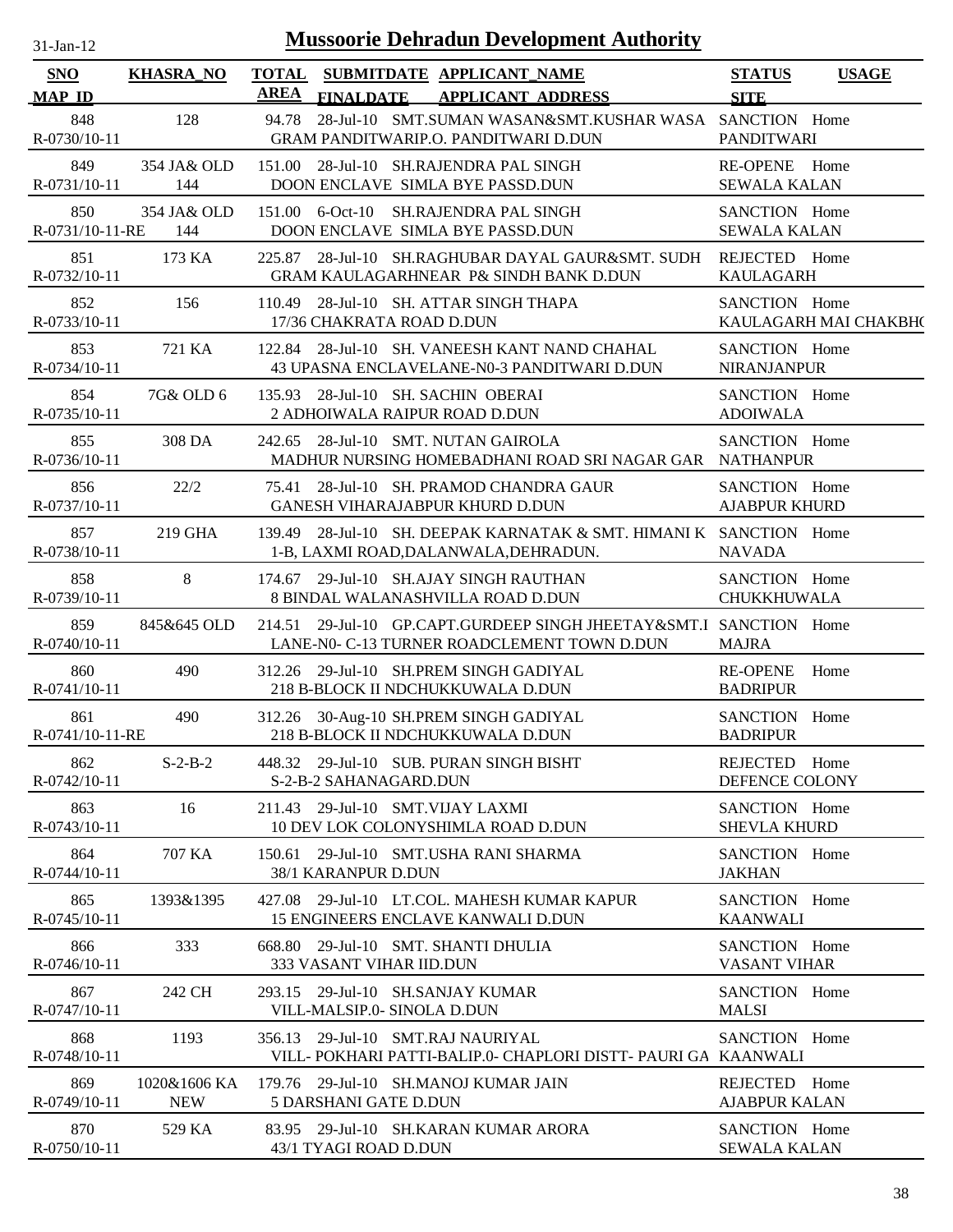| <b>SNO</b><br><b>MAP ID</b> | <b>KHASRA_NO</b>            | <b>AREA</b> | <b>FINALDATE</b>               | TOTAL SUBMITDATE APPLICANT NAME<br><b>APPLICANT ADDRESS</b>                                              | <b>STATUS</b><br><b>SITE</b>            | <b>USAGE</b> |
|-----------------------------|-----------------------------|-------------|--------------------------------|----------------------------------------------------------------------------------------------------------|-----------------------------------------|--------------|
| 871<br>R-0751/10-11         | 1036&1037&506 297.00<br>OLD |             | GRAM&P.0- BHANIYA WALAD.DUN    | 29-Jul-10 SH.RAKESH PRASAD SAKLANI                                                                       | SANCTION Home<br><b>AJABPUR KHURD</b>   |              |
| 872<br>R-0752/10-11         | 264&269                     |             | <b>GRAM JOHRI D.DUN</b>        | 926.00 30-Jul-10 SH. PARVESH GURUNG                                                                      | SANCTION Home<br><b>JOHDI</b>           |              |
| 873<br>R-0753/10-11         | 149/3                       | 185.30      |                                | 31-Jul-10 SH.VIRENDRA SINGH RAJWAR<br>TA/54 PHASE-IILANE-N0 III PANDITWARI D.DUN                         | SANCTION Home<br><b>PANDITWARI</b>      |              |
| 874<br>R-0754/10-11         | 1385                        |             |                                | 244.18 31-Jul-10 SH.GAJENDRA SINGH<br>40 MAIN LANE DRON PURI G.M.S. ROAD D.DUN                           | SANCTION Home<br><b>KAANWALI</b>        |              |
| 875<br>R-0755/10-11         | 1191                        |             | <b>GRAM AJABPUR KHURDD.DUN</b> | 257.94 31-Jul-10 SH.BHUPENDRA SINGH SAJWAN& OTHERS                                                       | SANCTION Home<br><b>AJABPUR KHURD</b>   |              |
| 876<br>R-0756/10-11         | 39                          |             | A-156/4 NEHRU COLONYD.DUN      | 181.99 31-Jul-10 SH. GOPESHWAR DUTT BHASKAR                                                              | RE-OPENE Home<br><b>SHAH NAGAR</b>      |              |
| 877<br>R-0756/10-11-RE      | 39                          |             | A-156/4 NEHRU COLONYD.DUN      | 181.99 26-Oct-10 SH. GOPESHWAR DUTT BHASKAR                                                              | SANCTION Home<br><b>SHAH NAGAR</b>      |              |
| 878<br>R-0757/10-11         | $S-2-A-23$                  |             |                                | 209.25 31-Jul-10 SH.RAJENDRA SINGH GUSAIN<br>SECT-2 A-23 DEFENCE COLONYD.DUN                             | SANCTION Home<br>DEFENCE COLONY         |              |
| 879<br>R-0758/10-11         | 702                         |             |                                | 298.99 31-Jul-10 SH.ASHOK AGGARWAL<br>88 ADARSH VIHARKARGI ROAD D.DUN                                    | SANCTION Home<br><b>DEHRA KHAS</b>      |              |
| 880<br>R-0759/10-11         | 1769 KA& 953<br><b>OLD</b>  |             |                                | 232.96 2-Aug-10 SMT.MAMTA CHAMOLI<br>C/0 SH. D.P. SATI223 DEEP NAGAR AJABPUR KALAN D.DU                  | SANCTION Home<br><b>AJABPUR KALAN</b>   |              |
| 881<br>R-0760/10-11         | 483                         |             | 68 MOHIT VIHARG.M.S.ROAD D.DUN | 254.15 2-Aug-10 SH. KASHYAP KUMAR VISHNOI                                                                | SANCTION Home<br><b>NIRANJANPUR</b>     |              |
| 882<br>R-0761/10-11         | 1126                        |             | 97/20 ANAND VIHAR D.DUN        | 260.42 2-Aug-10 SH.UPENDRA SINGH RANA                                                                    | SANCTION Home<br><b>AJABPUR KALAN</b>   |              |
| 883<br>R-0762/10-11         | 1340/1                      |             | GARHWAL COLONYKANWALI D.DUN    | 105.87 2-Aug-10 SH.SUBHASH SAJWAN                                                                        | SANCTION Home<br><b>KAANWALI</b>        |              |
| 884<br>R-0763/10-11         | 2335/1                      |             |                                | 132.31 2-Aug-10 SMT.ABHA BAHUGUNA<br>C/0 SH.VINOD NAUTIYAL254 GURU ROAD D.DUN                            | SANCTION Home<br><b>RAIPUR</b>          |              |
| 885<br>R-0764/10-11         | 385&199 NEW                 |             |                                | 250.83 2-Aug-10 SMT.UPASANA VERMA<br>48 DOON VIHAR JAKHANRAJPUR ROAD D.DUN                               | SANCTION Home<br><b>KISHANPUR</b>       |              |
| 886<br>R-0765/10-11         | 70                          |             |                                | 276.37 2-Aug-10 SH.PRAKASH CHAND SHAH<br>132 K.V. SUB STATIONNEAR TALWAR LANE BINDAL D.DUN AJABPUR KHURD | REJECTED Home                           |              |
| 887<br>R-0766/10-11         | 815/1                       |             |                                | 111.50 2-Aug-10 SH.SATENDRA SINGH<br>106 KRISHNA MARKET ROADSUBHASH NAGAR D.DUN                          | SANCTION Home<br><b>BHARUWALA GRANT</b> |              |
| 888<br>R-0767/10-11         | 2/2                         |             | 2/2 INDER ROAD DALANWALA       | 205.12 2-Aug-10 SMT.SHARDA PRAKASH                                                                       | SANCTION Home<br><b>INDER ROAD</b>      |              |
| 889<br>R-0768/10-11         | 658& 662                    |             |                                | 97.27 2-Aug-10 SMT.SUBODHNI SEMWAL<br>C/0 UDAY PRAKASH NEAR KALIKA MANDIRMAZRI MAFI D.                   | SANCTION Home<br><b>NATHANPUR</b>       |              |
| 890<br>R-0769/10-11         | 622                         |             |                                | 311.78 2-Aug-10 SH.SUBHASH SINGH NEGI<br>33 SAKET COLONY AJABPUR KALAN D.DUN                             | SANCTION Home<br>DHARAMPUR DANDA        |              |
| 891<br>R-0770/10-11         | 438/412                     |             | 84 SAHARANPUR ROAD D.DUN       | 397.31 2-Aug-10 SMT.RITA RANI& MISS NIDHI                                                                | SANCTION Home<br>PATEL NAGAR            |              |
| 892<br>R-0771/10-11         | 779                         |             | AJABPUR KALAN, DEH5RADUN.      | 293.87 2-Aug-10 SMT. NEELAM BAUNTYAL                                                                     | SANCTION Home<br><b>AJABPUR KALAN</b>   |              |
| 893<br>R-0772/10-11         | 12                          |             | 12 KALIDAS ROAD, DEHRADUN.     | 648.75 2-Aug-10 SH. PUSHPENDRA SINGH PANWAR                                                              | SANCTION Home<br><b>KALI DAS ROAD</b>   |              |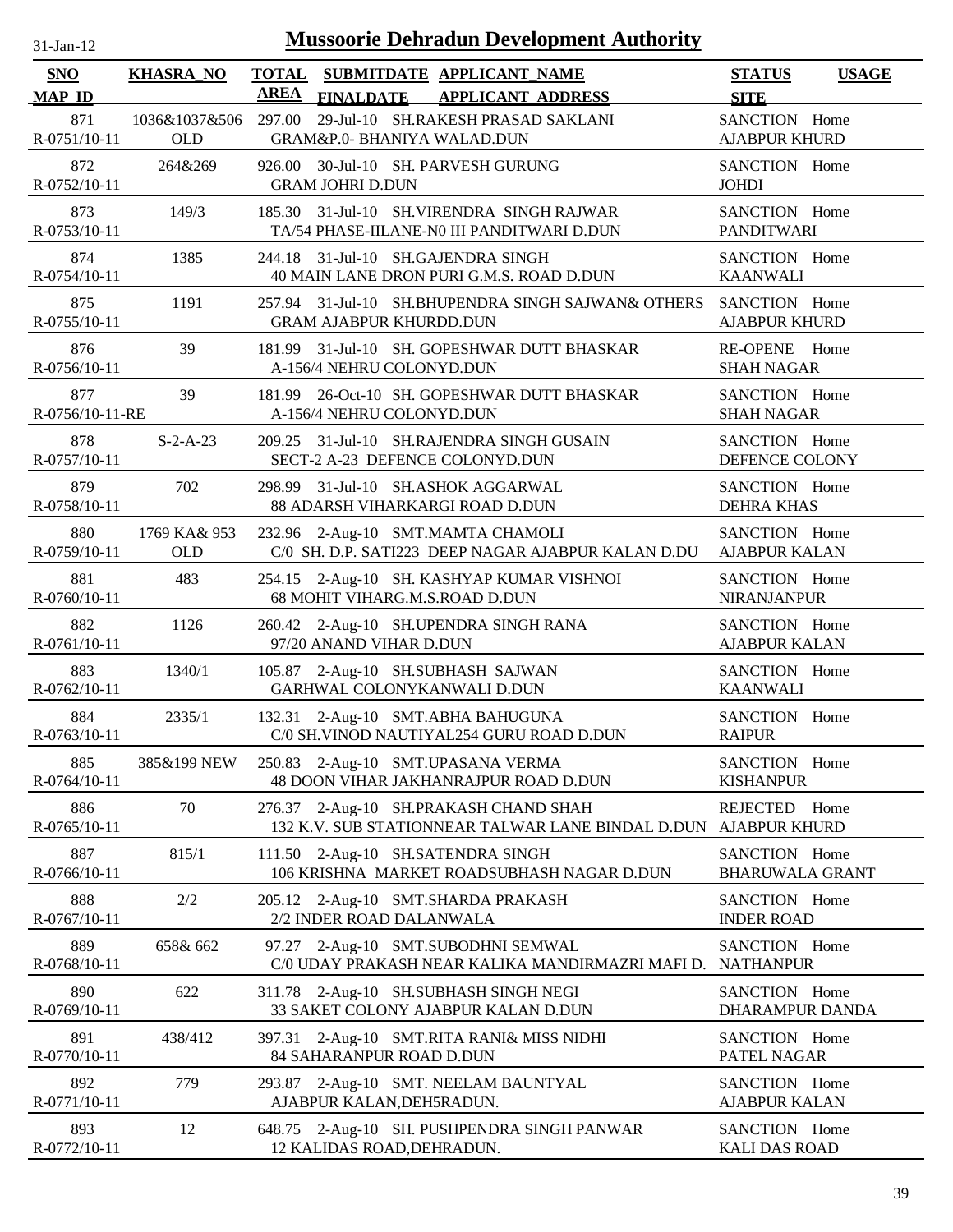| $31$ -Jan- $12$             |                             |             | <b>Mussoorie Dehradun Development Authority</b>                                                          |                                       |                       |
|-----------------------------|-----------------------------|-------------|----------------------------------------------------------------------------------------------------------|---------------------------------------|-----------------------|
| <b>SNO</b><br><b>MAP ID</b> | <b>KHASRA_NO</b>            | <b>AREA</b> | TOTAL SUBMITDATE APPLICANT NAME<br><b>FINALDATE</b><br><b>APPLICANT ADDRESS</b>                          | <b>STATUS</b><br><b>SITE</b>          | <b>USAGE</b>          |
| 894<br>R-0773/10-11         | 665                         | 116.17      | 3-Aug-10 SH.JASVEER SINGH<br>ARMY N0-2486268 YHQ 14 RAPID (GSI) PIN N0-908414C/0 56 / BHARUWALA GRANT    | SANCTION Home                         |                       |
| 895<br>R-0774/10-11         | 157                         |             | 122.31 3-Aug-10 SH.SAMSHER SINGH<br>7 DHAKPATTIRAJPUR ROAD D.DUN                                         | <b>RE-OPENE</b><br><b>DAK PATTI</b>   | Home                  |
| 896<br>R-0774/10-11-RE      | 157                         |             | 122.31 28-Sep-10 SH.SAMSHER SINGH<br>7 DHAKPATTIRAJPUR ROAD D.DUN                                        | SANCTION Home<br><b>DAK PATTI</b>     |                       |
| 897<br>R-0775/10-11         | 1170/1                      |             | 259.65 3-Aug-10 SMT.DEVESHWARI RAWAT<br>CHARKYA PURAMGRAM AJABPUR KALAN D.DUN                            | SANCTION Home<br><b>AJABPUR KALAN</b> |                       |
| 898<br>R-0776/10-11         | 65                          |             | 285.23 3-Aug-10 SH.SURJIT SINGH<br>65-A GURU ROAD D.DUN                                                  | SANCTION Home<br><b>GURU ROAD</b>     |                       |
| 899<br>R-0777/10-11         | 682&990 NEW                 |             | 151.05 3-Aug-10 SMT.SANGEETA KAMBOJ<br>LANE-N0- C-13OGAL BHATTA TURNER ROAD D.DUN                        | SANCTION Home<br><b>MAJRA</b>         |                       |
| 900<br>R-0778/10-11         | 111/8& 446 M<br><b>NEW</b>  |             | 176.63 3-Aug-10 SH.SUDHIR KUMAR NAUDIYAL<br>C/0 MADHU SUNDRIYALLANE-N0-6 POST OFFICE ROAD D.D MAJRI MAFI | SANCTION Home                         |                       |
| 901<br>R-0779/10-11         | 9 GH                        |             | 132.56 3-Aug-10 KM. ANITA THAPA<br>136/137 DOBHAL WALA D.DUN                                             | SANCTION Home<br><b>KANDOLI</b>       |                       |
| 902<br>R-0780/10-11         | 98 M&63 GA<br><b>NEW</b>    |             | 188.66 3-Aug-10 SMT.SAPNA CHAND<br>321 KAULAGARH D.DUN                                                   | SANCTION Home                         | KAULAGARH MAI CHAKBH( |
| 903<br>R-0781/10-11         | 603                         |             | 341.87 3-Aug-10 SMT.USHA SHARMA<br>SHANTI VIHAR ROAD MOTHAROWALA ROAD D.DUN                              | SANCTION Home<br><b>AJABPUR KHURD</b> |                       |
| 904<br>R-0782/10-11         | 386 CH& 201/1<br><b>OLD</b> |             | 139.34 3-Aug-10 SH.JAI VARDHAN RAWAT<br>47 SUMAN PURIADHOIWALA D.DUN                                     | SANCTION Home<br><b>ADOIWALA</b>      |                       |
| 905<br>R-0783/10-11         | 1436                        |             | 99.53 3-Aug-10 SH.SATINDER KUMAR CHOPRA&SMT SEEM SANCTION Home<br>211 ENGINEERS ENCLAVEG.M.S.ROAD D.DUN  | <b>KAANWALI</b>                       |                       |
| 906<br>R-0784/10-11         | 920                         |             | 266.66 3-Aug-10 SMT.GINNI DEVI<br>87 SANJAY GANDHI COLONYROORKEE HARIDWAR                                | SANCTION Home<br><b>KAANWALI</b>      |                       |
| 907<br>R-0785/10-11         | 854GA&660<br>OLD            |             | 185.50 3-Aug-10 SH.GULSHER ALI<br>C-13 UGGAL ROADTURNER ROAD.D.DUN                                       | SANCTION Home<br><b>MAJRA</b>         |                       |
| 908<br>R-0786/10-11         | 243 KHA                     |             | 132.00 3-Aug-10 SH.DINESH GURUNG<br>NAYA GAONCHANDRA BANI SEWLA KHURD D.DUN                              | SANCTION Home<br><b>SEWALA KHURD</b>  |                       |
| 909<br>R-0787/10-11         | 29/1                        |             | 177.75 4-Aug-10 SMT. BEENA JOSHI<br>11 JAGRATI VIHARNEHRU GRAM ROAD D.DUN                                | SANCTION Home<br><b>NATHANPUR</b>     |                       |
| 910<br>R-0788/10-11         | 395                         |             | 142.92 4-Aug-10 SMT.SADHNA DIWEDI&SMT.KUSUM DIWED SANCTION Home<br>ROOM.N0-22NURSES QUATER DOON HOSPITAL | <b>BARHAMAN WALA</b>                  |                       |
| 911<br>R-0789/10-11         | 606 KH                      |             | 187.36 4-Aug-10 SH. NARAYAN SINGH RANA<br>I.T.I.E.P I-COMPLEXGREEN PARK NIRANJANPUR D.DUN                | SANCTION Home<br><b>AJABPUR KALAN</b> |                       |
| 912<br>R-0790/10-11         | 1456                        |             | 237.42 4-Aug-10 GANGA REALTORS<br>7-C RACE COURSE D.DUN                                                  | SANCTION Home<br>DEHRA KHAS           |                       |
| 913<br>R-0791/10-11         | 361/1&1673 KA<br><b>NEW</b> |             | 161.95 4-Aug-10 SMT.PUSHPLATA HATWAL<br>MADHUR VIHARAJABPUR KHURD D.DUN                                  | SANCTION Home<br><b>AJABPUR KHURD</b> |                       |
| 914<br>R-0792/10-11         | 259                         |             | 297.40 4-Aug-10 SH. PRAYAG DUTT PANDEY<br>411/1 AJABPUR KALAN DRON PURID.DUN                             | SANCTION Home<br><b>AJABPUR KALAN</b> |                       |
| 915<br>R-0793/10-11         | $S-2-C-70$                  |             | 655.20 4-Aug-10 LT.COL. KAMAL THAPA<br>S-2-C-70 DEFENCE COLONYD.DUN                                      | SANCTION Home<br>DEFENCE COLONY       |                       |
| 916<br>R-0794/10-11         | 396/1/1                     |             | 193.22 5-Aug-10 SH.SUMENDRA BHATIA<br>H.N0-9 ASHIRWAD ENCLAVED.DUN                                       | SANCTION Home<br><b>KAANWALI</b>      |                       |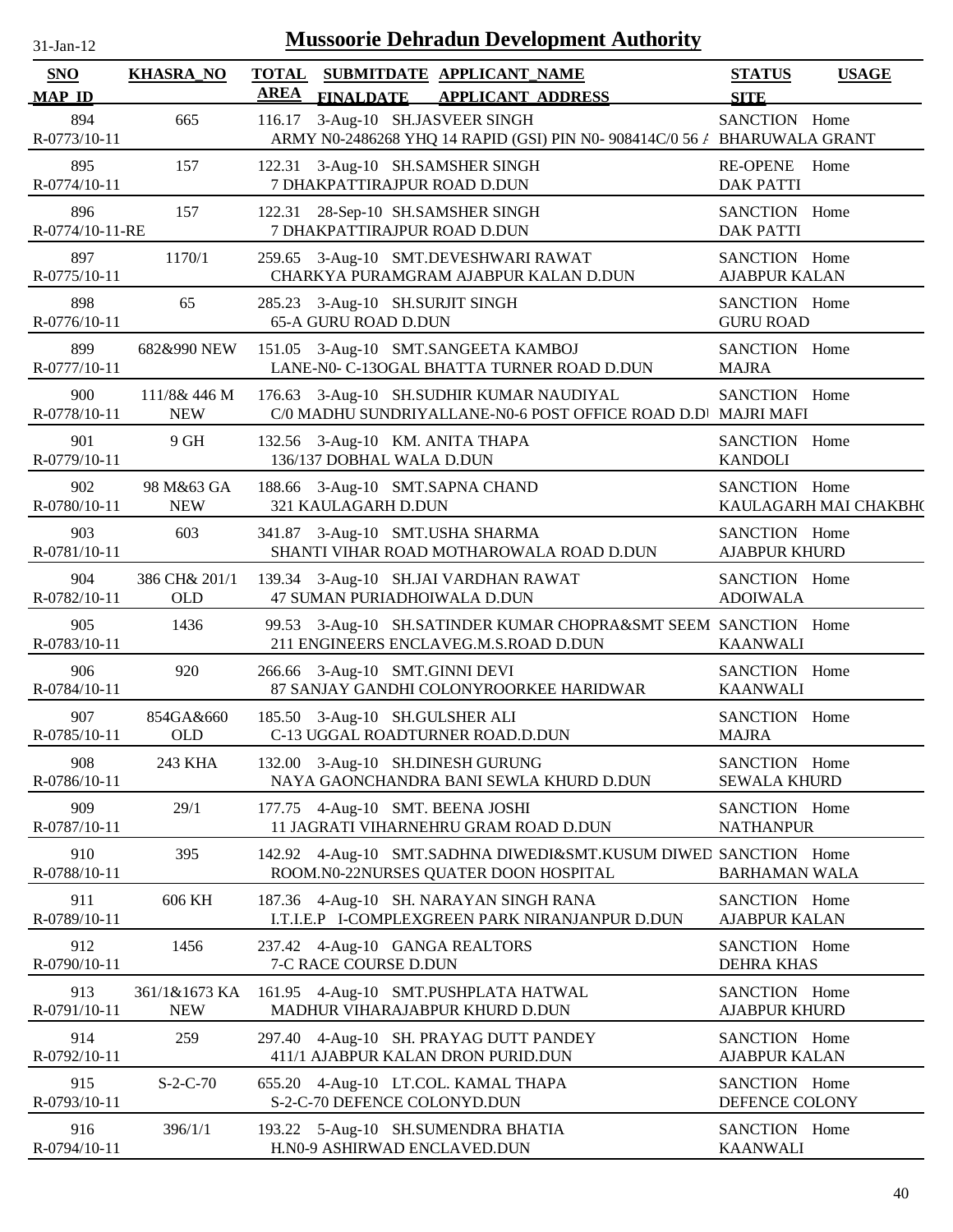| 31-Jan-12                   |                    |             | <b>Mussoorie Dehradun Development Authority</b>                                                       |                                       |                    |
|-----------------------------|--------------------|-------------|-------------------------------------------------------------------------------------------------------|---------------------------------------|--------------------|
| <b>SNO</b><br><b>MAP ID</b> | <b>KHASRA_NO</b>   | <b>AREA</b> | TOTAL SUBMITDATE APPLICANT NAME<br><b>FINALDATE</b><br><b>APPLICANT ADDRESS</b>                       | <b>STATUS</b><br><b>SITE</b>          | <b>USAGE</b>       |
| 917<br>R-0795/10-11         | 396/1/1            | 193.22      | 5-Aug-10 SH.VIJAY BHATIA<br>STREET.N0-4 H.N0-9ASHIRWAD ENCLAVE D.DUN                                  | SANCTION Home<br><b>KAANWALI</b>      |                    |
| 918<br>R-0796/10-11         | 20/1               | 159.41      | 5-Aug-10 SH.S.P. DHANGAR<br>32 CANAL ROAD KAULAGARH D.DUN                                             | SANCTION Home<br>PREMPUR MAFI (PART)  |                    |
| 919<br>R-0797/10-11         | 1501               |             | 133.42 5-Aug-10 GANGA REALTORS<br>7-C RACE COURSE D.DUN                                               | SANCTION Home<br><b>DEHRA KHAS</b>    |                    |
| 920<br>R-0798/10-11         | 876                |             | 104.51 5-Aug-10 SMT. RAJNI JAISWAL<br>VILL- SEWLA KALANP.O. MAJRA, DEHRADUN.                          | SANCTION Home<br><b>SEWALA KALAN</b>  |                    |
| 921<br>R-0799/10-11         | 120/2              |             | 194.23 6-Aug-10 S.KULVINDER SINGH<br>25/1 RACE COURSE SHIVALIK ENCLAVE D.DUN                          | SANCTION Home<br><b>KARANPUR KHAS</b> |                    |
| 922<br>R-0800/10-11         | 219 GHA            |             | 167.53 6-Aug-10 SMT. ZAHIDA ALIAS USHA<br>G-293 NEHRU COLONYD.DUN                                     | SANCTION Home<br><b>NAVADA</b>        |                    |
| 923<br>R-0801/10-11         | 1915               | 246.04      | 6-Aug-10 SH.MOHAN CHANDRA GADKOTI<br>66 PANDITWARIP.0.- PREM NAGAR D.DUN                              | SANCTION Home<br><b>ARCADIA GRANT</b> |                    |
| 924<br>R-0802/10-11         | 458/1              |             | 161.78 6-Aug-10 SH.AKHIL MOHAN NATHANI<br>458/1 ANAND VIHARLANE-N0- 2 DHARAMPUR D.DUN                 | SANCTION Home<br><b>DHARMPUR</b>      |                    |
| 925<br>R-0803/10-11         | 174                |             | 370.00 6-Aug-10 SH.AITA SINGH<br>H.N0-232 MOHBBEWALA D.DUN                                            | SANCTION Home                         | MOHABBEWALA (PART) |
| 926<br>R-0804/10-11         | 3& 97/87           |             | 472.17 6-Aug-10 SMT.SEEMA GHILDIYAL<br>5 PATEL ROAD D.DUN                                             | SANCTION Home<br><b>BALBIR ROAD</b>   |                    |
| 927<br>R-0805/10-11         | 6                  |             | 294.34 6-Aug-10 SH.VIKASH PRABHAKAR<br>B-42/5 ONGC COLONYD.DUN                                        | SANCTION Home<br><b>GARHI</b>         |                    |
| 928<br>R-0806/10-11         | 10                 | 280.68      | 6-Aug-10 SMT.SARLA KARORIA<br>10 NEW COLONYBALLUPUR D.DUN                                             | SANCTION Home<br><b>KAANWALI</b>      |                    |
| 929<br>R-0807/10-11         | 42                 | 187.39      | 7-Aug-10 SH. SHANTI PRASAD JUYAL<br>14 ARAGHAR, DEHRADUN.                                             | SANCTION Home<br>KARGI GRANT (PART)   |                    |
| 930<br>R-0808/10-11         | 282M (125<br>GHAN) |             | 182.43 7-Aug-10 SH VIRENDRA KUMAR GURUNG & SMT SHE SANCTION Home<br>SHANTI VIHARKAULAGHARH, DEHRADUN. | <b>KAULAGARH</b>                      |                    |
| 931<br>R-0809/10-11         | 355                |             | 183.24 7-Aug-10 SH. MOHAN UPRETI<br>C/O SH. DEV PRAKASH PANDEY, TARUN VIHAR, AJABPUR K                | SANCTION Home<br><b>AJABPUR KHURD</b> |                    |
| 932<br>R-0810/10-11         | 1007/1             |             | 268.35 7-Aug-10 SMT.PAWAN JOSHI<br>14-D PUSHPANJALI ENCLAVEG.M.S. ROAD D.DUN                          | SANCTION Home<br><b>KAANWALI</b>      |                    |
| 933<br>R-0811/10-11         | 1367               |             | 145.26 7-Aug-10 SH.SATYAVEER SINGH&SMT. SUREKHA<br>H.N0- L-50-A RAILWAY COLONYD.DUN                   | SANCTION Home<br><b>DEHRA KHAS</b>    |                    |
| 934<br>R-0812/10-11         | 1253               |             | 149.83 7-Aug-10 SMT. SUKH DEVI<br>126 GOVIND GARHD.DUN                                                | SANCTION Home<br><b>KAANWALI</b>      |                    |
| 935<br>R-0813/10-11         | 179                |             | 278.92 9-Aug-10 SH.MOHAN SINGH GUSAIN<br>D-BLOCK SARASWATI VIHARAJABPUR KHURD D.DUN                   | SANCTION Home<br><b>AJABPUR KHURD</b> |                    |
| 936<br>R-0814/10-11         | 1170 GA            |             | 162.70 9-Aug-10 SMT. MEENA UNIYAL<br>15-B E.C.ROAD D.DUN                                              | SANCTION Home<br><b>AJABPUR KALAN</b> |                    |
| 937<br>R-0815/10-11         | 226 KA             |             | 90.73 9-Aug-10 SH.DEEPAK SUNDRIYAL<br>LANE-N0-2 ASHWANI ENCLAVESEWLA KALAN D.DUN                      | SANCTION Home<br><b>SEWALA KALAN</b>  |                    |
| 938<br>R-0816/10-11         | 16                 |             | 276.48 9-Aug-10 SMT.NEERU GOYAL<br>206 SILVER ROCK APARTMENTMOHINI ROAD D.DUN                         | SANCTION Home<br><b>LITTAN ROAD</b>   |                    |
| 939<br>R-0817/10-11         | 194 GA             |             | 215.12 9-Aug-10 SH.HARDAYAL BUDAKOTI<br>22-A RISPANA PURAM COLONYAJABPUR KALAN D.DUN                  | <b>RE-OPENE</b><br>MOHKAMPUR KHURD    | Home               |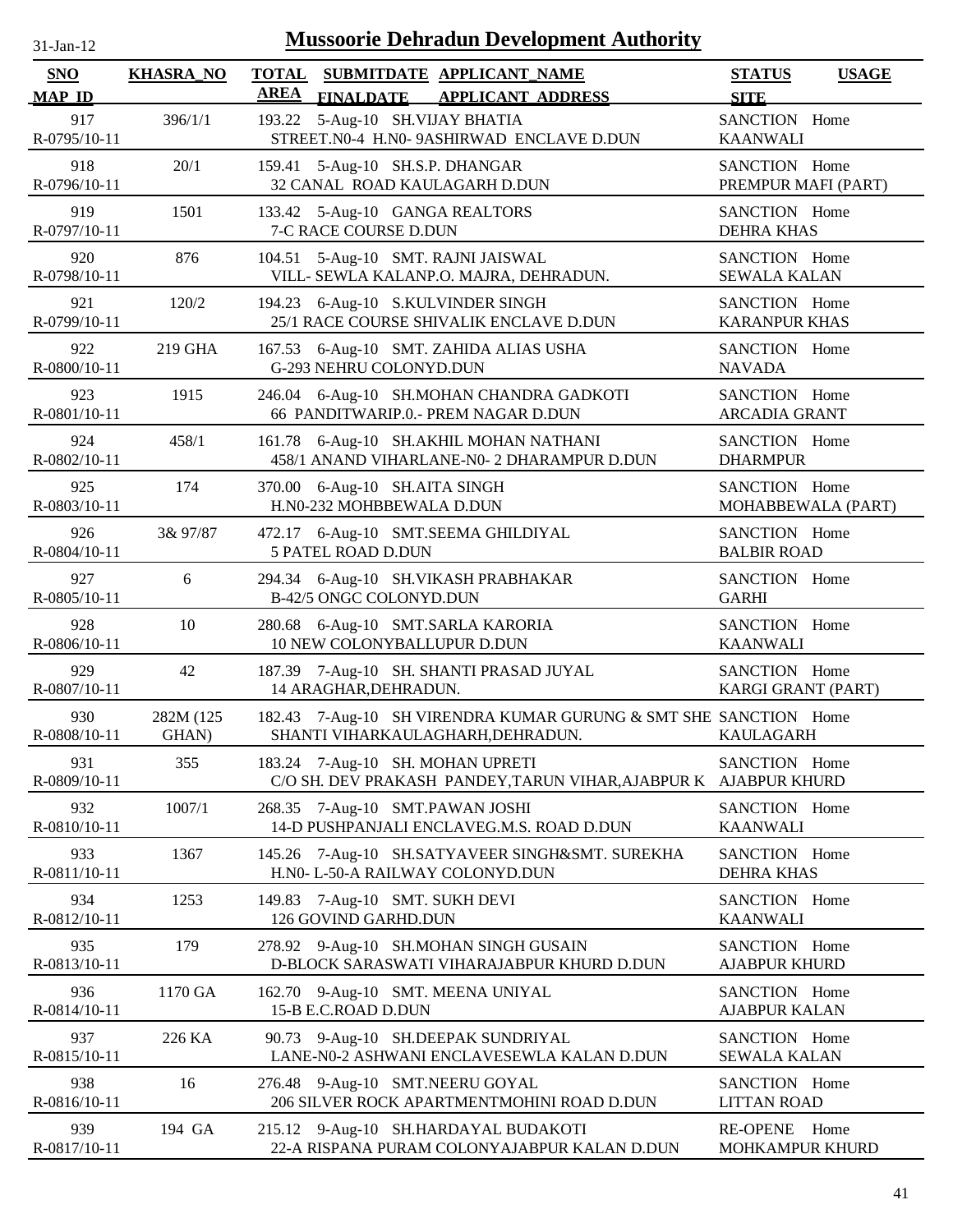| $31-Jan-12$            |                          | <b>Mussoorie Dehradun Development Authority</b>                                                     |                                              |
|------------------------|--------------------------|-----------------------------------------------------------------------------------------------------|----------------------------------------------|
| SNO<br><b>MAP ID</b>   | <b>KHASRA_NO</b>         | TOTAL SUBMITDATE APPLICANT NAME<br><b>AREA</b><br>FINALDATE APPLICANT ADDRESS                       | <b>STATUS</b><br><b>USAGE</b><br><b>SITE</b> |
| 940<br>R-0817/10-11-RE | 194 GA                   | 29-Sep-10 SH.HARDAYAL BUDAKOTI<br>205.43<br>22-A RISPANA PURAM COLONYAJABPUR KALAN D.DUN            | SANCTION Home<br>MOHKAMPUR KHURD             |
| 941<br>R-0818/10-11    | 1133 DHA                 | 84.25 9-Aug-10 KM. HIMANGINI ATODARIYA<br>B-404 RAM KRISHANCHS MALWANI MALAD WEST MUMBA             | SANCTION Home<br><b>MAJRA</b>                |
| 942<br>R-0819/10-11    | 66& 184 KA               | 137.66 9-Aug-10 SMT.KAWAL KAPOOR<br>755-C INDIRA COLONY D.DUN                                       | SANCTION Home<br><b>NIRANJANPUR</b>          |
| 943<br>R-0820/10-11    | 430                      | 125.50 9-Aug-10 SH.MANOJ KUMAR JAIN<br>G-193 NEHRU COLONYD.DUN                                      | SANCTION Home<br><b>AJABPUR KHURD</b>        |
| 944<br>R-0821/10-11    | 359&918 NEW              | 137.41 9-Aug-10 SH.SANJAYANAND&SH.MUKESH KATARIA SANCTION Home<br>DASS BUILDINGRAIPUR ROAD D.DUN    | <b>AAMWALA TARLA</b>                         |
| 945<br>R-0822/10-11    |                          | 1122&682 NEW 2,012.88 9-Aug-10 MAJOR GEN. ALOK KUMAR<br>C-4 SURVEY COLONYHATHIBARKALA ESTATE D.DUN  | <b>RE-OPENE</b><br>Home<br><b>PONDHA</b>     |
| 946<br>R-0822/10-11-RE |                          | 1122&682 NEW 2,012.88 30-Sep-10 MAJOR GEN. ALOK KUMAR<br>C-4 SURVEY COLONYHATHIBARKALA ESTATE D.DUN | SANCTION Home<br><b>PONDHA</b>               |
| 947<br>R-0823/10-11    | 1276                     | 97.00 9-Aug-10 SH.CHAMAN SINGH<br>114/2 HARIPUR KANWALI D.DUN                                       | SANCTION Home<br><b>KAANWALI</b>             |
| 948<br>R-0824/10-11    | 320 KH& 05<br><b>NEW</b> | 245.63 9-Aug-10 SMT. CHAMPA ARORA<br>H.N0-1017 SEC. 44 BCHANDIGARH                                  | SANCTION Home<br><b>SUDHOWALA</b>            |
| 949<br>R-0825/10-11    | 52/61                    | 189.89 9-Aug-10 SMT.AHALIYA<br>63-A DOBHALWALA D.DUN                                                | SANCTION Home<br><b>DOBHALWALA</b>           |
| 950<br>R-0826/10-11    | 449&443<br>KA/544 NEW    | 279.50 9-Aug-10 SH.BHAGWAT SAWROOP VISHNOI<br>GRAM DHORAN KHASSAHASTRADHARA ROAD D.DUN              | SANCTION Home<br><b>DHORAN KHAS</b>          |
| 951<br>R-0827/10-11    | 529 KA                   | 113.89 9-Aug-10 SMT.MEENU BHATTA<br>207 INDIRA NAGARD.DUN                                           | SANCTION Home<br><b>SEWALA KALAN</b>         |
| 952<br>R-0828/10-11    | 869                      | 10-Aug-10 SH.SUNIL SINGH ASWAL<br>84.89<br>417 VIVAKA NAND GRAMPHASE-1 JOGIWALA D.DUN               | SANCTION Home<br><b>NATHANPUR</b>            |
| 953<br>R-0829/10-11    | 1502                     | 142.48 10-Aug-10 SMT.PARAMJEET KAUR<br>76 KESHAV ROAD NEAR TAJ RESIDENCY D.DUN                      | SANCTION Home<br><b>KAANWALI</b>             |
| 954<br>R-0830/10-11    | 361&358                  | 10-Aug-10 SH.KHEM BAHADUR<br>239.69<br>105/2/1 VIJAY COLONYHATHIBARKALA D.DUN                       | SANCTION Home<br>HATHIBARKALA                |
| 955<br>R-0831/10-11    | 440/2                    | 10-Aug-10 DIVYA JYOTI JAGRITI SANSTHAN<br>194.14<br>70 INDIRA GANDHI MARGNIRANJANPUR D.DUN          | SANCTION Home<br>NIRANJANPUR                 |
| 956<br>R-0832/10-11    | 1599 KA                  | 276.95 10-Aug-10 SH.SUBHASH CHANDRA JAGURI&SH.BHAW<br>VIDYA VIHAR PHASE-IIKARGI ROAD D.DUN          | SANCTION Home<br><b>DEHRA KHAS</b>           |
| 957<br>R-0833/10-11    | 960/1&969                | 94.10 10-Aug-10 SH.LEELA DHAR YADAV<br>24 GANDHI NAGARBALLUPUR ROAD D.DUN                           | SANCTION Home<br><b>GARHI</b>                |
| 958<br>R-0834/10-11    | 409/2                    | 10-Aug-10 SH.RAJENDRA KUMAR<br>167.20<br>115 KHURBHURA MOHALLA D.DUN                                | SANCTION Home<br><b>KAANWALI</b>             |
| 959<br>R-0835/10-11    | 149/1                    | 10-Aug-10 SH.VIJAY JOSHI<br>103.37<br>166 PANDITWARI D.DUN                                          | SANCTION Home<br><b>PANDITWARI</b>           |
| 960<br>R-0836/10-11    | 6&10/1 OLD               | 10-Aug-10 SH.PAWAN KUMAR SHARMA<br>144.57<br>VILL&P.0- PACHHMI WALAVIKASH NAGAR D.DUN               | SANCTION Home<br><b>AAMWALA TARLA</b>        |
| 961<br>R-0837/10-11    | 66&184 KA<br><b>NEW</b>  | 10-Aug-10 SH.PREM PRAKASH KAPOOR<br>137.66<br>755-C INDIRA NAGARD.DUN                               | SANCTION Home<br><b>NIRANJANPUR</b>          |
| 962<br>R-0838/10-11    | 1339                     | 10-Aug-10 SH.R.K.THAKKAR<br>90.62<br>C/0 SH. MANPREET SINGH11 SAI LOK COLONY G.M.S. ROA             | SANCTION Home<br><b>KAANWALI</b>             |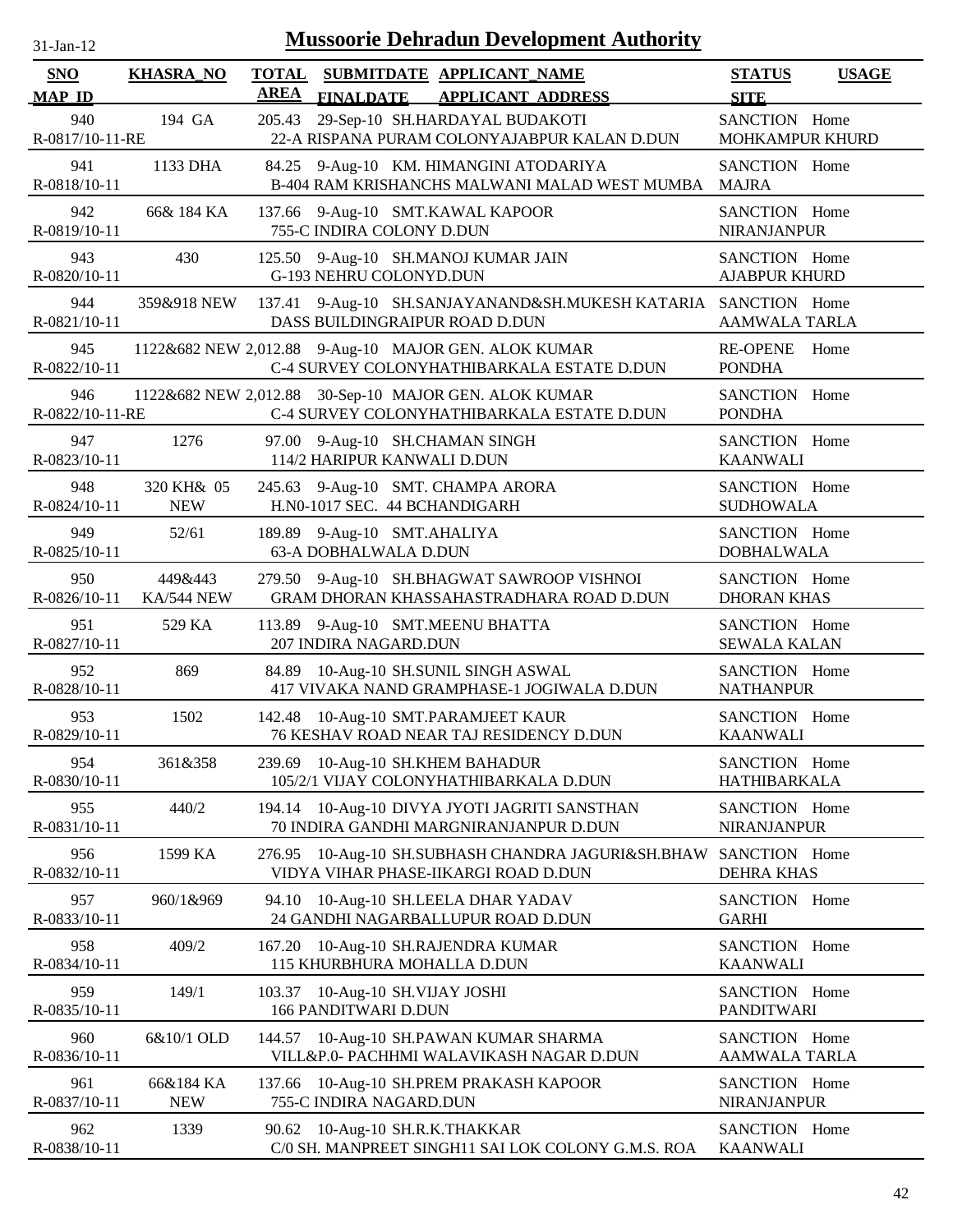| <b>Mussoorie Dehradun Development Authority</b><br>$31-Jan-12$ |                           |                             |                                                                           |                                                                                           |                                        |              |
|----------------------------------------------------------------|---------------------------|-----------------------------|---------------------------------------------------------------------------|-------------------------------------------------------------------------------------------|----------------------------------------|--------------|
| SNO<br><b>MAP ID</b>                                           | <b>KHASRA_NO</b>          | <b>TOTAL</b><br><b>AREA</b> | SUBMITDATE APPLICANT_NAME<br><b>FINALDATE</b>                             | <b>APPLICANT ADDRESS</b>                                                                  | <b>STATUS</b><br><b>SITE</b>           | <b>USAGE</b> |
| 963<br>R-0839/10-11                                            | 754                       | 140.79                      | 55 MALVIYA ROAD LAXMAN CHOWKD.DUN                                         | 10-Aug-10 SMT.POOJA SABHARWAL&SH.VIJAY PRAKA SANCTION Home                                | <b>KAANWALI</b>                        |              |
| 964<br>R-0840/10-11                                            | 65/65/1&41<br><b>OLD</b>  | 488.90                      | 10-Aug-10 SMT. SANT KAUR SETHI<br>65/65/1 ANAND CHOWK D.DUN               |                                                                                           | SANCTION Home<br><b>ANAND CHOWK</b>    |              |
| 965<br>R-0841/10-11                                            | 148 GHA                   |                             | 141.82 12-Aug-10 SH.JAWAHAR LAL KAUSHAL<br>H.N0-73 DOON VIHAR JAKHAND.DUN |                                                                                           | SANCTION Home<br><b>KISHANPUR</b>      |              |
| 966<br>R-0842/10-11                                            | 121 KHA                   |                             | 165.67 12-Aug-10 SMT.PUSHPA BHATT                                         | C/0 SH.VIJAY PRASAD GHILDIYALBELL ROAD MOBBHAWA AJABPUR KHURD                             | SANCTION Home                          |              |
| 967<br>R-0843/10-11                                            | 821                       |                             | 245.45 12-Aug-10 SMT.PREETI PAL<br><b>4 CHAKKI RAIPUR D.DUN</b>           |                                                                                           | SANCTION Home<br><b>RAIPUR</b>         |              |
| 968<br>R-0844/10-11                                            | <b>188 KHA</b>            | 168.65                      | 191 INDRESH NAGAR D.DUN                                                   | 12-Aug-10 SH.KIRPA RAM & SH. DINESH KUMAR                                                 | SANCTION Home<br><b>PARK ROAD</b>      |              |
| 969<br>R-0845/10-11                                            | 339&243 OLD               |                             | SIMLA BYE PASSBANSAL MARKET D.DUN                                         | 78.54 12-Aug-10 SH.RAJEEV KUMAR&SMT.PERMILA                                               | <b>RE-OPENE</b><br><b>SEWALA KALAN</b> | Home         |
| 970<br>R-0845/10-11-RE                                         | 339&243 OLD               |                             | SIMLA BYE PASSBANSAL MARKET D.DUN                                         | 78.54 29-Sep-10 SH.RAJEEV KUMAR&SMT.PERMILA                                               | SANCTION Home<br><b>SEWALA KALAN</b>   |              |
| 971<br>R-0846/10-11                                            | 980 KHA                   | 152.09                      | 12-Aug-10 DR.SANJAY TRIPATHI                                              | E-704 MAYUR DHWAJAPARTMENT I.P EX. NEW DELHI                                              | RE-OPENE Home<br><b>NATHANPUR</b>      |              |
| 972<br>R-0846/10-11-RE                                         | 980 KHA                   | 152.09                      | 20-Oct-10 DR.SANJAY TRIPATHI                                              | E-704 MAYUR DHWAJAPARTMENT I.P EX. NEW DELHI                                              | SANCTION Home<br><b>NATHANPUR</b>      |              |
| 973<br>R-0847/10-11                                            | 525                       |                             | 87.92 12-Aug-10 SMT.KANTA GUPTA<br>GRAM KANWALI G.M.S.ROAD D.DUN          |                                                                                           | SANCTION Home<br><b>SEWALA KALAN</b>   |              |
| 974<br>R-0848/10-11                                            | 96 TA                     |                             | 78.04 12-Aug-10 SMT.RAJNI DEVI                                            | 16/24 KADRI MOHALLASAHARANPUR ROAD D.DUN                                                  | SANCTION Home<br><b>SEWALA KALAN</b>   |              |
| 975<br>R-0849/10-11                                            | 916                       |                             |                                                                           | 188.42 12-Aug-10 SH.PREMBALLABH THAPLIYAL<br>NEW BADRIPUR COLONYJOGIWALA HARIDWAR ROAD D. | SANCTION Home<br><b>NATHANPUR</b>      |              |
| 976<br>R-0850/10-11                                            | 1741KHA 1765<br>KHA& 1177 |                             | 220.00 12-Aug-10 SMT.MAYA RAUTELA<br>C/0 SARASWATI PURAMTUNWALA D.DUN     |                                                                                           | SANCTION Home<br><b>CHAKTUNWALA</b>    |              |
| 977<br>R-0851/10-11                                            | 1174 OLD<br>273           |                             | 152.71 12-Aug-10 SMT.ANITA JAIN<br>ANAND VIHAR SAHARANPUR                 |                                                                                           | SANCTION Home<br><b>AJABPUR KALAN</b>  |              |
| 978<br>R-0852/10-11                                            | $S-2-B-79$                |                             | 477.92 13-Aug-10 CAPT.V.K.TYAGI<br>S-2-B-79 DEFENCE COLONY D.DUN          |                                                                                           | SANCTION Home<br>DEFENCE COLONY        |              |
| 979<br>R-0853/10-11                                            | 2042 DA                   | 219.88                      | 13-Aug-10 SMT. BHAGWATI DEVI                                              | NEAR SIDESHWAR TEMPLEAJABPUR KALAN D.DUN                                                  | SANCTION Home<br><b>AJABPUR KALAN</b>  |              |
| 980<br>R-0854/10-11                                            | 284/1&291                 | 220.72                      | 35 DOON ENCLAVEVIJAY PARK EXT. D.DUN                                      | 13-Aug-10 SH.RAKESH KUMAR UPADHYAY                                                        | SANCTION Home<br><b>KAANWALI</b>       |              |
| 981<br>R-0855/10-11                                            | PLOT NO-85<br>(USHA)      | 499.03                      | S.S.P. RESIDENCERAJPUR ROAD D.DUN                                         | 13-Aug-10 SH.ABHINAV KUMAR&SMT.NAMRATA KUM SANCTION Home                                  | SAHASTRADHARA ROAD                     |              |
| 982<br>R-0856/10-11                                            | 28                        | 254.46                      | 13-Aug-10 SH.GULSHAN RATRA<br>28 PARK ROAD D.DUN                          |                                                                                           | SANCTION Home<br>PARK ROAD             |              |
| 983<br>R-0857/10-11                                            | 84 M                      | 243.95                      | 13-Aug-10 SMT.RENU JAIN                                                   | KENDRIYA VIDYALAYAI.M.A P.0- PREM NAGAR D.DUN                                             | SANCTION Home<br><b>PANDITWARI</b>     |              |
| 984<br>R-0858/10-11                                            | 180                       | 170.01                      | 13-Aug-10 SH.PRAKASH CHAND JOSHI                                          | D-BLOCK SARASWATI VIHARAJABPUR KHURD D.DUN                                                | SANCTION Home<br><b>AJABPUR KHURD</b>  |              |
| 985<br>R-0859/10-11                                            | 28                        |                             | 305.63 18-Aug-10 SH.SANJEEV RATRA<br>28 PARK ROAD LAXMAN CHOWK D.DUN      |                                                                                           | SANCTION Home<br><b>PARK ROAD</b>      |              |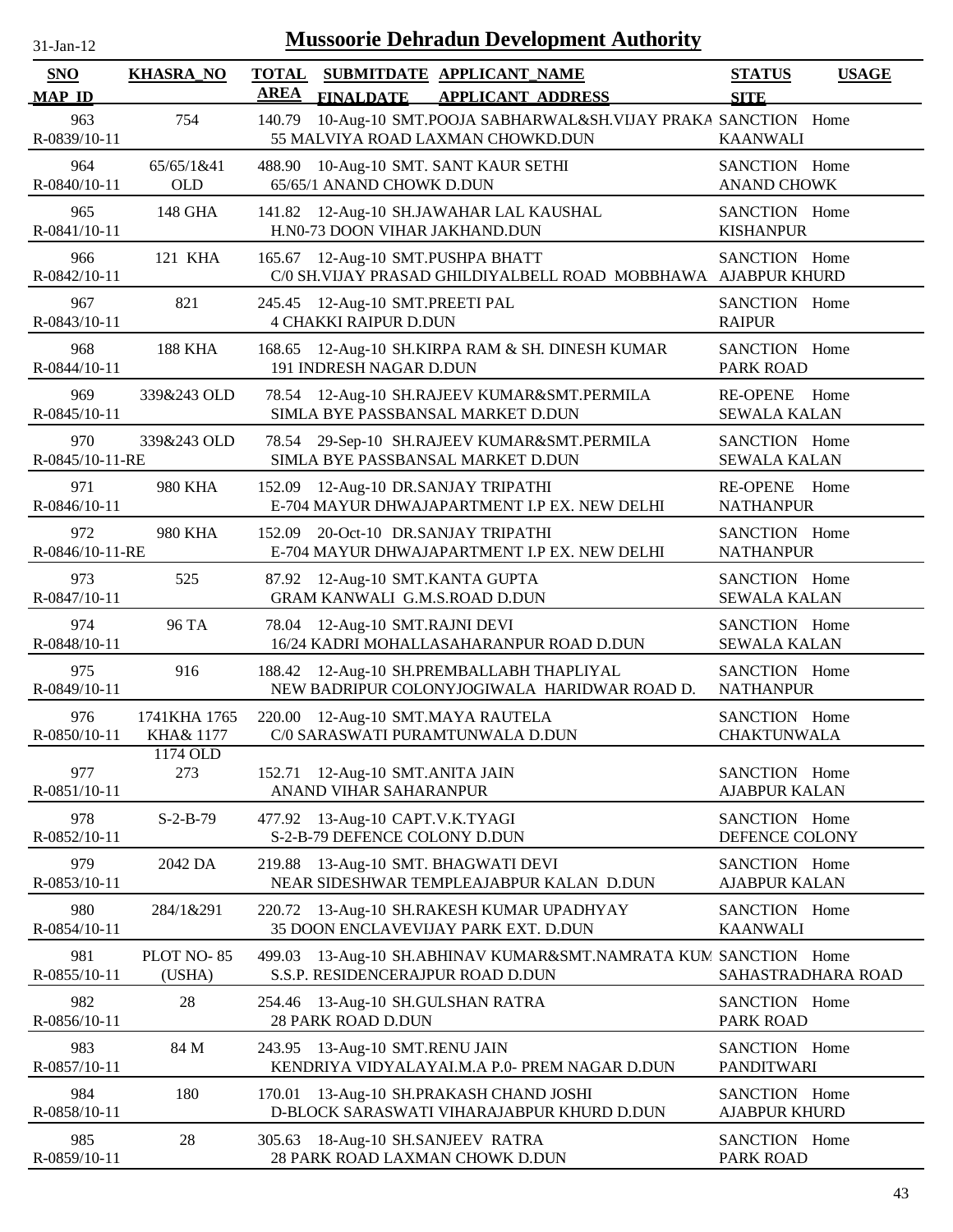| $31$ -Jan-12 |  |
|--------------|--|
|              |  |

| <b>SNO</b><br><b>MAP ID</b> | <b>KHASRA_NO</b>                | <b>TOTAL</b><br><b>AREA</b> | <b>FINALDATE</b>                                  | SUBMITDATE APPLICANT NAME<br><b>APPLICANT ADDRESS</b>                                                                      | <b>STATUS</b><br><b>SITE</b>           | <b>USAGE</b>       |
|-----------------------------|---------------------------------|-----------------------------|---------------------------------------------------|----------------------------------------------------------------------------------------------------------------------------|----------------------------------------|--------------------|
| 986<br>R-0860/10-11         | 8 KA& 18 OLD                    | 192.58                      | 21 SIDHART VIHARKANDOLI D.DUN                     | 18-Aug-10 SMT.RASHI BHATNAGAR                                                                                              | SANCTION Home<br><b>KANDOLI</b>        |                    |
| 987<br>R-0861/10-11         | 1 DEV LOK                       | 242.08                      |                                                   | 18-Aug-10 SMT. SUMAN DEVI&SMT. KELA DEVI<br>PLOT N0-1 DEV LOK COLONY SHIMLA ROAD SEWLA KALA                                | SANCTION Home<br><b>SEWALA KALAN</b>   |                    |
| 988<br>R-0862/10-11         | 78                              | 105.21                      |                                                   | 18-Aug-10 SH.RAMESH KUMAR PUNDIR<br>A-32/2 ONGC COLONY KAULAGARH D.DUN                                                     | SANCTION Home<br><b>PANDITWARI</b>     |                    |
| 989<br>R-0863/10-11         | 1344                            | 252.72                      | H-264 NEHRU COLONYD.DUN                           | 18-Aug-10 SH.SACHIDA NAND TIWARI                                                                                           | SANCTION Home<br><b>AJABPUR KALAN</b>  |                    |
| 990<br>R-0864/10-11         | 596                             | 156.98                      |                                                   | 18-Aug-10 SMT. SANGEETA PANWAR<br>WARD-N0-3GRAM- GHYANSU UTTARKASHI                                                        | SANCTION Home<br><b>AJABPUR KALAN</b>  |                    |
| 991<br>R-0865/10-11         | 465&482 483<br><b>OLD</b>       | 199.21                      | <b>35 RAIPUR ROAD D.DUN</b>                       | 18-Aug-10 SMT. BIMLA AGGARWAL                                                                                              | SANCTION Home<br><b>DHORAN KHAS</b>    |                    |
| 992<br>R-0866/10-11         | 94                              | 192.76                      | <b>GRAM PANDITWARI D.DUN</b>                      | 18-Aug-10 SH.AMARJEET SINGH MAKKAR                                                                                         | SANCTION Home<br><b>PANDITWARI</b>     |                    |
| 993<br>R-0867/10-11         | <b>148 KHA</b>                  |                             | 186.95 18-Aug-10 SH.MANOJ VERMA                   | G-4 SHIVALIK APARTMENTCANAL ROAD D.DUN                                                                                     | SANCTION Home<br><b>KISHANPUR</b>      |                    |
| 994<br>R-0868/10-11         | 572                             |                             | H-294 NEHRU COLONY D.DUN                          | 271.25 18-Aug-10 SMT. RENU BALA SINGH                                                                                      | SANCTION Home<br>DHARAMPUR DANDA       |                    |
| 995<br>R-0869/10-11         | 997 DA& 720<br><b>OLD</b>       | 160.03                      | 18-Aug-10 SMT.MUNESH DEVI                         | ADARASH COLONYSUBHASH NAGAR CLEMENT TOWN D.                                                                                | SANCTION Home<br><b>MAJRA</b>          |                    |
| 996                         | 269<br>R-0870/10-11 OLD&458(UNA | 202.10                      |                                                   | 18-Aug-10 ST.JUDES SCHOOL THRU DIRECTOR MR. R.<br>WEST CANAL ROAD MAJRACROSS ROAD D.DUN                                    | SANCTION Home<br><b>SEWALA KALAN</b>   |                    |
| 997<br>R-0871/10-11         | 149/1                           | 103.37                      | 18-Aug-10 SH.VIJAY JOSHI<br>166 PANDITWARI D.DUN  |                                                                                                                            | SANCTION Home<br><b>PANDITWARI</b>     |                    |
| 998<br>R-0872/10-11         | 54                              |                             |                                                   | 155.17 18-Aug-10 SMT. VIBHA PRAKASH<br>C/0 SH.AMRINDER AMAN VIHAR COLONYSAHASTRADHAR                                       | SANCTION Home<br><b>KANDOLI</b>        |                    |
| 999<br>R-0873/10-11         | 83 GA                           |                             | 179.07 18-Aug-10 SMT.ASHA NEGI                    | H.N0-117 CH. BIHARILAL MARGNESHVILLA ROAD D.DUN                                                                            | SANCTION Home                          | MOHABBEWALA (PART) |
| 1,000<br>R-0874/10-11       | 511 GA                          |                             | D/87 PARK ROAD D.DUN                              | 250.00 18-Aug-10 SH. NARENDRA JINDAL                                                                                       | RE-OPENE Home<br><b>SEWALA KALAN</b>   |                    |
| 1,001<br>R-0874/10-11-RE    | 511 GA                          | 250.00                      | D/87 PARK ROAD D.DUN                              | 28-Sep-10 SH. NARENDRA JINDAL                                                                                              | SANCTION Home<br><b>SEWALA KALAN</b>   |                    |
| 1,002<br>R-0875/10-11       | <b>30 PNB</b><br><b>ENCLAVE</b> | 211.43                      |                                                   | 18-Aug-10 SH.SANJAY SANGAL&SMT.URVASHI SANGA SANCTION Home<br>77 VIJAY PARK EXT. LANE-N0-4NEAR SHIV MANDIA D.DUN           | <b>SEWALA KALAN</b>                    |                    |
| 1,003<br>R-0876/10-11       | 149                             | 137.11                      |                                                   | 18-Aug-10 SH.HOM BAHADUR THAPA<br>H-219 HATHIBARKALA ESTATESURVEY COLONY D.DUN                                             | SANCTION Home<br><b>EAST DOPE TOWN</b> |                    |
| 1,004<br>R-0877/10-11       | 1223&266 OLD                    | 154.83                      | 18-Aug-10 SMT.PULMA DEVI                          | W/O SH. DARSHAN LALVILL-DANG PATTI- BHANDARSAUN I                                                                          | SANCTION Home<br><b>AJABPUR KHURD</b>  |                    |
| 1,005<br>R-0878/10-11       | 1000                            | 124.77                      | 24/4 CANAL ROADJAKHAN D.DUN                       | 18-Aug-10 SH.SATISH KUMAR SINGH                                                                                            | SANCTION Home<br><b>JAKHAN</b>         |                    |
| 1,006<br>R-0879/10-11       | 330                             | 371.36                      |                                                   | 19-Aug-10 SH. MUNISH CHANDRA & SMT. SARITA CHA SANCTION Home<br>21/2, LANE -3TEG BAHADUR ROAD, DALANWALA, DEHRADU DHARMPUR |                                        |                    |
| 1,007<br>R-0880/10-11       | 73& 58 OLD                      | 63.55                       |                                                   | 19-Aug-10 SMT. SUCHITA BADONI<br>16/5 JAKHAN VASUNDHARAENCLAVE RAJPUR ROAD D.DU                                            | REJECTED<br><b>AAMWALA TARLA</b>       | Home               |
| 1,008<br>R-0881/10-11       | 1297 KHA 309<br><b>OLD</b>      | 171.05                      | 19-Aug-10 SMT. MEENA JOSHI<br>141 DHARAMPUR D.DUN |                                                                                                                            | SANCTION Home<br><b>AJABPUR KHURD</b>  |                    |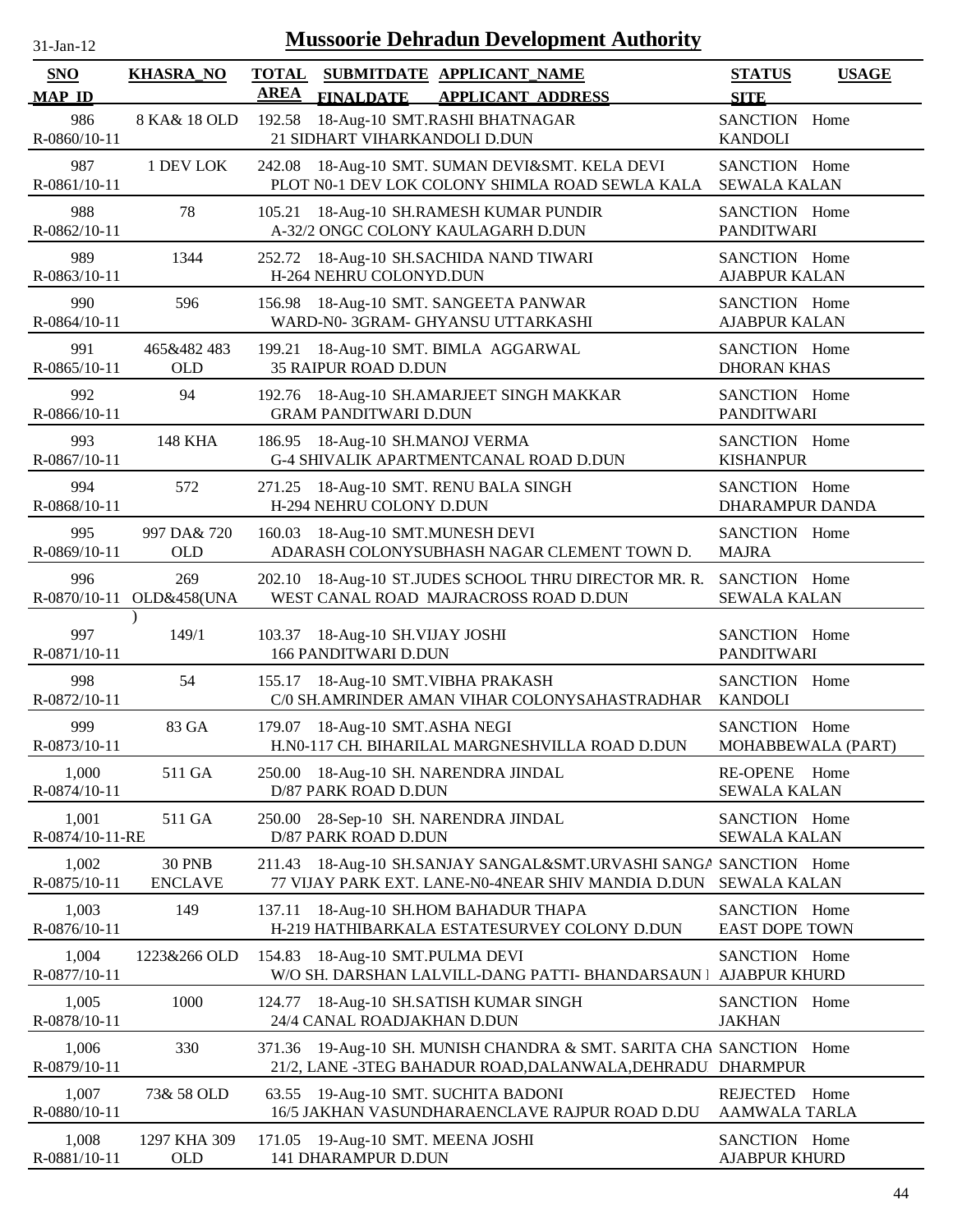| $31$ -Jan-12 |
|--------------|
|              |

| SNO                      | <b>KHASRA_NO</b>                                                                                                                                                                                          | <b>TOTAL</b> |                                                                   | SUBMITDATE APPLICANT_NAME                                                                          | <b>STATUS</b>                            | <b>USAGE</b>         |
|--------------------------|-----------------------------------------------------------------------------------------------------------------------------------------------------------------------------------------------------------|--------------|-------------------------------------------------------------------|----------------------------------------------------------------------------------------------------|------------------------------------------|----------------------|
| <b>MAP ID</b>            |                                                                                                                                                                                                           | <b>AREA</b>  | <b>FINALDATE</b>                                                  | <b>APPLICANT ADDRESS</b>                                                                           | <b>SITE</b>                              |                      |
| 1,009<br>R-0882/10-11    | 532 KA                                                                                                                                                                                                    |              | 115.06 19-Aug-10 SMT. URMILA DIMRI<br>113 OLD NEHRU COLONY D.DUN  |                                                                                                    | SANCTION Home<br><b>BANJAREWALA MAFI</b> |                      |
| 1,010<br>R-0883/10-11    | 107&93/92                                                                                                                                                                                                 |              | 250.00 19-Aug-10 SMT.VEENA BHATIA<br><b>43 KRISHAN NAGARD.DUN</b> |                                                                                                    | SANCTION Home<br><b>KISHAN NAGAR</b>     |                      |
| 1,011<br>R-0884/10-11    | 594                                                                                                                                                                                                       |              | 167.22 19-Aug-10 SH.SUNIL KUMAR<br>104/2 BALLUPUR ROAD D.DUN      |                                                                                                    | SANCTION Home<br><b>KAANWALI</b>         |                      |
| 1,012<br>R-0885/10-11    | 555                                                                                                                                                                                                       |              | 372.15 19-Aug-10 SMT.LOKESH DEVI                                  | LANE-N0- C-17 TURNER ROAD CLEMENT TOWN D.DUN                                                       | SANCTION Home<br><b>MAJRA</b>            |                      |
| 1,013<br>R-0886/10-11    | 1599& 652 OLD                                                                                                                                                                                             |              |                                                                   | 81.91 19-Aug-10 SMT. KAUMUDI SUNDRIYAL<br>119 ENGGINEERS ENCLAVEG.M.S ROAD D.DUN                   | SANCTION Home<br><b>DEHRA KHAS</b>       |                      |
| 1,014<br>R-0887/10-11    | 268                                                                                                                                                                                                       |              |                                                                   | 434.71 20-Aug-10 SH.HARI MOHAN TRIPATHI<br>EKTA ENCLAVE-2 NATHANPURNEHRU GRAM ROAD D.DUN NATHANPUR | <b>RE-OPENE</b>                          | Home                 |
| 1,015<br>R-0887/10-11-RE | 268                                                                                                                                                                                                       | 434.71       |                                                                   | 18-Apr-11 SH.HARI MOHAN TRIPATHI<br>EKTA ENCLAVE-2 NATHANPURNEHRU GRAM ROAD D.DUN                  | SANCTION Home<br><b>NATHANPUR</b>        |                      |
| 1,016<br>R-0888/10-11    | 359                                                                                                                                                                                                       |              |                                                                   | 137.22 20-Aug-10 SH.SUKHMINDER SINGH<br>27 TAPOVAN ENCLAVELANE-N0-5 NALAPANI ROAD D.DUN            | SANCTION Home<br>AAMWALA TARLA           |                      |
| 1,017<br>R-0889/10-11    | A-98 H.I.G                                                                                                                                                                                                |              | MDDA COLONY DALANWALA D.DUN                                       | 235.00 20-Aug-10 SH. CHARAN LAL SHARMA                                                             | SANCTION Home                            | MDDA COLONY DALANWAI |
| 1,018<br>R-0890/10-11    | 60                                                                                                                                                                                                        |              |                                                                   | 333.00 20-Aug-10 SMT.SANTOSH RAWAT<br>C/0 SH. K.S.NEGIS-2-B/36 DEFENCE COLONY                      | SANCTION Home<br><b>AJABPUR KALAN</b>    |                      |
| 1,019<br>R-0891/10-11    | 223/2                                                                                                                                                                                                     |              |                                                                   | 529.50 20-Aug-10 SMT. BHAVANI SINGH<br>LANE-N0-2 ASHOK VIHARHARIDWAR BYE PASS D.DUN                | SANCTION Home<br><b>SEWALA KALAN</b>     |                      |
| 1,020<br>R-0892/10-11    | 1347                                                                                                                                                                                                      |              | 6/26 ASHIRWAD ENCLAVE D.DUN                                       | 194.20 20-Aug-10 SH.KRISHAN DUTT BHATT                                                             | SANCTION Home<br><b>AJABPUR KHURD</b>    |                      |
| 1,021<br>R-0893/10-11    | 89 KA                                                                                                                                                                                                     |              |                                                                   | 213.59 20-Aug-10 SH.KHIMANAND NAUTIYAL<br>C/0 SUBHASH JOSHINEAR RETIKA CHILDRENS ACEDMEY K         | SANCTION Home<br><b>KEDARPUR</b>         |                      |
| 1,022<br>R-0894/10-11    | 635                                                                                                                                                                                                       |              | 194.68 20-Aug-10 SH.VIKAS KUMAR                                   | VILL- SUMADI P.0- TILWARADISTT- RUDRA PRAYAG                                                       | SANCTION Home<br><b>BADRIPUR</b>         |                      |
| 1,023<br>R-0895/10-11    | 153 CHA &199<br><b>OLD</b>                                                                                                                                                                                |              | <b>45 REST CAMP D.DUN</b>                                         | 121.05 20-Aug-10 SH.HARMEET SINGH&SH.GURPREET SINGH SANCTION Home                                  | <b>AJABPUR KHURD</b>                     |                      |
| 1,024<br>R-0896/10-11    | 7KA, 25, 29KHA,                                                                                                                                                                                           |              | <b>GRAM SINOLA D.DUN</b>                                          | 16,17,20,26GA,21,544.72 20-Aug-10 M/S LIFE TIME CONVENTIONS PVT.LTD                                | <b>REJECTED</b><br><b>SINOLA</b>         | Group Housing        |
| 1,025<br>R-0897/10-11    | 30,31KA,31KH<br>A,,29KA,28KA,<br>32,12KA,12KH<br>A, 13, 18, 26KA, 4<br>4,43,28GHA,30<br>KHA, 20KHA, 22,<br>23,24,19,26KA,3<br>3KHA, 36, 37KA,<br>15,34,38,35,8KA<br>,8KHA,9MIN,44<br>,44KA,21,33KA<br>593 |              | 25 E BLOCK NEHRU COLONYD.DUN                                      | 166.88 20-Aug-10 SH.SHIV SINGH BUTOLA                                                              | SANCTION Home<br>DHARAMPUR DANDA         |                      |
| 1,026                    | 533                                                                                                                                                                                                       | 167.13       |                                                                   | 20-Aug-10 SH.KAMAL SINGH NEGI                                                                      | <b>RE-OPENE</b>                          | Home                 |
| R-0898/10-11             |                                                                                                                                                                                                           |              | PRAGATI VIHAR DHARAMPURD.DUN                                      |                                                                                                    | DHARAMPUR DANDA                          |                      |
| 1,027<br>R-0898/10-11-RE | 533                                                                                                                                                                                                       |              | PRAGATI VIHAR DHARAMPURD.DUN                                      | 188.50 3-Aug-11 SH.KAMAL SINGH NEGI                                                                | SANCTION Home<br>DHARAMPUR DANDA         |                      |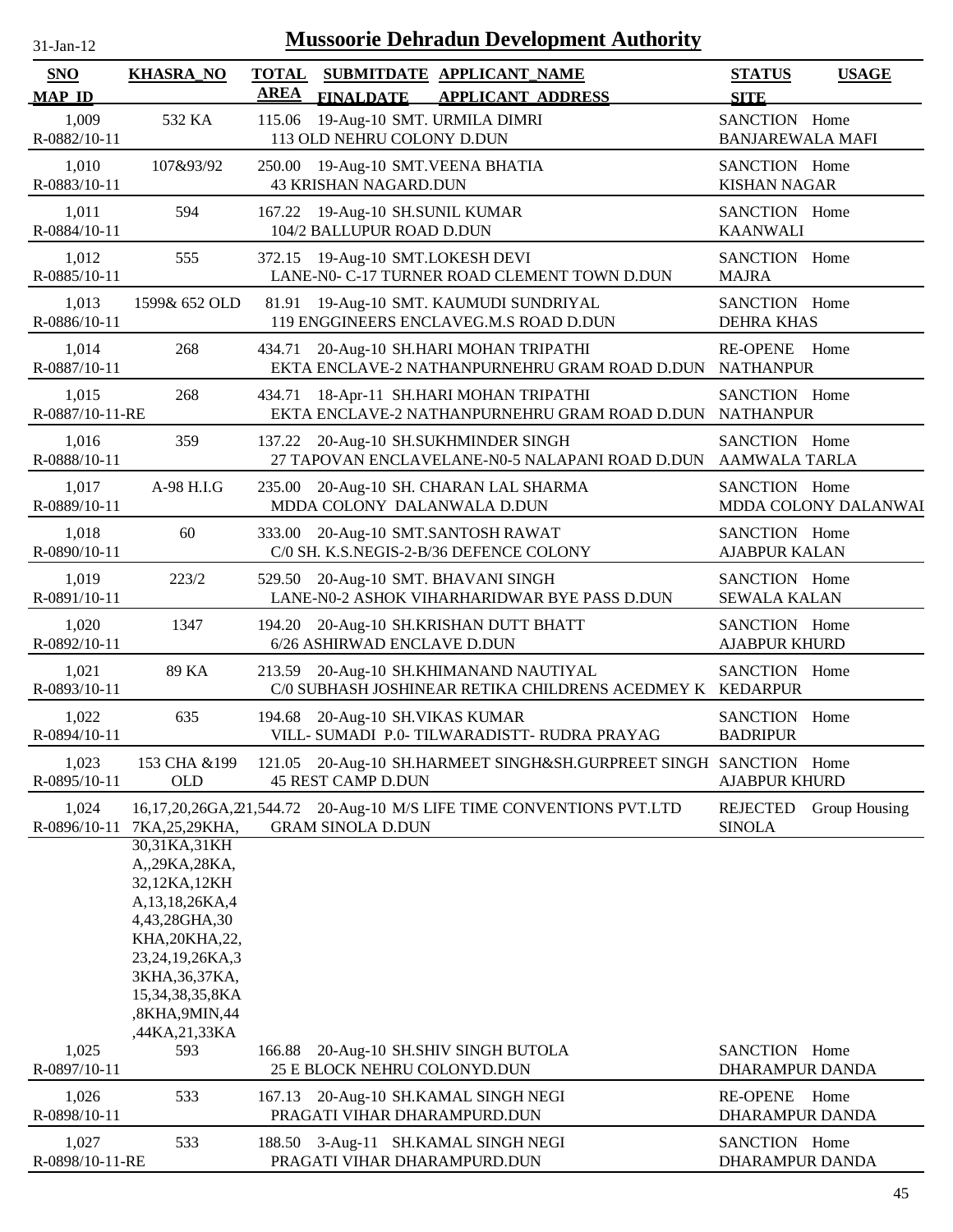| $31$ -Jan-12 |
|--------------|
|              |

| <b>SNO</b>               | <b>KHASRA_NO</b>           | <b>TOTAL</b><br><b>AREA</b> |                                                                   | SUBMITDATE APPLICANT_NAME                                                                     | <b>STATUS</b>                           | <b>USAGE</b> |
|--------------------------|----------------------------|-----------------------------|-------------------------------------------------------------------|-----------------------------------------------------------------------------------------------|-----------------------------------------|--------------|
| <b>MAP ID</b>            |                            |                             | <b>FINALDATE</b>                                                  | <b>APPLICANT ADDRESS</b>                                                                      | <b>SITE</b>                             |              |
| 1,028<br>R-0899/10-11    | 568                        | 197.02                      |                                                                   | 20-Aug-10 SH. DEVENDRA KUMAR SHARMA<br>MATA MANDIR ROAD AJABPUR KALAN D.DUN                   | SANCTION Home<br><b>AJABPUR KALAN</b>   |              |
| 1,029<br>R-0900/10-11    | 124/101                    |                             | 124/101, ANSARI MARG, DEHRADUN.                                   | 277.06 20-Aug-10 SH.GAURAV BHARGAV                                                            | SANCTION Home<br><b>ANSARI MARG</b>     |              |
| 1,030<br>R-0901/10-11    | 464/545                    |                             |                                                                   | 156.34 21-Aug-10 SH.NARENDRA SINGH NEGI<br>H-52 HATHIBARKALANSURVEY ESTATE D.DUN              | SANCTION Home<br><b>DHORAN KHAS</b>     |              |
| 1,031<br>R-0902/10-11    | 153 CHA& 199<br><b>OLD</b> |                             | <b>45 REST CAMP D.DUN</b>                                         | 121.05 21-Aug-10 SH.HARMEET SINGH&SH.GURPREET SINGH SANCTION Home                             | <b>AJABPUR KHURD</b>                    |              |
| 1,032<br>R-0903/10-11    | 1430 (PLOT<br>$NO-2)$      |                             | 171.52 21-Aug-10 GANGA REALTORS<br>12 TYAGI ROADDEHRADUN.         |                                                                                               | SANCTION Home<br><b>DEHRA KHAS</b>      |              |
| 1,033<br>R-0904/10-11    | 1430                       |                             | <b>12 TYAGI ROAD D.DUN</b>                                        | 152.87 21-Aug-10 M/S GANGA REALTORS PVT.LTD.                                                  | SANCTION Home<br><b>DEHRA KHAS</b>      |              |
| 1,034<br>$R-0905/10-11$  | 1434                       |                             | <b>12 TYAGI ROAD D.DUN</b>                                        | 189.32 21-Aug-10 M/S GANGA REALTORS PVT.LTD                                                   | SANCTION Home<br><b>DEHRA KHAS</b>      |              |
| 1,035<br>R-0906/10-11    | 1327/3                     |                             | 109.90 21-Aug-10 SMT.ARCHANA JHA<br>26 HILL VIEW COLONYD.DUN      |                                                                                               | SANCTION Home<br><b>KAANWALI</b>        |              |
| 1,036<br>R-0907/10-11    | 17                         |                             | 111.54 21-Aug-10 SMT.SIMRAN KAUR<br>PAYAL ENCLAVEG.M.S.ROAD D.DUN |                                                                                               | SANCTION Home<br><b>SEWALA KHURD</b>    |              |
| 1,037<br>R-0908/10-11    | 193/1                      |                             | 13-D PATEL NAGAR D.DUN                                            | 297.28 21-Aug-10 SH.KAMALJEET SINGH&SH.HARJEET KAUR SANCTION Home                             | <b>MAJRA</b>                            |              |
| 1,038<br>R-0909/10-11    | 346                        |                             | <b>10 AJABPUR KALAN D.DUN</b>                                     | 388.22 23-Aug-10 SH.RAVINDER SINGH GUSSAIN                                                    | SANCTION Home<br><b>AJABPUR KALAN</b>   |              |
| 1,039<br>R-0910/10-11    | 198& 947(DA)<br><b>NEW</b> |                             |                                                                   | 194.08 23-Aug-10 DR. SMT. CHANDRA PANT<br>VILL& P.O. JAKHPANTDISTT- PITHORAGARH UK.           | SANCTION Home<br><b>NATHANPUR</b>       |              |
| 1,040<br>R-0911/10-11    | 90 GA&94 KA                |                             |                                                                   | 172.82 23-Aug-10 SMT.MEHAR LATA JUJ& SH.ARUN JUJ<br>JUJ VILLA KING CRAGLIBRARY ROAD MUSSOORIE | SANCTION Home<br><b>THANI GAON</b>      |              |
| 1,041<br>R-0912/10-11    | 560/2                      |                             | 182.28 23-Aug-10 SMT.MAMTA JHA                                    | CITY CENTRE COMPLEXINDIRA NAGAR COLONY D.DUN                                                  | <b>RE-OPENE</b><br><b>KAANWALI</b>      | Home         |
| 1,042<br>R-0912/10-11-RE | 560/2                      |                             | 182.28 8-Nov-10 SMT.MAMTA JHA                                     | CITY CENTRE COMPLEXINDIRA NAGAR COLONY D.DUN                                                  | SANCTION Home<br><b>KAANWALI</b>        |              |
| 1,043<br>R-0913/10-11    | 1223                       | 128.48                      | 2/57 MISSARWALA D.DUN                                             | 23-Aug-10 SMT.SUSHMA RAWAT&RITU RAWAT                                                         | SANCTION Home<br><b>AJABPUR KALAN</b>   |              |
| 1,044<br>R-0914/10-11    | 953 KA& 704<br><b>OLD</b>  | 197.00                      | 23-Aug-10 SH.SANJAY SINGH                                         | H.N0-55/124 GURU ROADLAXMAN CHOWK D.DUN                                                       | SANCTION Home<br><b>DEHRA KHAS</b>      |              |
| 1,045<br>R-0915/10-11    | 335&366 OLD                |                             |                                                                   | 111.30 25-Aug-10 SMT.BABITA PANWAR<br>OGGAL BHATTATURNER ROAD D.DUN                           | SANCTION Home<br><b>DHORAN KHAS</b>     |              |
| 1,046<br>R-0916/10-11    | 772                        |                             | 275.28 25-Aug-10 SMT.PREM KUMARI                                  | C/0 MR. T.R. SHARMAGURU NANAK ROAD SUBHASH NAGA                                               | SANCTION Home<br><b>BHARUWALA GRANT</b> |              |
| 1,047<br>R-0917/10-11    | 837                        |                             | 83.16 25-Aug-10 SMT.KIRAN BALUNI                                  | GRAM BHARU WALAP.0. MOHABBEWALA D.DUN                                                         | SANCTION Home<br><b>BHARUWALA GRANT</b> |              |
| 1,048<br>R-0918/10-11    | 109                        | 199.07                      |                                                                   | 25-Aug-10 SMT.HARPREET KAUR&SMT.TEJ KAUR<br>DRON PURI G.M.S. ROADKANWALI D.DUN                | SANCTION Home<br><b>AJABPUR KHURD</b>   |              |
| 1,049<br>R-0919/10-11    | 250/232                    |                             | 232 KHURBHURA MOHALLA D.DUN                                       | 147.87 25-Aug-10 SH. SANDEEP ROHILA                                                           | SANCTION Home<br>KHURBURA MOHALLA       |              |
| 1,050<br>R-0920/10-11    | 62                         |                             | <b>GRAM PANDITWARI D.DUN</b>                                      | 94.94 25-Aug-10 SH.RAVINDRA SINGH THAPA                                                       | SANCTION Home<br>PREMPUR MAFI (PART)    |              |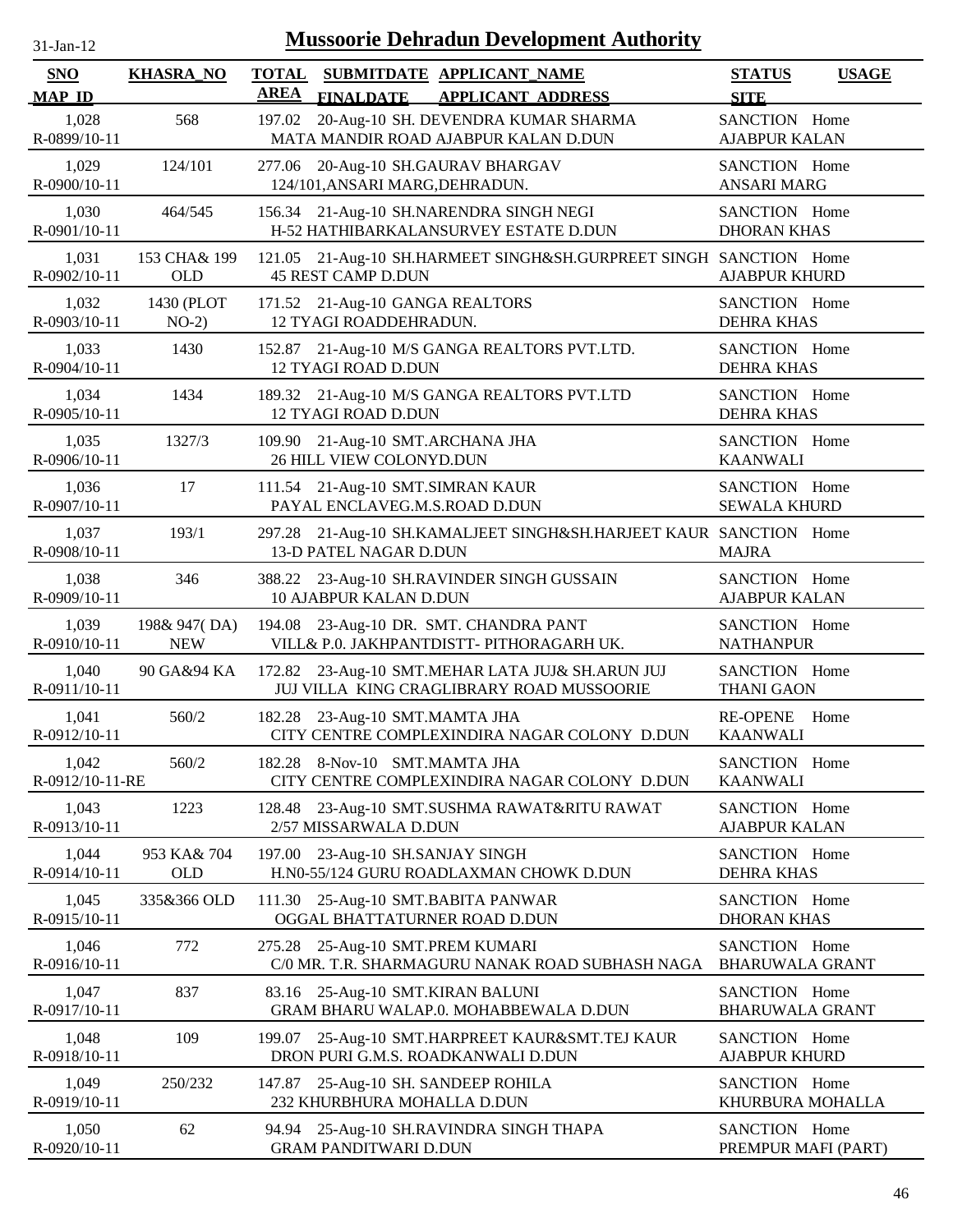| $31$ -Jan-12             | <b>Mussoorie Dehradun Development Authority</b> |                                                                                                                 |                                              |  |  |  |  |
|--------------------------|-------------------------------------------------|-----------------------------------------------------------------------------------------------------------------|----------------------------------------------|--|--|--|--|
| <b>SNO</b>               | <b>KHASRA_NO</b>                                | <b>TOTAL</b><br>SUBMITDATE APPLICANT_NAME                                                                       | <b>STATUS</b><br><b>USAGE</b>                |  |  |  |  |
| <b>MAP ID</b>            |                                                 | <b>AREA</b><br><b>FINALDATE</b><br><b>APPLICANT ADDRESS</b>                                                     | <b>SITE</b>                                  |  |  |  |  |
| 1,051<br>R-0921/10-11    | 177 & 178                                       | 25-Aug-10 SH.SANAM KUMAR<br>130.36<br>0/125 VASANT VIHAR D.DUN                                                  | SANCTION Home                                |  |  |  |  |
| 1,052<br>R-0922/10-11    | 341&311 OLD                                     | 25-Aug-10 SMT.CHANDRA PRABHA<br>334.83<br>18 KHURBHURA MOHALLABINDAL ROAD D.DUN                                 | SANCTION Home<br><b>KEDARPUR</b>             |  |  |  |  |
| 1,053<br>R-0923/10-11    | 11 JA & 22/1<br><b>OLD</b>                      | 26-Aug-10 SH.K.S. CHAUHAN<br>180.25<br>MADAKINI VIHARSAHASTRADHARA ROAD D.DUN                                   | SANCTION Home<br><b>BRAHAMA WALA</b>         |  |  |  |  |
| 1,054<br>R-0924/10-11    | 567/1                                           | 26-Aug-10 SH.PREM KUMAR ARORA&SH.HIMANSHU A SANCTION Home<br>177.46<br>105 ENGGINEERS ENCLAVE-1G.M.S.ROAD D.DUN | <b>KAANWALI</b>                              |  |  |  |  |
| 1,055<br>R-0925/10-11    | 335 JHA& 193/1<br><b>OLD</b>                    | 26-Aug-10 SMT. AMITA MANCHANDA<br>92.93<br>7-A HILL VIEW COLONYINDIRA NAGAR D.DUN                               | SANCTION Home<br><b>NIRANJANPUR</b>          |  |  |  |  |
| 1,056<br>R-0926/10-11    | 189                                             | 26-Aug-10 SH.AMIT KAPOOR&SH.HARISH JUYAL<br>164.78<br>224 OLD DALANWALA D.DUN                                   | SANCTION Home<br><b>CHIDOWALI</b>            |  |  |  |  |
| 1,057<br>R-0927/10-11    | 114                                             | 225.14 26-Aug-10 SMT.PUSHPA GAUR<br>89 PRAKASH VIHAR DHARAMPUR D.DUN                                            | SANCTION Home<br><b>AJABPUR KHURD</b>        |  |  |  |  |
| 1,058<br>R-0928/10-11    | 114 DA                                          | 26-Aug-10 SH.RAJ MOHAN SINGH RAWAT<br>185.84<br>VILL- SARAGHDARWALAP.0- BHOGPUR D.DUN                           | <b>RE-OPENE</b><br>Home<br><b>BADRIPUR</b>   |  |  |  |  |
| 1,059<br>R-0928/10-11-RE | 114 DA                                          | 185.84<br>31-Mar-11 SH.RAJ MOHAN SINGH RAWAT<br>VILL- SARAGHDARWALAP.0- BHOGPUR D.DUN                           | SANCTION Home<br><b>BADRIPUR</b>             |  |  |  |  |
| 1,060<br>R-0929/10-11    | 1777 GA&1033<br><b>OLD</b>                      | 26-Aug-10 SMT.RAJNI NAUTIYAL<br>154.30<br>VILL- TALLA UPPUP.0- SAURH UPPU TEHRI GARHWAL                         | SANCTION Home<br><b>AJABPUR KALAN</b>        |  |  |  |  |
| 1,061<br>R-0930/10-11    | 61                                              | 192.05 26-Aug-10 SMT.HARBHAJAN KAUR<br>116 MANNU GANJ D.DUN                                                     | SANCTION Home<br><b>KAANWALI</b>             |  |  |  |  |
| 1,062<br>R-0931/10-11    | 1555                                            | 158.84 27-Aug-10 SH.SACHIN GOYAL& SMT.MAMTA GOYAL<br><b>36 SHAKTI VIHARMAJRA D.DUN</b>                          | SANCTION Home<br><b>KAANWALI</b>             |  |  |  |  |
| 1,063<br>R-0932/10-11    | $21/2-3$                                        | 27-Aug-10 SH.ASHOK KUMAR BALYAN<br>599.50<br>H.N0-21/2-3 TEG BAHADUR ROAD D.DUN                                 | SANCTION Home<br><b>TEG BAHADUR ROAD</b>     |  |  |  |  |
| 1,064<br>R-0933/10-11    | 43&OLD<br>90/79& 91/79                          | 232.87<br>27-Aug-10 SMT.VEENA KALRA&SH.SANDEEP KALRA<br>19/38 E.C.ROAD D.DUN                                    | SANCTION Home<br><b>RACE COURSE</b>          |  |  |  |  |
| 1,065<br>R-0934/10-11    | 27                                              | 193.36 27-Aug-10 SMT.SHALINI DWIVEDI<br>10-D BALBIR ROAD D.DUN                                                  | <b>RE-OPENE</b><br>Home<br><b>INDER ROAD</b> |  |  |  |  |
| 1,066<br>R-0934/10-11-RE | 27                                              | 3-Aug-11 SMT.SHALINI DWIVEDI<br>211.28<br>10-D BALBIR ROAD D.DUN                                                | SANCTION Home<br><b>INDER ROAD</b>           |  |  |  |  |
| 1,067<br>R-0935/10-11    | 702& 1059 NEW                                   | 226.24 27-Aug-10 SMT.PARAMJEET KAUR<br>DRON PURI G.M.S.ROADD.DUN                                                | SANCTION Home<br><b>DEHRA KHAS</b>           |  |  |  |  |
| 1,068<br>R-0936/10-11    | 18& 49/41                                       | 27-Aug-10 SH.OM PRAKASH&SH. BHIM PRAKASH<br>280.51<br><b>18 DHARAM PUR D.DUN</b>                                | SANCTION Home<br><b>DHARMPUR</b>             |  |  |  |  |
| 1,069<br>R-0937/10-11    | 441&544 NEW                                     | 83.06 27-Aug-10 SMT.REEMA SAHANI<br>LANE-N0-10 CHAMAN VIHARSEWLA KALAN MAJRA D.DUN                              | SANCTION Home<br><b>SEWALA KALAN</b>         |  |  |  |  |
| 1,070<br>R-0938/10-11    | 324                                             | 27-Aug-10 SH.NANDAN SINGH BISHT<br>225.33<br>H.N0-35 LANE-N0-5 TAPOVAN ENCLAVEAAMWALA TARLA                     | SANCTION Home<br>AAMWALA TARLA               |  |  |  |  |
| 1,071<br>R-0939/10-11    | 122                                             | 27-Aug-10 SMT.KAMAL DEI RAMOLA<br>184.02<br>C-31 NEHRU COLONYD.DUN                                              | SANCTION Home<br><b>AJABPUR KHURD</b>        |  |  |  |  |
| 1,072                    | 771 GHA&                                        | 27-Aug-10 M/S R.C. BHALLA&SONS<br>101.62                                                                        | SANCTION Home                                |  |  |  |  |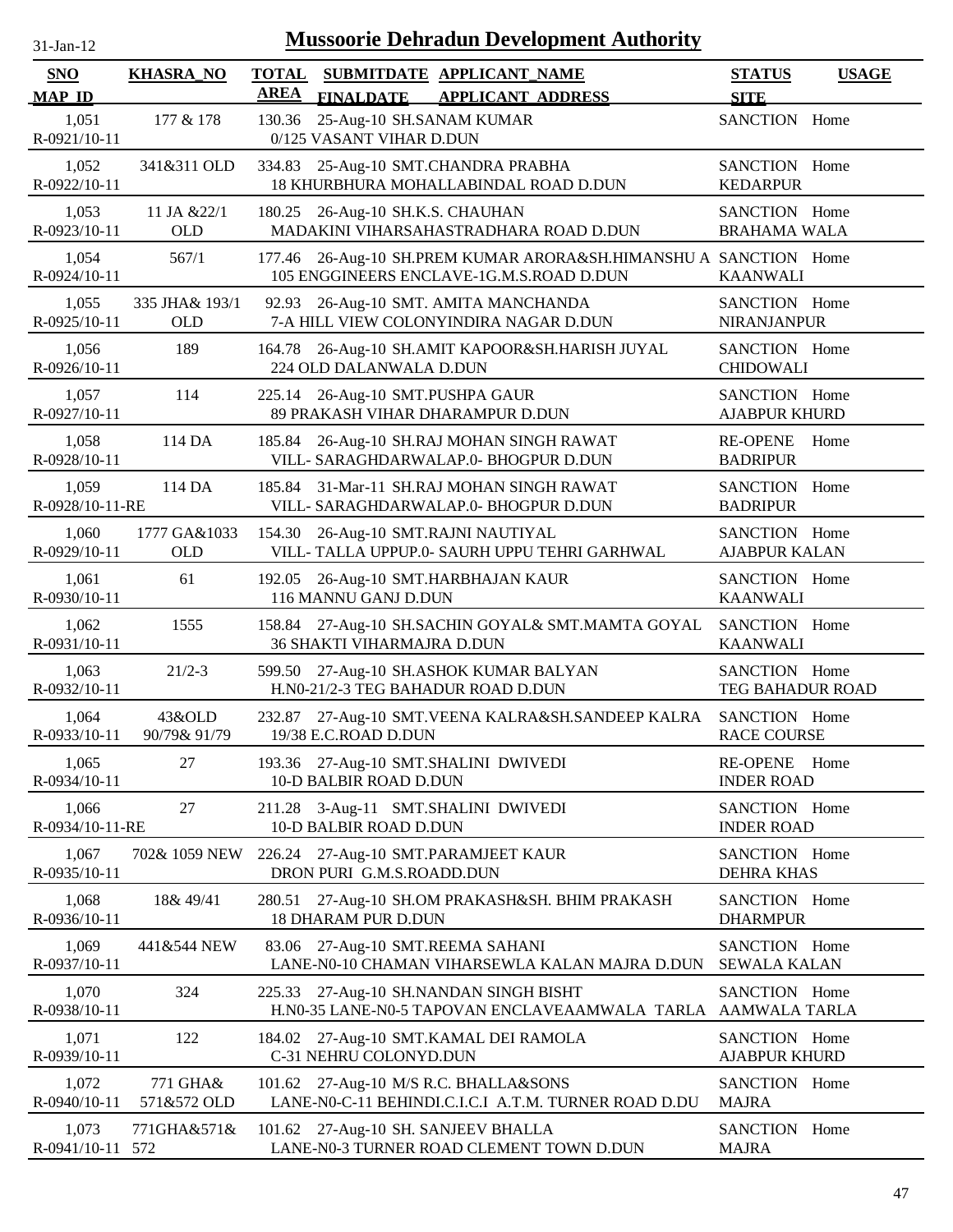| $31$ -Jan-12                | <b>Mussoorie Dehradun Development Authority</b> |                             |                                                                                                      |                                         |               |  |  |
|-----------------------------|-------------------------------------------------|-----------------------------|------------------------------------------------------------------------------------------------------|-----------------------------------------|---------------|--|--|
| <b>SNO</b><br><b>MAP ID</b> | <b>KHASRA_NO</b>                                | <b>TOTAL</b><br><b>AREA</b> | SUBMITDATE APPLICANT_NAME<br>FINALDATE APPLICANT ADDRESS                                             | <b>STATUS</b><br><b>SITE</b>            | <b>USAGE</b>  |  |  |
| 1,074<br>R-0942/10-11       | <b>815 KHA</b>                                  | 189.98                      | 28-Aug-10 SMT.USHA<br><b>4 NEW ROAD D.DUN</b>                                                        | SANCTION Home<br><b>NATHANPUR</b>       |               |  |  |
| 1,075<br>$R - 0943/10 - 11$ | 117                                             |                             | 315.86 28-Aug-10 SH.BACCHI RAM BARMOLA<br>117 PRAKASH LOKSHIMLA BYE PASS D.DUN                       | SANCTION Home<br><b>SEWALA KALAN</b>    |               |  |  |
| 1,076<br>R-0944/10-11       | 291                                             |                             | 225.74 28-Aug-10 SMT.SAROJ<br>280 WEST CANAL ROAD SEWLA KALAN D.DUN                                  | SANCTION Home<br><b>SEWALA KALAN</b>    |               |  |  |
| 1,077<br>R-0945/10-11       | 1323 $&($<br>PLOT-N0-196)                       |                             | 226.00 28-Aug-10 SMT. MALINI KAUL<br>SILVER HEIGHT PONDHAPREM NAGAR D.DUN                            | SANCTION Home<br><b>PONDHA</b>          |               |  |  |
| 1,078<br>R-0946/10-11       | 419&111/8<br><b>OLD</b>                         |                             | 168.73 28-Aug-10 SH.AJAY JAIN& SH.VIJAY JAIN<br>C/0 SH.G.C. NEGI25 SUMAN NAGAR DHARAMPUR D.DUN       | <b>RE-OPENE</b><br><b>MAJRI MAFI</b>    | Home          |  |  |
| 1,079<br>R-0946/10-11-RE    | 419&111/8<br><b>OLD</b>                         | 168.73                      | 26-Oct-10 SH.AJAY JAIN& SH.VIJAY JAIN<br>C/0 SH.G.C. NEGI25 SUMAN NAGAR DHARAMPUR D.DUN              | SANCTION Home<br><b>MAJRI MAFI</b>      |               |  |  |
| 1,080<br>R-0947/10-11       | 179                                             | 223.00                      | 28-Aug-10 SH.MAHENDRA KHANNA<br>179 PARK ROAD D.DUN                                                  | SANCTION Home<br><b>PARK ROAD</b>       |               |  |  |
| 1,081<br>R-0948/10-11       | 516                                             | 132.68                      | 28-Aug-10 SH. ANIL KUMAR RAWAT<br>175 DHARAMPUR D.DUN                                                | RE-OPENE Home<br><b>AJABPUR KALAN</b>   |               |  |  |
| 1,082<br>R-0948/10-11-RE    | 516                                             |                             | SH. ANIL KUMAR RAWAT<br>200.00 4-Jul-11<br>175 DHARAMPUR D.DUN                                       | <b>SANCTION</b><br><b>AJABPUR KALAN</b> |               |  |  |
| 1,083<br>R-0949/10-11       | 1500 (PLOT.N0-<br>26)                           |                             | 169.36 30-Aug-10 M/S GANGA REALTORS PVT.LTD<br><b>12 TYAGI ROAD D.DUN</b>                            | SANCTION Home<br>DEHRA KHAS             |               |  |  |
| 1,084<br>R-0950/10-11       | 1500 (PLOT.N0.<br>22)                           |                             | 168.59 30-Aug-10 M/S GANGA REALTORS PVT.LTD<br><b>12 TYAGI ROAD D.DUN</b>                            | SANCTION Home<br>DEHRA KHAS             |               |  |  |
| 1,085<br>R-0951/10-11       | 1343& 349 OLD                                   |                             | 130.50 30-Aug-10 SMT. VINTI PANULI<br>5 OM VIHARDHARAMPUR D.DUN                                      | RE-OPENE Home<br><b>AJABPUR KHURD</b>   |               |  |  |
| 1,086<br>R-0951/10-11-RE    | 1343& 349 OLD                                   |                             | 130.50 15-Oct-10 SMT. VINTI PANULI<br>5 OM VIHARDHARAMPUR D.DUN                                      | SANCTION Home<br><b>AJABPUR KHURD</b>   |               |  |  |
| 1,087<br>R-0952/10-11       | 352                                             |                             | 276.00 30-Aug-10 SH.BUDHI PRAKASH SHARMA<br><b>GRAM AJABPUR KHURDD.DUN</b>                           | SANCTION Home<br><b>AJABPUR KHURD</b>   |               |  |  |
| 1,088<br>R-0953/10-11       | 118                                             |                             | 120.81 30-Aug-10 SMT.LAJBIR KAUR<br><b>6 ASHOKA ENCLAVENIRANJANPUR D.DUN</b>                         | SANCTION Home<br><b>SEWALA KALAN</b>    |               |  |  |
| 1,089<br>R-0954/10-11       | 786 CHA&787<br><b>GHA</b>                       |                             | 222.54 30-Aug-10 SMT.SHOBHA CHAUHAN& SMT.PREM LAT<br>EKTA ENCLAVESTREET.N0- 5 NEHRU GRAM ROAD NATHAN | SANCTION Home<br><b>NATHANPUR</b>       |               |  |  |
| 1,090<br>R-0955/10-11       | 570                                             | 120.81                      | 30-Aug-10 SH.VIJAY SHAH<br>GRAM SEWLA KALANCHANDRA MANI ROAD D.DUN                                   | SANCTION Home<br><b>SEWALA KALAN</b>    |               |  |  |
| 1,091<br>R-0956/10-11       | 148                                             | 172.09                      | 30-Aug-10 SH.GIRISH CHANDRA DANGWAL<br>38/6 KALIDAS ROAD D.DUN                                       | SANCTION Home<br><b>AJABPUR KALAN</b>   |               |  |  |
| 1,092<br>R-0957/10-11       | 60                                              | 135.25                      | 30-Aug-10 SMT.MADHU JAIN&SH.AMIT JAIN<br>67 DHAMAWALA BAZARD.DUN                                     | SANCTION Home<br>PIPAL MANDI            |               |  |  |
| 1,093<br>R-0957/10-11-RE    | 60                                              | 135.25                      | 27-Nov-10 SMT.MADHU JAIN&SH.AMIT JAIN<br>67 DHAMAWALA BAZARD.DUN                                     | SANCTION Home<br>PIPAL MANDI            |               |  |  |
| 1,094<br>R-0958/10-11       | 136&168/1                                       | 1,823.03                    | 30-Aug-10 SH.SANJAY GUPTA&SMT MANISHA GUPTA¿ RE-OPENE<br>180 SAKET COLONY ROORKEE                    | <b>KANDOLI</b>                          | Hostel        |  |  |
| 1,095<br>R-0958/10-11-RE    | 136&168/1                                       | 1,823.03                    | 20-Apr-11 SH.SANJAY GUPTA&SMT MANISHA GUPTA¿ SANCTION<br><b>180 SAKET COLONY ROORKEE</b>             | <b>KANDOLI</b>                          | Group Housing |  |  |
| 1,096<br>R-0959/10-11       | 1384 KA                                         | 576.10                      | 30-Aug-10 SMT.CHANDRA KANTA JAGURI&SMT RICH SANCTION Home<br>KARGI ROAD VIDYA VIHARD.DUN             | <b>DEHRA KHAS</b>                       |               |  |  |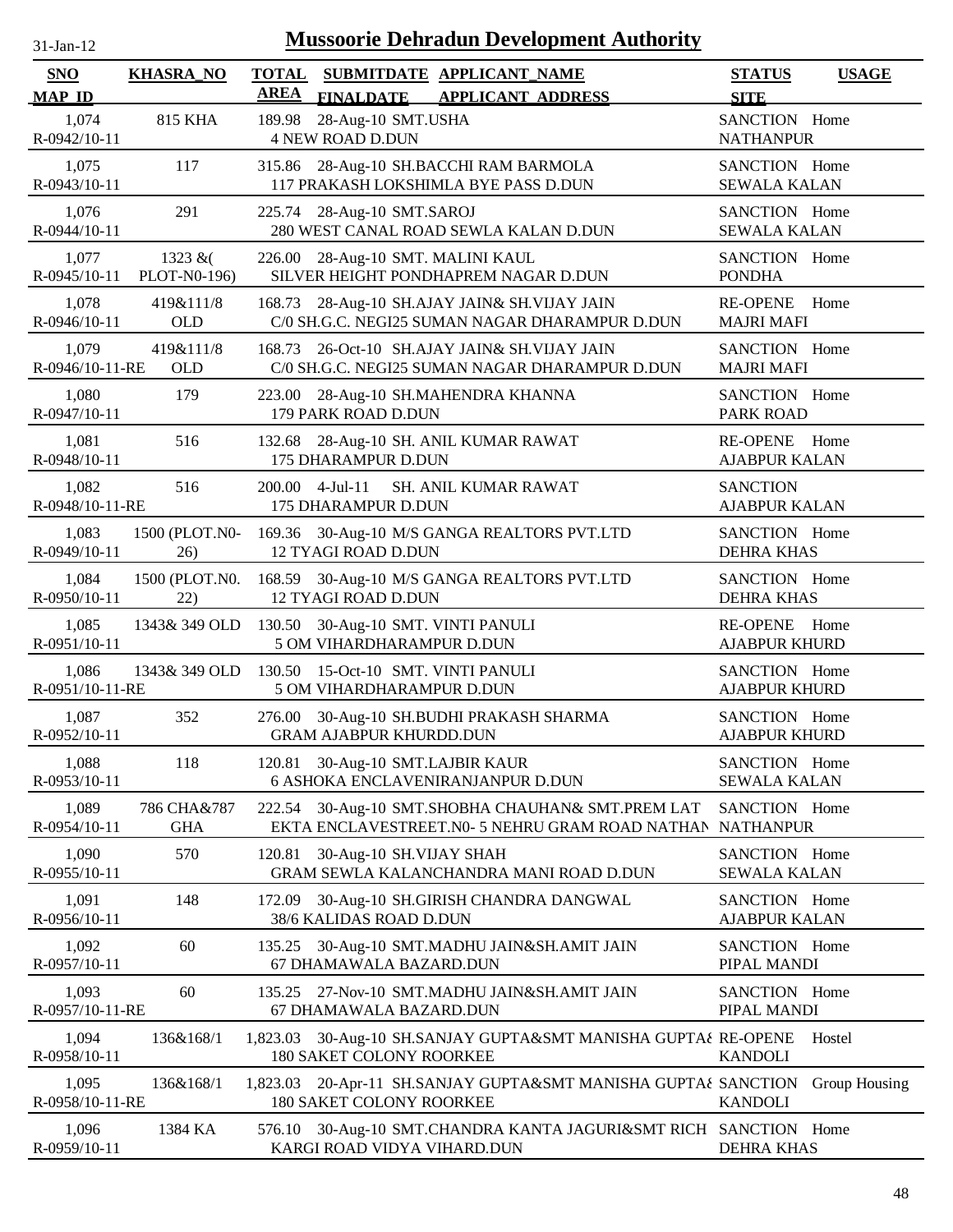| <b>Mussoorie Dehradun Development Authority</b><br>$31-Jan-12$ |                              |                             |                                                                                                                |                                         |              |  |  |
|----------------------------------------------------------------|------------------------------|-----------------------------|----------------------------------------------------------------------------------------------------------------|-----------------------------------------|--------------|--|--|
| <b>SNO</b><br><b>MAP ID</b>                                    | <b>KHASRA_NO</b>             | <b>TOTAL</b><br><b>AREA</b> | SUBMITDATE APPLICANT NAME<br><b>FINALDATE</b><br><b>APPLICANT ADDRESS</b>                                      | <b>STATUS</b><br><b>SITE</b>            | <b>USAGE</b> |  |  |
| 1,097<br>R-0960/10-11                                          | 26/1                         | 137.17                      | 30-Aug-10 SH. KULBHUSHAN CHADHA&SH.RAKESH C SANCTION Home<br>322 OMKAR ROAD D.DUN                              | <b>ARVIND MARG</b>                      |              |  |  |
| 1,098<br>R-0961/10-11                                          | 1245/1                       | 75.86                       | 31-Aug-10 SMT.JASBIR KAUR<br>12 ADARSH NAGARBALLUPUR ROAD D.DUN                                                | SANCTION Home<br><b>GARHI</b>           |              |  |  |
| 1,099<br>R-0962/10-11                                          | 1242                         |                             | 228.87 31-Aug-10 SH. KANCHHID SINGH<br>10 JANAK PURI ENGG.ENCLAVE PHASE-III G.M.S.ROAD D.DU KAANWALI           | SANCTION Home                           |              |  |  |
| 1,100<br>R-0963/10-11                                          | OLD 33& 83<br><b>NEW</b>     | 387.13                      | 31-Aug-10 SH. SHIVAY ASSOCIATES& SH. PRITAM SIN( SANCTION Home<br>213/1 RAJPUR ROAD D.DUN                      | <b>JAKHAN</b>                           |              |  |  |
| 1,101<br>R-0964/10-11                                          | 587                          | 156.83                      | 31-Aug-10 SH.ROSHAN LAL DABRAL&SMT. VIMLESH D SANCTION Home<br>119-B BELL ROAD SOCIETYAREA CLEMENT TOWN D.DUN  | <b>BHARUWALA GRANT</b>                  |              |  |  |
| 1,102<br>R-0965/10-11                                          | 365 GA                       | 80.00                       | 31-Aug-10 SH.PANKAJ MOHAN& SMT. MAMTA RANI<br>61 AJABPUR KALAN D.DUN                                           | SANCTION Home<br><b>KOHLUPANI</b>       |              |  |  |
| 1,103<br>R-0966/10-11                                          | 1345                         |                             | 136.36 31-Aug-10 SH.GURDAYAL SINGH ARORA&SH.BIRENDE SANCTION Home<br>429 INDIRA NAGAR COLONYVASANT VIHAR D.DUN | <b>KAANWALI</b>                         |              |  |  |
| 1,104<br>R-0967/10-11                                          | 110                          |                             | 223.31 31-Aug-10 SH.PADAM KUMAR JAIN<br>85 VIJAY PARKBALLUPUR ROAD D.DUN                                       | SANCTION Home<br><b>KAANWALI</b>        |              |  |  |
| 1,105<br>R-0968/10-11                                          | 12 GA& 13 GA                 |                             | 164.06 31-Aug-10 LT.COL. ASHOK THAPA<br>147 VANASTHALI SOUTHMANDIR LANE BALLUPUR D.DUN                         | SANCTION Home<br><b>KAULAGARH</b>       |              |  |  |
| 1,106<br>R-0969/10-11                                          | 64/1& 77 GHA<br><b>NEW</b>   |                             | 175.75 31-Aug-10 SH.SAHIL NARULA<br>LANE-N0- 7 EKTA VIHARSAHASTRADHARA ROAD D.DUN                              | REJECTED Home<br><b>AAMWALA TARLA</b>   |              |  |  |
| 1,107<br>R-0970/10-11                                          | 24-B & 65/29/1<br><b>NEW</b> | 181.23                      | 31-Aug-10 SMT. RAJNI JAYDEEP&SH.JAYDEEP SINGH<br>D-15 OFFICERS COLONYRACE COURSE D.DUN                         | SANCTION Home<br>PRITAM ROAD            |              |  |  |
| 1,108<br>R-0971/10-11                                          | 397/2 OLD&<br>738 GHA NEW    | 142.19                      | 1-Sep-10 SH.ABDUL RAHMAN<br>120 AZAD NAGARRAIPUR ROAD D.DUN                                                    | SANCTION Home<br><b>ADOIWALA</b>        |              |  |  |
| 1,109<br>R-0972/10-11                                          | 151/2                        | 194.16                      | $1-Sep-10$<br><b>SMT. PRABHA DEVI</b><br><b>GRAM PANDITWARID.DUN</b>                                           | SANCTION Home<br><b>PANDITWARI</b>      |              |  |  |
| 1,110<br>R-0973/10-11                                          | 533/2                        |                             | 89.40 1-Sep-10 SH.HARBHAJAN SINGH<br>THAPA NIWASTURNER ROAD CLEMENT TOWN D.DUN                                 | SANCTION Home<br><b>BHARUWALA GRANT</b> |              |  |  |
| 1,111<br>R-0974/10-11                                          | 721 KA                       |                             | 115.51 1-Sep-10 SH. SANDEEP NAUTIYAL<br>717 BRHAMPURI, NIRANJANPUR, DEHRADUN.                                  | SANCTION Home<br><b>NIRANJANPUR</b>     |              |  |  |
| 1,112<br>R-0975/10-11                                          | 1836                         |                             | 254.41 1-Sep-10 SH.RAGHUBIR SINGH RAWAT<br>C/0 SH. J.S.PANTNEHRU GRAM D.DUN                                    | SANCTION Home<br><b>AJABPUR KALAN</b>   |              |  |  |
| 1,113<br>R-0976/10-11                                          | 326                          | 400.08                      | 1-Sep-10 SH.RAM KRISHAN GUPTA<br>11-A GREEN PARK BALLUPUR D.DUN                                                | SANCTION Home<br><b>KAANWALI</b>        |              |  |  |
| 1,114<br>R-0977/10-11                                          | 84                           |                             | 148.70 1-Sep-10 SMT.SEEMA KOHLI<br>5 KISHAN NAGAR D.DUN                                                        | SANCTION Home<br><b>PANDITWARI</b>      |              |  |  |
| 1,115<br>R-0978/10-11                                          | 931 NEW & 468<br><b>OLD</b>  |                             | 75.85 1-Sep-10<br><b>SH.NARENDRA SINGH</b><br>60 SUBHASH NAGARDEHRA DUN                                        | SANCTION Home<br>MOHUWALA MAFI          |              |  |  |
| 1,116<br>R-0979/10-11                                          | 21/22                        |                             | 146.64 4-Sep-10 SH. RAKESH KUMAR JAIN<br>21/22 OLD SURVEY ROAD D.DUN                                           | SANCTION Home<br>OLD SURVEY ROAD        |              |  |  |
| 1,117<br>R-0980/10-11                                          | 112&113 M                    |                             | 242.95 4-Sep-10 SMT.GUDDI NAUTIYAL&SMT.MUNNI DEVI<br>OAK BUSH GARDENNABHA HOUSE MUSSOORIE                      | SANCTION Home<br><b>AJABPUR KALAN</b>   |              |  |  |
| 1,118<br>R-0981/10-11                                          | 101                          |                             | 363.07 4-Sep-10 SH. AMAR SINGH&RAM SINGH&SH.HARI S<br>GRAM PREM PUR MAFIKAULAGARH D.DUN                        | SANCTION Home<br>PREMPUR MAFI (PART)    |              |  |  |
| 1,119<br>R-0982/10-11                                          | 1348                         |                             | 187.66 6-Sep-10 SH.SURESH KUMAR<br>E-14 IIRS COLONYKALIDAS ROAD D.DUN                                          | SANCTION Home<br><b>KAANWALI</b>        |              |  |  |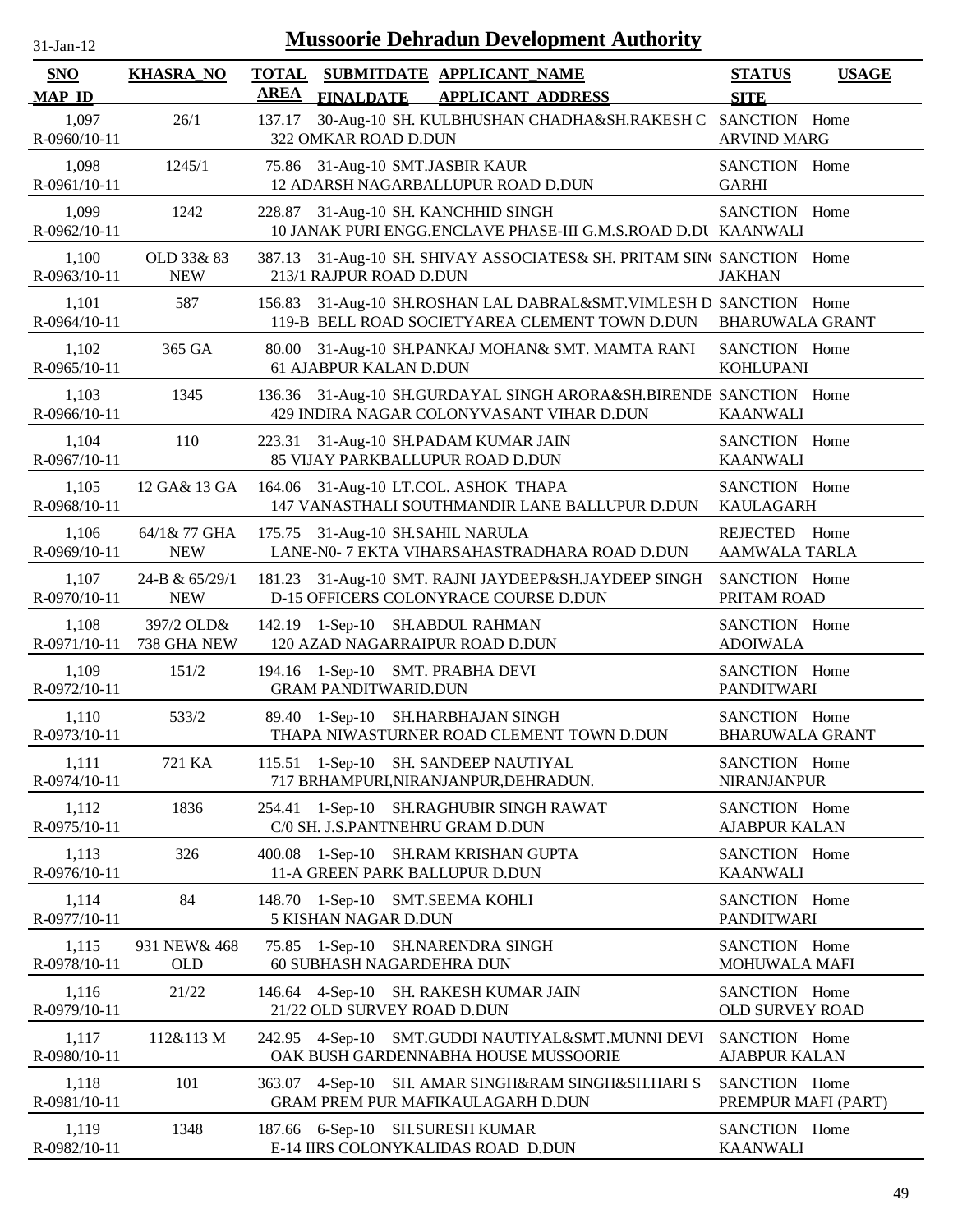| $31$ -Jan-12 |  |
|--------------|--|

| SNO<br><b>MAP ID</b>       | <b>KHASRA_NO</b>              | TOTAL SUBMITDATE APPLICANT NAME<br><b>AREA</b><br>FINALDATE APPLICANT ADDRESS                                   | <b>STATUS</b><br><b>SITE</b>          | <b>USAGE</b> |
|----------------------------|-------------------------------|-----------------------------------------------------------------------------------------------------------------|---------------------------------------|--------------|
| 1,120<br>R-0983/10-11      | 252& 1159                     | 153.96 6-Sep-10 SMT.VINAY LATA RATURI<br><b>GRAM AJABPUR KHURDD.DUN</b>                                         | SANCTION Home<br><b>AJABPUR KHURD</b> |              |
| 1,121<br>R-0984/10-11      | 1496 (PLOT<br>$N0-114$        | 163.17 6-Sep-10 M/S GANGA REALTORS PVT.LTD<br>12 TYAGI ROAD D.DUN                                               | SANCTION Home<br><b>DEHRA KHAS</b>    |              |
| 1,122<br>R-0985/10-11      | 1494(<br>PLOT.N0-107)         | 162.03 6-Sep-10 M/S GANGA REALTORS PVT.LTD<br>12 TYAGI ROAD D.DUN                                               | SANCTION Home<br><b>DEHRA KHAS</b>    |              |
| 1,123                      | R-0986/10-11 K.H.-1501[PLO    | 133.44 6-Sep-10 GANGA REALTORS P.LTD.<br>12 TYAGI ROAD, DEHRADUN.                                               | SANCTION Home<br><b>DEHRA KHAS</b>    |              |
| 1,124<br>R-0987/10-11 136) | <b>TT</b><br>1431(PLOT-N0-    | 178.59 6-Sep-10 M/S GANGA REALTORS PVT.LTD<br><b>12 TYAGI ROAD D.DUN</b>                                        | SANCTION Home<br><b>DEHRA KHAS</b>    |              |
| 1,125<br>R-0988/10-11      | 335 JHA&193/1<br><b>OLD</b>   | 92.93 6-Sep-10 SH.RADHEY SHYAM<br>7-A HILL VIEW COLONYINDIRA NAGAR D.DUN                                        | SANCTION Home<br><b>NIRANJANPUR</b>   |              |
| 1,126<br>R-0989/10-11      | 1345                          | 130.83 6-Sep-10 SH.BIRENDRA SINGH ARORA& SMT. TRILOC SANCTION Home<br>429 INDIRA NAGAR COLONYVASANT VIHAR D.DUN | <b>KAANWALI</b>                       |              |
| 1,127<br>R-0990/10-11      | 9 CHA                         | 197.56 7-Sep-10 SH.R.S.KAPIL<br>DEAL COLONYRAIPUR ROAD D.DUN                                                    | SANCTION Home<br><b>KANDOLI</b>       |              |
| 1,128<br>R-0991/10-11      | 956 MIN                       | 321.46 8-Sep-10 SH. PURAN SINGH RAWAT<br>H.N. 11 TYPE-3]POLICE LINE, RACE COURSE, DEHRADUN.                     | SANCTION Home<br><b>DEEP NAGAR</b>    |              |
| 1,129<br>R-0992/10-11      | $S-2-C/62$                    | 648.50 8-Sep-10 MAJ.PRAMOD KUMAR VOHRA<br>C/57 NEHRU COLONY D.DUN                                               | SANCTION Home<br>DEFENCE COLONY       |              |
| 1,130<br>R-0993/10-11      | 161OLD&1206<br><b>KHA NEW</b> | 90.27 8-Sep-10 MAJ. DEEPAK SINGH BISHT<br>VILL& P.0- NATHUAWALAD.DUN                                            | SANCTION Home<br><b>AJABPUR KALAN</b> |              |
| 1,131<br>R-0994/10-11      | 245                           | 153.97 8-Sep-10 SH.SHORAJ SINGH<br>H.N0-20 INDRAPRASTH ENCLAVESEWLA KALAN D.DUN                                 | SANCTION Home<br><b>SEWALA KALAN</b>  |              |
| 1,132<br>R-0995/10-11      | 53                            | 335.28 8-Sep-10 SH. BIR SINGH<br>B-49 OLD YAMUNA COLONYDAKPATHAR D.DUN                                          | SANCTION Home<br><b>KANDOLI</b>       |              |
| 1,133<br>R-0996/10-11      | 815 GHA                       | 161.78 8-Sep-10 SH.NARESH KUMAR CHAUHAN<br>EKTA ENCLAVE STREET-N0-5NEHRU GRAM ROAD NATHAN NATTHANPUR            | SANCTION Home                         |              |
| 1,134<br>R-0997/10-11      | 1340/2                        | 87.14 8-Sep-10<br><b>SMT.SWEETA</b><br>48 NEW COLONYBALLUPUR D.DUN                                              | SANCTION Home<br><b>KAANWALI</b>      |              |
| 1,135<br>R-0998/10-11      | 20                            | 170.96 8-Sep-10<br>SH.GOPAL SINGH RAWAT<br>TYPE-I/16 INDIRA NAGAR FOREST COLONY D.DUN                           | SANCTION Home<br><b>INDRAPUR</b>      |              |
| 1,136<br>R-0999/10-11      | 139 KHA                       | 10-Sep-10 SH.V.S.RAWAT&SMT.SHANTI RAWAT<br>223.05<br>A-148 NEHRU COLONYD.DUN                                    | SANCTION Home<br><b>BADRIPUR</b>      |              |
| 1,137<br>R-1000/10-11      | 69/3                          | 10-Sep-10 SH.SHIV CHARAN NARANG<br>155.96<br>A-21 DAMODARPURI BAJORIEA ROAD<br>NEW BHAGAT S ARYA NAGAR          | SANCTION Home                         |              |
| 1,138<br>R-1000/10-11-RE   | 69/3                          | 27-Jan-11 SH.SHIV CHARAN NARANG<br>155.96<br>A-21 DAMODARPURI BAJORIEA ROAD<br>NEW BHAGAT S ARYA NAGAR          | SANCTION Home                         |              |
| 1,139<br>R-1001/10-11      | 534& 46 NEW                   | 10-Sep-10 SH.ANIL DANGWAL<br>195.21<br>36 SUMAN NAGARDHARAMPUR D.DUN                                            | SANCTION Home<br><b>AJABPUR KALAN</b> |              |
| 1,140<br>R-1002/10-11      | KH.NO-29                      | 10-Sep-10 SMT.NEELAM GHAI<br>202.30<br>967 HARIKUNJ VIJAYPARK EXT.D.DUN                                         | SANCTION Home<br><b>KAANWALI</b>      |              |
| 1,141<br>R-1003/10-11      | 1241/1/1                      | 10-Sep-10 SH.D.C.GARG<br>273.94<br>4 NARENDRA VIHARBALLUPUR ROAD D.DUN                                          | SANCTION Home<br><b>GARHI</b>         |              |
| 1,142<br>R-1004/10-11      | 10/5                          | 10-Sep-10 KM. NEENA SINGH<br>439.56<br>88-A RAJPUR ROAD D.DUN                                                   | SANCTION Home<br><b>DAK PATTI</b>     |              |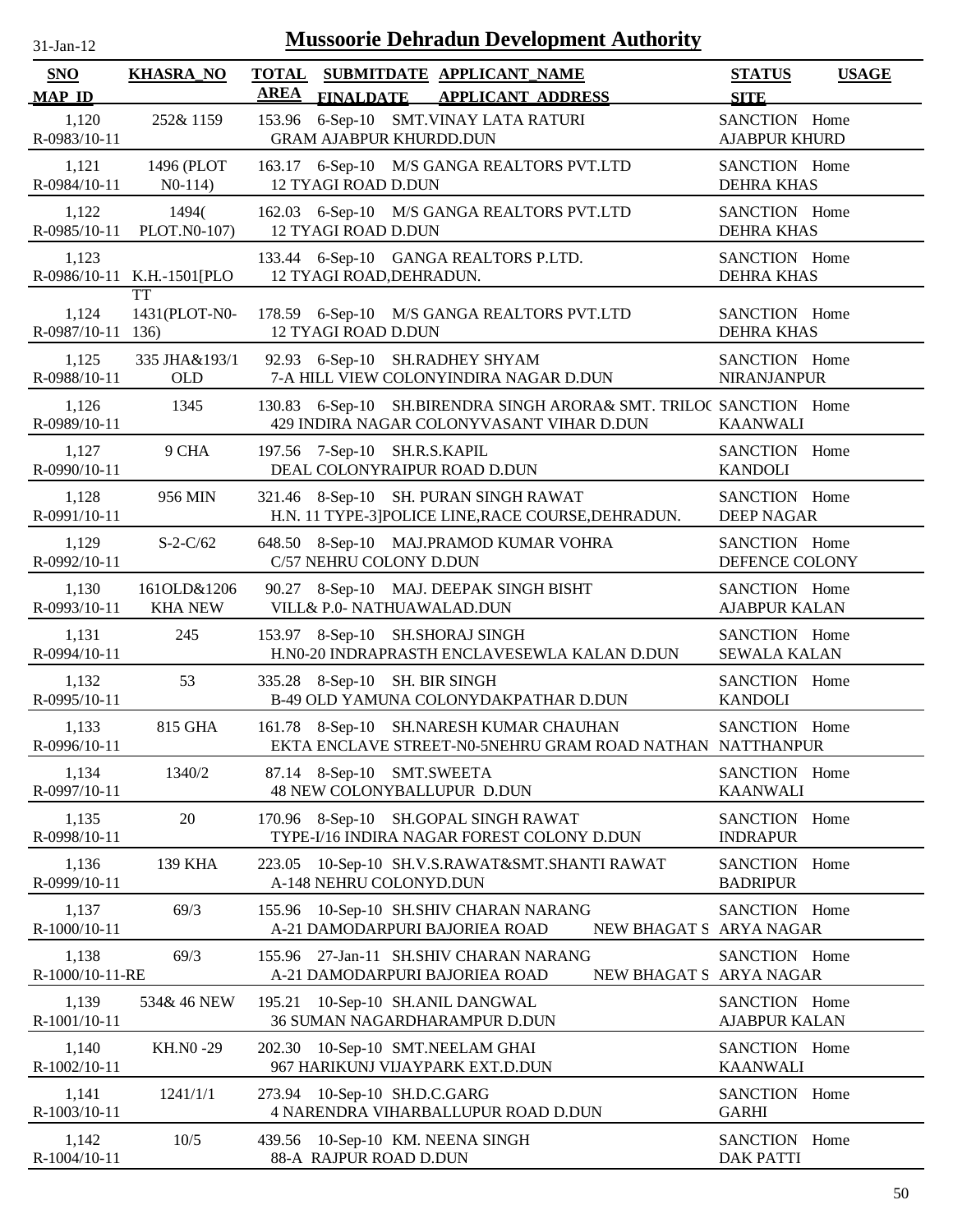| <b>Mussoorie Dehradun Development Authority</b><br>$31$ -Jan- $12$ |                            |              |                                                                      |                                                                                  |                                         |              |  |
|--------------------------------------------------------------------|----------------------------|--------------|----------------------------------------------------------------------|----------------------------------------------------------------------------------|-----------------------------------------|--------------|--|
| <b>SNO</b>                                                         | <b>KHASRA_NO</b>           | <b>TOTAL</b> |                                                                      | SUBMITDATE APPLICANT NAME                                                        | <b>STATUS</b>                           | <b>USAGE</b> |  |
| <b>MAP ID</b>                                                      |                            | <b>AREA</b>  | <b>FINALDATE</b>                                                     | <b>APPLICANT ADDRESS</b>                                                         | <b>SITE</b>                             |              |  |
| 1,143<br>R-1005/10-11                                              | 548                        | 184.80       |                                                                      | 10-Sep-10 SH.DEEP CHANDRA BHATT<br>BHATT SADAN VIKASH NAGARHALDWANI NANITAL      | SANCTION Home<br><b>HATHIBARKALA</b>    |              |  |
| 1,144<br>R-1006/10-11                                              | 1262&<br><b>PLOT.N0-42</b> | 222.97       | 10-Sep-10 MISS.DEVIKA BATTA<br><b>19 MEHANT ROAD D.DUN</b>           |                                                                                  | SANCTION Home<br><b>KAANWALI</b>        |              |  |
| 1,145<br>R-1007/10-11                                              | 286                        |              | 18 NEW SURVEY ROAD D.DUN                                             | 171.70 10-Sep-10 SH.RADHEY SHYAM JOSHI                                           | SANCTION Home<br>AAMWALA TARLA          |              |  |
| 1,146<br>R-1008/10-11                                              | 1527/1                     | 199.38       | DRONPURI G.M.S.ROAD D.DUN                                            | 10-Sep-10 SMT.HARPREET KAUR&SMT.MANPREET K SANCTION Home                         | <b>KAANWALI</b>                         |              |  |
| 1,147<br>R-1009/10-11                                              | 1002                       | 288.53       | 10-Sep-10 SH.SHYAM SINGH                                             | 41 ANKIT PURAMKANWALI G.M.S.ROAD D.DUN                                           | SANCTION Home<br><b>KAANWALI</b>        |              |  |
| 1,148<br>R-1010/10-11                                              | <b>652 KHA</b>             |              | 114.52 13-Sep-10 SH.VIPIN CHAUHAN<br>H.N0-35 SHAKTI VIHARMAJRA D.DUN |                                                                                  | SANCTION Home<br>MOHUWALA MAFI          |              |  |
| 1,149<br>R-1011/10-11                                              | 1145                       | 80.54        | JYOTI VIHAR AJABPUR KALAN D.DUN                                      | 13-Sep-10 SMT.BEENA CHAUHAN                                                      | SANCTION Home<br><b>AJABPUR KALAN</b>   |              |  |
| 1,150<br>R-1012/10-11                                              | 175                        |              | 161.29 13-Sep-10 SH.ASHOK RAWAT<br>LAXMI NIWAS RAJEEV NAGAR D.DUN    |                                                                                  | SANCTION Home<br><b>AJABPUR KALAN</b>   |              |  |
| 1,151<br>R-1013/10-11                                              | 226                        |              | <b>GRAM ADHOIWALA D.DUN</b>                                          | 358.56 13-Sep-10 SH.GIRISH CHANDRA SAXENA                                        | SANCTION Home<br><b>ADOIWALA</b>        |              |  |
| 1,152<br>R-1014/10-11                                              | 872                        |              | 199.21 13-Sep-10 SMT.LAXMI SAJWAN                                    | 39 GANGOTRI VIHAR LANE-N0-1RING ROAD NATHANPUR N NATHANPUR                       | SANCTION Home                           |              |  |
| 1,153<br>R-1015/10-11                                              | 30/1                       |              | 27/3 ARYA NAGARBLOCK-I D.DUN                                         | 159.14 13-Sep-10 SMT.SHAMBHAVI DEVI SEMWAL                                       | SANCTION Home<br><b>ADOIWALA</b>        |              |  |
| 1,154<br>R-1016/10-11                                              | 513                        |              | 287.74 13-Sep-10 SMT.SHALINI SIMON                                   | NASHEMAN COTTAGECLEMENT TOWN D.DUN                                               | SANCTION Home<br><b>BHARUWALA GRANT</b> |              |  |
| 1,155<br>R-1017/10-11                                              | 785& 1072 KA(<br>NEW)      | 197.55       | FIROJPUR CHAWANIPUNJAB                                               | 13-Sep-10 SMT.BIMLA GUPTA&SH.NIRANJAN KUMAR/ REJECTED Home                       | <b>MAJRA</b>                            |              |  |
| 1,156<br>R-1017/10-11-RE                                           | 785& 1072 KA(<br>NEW)      |              | FIROJPUR CHAWANIPUNJAB                                               | 197.55 27-Oct-10 SMT.BIMLA GUPTA&SH.NIRANJAN KUMARA SANCTION Home                | <b>MAJRA</b>                            |              |  |
| 1,157<br>R-1018/10-11                                              | 129                        | 294.37       |                                                                      | 14-Sep-10 SMT. PRATIMA DHAUNDIYAL<br>369/1 VASANT KUNJVASANT VIHAR ENCLAVE D.DUN | SANCTION Home<br><b>KAULAGARH</b>       |              |  |
| 1,158<br>R-1019/10-11                                              | 389/338                    |              | 389/338 OLD DALANWALA D.DUN                                          | 376.25 14-Sep-10 SMT. SWARN KUMARI SOOD                                          | SANCTION Home<br><b>OLD DALANWALA</b>   |              |  |
| 1,159<br>R-1020/10-11                                              | 268/309                    | 92.88        | 14-Sep-10 SMT.SAVITA GUPTA<br>268/309 OLD DALANWALA D.DUN            |                                                                                  | SANCTION Home<br><b>OLD DALANWALA</b>   |              |  |
| 1,160<br>R-1021/10-11                                              | 112/1                      |              | 259.65 14-Sep-10 SH.SURESH CHAND                                     | 1 PRAGATI VIHARSAHASTRADHARA ROAD D.DUN                                          | SANCTION Home<br><b>ADOIWALA</b>        |              |  |
| 1,161<br>R-1022/10-11                                              | 641 KHA                    | 128.94       | 14-Sep-10 SH.PRADEEP PANWAR                                          | RAM PRASTH ENCLAVEBADRIPUR D.DUN                                                 | SANCTION Home<br><b>BADRIPUR</b>        |              |  |
| 1,162<br>R-1023/10-11                                              | PLOT.N0- C-166             |              |                                                                      | 675.00 15-Sep-10 LT.COL. VED PRAKASH YADAV<br>G-319 NEHRU COLONYDHARAMPUR D.DUN  | SANCTION Home<br>DEFENCE COLONY         |              |  |
| 1,163<br>R-1024/10-11                                              | 304                        |              | 192.81 15-Sep-10 SMT. KEDARI RATURI                                  | LANE-N0- 4 H.N0-3SAHASTRI NAGAR D.DUN                                            | SANCTION Home<br><b>NATTHANPUR</b>      |              |  |
| 1,164<br>R-1025/10-11                                              | 225                        |              | 176.00 15-Sep-10 SH.DHARAM PAUL                                      | 98 PRAGATI VIHARLANE-N0-4 DHARAMPUR D.DUN                                        | SANCTION Home<br><b>AJABPUR KALAN</b>   |              |  |
| 1,165<br>R-1026/10-11                                              | 142& 8 KA<br><b>NEW</b>    |              | 223.00 15-Sep-10 SH.KISHORI LAL                                      | RAJEEV NAGARTARLI KANDOLI D.DUN                                                  | SANCTION Home<br><b>KANDOLI</b>         |              |  |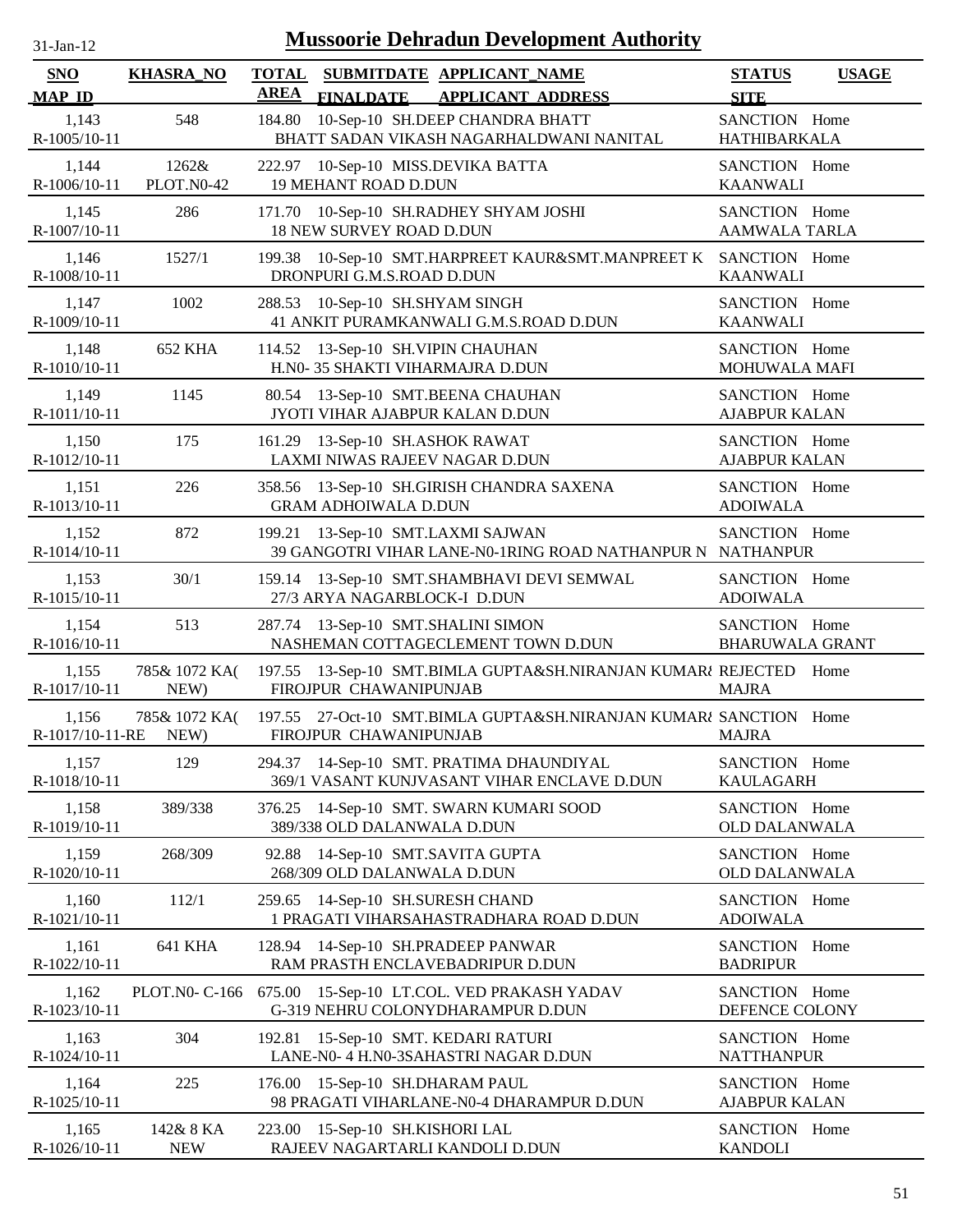| $31-Jan-12$                 |                                |                             | <b>Mussoorie Dehradun Development Authority</b>                                                   |                                         |                        |
|-----------------------------|--------------------------------|-----------------------------|---------------------------------------------------------------------------------------------------|-----------------------------------------|------------------------|
| <b>SNO</b><br><b>MAP ID</b> | <b>KHASRA_NO</b>               | <b>TOTAL</b><br><b>AREA</b> | SUBMITDATE APPLICANT_NAME<br><b>FINALDATE APPLICANT ADDRESS</b>                                   | <b>STATUS</b><br><b>SITE</b>            | <b>USAGE</b>           |
| 1,166<br>R-1027/10-11       | 636                            | 166.48                      | 15-Sep-10 SH.SATENDRA SINGH NEGI<br>GRAM DHARAMPUR DANDA D.DUN                                    | SANCTION Home<br>DHARAMPUR DANDA        |                        |
| 1,167<br>R-1028/10-11       | 743                            |                             | 163.61 15-Sep-10 SMT.KAMLA<br>414 BALLIWALA KANWALI ROAD D.DUN                                    | SANCTION Home<br><b>KAANWALI</b>        |                        |
| 1,168<br>R-1029/10-11       | $A-84$                         |                             | 230.00 15-Sep-10 SH.DINESH CHAND GARG<br>13 GURUDWARA ROAD, DEHRADUN.                             | SANCTION Home<br><b>DALANWALA</b>       |                        |
| 1,169<br>R-1030/10-11       | 885                            |                             | 260.22 15-Sep-10 KM.SUSHMA JOSHI<br>25 VIVEKA NANDPHASE-II NATHANPUR D.DUN                        | SANCTION Home<br><b>NATHANPUR</b>       |                        |
| 1,170<br>R-1031/10-11       | 1132&2042 KA<br><b>NEW</b>     |                             | 198.36 16-Sep-10 SH.PREM SINGH RAWAT<br><b>GRAM&amp; P.0- BANJARAWALA D.DUN</b>                   | SANCTION Home<br><b>AJABPUR KALAN</b>   |                        |
| 1,171<br>R-1032/10-11       | 281/1243& 356<br><b>KA NEW</b> | 141.41                      | 16-Sep-10 SMT. PUSHPA NAYAL<br>348/E VEER CHANDRASINGH GARHWALI MARG D.DUN                        | SANCTION Home<br><b>AJABPUR KALAN</b>   |                        |
| 1,172<br>R-1033/10-11       | 23/1                           |                             | 529.32 16-Sep-10 SMT.SHANTI TANDON<br>23/1 EAST REST CAMPD.DUN                                    | REJECTED Home<br><b>REST CAMP</b>       |                        |
| 1,173<br>R-1034/10-11       | 244 & 438 NEW                  | 240.93                      | 16-Sep-10 SH.PRAVEEN SINGH RAWAT<br>94/13 LANE- N0-9ADARSH NAGAR DHARAMPUR D.DUN                  | SANCTION Home<br><b>AJABPUR KALAN</b>   |                        |
| 1,174<br>R-1035/10-11       | 361                            | 306.69                      | 16-Sep-10 SH.RATTAN SINGH PANWAR<br>184 VIJAY COLONYHATHIBARKALAN D.DUN                           | SANCTION Home<br><b>HATHIBARKALA</b>    |                        |
| 1,175<br>R-1036/10-11       | 148                            | 242.10                      | 16-Sep-10 SMT.MADHU MAYA ALEY<br>NAYA GAON HATHIBARKALAN D.DUN                                    | SANCTION Home                           | VIJAYPUR HATHI BADKALA |
| 1,176<br>R-1037/10-11       | 1000& 701 OLD                  |                             | 121.63 16-Sep-10 SH.SHIVENDRA SINGH BISHT&SMT SARASW SANCTION Home<br>43/3 CANAL ROADJAKHAN D.DUN | <b>JAKHAN</b>                           |                        |
| 1,177<br>R-1038/10-11       | 153                            |                             | 205.30 16-Sep-10 SH.RAM KUMAR<br>P 06713 NEW AREAORDNANCE FACTORY RAIPUR D.DUN                    | SANCTION Home<br><b>CHAK RAIPUR</b>     |                        |
| 1,178<br>R-1039/10-11       | 314                            |                             | 169.30 16-Sep-10 SH.HARISH CHAMOLI<br>VILL-KIDDUWALA P.0- RANJHA WALARAIPUR D.DUN                 | SANCTION Home<br><b>MAJRI MAFI</b>      |                        |
| 1,179<br>R-1040/10-11       | <b>NEW</b>                     |                             | 828& 1421 GHA 295.99 16-Sep-10 SMT.SHASHI VERMA<br>1473 INDIRA NAGAR COLONYNEW FOREST D.DUN       | <b>RE-OPENE</b><br><b>AJABPUR KALAN</b> | Home                   |
| 1,180<br>R-1040/10-11-RE    | 828& 1421 GHA<br><b>NEW</b>    |                             | 295.99 4-Jun-11<br><b>SMT.SHASHI VERMA</b><br>1473 INDIRA NAGAR COLONYNEW FOREST D.DUN            | SANCTION Home<br><b>AJABPUR KALAN</b>   |                        |
| 1,181<br>R-1041/10-11       | 618                            |                             | 162.57 16-Sep-10 SH.SHYAM LAL DANGWAL<br>GIRDHAR NIWASOGAL ROAD TURNER ROAD MAJRA D.DU            | SANCTION Home<br><b>BHARUWALA GRANT</b> |                        |
| 1,182<br>R-1042/10-11       | 59/7                           |                             | 643.76 16-Sep-10 SH.R.N.GUPTA<br>57/6 LAXMAN MODAL TOWNTYAGI ROAD D.DUN                           | SANCTION Home<br><b>CHANDER NAGAR</b>   |                        |
| 1,183<br>R-1043/10-11       | 336 JHA                        | 130.00                      | 18-Sep-10 SH.JAGDISH PRASAD MITTAL<br>90 CHAMAN VIHARNIRANJANPUR P.O.- MAJRA D.DUN                | SANCTION Home<br><b>NIRANJANPUR</b>     |                        |
| 1,184<br>R-1044/10-11       | 339 CH                         | 360.00                      | 18-Sep-10 SH.OM MEHTA&SH.DALIP KUMAR MEHTA<br>74-C KUNAL ASSOCIATERAJPUR ROAD D.DUN               | SANCTION Home<br><b>JAKHAN</b>          |                        |
| 1,185<br>R-1045/10-11       | $26-A$                         | 226.35                      | 18-Sep-10 SH. PANKAJ JAIN & SMT. REEMA JAIN<br>178/1. SAHARANPUR ROAD, DEHRADUN.                  | SANCTION Home<br><b>LITTAN ROAD</b>     |                        |
| 1,186<br>R-1046/10-11       | 532                            | 188.78                      | 18-Sep-10 SH.KHAJAN DAS<br><b>GRAM KANWALI D.DUN</b>                                              | SANCTION Home<br><b>KAANWALI</b>        |                        |
| 1,187<br>R-1047/10-11       | 720 KA& 516<br><b>OLD</b>      | 96.65                       | 20-Sep-10 SH.UTTAM KUMAR&SH. GAURAV KUMAR<br>H.N0-3 BHAGIRATHI PURAMDOON VIHAR D.DUN              | SANCTION Home<br>DEHRA KHAS             |                        |
| 1,188<br>R-1048/10-11       | 476                            | 286.13                      | 20-Sep-10 SH.SURENDRA DUTT<br>LANE-N0-5 ASHIRVAD ENCLAVE BALLUPUR D.DUN                           | SANCTION Home<br><b>KAANWALI</b>        |                        |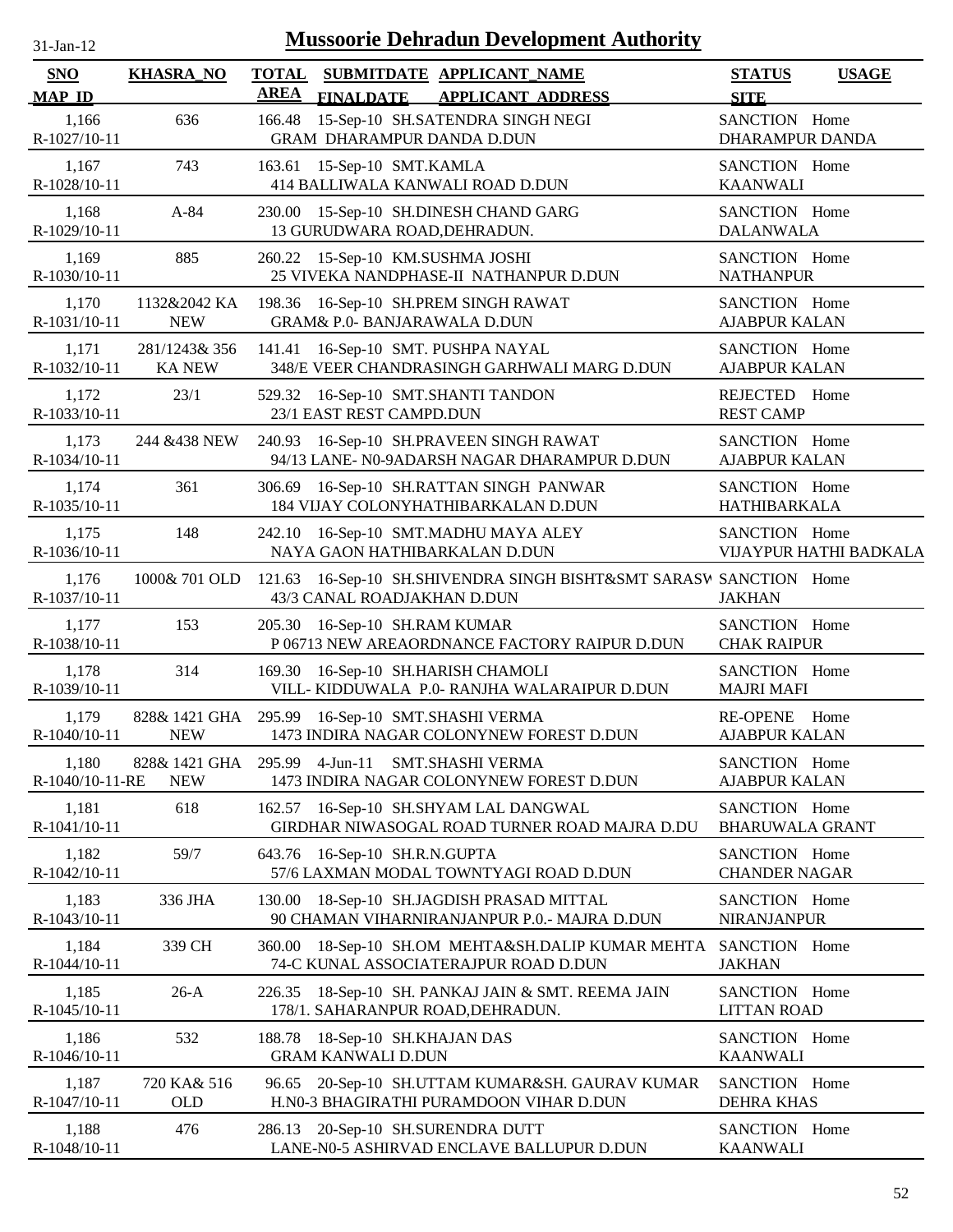| $31$ -Jan-12                | <b>Mussoorie Dehradun Development Authority</b> |                                                                                                    |                                              |  |  |  |  |  |
|-----------------------------|-------------------------------------------------|----------------------------------------------------------------------------------------------------|----------------------------------------------|--|--|--|--|--|
| <b>SNO</b><br><b>MAP ID</b> | <b>KHASRA_NO</b>                                | TOTAL SUBMITDATE APPLICANT NAME<br>AREA<br><b>FINALDATE</b><br><b>APPLICANT ADDRESS</b>            | <b>STATUS</b><br><b>USAGE</b><br><b>SITE</b> |  |  |  |  |  |
| 1,189<br>R-1049/10-11       | 118                                             | 20-Sep-10 LT.COL. K.J. SINGH<br>120.81<br>6 ASHOKA ENCLAVENIRANJANPUR D.DUN                        | SANCTION Home<br><b>SEWALA KALAN</b>         |  |  |  |  |  |
| 1,190<br>R-1050/10-11       | 204&34 OLD                                      | 20-Sep-10 SH.LAXMI KANT RATURI&SMT.SARVESHW / SANCTION Home<br>116.77<br>C-204 CHAKRATA ROAD D.DUN | <b>CHAKRATA ROAD</b>                         |  |  |  |  |  |
| 1,191                       | 25                                              | 81.20 20-Sep-10 SH.DEEPAK KUMAR                                                                    | SANCTION Home                                |  |  |  |  |  |
| $R-1051/10-11$              |                                                 | <b>GRAM GUJRADHA MAN SINGHD.DUN</b>                                                                | <b>DANDA DHORAN</b>                          |  |  |  |  |  |
| 1,192                       | 1243                                            | 184.69 20-Sep-10 SH.VIKRAM SINGH                                                                   | SANCTION Home                                |  |  |  |  |  |
| R-1052/10-11                |                                                 | H.N0-414 LANE-N0-4VIVEKA NAND GRAM JOGIWALA D.DU                                                   | <b>NATHANPUR</b>                             |  |  |  |  |  |
| 1,193                       | 237 KA                                          | 159.06 20-Sep-10 SH.RAJEEV AHUJA&SMT.TRIPTI AHUJA                                                  | SANCTION Home                                |  |  |  |  |  |
| R-1053/10-11                |                                                 | 228/1 SAI LOK PHASE-1NIRANJAN PUR G.M.S.ROAD D.DUN                                                 | <b>NIRANJANPUR</b>                           |  |  |  |  |  |
| 1,194                       | 173 KA                                          | 225.75 20-Sep-10 SMT.SUDHA GAUR&SH.HARI OM GAUR                                                    | SANCTION Home                                |  |  |  |  |  |
| R-1054/10-11                |                                                 | 104 KAULAGARH NEARPUNJAB&SINDH BANK D.DUN                                                          | KAULAGARH MAI CHAKBH(                        |  |  |  |  |  |
| 1,195                       | 159/5                                           | 151.26 20-Sep-10 SH.JASVINDER KAUR                                                                 | SANCTION Home                                |  |  |  |  |  |
| $R-1055/10-11$              |                                                 | 325/A PANDITWARI D.DUN                                                                             | <b>PANDITWARI</b>                            |  |  |  |  |  |
| 1,196                       | 266                                             | 240.00 20-Sep-10 SH. RAJESH KUMAR KULSHRESHTHA                                                     | SANCTION Home                                |  |  |  |  |  |
| R-1056/10-11                |                                                 | GRAM MAJRI MAFIMOHKAMPUR D.DUN                                                                     | <b>MAJRI MAFI</b>                            |  |  |  |  |  |
| 1,197                       | 257/2& 440 GH                                   | 359.41 20-Sep-10 SMT.VEENITA&SH.SHIV DEV                                                           | SANCTION Home                                |  |  |  |  |  |
| R-1057/10-11                | <b>NEW</b>                                      | 151/5 RAJPUR ROAD D.DUN                                                                            | <b>JAKHAN</b>                                |  |  |  |  |  |
| 1,198                       | 244&245                                         | 985.88 20-Sep-10 SH.SANDEEP DUA                                                                    | <b>REJECTED</b>                              |  |  |  |  |  |
| R-1058/10-11                |                                                 | C/0 SH.ANUPAM BHATNAGAR31 JUDGE COLONY BALBIR RC KANDOLI                                           | Hostel                                       |  |  |  |  |  |
| 1,199<br>R-1059/10-11       | 41 & 397 JA                                     | 403.27<br>20-Sep-10 SH.GAJENDRA DUTT RATURI<br>20 GANGOTRI VIHARLANE-N0-1 NATHANPUR D.DUN          | SANCTION Home<br><b>NATHANPUR</b>            |  |  |  |  |  |
| 1,200                       | 292                                             | 250.92 21-Sep-10 SH.UTTAM SHAH                                                                     | SANCTION Home                                |  |  |  |  |  |
| R-1060/10-11                |                                                 | LANE-N0-8 ADARSH NAGARDHARAMPUR D.DUN                                                              | <b>AJABPUR KALAN</b>                         |  |  |  |  |  |
| 1,201                       | 2530LD (424)                                    | 102.35 21-Sep-10 SMT. IQBAL FATIMA                                                                 | SANCTION Home                                |  |  |  |  |  |
| R-1061/10-11                | NEW)                                            | EKTA ENCLAVE, CHANDRAVANI ROAD, DEHRADUN.                                                          | <b>SEWALA KALAN</b>                          |  |  |  |  |  |
| 1,202                       | 1598 KHA                                        | 87.60 21-Sep-10 SMT. NIRMAL JAIN                                                                   | SANCTION Home                                |  |  |  |  |  |
| R-1062/10-11                |                                                 | 337 KHURBHURA MOHALLA D.DUN                                                                        | <b>DEHRA KHAS</b>                            |  |  |  |  |  |
| 1,203                       | 7B (13)                                         | 189.57 21-Sep-10 SH.ASHOK KUMAR BHAGAT                                                             | SANCTION Home                                |  |  |  |  |  |
| R-1063/10-11                |                                                 | 26 CHAKRATA ROADOPP- MAHANT QUARTERS D.DUN                                                         | <b>CHAKRATA ROAD</b>                         |  |  |  |  |  |
| 1,204                       | PLOT-N0-43                                      | 222.97 21-Sep-10 SH.RAKESH BATTA                                                                   | SANCTION Home                                |  |  |  |  |  |
| R-1064/10-11                | <b>SAI LOK</b>                                  | 19-A MEHANT ROAD D.DUN                                                                             | <b>KAANWALI</b>                              |  |  |  |  |  |
| 1,205                       | 1085                                            | 188.72 21-Sep-10 SMT.JAGDAMBA DEVI JOSHI                                                           | SANCTION Home                                |  |  |  |  |  |
| R-1065/10-11                |                                                 | SHASTRI ENCLAVE CHAK AJABPUR KALAN D.DUN                                                           | CHAK AJABPUR KALAN                           |  |  |  |  |  |
| 1,206                       | 979&980                                         | 176.50 21-Sep-10 SMT.PRABHA RANA                                                                   | SANCTION Home                                |  |  |  |  |  |
| R-1066/10-11                |                                                 | 6/1 G.M.S. ROADKANWALI D.DUN                                                                       | <b>KAANWALI</b>                              |  |  |  |  |  |
| 1,207                       | 481                                             | 151.95 21-Sep-10 SMT.MUKTI LUMBA                                                                   | SANCTION Home                                |  |  |  |  |  |
| R-1067/10-11                |                                                 | <b>6 CROSS ROAD D.DUN</b>                                                                          | <b>DAK PATTI</b>                             |  |  |  |  |  |
| 1,208                       | 481MIN                                          | 151.95 6-Jan-11 SMT.MUKTI LUMBA                                                                    | SANCTION Home                                |  |  |  |  |  |
| R-1067/10-11-RE             |                                                 | <b>6 CROSS ROAD D.DUN</b>                                                                          | <b>DAK PATTI</b>                             |  |  |  |  |  |
| 1,209                       | 481                                             | 152.63 21-Sep-10 SMT.KIRAN LUMBA                                                                   | SANCTION Home                                |  |  |  |  |  |
| R-1068/10-11                |                                                 | <b>6 CROSS ROAD D.DUN</b>                                                                          | <b>DAK PATTI</b>                             |  |  |  |  |  |
| 1,210                       | 481                                             | 152.63 10-Jan-11 SMT.KIRAN LUMBA                                                                   | SANCTION Home                                |  |  |  |  |  |
| R-1068/10-11-RE             |                                                 | <b>6 CROSS ROAD D.DUN</b>                                                                          | <b>DHAKPATTI</b>                             |  |  |  |  |  |
| 1,211                       | 884 GHA& 703                                    | 125.46 21-Sep-10 SMT.NANDINI AGGARWAL                                                              | SANCTION Home                                |  |  |  |  |  |
| R-1069/10-11                |                                                 | 12-A ASHIMA VIHARTURNER ROAD CLEMENT TOWN D.DU                                                     | <b>MAJRA</b>                                 |  |  |  |  |  |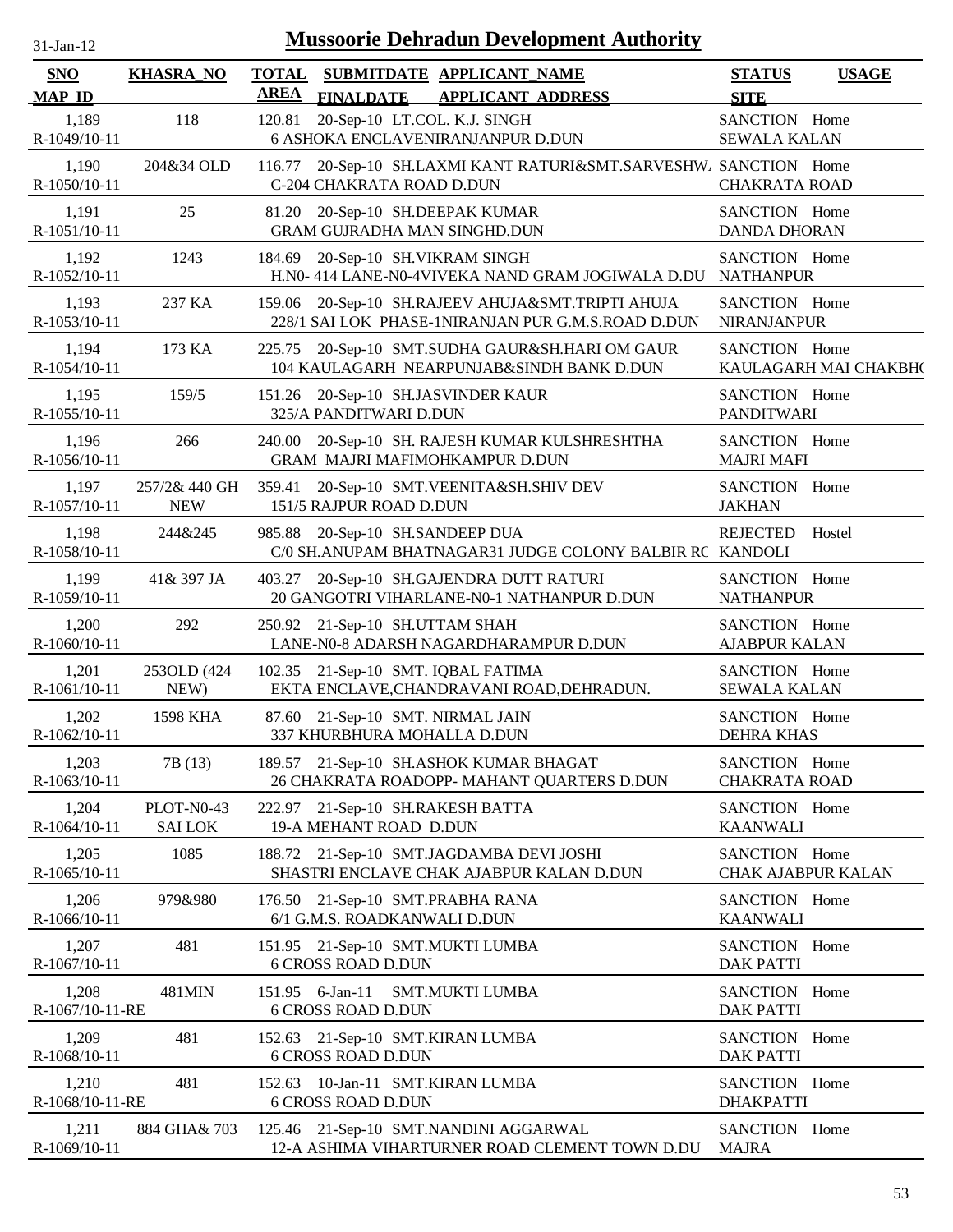| $31$ -Jan- $12$             | <b>Mussoorie Dehradun Development Authority</b> |             |                                                                                                 |                                       |                        |  |  |
|-----------------------------|-------------------------------------------------|-------------|-------------------------------------------------------------------------------------------------|---------------------------------------|------------------------|--|--|
| <b>SNO</b><br><b>MAP ID</b> | <b>KHASRA_NO</b>                                | <b>AREA</b> | TOTAL SUBMITDATE APPLICANT NAME<br><b>FINALDATE</b><br><b>APPLICANT ADDRESS</b>                 | <b>STATUS</b><br><b>SITE</b>          | <b>USAGE</b>           |  |  |
| 1,212<br>R-1070/10-11       | 135                                             |             | 234.90 21-Sep-10 SMT.BABITA<br>C/0 SH. TAJBAR SINGHVIVEKA NAND L N-4 H.N0-415GRAM . MAJRI MAFI  | SANCTION Home                         |                        |  |  |
| 1,213                       | 31/6 &<br>R-1071/10-11 32/1(PROPERT             |             | 134.19 23-Sep-10 SH. KAILASH KUMAR SETHI<br>880/1 KAULAGARH ROAD, SIRMOR MARG, DEHRADUN.        | SANCTION Home                         | CHAI BAGH KAULAGARH    |  |  |
| 1,214<br>R-1072/10-11       | Y<br>605                                        |             | 102.21 23-Sep-10 SMT.VIMLA BISHT<br>LANE-N0-6 PUSHP KUNJAJABPUR KHURD D.DUN                     | SANCTION Home<br><b>AJABPUR KHURD</b> |                        |  |  |
| 1,215<br>R-1073/10-11       | 834&705 OLD                                     |             | 113.84 23-Sep-10 SH.SUNDHRA DEVI SEMWAL<br>212 CHUKKUWALA NAV VIHARD.DUN                        | SANCTION Home<br><b>DEHRA KHAS</b>    |                        |  |  |
| 1,216<br>R-1074/10-11       | 165/165                                         |             | 203.25 23-Sep-10 SH.HIRA LAL MALIK<br>165/165 CH.BIHARI LAL MARGD.DUN                           | SANCTION Home                         | CHOUDHARY BIHARI LAL M |  |  |
| 1,217<br>R-1075/10-11       | 21                                              |             | 106.64 23-Sep-10 SH.KHETA RAM<br>84-3 MITRA LOK COLONYBALLUPUR ROAD D.DUN                       | SANCTION Home<br>CHUKKHUWALA          |                        |  |  |
| 1,218<br>R-1076/10-11       | 47& KH.N0-54                                    |             | 121.70 23-Sep-10 SH.SUBHASH CHANDRA MAMGAIN<br>33 BRIJ LOK COLONYSALAWALA D.DUN                 | SANCTION Home<br><b>SALAWALA</b>      |                        |  |  |
| 1,219<br>R-1077/10-11       | 237                                             |             | 199.72 23-Sep-10 SH.RAJIV CHANDNA&SMT.VEENA KUMARI SANCTION Home<br>87/5/2 TYAGI ROAD D.DUN     | <b>SEWALA KALAN</b>                   |                        |  |  |
| 1,220<br>R-1078/10-11       | 21 SUBHASH<br><b>PARK</b>                       |             | 111.71 23-Sep-10 SH.RAMESH KUMAR MADAN<br>2/7 REST CAMP TYAGI ROAD SUBHASH PARK D.DUN           | SANCTION Home<br><b>DEHRA KHAS</b>    |                        |  |  |
| 1,221<br>R-1079/10-11       | 87/1                                            |             | 450.21 23-Sep-10 SH.PREM SINGH<br>87/1 TYAGI ROAD D.DUN                                         | SANCTION Home<br><b>TYAGI ROAD</b>    |                        |  |  |
| 1,222<br>R-1080/10-11       | 151                                             |             | 248.00 23-Sep-10 SH.SUSHIL CHANDRA BHATT<br>15-C SUMAN PURIADHOIWALA D.DUN                      | SANCTION Home<br><b>AJABPUR KHURD</b> |                        |  |  |
| 1,223<br>R-1081/10-11       | 1455 KHA&448<br><b>OLD</b>                      |             | 135.48 23-Sep-10 SH.AVADHESH RAWAT<br><b>GRAM AJABPUR KHURDD.DUN</b>                            | SANCTION Home<br><b>AJABPUR KHURD</b> |                        |  |  |
| 1,224<br>R-1082/10-11       | 81                                              |             | 183.53 23-Sep-10 SH.GAJENDRA SINGH NEGI&SH.MUKESH B<br>111-C MAYA PURI AJABPUR KALAN D.DUN      | SANCTION Home<br><b>KEDARPUR</b>      |                        |  |  |
| 1,225<br>R-1083/10-11       | 121/2                                           |             | 147.98 23-Sep-10 SMT.KAMLA DEVI<br>MANDAKINI VIHARSHASTRADHARA ROAD D.DUN                       | SANCTION Home<br><b>KARANPUR KHAS</b> |                        |  |  |
| 1,226<br>R-1084/10-11       | <b>PLOT N0-100&amp;</b><br>192/168/67           |             | 160.09 23-Sep-10 SH.GHAN SHYAM VERMA<br>168/67 MITRA LOK COLONY BALLUPUR ROAD D.DUN             | SANCTION Home<br>CHUKKHUWALA          |                        |  |  |
| 1,227<br>R-1085/10-11       | 938                                             |             | 409.47 23-Sep-10 DR.PREM LAL& SMT. ANUPA LAL<br><b>GRAM NATHANPURD.DUN</b>                      | SANCTION Home<br><b>NATTHANPUR</b>    |                        |  |  |
| 1,228<br>R-1086/10-11       | $471/1$ (prop<br>no-161/112                     |             | 168.39 24-Sep-10 SMT. VIDHYAWATI YADAV<br>161/112 DHARAMPUR, DEHRADUN.                          | SANCTION Home<br><b>DHARMPUR</b>      |                        |  |  |
| 1,229<br>R-1087/10-11       | 417NEW&254<br><b>OLD</b>                        |             | 140.92 24-Sep-10 SH.RAMESH CHAND URF RAMESH KUMAR<br>VILL&P.0 KOHALU PANID.DUN                  | SANCTION Home<br><b>KOHLUPANI</b>     |                        |  |  |
| 1,230<br>R-1088/10-11       | 12 GA                                           |             | 67.73 24-Sep-10 SH. PRADEEP GARG<br>41 TARUN VIHARMOTHROWALA ROAD D.DUN                         | SANCTION Home<br><b>KEDARPUR</b>      |                        |  |  |
| 1,231<br>R-1089/10-11       | 18 GHA                                          |             | 182.06 24-Sep-10 SH.BIKRAM SINGH NEGI<br>UPPER SARTHI VIHARAJABPUR DANDA D.DUN                  | SANCTION Home<br>CHAK DALANWALA       |                        |  |  |
| 1,232<br>R-1090/10-11       | 1003                                            |             | 253.61 24-Sep-10 SH.ANANT KUMAR PAYAL<br>C/0 SH.P.S.ASWAL108/4 MAN SAROVER COLONYBALLUPUR GARHI | SANCTION Home                         |                        |  |  |
| 1,233<br>R-1091/10-11       | 1340/2                                          |             | 90.18 24-Sep-10 SMT. SWETA SURI<br><b>48 BALLUPUR D.DUN</b>                                     | SANCTION Home<br><b>KAANWALI</b>      |                        |  |  |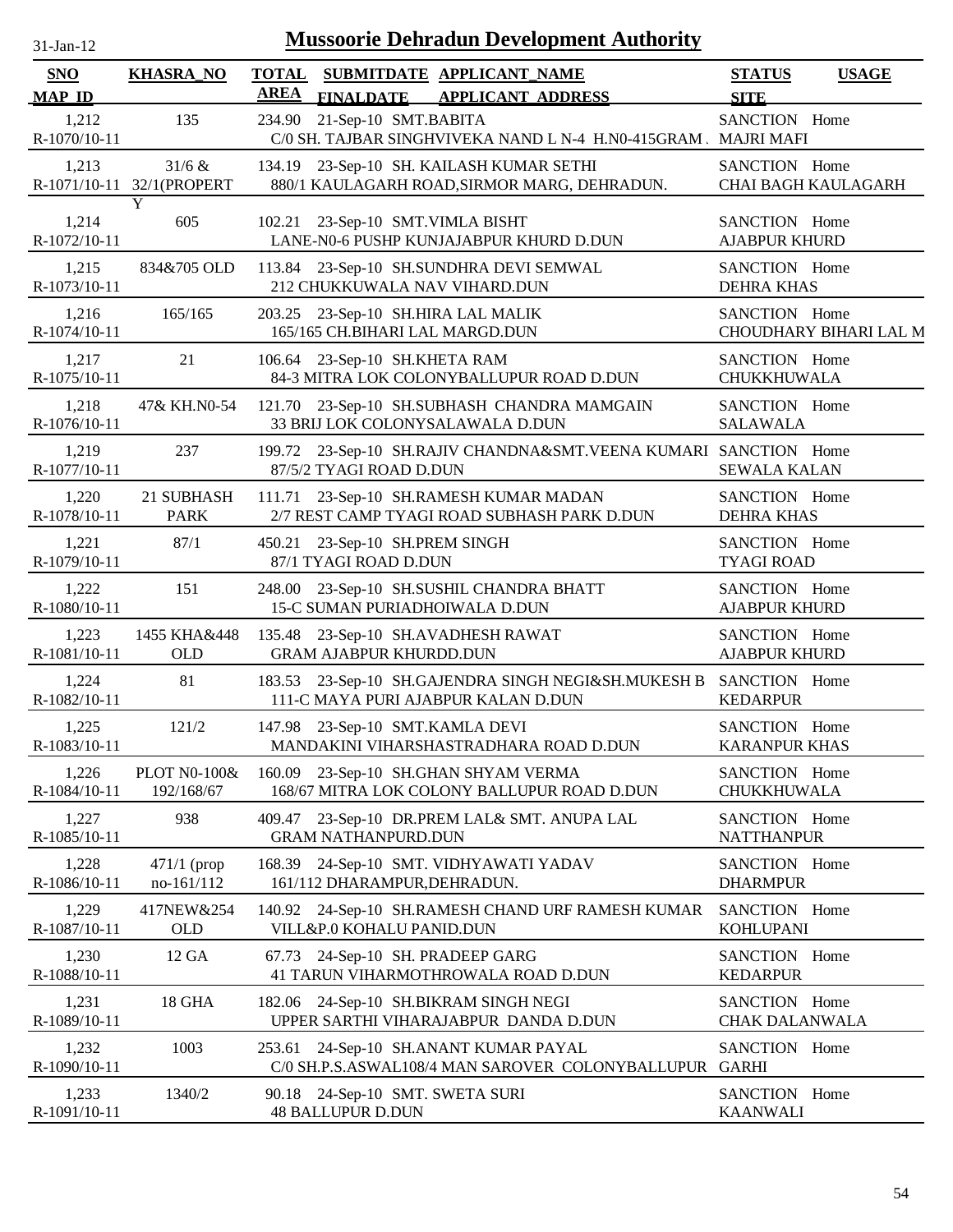| -.1211- |  |
|---------|--|
|         |  |

| <b>SNO</b>            | <b>KHASRA_NO</b>                      | <b>TOTAL</b> |                                                        | SUBMITDATE APPLICANT NAME                                                                                          | <b>STATUS</b>                           | <b>USAGE</b>        |
|-----------------------|---------------------------------------|--------------|--------------------------------------------------------|--------------------------------------------------------------------------------------------------------------------|-----------------------------------------|---------------------|
| <b>MAP ID</b>         |                                       | <b>AREA</b>  | <b>FINALDATE</b>                                       | <b>APPLICANT ADDRESS</b>                                                                                           | <b>SITE</b>                             |                     |
| 1,234<br>R-1092/10-11 | 2&3&<br>253/1&254/1                   |              |                                                        | 166.42 24-Sep-10 SH. VINOD KUMAR UPPAL<br>6-A CHAUHAN MARKETHARIDWAR ROAD D.DUN                                    | SANCTION Home<br><b>DANDA DHORAN</b>    |                     |
| 1,235<br>R-1093/10-11 | <b>OLD</b><br>55                      |              | 99 OLD DALANWALA D.DUN                                 | 351.30 24-Sep-10 SMT. KAMLA PANGATI                                                                                | SANCTION Home<br><b>BADRIPUR</b>        |                     |
| 1,236<br>R-1094/10-11 | 12/18                                 |              | 136.23 24-Sep-10 SMT.REKHA RANI<br>79 CANAL ROAD D.DUN |                                                                                                                    | SANCTION Home<br><b>DHAKPATTI</b>       |                     |
| 1,237<br>R-1095/10-11 | 11                                    | 167.40       |                                                        | 24-Sep-10 SMT.PRAMILA JAIN<br>67/37 TYAGI ROAD REST CAMP D.DUN                                                     | SANCTION Home<br><b>TYAGI ROAD</b>      |                     |
| 1,238<br>R-1096/10-11 | $7 - B$                               | 197.03       |                                                        | 24-Sep-10 SH.B.K. SINGH&SH.DILIP SINGH<br>7-B MOHINI ROAD DALANWALA D.DUN                                          | SANCTION Home<br><b>MOHINI ROAD</b>     |                     |
| 1,239<br>R-1097/10-11 | <b>PLOT.NO-B-28</b><br>S-1 & KH.N0-29 |              | 21 CURZON ROAD D.DUN                                   | 432.56 25-Sep-10 SMT.SUMATI SHARMA                                                                                 | SANCTION Home<br><b>CHAKSHAH NAGAR</b>  |                     |
| 1,240<br>R-1098/10-11 | 171                                   |              | 81/24 RAJPUR ROAD D.DUN                                | 76.67 25-Sep-10 SMT.KIRAN RAWAT                                                                                    | SANCTION Home<br><b>CHIDOWALI</b>       |                     |
| 1,241<br>R-1099/10-11 | 366                                   |              |                                                        | 223.00 27-Sep-10 SH.VINOD KUMAR GUPTA<br>H.N0-48 SHAKTI VIHARMAJRA D.DUN                                           | SANCTION Home<br><b>MAJRA</b>           |                     |
| 1,242<br>R-1100/10-11 | 1382                                  |              |                                                        | 168.48 27-Sep-10 SH.SANJEEV GUPTA<br>23 P.D. TANDON MARGLAXMAN CHOWK D.DUN                                         | SANCTION Home<br><b>KAANWALI</b>        |                     |
| 1,243<br>R-1101/10-11 | 96                                    |              |                                                        | 194.14 27-Sep-10 SH.RAJ KUMAR KANOJIYA<br>SHIV MANDIR COLONYPREM PUR MAFFI KAULAGARH D.D                           | SANCTION Home                           | PREMPUR MAFI (PART) |
| 1,244<br>R-1102/10-11 | 22                                    |              |                                                        | 386.22 27-Sep-10 SH.PRAVEEN SINGH BISHT<br>22 SARASWATI SONI MARG LAXMAN CHOWK D.DUN                               | SANCTION Home                           | SARASWATI SONI MARG |
| 1,245<br>R-1103/10-11 | 206                                   |              | <b>GRAM HARRAWALA D.DUN</b>                            | 170.64 27-Sep-10 SH.SANJAY CHAMOLI                                                                                 | REJECTED Home<br><b>HARRAWALA</b>       |                     |
| 1,246<br>R-1104/10-11 | 486&644 TA<br><b>NEW</b>              |              |                                                        | 388.70 27-Sep-10 SH.PRADEEP JAIN& SMT. BABITA JAIN<br>8 RISHABH VIHARRAJEEV JUYAL MARG NIRANJANPUR MAI NIRANJANPUR | SANCTION Home                           |                     |
| 1,247<br>R-1105/10-11 | 143&283 OLD                           |              | 160.17 27-Sep-10 SH.ANIL WALIA                         | 2 ANUPAM VIHARENGG.ENCLAVE D.DUN                                                                                   | SANCTION Home<br><b>PITHUWALA</b>       |                     |
| 1,248<br>R-1106/10-11 | 28 <sub>m</sub>                       |              |                                                        | 398.25 28-Sep-10 SH. CHITRAMANI BHATGAIN<br>31 E SHASTRI NAGAR, STREET NO-3DEHRADUN.                               | SANCTION Home<br><b>AJABPUR KHURD</b>   |                     |
| 1,249<br>R-1107/10-11 | 535 GHA                               | 188.00       |                                                        | 28-Sep-10 SMT.SANGEETA BAKSHI<br>H.N0-7MAHA DEV VIHARG.M.S.ROAD D.DUN                                              | SANCTION Home<br>NIRANJANPUR            |                     |
| 1,250<br>R-1108/10-11 | 168                                   | 309.27       | 28-Sep-10 SH. J.P.S. PATWAL                            | 6-A LAXMI ROADINCOME TAX COLONY D.DUN                                                                              | SANCTION Home<br><b>SHAH NAGAR</b>      |                     |
| 1,251<br>R-1109/10-11 | 726                                   | 243.90       | 28-Sep-10 SH. SHYAM LAL                                | 233 TILAK BAZAR ROAD SUBHASH NAGAR D.DUN                                                                           | SANCTION Home<br><b>BHARUWALA GRANT</b> |                     |
| 1,252<br>R-1110/10-11 | 596 KA                                | 287.44       |                                                        | 28-Sep-10 SMT. DIMPLE BABBAR<br>WING N0-3/5/7 PREM NAGAR D.DUN                                                     | SANCTION Home<br><b>SUDHOWALA</b>       |                     |
| 1,253<br>R-1111/10-11 | 442                                   | 84.57        | 75-A INDIRA GANDHI MARG D.DUN                          | 28-Sep-10 SMT.ARCHANA AGGARWAL                                                                                     | SANCTION Home<br>NIRANJANPUR            |                     |
| 1,254<br>R-1112/10-11 | 204 KA& 81<br><b>OLD</b>              |              | 72 ANSARI MARG D.DUN                                   | 231.85 29-Sep-10 SMT.RAKESH SHARMA                                                                                 | SANCTION Home<br>NIRANJANPUR            |                     |
| 1,255<br>R-1113/10-11 | 152                                   |              | 115.38 29-Sep-10 SH.AVNISH JAIN                        | PAHARI WALI GALIKOCHER BUILDING VIKAS NAGAR D.D                                                                    | SANCTION Home<br><b>PANDITWARI</b>      |                     |
| 1,256<br>R-1114/10-11 | PLOT.N0--9                            | 202.49       | 9 GOVIND GARH D.DUN                                    | 29-Sep-10 SMT. KAMLESH GULATI                                                                                      | SANCTION Home<br><b>GOVIND GARH</b>     |                     |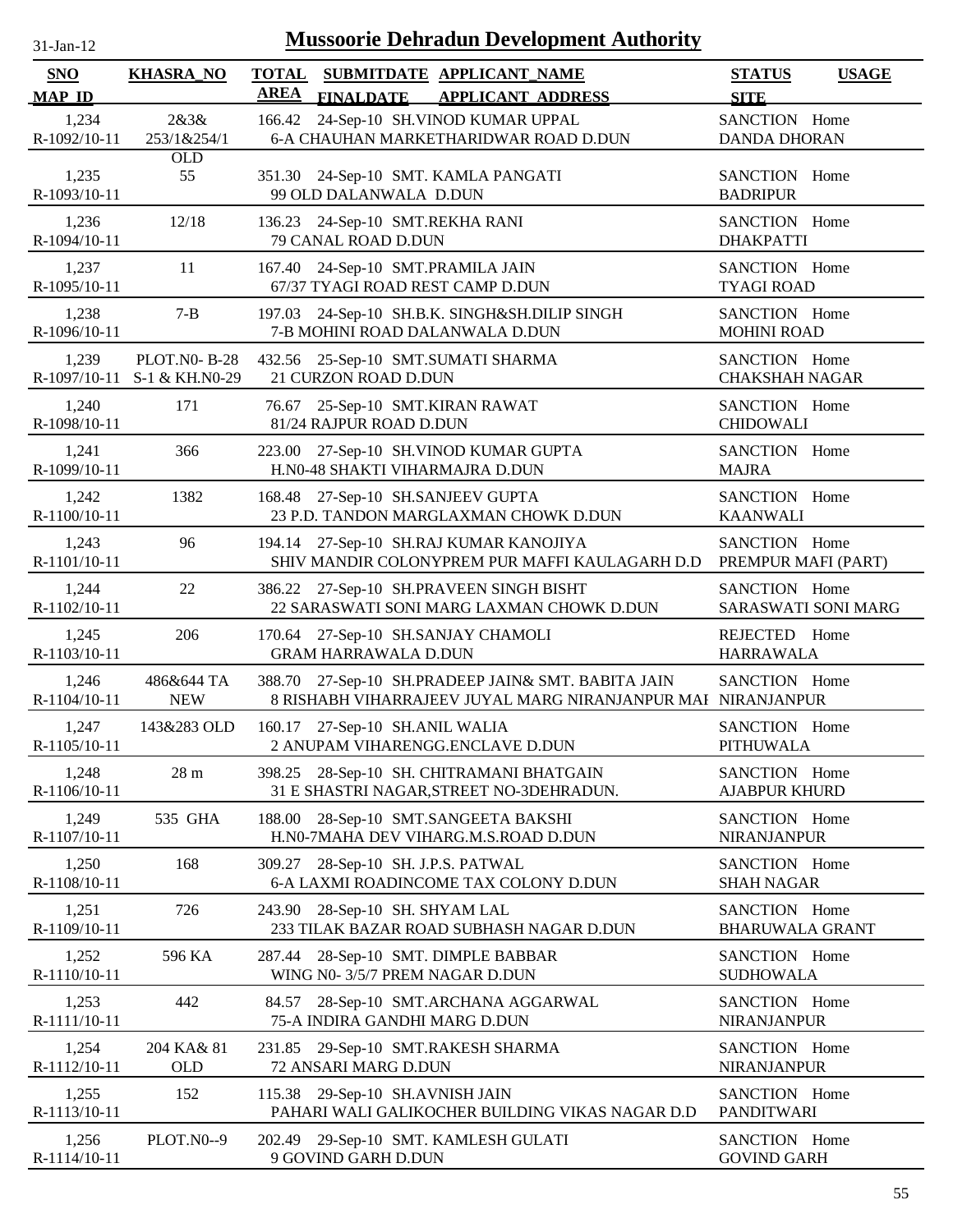| $31-Jan-12$                 |                           |                             |                                        | <b>Mussoorie Dehradun Development Authority</b>                                                                                                |                                          |              |
|-----------------------------|---------------------------|-----------------------------|----------------------------------------|------------------------------------------------------------------------------------------------------------------------------------------------|------------------------------------------|--------------|
| <b>SNO</b><br><b>MAP ID</b> | <b>KHASRA_NO</b>          | <b>TOTAL</b><br><b>AREA</b> | <b>FINALDATE</b>                       | SUBMITDATE APPLICANT NAME<br><b>APPLICANT ADDRESS</b>                                                                                          | <b>STATUS</b><br><b>SITE</b>             | <b>USAGE</b> |
| 1,257<br>R-1115/10-11       | 526                       | 151.89                      |                                        | 29-Sep-10 SH.VISHAL MANI TIWARI<br>SUMAN NAGARDHARAMPUR D.DUN                                                                                  | SANCTION Home<br><b>AJABPUR KALAN</b>    |              |
| 1,258<br>R-1116/10-11       | 859 KA                    |                             |                                        | 100.33 29-Sep-10 SMT. PRERNA DHINGRA<br>B-44 SECOND FLOOROLD DOUBLE STORY LAJPAT NAGAR 4 MAJRA                                                 | SANCTION Home                            |              |
| 1,259<br>R-1117/10-11       |                           |                             | 33/15 CIRCULAR ROAD D.DUN              | 819 KA& 8 OLD 129.03 29-Sep-10 SMT.RUCHIKA DHAWAN                                                                                              | SANCTION Home<br><b>AJABPUR KALAN</b>    |              |
| 1,260<br>R-1118/10-11       | 354 JHA (OLD<br>144)      |                             |                                        | 111.52 1-Oct-10 SH. M.R.KHANNA<br>32 DUTTA ENCLAVE, G.M.S.ROAD, DEHRADUN                                                                       | SANCTION Home<br><b>SEWALA KALAN</b>     |              |
| 1,261<br>R-1119/10-11       | 885 KA                    |                             |                                        | 91.70 1-Oct-10 SMT. NEERJA SETHI<br>29/8, EKTA COLONY, CIRCULAR ROAD, DALANWALA, DEHRAI NATHANPUR                                              | SANCTION Home                            |              |
| 1,262<br>R-1120/10-11       | 552 KA                    | 97.72                       |                                        | 1-Oct-10 SMT.NEHA SAHNI<br>VILL- SAUNDHOI WALI MANSINGHP.0- AAM WALA D.DUN                                                                     | SANCTION Home<br><b>AAMWALA TARLA</b>    |              |
| 1,263<br>R-1121/10-11       | <b>567 KHA</b>            |                             |                                        | 130.74 1-Oct-10 SMT.MEGHA BISHT&SMT.ANANDI BISHT<br><b>GRAM BANJARAWALA MAFFID.DUN</b>                                                         | SANCTION Home<br><b>BANJAREWALA MAFI</b> |              |
| 1,264<br>R-1122/10-11       | 75 KA                     |                             |                                        | 82.48 1-Oct-10 SMT. PUSHPA THAPA<br>436 BALLIWALA CHOWK KANWALI D.DUN                                                                          | REJECTED Home<br>PREMPUR MAFI (PART)     |              |
| 1,265<br>R-1123/10-11       | 674                       |                             | 80 MOTI BAZAR D.DUN                    | 235.69 1-Oct-10 SH.SANJAY MAINI                                                                                                                | SANCTION Home<br><b>JAKHAN</b>           |              |
| 1,266<br>R-1124/10-11       | 546                       |                             |                                        | 263.04 1-Oct-10 SMT.BHAGWAN DEVI BHATT<br>LANE-N0-2 MATA MANDIR COLONY D.DUN                                                                   | SANCTION Home<br><b>AJABPUR KALAN</b>    |              |
| 1,267<br>R-1125/10-11       | 86                        |                             |                                        | 288.05 1-Oct-10 SH.BALLABH SINGH NEGI<br>63 CHAKKI TOLAG.M.S.ROAD NIRANJAN PUR D.DUN                                                           | SANCTION Home<br><b>NIRANJANPUR</b>      |              |
| 1,268<br>R-1126/10-11       | 720                       |                             |                                        | 185.48 1-Oct-10 SMT. SHEELA SINGH<br>NAI BASTI CLEMENT TOWN D.DUN                                                                              | SANCTION Home<br><b>MAJRA</b>            |              |
| 1,269<br>R-1127/10-11       | 569&573                   |                             |                                        | 298.43 1-Oct-10 SMT.SARITA KOHLI&SH.SUNIL KOHLI<br>H.N0-217 LANE-N0- 7MOHIT NAGAR KANWALI D.DUN                                                | SANCTION Home<br><b>KAANWALI</b>         |              |
| 1,270<br>R-1128/10-11       | 199 CHA&196<br><b>KHA</b> |                             |                                        | 205.31 1-Oct-10 SMT. MADHAVI KUMAR<br>B-4/129 SAFDARJUNG ENCLAVE NEW DELHI-110029                                                              | SANCTION Home<br><b>KISHANPUR</b>        |              |
| 1,271<br>R-1129/10-11       | 261                       |                             |                                        | 175.22 1-Oct-10 SH.MEHAR BAN SINGH<br>D- BLOCK SARASWATI VIHARAJABPUR KHURD D.DUN                                                              | SANCTION Home<br><b>AJABPUR KHURD</b>    |              |
| 1,272<br>R-1130/10-11       | 966 KA                    | 500.11                      |                                        | 1-Oct-10 SMT. LILLY RAJWAR<br>HIMADRI ENCLAVE LANE-N0-4 NATHANPURJOGIWALA D.                                                                   | SANCTION Home<br><b>NATHANPUR</b>        |              |
| 1,273<br>R-1131/10-11       | 139K                      |                             |                                        | 138.01 4-Oct-10 SMT. REKHA YADAV<br>BANJARAWALANEAR SHIV MANDIRDEHRADUN.                                                                       | SANCTION Home<br><b>BANJAREWALA MAFI</b> |              |
| 1,274<br>R-1132/10-11       | 683 NA                    |                             | 123.37 4-Oct-10                        | <b>SMT. SHANTI DEVI BAHUGUNA</b><br>ROCHIPURA, NIRANJANPUR, DEHRADUN.                                                                          | SANCTION Home<br><b>NIRANJANPUR</b>      |              |
| 1,275<br>R-1133/10-11       | 1184                      | 239.68                      | $4-Oct-10$<br>VILL- KANWALI, DEHRADUN. | <b>SH. KHAJAN SINGH TOMAR</b>                                                                                                                  | SANCTION Home<br><b>KAANWALI</b>         |              |
| 1,276<br>R-1134/10-11       | 27/25                     | 126.20                      |                                        | 4-Oct-10 SMT. RAVINA GOYAL<br>27/25 GOVIND NAGAR, RACE COURSE, DEHRADUN.                                                                       | SANCTION Home<br><b>GOVIND NAGAR</b>     |              |
| 1,277<br>R-1135/10-11       | 9M&3M&7M 5,386.89         |                             |                                        | 4-Oct-10 SH.JASVINDER SINGH&SMT.MANJEET KAUI SANCTION School/College/In<br>S-25 JANTA MARKETRAJOURI GARDEN NEW DELHI-110027                    | MALSI                                    |              |
| 1,278<br>R-1135/10-11-RE    |                           |                             |                                        | 9M&3M&7M 5,386.89 27-Jan-11 SH.JASVINDER SINGH&SMT.MANJEET KAUI SANCTION School/College/In<br>S-25 JANTA MARKETRAJOURI GARDEN NEW DELHI-110027 | <b>MALSI</b>                             |              |
| 1,279<br>R-1136/10-11       | 33                        |                             |                                        | 219.84 4-Oct-10 SH.ARJUN SINGH KANDARI<br>25 METRI VIHARAJABPUR KALAN D.DUN                                                                    | SANCTION Home<br><b>CHAKSHAH NAGAR</b>   |              |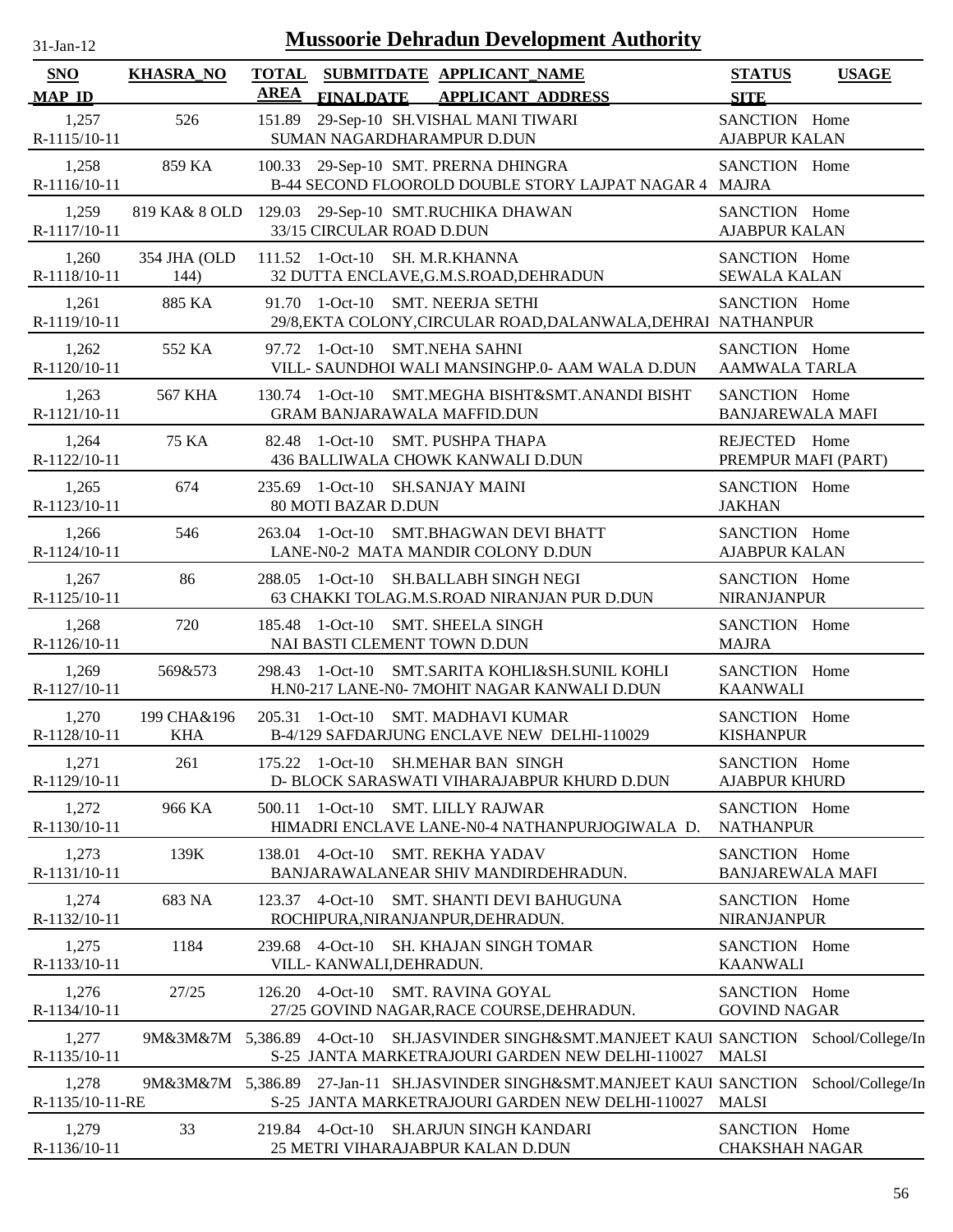| -Jan- |  |
|-------|--|

| <b>SNO</b>               | <b>KHASRA_NO</b>                                         |                 |                               | TOTAL SUBMITDATE APPLICANT NAME                                                                          | <b>STATUS</b>                           | <b>USAGE</b>               |
|--------------------------|----------------------------------------------------------|-----------------|-------------------------------|----------------------------------------------------------------------------------------------------------|-----------------------------------------|----------------------------|
| <b>MAP ID</b>            |                                                          | <b>AREA</b>     |                               | FINALDATE APPLICANT ADDRESS                                                                              | <b>SITE</b>                             |                            |
| 1,280<br>R-1137/10-11    | 351&352 KA                                               |                 |                               | 143.78 4-Oct-10 SH.SANDEEP KUMAR VERMA<br>7/1 CEMENT ROAD NEAR D.B.S. CHOWK KARANPUR D.DUN AJABPUR KHURD | SANCTION Home                           |                            |
| 1,281<br>R-1138/10-11    | 243 & 403&404<br><b>OLD</b>                              |                 |                               | 150.56 4-Oct-10 SH.SATISH KUMAR DHAR<br>KASHMIRI COLONYINDIRA GANDHI MARG NIRANJANPUR L MAJRA            | SANCTION Home                           |                            |
| 1,282<br>R-1139/10-11    | 1113                                                     |                 | 96 BALLUPUR VAN VIHAR D.DUN   | 175.00 4-Oct-10 SH.RAKESH POKHRIYAL                                                                      | SANCTION Home<br><b>GARHI</b>           |                            |
| 1,283<br>R-1140/10-11    | 1217                                                     |                 | 317/1 INDIRA VIHAR D.DUN      | 215.47 4-Oct-10 SH.VIJENDER SINGH NEGI                                                                   | SANCTION Home<br><b>GARHI</b>           |                            |
| 1,284<br>R-1141/10-11    | 897                                                      |                 | 152 B RAJPUR ROAD, DEHRADUN.  | 204.45 5-Oct-10 SH. VISHVASHWAR PRASHAD UNIYAL                                                           | SANCTION Home<br><b>NATHANPUR</b>       |                            |
| 1,285<br>R-1142/10-11    | 701                                                      |                 | 364.28 5-Oct-10 SMT.RITU DEVI | 84 ADARSH VIHARKARGI ROAD D.DUN                                                                          | SANCTION Home<br><b>DEHRA KHAS</b>      |                            |
| 1,286<br>R-1143/10-11    | PLOT.N0-<br>$S-4-D-52 &$                                 |                 | C-77 DEFENCE COLONYD.DUN      | 1,016.87 5-Oct-10 SH.SATYA PRASAD BHATT                                                                  | SANCTION Home<br>DEFENCE COLONY         |                            |
| 1,287<br>R-1144/10-11    | KH.NO-177<br>16-A & 118/11                               |                 | 163 DOON VIHARJAKHAN D.DUN    | 156.41 5-Oct-10 SH.HASHIM KHAN                                                                           | SANCTION Home<br><b>OLD SURVEY ROAD</b> |                            |
| 1,288<br>R-1145/10-11    | 298 KHA&228<br><b>OLD</b>                                |                 |                               | 294.86 5-Oct-10 SMT.SULTANA PRAVEEN SIDDIQUI<br>FLAT-N0-502 BUILDING-N0-8 EVERSHINES WOODNEAR MAY MAJRA  | SANCTION Home                           |                            |
| 1,289<br>R-1146/10-11    | 735 KHA                                                  |                 |                               | 137.97 5-Oct-10 SH. DHARAM VEER SINGH<br>VASHUNDHARA ENCLAVEINDIRA GANDHI MARG NIRANJ                    | SANCTION Home<br><b>NIRANJANPUR</b>     |                            |
| 1,290<br>R-1147/10-11    | 296&227 OLD                                              |                 |                               | 94.66 6-Oct-10 SH.VIRENDRA KUMAR DHYANI<br>H.N0-193 VILL& P.0- MAJRAL.B.S. MARG BY PASS ROAD MA MAJRA    | SANCTION Home                           |                            |
| 1,291<br>R-1148/10-11    | 1060&1064                                                |                 |                               | 407.58 6-Oct-10 SH.ALOK AGGARWAL<br>14 MAHA RANI BAGHPHASE-1 BALLUPUR D.DUN                              | RE-OPENE Home<br><b>KAANWALI</b>        |                            |
| 1,292<br>R-1148/10-11-RE | 1060&1064                                                |                 |                               | 407.58 21-Jan-11 SH.ALOK AGGARWAL<br>14 MAHA RANI BAGHPHASE-1 BALLUPUR D.DUN                             | SANCTION Home<br><b>KAANWALI</b>        |                            |
| 1,293<br>R-1149/10-11    | 23 & 82 NEW                                              |                 | I.M.A PREM NAGAR D.DUN        | 515.57 6-Oct-10 SMT. ARUNASRIVALLI MANDA                                                                 | SANCTION Home<br>JHAJRA                 |                            |
| 1,294<br>R-1150/10-11    | 1140 KHA<br>&1142                                        |                 | 257.42 6-Oct-10               | <b>SMT.PUSHPA PHARSWAN</b><br>POLICE HOUSING COLONYKANDOLI D.DUN                                         | SANCTION Home<br><b>NATHANPUR</b>       |                            |
| 1,295<br>R-1151/10-11    | $721\text{min}$ (new<br>no-1093)                         |                 | 208.33 6-Oct-10               | SH. OM PRAKASH BELWAL<br>33 ADARSH VIHAR, KARGI ROAD, DEHRADUN.                                          | SANCTION Home<br><b>DEHRA KHAS</b>      |                            |
| 1,296<br>R-1152/10-11    | 13 GOVIND<br><b>NAGAR</b>                                |                 | 416.00 6-Oct-10               | SH.DINESH ANAND&SMT.VIJAYA ANAND<br>13 GOVIND NAGARRACE COURSE D.DUN                                     | SANCTION Home<br><b>RACE COURSE</b>     |                            |
| 1,297<br>R-1153/10-11    | 259&260(NEW-1,439.97 7-Oct-10<br>394,395&393)            |                 |                               | SH. S.K.SHARMA<br>NEW SAHASTRADHARA ROAD, ADHOIWALA, DEHRADUN.                                           | SANCTION Home<br><b>ADOIWALA</b>        |                            |
| 1,298<br>R-1154/10-11    | 919                                                      | 293.61          | 31/1 E.C.ROAD D.DUN           | 7-Oct-10 DR.RAJAN KUMAR& DR.NEELU KUMARI                                                                 | SANCTION Home<br><b>KAANWALI</b>        |                            |
| 1,299<br>R-1155/10-11    | 19 GA& 20 OLD                                            | 287.79 7-Oct-10 |                               | SH.SUNIL JUDGE&SMT. ARTI JUDGE<br>14/2 STRET.N0- 1RAJENDRA NAGAR D.DUN                                   | SANCTION Home                           | <b>CHAI BAGH KAULAGARH</b> |
| 1,300<br>R-1156/10-11    | <b>PLOT-N0-26</b><br>&KH.N0-153                          | 156.07          | 7-Oct-10                      | SH.VAIBHAV GOYAL& SH.NITIN GOYAL<br>52 SAILOK-1 G.M.S.ROAD KANWALI D.DUN                                 | SANCTION Home<br>NIRANJANPUR            |                            |
| 1,301<br>R-1157/10-11    | NEW& 59 NEW<br>PLOT.N0-25&K<br>H.NO-153&154<br>NEW&59&60 | 150.50          | 7-Oct-10                      | <b>SMT.SUSHMA GOYAL</b><br>52 SAI LOK PHASE-1G.M.S.ROAD KANWALI D.DUN                                    | SANCTION Home<br>NIRANJANPUR            |                            |
|                          | $\bigcap$ $\bigcap$                                      |                 |                               |                                                                                                          |                                         |                            |

OLD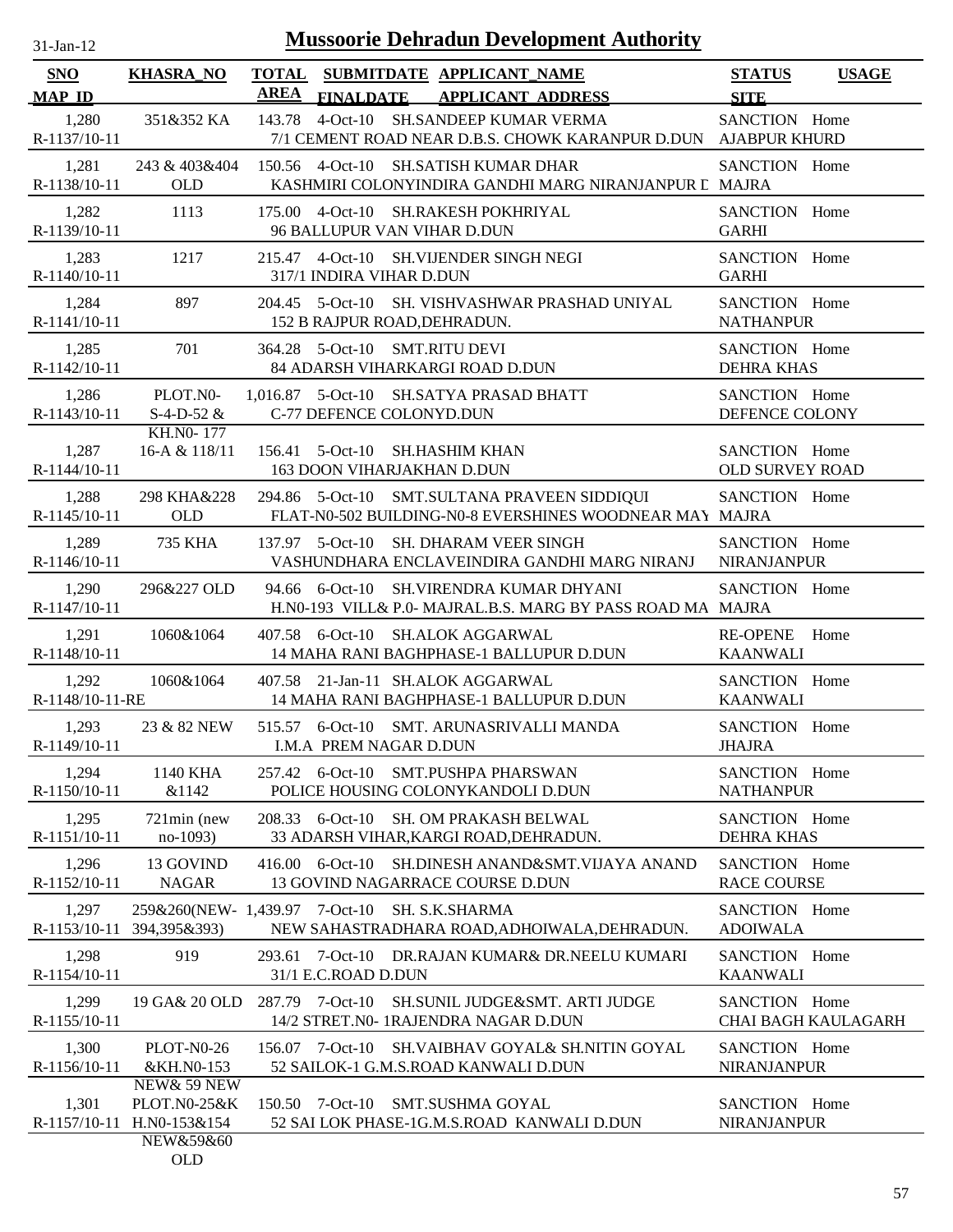| $31 - Jan - 12$ |  |
|-----------------|--|
|                 |  |

| SNO                          | <b>KHASRA_NO</b>                     |             |                                                                 | TOTAL SUBMITDATE APPLICANT NAME                                                                                | <b>STATUS</b>                            | <b>USAGE</b> |
|------------------------------|--------------------------------------|-------------|-----------------------------------------------------------------|----------------------------------------------------------------------------------------------------------------|------------------------------------------|--------------|
| <b>MAP ID</b>                |                                      | <b>AREA</b> | <b>FINALDATE</b>                                                | <b>APPLICANT ADDRESS</b>                                                                                       | <b>SITE</b>                              |              |
| 1,302                        | KH.N0.13 &42<br>R-1158/10-11 CHA NEW |             | 44-A E.C. ROAD D.DUN                                            | 320.00 7-Oct-10 SH. PUSHKAL JADAUN                                                                             | SANCTION Home<br><b>KUANWALA</b>         |              |
| 1,303<br>R-1159/10-11        | 1184                                 |             |                                                                 | 89.27 7-Oct-10 SH.KIRTI PRASAD SARASWAT&SMT. KARUI SANCTION Home<br>1-SHAKTI VIHAR N.S. ROAD ADHOIWALA D.DUN   | <b>KAANWALI</b>                          |              |
| 1,304<br>R-1160/10-11        | 1558 min                             |             | 110.87 8-Oct-10 SMT. KAMLA JOSHI<br>VILL-KANWALIDEHRADUN.       |                                                                                                                | SANCTION Home<br><b>KAANWALI</b>         |              |
| 1,305<br>R-1161/10-11        | 694 (OLD-558)                        |             | 82.57 8-Oct-10 SH. SOHAN SINGH                                  | 10SHIV LOK COLONY.PATEL NAGAR, DEHRADUN.                                                                       | SANCTION Home<br><b>DEHRA KHAS</b>       |              |
| 1,306<br>$R-1162/10-11$ 102) | 10-A(NEW-162/                        |             |                                                                 | 186.50 8-Oct-10 SMT. DEEPIKA AGARWAL<br>59/73, ADARSH GRAM, RISHIKESH, DEHRADUN.                               | SANCTION Home<br><b>OLD SURVEY ROAD</b>  |              |
| 1,307<br>R-1163/10-11        | 254                                  |             | 167/7, RAJPUR ROAD, DEHRADUN.                                   | 191.23 8-Oct-10 SH. ANWER HUSSAIN                                                                              | SANCTION Home<br><b>JAKHAN</b>           |              |
| 1,308<br>R-1164/10-11        | 476 M                                |             | 251.09 11-Oct-10 SH. A.K.MITTAL                                 | 5/12 ASHIRVAD ENCLAVE.BALLUPUR.DEHRADUN.                                                                       | SANCTION Home<br><b>KAANWALI</b>         |              |
| 1,309<br>$R-1165/10-11$      | $NO-1465)$                           |             | 12 TYAGI ROAD, DEHRADUN.                                        | PLOT-101 (KH 173.17 11-Oct-10 M/S GANGA REALTOR PVT.LTD.                                                       | SANCTION Home<br><b>DEHRA KHAS</b>       |              |
| 1,310<br>$R-1166/10-11$      | 259 KHA                              |             | 58 RAILWAY COLONYD.DUN                                          | 134.07 11-Oct-10 SH.ARVIND DHIMAN&SH.SANJAY DHIMAN SANCTION Home                                               | <b>BHANDARI BAGH</b>                     |              |
| 1,311<br>R-1167/10-11        | 25/1 & 39 GHA                        |             |                                                                 | 280.09 11-Oct-10 SH.RAJESH SINGH RAWAT<br>8/56 VIJAY COLONYNEW CANTT ROAD HATHIBARKALAN D KANDOLI              | SANCTION Home                            |              |
| 1,312<br>R-1168/10-11        | 71                                   | 190.00      | 11-Oct-10 SH.NAND LAL<br><b>68 CHUKKUWALA D.DUN</b>             |                                                                                                                | SANCTION Home<br><b>CHUKKHUWALA</b>      |              |
| 1,313<br>R-1169/10-11        | 279 (NEW-383)<br>KHA)                |             |                                                                 | 190.47 12-Oct-10 SMT. SHAKUNTLA KANDWAL<br>CHANDRA SINGH GARWALI MARG.DHARAMPUR, DEHRADU AJABPUR KALAN         | SANCTION Home                            |              |
| 1,314<br>$R-1170/10-11$ 0)   |                                      |             | VILL & P.O- BALAWALADEHRADUN.                                   | 25/36(NEW-30/3 118.85 12-Oct-10 SH, JITENDER SINGH KARKI & SMT. INDU K SANCTION Home                           | <b>KARANPUR</b>                          |              |
| 1,315<br>R-1171/10-11        | 168 JHA<br>$(OLD-136 M)$             |             |                                                                 | 272.32 12-Oct-10 SH. RAMESH CHAND TYAGI & SMT SAVITA SANCTION Home<br>136 ASHIMA VIHAR, TURNAR ROAD, DEHRADUN. | <b>SEWALA KHURD</b>                      |              |
| 1,316<br>R-1172/10-11        | 1187                                 | 186.21      | 755-H, INDIRANAGAR, DEHRADUN.                                   | 12-Oct-10 SH. SHAMBHU PRASAD GAIROLA                                                                           | SANCTION Home<br><b>KAANWALI</b>         |              |
| 1,317<br>R-1173/10-11        | 9                                    | 203.84      | 1, DERSHANI GATEDEHRADUN.                                       | 12-Oct-10 SMT. RENU JINDAL & SH. AKHILESH JINDA                                                                | SANCTION Home<br>PRITAM ROAD             |              |
| 1,318<br>R-1174/10-11        | 1465 (PLOT<br>$NO-62)$               | 175.00      | 12 TYAGI ROAD, DEHRADUN.                                        | 12-Oct-10 M/S GANGA REALTOR P.LTD.                                                                             | SANCTION Home<br><b>DEHRA KHAS</b>       |              |
| 1,319<br>R-1175/10-11        | 1493(PLOT<br>$NO-102$                |             | 12 TYAGI ROAD, DEHRADUN.                                        | 173.87 12-Oct-10 M/S GANGA REALTOR P.LTD                                                                       | SANCTION Home<br><b>DEHRA KHAS</b>       |              |
| 1,320<br>R-1176/10-11        | 225/181<br>$\left($ old-103)         |             |                                                                 | 131.92 12-Oct-10 SH. SIDDHARTHA SHARMA<br>181 DANDIPUR MOHALLA.DEHRADUN.                                       | SANCTION Home<br><b>DANDI PUR MOHLLA</b> |              |
| 1,321<br>R-1177/10-11        | 572 M                                | 171.30      | B-169, NEHRU COLONY, DEHRADUN.                                  | 12-Oct-10 SMT. SANTOSH NAKRA                                                                                   | SANCTION Home<br>DHARAMPUR DANDA         |              |
| 1,322<br>R-1178/10-11        | 14 KA                                |             | 247.34 12-Oct-10 DR. ALKA SURI                                  | 97-B, SUMAN PURI, SAHASTRADHARA ROADDEHRADUN.                                                                  | <b>RE-OPENE</b><br><b>KANDOLI</b>        | Home         |
| 1,323<br>R-1178/10-11-RE     | 14 KA                                |             | 247.34 6-Dec-10 DR. ALKA SURI                                   | 97-B, SUMAN PURI, SAHASTRADHARA ROADDEHRADUN.                                                                  | SANCTION Home<br><b>KANDOLI</b>          |              |
| 1,324<br>R-1179/10-11        | 162/102<br>$\text{(old-10-A)}$       |             | 79.37 13-Oct-10 SMT. MAYA WALIA<br>102/349, KARANPUR, DEHRADUN. |                                                                                                                | SANCTION Home<br>OLD SURVEY ROAD         |              |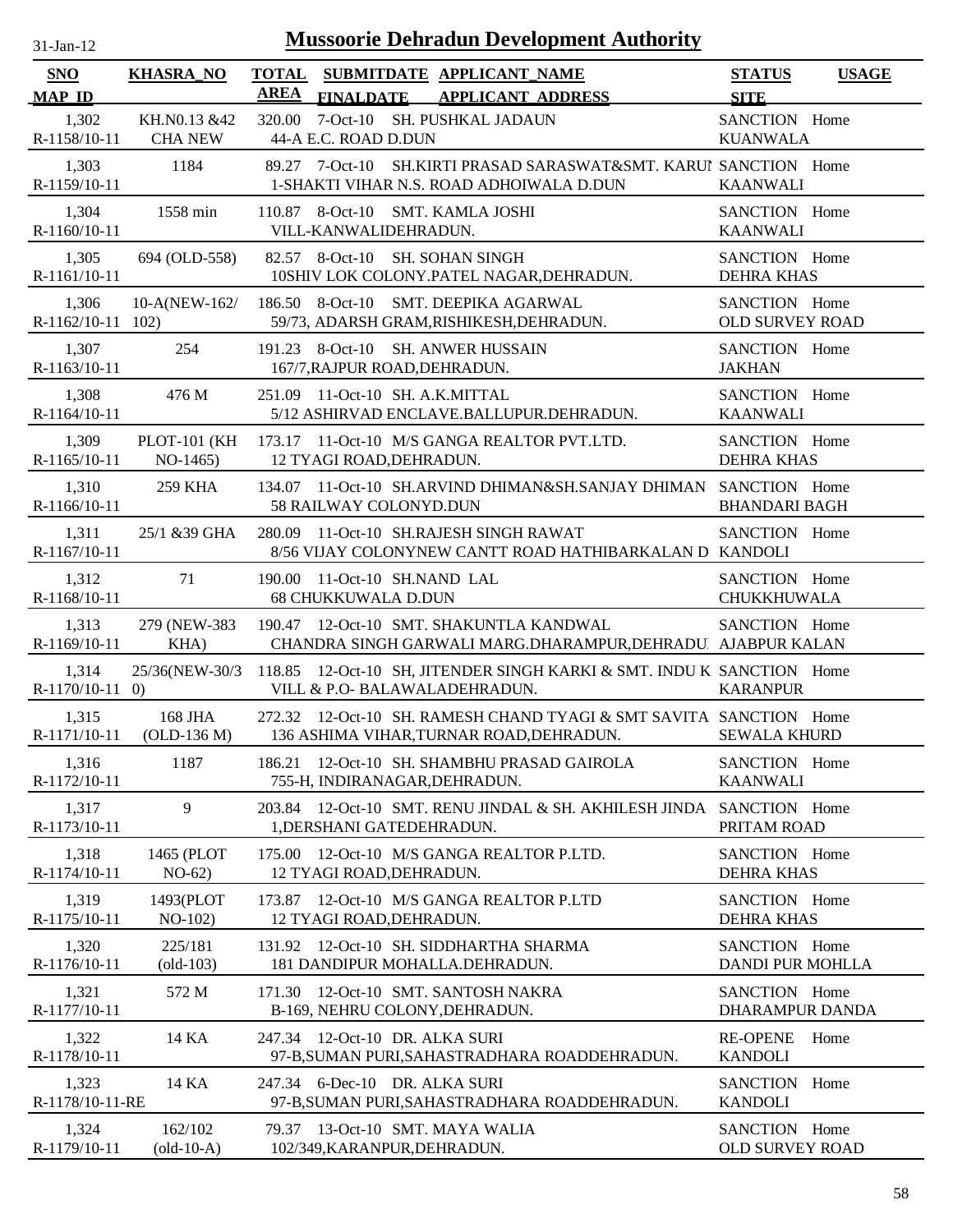| $31$ -Jan-12                |                       | <b>Mussoorie Dehradun Development Authority</b>                                                              |                                              |
|-----------------------------|-----------------------|--------------------------------------------------------------------------------------------------------------|----------------------------------------------|
| <b>SNO</b><br><b>MAP ID</b> | <b>KHASRA_NO</b>      | <b>TOTAL</b><br>SUBMITDATE APPLICANT_NAME<br><b>AREA</b><br><b>FINALDATE</b><br><b>APPLICANT ADDRESS</b>     | <b>STATUS</b><br><b>USAGE</b><br><b>SITE</b> |
| 1,325<br>R-1180/10-11       | <b>KH.NO-7</b>        | 13-Oct-10 SMT.SEEMA GAUR& SH.AJAY GAUR<br>212.64<br>61 DISPENSARY ROAD D.DUN                                 | SANCTION Home<br><b>CHIDOWALI</b>            |
| 1,326<br>R-1181/10-11       | PLOT N0-21            | 168.55 13-Oct-10 M/S GANGA REALTORS PVT.LTD<br><b>12 TYAGI ROAD D.DUN</b>                                    | SANCTION Home<br><b>DEHRA KHAS</b>           |
| 1,327<br>R-1182/10-11       | 20                    | 199.43 13-Oct-10 SMT.SONIA SHARMA<br>MADAKINI VIHARSAHASTRADHARA ROAD D.DUN                                  | SANCTION Home<br><b>OLD SURVEY ROAD</b>      |
| 1,328<br>R-1183/10-11       | 40/2                  | 200.00 13-Oct-10 SMT.MADHU NAUTIYAL<br>16 RAJESHWARI PURAMP.0- I.I.P D.DUN                                   | SANCTION Home<br><b>MAJRI MAFI</b>           |
| 1,329<br>R-1184/10-11       | 581                   | 13-Oct-10 SH. KUNDAL CHANDRA PANDEY<br>342.00<br>29 SHIVALIK PURAMGMS ROAD, DEHRADUN.                        | SANCTION Home<br><b>KAANWALI</b>             |
| 1,330<br>R-1185/10-11       | 1367                  | 13-Oct-10 SMT. PRATIKSHA NAUDIYAL<br>144.07<br>28/141 T.H.D.C. COLONYNARAYAN VIHAR KARGI ROAD D.L DEHRA KHAS | SANCTION Home                                |
| 1,331<br>R-1186/10-11       | PLOT-N0-28            | 169.07 13-Oct-10 SH.MUKESH GUPTA& SMT.MEENA<br>101 RDC GHAZIABAD                                             | SANCTION Home<br><b>NIRANJANPUR</b>          |
| 1,332<br>R-1187/10-11       | 1184                  | 14-Oct-10 SH.KHUSHI RAM SHARMA<br>134.03<br>315 N.C.R. RESIDENCEG.M.S. MARG MAJRA D.DUN                      | SANCTION Home<br><b>KAANWALI</b>             |
| 1,333<br>R-1188/10-11       | 405                   | 14-Oct-10 SH.KANTU RAM<br>158.53<br>VILL- ROHALKIP.0- BHAGWAN PUR DISTT- HARIDWAR                            | SANCTION Home<br><b>SEWALA KALAN</b>         |
| 1,334<br>R-1189/10-11       | 201                   | 14-Oct-10 SMT.MAMTA KIRSHALI<br>222.11<br><b>GRAM TELPURABHOGPUR D.DUN</b>                                   | SANCTION Home<br><b>MOTHROWALA</b>           |
| 1,335<br>R-1190/10-11       | 26/1 (NEW-37<br>KHA)  | 164.79 14-Oct-10 SMT VIMLA DEVI<br>UPPER ADHOIWALA.SAHASTRDHARA ROADDEHRADUN.                                | REJECTED Home<br><b>BRAHAMA WALA</b>         |
| 1,336<br>R-1190/10-11-RE    | 26/1 (NEW-37)<br>KHA) | 164.79<br>22-Dec-10 SMT VIMLA DEVI<br>UPPER ADHOIWALA.SAHASTRDHARA ROADDEHRADUN.                             | SANCTION Home<br><b>BHARUWALA GRANT</b>      |
| 1,337<br>R-1191/10-11       | 217/1                 | 2,310.00 15-Oct-10 SH. H.C. KASHYAP<br>70/2 KISHANKPURRAJPUR ROADDEHRADUN.                                   | SANCTION Group Housing<br><b>KANDOLI</b>     |
| 1,338<br>R-1192/10-11       | 375 & 377             | 203.09 15-Oct-10 SH. CHATUR LAL<br>MAJRI MAFIIIP MOHKHAMPURDEHRADUN.                                         | SANCTION Home<br><b>MAJRI MAFI</b>           |
| 1,339<br>R-1193/10-11       | 20                    | 293.10 15-Oct-10 SH. AJAY KUMAR KHANNA<br>44, STREET NO-7RAJENDRA NAGARDEHRADUN.                             | SANCTION Home<br>CHAI BAGH KAULAGARH         |
| 1,340<br>R-1194/10-11       | 438/1(NEW-691<br>NA)  | 190.07<br>15-Oct-10 SH. NAGENDER SINGH<br>DASHMESH PURIINDIRAMARG, NIRANJANPURDEHRADUN.                      | SANCTION Home<br><b>NIRANJANPUR</b>          |
| 1,341<br>R-1194/10-11-RE    | 438/1(NEW-691<br>NA)  | 4-Dec-10 SH. NAGENDER SINGH<br>190.07<br>DASHMESH PURIINDIRAMARG, NIRANJANPURDEHRADUN.                       | SANCTION Home<br><b>NIRANJANPUR</b>          |
| 1,342<br>R-1195/10-11       | 675M(NEW-123<br>5     | 113.11<br>15-Oct-10 SMT. BRIJESH DEVI<br>SUBHASH NAGAR, CLEMANTOWN, DEHRADUN.                                | SANCTION Home<br><b>MAJRA</b>                |
| 1,343<br>R-1196/10-11       | 695                   | 15-Oct-10 SH. RAMESH KUMAR<br>88.28<br>SUBHASH NAGARDEHRADUN.                                                | SANCTION Home<br><b>BHARUWALA GRANT</b>      |
| 1,344<br>R-1197/10-11       | 769/2                 | 217.75 15-Oct-10 SMT. SUSHILA SHARMA, SH. MUKESH & SH<br>VILL&P.O-KANWALI,DEHRADUN.                          | SANCTION Home<br><b>KAANWALI</b>             |
| 1,345<br>R-1198/10-11       | 227/221               | 15-Oct-10 SMT. NEETA GUPTA<br>355.48<br>266-D KHURBURA MOHALLADEHRADUN.                                      | SANCTION Home<br>KHURBURA MOHALLA            |
| 1,346<br>R-1199/10-11       | 309 M                 | 15-Oct-10 SH. SATENDRA SINGH NEGI<br>125.27<br>AAMWALA TARLADEHRADUN.                                        | SANCTION Home<br><b>AAMWALA TARLA</b>        |
| 1,347<br>R-1200/10-11       | 153(OLD-59&15)<br>2)  | 163.50 15-Oct-10 SMT. SANGEETA RANI<br>N.C.R. RESIDENGG.M.S.ROAD, DEHRADUN.                                  | SANCTION Home<br><b>NIRANJANPUR</b>          |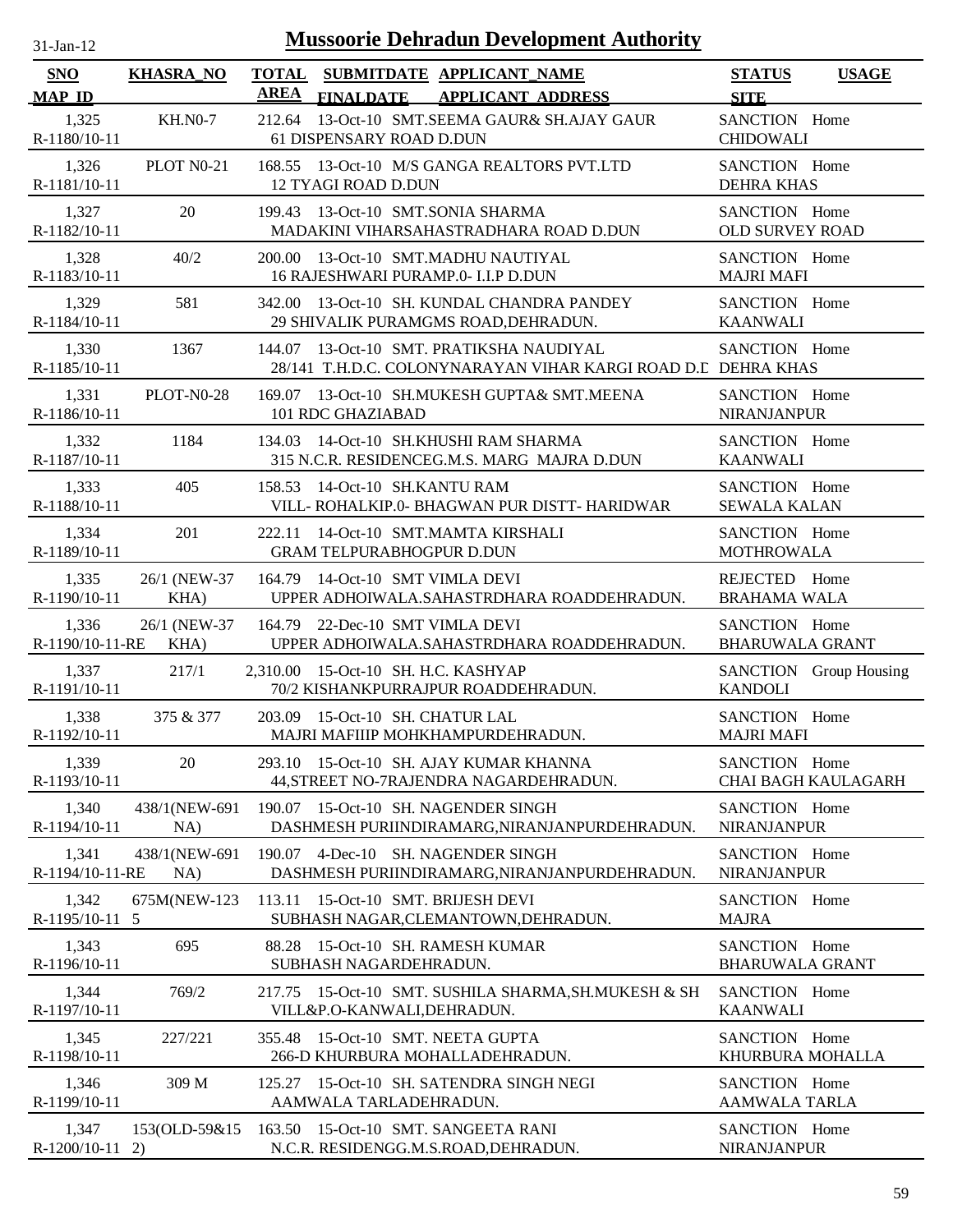| $31-Jan-12$              |                                                                           |             |                                                                 | <b>Mussoorie Dehradun Development Authority</b>                                                           |                                          |                            |
|--------------------------|---------------------------------------------------------------------------|-------------|-----------------------------------------------------------------|-----------------------------------------------------------------------------------------------------------|------------------------------------------|----------------------------|
| SNO                      | <b>KHASRA NO</b>                                                          |             |                                                                 | TOTAL SUBMITDATE APPLICANT NAME                                                                           | <b>STATUS</b>                            | <b>USAGE</b>               |
| <b>MAP ID</b>            |                                                                           | <b>AREA</b> | <b>FINALDATE</b>                                                | <b>APPLICANT ADDRESS</b>                                                                                  | <b>SITE</b>                              |                            |
| 1,348<br>R-1201/10-11    | 724                                                                       | 198.61      | 15-Oct-10 SMT. USHA RANI                                        | CHAKKI TOLA GRAM NIRANJAN PUR P.0- KANWALI ROAD I SEWALA KALAN                                            | SANCTION Home                            |                            |
| 1,349<br>R-1202/10-11    | 96 KA                                                                     | 96.07       | 15-Oct-10 KM. AARTI PANWAR                                      | MADHUR VIHARBANGALI KOTHI AJABPUR KHURD D.DUN                                                             | SANCTION Home<br><b>BANJAREWALA MAFI</b> |                            |
| 1,350<br>$R-1203/10-11$  | 1546&1547/2                                                               |             | 93.94 15-Oct-10 SMT.SUNITA<br><b>GRAM SONTATEHSIL- KHATAULI</b> |                                                                                                           | SANCTION Home<br><b>KAANWALI</b>         |                            |
| 1,351<br>R-1204/10-11    | 217/5&270/247                                                             |             | 217/4 AMBEDKAR MARG D.DUN                                       | 422.69 15-Oct-10 SH.SANJEEV KUMAR SHARMA&SH.RAJEEV RE-OPENE                                               | D.L.ROAD                                 | Home                       |
| 1,352<br>R-1204/10-11-RE | 217/5&270/247                                                             | 426.57      | 217/4 AMBEDKAR MARG D.DUN                                       | 30-Jun-11 SH.SANJEEV KUMAR SHARMA&SH.RAJEEV SANCTION Home                                                 | D.L.ROAD                                 |                            |
| 1,353<br>R-1205/10-11    | $23-A$                                                                    | 170.07      |                                                                 | 18-Oct-10 SH.RAKESH SHRIVASTAV<br>23-A IDGAH MOHALLA BLOCK-III D.DUN                                      | SANCTION Home<br><b>IDGAH</b>            |                            |
| 1,354<br>R-1206/10-11    | 70                                                                        |             |                                                                 | 276.42 18-Oct-10 SH.PRAKASH CHAND SHAH<br>132 K.V. SUB STATIONNEAR TALWAR LANE- BINDAL CANT AJABPUR KHURD | SANCTION Home                            |                            |
| 1,355<br>R-1207/10-11    | 345 OLD & 976<br><b>KHA NEW</b>                                           |             | 189.60 18-Oct-10 SMT.BISHLA DEVI                                | C/0 SH. B.S. RANA94/53 DHARAMPUR HARIDWAR ROAD D.DI AAMWALA TARLA                                         | SANCTION Home                            |                            |
| 1,356<br>R-1208/10-11    | 230 OLD& 538<br><b>GA NEW</b>                                             |             |                                                                 | 167.29 18-Oct-10 SH.RAMANUJ JOSHI&SMT.SANJU JOSHI<br>97/6 ANAND VIHARAJABPUR KALAN D.DUN                  | SANCTION Home<br><b>AJABPUR KALAN</b>    |                            |
| 1,357<br>R-1209/10-11    | 100 OLD& 99<br><b>NEW</b>                                                 |             |                                                                 | 170.16 18-Oct-10 SH.MAHENDRA SINGH CHAUDHARI<br>PRABHAT ENCLAVESHAH NAGAR D.DUN                           | SANCTION Home<br><b>SHAH NAGAR</b>       |                            |
| 1,358<br>R-1210/10-11    | 279                                                                       | 184.45      | 18-Oct-10 SH.KALAM SINGH                                        | 94/23 CHANDRA SINGH GARHWALIMARG LANE-N0-5 DHAR/ AJABPUR KALAN                                            | SANCTION Home                            |                            |
| 1,359<br>R-1211/10-11    | 1094                                                                      | 120.43      | 18-Oct-10 MOHD. ASGAR                                           | H.N0-7 KALINDI ENCLAVEBALLIWALA CHOWK G.M.S. ROA KAANWALI                                                 | SANCTION Home                            |                            |
| 1,360                    | 914 JHA $&$<br>R-1212/10-11 PLOT-N0-L 5/4                                 | 241.29      |                                                                 | 18-Oct-10 SMT. MINAKSHI KUMAR&SH.SATENDER K SANCTION Home<br>H.N0- D-5/13DEAL COLONY RAIPUR ROAD D.DUN    | <b>AAMWALA TARLA</b>                     |                            |
| 1,361<br>R-1213/10-11    | 46 PA                                                                     |             | 104.64 18-Oct-10 SH.SARDAR AHMED                                | 101/D-23 CHANDER LOKCOLONY RAJPUR ROAD D.DUN                                                              | SANCTION Home                            | <b>CHAI BAGH KAULAGARH</b> |
| 1,362<br>R-1214/10-11    | <b>PLOT.NO-81</b><br><b>DOON PALM</b>                                     |             | 175.00 18-Oct-10 KM.SHWETA GUPTA<br><b>12 TYAGI ROAD D.DUN</b>  |                                                                                                           | SANCTION Home<br><b>DEHRA KHAS</b>       |                            |
| 1,363<br>$R-1215/10-11$  | <b>CITY</b><br>1465 &<br>PLOT-N0-94                                       |             | <b>12 TYAGI ROAD D.DUN</b>                                      | 174.13 18-Oct-10 M/S GANGA REALTORS PVT.LTD                                                               | SANCTION Home<br><b>DEHRA KHAS</b>       |                            |
| 1,364<br>R-1216/10-11    | <b>DOON PALM</b><br><b>CITY</b><br>1457&<br><b>PLOT-N0-93</b>             |             | <b>12 TYAGI ROA D.DUN</b>                                       | 174.76 18-Oct-10 M/S GANGA REALTORS PVT.LTD                                                               | SANCTION Home<br>DEHRA KHAS              |                            |
| 1,365<br>R-1217/10-11    | <b>DOON PALM</b><br><b>CITY</b><br>186&PLOT N0-<br>4 MOOL<br><b>CHAND</b> |             | 66 O.B.C. YAMUNA COLONY D.DUN                                   | 199.56 18-Oct-10 SH.SUNIL KUMAR JAIN                                                                      | SANCTION Home<br><b>MAJRA</b>            |                            |
| 1,366<br>R-1218/10-11    | <b>ENCLAVE</b><br>163 GYAN                                                |             | 18 E.C.ROAD D.DUN                                               | 159.58 19-Oct-10 SH.PRABHU DAYAL SINGH PATWAL                                                             | SANCTION Home<br><b>NATHANPUR</b>        |                            |
| 1,367<br>R-1219/10-11    | <b>VASANT</b><br><b>VIHAR</b>                                             |             | PLOT-N0-129 1,060.35 19-Oct-10 SMT.SHASHI THANKA                | OFFICERS COLONY VASANTVIHAR PH-3 CHAKRATA ROAD   KAANWALI                                                 | SANCTION Home                            |                            |
|                          | PHASE-1                                                                   |             |                                                                 |                                                                                                           |                                          |                            |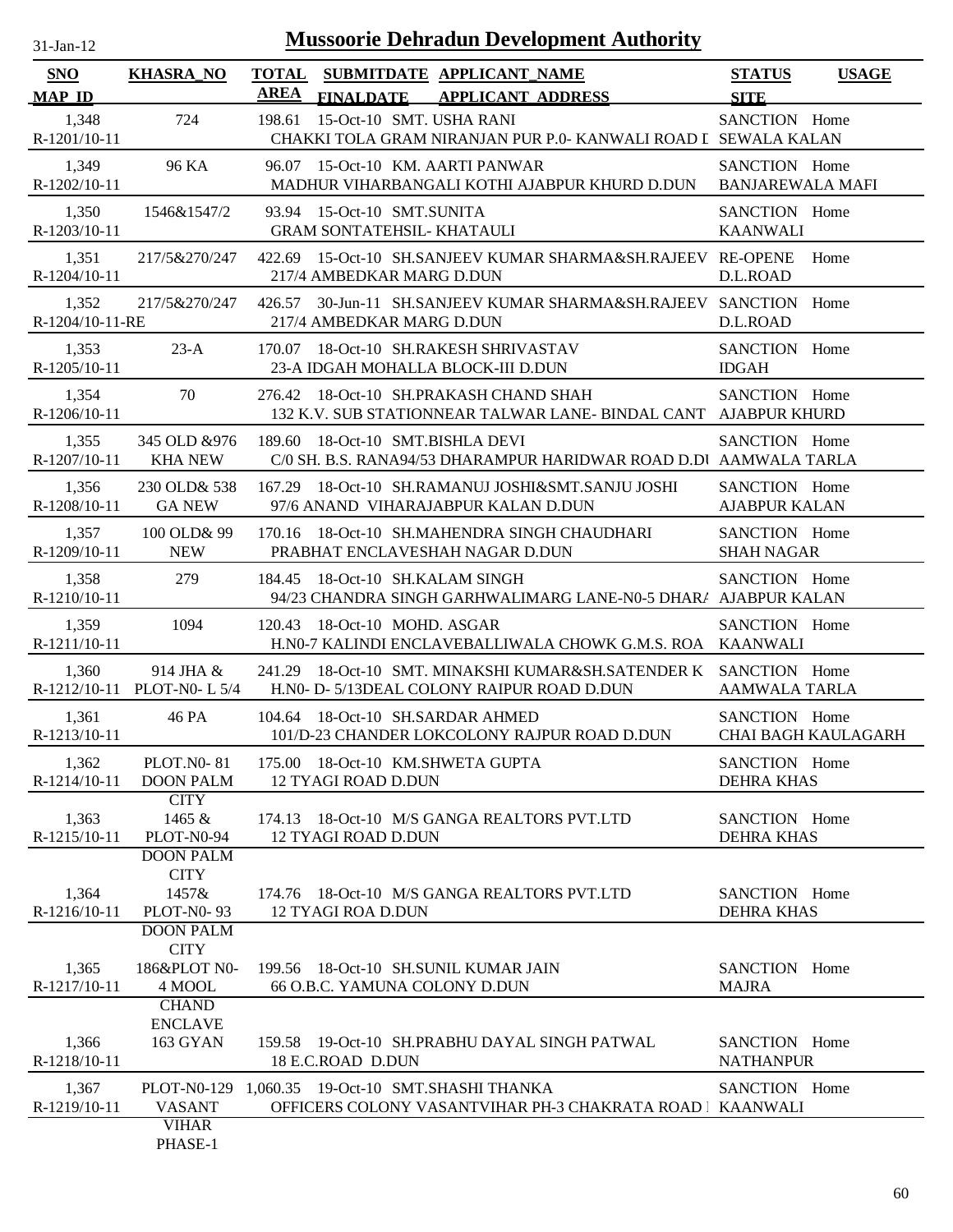| <b>SNO</b>            | <b>KHASRA_NO</b> | TOTAL SUBMITDATE APPLICANT NAME<br>AREA                                                                   | <b>STATUS</b><br><b>USAGE</b>         |
|-----------------------|------------------|-----------------------------------------------------------------------------------------------------------|---------------------------------------|
| <b>MAP ID</b>         |                  | FINALDATE APPLICANT ADDRESS                                                                               | <b>SITE</b>                           |
| 1,368                 | PLOT-N0-80       | 175.00 19-Oct-10 KM. SHWETA GUPTA                                                                         | SANCTION Home                         |
| R-1220/10-11          | <b>DOON PALM</b> | <b>12 TYAGI ROAD D.DUN</b>                                                                                | <b>DEHRA KHAS</b>                     |
| 1,369                 | <b>CITY</b>      | 209.95 19-Oct-10 M/S ACON BUILD SPACE                                                                     | SANCTION Home                         |
| R-1221/10-11          | 132 GYAN         | 181 SECTOR 31 FARIDABAD                                                                                   | <b>KISHANPUR</b>                      |
| 1,370                 | 1506             | 308.64 19-Oct-10 SH. SUDHANSHU JOSHI                                                                      | SANCTION Home                         |
| R-1222/10-11          |                  | <b>418 KHURBHURA MOHALLAD.DUN</b>                                                                         | <b>KAANWALI</b>                       |
| 1,371                 | 803(1123 new)    | 121.98 19-Oct-10 SH, SANDEEP TYAGI                                                                        | SANCTION Home                         |
| R-1223/10-11          |                  | NCR RESIDENCYG.M.S.ROAD, DEHRADUN.                                                                        | <b>MAJRA</b>                          |
| 1,372                 | 283              | 271.40 19-Oct-10 SH. KRISHNA KUMAR                                                                        | SANCTION Home                         |
| R-1224/10-11          |                  | HANUMAN CHAWKDEHRADUN.                                                                                    | <b>PITHUWALA</b>                      |
| 1,373                 | JHA&600          | 602 CHA&602 1,383.31 19-Oct-10 SH.VIJAY KUMAR JAIN&SMT.PREETI JAIN                                        | SANCTION Home                         |
| R-1225/10-11          |                  | RUCHIPURA MAJRAOPP-JAIN MANDIR D.DUN                                                                      | <b>NIRANJANPUR</b>                    |
| 1,374                 | DA&602 JA        | 96.40 19-Oct-10 SH.LAKHI RAM                                                                              | SANCTION Home                         |
| R-1226/10-11          | 1830             | C/0 YASHPAL GRAM BADRIPURJOGHI WALA D.DUN                                                                 | <b>AJABPUR KALAN</b>                  |
| 1,375<br>R-1227/10-11 | 749/1            | 446.10 19-Oct-10 SH.HANUMAN PRASAD<br>C/0 SH.BRIJESH KUMAR GUPTA219 LANE-N0-7 MOHIT NAGA KAANWALI         | SANCTION Home                         |
| 1,376                 | $57/40$ A        | 134.22 19-Oct-10 SH.NIRMAL SINGH                                                                          | SANCTION Home                         |
| R-1228/10-11          |                  | 51/40 A BODY GUARD CANAL ROAD D.DUN                                                                       | <b>BODY GUARD CANAL ROAD</b>          |
| 1,377                 | 17&18            | 83.28 19-Oct-10 SMT.SUMAN WASAN                                                                           | SANCTION Home                         |
| R-1229/10-11          |                  | VILL& P.0- PANDITWARI D.DUN                                                                               | <b>PANDITWARI</b>                     |
| 1,378                 |                  | 252&1235 NEW 146.47 20-Oct-10 SH.BRAHMA NAND LAKHERA                                                      | SANCTION Home                         |
| R-1230/10-11          |                  | <b>G-14 HATHIBARKALAN ESTATED.DUN</b>                                                                     | <b>AJABPUR KHURD</b>                  |
| 1,379<br>R-1231/10-11 | 12               | 253.02 20-Oct-10 SH. AJAY GULATI&SH.ANIL GULATI&SMT.K SANCTION Home<br>12 KESHAV ROADLAXMAN CHOWK D.DUN   | <b>KESHAV ROAD</b>                    |
| 1,380                 | 88 OLD&163       | 124.44 20-Oct-10 SH.SUBODH CHANDRA GUPTA                                                                  | SANCTION Home                         |
| R-1232/10-11          | <b>NEW</b>       | 63 T.H.D.C. COLONYDEHRA KHAS D.DUN                                                                        | <b>NIRANJANPUR</b>                    |
| 1,381                 | 1547/2           | 96.23 20-Oct-10 SH.DILSHAD AHMED                                                                          | SANCTION Home                         |
| R-1233/10-11          |                  | 593 SOUTH KHALAPAARMUZAFFAR NAGAR U.P                                                                     | KAANWALI                              |
| 1,382                 | 1830             | 84.35 20-Oct-10 SH.S. RAJENDRA SINGH&SH.S.SATNAM SIN                                                      | SANCTION Home                         |
| R-1234/10-11          |                  | C/0 SH.YASHPAL WALIABADRI PUR JOGIWALA D.DUN                                                              | <b>AJABPUR KALAN</b>                  |
| 1,383                 | 8 NAYA GAON      | 172.54 20-Oct-10 SMT.RANI GOYAL&SMT.RAKHI GOYAL                                                           | SANCTION Home                         |
| R-1235/10-11          |                  | 19-8-D MOHINI ROAD D.DUN                                                                                  | <b>MOHINI ROAD</b>                    |
| 1,384<br>R-1236/10-11 | 377&379 NEW      | 169.61 20-Oct-10 SH.SURENDRA PRASAD PANT<br>33/11 K.V. SUB-STATIONSAHASTRA DHARA ROAD NALA PA DHORAN KHAS | SANCTION Home                         |
| 1,385                 | 453              | 260.34 20-Oct-10 SH.BHUNESH WAR PRASAD JOSHI                                                              | SANCTION Home                         |
| R-1237/10-11          |                  | 1/35 ASHIRWAD ENCLAVECHAKRATA ROAD D.DUN                                                                  | <b>KAANWALI</b>                       |
| 1,386                 | 232& 375 CHA     | 184.02 20-Oct-10 SMT. REKHA PATHANIA                                                                      | SANCTION Home                         |
| R-1238/10-11          | <b>NEW</b>       | ANSHARI NAGARNEW DELHI                                                                                    | <b>SEWALA KALAN</b>                   |
| 1,387<br>R-1239/10-11 | 88&89            | 21-Oct-10 SH.UMESH KUMAR SINGH<br>186.13<br>74/11 - B RAJPUR ROAD D.DUN                                   | SANCTION Home<br><b>KARANPUR KHAS</b> |
| 1,388<br>R-1240/10-11 | 359              | 21-Oct-10 SH.RAKESH CHAUHAN<br>278.81<br>33 SHAKTI VIHARMAJRA D.DUN                                       | SANCTION Home<br><b>MAJRA</b>         |
| 1,389                 | 587              | 171.00 21-Oct-10 SMT.SHAKUNTLA DEVI                                                                       | SANCTION Home                         |
| R-1241/10-11          |                  | SH. K.L.SHARMABHARU WALA D.DUN                                                                            | <b>BHARUWALA GRANT</b>                |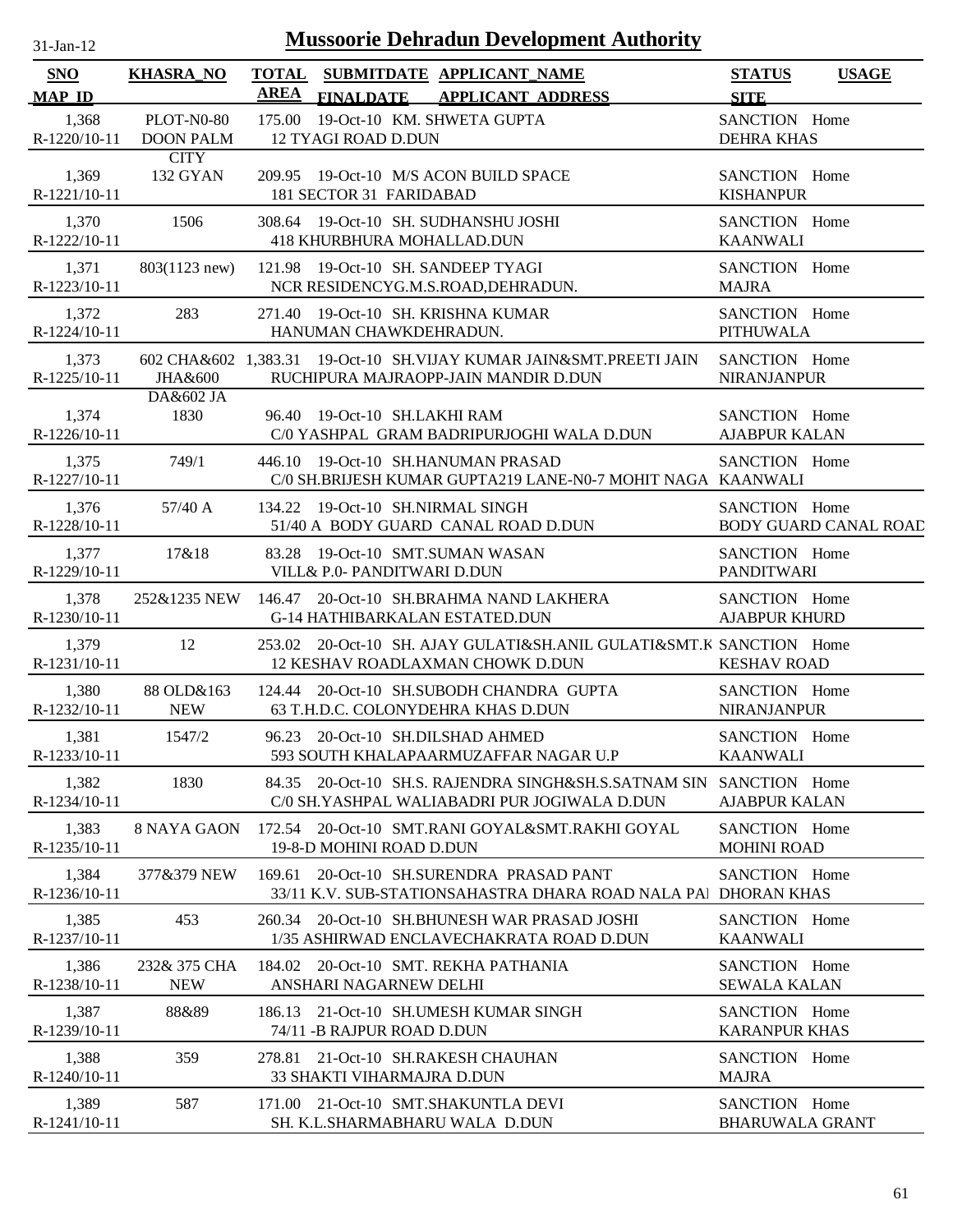| $31-Jan-12$                 |                                  | <b>Mussoorie Dehradun Development Authority</b>                                                          |                                       |          |
|-----------------------------|----------------------------------|----------------------------------------------------------------------------------------------------------|---------------------------------------|----------|
| <b>SNO</b><br><b>MAP ID</b> | <b>KHASRA NO</b>                 | SUBMITDATE APPLICANT NAME<br><b>TOTAL</b><br><b>AREA</b><br><b>APPLICANT ADDRESS</b><br><b>FINALDATE</b> | <b>STATUS</b><br><b>SITE</b>          | <u>I</u> |
| 1,390<br>R-1242/10-11       | 334 KA                           | 119.47<br>21-Oct-10 SH.ASHOK KUMAR ARYA<br>11-B GROUND FLOORGURU NANAK VIHAR PHASE-2NEW DE AJABPUR KHURD | <b>SANCTION</b>                       | Home     |
| 1.391<br>R-1243/10-11       | PLOT-N0-134&<br>K.NO-135         | 192.30 21-Oct-10 SH.HARENDER PAL SINGH<br><b>5 TEG BAHADUR ROAD D.DUN</b>                                | SANCTION Home<br><b>GUJRADA MANSI</b> |          |
| 1,392<br>R-1244/10-11       | 1830                             | 21-Oct-10 SH.NEERAJ KUMAR WALIA<br>96.40<br>C/0 SH.YASHPAL WALIA GRAM BADRIPURJOGIWALA D.DU              | SANCTION Home<br><b>AJABPUR KALAN</b> |          |
| 1,393<br>R-1245/10-11       | 329 KA                           | 158.69 23-Oct-10 SMT.MINAKSHI GUPTA<br>LANE-N0-7 BHANDARI BAGH D.DUN                                     | SANCTION Home<br>KARGI GRANT (P.      |          |
| 1,394<br>$R-1246/10-11$     | 989                              | 259.60 23-Oct-10 SH.DINESH CHAUHAN<br><b>GRAM AJABPUR KALAN D.DUN</b>                                    | SANCTION Home<br><b>AJABPUR KALAN</b> |          |
| 1,395<br>$R-1247/10-11$     | <b>189 CHA</b>                   | 23-Oct-10 SMT.ANURADHA PAL<br>135.69<br><b>GRAM BALAWALA D.DUN</b>                                       | SANCTION Home<br>HARBANSWALA          |          |
| 1.396<br>R-1248/10-11       | 263                              | 186.96 23-Oct-10 SMT.NIRMALA DEVI<br><b>GRAM KANWALI D.DUN</b>                                           | SANCTION Home<br><b>KAANWALI</b>      |          |
| 1.397<br>$R-1249/10-11$     | <b>15 SUBHASH</b><br><b>PARK</b> | 25-Oct-10 SH.MADAN LAL TALWAR<br>203.94<br><b>15 TYAGI ROAD D.DUN</b>                                    | <b>SANCTION</b><br><b>REST CAMP</b>   | Home     |
| 1,398                       | 375 CHA & 232                    | 173.97 25-Oct-10 SMT.KOMAL NAGPAL&SMT.GEETA RANI A SANCTION Home                                         |                                       |          |

| R-1244/10-11             |                   | C/0 SH.YASHPAL WALIA GRAM BADRIPURJOGIWALA D.DU AJABPUR KALAN                                           |                                            |
|--------------------------|-------------------|---------------------------------------------------------------------------------------------------------|--------------------------------------------|
| 1,393                    | 329 KA            | 158.69 23-Oct-10 SMT.MINAKSHI GUPTA                                                                     | SANCTION Home                              |
| R-1245/10-11             |                   | LANE-N0-7 BHANDARI BAGH D.DUN                                                                           | KARGI GRANT (PART)                         |
| 1,394                    | 989               | 259.60 23-Oct-10 SH.DINESH CHAUHAN                                                                      | SANCTION Home                              |
| R-1246/10-11             |                   | <b>GRAM AJABPUR KALAN D.DUN</b>                                                                         | <b>AJABPUR KALAN</b>                       |
| 1,395                    | 189 CHA           | 135.69 23-Oct-10 SMT.ANURADHA PAL                                                                       | SANCTION Home                              |
| R-1247/10-11             |                   | <b>GRAM BALAWALA D.DUN</b>                                                                              | HARBANSWALA (PART)                         |
| 1,396                    | 263               | 186.96 23-Oct-10 SMT.NIRMALA DEVI                                                                       | SANCTION Home                              |
| R-1248/10-11             |                   | <b>GRAM KANWALI D.DUN</b>                                                                               | <b>KAANWALI</b>                            |
| 1,397                    | <b>15 SUBHASH</b> | 203.94 25-Oct-10 SH.MADAN LAL TALWAR                                                                    | SANCTION Home                              |
| R-1249/10-11             | <b>PARK</b>       | <b>15 TYAGI ROAD D.DUN</b>                                                                              | <b>REST CAMP</b>                           |
| 1,398                    | 375 CHA& 232      | 173.97 25-Oct-10 SMT.KOMAL NAGPAL&SMT.GEETA RANI A SANCTION Home                                        | <b>SEWALA KALAN</b>                        |
| R-1250/10-11             | OLD               | <b>19-A SIMLA ENCLAVE D.DUN</b>                                                                         |                                            |
| 1,399<br>R-1251/10-11    | 717               | 291.00 25-Oct-10 SMT. RITA RANI<br>RAVI SADAN 1031/8 INDIRA NAGAR SEEMA DWAR ROAD D KAANWALI            | SANCTION Home                              |
| 1,400                    | 279&280           | 282.21 25-Oct-10 SH.RAKESH KUMAR GAIROLA                                                                | SANCTION Home                              |
| R-1252/10-11             |                   | 38/3 SUBHASH ROAD D.DUN                                                                                 | <b>NATHANPUR</b>                           |
| 1,401                    |                   | 38 A/1 & 38 A/3 145.56 25-Oct-10 SMT.RUCHIKA DHAWAN                                                     | SANCTION Home                              |
| R-1253/10-11             |                   | 33/15 CIRCULAR ROAD DALANWALA D.DUN                                                                     | <b>INDER ROAD</b>                          |
| 1,402                    | 296/2/434         | 92.01 25-Oct-10 SH.SANJAY KUMAR                                                                         | SANCTION Home                              |
| R-1254/10-11             |                   | 296/2 KHURBHURA MOHALLAD.DUN                                                                            | KHURBURA MOHALLA                           |
| 1,403                    | 30                | 136.83 25-Oct-10 SH.PURSHOTTAM DASS SHARMA                                                              | SANCTION Home                              |
| R-1255/10-11             |                   | 130 MAJRA D.DUN                                                                                         | <b>MAJRA</b>                               |
| 1,404                    | 197/1             | 137.08 25-Oct-10 SH.SANJAY TYAGI                                                                        | SANCTION Home                              |
| R-1256/10-11             |                   | <b>GRAM KANWALI D.DUN</b>                                                                               | <b>KAANWALI</b>                            |
| 1,405                    | 8 KA/18           | 157.30 25-Oct-10 SMT. VIMLA RANA                                                                        | SANCTION Home                              |
| R-1257/10-11             |                   | 105 RAJPUR ROADNEAR R.T.O. OFFICE D.DUN                                                                 | <b>KANDOLI</b>                             |
| 1,406                    | 941               | 126.34 25-Oct-10 SMT.MEENA DEVI                                                                         | SANCTION Home                              |
| R-1258/10-11             |                   | 296 KAULAGARH D.DUN                                                                                     | <b>GARHI</b>                               |
| 1,407                    | 1482              | 358.54 25-Oct-10 SH.JAGDISH CHANDRA BAHL                                                                | SANCTION Home                              |
| R-1259/10-11             |                   | 409/1 SHANTI VIHARG.M.S. ROAD D.DUN                                                                     | KAANWALI                                   |
| 1,408<br>R-1260/10-11    | 101               | 26-Oct-10 SMT.POONAM BISHT<br>171.49<br>GRAM AJABPUR KHURDSARASWATI VIHAR D-BLOCK D.D                   | SANCTION Home<br><b>AJABPUR KHURD</b>      |
| 1,409<br>R-1261/10-11    | 147/6             | 26-Oct-10 SH.NARENDRA SINGH<br>177.11<br>147/6 DHARAMPUR D.DUN                                          | <b>RE-OPENE</b><br>Home<br><b>DHARMPUR</b> |
| 1,410<br>R-1261/10-11-RE | 147/6             | 12-Jan-11 SH.NARENDRA SINGH<br>177.11<br>147/6 DHARAMPUR D.DUN                                          | SANCTION Home<br><b>DHARMPUR</b>           |
| 1,411<br>R-1262/10-11    | 556               | 26-Oct-10 SH.SUDERSHAN KUMAR<br>174.03<br>GANESH VIHARAJABPUR KALAN D.DUN                               | SANCTION Home<br><b>AJABPUR KALAN</b>      |
| 1,412<br>R-1263/10-11    | 334 KA            | 228.34 26-Oct-10 SMT.ANUSUYA THAPLIYAL<br>B-BLOCK RACE COURSENEW BASTI PRAGATI NAGAR DHAF AJABPUR KHURD | SANCTION Home                              |
|                          |                   |                                                                                                         |                                            |

### 62

**STATUS USAGE**

SANCTION Home

SANCTION Home

GUJRADA MANSINGH SANCTION Home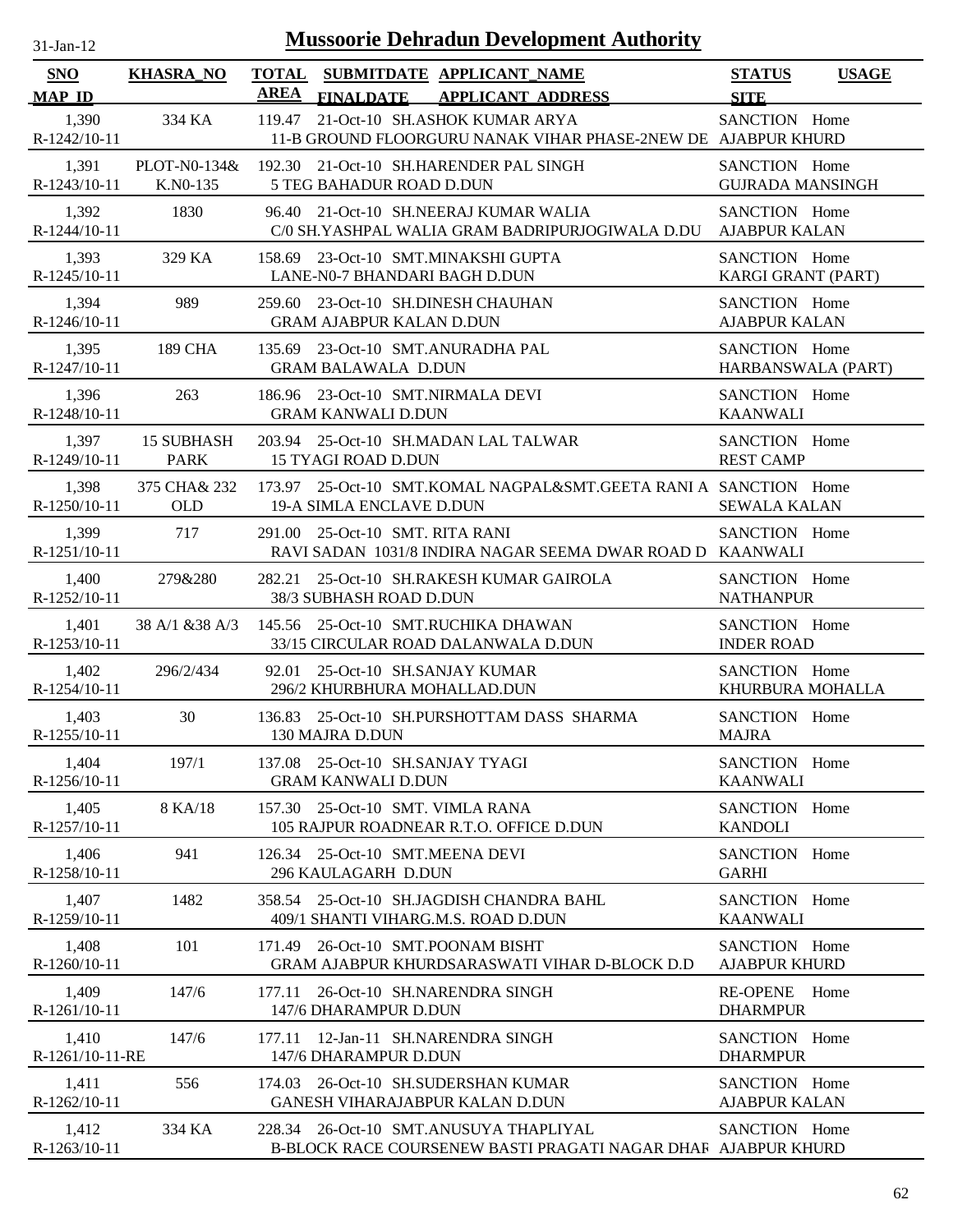| $31$ -Jan-12 |  |
|--------------|--|
|              |  |

| <b>SNO</b>             | <b>KHASRA_NO</b> |        | TOTAL SUBMITDATE APPLICANT NAME                                                                        | <b>STATUS</b><br><b>USAGE</b>         |  |
|------------------------|------------------|--------|--------------------------------------------------------------------------------------------------------|---------------------------------------|--|
| <b>MAP ID</b>          |                  |        | AREA FINALDATE APPLICANT ADDRESS                                                                       | <b>SITE</b>                           |  |
| 1,413                  |                  |        | PLOT-N0-97&K 173.21 26-Oct-10 SMT.INDU AGGARWAL                                                        | SANCTION Home                         |  |
| R-1264/10-11 H.N0-1465 | <b>DOON PALM</b> |        | 23 REST CAMP TYAGI ROAD D.DUN                                                                          | <b>DEHRA KHAS</b>                     |  |
|                        | <b>CITY</b>      |        |                                                                                                        |                                       |  |
| 1,414                  | 809&818          |        | 542.70 26-Oct-10 SH.BIRENDRA SINGH BISHT                                                               | SANCTION Home                         |  |
| $R-1265/10-11$         |                  |        | EKTA ENCLAVESTREET.N0-4 GRAM NATHANPUR D.DUN                                                           | <b>NATHANPUR</b>                      |  |
| 1,415                  | 193/153          |        | 448.82 26-Oct-10 SMT.SHAKUMBHARI SHARMA                                                                | SANCTION Home                         |  |
| R-1266/10-11           |                  |        | 193 ARAGHAR D.DUN                                                                                      | <b>AARAGARH</b>                       |  |
| 1,416                  | 7& 28 NEW        |        | 1,065.63 26-Oct-10 SH. K.K.SOIN                                                                        | SANCTION Home                         |  |
| R-1267/10-11           |                  |        | 212 RAJPUR ROAD D.DUN                                                                                  | <b>SUBHASH ROAD</b>                   |  |
| 1,417                  | 228              |        | 449.20 27-Oct-10 SH. VED PRAKASH BADHANI                                                               | SANCTION Home                         |  |
| R-1268/10-11           |                  |        | VILL-KOTIYAL GAONTEHSIL- BARKOT                                                                        | <b>NATHANPUR</b>                      |  |
| 1,418                  | 1181             |        | 103.50 27-Oct-10 SH.DEEPAK BHASIN                                                                      | SANCTION Home                         |  |
| R-1269/10-11           |                  |        | 4/4 MOHINI ROAD D.DUN                                                                                  | <b>GARHI</b>                          |  |
| 1,419<br>R-1270/10-11  | 480/415          |        | 326.07 27-Oct-10 SH.DEVENDER PAL SINGH                                                                 | SANCTION Home<br><b>RACE COURSE</b>   |  |
|                        |                  |        | 480/145 RACE COURSE D.DUN                                                                              |                                       |  |
| 1,420<br>R-1271/10-11  | 70 KA            |        | 143.49 27-Oct-10 SMT.ANITA DEVI<br>103/113 NALA PANI ROAD D.DUN                                        | SANCTION Home<br><b>AJABPUR KALAN</b> |  |
|                        |                  |        |                                                                                                        |                                       |  |
| 1,421<br>R-1272/10-11  | 23               |        | 1,274.72 27-Oct-10 SMT.SHARDA TYAGI&SH.ASHOK KUMAR T SANCTION Home<br>23 RAVINDER NATHTYAGI MARG D.DUN | TEG BAHADUR ROAD                      |  |
| 1,422                  | PLOT-N0-54       |        | 491.86 27-Oct-10 SMT.MIRU SRIVASTAVA                                                                   | SANCTION Home                         |  |
|                        |                  |        | R-1273/10-11 USHA COLONY R00M N0-4 TIK HOSTELVISITING SCIENTIST HOSTEL F.R.I. D SAHASTRADHARA ROAD     |                                       |  |
| 1,423                  | 48               |        | 796.83 27-Oct-10 SMT.KALPANA MITTAL&SMT.KAMLESH A REJECTED Home                                        |                                       |  |
| R-1274/10-11           |                  |        | 46 MALIYAN MOHALLA D.DUN                                                                               | <b>SUDDUWALA</b>                      |  |
| 1,424                  | 518              |        | 191.00 27-Oct-10 SH. GURINDER JEET SINGH&SMT. BHUPINDI SANCTION Home                                   |                                       |  |
| R-1275/10-11           |                  |        | <b>G-38 RACE COURSE D.DUN</b>                                                                          | <b>BHARUWALA GRANT</b>                |  |
| 1,425                  | 1092             |        | 189.72 27-Oct-10 SH.GOPAL SINGH RAUTELA                                                                | SANCTION Home                         |  |
| R-1276/10-11           |                  |        | 95 VIYOM PRASTHAG.M.S. ROAD D.DUN                                                                      | <b>KAANWALI</b>                       |  |
| 1,426                  |                  |        | 401 KH&406 173.20 27-Oct-10 DR.RAJENDRA PRASAD                                                         | SANCTION Home                         |  |
| R-1277/10-11           | <b>KHA</b>       |        | 75/6 RAJPUR ROAD D.DUN                                                                                 | <b>KOHLUPANI</b>                      |  |
| 1,427                  | <b>538 CHA</b>   |        | 184.38 27-Oct-10 SH. RAJIV SINGH BIST & SMT. CHARU BIST                                                | SANCTION Home                         |  |
| R-1278/10-11           |                  |        | 146/1 NESHVILLA ROAD, DEHRADUN.                                                                        | <b>AJABPUR KALAN</b>                  |  |
| 1,428                  | 27               | 199.01 | 27-Oct-10 SH. VIJAY KIRTI                                                                              | SANCTION Home                         |  |
| R-1279/10-11           |                  |        | 268 KISHAN NAGAR, DEHRADUN.                                                                            | <b>CHAI BAGH KAULAGARH</b>            |  |
| 1,429<br>R-1280/10-11  | 307 GA           |        | 169.72 28-Oct-10 SH. SHAHEED HASAN<br>GRAM MAHUWALA MAFIKANYA PATSHALA KE SAMNESI                      | SANCTION Home<br><b>MOHUWALA MAFI</b> |  |
|                        |                  |        |                                                                                                        |                                       |  |
| 1,430<br>R-1281/10-11  | 911 GHA          |        | 164.25 28-Oct-10 SMT.RAMAN DEVI<br>VILL&P.0 - TANKO SUNDER PURSAHARANPUR U.P                           | SANCTION Home<br><b>MAJRA</b>         |  |
| 1,431                  | 50 GA&37/2       |        | 136.79 28-Oct-10 SMT.AVIKA BORA                                                                        | SANCTION Home                         |  |
| R-1282/10-11           |                  |        | 1 PRITAM ROAD D.DUN                                                                                    | <b>AAMWALA TARLA</b>                  |  |
| 1,432                  | 117              | 155.03 | 28-Oct-10 SH.VINOD KUMAR                                                                               | SANCTION Home                         |  |
| R-1283/10-11           |                  |        | 16-A CHAUDHARY COLONYOPP- I.S.B.T. MAJRA D.DUN                                                         | <b>SEWALA KHURD</b>                   |  |
| 1,433                  | PLOT-N0-45&7     | 125.00 | 28-Oct-10 TIBETIAN WELFARE OFFICER                                                                     | SANCTION Home                         |  |
| R-1284/10-11           | 17.718.719.&720  |        | TIBETIAN COLONYSAHASTRADHARA ROAD D.DUN                                                                | <b>TARLA NAGAL</b>                    |  |
|                        | OLD              |        |                                                                                                        |                                       |  |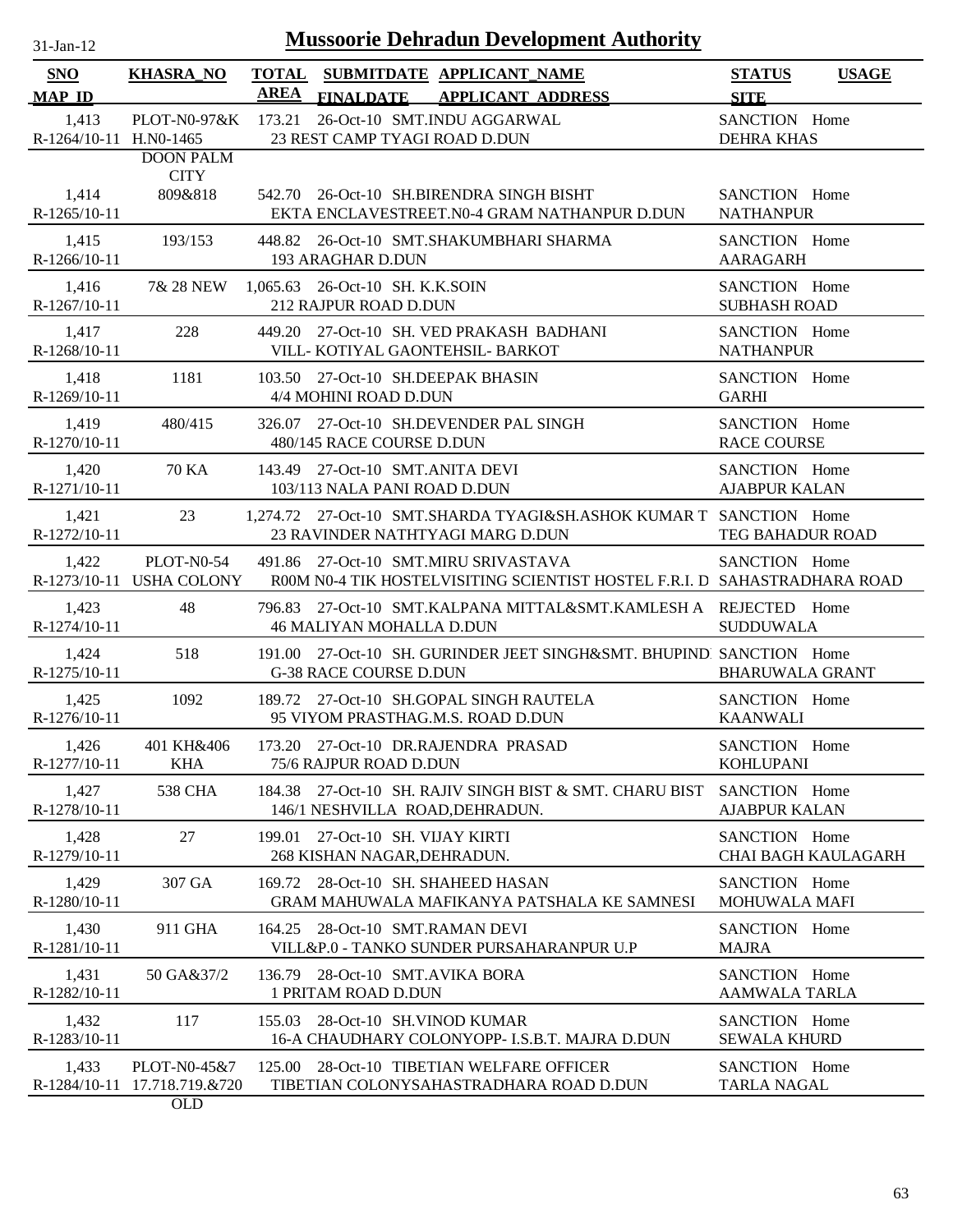| 31-Jan-12 |  |
|-----------|--|
|           |  |

| <b>AREA</b><br><b>MAP ID</b><br><b>FINALDATE</b><br><b>APPLICANT ADDRESS</b><br><b>SITE</b><br>1,434<br>PLOT-N0-5<br>28-Oct-10 TIBETIAN WELFARE OFFICER<br>SANCTION Home<br>2,070.36<br>R-1285/10-11<br>TO10&30 TO<br>TABETAIN COLONY SAHASTRADHARA ROAD<br><b>TARLA NAGAL</b><br>35(12 NOS)<br>KH.N0-723/1.72<br>5/1.734/1.735<br>OLD&574.573.5<br>68.599<br>1,435<br>PLOT-N0-1TO4 1,875.00 28-Oct-10 TIBETAIN WELFARE OFFICER<br>SANCTION Home<br>R-1286/10-11<br><b>TARLA NAGAL</b><br>&36TO42.43.44.<br>TIBETAIN COLONY SAHASTRADHARA ROAD D.DUN<br>46.47(15NOS)&<br>717.718.719.720.<br>722OLD&579.57<br>5<br>1,436<br><b>PLOT</b><br>3,500.00 28-Oct-10 TIBETAIN WELFARE OFFICER<br>SANCTION Home<br>R-1287/10-11<br>TIBETAIN COLONYSAHASTRADHARA ROAD D.DUN<br><b>TARLA NAGAL</b><br>$-N0-11TO29&48$<br>TO56(28NOS)&<br>KH.N0-717.718.<br>719.720.726.728<br>OLD&579.576.5<br>72NEW<br>1,437<br>717<br>189.43 28-Oct-10 SH.PRADEEP KUMAR<br>SANCTION Home<br>R-1288/10-11<br>3 SHANTI VIHAR GOVIND GARH D.DUN<br><b>KAANWALI</b><br>1,438<br>96 KA<br>SANCTION Home<br>128.25 29-Oct-10 SH.ARVIND BIJLAWAN<br><b>BANJAREWALA MAFI</b><br>R-1289/10-11<br>25 SUMAN NAGAR DHARAMPUR D.DUN<br>1,439<br>325<br>238.82 29-Oct-10 SMT. ASHA BHANDARI<br>SANCTION Home<br>R-1290/10-11<br>GRAM& P.0- POUNDHAPREM NAGAR D.DUN<br><b>AAMWALA TARLA</b><br>721 KA<br>29-Oct-10 SH.NAND KISHORE BHARDWAJ<br>1,440<br>105.21<br>SANCTION Home |  |
|------------------------------------------------------------------------------------------------------------------------------------------------------------------------------------------------------------------------------------------------------------------------------------------------------------------------------------------------------------------------------------------------------------------------------------------------------------------------------------------------------------------------------------------------------------------------------------------------------------------------------------------------------------------------------------------------------------------------------------------------------------------------------------------------------------------------------------------------------------------------------------------------------------------------------------------------------------------------------------------------------------------------------------------------------------------------------------------------------------------------------------------------------------------------------------------------------------------------------------------------------------------------------------------------------------------------------------------------------------------------------------------------------------------------------------------|--|
|                                                                                                                                                                                                                                                                                                                                                                                                                                                                                                                                                                                                                                                                                                                                                                                                                                                                                                                                                                                                                                                                                                                                                                                                                                                                                                                                                                                                                                          |  |
|                                                                                                                                                                                                                                                                                                                                                                                                                                                                                                                                                                                                                                                                                                                                                                                                                                                                                                                                                                                                                                                                                                                                                                                                                                                                                                                                                                                                                                          |  |
|                                                                                                                                                                                                                                                                                                                                                                                                                                                                                                                                                                                                                                                                                                                                                                                                                                                                                                                                                                                                                                                                                                                                                                                                                                                                                                                                                                                                                                          |  |
|                                                                                                                                                                                                                                                                                                                                                                                                                                                                                                                                                                                                                                                                                                                                                                                                                                                                                                                                                                                                                                                                                                                                                                                                                                                                                                                                                                                                                                          |  |
|                                                                                                                                                                                                                                                                                                                                                                                                                                                                                                                                                                                                                                                                                                                                                                                                                                                                                                                                                                                                                                                                                                                                                                                                                                                                                                                                                                                                                                          |  |
|                                                                                                                                                                                                                                                                                                                                                                                                                                                                                                                                                                                                                                                                                                                                                                                                                                                                                                                                                                                                                                                                                                                                                                                                                                                                                                                                                                                                                                          |  |
|                                                                                                                                                                                                                                                                                                                                                                                                                                                                                                                                                                                                                                                                                                                                                                                                                                                                                                                                                                                                                                                                                                                                                                                                                                                                                                                                                                                                                                          |  |
|                                                                                                                                                                                                                                                                                                                                                                                                                                                                                                                                                                                                                                                                                                                                                                                                                                                                                                                                                                                                                                                                                                                                                                                                                                                                                                                                                                                                                                          |  |
|                                                                                                                                                                                                                                                                                                                                                                                                                                                                                                                                                                                                                                                                                                                                                                                                                                                                                                                                                                                                                                                                                                                                                                                                                                                                                                                                                                                                                                          |  |
|                                                                                                                                                                                                                                                                                                                                                                                                                                                                                                                                                                                                                                                                                                                                                                                                                                                                                                                                                                                                                                                                                                                                                                                                                                                                                                                                                                                                                                          |  |
|                                                                                                                                                                                                                                                                                                                                                                                                                                                                                                                                                                                                                                                                                                                                                                                                                                                                                                                                                                                                                                                                                                                                                                                                                                                                                                                                                                                                                                          |  |
|                                                                                                                                                                                                                                                                                                                                                                                                                                                                                                                                                                                                                                                                                                                                                                                                                                                                                                                                                                                                                                                                                                                                                                                                                                                                                                                                                                                                                                          |  |
|                                                                                                                                                                                                                                                                                                                                                                                                                                                                                                                                                                                                                                                                                                                                                                                                                                                                                                                                                                                                                                                                                                                                                                                                                                                                                                                                                                                                                                          |  |
|                                                                                                                                                                                                                                                                                                                                                                                                                                                                                                                                                                                                                                                                                                                                                                                                                                                                                                                                                                                                                                                                                                                                                                                                                                                                                                                                                                                                                                          |  |
|                                                                                                                                                                                                                                                                                                                                                                                                                                                                                                                                                                                                                                                                                                                                                                                                                                                                                                                                                                                                                                                                                                                                                                                                                                                                                                                                                                                                                                          |  |
|                                                                                                                                                                                                                                                                                                                                                                                                                                                                                                                                                                                                                                                                                                                                                                                                                                                                                                                                                                                                                                                                                                                                                                                                                                                                                                                                                                                                                                          |  |
|                                                                                                                                                                                                                                                                                                                                                                                                                                                                                                                                                                                                                                                                                                                                                                                                                                                                                                                                                                                                                                                                                                                                                                                                                                                                                                                                                                                                                                          |  |
|                                                                                                                                                                                                                                                                                                                                                                                                                                                                                                                                                                                                                                                                                                                                                                                                                                                                                                                                                                                                                                                                                                                                                                                                                                                                                                                                                                                                                                          |  |
|                                                                                                                                                                                                                                                                                                                                                                                                                                                                                                                                                                                                                                                                                                                                                                                                                                                                                                                                                                                                                                                                                                                                                                                                                                                                                                                                                                                                                                          |  |
|                                                                                                                                                                                                                                                                                                                                                                                                                                                                                                                                                                                                                                                                                                                                                                                                                                                                                                                                                                                                                                                                                                                                                                                                                                                                                                                                                                                                                                          |  |
|                                                                                                                                                                                                                                                                                                                                                                                                                                                                                                                                                                                                                                                                                                                                                                                                                                                                                                                                                                                                                                                                                                                                                                                                                                                                                                                                                                                                                                          |  |
|                                                                                                                                                                                                                                                                                                                                                                                                                                                                                                                                                                                                                                                                                                                                                                                                                                                                                                                                                                                                                                                                                                                                                                                                                                                                                                                                                                                                                                          |  |
|                                                                                                                                                                                                                                                                                                                                                                                                                                                                                                                                                                                                                                                                                                                                                                                                                                                                                                                                                                                                                                                                                                                                                                                                                                                                                                                                                                                                                                          |  |
|                                                                                                                                                                                                                                                                                                                                                                                                                                                                                                                                                                                                                                                                                                                                                                                                                                                                                                                                                                                                                                                                                                                                                                                                                                                                                                                                                                                                                                          |  |
| 58 GOVIND GARH NAR GAS GODOWN D.DUN<br>R-1291/10-11<br><b>NIRANJANPUR</b>                                                                                                                                                                                                                                                                                                                                                                                                                                                                                                                                                                                                                                                                                                                                                                                                                                                                                                                                                                                                                                                                                                                                                                                                                                                                                                                                                                |  |
| 114.28 29-Oct-10 SH. RAMESH CHAND RAMOLA<br>SANCTION Home<br>1,441<br>1246                                                                                                                                                                                                                                                                                                                                                                                                                                                                                                                                                                                                                                                                                                                                                                                                                                                                                                                                                                                                                                                                                                                                                                                                                                                                                                                                                               |  |
| <b>AJABPUR KHURD</b><br>R-1292/10-11<br>SARSWATI VIHAR AJABPUR KHURD, DEHRADUN.                                                                                                                                                                                                                                                                                                                                                                                                                                                                                                                                                                                                                                                                                                                                                                                                                                                                                                                                                                                                                                                                                                                                                                                                                                                                                                                                                          |  |
| 1,442<br>30-Oct-10 SH. MOHAN LAL ARORA<br>721 KA<br>94.13<br>SANCTION Home                                                                                                                                                                                                                                                                                                                                                                                                                                                                                                                                                                                                                                                                                                                                                                                                                                                                                                                                                                                                                                                                                                                                                                                                                                                                                                                                                               |  |
| R-1293/10-11<br>F-10, OFFICER COLONYRACE COURSE, DEHRADUN.<br><b>NIRANJANPUR</b>                                                                                                                                                                                                                                                                                                                                                                                                                                                                                                                                                                                                                                                                                                                                                                                                                                                                                                                                                                                                                                                                                                                                                                                                                                                                                                                                                         |  |
| 1,443<br>213 (NEW 368)<br>181.74 30-Oct-10 SH. KURBAN ALI<br>REJECTED<br>Home                                                                                                                                                                                                                                                                                                                                                                                                                                                                                                                                                                                                                                                                                                                                                                                                                                                                                                                                                                                                                                                                                                                                                                                                                                                                                                                                                            |  |
| R-1294/10-11<br>DAN)<br>83 MAJRADEHRADUN.<br><b>MAJRA</b>                                                                                                                                                                                                                                                                                                                                                                                                                                                                                                                                                                                                                                                                                                                                                                                                                                                                                                                                                                                                                                                                                                                                                                                                                                                                                                                                                                                |  |
| 30-Oct-10 SMT. BRIJBALA<br>SANCTION Home<br>1,444<br>79/1/55<br>106.27<br>R-1295/10-11<br><b>MALVIAYA ROAD</b><br>79/1, MALVIYA ROADDEHRADUN.                                                                                                                                                                                                                                                                                                                                                                                                                                                                                                                                                                                                                                                                                                                                                                                                                                                                                                                                                                                                                                                                                                                                                                                                                                                                                            |  |
|                                                                                                                                                                                                                                                                                                                                                                                                                                                                                                                                                                                                                                                                                                                                                                                                                                                                                                                                                                                                                                                                                                                                                                                                                                                                                                                                                                                                                                          |  |
| 126.54 30-Oct-10 SH. SHAILENDER KRISHAN GODIYAL<br>1,445<br>1351 KHA (OLD<br>SANCTION Home<br>R-1296/10-11<br>345)<br>14/1 CHUKHUWALAINDIRA COLONYDEHRADUN.<br><b>AJABPUR KALAN</b>                                                                                                                                                                                                                                                                                                                                                                                                                                                                                                                                                                                                                                                                                                                                                                                                                                                                                                                                                                                                                                                                                                                                                                                                                                                      |  |
|                                                                                                                                                                                                                                                                                                                                                                                                                                                                                                                                                                                                                                                                                                                                                                                                                                                                                                                                                                                                                                                                                                                                                                                                                                                                                                                                                                                                                                          |  |
| 481<br>1,446<br>143.12 30-Oct-10 SMT.GEEGAL RASTOGI<br>SANCTION Home<br>R-1297/10-11<br>H.N0-21 OLD SURVEY ROAD D.DUN<br><b>HATHIBARKALA</b>                                                                                                                                                                                                                                                                                                                                                                                                                                                                                                                                                                                                                                                                                                                                                                                                                                                                                                                                                                                                                                                                                                                                                                                                                                                                                             |  |
| SANCTION Home                                                                                                                                                                                                                                                                                                                                                                                                                                                                                                                                                                                                                                                                                                                                                                                                                                                                                                                                                                                                                                                                                                                                                                                                                                                                                                                                                                                                                            |  |
| 1,447<br>326<br>376.39 1-Nov-10 SMT.KUSHUM LATA<br><b>KAANWALI</b><br>R-1298/10-11<br>4-B GREEN PARKBALLUPUR CHOWK D.DUN                                                                                                                                                                                                                                                                                                                                                                                                                                                                                                                                                                                                                                                                                                                                                                                                                                                                                                                                                                                                                                                                                                                                                                                                                                                                                                                 |  |
| 1,448<br>332&333<br>130.09 1-Nov-10 SH.SATYAVIR SINGH<br>SANCTION Home                                                                                                                                                                                                                                                                                                                                                                                                                                                                                                                                                                                                                                                                                                                                                                                                                                                                                                                                                                                                                                                                                                                                                                                                                                                                                                                                                                   |  |
| R-1299/10-11<br>H.NO-5A LANE-NO-1ASHIRWAD ENCLAVE CHAKRATA ROA<br><b>KAANWALI</b>                                                                                                                                                                                                                                                                                                                                                                                                                                                                                                                                                                                                                                                                                                                                                                                                                                                                                                                                                                                                                                                                                                                                                                                                                                                                                                                                                        |  |
| 1,449<br>247 GHA<br>197.14 1-Nov-10 SH.BIRENDRA SINGH CHAUHAN<br>SANCTION Home                                                                                                                                                                                                                                                                                                                                                                                                                                                                                                                                                                                                                                                                                                                                                                                                                                                                                                                                                                                                                                                                                                                                                                                                                                                                                                                                                           |  |
| R-1300/10-11<br><b>GRAM BRAHMAN WALAP.0.- MAJRA D.DUN</b><br><b>BARHAMAN WALA</b>                                                                                                                                                                                                                                                                                                                                                                                                                                                                                                                                                                                                                                                                                                                                                                                                                                                                                                                                                                                                                                                                                                                                                                                                                                                                                                                                                        |  |
| 1,450<br><b>PLOT.N0-74</b><br>223.00 1-Nov-10 SMT. MISHA SINHA<br>SANCTION Home                                                                                                                                                                                                                                                                                                                                                                                                                                                                                                                                                                                                                                                                                                                                                                                                                                                                                                                                                                                                                                                                                                                                                                                                                                                                                                                                                          |  |
| A-2 JAL NIGAM COLONYINDIRA NAGAR D.DUN<br>R-1301/10-11 KH.N0-316&144<br><b>BARHAMAN WALA</b>                                                                                                                                                                                                                                                                                                                                                                                                                                                                                                                                                                                                                                                                                                                                                                                                                                                                                                                                                                                                                                                                                                                                                                                                                                                                                                                                             |  |
| /4                                                                                                                                                                                                                                                                                                                                                                                                                                                                                                                                                                                                                                                                                                                                                                                                                                                                                                                                                                                                                                                                                                                                                                                                                                                                                                                                                                                                                                       |  |
| 225.83 1-Nov-10 SH.DHIRENDRA PRASAD SHARMA<br>1,451<br>19 A<br>SANCTION Home<br>R-1302/10-11<br>H.N0-30 RISPANA PURAMSECTRATE COLONY AJABPUR KAL INDRAPUR                                                                                                                                                                                                                                                                                                                                                                                                                                                                                                                                                                                                                                                                                                                                                                                                                                                                                                                                                                                                                                                                                                                                                                                                                                                                                |  |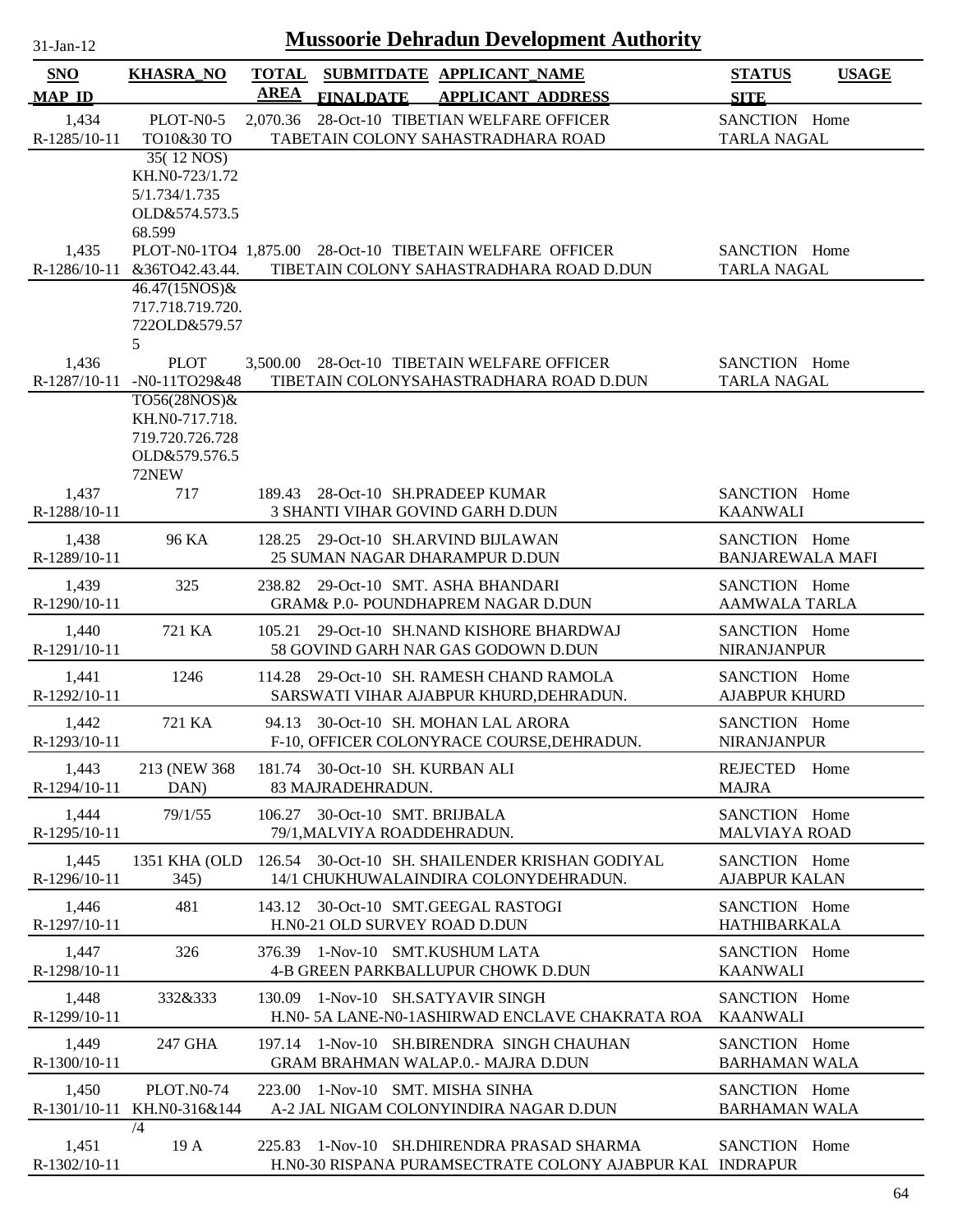| 31-Jan-12                   | <b>Mussoorie Dehradun Development Authority</b> |                                                                                                             |                                              |  |  |  |  |
|-----------------------------|-------------------------------------------------|-------------------------------------------------------------------------------------------------------------|----------------------------------------------|--|--|--|--|
| <b>SNO</b><br><b>MAP ID</b> | <b>KHASRA_NO</b>                                | <b>TOTAL</b><br>SUBMITDATE APPLICANT NAME<br>AREA<br><b>FINALDATE</b><br><b>APPLICANT ADDRESS</b>           | <b>STATUS</b><br><b>USAGE</b><br><b>SITE</b> |  |  |  |  |
| 1,452<br>R-1303/10-11       | 160 KA                                          | 2-Nov-10 SH.MANU GURUNG<br>104.00<br>T/3 BEACHER ROADGARHI CANTT D.DUN                                      | SANCTION Home<br>KAULAGARH MAI CHAKBH(       |  |  |  |  |
| 1,453                       | 143&354 GHA                                     | 223.04 2-Nov-10 SH.GURCHARAN SINGH&PRITAM SINGH&S                                                           | SANCTION Home                                |  |  |  |  |
| $R-1304/10-11$              | <b>NEW</b>                                      | SAILOK COLONY G.M.S.ROAD KANWALI D.DUN                                                                      | <b>SEWALA KALAN</b>                          |  |  |  |  |
| 1,454                       | 5/1&5/2& NEW                                    | 265.41 2-Nov-10 SH.AJAY DAWAR                                                                               | SANCTION Home                                |  |  |  |  |
| $R-1305/10-11$              | $N0-17$                                         | 5/1 (5/2) NEW N0-17OLD SURVEY ROAD D.DUN                                                                    | <b>OLD SURVEY ROAD</b>                       |  |  |  |  |
| 1,455                       | 113                                             | 298.22 2-Nov-10 SMT.DROPADI                                                                                 | SANCTION Home                                |  |  |  |  |
| $R-1306/10-11$              |                                                 | 19 KEWAL VIHARSAHASTRADHARA ROAD D.DUN                                                                      | <b>KARANPUR KHAS</b>                         |  |  |  |  |
| 1,456                       | 116/84/74                                       | 213.56 2-Nov-10 SH. AMRESH CHANDRA AMBASTA                                                                  | SANCTION Home                                |  |  |  |  |
| R-1307/10-11                |                                                 | 116/84/ P.N.B. COLONYSEWLA KALAN D.DUN                                                                      | <b>SEWALA KALAN</b>                          |  |  |  |  |
| 1,457                       | 920                                             | 288.00 2-Nov-10 SMT.ANSHU PANDEY                                                                            | SANCTION Home                                |  |  |  |  |
| R-1308/10-11                |                                                 | L.A-01 TONS COLONYDAK PATHAR D.DUN                                                                          | <b>KAANWALI</b>                              |  |  |  |  |
| 1,458<br>R-1309/10-11       | 139                                             | 130.55 2-Nov-10 SH.RAJENDRA SINGH SEHGAL<br>202 NARMADA BLOCKSIDDARTH PARADISE PANDITWARI L PANDITWADI MAFI | SANCTION Home                                |  |  |  |  |
| 1,459                       | <b>PLOT-N0-B-103</b>                            | 418.50 3-Nov-10 LT.COL. P.S. RANA                                                                           | SANCTION Home                                |  |  |  |  |
| R-1310/10-11                | & KH.N0-167                                     | <b>B-103 DEFENCE COLONY D.DUN</b>                                                                           | <b>SHAH NAGAR</b>                            |  |  |  |  |
| 1,460                       | 185/2                                           | 199.27 3-Nov-10 SMT.SARITA BHATIA                                                                           | SANCTION Home                                |  |  |  |  |
| R-1311/10-11                |                                                 | WING N0-5/10PREM NAGAR D.DUN                                                                                | <b>ARCADIA GRANT</b>                         |  |  |  |  |
| 1,461<br>R-1312/10-11       | 2292/4                                          | 307.81 3-Nov-10 SH.BASANT KUMAR NIGAM&SMT.JASHEEL SANCTION Home<br>28 SEWLA KHURDNAYA GAON D.DUN            | <b>ARCADIA GRANT</b>                         |  |  |  |  |
| 1,462                       | 430                                             | 167.37 3-Nov-10 SMT.JASHODA RATURI                                                                          | SANCTION Home                                |  |  |  |  |
| R-1313/10-11                |                                                 | 1/27 AJABPUR KALAN MATA MANDIR D.DUN                                                                        | <b>AJABPUR KHURD</b>                         |  |  |  |  |
| 1,463                       | 357&361                                         | 683.13 3-Nov-10 SMT.TARA CHAUHAN                                                                            | SANCTION Home                                |  |  |  |  |
| R-1314/10-11                |                                                 | 6/II TEG BAHADUR ROAD D.DUN                                                                                 | <b>DHARMPUR</b>                              |  |  |  |  |
| 1,464                       | 567&568 &281                                    | 80.21 3-Nov-10 SMT.KIRAN                                                                                    | SANCTION Home                                |  |  |  |  |
| R-1315/10-11                | <b>OLD</b>                                      | 3/22 NEW CANTT ROAD D.DUN                                                                                   | <b>AAMWALA TARLA</b>                         |  |  |  |  |
| 1,465                       | KH.NO-1 & 3                                     | 187.00 3-Nov-10 SH.KAMESHWER PRASAD PETWAL                                                                  | SANCTION Home                                |  |  |  |  |
| R-1316/10-11                | <b>JHA NEW</b>                                  | <b>GRAM CHAK SAHA NAGARDEFENCE COLONY D.DUN</b>                                                             | <b>CHAKSHAH NAGAR</b>                        |  |  |  |  |
| 1,466                       | PLOT-N0-102&                                    | 195.91 4-Nov-10 SH.BIBHASH CHANDRA JHA                                                                      | SANCTION Home                                |  |  |  |  |
| R-1317/10-11                | KH.N0-1261                                      | 23-A BHAGIRATHI PURAMENGINEERS ENCLAVE G.M.S. ROA KAANWALI                                                  |                                              |  |  |  |  |
| 1,467                       | <b>SAI LOK</b>                                  | 103.50 4-Nov-10 SMT. SHEREEN                                                                                | SANCTION Home                                |  |  |  |  |
| R-1318/10-11                | 1181                                            | 4/4 MOHINI ROAD D.DUN                                                                                       | <b>GARHI</b>                                 |  |  |  |  |
| 1,468                       | KH.N0-816&                                      | 189.22 4-Nov-10 SH.SUNIL SINGH RAWAT&OTHERS                                                                 | SANCTION Home                                |  |  |  |  |
| R-1319/10-11                | <b>667 NEW</b>                                  | ASHOK VIHAR AJABPUR KALAN D.DUN                                                                             | <b>AJABPUR KALAN</b>                         |  |  |  |  |
| 1,469<br>R-1320/10-11       | 18/13                                           | 243.43 4-Nov-10 SH.UMED SINGH KANDARI&SMT.MAYA KAJ SANCTION Home<br>MATRI VIHARBYEPASS ROAD D.DUN           | <b>BALBIR ROAD</b>                           |  |  |  |  |
| 1,470<br>R-1321/10-11       | 185/5                                           | 315.61 4-Nov-10 SH.ASHUTOSH JOSHI&SMT.PROMILA JOSHI SANCTION Home<br>11 CHAKRATA ROAD D.DUN                 | <b>ARCADIA GRANT</b>                         |  |  |  |  |
| 1,471                       | 22/1                                            | 181.80 8-Nov-10 SSH.MAHIPAL SINGH BISHT                                                                     | SANCTION Home                                |  |  |  |  |
| R-1322/10-11                |                                                 | <b>GRAM NAYA GAONP.0- ANARWALA D.DUMN</b>                                                                   | <b>BRAHAMA WALA</b>                          |  |  |  |  |
| 1,472                       | 202/1& 1014                                     | 168.11 8-Nov-10 SMT.KUNTI BISHT                                                                             | SANCTION Home                                |  |  |  |  |
| R-1323/10-11                | <b>GHA NEW</b>                                  | HIMADRI AVENUELANE-6 D.DUN                                                                                  | <b>NATHANPUR</b>                             |  |  |  |  |
| 1,473                       | 1175                                            | 241.94 8-Nov-10 SH.MAHESH CHANDRA DEVRANI                                                                   | SANCTION Home                                |  |  |  |  |
| R-1324/10-11                |                                                 | C/0 VIJAY LAXMI132/115 BHANDARI BAGH D.DUN                                                                  | <b>NATHANPUR</b>                             |  |  |  |  |
| 1,474                       | 28(134 MIN)                                     | 243.25 8-Nov-10 SH. NAGENDRA PRASAD NAUTIYAL                                                                | SANCTION Home                                |  |  |  |  |
| R-1325/10-11                |                                                 | 134 MIN NATHANPURDEHRADUN.                                                                                  | <b>NATHANPUR</b>                             |  |  |  |  |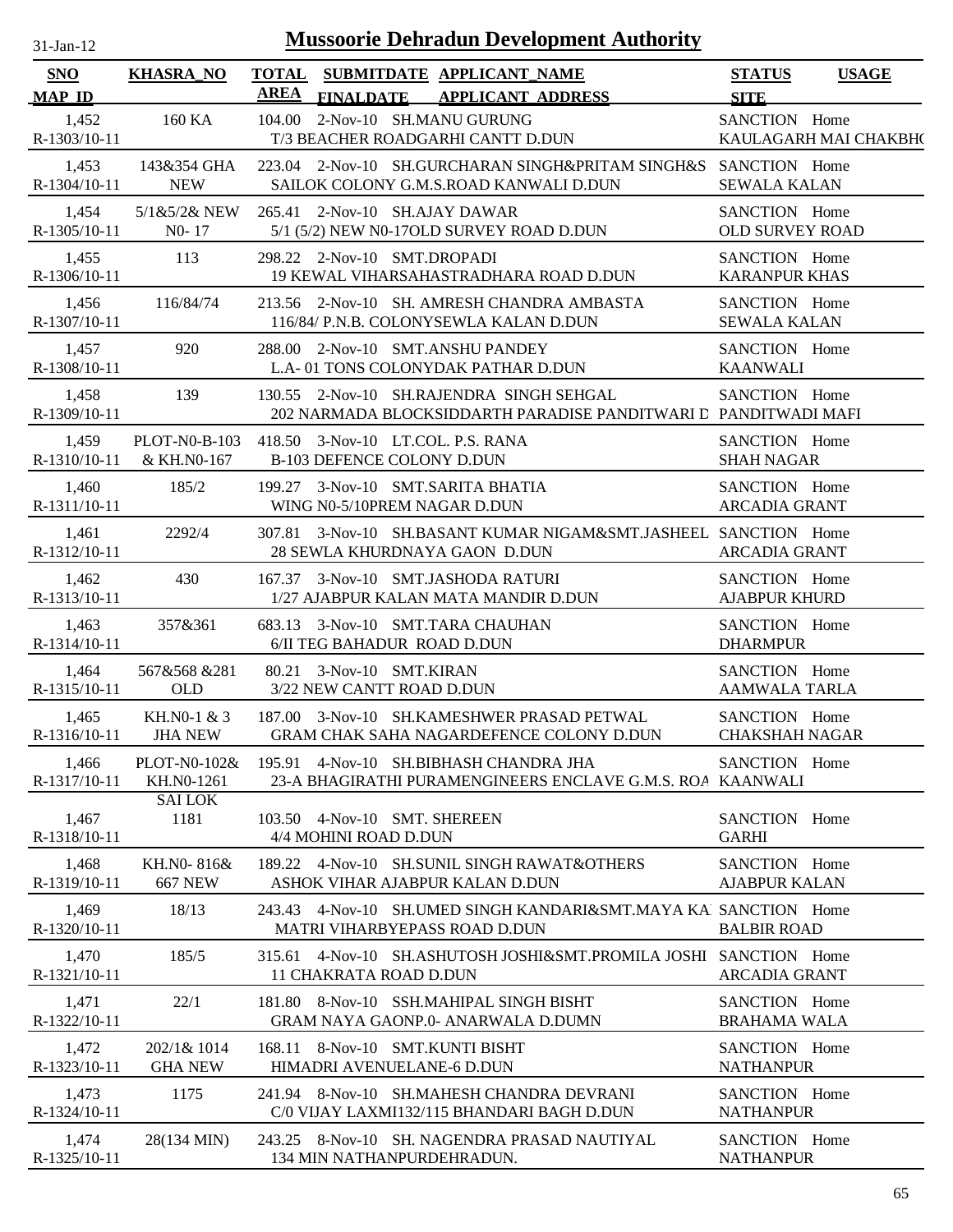| <b>Mussoorie Dehradun Development Authority</b><br>$31-Jan-12$ |                                             |                             |                                                                                                                           |                                           |                       |  |  |
|----------------------------------------------------------------|---------------------------------------------|-----------------------------|---------------------------------------------------------------------------------------------------------------------------|-------------------------------------------|-----------------------|--|--|
| <b>SNO</b><br><b>MAP ID</b>                                    | <b>KHASRA_NO</b>                            | <b>TOTAL</b><br><b>AREA</b> | SUBMITDATE APPLICANT_NAME<br><b>FINALDATE</b><br><b>APPLICANT ADDRESS</b>                                                 | <b>STATUS</b><br><b>SITE</b>              | <b>USAGE</b>          |  |  |
| 1,475<br>R-1326/10-11                                          | 21                                          | 337.17                      | 9-Nov-10 SMT. SHAILA LEKHWAR<br>12 GANESH VIHARAJABPUR KHURD D.DUN                                                        | SANCTION Home<br><b>AJABPUR KHURD</b>     |                       |  |  |
| 1,476<br>R-1327/10-11                                          | 515 & 498 KA<br><b>NEW</b>                  |                             | 325.05 9-Nov-10 SH.DEEPAK SINGH NEGI<br>15 GOVIND NAGARSAHASTRADHARA ROAD D.DUN                                           | SANCTION Home<br><b>DHORAN KHAS</b>       |                       |  |  |
| 1,477<br>R-1328/10-11                                          | 556&70 NEW                                  |                             | 241.92 9-Nov-10 SH.KAILASH PATI SINGH<br>C-23 TEACHERS COLONYH.N.B GARHWAL UNIVERSITYTEHI AJABPUR KALAN                   | SANCTION Home                             |                       |  |  |
| 1,478<br>R-1329/10-11                                          | 156                                         |                             | 76.20 9-Nov-10 SMT. RADHIKA THAPA<br>H.NO-219 LAXMI NIWASAMBEDKAR MARG KAULAGARH D.                                       | SANCTION Home                             | KAULAGARH MAI CHAKBH( |  |  |
| 1,479<br>R-1330/10-11                                          | 152                                         |                             | 98.28 9-Nov-10 SMT.JHUMA DAS<br>21 ALAK NANDA ENCLAVEG.M.S. ROAD D.DUN                                                    | SANCTION Home<br><b>NIRANJANPUR</b>       |                       |  |  |
| 1,480<br>R-1331/10-11                                          | 63/32                                       |                             | 82.99 9-Nov-10 SMT.SUNITA AGGARWAL<br>63/32 OLD DALANWALA D.DUN                                                           | SANCTION Home<br><b>OLD DALANWALA</b>     |                       |  |  |
| 1,481<br>R-1332/10-11                                          | 2002                                        |                             | 211.92 9-Nov-10 SMT.SHAKUNTALA RAWAT<br>E-128 ET HOSTELSEC-2 BHEL HARIDWAR                                                | SANCTION Home<br><b>RAIPUR</b>            |                       |  |  |
| 1,482<br>R-1333/10-11                                          | $S-2-A-67$                                  |                             | 209.86 9-Nov-10 SH. SURINDER SINGH GUSAIN<br>S-2-A-67 DEFENCE COLONYDEHRADUN.                                             | SANCTION Home<br>DEFENCE COLONY           |                       |  |  |
| 1,483<br>R-1334/10-11                                          | 130 (NEW-543)                               |                             | 354.33 10-Nov-10 SH. AJAY HATWAL & SMT. REKHA HATWA SANCTION Home<br>30 PARK ROAD, DEHRADUN.                              | <b>NATHANPUR</b>                          |                       |  |  |
| 1,484<br>R-1335/10-11                                          | 16                                          |                             | 145.89 10-Nov-10 SH.PANKAJ KUMAR GOYAL<br>VISHNU VIHARBALLIWALA CHOWKDEHRADUN.                                            | SANCTION Home                             |                       |  |  |
| 1,485<br>R-1336/10-11                                          | 73/68                                       |                             | 98.31 10-Nov-10 SMT. SHAKUNTLA & SMT SARMEET KAUR SANCTION Home<br>880/2, SIMOR MARGKAULAGARH, DEHRADUN.                  | SAIYAD MOHALLA                            |                       |  |  |
| 1,486<br>R-1337/10-11                                          | 171/1                                       |                             | 182.92 10-Nov-10 SH. HEMLAL GARG<br>205 CHAMAN VIHAR, NIRANJANPURDEHRADUN.                                                | SANCTION Home<br><b>NIRANJANPUR</b>       |                       |  |  |
| 1,487<br>R-1338/10-11                                          | 361 KHA (OLD<br>206M)                       |                             | 89.23 10-Nov-10 SH. PAWAN SINGH & SH. ANURAG SINGH<br>144 MAJRADEHRADUN.                                                  | SANCTION Home<br><b>MAJRA</b>             |                       |  |  |
| 1,488<br>R-1339/10-11                                          | 112/4                                       |                             | 199.21 11-Nov-10 SH.KARAM SINGH BHANDARI<br>GANGA VIHARHARIDWAR ROAD, DEHRADUN.                                           | SANCTION Home<br><b>UDDIWALA KARANPUR</b> |                       |  |  |
| 1,489<br>R-1340/10-11                                          | 25 (NEW-25/4)                               |                             | 372.42 11-Nov-10 SH. CHAKRADHAR PRASAD BAHUKHANDI<br>25/4, E.C. ROADDEHRADUN.                                             | SANCTION Home<br>E.C.ROAD                 |                       |  |  |
| 1,490<br>R-1341/10-11                                          | 897                                         | 253.50                      | 11-Nov-10 SH. HARISH CHANDRA JHA<br>NEAR ANURAG NURSURIVASANT VIHAR, D.DUN.                                               | SANCTION Home<br><b>KAANWALI</b>          |                       |  |  |
| 1,491<br>R-1342/10-11                                          | 113 (new1044)                               |                             | 205.15 11-Nov-10 SMT. MANJU BANGARI<br>103/5 OLD NEHRU COLONYDEHRADUN.                                                    | SANCTION Home                             |                       |  |  |
| 1,492<br>R-1343/10-11                                          | 960/1,961                                   |                             | 143.65 11-Nov-10 SMT. RADHA NEGI<br>VIJAY PARK, BALLUPUR, DEHRADUN.                                                       | SANCTION Home                             |                       |  |  |
| 1,493<br>R-1344/10-11                                          | 235/1 (NEW-107)<br>CHHA)                    |                             | 301.50 11-Nov-10 SMT. RENU TIWARI & SH. BHUPESH TIWAR SANCTION Home<br>H.I.G.-A-22, MDDA COLONY, CHANDER ROAD, DALANWALA, | <b>KANDOLI</b>                            |                       |  |  |
| 1,494<br>R-1345/10-11                                          | 95                                          |                             | 296.50 12-Nov-10 SH. PRATAP SINGH BISHT<br>AJABPUR KHURD, DEHRADUN.                                                       | SANCTION Home<br><b>AJABPUR KHURD</b>     |                       |  |  |
| 1,495<br>R-1346/10-11                                          | 1203                                        | 244.21                      | 12-Nov-10 SH. DAYA NAND NAUTIYAL<br>64/8 INDRA VIHARSTREET NO-11, KAULAGARHDEHRADUN.                                      | SANCTION Home<br><b>GADHI</b> (PART)      |                       |  |  |
| 1,496<br>R-1347/10-11                                          | <b>B-11 MIG</b><br>M.D.D.A<br><b>COLONY</b> | 180.00                      | 12-Nov-10 SH. PAWAN KUMAR JAISWAL<br>A-58 HIG MDDA COLONY, DALANWALA, DEHRADUN.                                           | SANCTION Home<br><b>DALANWALA</b>         |                       |  |  |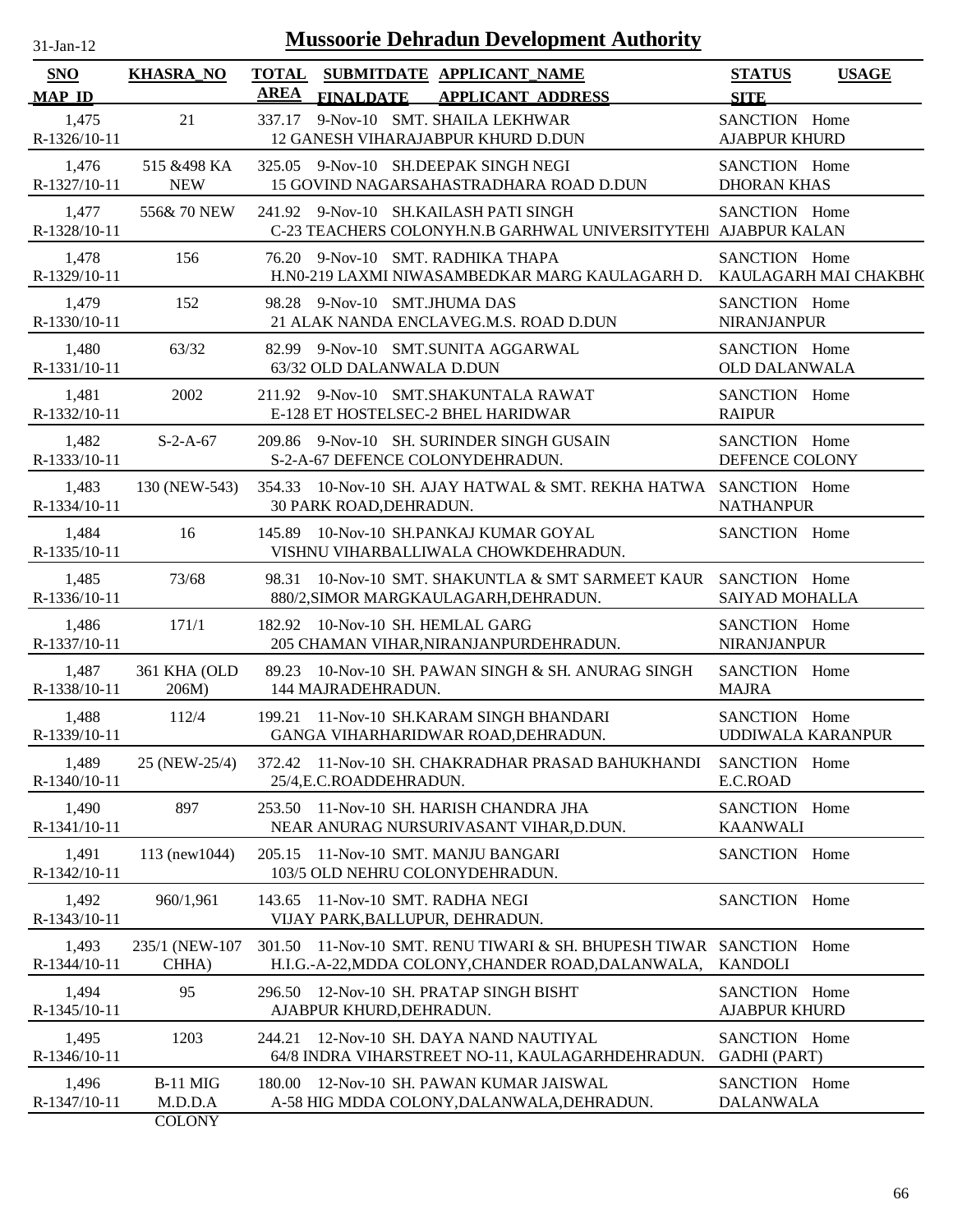| $31$ -Jan-12                |                                          |                             | <b>Mussoorie Dehradun Development Authority</b>                                                                |                                       |                       |
|-----------------------------|------------------------------------------|-----------------------------|----------------------------------------------------------------------------------------------------------------|---------------------------------------|-----------------------|
| <b>SNO</b><br><b>MAP ID</b> | <b>KHASRA_NO</b>                         | <b>TOTAL</b><br><b>AREA</b> | SUBMITDATE APPLICANT_NAME<br>FINALDATE APPLICANT ADDRESS                                                       | <b>STATUS</b><br><b>SITE</b>          | <b>USAGE</b>          |
| 1,497                       | PLOT NO-24<br>R-1348/10-11 D.V.O.H.SOCIE | 668.88                      | 12-Nov-10 SH. R.P.MARWAHA<br>24 , VASANT VIHARPHASE-1 DEHRADUN.                                                | SANCTION Home                         |                       |
| 1,498<br>R-1349/10-11       | TY<br>179(NEW-114)                       |                             | 230.44 12-Nov-10 SH. MADHO SINGH NEGI<br>D-BLOK , SARSWATI VIHARAJABPUR KHURD, DEHRADUN.                       | SANCTION Home<br><b>AJABPUR KHURD</b> |                       |
| 1,499<br>R-1350/10-11       | 29                                       |                             | 178.87 12-Nov-10 SH. RAKESH SAKLANI<br>E-25/2 TYPE-2NEW TEHRI                                                  | SANCTION Home                         |                       |
| 1,500<br>R-1351/10-11       | 143 (NEW-354)<br>GHA)                    |                             | 224.44 12-Nov-10 SH. DALJEET SINGH, PRITAM SINGH & SH.GU SANCTION Home<br>SAI LOK COLONY, G.M.S.ROADDEHRADUN.  | <b>SEWALA KALAN</b>                   |                       |
| 1,501<br>R-1352/10-11       | <b>16 THA</b>                            |                             | 151.86 12-Nov-10 SH. PRAMOD KUMAR & SUSHMA AGARWA SANCTION Home<br>26/27, BALLUPUR CHOWKDEHRADUN.              |                                       | KAULAGARH MAI CHAKBH( |
| 1,502<br>R-1353/10-11       | 1522/5 MIN                               |                             | 119.66 12-Nov-10 SH. DALJEET SINGH NAGRA, ANITA NAGPA SANCTION Home<br>2, ALAKNANDA ENCLAVEGMS ROAD, DEHRADUN. | <b>KAANWALI</b>                       |                       |
| 1,503<br>R-1354/10-11       | 6 DA                                     |                             | 164.56 12-Nov-10 SH. SANJAY KUMAR DHEEMAN<br>SIDHARTH VIHAR, KANDOLI, DEHRADUN.                                | SANCTION Home<br><b>KANDOLI</b>       |                       |
| 1,504<br>R-1355/10-11       | 2130 (507 DHA)                           |                             | 400.00 12-Nov-10 SH, BABU RAM<br>B-9/1, ONGC COLONY, KAULAGARH, DEHRADUN.                                      | SANCTION Home<br><b>SEWALA KALAN</b>  |                       |
| 1,505<br>R-1356/10-11       | 854 KA (660<br>OLD)                      |                             | 167.44 12-Nov-10 SH. JAMEEL AHMAD<br>16, TURNER ROADLANE NO-2, CLEMENTOWN                                      | SANCTION Home<br><b>MAJRA</b>         |                       |
| 1,506<br>R-1357/10-11       | 21                                       |                             | 193.43 15-Nov-10 SH.SANJAY MADAN<br>ANAND PARADISESECOND FLOOR-3 2/1 RACE COURSE D.                            | SANCTION Home<br><b>CIRCULAR ROAD</b> |                       |
| 1,507<br>R-1358/10-11       | 254                                      |                             | 334.56 15-Nov-10 SH. R.C. GARG<br>245 RAJENDRA NAGAR STREET N0-8 LANE-7KAULAGARH R RAJENDAR NAGAR              | SANCTION Home                         |                       |
| 1,508<br>R-1359/10-11       | 1082                                     | 149.51                      | 15-Nov-10 SH. SACHIDA NAND<br>G-59 P.W.D. COLONYCHUKHUWALA D.DUN                                               | SANCTION Home<br><b>AJABPUR KALAN</b> |                       |
| 1,509<br>R-1360/10-11       | 1203                                     |                             | 165.86 15-Nov-10 SH.PURSHOTTAM DUTT GODIYAL<br>304/58 KAULAGARH ROAD STREET-N0-11 INDER VIHAR D.DI GARHI       | SANCTION Home                         |                       |
| 1,510<br>R-1361/10-11       | 392/415                                  |                             | 383.87 15-Nov-10 SMT.SUMAN GARG<br>392/415 PARK ROAD D.DUN                                                     | SANCTION Home<br>PARK ROAD            |                       |
| 1,511<br>R-1362/10-11       | 914 & 358 OLD                            |                             | 176.00 15-Nov-10 SH.SIDDHARTH VASUDEV<br>72 ARVIND MARG D.DUN                                                  | SANCTION Home<br><b>AAMWALA TARLA</b> |                       |
| 1,512<br>R-1363/10-11       | 51                                       |                             | 282.42 15-Nov-10 SMT.POOJA<br>INDIRA NAGAR COLONY D.DUN                                                        | SANCTION Home<br><b>BHAGWANTPUR</b>   |                       |
| 1,513<br>R-1364/10-11       | 1275& 1276                               |                             | 153.29 15-Nov-10 SH. CHAMAN SINGH<br>R/0 114/2 HARIPURKANWALI D.DUN                                            | SANCTION Home<br><b>KAANWALI</b>      |                       |
| 1,514<br>R-1365/10-11       | <b>150 KHA</b>                           |                             | 88.83 16-Nov-10 SH.TIL PRASAD SHARMA<br>165 PREM PUR MAFIP.0- KAULAGARH D.DUN                                  | SANCTION Home                         | KAULAGARH MAI CHAKBH( |
| 1,515<br>R-1366/10-11       | 22 & 104 GHA<br><b>NEW</b>               |                             | 192.07 16-Nov-10 SH.RAJESH CHANDRA KANDWAL<br>ANKIT VIHAR KAULAGARHPREM PUR MAFI CHUNA BHATT                   | SANCTION Home<br>PREMPUR MAFI (PART)  |                       |
| 1,516<br>R-1367/10-11       | 1332& 355 OLD                            |                             | 142.56 16-Nov-10 SMT. MANJU RANA<br>VISTHAPITH COLONYD- BLOCK PASHU LOK RISHIKASH D.                           | SANCTION Home<br><b>AJABPUR KHURD</b> |                       |
| 1,517<br>R-1368/10-11       | 215                                      |                             | 402.63 16-Nov-10 SH.GOVIND SINGH BISHT<br><b>GRAM NATHANPUR D.DUN</b>                                          | SANCTION Home<br><b>NATHANPUR</b>     |                       |
| 1,518<br>R-1369/10-11       | 209&210                                  |                             | 175.65 16-Nov-10 SH.PARDEEP KUMAR GUPTA&SMT.ANURAL SANCTION Home<br>44 SAI LOK PHASE-1 NIRANJANPUR D.DUN       | <b>NIRANJANPUR</b>                    |                       |
| 1,519<br>R-1370/10-11       | 110                                      |                             | 376.39 16-Nov-10 SH, H.N.PANDE<br>15/10 VIJAY PARK KANWALI D.DUN                                               | SANCTION Home<br><b>KAANWALI</b>      |                       |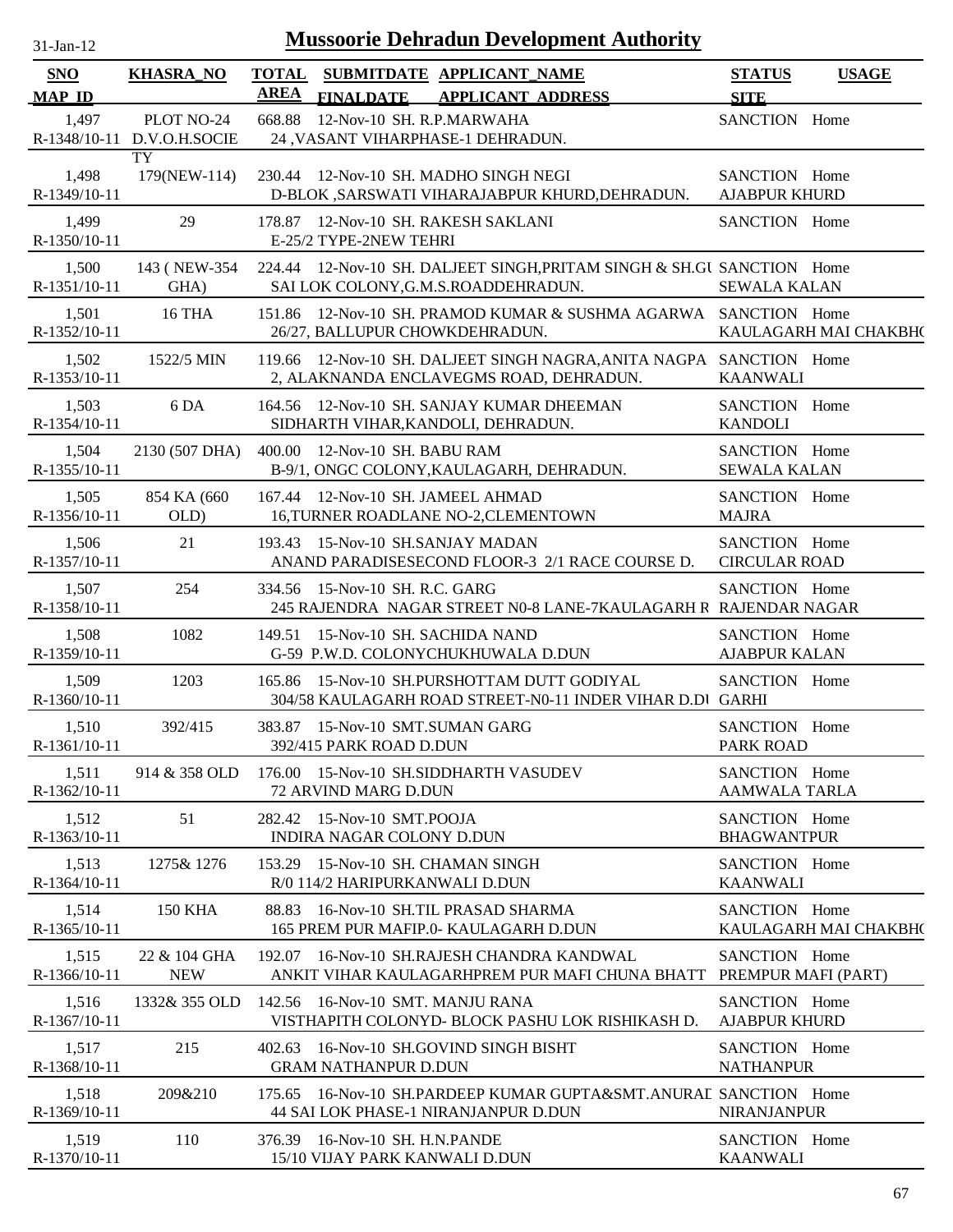| $31$ -Jan-12                   |                                              |                             | <b>Mussoorie Dehradun Development Authority</b>                                                                  |                                       |              |
|--------------------------------|----------------------------------------------|-----------------------------|------------------------------------------------------------------------------------------------------------------|---------------------------------------|--------------|
| SNO<br><b>MAP ID</b>           | <b>KHASRA_NO</b>                             | <b>TOTAL</b><br><b>AREA</b> | SUBMITDATE APPLICANT NAME<br><b>FINALDATE</b><br><b>APPLICANT ADDRESS</b>                                        | <b>STATUS</b><br><b>SITE</b>          | <b>USAGE</b> |
| 1,520                          | 1345/1&1340713<br>R-1371/10-11 41&1342&1340/ |                             | 557.24 16-Nov-10 SMT.PREM KANTA<br>C.T.-75 YAMUNA COLONY D.DUN                                                   | SANCTION Home<br><b>KAANWALI</b>      |              |
| 1,521<br>$R-1372/10-11$        | $\overline{2}$<br>323/324<br>&355/356 NEW    | 188.95                      | 18-Nov-10 SMT.KAMLA NEGI<br><b>356 CHUKKUWALA D.DUN</b>                                                          | SANCTION Home<br><b>CHUKKHUWALA</b>   |              |
| 1,522<br>R-1373/10-11          | 1126                                         |                             | 295.90 18-Nov-10 SH.PURSHOTTAM LAL GOYAL<br><b>31 BALLUPUR ROAD D.DUN</b>                                        | SANCTION Home<br><b>GARHI</b>         |              |
| 1,523<br>R-1374/10-11          | 85                                           |                             | 187.34 18-Nov-10 SH.AJAY KUMAR CHAUHAN<br>47-E LANE-N0-11MOHIT NAGAR G.M.S. ROAD D.DUN                           | SANCTION Home<br><b>ARCADIA GRANT</b> |              |
| 1,524<br>R-1375/10-11          | 263/1                                        |                             | 289.96 18-Nov-10 SMT.MONA THAKUR&SH.PAWAN KUMAR T SANCTION Home<br>TELPURA SHIMLA ROAD P.0- MEHUWALA MAZRA D.DUN | <b>SEWALA KALAN</b>                   |              |
| 1,525<br>R-1376/10-11          | $1-C$                                        | 265.83                      | 18-Nov-10 SH.VINOD BISHT<br>1-C LAXMI ROAD D.DUN                                                                 | SANCTION Home<br><b>LAXMI ROAD</b>    |              |
| 1,526<br>R-1377/10-11          | 31                                           |                             | 76.78 18-Nov-10 SH.BUPENDRA SINGH<br>31 DILARAM BAZAR D.DUN                                                      | SANCTION Home<br><b>DILARAM</b>       |              |
| 1,527<br>R-1378/10-11 & KH.NO- | PLOT-N0-1413                                 |                             | 239.22 18-Nov-10 SH.KAMAL JEET SINGH<br><b>4 NEHRU ROAD D.DUN</b>                                                | SANCTION Home<br><b>JAKHAN</b>        |              |
| 1,528<br>R-1379/10-11          | 220 OLD<br>1193                              |                             | 334.57 18-Nov-10 SMT, BANDANA PRAKASH<br>97 CANAL ROAD, VAN VIHAR, BALLUPUR DEHRADUN.                            | SANCTION Home<br><b>BALLUPUR</b>      |              |
| 1.529<br>R-1380/10-11          | 1055                                         | 290.02                      | 18-Nov-10 SH.KUMAR PAL SINGH<br>I--88 NEHRU COLONY D.DUN                                                         | SANCTION Home<br><b>NATHANPUR</b>     |              |
| 1,530<br>R-1381/10-11          | 335 CHA                                      | 63.08                       | 18-Nov-10 SMT.SANTOSH GUPTA<br>H.I.G.-26 M.D.D.A COLONYKANWALI ROAD D.DUN                                        | SANCTION Home<br><b>SEWALA KALAN</b>  |              |
| 1,531<br>R-1382/10-11          | 346                                          |                             | 219.27 18-Nov-10 SH. VIMAL RAJ SINGH RAUTHAN<br>47 PRAKASH VIHAR DHARAMPUR D.DUN                                 | SANCTION Home<br><b>NATHANPUR</b>     |              |
| 1,532<br>R-1383/10-11          | 62                                           |                             | 226.39 18-Nov-10 SH.KUNDAN SINGH PANWAR<br>97 PRAGATI VIHARDHARAMPUR D.DUN                                       | SANCTION Home<br><b>AJABPUR KHURD</b> |              |
| 1,533<br>R-1384/10-11          | 49 (NEW-58)<br>GHA)                          |                             | 260.00 19-Nov-10 SH. R.I.KHAN & SMT. INDU BEHL<br>AAMWALA TARLASAHSTRADHARA ROADDEHRADUN.                        | SANCTION Home<br><b>AAMWALA TARLA</b> |              |
| 1,534<br>R-1385/10-11          | 167 (NEW 266)                                |                             | 165.43 19-Nov-10 SH. MAHAVEER SINGH<br>LIG 75MDDA COLONY.DALANWALA D.DUN.                                        | SANCTION Home<br><b>ADOIWALA</b>      |              |
| 1,535<br>R-1386/10-11          | 123 KA                                       |                             | 103.46 19-Nov-10 SH.MAHESH PRASAD PANT<br>CIVIL GURUDWARANEAR SHIV MANDIR CLEMENT TOWN L MAJRA                   | SANCTION Home                         |              |
| 1,536<br>R-1387/10-11          | 1134 GA                                      |                             | 76.04 19-Nov-10 SH.JOGINDER PAL WALIA<br>DR. R.L. DANG11 TURNER ROAD D.DUN                                       | SANCTION Home<br><b>MAJRA</b>         |              |
| 1,537<br>R-1388/10-11          | 34/1                                         |                             | 104.37 19-Nov-10 SH.MANISH KUMAR TUTEJA<br>34/1 VIJAY RATURI MARG D.DUN                                          | SANCTION Home<br>VIJAY RATURI MARG    |              |
| 1,538<br>R-1389/10-11          | 461/325                                      | 92.90                       | 19-Nov-10 SH.AJIT SINGH CHAWLA<br>D-52 RACE COURSE D.DUN                                                         | SANCTION Home<br><b>RACE COURSE</b>   |              |
| 1,539<br>R-1390/10-11          | 1552/1                                       | 92.92                       | 19-Nov-10 SH.MATHOR SINGH CHAUHAN<br>M-17 M.D.D.A COLONYKANWALI ROAD D.DUN                                       | SANCTION Home<br><b>KAANWALI</b>      |              |
| 1,540<br>R-1391/10-11          | 855 GA                                       | 109.47                      | 19-Nov-10 SH.KUNAL KISHORE&SMT.KEERTI SINGH<br>A-141 NEHRU COLONYD.DUN                                           | SANCTION Home<br><b>NIRANJANPUR</b>   |              |
| 1,541<br>R-1392/10-11          | 636                                          |                             | 282.46 19-Nov-10 SH.ARVIND KUMAR JOSHI<br>S.B.C- 91 YAMUNA COLONYD.DUN                                           | SANCTION Home<br>DHARAMPUR DANDA      |              |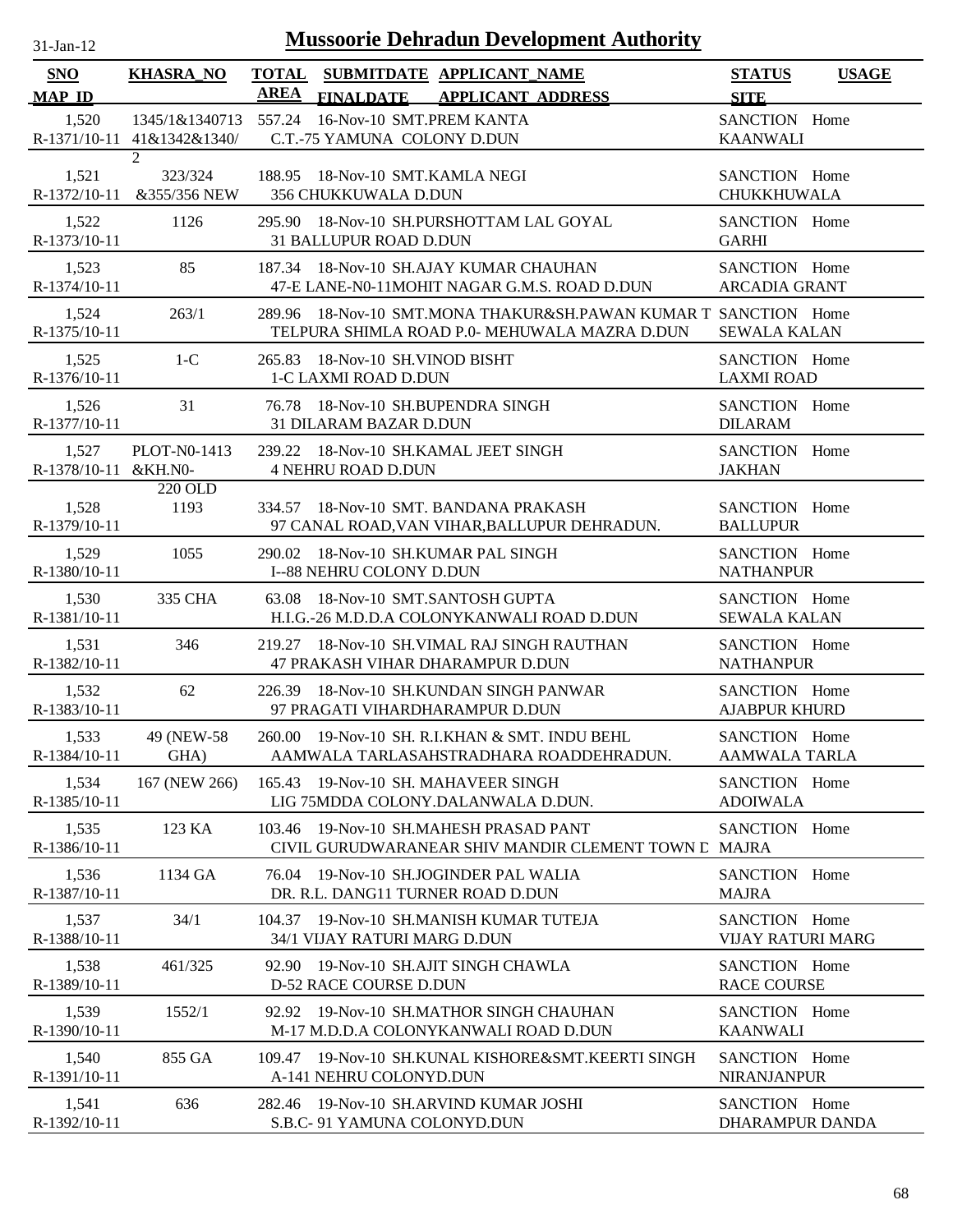| $31$ -Jan-12 |  |
|--------------|--|

| SNO<br><b>MAP ID</b>           | <b>KHASRA_NO</b>                             | AREA | <b>FINALDATE</b>                                             | TOTAL SUBMITDATE APPLICANT NAME<br><b>APPLICANT ADDRESS</b>                                                   | <b>STATUS</b><br><b>SITE</b>          | <b>USAGE</b>          |
|--------------------------------|----------------------------------------------|------|--------------------------------------------------------------|---------------------------------------------------------------------------------------------------------------|---------------------------------------|-----------------------|
| 1,542<br>R-1393/10-11          | 491/312                                      |      |                                                              | 245.38 19-Nov-10 SH.BALBIR SINGH&SMT.GURMEET KAUR<br>20 INDIRA GANDHI MARGASHOKA ENCLAVE D.DUN                | SANCTION Home<br><b>NIRANJANPUR</b>   |                       |
| 1,543<br>R-1394/10-11          | 332 KHA& 266<br><b>OLD</b>                   |      |                                                              | 139.50 19-Nov-10 SH.JAGMEET SINGH&SH.KULDEEP SINGH<br>88 GOBIND NAGAR RACE COURSE D.DUN                       | SANCTION Home<br><b>AJABPUR KALAN</b> |                       |
| 1,544<br>R-1395/10-11          | 332 KHA& 266<br>OLD                          |      |                                                              | 185.80 19-Nov-10 SMT.SURJIT KAUR CHHABRA&SMT.GUNDEI SANCTION Home<br>88 GOBIND NAGARRACE COURSE D.DUN         | <b>AJABPUR KALAN</b>                  |                       |
| 1,545<br>R-1396/10-11 OT-N0-40 | KH.N0-269&PL                                 |      | 20/1 MALVIYA ROAD D.DUN                                      | 268.00 19-Nov-10 DR.ASHA MASOHAN                                                                              | SANCTION Home<br><b>SEWALA KALAN</b>  |                       |
| 1,546<br>R-1397/10-11          | <b>LOK COLONY</b><br>27&26 OLD               |      |                                                              | 191.64 20-Nov-10 SH.BIRENDER SINGH RAWAT<br>H.NO- II/37 T.H.D.C. COLONYPRAGATI PURAM BY PASSROA SHAH NAGAR    | SANCTION Home                         |                       |
| 1,547<br>R-1398/10-11          | 298&300                                      |      | <b>40 TEG BAHADUR ROAD IIID.DUN</b>                          | 286.75 20-Nov-10 SH.MANGAL SINGH NEGI                                                                         | REJECTED Home<br><b>NATHANPUR</b>     |                       |
| 1,548<br>R-1399/10-11          | 66/50                                        |      | 66/50 UDDIWALA BALLUPUR D.DUN                                | 80.11 20-Nov-10 SH.MADAN AGGARWAL                                                                             | SANCTION Home<br><b>BALLUPUR</b>      |                       |
| 1,549<br>R-1400/10-11          | 238                                          |      |                                                              | 257.28 22-Nov-10 SMT.SWEETY DHUPAR<br>4 NEHRU ENCLAVESG.M.S. ROAD D.DUN                                       | SANCTION Home<br><b>KAANWALI</b>      |                       |
| 1,550<br>R-1401/10-11          | 756 KA & 582<br>OLD                          |      |                                                              | 98.15 22-Nov-10 SH.SANJEEV KUMAR<br>LANE-N0-8 PHASE-II T.H.D.C. COLONYDEHRA KHAS D.DUN                        | SANCTION Home<br><b>DEHRA KHAS</b>    |                       |
| 1,551<br>R-1402/10-11          | 756 KA& 582<br>OLD                           |      | 98.15 22-Nov-10 SH.SOHAN SINGH                               | 10 SHIV COLONYPATEL NAGAR D.DUN                                                                               | SANCTION Home<br><b>DEHRA KHAS</b>    |                       |
| 1,552<br>R-1403/10-11          | 181/1                                        |      | 244.10 22-Nov-10 SH. A.N. PUROHIT<br>181/1 DOBHAL WALA D.DUN |                                                                                                               | SANCTION Home<br><b>DOBHALWALA</b>    |                       |
| 1,553<br>R-1404/10-11          | 159                                          |      |                                                              | 199.81 22-Nov-10 SMT.RADHIKA DEVI<br>12- B SHIV LOK COLONYLADPUR RAIPUR D.DUN                                 | SANCTION Home<br><b>CHAK RAIPUR</b>   |                       |
| 1,554<br>$R-1405/10-11$        | 801& 1092 KA                                 |      | 171.00 22-Nov-10 SMT.VINEETA                                 | SUBHASH NAGAR CLEMENT TOWN D.DUN                                                                              | <b>RE-OPENE</b><br><b>MAJRA</b>       | Home                  |
| 1,555<br>R-1405/10-11-RE       | 801& 1092 KA                                 |      | 171.00 10-May-11 SMT.VINEETA                                 | SUBHASH NAGAR CLEMENT TOWN D.DUN                                                                              | SANCTION Home<br><b>MAJRA</b>         |                       |
| 1,556<br>R-1406/10-11          | 698                                          |      | VIDHYA VIHAR D.DUN                                           | 260.00 22-Nov-10 SH.TRILOK SINGH RAWAT                                                                        | SANCTION Home<br><b>DEHRA KHAS</b>    |                       |
| 1,557<br>R-1407/10-11          | PLOT-N0-149 $&$<br>KH.NO-21 (M)              |      | 72 MITRA LOK COLONYD.DUN                                     | 199.65 22-Nov-10 SMT.PUSHPA WASHNEV                                                                           | RE-OPENE Home<br>CHUKKHUWALA          |                       |
| 1,558                          | PLOT-N0-149 &<br>R-1407/10-11-RIKH.N0-21 (M) |      | 72 MITRA LOK COLONYD.DUN                                     | 199.65 28-Feb-11 SMT.PUSHPA WASHNEV                                                                           | SANCTION Home<br>CHUKKHUWALA          |                       |
| 1,559<br>R-1408/10-11          | 1078 GA                                      |      | 1078 AJABPUR KALAN D.DUN                                     | 195.00 23-Nov-10 SH.JAIBEER SINGH BHANDARI                                                                    | SANCTION Home<br><b>AJABPUR KALAN</b> |                       |
| 1,560<br>R-1409/10-11          | 37                                           |      | 284.39 23-Nov-10 SH.AMAN TOKAS                               | C/0 NAUTIYAL ASSOCIATES4 NEW ROAD D.DUN                                                                       | SANCTION Home<br><b>BHAGWANTPUR</b>   |                       |
| 1,561<br>R-1410/10-11          | <b>160 KHA</b>                               |      | 142.19 23-Nov-10 SH.RAJUL JAIN                               | 11 INDER VIHARRAJENDRA NAGAR D.DUN                                                                            | SANCTION Home                         | KAULAGARH MAI CHAKBH( |
| 1,562<br>R-1411/10-11          | 91 KA                                        |      |                                                              | 139.36 23-Nov-10 SH.HARSHPATI BAHUGUNA&SMT.KALPESW SANCTION Home<br>C/0 ASHIYANA ASSOCIATES27 ARAGHAR D.DUN   | <b>KEDARPUR</b>                       |                       |
| 1,563<br>R-1412/10-11          | 219/2                                        |      | KANAN KUNJ ADHOIWALA D.DUN                                   | 260.40 23-Nov-10 SMT.KUSUM RAWAT                                                                              | SANCTION Home<br><b>ADOIWALA</b>      |                       |
| 1,564<br>R-1413/10-11          | 562                                          |      |                                                              | 278.90 23-Nov-10 SH.DINESH CHAND NAINWAL<br>C/0 SH. DEVASH NAINWAL9 LAXMI MARKET OPP- HOTEL H DHARAMPUR DANDA | SANCTION Home                         |                       |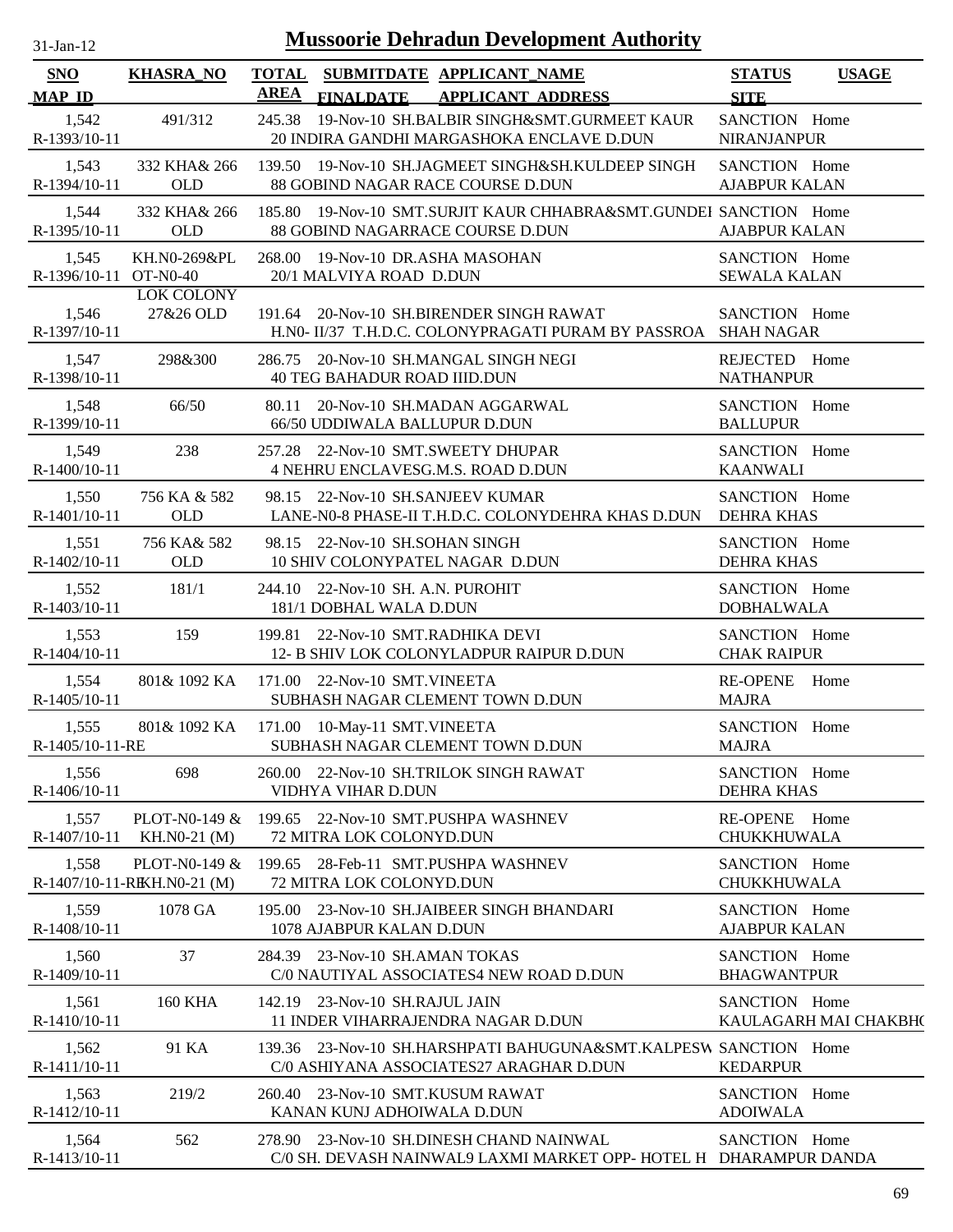| 31-Jan-12 |  |
|-----------|--|

| SNO<br><b>MAP ID</b>     | <b>KHASRA_NO</b>                                | <b>TOTAL</b><br><b>AREA</b> | <b>FINALDATE</b>                                                             | SUBMITDATE APPLICANT NAME<br><b>APPLICANT ADDRESS</b>                                                 | <b>STATUS</b><br><b>USAGE</b><br><b>SITE</b> |
|--------------------------|-------------------------------------------------|-----------------------------|------------------------------------------------------------------------------|-------------------------------------------------------------------------------------------------------|----------------------------------------------|
| 1,565<br>R-1414/10-11    | 75 KA                                           | 82.48                       | 23-Nov-10 SMT.PUSHPA THAPA<br>336 BALLIWALA CHOWK D.DUN                      |                                                                                                       | SANCTION Home<br>PREMPUR MAFI (PART)         |
| 1,566<br>$R-1415/10-11$  | 1279                                            |                             |                                                                              | 258.50 23-Nov-10 SH.DEWAKAR SINGH BAGRI<br>54/310 KAULAGARH ROAD STREET-N0-11 RAJENDRA NAGA NATHANPUR | SANCTION Home                                |
| 1,567<br>R-1416/10-11    | 150/1                                           |                             |                                                                              | 242.44 23-Nov-10 SMT.SAVITA GUPTA&SH.ROMIT GUPTA<br>TA-48 LANE-3 PHASE-2PANDITWARI D.DUN              | SANCTION Home<br><b>PANDITWARI</b>           |
| 1,568<br>R-1417/10-11    |                                                 |                             | PLOT-N0-159 1,080.00 23-Nov-10 SH. J.C.PANT<br>159 PHASE-1 VASANT VIHARD.DUN |                                                                                                       | SANCTION Home<br>VASANT VIHAR                |
| 1,569<br>R-1418/10-11    | 1118                                            |                             | 142.90 23-Nov-10 SMT.INDRA SINGH<br>VYUM PRASTH KANWALI D.DUN                |                                                                                                       | SANCTION Home<br><b>KAANWALI</b>             |
| 1,570<br>R-1419/10-11    | 1323 KHA                                        |                             |                                                                              | 150.00 25-Nov-10 SH. HIMANSHU BHATI<br>278 SILVER HEIGHTPONDHA, DEHRADUN.                             | SANCTION Home<br><b>PONDHA</b>               |
| 1,571                    | PLOT-N0-62&K<br>R-1420/10-11 H.N0-1457(DOO      |                             | <b>12 TYAGI ROAD D.DUN</b>                                                   | 175.00 25-Nov-10 M/S GANGA REALTORS PVT.LTD.                                                          | SANCTION Home<br><b>DEHRA KHAS</b>           |
| 1,572                    | N<br>PLOT-N0-63&K<br>R-1421/10-11 H.N0-1457(DOO |                             | <b>12 TYAGI ROAD D.DUN</b>                                                   | 175.00 25-Nov-10 M/S GANGA REALTORS PVT.LTD                                                           | SANCTION Home<br><b>DEHRA KHAS</b>           |
| 1,573<br>R-1422/10-11    | N<br>20&NEW<br>$N0-20/19$                       |                             | O.F.D. ESTATE RAIPUR D.DUN                                                   | 371.54 25-Nov-10 SH.V.K.AGGARWAL&SMT.RANU GUPTA&SN SANCTION Home                                      | <b>NADI RISPANA</b>                          |
| 1,574<br>R-1423/10-11    | 1408                                            |                             |                                                                              | 333.51 25-Nov-10 SMT. BHARTI BANSAL<br>ENGINEERS ENCLAVEPHASE-1 KANWALI D.DUN                         | SANCTION Home<br><b>KAANWALI</b>             |
| 1,575<br>$R-1424/10-11$  | 1521                                            |                             | 217 DRONPURI G.M.S. ROAD D.DUN                                               | 133.63 25-Nov-10 SH.DILIP AGGARWAL                                                                    | SANCTION Home<br><b>KAANWALI</b>             |
| 1,576<br>R-1425/10-11    | 382/2&NEW<br>N0-800 JA                          |                             | 141.26 25-Nov-10 SH.SUNIL KUMAR                                              | 70 MOHIT VIHARG.M.S. ROAD NIRANJANPUR D.DUN                                                           | SANCTION Home<br><b>NIRANJANPUR</b>          |
| 1,577<br>R-1426/10-11    | 658                                             |                             | 111.48 25-Nov-10 SMT.MANJU DEVI                                              | SUBHASH NAGARCLEMENT TOWN D.DUN                                                                       | SANCTION Home<br><b>BHARUWALA GRANT</b>      |
| 1,578<br>R-1427/10-11    | 562&563                                         |                             | 90.70 25-Nov-10 SMT.AMITA JUNEJA                                             | C-8 TURNER ROAD CLEMENT TOWN D.DUN                                                                    | SANCTION Home<br><b>MAJRA</b>                |
| 1,579<br>R-1428/10-11    | 10                                              |                             | 1/7 EAST REST CAMP D.DUN                                                     | 292.63 25-Nov-10 SH.BRAKODAR SINGH RAWAT                                                              | SANCTION Home<br><b>CHAK AJABPUR KHURD</b>   |
| 1,580<br>R-1429/10-11    | 253 GA&254                                      | 170.08                      | 14/3 NEW VASANT VIHARD.DUN                                                   | 25-Nov-10 SMT.NAMITA AGGARWAL&SMT.SUMAN M SANCTION Home                                               | <b>JAKHAN</b>                                |
| 1,581<br>$R-1430/10-11$  | 396                                             |                             |                                                                              | 115.05 25-Nov-10 SMT.SEEMA JHINGAN<br><b>12 SHRI ENCLAVE PANDITWARI D.DUN</b>                         | SANCTION Home<br><b>SINOLA</b>               |
| 1,582<br>R-1431/10-11    | 159                                             | 163.14                      |                                                                              | 25-Nov-10 SMT.INDU KUMARI& SH.BINOD KUMAR<br>12-B SHIV LOK COLONYLADPUR RAIPUR ROAD D.DUN             | SANCTION Home<br><b>CHAK RAIPUR</b>          |
| 1,583<br>R-1432/10-11    | $S-4/B-263$<br>$(KH.N-211)$                     | 427.00                      |                                                                              | 26-Nov-10 CAPT.UMESH SINGH RAWAT<br>106 MAJRI MAFIP.O. IIP MOHKAMPURDEHRADUN.                         | SANCTION Home<br>DEFENCE COLONY              |
| 1,584<br>R-1433/10-11    | 1556&(1556/2)                                   | 167.36                      | 18 MILAN VIHAR G.M.S. ROAD D.DUN                                             | 26-Nov-10 SH.ASHOK KUMAR SAH AND SMT. MEENA S SANCTION Home                                           | <b>KAANWALI</b>                              |
| 1,585<br>R-1433/10-11-RE | 1556&(1556/2)                                   | 167.36                      | 4-Feb-11<br>18 MILAN VIHAR G.M.S. ROAD D.DUN                                 | SH. ASHOK KUMAR SAH AND SMT. MEENA S SANCTION Home                                                    | <b>KAANWALI</b>                              |
| 1,586<br>R-1434/10-11    | 132                                             | 158.69                      |                                                                              | 26-Nov-10 SH.UMMED SINGH KANDARI<br>UPPER SARTHI VIHARRAJEEV NAGAR D.DUN                              | SANCTION Home<br><b>AJABPUR KALAN</b>        |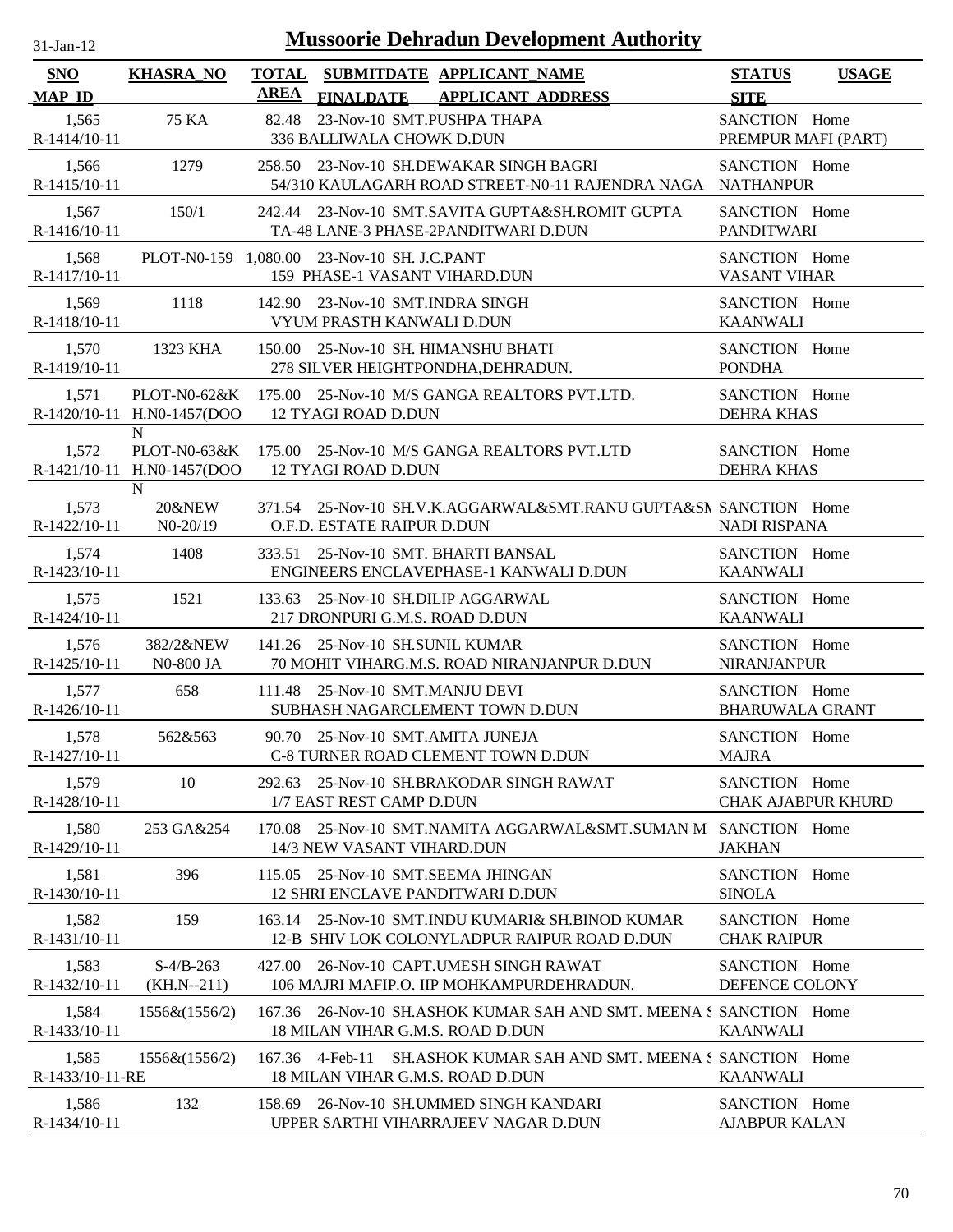| <b>Mussoorie Dehradun Development Authority</b><br>$31-Jan-12$ |                                              |                                                                                                                        |                                       |              |
|----------------------------------------------------------------|----------------------------------------------|------------------------------------------------------------------------------------------------------------------------|---------------------------------------|--------------|
| <b>SNO</b><br><b>MAP ID</b>                                    | <b>KHASRA_NO</b>                             | TOTAL SUBMITDATE APPLICANT NAME<br><b>AREA</b><br><b>FINALDATE</b><br><b>APPLICANT ADDRESS</b>                         | <b>STATUS</b><br><b>SITE</b>          | <b>USAGE</b> |
| 1,587<br>R-1435/10-11                                          | 87/1                                         | 26-Nov-10 SH.NARENDRA SINGH GUSAIN<br>213.30<br>C.BLOCK SARASWATI VIHARAJABPUR KHURD D.DUN                             | SANCTION Home<br><b>AJABPUR KHURD</b> |              |
| 1,588<br>R-1436/10-11                                          | 112                                          | 26-Nov-10 SH.DINESH CHANDRA BAUNTHIYAL<br>280.22<br>H.N0-11 OLD POLICE LINECOURT D.DUN                                 | SANCTION Home<br><b>BADRIPUR</b>      |              |
| 1,589<br>R-1437/10-11                                          | 596                                          | 156.98 26-Nov-10 SMT.ROSHNI<br><b>GRAM DHARKOT P.0- BANCHORADISTT- UTTARKASHI</b>                                      | SANCTION Home<br><b>AJABPUR KALAN</b> |              |
| 1,590<br>R-1438/10-11                                          | 143& 354 GHA                                 | 223.04 26-Nov-10 SH.PRITAM SINGH&SH.GURCHARAN SINGH SANCTION Home<br>DRONPURI G.M.S. ROAD D.DUN                        | <b>SEWALA KALAN</b>                   |              |
| 1,591<br>R-1439/10-11                                          | 1522/5                                       | 81.24 26-Nov-10 SH.SUCHA SINGH&SH.RAJENDRA KUMAR S SANCTION Home<br>H.N0-32 DRON PURI G.M.S. ROAD D.DUN                | <b>KAANWALI</b>                       |              |
| 1,592<br>R-1440/10-11                                          | 516 OLD & 720<br><b>KA NEW</b>               | 106.37 26-Nov-10 SMT.RAJNI TYAGI<br><b>648 HARI KUNJVIJAY PARK D.DUN</b>                                               | SANCTION Home<br><b>DEHRA KHAS</b>    |              |
| 1,593                                                          | $PLOT-N0-62&$<br>R-1441/10-11 KH.N0-143.144. | 113.00 27-Nov-10 SH.PANKAJ PURI&SH.NEERAJ PURI<br><b>16 EKTA EVENUERAJPUR ROAD D.DUN</b>                               | SANCTION Home<br><b>JAKHAN</b>        |              |
| 1,594<br>R-1442/10-11                                          | 149<br><b>DA NEW</b><br>688 KA               | 65.36 27-Nov-10 SMT.AMARJEET KAUR<br>10 SHIV COLONYPATEL NAGAR D.DUN                                                   | SANCTION Home<br><b>DEHRA KHAS</b>    |              |
| 1,595<br>R-1443/10-11                                          | 4/1                                          | 180.40 27-Nov-10 SH.HEMKAR CHANDRA TRIPATHI<br>C/0 SH.AJAY PANT43 KESHAV ROAD LAXMAN CHOWK D.DU MALVIAYA ROAD          | SANCTION Home                         |              |
| 1,596<br>R-1444/10-11                                          | 618 OLD& 822<br><b>NEW</b>                   | 196.57 27-Nov-10 SH. SATYA PAL SINGH<br>6/9 INDRA LOK COLONYCANAL ROAD JAKHAN D.DUN                                    | SANCTION Home<br><b>JAKHAN</b>        |              |
| 1,597<br>$R-1445/10-11$                                        | 714/3                                        | 29-Nov-10 SH. RAVIKANT<br>159.00<br>70/3, CHANDER NAGARDEHRADUN.                                                       | <b>RE-OPENE</b><br><b>DEHRA KHAS</b>  | Home         |
| 1,598<br>R-1445/10-11-RE                                       | 714/3                                        | 159.00 27-Dec-10 SH. RAVIKANT<br>70/3, CHANDER NAGARDEHRADUN.                                                          | SANCTION Home<br><b>DEHRA KHAS</b>    |              |
| 1,599<br>$R-1446/10-11$                                        | 1732                                         | 29-Nov-10 SMT.LAXMI NEGI<br>293.60<br>156 MATA MANDIR MARGAJABPUR KALAN D.DUN                                          | SANCTION Home<br><b>AJABPUR KHURD</b> |              |
| 1,600<br>R-1447/10-11                                          | 32/1/1                                       | 224.80 29-Nov-10 SH.RAJEEV SHARMA<br>32/1-1 CHANDER ROAD D.DUN                                                         | SANCTION Home<br><b>CHANDER ROAD</b>  |              |
| 1,601<br>R-1448/10-11                                          | 112/177 min                                  | 29-Nov-10 SH. RAJESH KHANNA<br>86.60<br>14/1 MUNICIPAL ROADDEHRADUN.                                                   | SANCTION Home<br>UDDIWALA KARANPUR    |              |
| 1,602<br>R-1449/10-11                                          | 231                                          | 29-Nov-10 SH.MAHESH CHAND GHANSHYALA<br>330.81<br>PRAGATI VIHAR LANE-N0-3D.DUN                                         | SANCTION Home<br><b>AJABPUR KALAN</b> |              |
| 1,603<br>$R-1450/10-11$                                        | 262/3 (NEW-840)<br>KHA)                      | 244.66 30-Nov-10 SH. VIPIN CHANDRA RATURI<br>1-D-47, SHASTRI NAGAR, DEHRADUN.                                          | SANCTION Home<br><b>NATHANPUR</b>     |              |
| 1,604<br>R-1451/10-11                                          | 782                                          | 30-Nov-10 SH.PAHAL SINGH<br>90.41<br>VILL-PADMANGALIP.O-NAKUD, SAHARANPUR.                                             | SANCTION Home<br><b>SEWALA KALAN</b>  |              |
| 1,605<br>R-1452/10-11                                          | 617/1                                        | 30-Nov-10 SMT. ARUNA SINGH<br>93.64<br>MOHINI NIWASLANE NO-7, TUNER ROAD, DEHRADUN.                                    | SANCTION Home<br><b>MAJRA</b>         |              |
| 1,606<br>R-1453/10-11                                          | 636 MIN                                      | 356.95 30-Nov-10 SH. VINOD SINGH, MANVEER SINGH & RAGU SANCTION Home<br>CHAND NIWASDIVYA VIHAR, E BLOCKDEHRADUN.       | DHARAMPUR DANDA                       |              |
| 1,607<br>R-1454/10-11                                          | 440/348                                      | 30-Nov-10 SH. INDERSAIN GERA & RAJKUMARI GERA<br>234.08<br>92 KISHAN NAGARDEHRADUN.                                    | SANCTION Home<br><b>KISHANNAGAR</b>   |              |
| 1,608<br>R-1455/10-11                                          | 935 NEW & 666<br>& 670 OLD                   | 143.72 30-Nov-10 SH.INDERJIT SINGH JAGGI& SH.SURESH KUI SANCTION Home<br>C/0 SH.Y.P. CHAWLARAIPUR ROAD ADHOIWALA D.DUN | <b>JAKHAN</b>                         |              |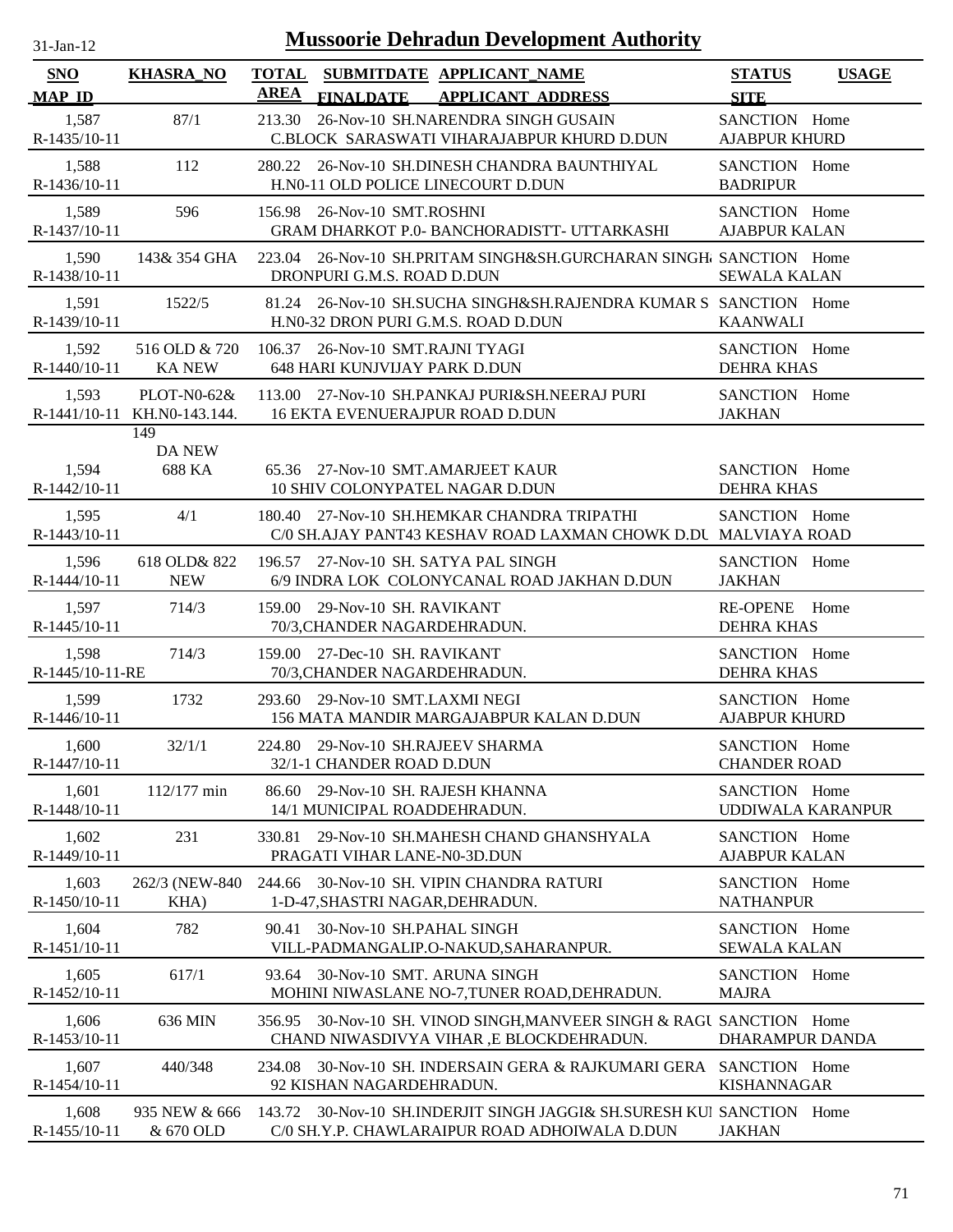| -Jan- |  |
|-------|--|
|       |  |

| <b>SNO</b>              | <b>KHASRA_NO</b>                      | <b>TOTAL</b><br>SUBMITDATE APPLICANT NAME<br>AREA                                                                            | <b>STATUS</b>                           | <b>USAGE</b>              |
|-------------------------|---------------------------------------|------------------------------------------------------------------------------------------------------------------------------|-----------------------------------------|---------------------------|
| <b>MAP ID</b>           |                                       | <b>FINALDATE</b><br><b>APPLICANT ADDRESS</b>                                                                                 | <b>SITE</b>                             |                           |
| 1,609<br>R-1456/10-11   | $353m$ (<br><b>NEW-145</b>            | 1-Dec-10 SMT. PRACHI UNIYAL<br>131.70<br>149/1, SUBHASH ROAD, DEHRADUN.                                                      | REJECTED Home                           | KAULAGARH MAI CHAKBH(     |
| 1,610<br>R-1457/10-11   | CHHA)<br>19                           | 127.18 1-Dec-10 SMT. SHARDHA VERMA<br>27. SANJAY COLONY, MOHINI ROAD, DALANWALA,                                             | SANCTION Home<br><b>MOHINI ROAD</b>     |                           |
| 1,611<br>R-1458/10-11   | 1820 KA                               | 166.21 1-Dec-10 SMT. GODAMBARI NEGI<br>E-1, LANE NO-1SHASTRI NAGARHARIDWAR ROAD,                                             | SANCTION Home<br><b>AJABPUR KALAN</b>   |                           |
| 1,612<br>R-1459/10-11   | 73/15                                 | 352.86 1-Dec-10 SH.RAJENDER KUMAR BAGGA<br>157 CH. BIHARI LAL MARG D.DUN                                                     | SANCTION Home<br>NESHVILLA ROAD         |                           |
| 1,613<br>R-1460/10-11   | 279 (OLD<br>$NO-162/2M)$              | 389.88 2-Dec-10 SH. DEEPAK GULATI & SMT. SHAKUNTALA RE-OPENE Home<br>B-15/5 KAWAL VIHARSAHASTRADHARA ROADDEHRADUN. ADOIWALA  |                                         |                           |
| 1,614                   | 279 (OLD<br>R-1460/10-11-RENO-162/2M) | 389.88 18-Apr-11 SH. DEEPAK GULATI & SMT. SHAKUNTALA SANCTION Home<br>B-15/5 KAWAL VIHARSAHASTRADHARA ROADDEHRADUN. ADOIWALA |                                         |                           |
| 1,615<br>R-1461/10-11   | 1293/B                                | 197.37 2-Dec-10 SH.SURESH CHAND SHARMA<br><b>3 BALLUPUR ROAD D.DUN</b>                                                       | SANCTION Home<br><b>BALLUPUR</b>        |                           |
| 1,616<br>R-1462/10-11   | 1184                                  | 91.36 2-Dec-10 SMT.SARLA SHARMA<br>315 N.C.R. RESIDENCEYG.M.S. MAJRA D.DUN                                                   | REJECTED Home<br><b>KAANWALI</b>        |                           |
| 1,617<br>R-1463/10-11   | 782                                   | 90.41 2-Dec-10 SH.SUSHIL KUMAR<br>VILL- PADMANGOLIP.0- NAKUD DISTT- SAHARANPUR                                               | SANCTION Home<br><b>SEWALA KALAN</b>    |                           |
| 1,618<br>$R-1464/10-11$ | 364                                   | 68.33 2-Dec-10 SMT.CHANDRA KANTA BADONI<br>43/2 VIJAY COLONY D.DUN                                                           | SANCTION Home<br><b>HATHIBARKALA</b>    |                           |
| 1,619<br>$R-1465/10-11$ | 571                                   | 178.18 2-Dec-10 SH.LALIT MOHAN PANDEY<br>H.N0-12 LANE-N0-3POST OFFICE ROAD CLEMENT TOWN D. BHARUWALA GRANT                   | SANCTION Home                           |                           |
| 1,620<br>R-1466/10-11   | 1190 CHA& 611<br><b>OLD</b>           | 206.28 2-Dec-10 SH.HARCHARAN SINGH&SH.SEWA SINGH<br>18/1 VISHWA KARMA COLONYBHANDARI BAGH D.DUN                              | SANCTION Home<br><b>MAJRA</b>           |                           |
| 1,621<br>R-1467/10-11   | 664                                   | 236.89 2-Dec-10 SH.HANSRAJ KHATRI<br>H.N0-237 SUBHASH NAGAR D.DUN                                                            | SANCTION Home<br><b>BHARUWALA GRANT</b> |                           |
| 1,622<br>R-1468/10-11   | 703                                   | 209.45 2-Dec-10 SH. VEER PAL SINGH<br>140/1 VISHNU VIHARBALLIWALA CHOWK D.DUN                                                | SANCTION Home<br><b>KAANWALI</b>        |                           |
| 1,623<br>R-1469/10-11   | 1837                                  | 81.50 2-Dec-10 SMT.ALKA<br>L-1 H.N0- E-15SHASTRI NAGAR D.DUN                                                                 | SANCTION Home<br><b>AJABPUR KALAN</b>   |                           |
| 1,624<br>R-1470/10-11   | 619                                   | 201.67 2-Dec-10 SMT.DEEPIKA GUPTA<br>N0-1 AIR FORCESELECTION BOARD CLEMENT TOWN D.DU                                         | SANCTION Home<br><b>MAJRA</b>           |                           |
| 1,625<br>R-1471/10-11   | 151/116                               | 153.84 2-Dec-10 SMT.LALITA MITTAL<br>151/116 E.C. ROAD D.DUN                                                                 | SANCTION Home<br>E.C.ROAD               |                           |
| 1,626<br>R-1472/10-11   | 877                                   | 2-Dec-10 SH.VIJAY KUMAR NAITHANI<br>151.87<br>35 BANNU COLONYRACE COURSE D.DUN                                               | SANCTION Home<br><b>AJABPUR KALAN</b>   |                           |
| 1,627<br>R-1473/10-11   | 186                                   | 100.32 2-Dec-10 SH.JITENDER PAL SINGH RATURI<br>205 OMKAR ROAD CHUKKUWALA D.DUN                                              | REJECTED Home<br><b>CHAK RAIPUR</b>     |                           |
| 1,628<br>R-1474/10-11   | 383                                   | 288.96 2-Dec-10 SH.BRIJESH CHANDRA DHYANI<br>C/0 DR.SUDHIR GHILDIYALKUTUMB VIHAR SINOLA D.DUN                                | SANCTION Home<br><b>SINOLA</b>          |                           |
| 1,629<br>$R-1475/10-11$ | 191                                   | 245.95 3-Dec-10 SH.TARENDRA SINGH BARWAL<br>C/0 SH.LAXMAN SINGH RAWAT19/3 SHASTRI NAGAR HARID                                | SANCTION Home                           | <b>MATHUROWALA (PART)</b> |
| 1,630<br>R-1476/10-11   | 633/2                                 | 3-Dec-10 SMT.MANORAMA<br>113.00<br>60/47 DOBHALWALA D.DUN                                                                    | SANCTION Home<br><b>DOBHALWALA</b>      |                           |
| 1,631<br>R-1477/10-11   | 72                                    | 125.40 3-Dec-10 SMT.HANSA DEVI<br>H.N0-34 LANE.N0-3TAPOVAN ENCLAVE NALA PANI ROAD D AJABPUR KHURD                            | SANCTION Home                           |                           |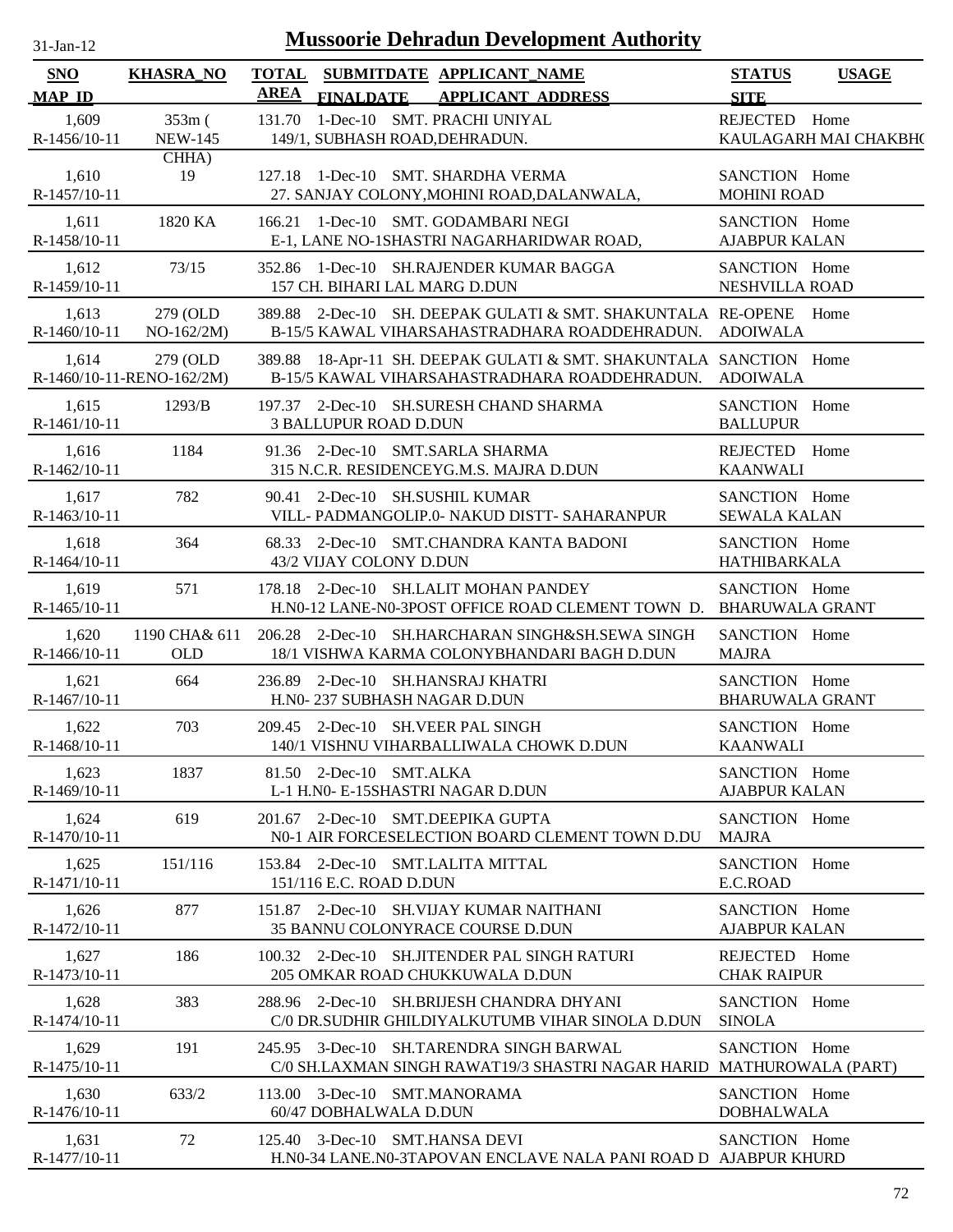| $31$ -Jan-12                |                                         | <b>Mussoorie Dehradun Development Authority</b>                                                          |                                              |
|-----------------------------|-----------------------------------------|----------------------------------------------------------------------------------------------------------|----------------------------------------------|
| <b>SNO</b><br><b>MAP ID</b> | <b>KHASRA_NO</b>                        | <b>TOTAL</b><br>SUBMITDATE APPLICANT_NAME<br><b>AREA</b><br><b>FINALDATE</b><br><b>APPLICANT ADDRESS</b> | <b>STATUS</b><br><b>USAGE</b><br><b>SITE</b> |
| 1,632<br>R-1478/10-11       | 193/1 OLD&<br>335 JHA NEW               | 3-Dec-10 SH.VISHAL GUPTA<br>116.17<br>99/316 VIJAY PARKBALLUPUR ROAD D.DUN                               | SANCTION Home<br><b>NIRANJANPUR</b>          |
| 1,633<br>R-1479/10-11       | 1005                                    | 214.78 3-Dec-10 SH. DALEEP MOHAN<br>C/0 SH.LALIT MOHAN SINGH55 SRISTI VIHAR AJABPUR KAL AJABPUR KALAN    | SANCTION Home                                |
| 1,634                       | 567 KA                                  | 100.86 3-Dec-10 SMT.KAMAL VADEHRA                                                                        | SANCTION Home                                |
| R-1480/10-11                |                                         | 146 KAKHI BAGHD.DUN                                                                                      | <b>BANJAREWALA MAFI</b>                      |
| 1,635                       | 55/1& 97                                | 321.90 3-Dec-10 SH.KISHAN LAL                                                                            | SANCTION Home                                |
| R-1481/10-11                | <b>MITRA LOK</b>                        | 97 MITRA LOK COLONYBALLUPUR ROAD D.DUN                                                                   | <b>KAANWALI</b>                              |
| 1,636                       | <b>COLONY</b>                           | 188.47 3-Dec-10 SH. V.RAJ KUMAR&SH. R. RADHA RAMAN                                                       | SANCTION Home                                |
| R-1482/10-11                | 227                                     | N.I.V.H RAJPUR ROAD D.DUN                                                                                | <b>CHIDOWALI</b>                             |
| 1,637                       | 92                                      | 78.20 3-Dec-10 SMT.SANDHYA KHANDURI                                                                      | SANCTION Home                                |
| R-1483/10-11                |                                         | E-BLOCK SARASWATI VIHARAJABPUR KHURD D.DUN                                                               | KARGI GRANT (PART)                           |
| 1,638                       | 335& 366 OLD                            | 111.14 3-Dec-10 SH.SATISH JOSHI                                                                          | SANCTION Home                                |
| R-1484/10-11                |                                         | <b>18 NEW SURVEY ROAD D.DUN</b>                                                                          | <b>DHORAN KHAS</b>                           |
| 1,639                       | 125 & 126 OLD &                         | 188.56 4-Dec-10 SMT. LAXMI THAPA                                                                         | SANCTION Home                                |
| R-1485/10-11                | 30 DA&33GHA                             | H.N0-284SAINIK BASTI KAULAGARH D.DUN                                                                     | <b>KAULAGARH</b>                             |
| 1,640<br>R-1486/10-11       | <b>NEW</b><br>801&1092 KA<br><b>NEW</b> | 171.00 4-Dec-10 SMT.BABITA<br>1 SUBHASH NAGAR CLEMENT TOWN D.DUN                                         | SANCTION Home<br><b>MAJRA</b>                |
| 1,641                       | 47/1                                    | 103.59 4-Dec-10 SMT.REKHA SUYAL                                                                          | SANCTION Home                                |
| R-1487/10-11                |                                         | <b>B-BLOCK ARYA NAGAR D.DUN</b>                                                                          | <b>VIJAYPUR GOPIWALA</b>                     |
| 1,642                       | 53 RAJIV                                | 278.87 4-Dec-10 SH.SANJAY NAGALIA                                                                        | SANCTION Home                                |
| R-1488/10-11                | <b>GANDHI</b>                           | 2/3 GANDHI ROAD D.DUN                                                                                    | PRITAM ROAD                                  |
| 1,643                       | <b>MARG</b>                             | 164.88 4-Dec-10 SMT.PREMA DEVI                                                                           | SANCTION Home                                |
| R-1489/10-11                | 151                                     | H.N0- J-74 PANDITWARI PHASE-IIBHOOR GAON D.DUN                                                           |                                              |
| 1,644                       | 213 OLD& 368                            | 187.05 6-Dec-10 MR.KURBAN ALI                                                                            | SANCTION Home                                |
| R-1490/10-11                | DA NEW                                  | AIR CONDITION MAJRA P.0- SAHARANPUR ROAD D.DUN                                                           | <b>MAJRA</b>                                 |
| 1,645                       | 119 OLD&1066                            | 183.75 6-Dec-10 SMT.GODAMBARI DEVI                                                                       | SANCTION Home                                |
| R-1491/10-11                | GHA&2186/102                            | P-I/66 YAMUNA COLONY D.DUN                                                                               | <b>AJABPUR KALAN</b>                         |
| 1,646                       | 8                                       | 150.50 6-Dec-10 SMT.SUNITA JAIN                                                                          | SANCTION Home                                |
| R-1492/10-11                | 419                                     | 419 EAST PATEL NAGAR D.DUN                                                                               | <b>DEHRA KHAS</b>                            |
| 1,647                       | 1877                                    | 220.63 6-Dec-10 SH.BIJENDRA SINGH DHANOLA                                                                | REJECTED Home                                |
| R-1493/10-11                |                                         | 98 PRAGATI VIHARDHARAMPUR D.DUN                                                                          | <b>AJABPUR KALAN</b>                         |
| 1,648                       | 71& 386 NEW                             | 130.11 6-Dec-10 SH.DEVENDRA KUMAR SINGH                                                                  | SANCTION Home                                |
| R-1494/10-11                |                                         | 71 RAJPUR ROAD D.DUN                                                                                     | <b>RAJ PUR ROAD</b>                          |
| 1,649                       | 44                                      | 295.47 6-Dec-10 SMT.REENA TALWAR                                                                         | SANCTION Home                                |
| R-1495/10-11                |                                         | 44 HAKIKAT RAI NAGAR D.DUN                                                                               | <b>MANNU GANJ</b>                            |
| 1,650                       | 1195/1&1195/2                           | 117.39 6-Dec-10 SMT.VEENA THAKUR                                                                         | SANCTION Home                                |
| R-1496/10-11                |                                         | 36/5 CURZAN ROAD DALANWALA D.DUN                                                                         | <b>RAIPUR</b>                                |
| 1,651                       | 11 JHA                                  | 214.83 6-Dec-10 SMT.PARUL RANA                                                                           | SANCTION Home                                |
| R-1497/10-11                |                                         | <b>GRAM KISHANPUR D.DUN</b>                                                                              | <b>KISHANPUR</b>                             |
| 1,652                       | 105/17& 400                             | 216.57 6-Dec-10 SH. J.P.BHATT                                                                            | SANCTION Home                                |
| R-1498/10-11                | <b>NEW</b>                              | C/0 ASHIYANA ASSOCIATE27 ARAGHAR D.DUN                                                                   | <b>MAJRI MAFI</b>                            |
| 1,653<br>R-1499/10-11       | 1202/1                                  | 205.62 6-Dec-10 SMT.DEVKI BISHT<br>126/2 INDRA VIHARSTREET-N0-11 KAULAGARH ROAD D.DU GARHI               | SANCTION Home                                |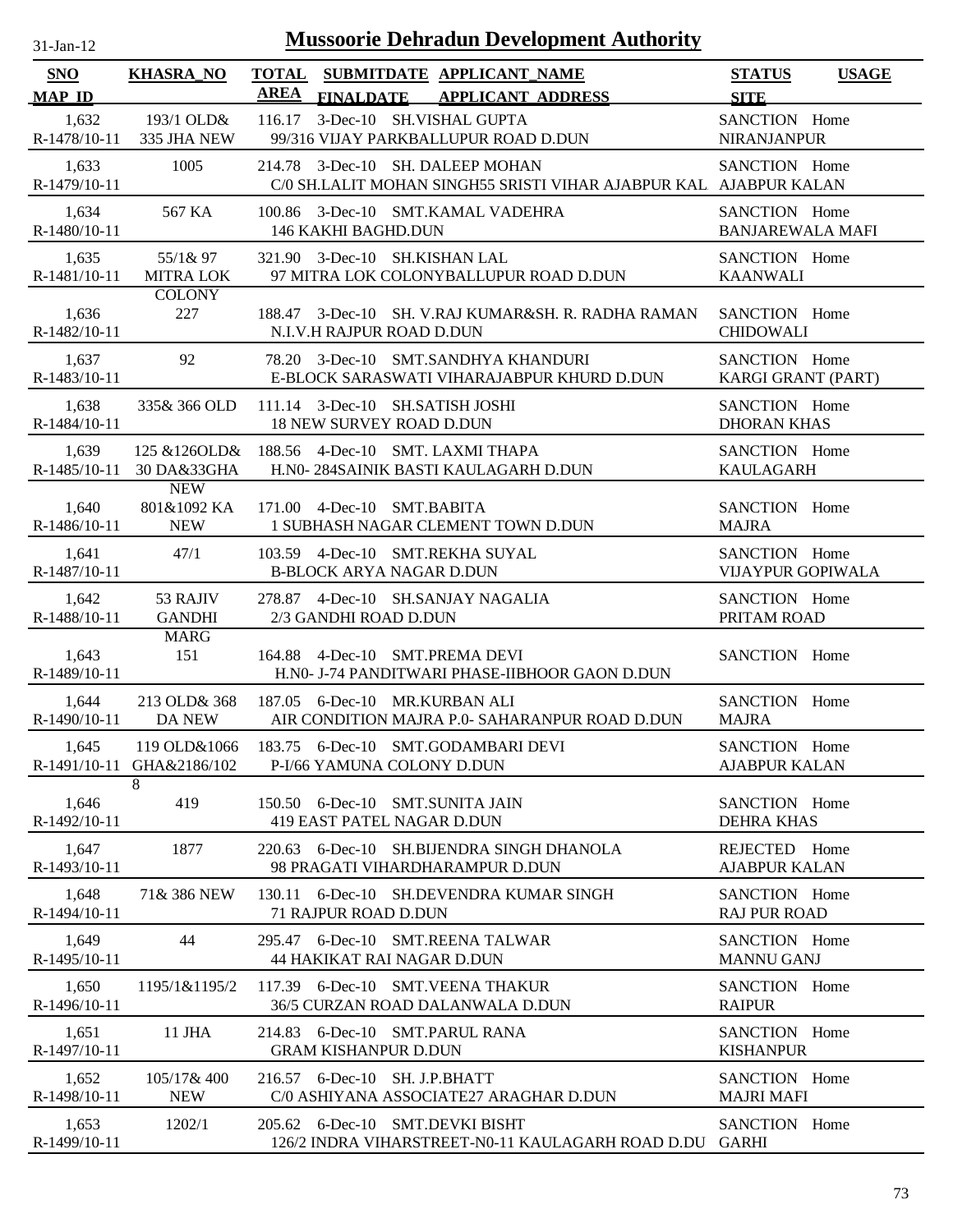| $31$ -Jan-12 |  |
|--------------|--|
|              |  |

| SNO<br><b>MAP ID</b>    | <u>KHASRA_NO</u>                             |                              |                              | TOTAL SUBMITDATE APPLICANT NAME<br><b>AREA FINALDATE APPLICANT ADDRESS</b>                                                       | <b>STATUS</b><br><b>SITE</b>                | <b>USAGE</b>           |
|-------------------------|----------------------------------------------|------------------------------|------------------------------|----------------------------------------------------------------------------------------------------------------------------------|---------------------------------------------|------------------------|
| 1,654<br>$R-1500/10-11$ | 1130 OLD $&$<br>2021 NEW                     |                              |                              | 241.50 6-Dec-10 SH.DHANENDRA AGGARWAL&SH.PAWAN S SANCTION Home<br><b>23 EAST GURUBAKSH VIHARHARIDWAR</b>                         | <b>AJABPUR KALAN</b>                        |                        |
| 1,655<br>$R-1501/10-11$ | 1420                                         |                              |                              | 189.71 6-Dec-10 SH.SANTOSH KUMAR SINGH<br>10 VIJAY PARK EXT.LANE-N0-12 D.DUN                                                     | SANCTION Home<br><b>KAANWALI</b>            |                        |
| 1,656<br>$R-1502/10-11$ | 575 KHA                                      |                              | VILL- KARGI GRANTDEHRADUN.   | 130.17 7-Dec-10 SMT. SUMAN KOTHIYAL                                                                                              | SANCTION Home                               |                        |
| 1,657<br>$R-1503/10-11$ | 361                                          |                              | 87 TYAGI ROAD D.DUN          | 185.72 7-Dec-10 SMT.ANJALI GUPTA                                                                                                 | REJECTED Home<br><b>MAJRA</b>               |                        |
| 1,658<br>$R-1504/10-11$ | 186                                          |                              |                              | 320.00 7-Dec-10 SMT.REKHA UNIYAL<br>3/3 SHASTRI NAGAR HARIDWAR ROAD D.DUN                                                        | SANCTION Home                               |                        |
| 1,659<br>$R-1505/10-11$ | 164 OLD& 22<br><b>NEW</b>                    |                              | 194 DHARAMPUR D.DUN          | 432.80 7-Dec-10 SMT.BATUL KHATOON                                                                                                | SANCTION Home<br><b>DHARMPUR</b>            |                        |
| 1,660<br>R-1506/10-11   | 96 & 97                                      | 108.60 7-Dec-10 SH.HARSHPATI |                              | VIJAY PUR HATHIBARKALAN NAYA GAON D.DUN                                                                                          | SANCTION Home                               | VIJAYPUR HATHI BADKALA |
| 1,661<br>R-1507/10-11   | 335 JHA & 226<br>OLD                         | 184-A RAJPUR ROAD D.DUN      |                              | 111.37 8-Dec-10 SMT. DEEPALI BHATIA                                                                                              | SANCTION Home<br><b>GUJRADA MANSINGH</b>    |                        |
| 1,662                   | R-1508/10-11 132 ANSAL<br><b>GREEN VALLY</b> |                              | 80/2 VASANT VIHARD.DUN       | 180& PLOT-N0- 251.00 8-Dec-10 SMT.RANJANA KUMARI                                                                                 | SANCTION Home<br><b>JAKHAN</b>              |                        |
| 1,663<br>$R-1509/10-11$ | D-64                                         |                              |                              | 235.78 8-Dec-10 SMT.KRISHNA KUMARI<br>21/23 GOVIND NAGARRACE COURSE D.DUN                                                        | SANCTION Home<br><b>RACE COURSE</b>         |                        |
| 1,664<br>R-1510/10-11   | 305                                          |                              |                              | 157.72 10-Dec-10 SH.JAI PRAKESH UPADHYAY<br>VILL&P.0- KANDOLI RAJPUR ROAD D.DUN                                                  | SANCTION Home<br><b>CHIDOWALI</b>           |                        |
| 1,665<br>$R-1511/10-11$ | 1543 KA                                      |                              |                              | 192.28 10-Dec-10 SH.MANDEEP SINGH RANA<br>C/0 7 LOWER ADHOIWALA R.K.PURAM D.DUN                                                  | SANCTION Home<br><b>AJABPUR KALAN</b>       |                        |
| 1,666<br>R-1512/10-11   | 538                                          |                              |                              | 292.00 10-Dec-10 SH.HAYAT SINGH RAWAT<br>12/2 ANAND VIHAR JAKHAN D.DUN                                                           | SANCTION Home<br><b>JAKHAN</b>              |                        |
| 1,667<br>$R-1513/10-11$ | 1723                                         |                              |                              | 198.57 10-Dec-10 SH.RAJESH VERMA& SMT.NEELAM VERMA SANCTION Home<br>2 GAYATRI VIHARVIJAY PARK EXT. D.DUN<br><b>AJABPUR KHURD</b> |                                             |                        |
| 1,668<br>R-1514/10-11   | 62                                           |                              | 62 NEW ROAD D.DUN            | 195.16 10-Dec-10 SH.SUMIT AGGARWAL                                                                                               | SANCTION Home<br><b>NEW ROAD</b>            |                        |
| 1,669<br>R-1515/10-11   | 162/102 & 10-A<br><b>OLD</b>                 | 128.88                       | 274/305 OLD DALANWALA D.DUN  | 10-Dec-10 SMT. GULSHAN KAUR                                                                                                      | SANCTION Home<br><b>OLD SURVEY ROAD</b>     |                        |
| 1,670<br>R-1516/10-11   | 777& OLD 226                                 |                              |                              | 392.03 10-Dec-10 SH.SURENDRA SINGH RAWAT<br>H.I.G-115 INDIRA PURAMG.M.S.ROAD D.DUN                                               | SANCTION Home<br><b>BANJAREWALA MAFI</b>    |                        |
| 1,671<br>R-1517/10-11   | 199                                          |                              |                              | 172.38 10-Dec-10 SH.KRISHAN CHAMOLI<br>VISHNU VIHAR BYE PASSAJABPUR KALAN D.DUN                                                  | SANCTION Home<br><b>AJABPUR KHURD</b>       |                        |
| 1,672<br>R-1518/10-11   | 587                                          |                              |                              | 212.58 10-Dec-10 SH. PRITAM SINGH<br>B-14/2 ONGC COLONYKAULAGARH ROAD D.DUN                                                      | SANCTION Home<br><b>BHARUWALA GRANT</b>     |                        |
| 1,673<br>R-1519/10-11   | 114/35 & 41/114<br><b>NEW</b>                | 150.50 10-Dec-10 SMT.KRISHNA | 32 OLD RAJPUR D.DUN          |                                                                                                                                  | SANCTION Home<br><b>RAJPUR MAFI</b>         |                        |
| 1,674<br>R-1520/10-11   | 108&109&110&<br>15 KA NEW                    |                              | 30 PRITI ENCLAVE MAJRA D.DUN | 970.70 10-Dec-10 S.MAHINDER SINGH& OTHERS                                                                                        | <b>SANCTION</b> Guest House<br><b>MAJRA</b> |                        |
| 1,675<br>R-1521/10-11   | 41 KA                                        |                              |                              | 161.87 13-Dec-10 SMT. MEENA GUPTA<br>3 KANAN KUNJSAHASTRADHARA ROADDEHRADUN.                                                     | SANCTION Home<br><b>AAMWALA</b>             |                        |
| 1,676<br>R-1522/10-11   | 63&64&<br>171&160 NEW                        |                              | 125 NIRANJAN PUR D.DUN       | 570.00 13-Dec-10 SH. HARISH CHANDRA BATRA                                                                                        | SANCTION Home<br><b>JAKHAN</b>              |                        |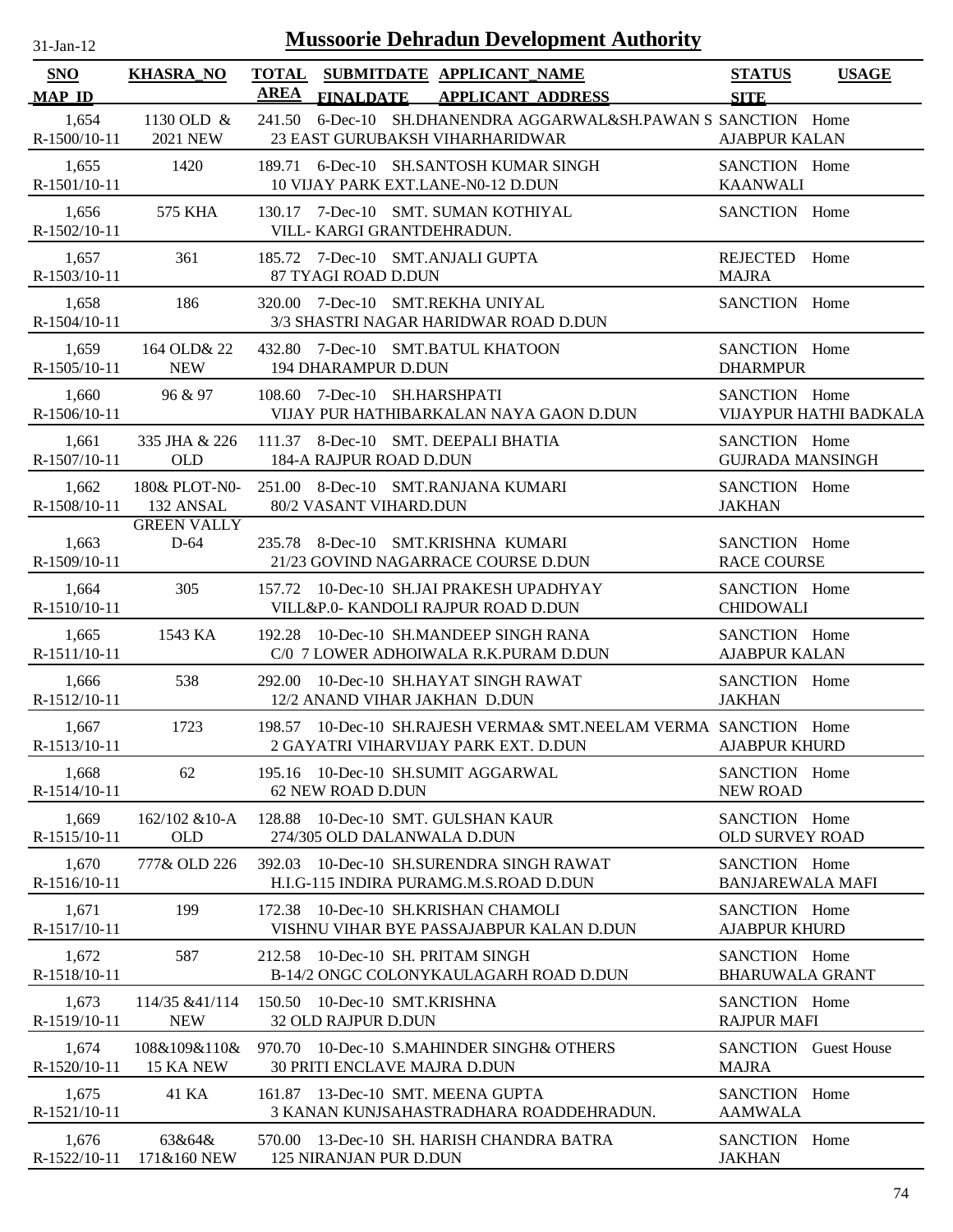| $31$ -Jan-12                |                            | <b>Mussoorie Dehradun Development Authority</b>                                                          |                                              |
|-----------------------------|----------------------------|----------------------------------------------------------------------------------------------------------|----------------------------------------------|
| <b>SNO</b><br><b>MAP ID</b> | <b>KHASRA_NO</b>           | <b>TOTAL</b><br>SUBMITDATE APPLICANT_NAME<br><b>AREA</b><br><b>APPLICANT ADDRESS</b><br><b>FINALDATE</b> | <b>STATUS</b><br><b>USAGE</b><br><b>SITE</b> |
| 1,677<br>R-1523/10-11       | 325                        | 13-Dec-10 SH. RAJENDER SINGH GUSAIN<br>87.76<br>9 LAXMI MARKET OPP. HIM PLACE HOTELHARIDWAR ROA          | SANCTION Home<br><b>AJABPUR KALAN</b>        |
| 1,678<br>R-1524/10-11       | 854 KA                     | 112.12 13-Dec-10 SH. HARIDAS YADAV<br>VILL-SEWLA KALANCHANDRAVANI ROADDEHRADUN.                          | SANCTION Home<br><b>SEWALA KALAN</b>         |
| 1,679<br>R-1525/10-11       | 1554 MIN                   | 13-Dec-10 SMT, ARCHANA DEVI<br>171.18<br>417 KHURBURA MOHALLADEHRADUN.                                   | SANCTION Home<br><b>KAANWALI</b>             |
| 1,680<br>R-1526/10-11       | 19A                        | 207.05 13-Dec-10 SH.KRISHNA NAND DEWLAL<br>H.N028 RISHPANA PURAM COLONYAJABPUR KALAN D.DU                | SANCTION Home<br><b>INDRAPUR</b>             |
| 1,681<br>R-1527/10-11       | 198 OLD /122<br><b>NEW</b> | 14-Dec-10 SH. BHAGWAN SINGH BHANDARI<br>91.74<br>SARSWATI VIHARAJABPUR KHURD, DEHRADUN.                  | SANCTION Home<br><b>AJABPUR KHURD</b>        |
| 1,682<br>R-1528/10-11       | 329 KA                     | 14-Dec-10 SMT. KANCHAN SINGH<br>168.75<br>VISHNU VIHARBY PASS ROADAJABPUR KALA                           | SANCTION Home<br>KARGI GRANT (PART)          |
| 1,683<br>R-1529/10-11       | 1190                       | 14-Dec-10 DR. SANJEEV GUPTA<br>176.63<br>52 DOON VIHAR, JAKHANDEHRADUN.                                  | SANCTION Home<br><b>GARHI</b>                |
| 1,684<br>R-1530/10-11       | 286 KA                     | 14-Dec-10 SH. TRILOK SINGH GUSAIN<br>91.30<br>KARGI GRANTDEHRADUN.                                       | SANCTION Home<br><b>BANJAREWALA MAFI</b>     |
| 1,685<br>R-1531/10-11       | 650                        | 14-Dec-10 SMT.SHALU AGGARWAL<br>126.34<br>MANGAL BHAWANTURNER ROAD CLEMENT TOWN D.DUN                    | SANCTION Home<br><b>BHARUWALA GRANT</b>      |
| 1,686<br>R-1532/10-11       | 650                        | 14-Dec-10 SMT.KRISHNA DEVI<br>123.09<br>MANGAL BHAWANTURNER ROAD CLEMENT TOWN D.DUN                      | SANCTION Home<br><b>BHARUWALA GRANT</b>      |
| 1,687<br>R-1533/10-11       | 1006 part                  | 14-Dec-10 SH. PANKAJ KUMAR BANSAL<br>230.63<br>59 KESHAV VIHARGMS ROADDEHRADUN.                          | SANCTION Home<br><b>SEWALA KALAN</b>         |
| 1,688<br>R-1534/10-11       | 158                        | 14-Dec-10 SH. RAKESH GOYAL<br>158.57<br>LANE NO-10CHAMAN VIHARDEHRADUN.                                  | SANCTION Home<br><b>NIRANJANPUR</b>          |
| 1,689<br>R-1535/10-11       | 105                        | 15-Dec-10 SH. SHIROMANI SINGH<br>196.72<br>105 RAJPUR ROAD, DEHRADUN.                                    | SANCTION Home<br><b>RAJ PUR ROAD</b>         |
| 1,690<br>R-1536/10-11       | 50/45 (16/4<br>OLD)        | 199.99 15-Dec-10 SH. PREM KATHURIA<br>50/45 ARYA NAGARD.L.ROAD, DEHRADUN.                                | SANCTION Home<br><b>ARYA NAGAR</b>           |
| 1,691<br>R-1537/10-11       | 75 & 76 (<br>$plot-22)$    | 305.36 15-Dec-10 SH. SHIV PRASAD SATI<br>PUSHP KUNJLANE NO-6, AJABPUR KHURDDEHRADUN.                     | SANCTION Home<br><b>CHIDOWALI</b>            |
| 1,692<br>R-1538/10-11       | 877                        | 123.09<br>15-Dec-10 SH. BHAGAT SINGH<br>12 ADARSH NAGARBALLUPUR ROADDEHRADUN.                            | SANCTION Home<br><b>MAJRA</b>                |
| 1,693<br>R-1539/10-11       | 8                          | 210.27 15-Dec-10 SH. RAM DINGRA<br>8 OLD SURVEY ROADDEHRADUN.                                            | REJECTED Home<br><b>OLD SURVEY ROAD</b>      |
| 1,694<br>R-1540/10-11       | 6                          | 15-Dec-10 SH. RAM SINGH & SMT. PRAKASH KAUR<br>88.27<br>6 HARIDWAR ROAD, DEHRADUN.                       | SANCTION Home<br><b>HARIDWAR ROAD</b>        |
| 1,695<br>R-1541/10-11       | 313 KA MIN &<br>317 KA     | 15-Dec-10 SMT. BHARTI DASS<br>203.72<br>10 KEVAL VIHARSAHSTRADHARA ROAD, DEHRADUN.                       | SANCTION Home<br><b>NANOOR KHEDA</b>         |
| 1,696<br>R-1542/10-11       | 660 KHA (<br>$OLD-8)$      | 15-Dec-10 SH. PRAKASH CHANDER RAMOLA<br>113.84<br>EKTA VIHARGALI NO-1LANE NO-F, RING ROAD                | RE-OPENE Home<br><b>NATHANPUR</b>            |
| 1,697<br>R-1542/10-11-RE    | 660 KHA (<br>$OLD-8$       | 22-Jan-11 SH. PRAKASH CHANDER RAMOLA<br>113.84<br>EKTA VIHARGALI NO-1LANE NO-F, RING ROAD                | SANCTION Home<br><b>NATHANPUR</b>            |
| 1,698<br>$R-1543/10-11$     | 714 (NEW-907)<br>$JHA$ )   | 15-Dec-10 SMT. SWATI SINGH<br>111.52<br>12/3 BHANDARI BAGDEHRADUN.                                       | SANCTION Home<br><b>DEHRA KHAS</b>           |
| 1,699<br>R-1544/10-11       | 79/1                       | 16-Dec-10 SMT. JANKI DEVI<br>92.15<br>164/1 NAV VIHAR COLONYCHUKKHUWALADEHRADUN.                         | SANCTION Home<br><b>CHUKKHUWALA</b>          |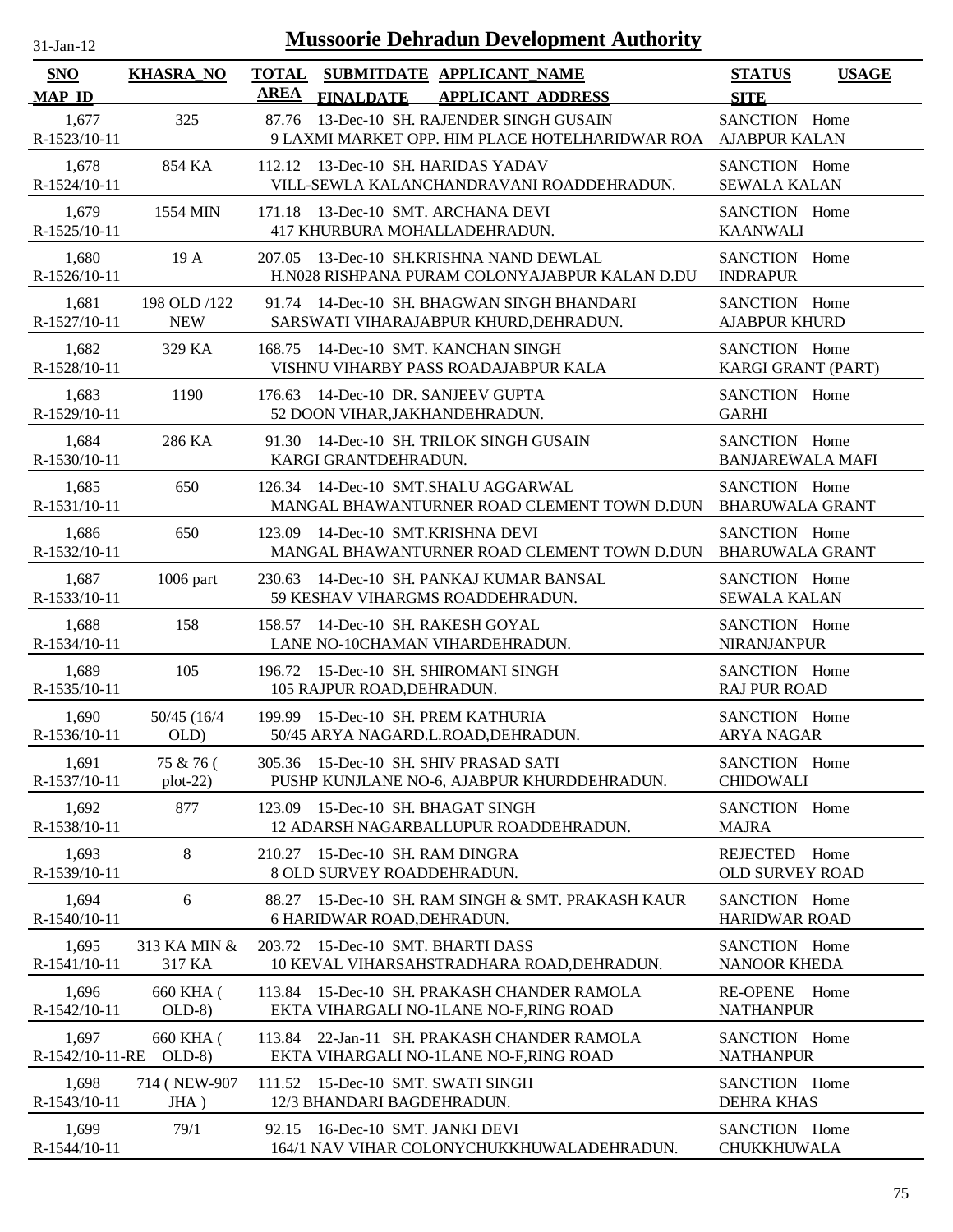| $31$ -Jan-12                | <b>Mussoorie Dehradun Development Authority</b> |                             |                                                                                                                 |                                             |              |  |  |
|-----------------------------|-------------------------------------------------|-----------------------------|-----------------------------------------------------------------------------------------------------------------|---------------------------------------------|--------------|--|--|
| <b>SNO</b><br><b>MAP ID</b> | <b>KHASRA_NO</b>                                | <b>TOTAL</b><br><b>AREA</b> | SUBMITDATE APPLICANT_NAME<br><b>FINALDATE</b><br><b>APPLICANT ADDRESS</b>                                       | <b>STATUS</b><br><b>SITE</b>                | <b>USAGE</b> |  |  |
| 1,700<br>R-1545/10-11       | 649/2                                           |                             | 205.04 16-Dec-10 SH. RAM SWAROOP SINGH RAWAT<br>277 MATA MANDIR ROADAJABPUR KALAN, DEHRADUN.                    | SANCTION Home<br><b>AJABPUR KALAN</b>       |              |  |  |
| 1,701<br>$R-1546/10-11$ 6)  | 257/430(PLOT-7                                  |                             | 153.59 16-Dec-10 SMT. BIMLESH, SMT. PRATIBHA TANWAR & : SANCTION Home<br>L-18 CHANDRA LOK COLONYDEHRADUN.       | <b>SAKET COLONY</b>                         |              |  |  |
| 1,702<br>R-1547/10-11       | 58                                              |                             | 143.29 16-Dec-10 SMT. KAMLESH MORIYA<br>A-48 BALLUPURDEHRADUN.                                                  | SANCTION Home<br><b>PITHUWALA</b>           |              |  |  |
| 1,703<br>R-1548/10-11       | 562,563                                         |                             | 250.53 16-Dec-10 SH. SACHIDA NAND GHANSELA<br>TURNER ROADMAJRA DEHRADUN.                                        | SANCTION Home<br><b>TERNAR ROAD</b>         |              |  |  |
| 1,704<br>R-1549/10-11       | 21                                              |                             | 165.10 16-Dec-10 SH. AWTAR SINGH SAKHA<br>88/1, MITRLOK COLONYBALLUPUR, DEHRADUN.                               | SANCTION Home                               |              |  |  |
| 1,705<br>R-1550/10-11       | 1227 M                                          |                             | 159.06 16-Dec-10 SH. SAMIRAN BHATTACHARYA<br>STREET NO-3RAJENDRA NAGARKAULAGARH ROAD                            | SANCTION Home<br><b>GARHI</b>               |              |  |  |
| 1,706<br>$R-1551/10-11$     | 20                                              |                             | 158.25 16-Dec-10 SMT. ANJANA GULATI<br>20 CROS ROADDEHRADUN.                                                    | SANCTION Home<br><b>CHAI BAGH KAULAGARH</b> |              |  |  |
| 1,707<br>R-1552/10-11       | KH.N0-20 &<br><b>PRO. NO-</b><br>709/704        |                             | 334.18 18-Dec-10 SH.SANJAY VERMA& SH.SUDARSHAN KUM/ SANCTION Home<br>709/704 RAJENDRA NAGARKAULAGARH ROAD D.DUN | <b>CHAI BAGH KAULAGARH</b>                  |              |  |  |
| 1,708<br>R-1553/10-11       | <b>NEW&amp;373 OLD</b><br>70                    |                             | 348.37 18-Dec-10 SH.INDUMOHAN SINGH NEGI<br>11 B LANE-N0-3 SHASTRI NAGARD.DUN                                   | SANCTION Home<br><b>CHAK AJABPUR KALAN</b>  |              |  |  |
| 1,709<br>$R-1554/10-11$     | 153                                             |                             | 250.00 18-Dec-10 SH.ASHOK MALL<br>130 HARIDWAR ROAD D.DUN                                                       | SANCTION Home<br>UDDIWALA KARANPUR          |              |  |  |
| 1,710<br>R-1555/10-11       | 51 GA                                           |                             | 185.80 18-Dec-10 SMT.RITA GUPTA&SH.SUBHASH GUPTA<br>1 PRAKASH LOKSHIMLA ROAD D.DUN                              | SANCTION Home<br><b>PITHUWALA</b>           |              |  |  |
| 1,711<br>R-1556/10-11       | 116<br>GA(OLD-326)                              |                             | 260.56 20-Dec-10 SH. ANKIT AGGARWAL<br>52 NATIONAL ROADLAXMAN CHAWK, DEHRADUN.                                  | SANCTION Home<br><b>SEWALA KALAN</b>        |              |  |  |
| 1,712<br>R-1557/10-11       | 185 (NEW-<br>1033 JA)                           |                             | 196.00 20-Dec-10 SH. BHASKERA NANA JOSHI<br>10 TEG BHADUR ROADDEHRADUN.                                         | SANCTION Home<br><b>NATHANPUR</b>           |              |  |  |
| 1,713<br>R-1558/10-11       | 641/4                                           |                             | 198.64 20-Dec-10 SH. GOPAL SINGH PANWAR<br>554, DHARAMPURDEHRADUN.                                              | SANCTION Home<br><b>DHARAMPUR DANDA</b>     |              |  |  |
| 1,714<br>R-1559/10-11       | 145 KHA MIN                                     |                             | 109.06 20-Dec-10 SH. BAL KISHAN SHARMA<br>64/8, STREET NO-11 KAULAGARH DEHRADUN.                                | SANCTION Home<br>KAULAGARH MAI CHAKBH(      |              |  |  |
| 1,715<br>R-1560/10-11       | 1559                                            | 180.77                      | 20-Dec-10 SMT.PRIYANKA SHARMA<br>252/3 SHIV LOK PURIKANKAR KHARA MEERUT                                         | SANCTION Home<br><b>AJABPUR KHURD</b>       |              |  |  |
| 1,716<br>R-1561/10-11       | 1153/4                                          | 141.15                      | 20-Dec-10 SH.PRADEEP KUMAR GOYAL<br>58 VYUM PRASTHG.M.S. ROAD KANWALI D.DUN                                     | SANCTION Home<br><b>KAANWALI</b>            |              |  |  |
| 1,717<br>R-1562/10-11       | 825&826                                         |                             | 219.05 20-Dec-10 SMT. VEERA DEVI RAWAT<br>371/C NEW GOVIND PURIMEERUT                                           | REJECTED Home<br><b>BHARUWALA GRANT</b>     |              |  |  |
| 1,718<br>R-1562/10-11-RE    | 825&826                                         | 219.05                      | 15-Feb-11 SMT.VEERA DEVI RAWAT<br>371/C NEW GOVIND PURIMEERUT                                                   | SANCTION Home<br><b>BHARUWALA GRANT</b>     |              |  |  |
| 1,719<br>$R-1563/10-11$     | 606                                             | 370.86                      | 20-Dec-10 SH VISHAMBHAR DUTT NAITHANI<br>NEAR PEEPLESHWAR TEMPLEBELL ROAD CLEMENT TOW                           | SANCTION Home<br><b>BHARUWALA GRANT</b>     |              |  |  |
| 1,720<br>$R-1564/10-11$     | 1589&1599                                       |                             | 171.62 20-Dec-10 SH.AVDESH KUMAR<br>C/0 SH. PRADEEP GOYAL420/4 INDIRA GANDHI MARGNIRAN DEHRA KHAS               | SANCTION Home                               |              |  |  |
| 1,721<br>R-1565/10-11       | 318                                             |                             | 72.90 20-Dec-10 SH.RAJESH PUNDIR&SH.UMESH PUNDIR&SF RE-OPENE<br>114/105 LUNIA MOHALLAD.DUN                      | Home<br><b>JHAJRA</b>                       |              |  |  |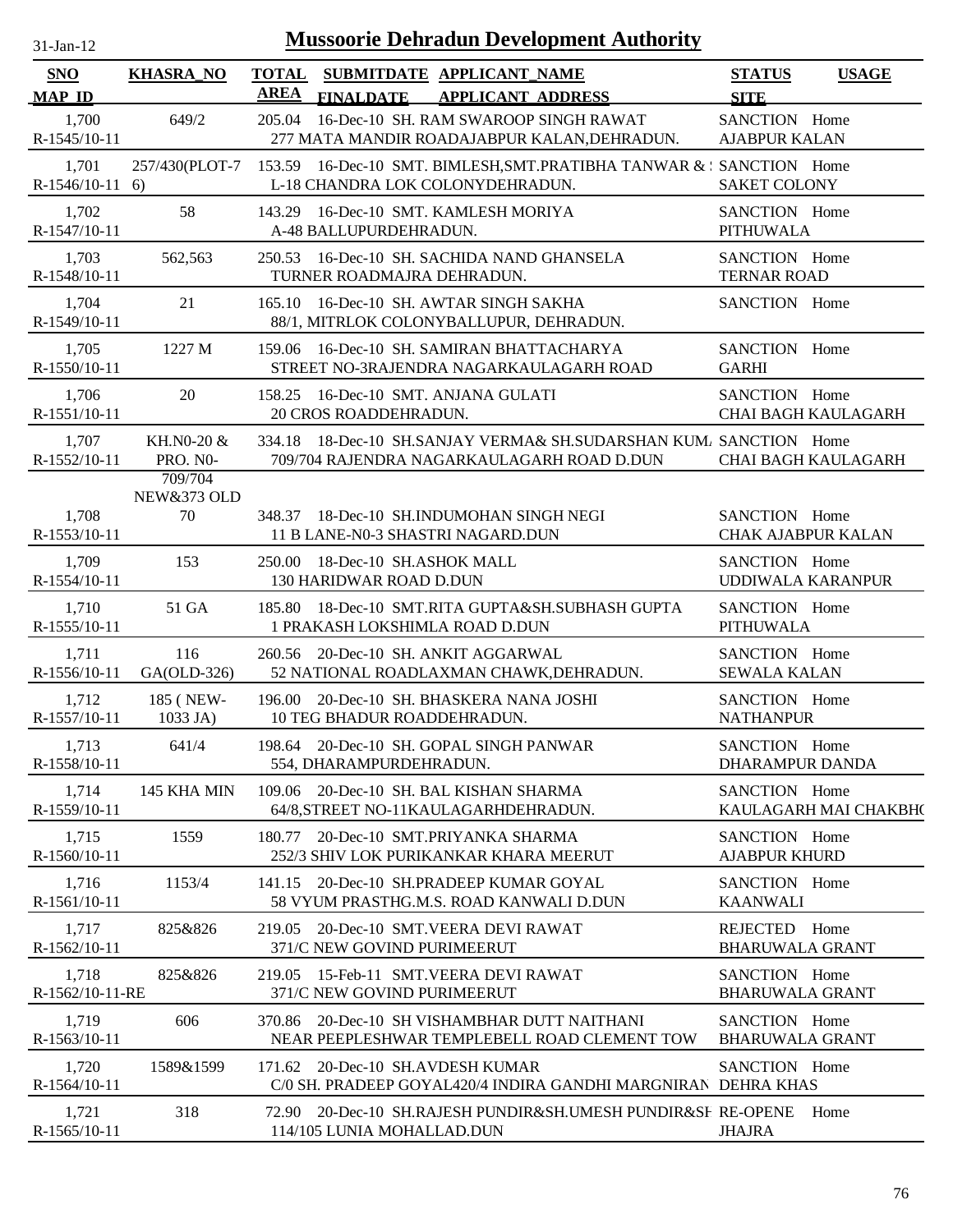| $31$ -Jan-12                |                                          |        | <b>Mussoorie Dehradun Development Authority</b>                                                         |                                         |                          |
|-----------------------------|------------------------------------------|--------|---------------------------------------------------------------------------------------------------------|-----------------------------------------|--------------------------|
| <b>SNO</b><br><b>MAP ID</b> | <b>KHASRA_NO</b>                         | AREA   | TOTAL SUBMITDATE APPLICANT NAME<br><b>APPLICANT ADDRESS</b><br><b>FINALDATE</b>                         | <b>STATUS</b><br><b>SITE</b>            | <b>USAGE</b>             |
| 1,722<br>R-1565/10-11-RE    | 318                                      | 72.90  | 31-Jan-11 SH.RAJESH PUNDIR&SH.UMESH PUNDIR&SF. SANCTION Home<br>114/105 LUNIA MOHALLAD.DUN              | <b>JHAJRA</b>                           |                          |
| 1,723<br>R-1566/10-11       | 701&703 &1000<br><b>NEW</b>              |        | 136.27 20-Dec-10 SH.SUBHASH CHAND<br><b>45 DHAKPATTIRAJPUR ROAD D.DUN</b>                               | SANCTION Home<br><b>JAKHAN</b>          |                          |
| 1,724<br>$R-1567/10-11$     | 922                                      |        | 342.53 21-Dec-10 SH. MAHIPAL SINGH<br>2/55 BANNU COLONYRACE COURSEDEHRADUN.                             | SANCTION Home<br><b>KAANWALI</b>        |                          |
| 1,725<br>R-1568/10-11       | 423 MIN                                  |        | 92.63 21-Dec-10 SH. JAVED<br>ANSARI IRON STORMAJRADEHRADUN.                                             | SANCTION Home<br><b>SEWALA KALAN</b>    |                          |
| 1,726<br>R-1569/10-11       | 664 MIN                                  |        | 240.00 21-Dec-10 SMT. HEMLATA SHARMA<br>33/1, PATHARI BAGDEHRADUN.                                      | SANCTION Home<br><b>BHARUWALA GRANT</b> |                          |
| 1,727<br>R-1570/10-11       | 571                                      |        | 240.70 21-Dec-10 SH.CHATURBHUJ PRASAD MUNDEPY<br>C/0 SH.GOVIND SINGH RAWATBELL ROAD CLEMENT TOW         | SANCTION Home<br><b>BHARUWALA GRANT</b> |                          |
| 1,728<br>R-1571/10-11       | 57 DA                                    |        | 241.77 21-Dec-10 DR.HARENDER SHARMA<br>111 MAYUR VIHARSAHASTRADHARA ROAD D.DUN                          | SANCTION Home<br><b>AAMWALA TARLA</b>   |                          |
| 1,729<br>R-1572/10-11       | 108                                      |        | 195.97 21-Dec-10 SH.A.S.SACHDEVA<br>108 NESHVILLA ROAD D.DUN                                            | SANCTION Home<br><b>NESHVILLA ROAD</b>  |                          |
| 1,730<br>R-1573/10-11       | 1135/1601                                |        | 117.25 21-Dec-10 SYED ZAFAR NADEEM<br>A-34/1 ONGC COLONYKAULAGARH ROAD D.DUN                            | SANCTION Home<br><b>KAANWALI</b>        |                          |
| 1,731<br>R-1574/10-11       | 145 GA                                   |        | 138.12 21-Dec-10 SMT.PRACHI UNIYAL<br>149/1 SUBHASH ROAD D.DUN                                          | SANCTION Home                           | KAULAGARH MAI CHAKBH(    |
| 1,732<br>R-1575/10-11       | 22/1                                     |        | 192.15 21-Dec-10 SH.MANBAR SINGH GUSAIN<br>MANDAKANI VIHARSAHASTRADHARA ROAD D.DUN                      | SANCTION Home<br><b>BRAHAMA WALA</b>    |                          |
| 1,733<br>R-1576/10-11       | 34m (NEW 339<br>KHA)                     | 169.01 | 22-Dec-10 SH. MUNENDRA PRASAD THAPLIYAL<br>3, TYPE-2OFFICERS COLONYRACE COURSE                          | SANCTION Home<br><b>NATHANPUR</b>       |                          |
| 1,734<br>R-1577/10-11       | 532/2                                    |        | 147.33 22-Dec-10 SH. NARESH KUMAR GIRI & SMT REKHA G<br>ROCHIPURABRAHMANWALADEHRADUN.                   | SANCTION Home<br><b>NIRANJANPUR</b>     |                          |
| 1,735<br>R-1578/10-11       | 112/117 MIN                              |        | 86.60 22-Dec-10 SH. ANKIT CHOPRA<br>B-13/3, KISHAN NAGARDEHRADUN.                                       | SANCTION Home                           | <b>UDDIWALA KARANPUR</b> |
| 1,736<br>R-1579/10-11       | 132 KA                                   |        | 240.05 22-Dec-10 SH. DEVENDRA SINGH BISHT<br>H-12 HATHIBARKALADEHRADUN.                                 | SANCTION Home<br><b>CHIDOWALI</b>       |                          |
| 1,737<br>R-1580/10-11       | 170/117                                  |        | 342.00 22-Dec-10 SH. BHUPENDER SINGH<br>56 RAM VIHARDEHRADUN.                                           | SANCTION Home<br><b>BALLUPUR</b>        |                          |
| 1,738<br>R-1581/10-11       | 423 min                                  |        | 92.63 22-Dec-10 SH. VAHDUD ALI<br>MASJID WALI GALIMAJRA, DEHRADUN.                                      | SANCTION Home<br><b>SEWALA KALAN</b>    |                          |
| 1,739<br>R-1582/10-11       | 423 MIN                                  |        | 66.43 22-Dec-10 SH. SANDEEP SINGHAL<br>VILL & P.O- MAJRADEHRADUN.                                       | SANCTION Home<br><b>SEWALA KALAN</b>    |                          |
| 1,740<br>R-1583/10-11       | 412 KHA(OLD<br>230MIN)                   |        | 236.31 22-Dec-10 SH. ALOK KUMAR PANDEY<br>6, SIMLA ENCLAVE WESTSIMLA BY PASS ROADDEHRADUN. SEWALA KALAN | SANCTION Home                           |                          |
| 1,741<br>R-1584/10-11       | PLOT-N0-103&<br>KH.NO-                   |        | 220.00 22-Dec-10 SH.ANIL KUMAR DHIMAN<br>H.NO-183 TYPE-3 5BBHEL RANIPUR HARIDWAR                        | SANCTION Home<br><b>PITHUWALA</b>       |                          |
|                             | 270&271<br><b>KESHAV</b><br><b>PURAM</b> |        |                                                                                                         |                                         |                          |
| 1,742<br>R-1585/10-11       | 75& 59 OLD                               |        | 122.24 22-Dec-10 SMT. JAYSHREE KHANDURI<br>LANE-N0-9 EKTA VIHARSAHASTRADHARA ROAD D.DUN                 | SANCTION Home<br>AAMWALA TARLA          |                          |
| 1,743<br>R-1586/10-11       | 93 KA MIN                                |        | 291.66 23-Dec-10 SMT. RASHMI SHARMA<br>13-A FALTU LINEDEHRADUN.                                         | SANCTION Home<br>AAMWALA TARLA          |                          |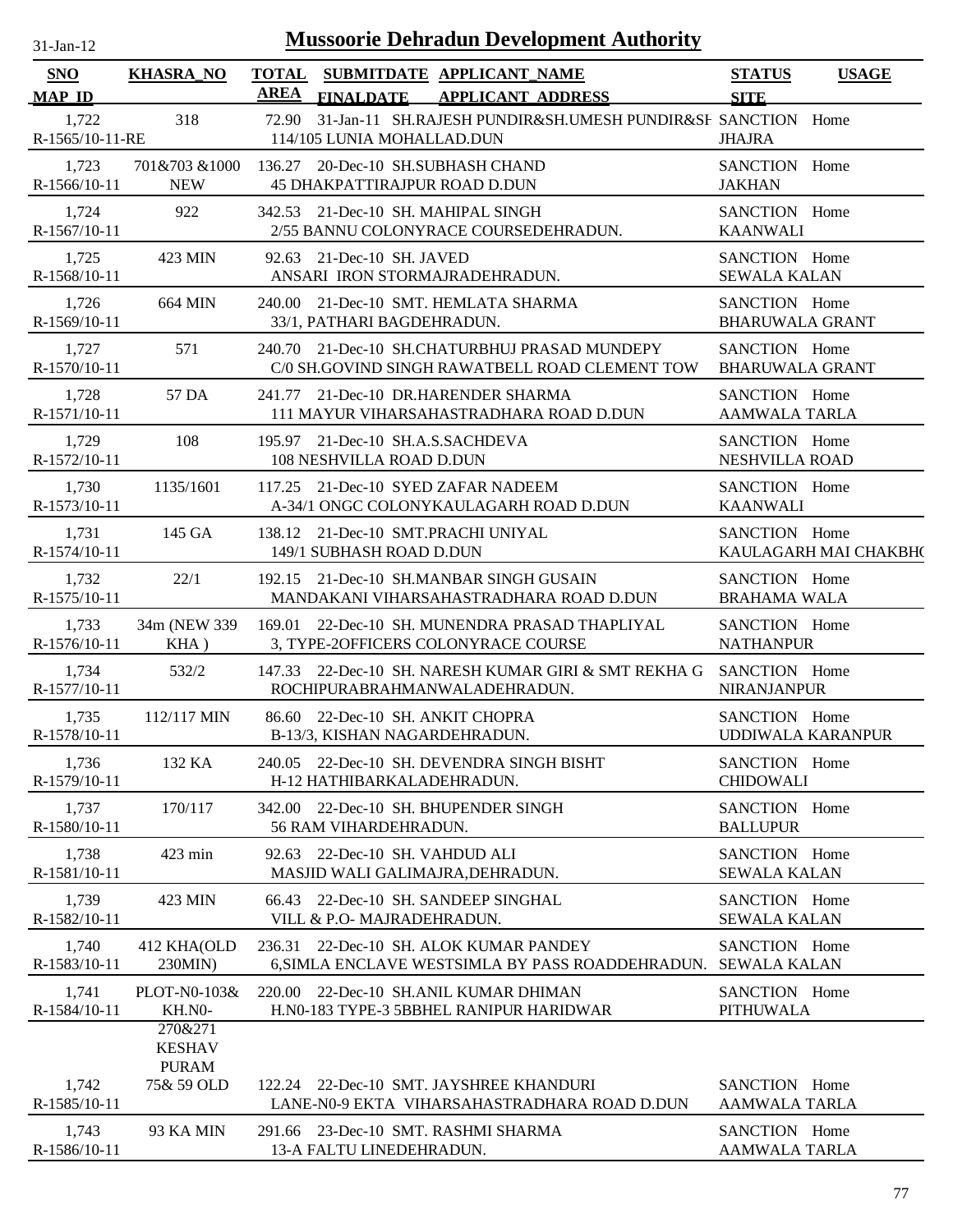| $31$ -Jan-12                |                                                   | <b>Mussoorie Dehradun Development Authority</b>                                                                      |                                              |
|-----------------------------|---------------------------------------------------|----------------------------------------------------------------------------------------------------------------------|----------------------------------------------|
| <b>SNO</b><br><b>MAP ID</b> | <b>KHASRA_NO</b>                                  | TOTAL SUBMITDATE APPLICANT NAME<br><b>AREA</b><br><b>FINALDATE</b><br><b>APPLICANT ADDRESS</b>                       | <b>STATUS</b><br><b>USAGE</b><br><b>SITE</b> |
| 1,744                       | 86                                                | 181.83 23-Dec-10 SH. ANIL KAPOOR                                                                                     | SANCTION Home                                |
| R-1587/10-11                |                                                   | 86, SUMAN PURIADHOIWALA, DEHRADUN.                                                                                   | <b>ADOIWALA</b>                              |
| 1,745                       | <b>96 GHA</b>                                     | 158.04 23-Dec-10 SH.MUKESH BAJAJ                                                                                     | SANCTION Home                                |
| R-1588/10-11                |                                                   | <b>78 RAJPUR ROADRADHA PALACE D.DUN</b>                                                                              | <b>KISHANPUR</b>                             |
| 1,746<br>R-1589/10-11       | 323 KA                                            | 396.92 23-Dec-10 SMT.RAJENDRA KAUR&SH.DIPENDRA KAU SANCTION Home<br>137 SUDDHOWALA D.DUN                             | <b>SUDHOWALA</b>                             |
| 1,747                       | 108/10                                            | 198.24 23-Dec-10 SH.BALJEET SINGH                                                                                    | SANCTION Home                                |
| R-1590/10-11                |                                                   | 108/10 RACE COURSE D.DUN                                                                                             | <b>RACE COURSE</b>                           |
| 1,748                       | 596                                               | 169.67 23-Dec-10 SMT.JASVINDER KAUR                                                                                  | SANCTION Home                                |
| R-1591/10-11                |                                                   | <b>G-36 RACE COURSED.DUN</b>                                                                                         | <b>AJABPUR KALAN</b>                         |
| 1,749                       | PRO.N0-82/97                                      | 225.83 23-Dec-10 SMT.KAILA DEVI                                                                                      | SANCTION Home                                |
| R-1592/10-11                | <b>OLD&amp;172 NEW</b>                            | 99 CHUKKUWALA D.DUN                                                                                                  | CHUKKHUWALA                                  |
| 1,750<br>R-1593/10-11       | & KH.NO-185<br>PROP.NO-355/35<br>6<br>NEW&323/324 | 181.74 23-Dec-10 SH.SUNIL KUMAR BANGA&SH.PRAVEEN B<br>355/356 CHUKKUWALA D.DUN                                       | SANCTION Home<br><b>CHUKKHUWALA</b>          |
| 1,751<br>R-1594/10-11       | <b>OLD</b><br>$194/2$ m<br>(NEW-339)<br>DAN)      | 95.32 24-Dec-10 SH. RADHEY SHYAM<br>7-A HIL VIEWINDRANAGARDEHRADUN.                                                  | SANCTION Home<br><b>NIRANJANPUR</b>          |
| 1,752                       | 608 M                                             | 166.73 24-Dec-10 SH. HAYAT SINGH VOHRA                                                                               | SANCTION Home                                |
| R-1595/10-11                |                                                   | BHARUWALA GRANTDEHRADUN.                                                                                             | <b>BHARUWALA GRANT</b>                       |
| 1,753                       | <b>71 MIN</b>                                     | 232.67 24-Dec-10 SMT.BARDASI DEVI                                                                                    | SANCTION Home                                |
| R-1596/10-11                |                                                   | 49, SAILOK-1 CHAKKI TOLA, NIRANJANPUR                                                                                | <b>NIRANJANPUR</b>                           |
| 1,754<br>R-1597/10-11       | 1522/5                                            | 80.26 24-Dec-10 SH. RAJENDRA KUMAR, SH.DALJEET SINGH SANCTION Home<br>H.N.-2 ALAKNANDA ENCLAVE, G.M.S. ROADDEHRADUN. | <b>KAANWALI</b>                              |
| 1,755                       | 176                                               | 287.72 24-Dec-10 SH.DALEB SINGH BAGRI                                                                                | SANCTION Home                                |
| R-1598/10-11                |                                                   | RAILWAY CROSSINGMAJRI MAFIDEHRADUN.                                                                                  | <b>MAJRI MAFI</b>                            |
| 1,756<br>R-1599/10-11       | 8                                                 | 188.85 24-Dec-10 SH.VIJAY SINGH<br>C/0 SH. NARENDRA SINGH8 KALI MANDIR ENCLAVE G.M.S. LOHARWALA                      | SANCTION Home                                |
| 1,757                       | 156                                               | 85.28 24-Dec-10 SMT.SATWANT KAUR                                                                                     | SANCTION Home                                |
| $R-1600/10-11$              |                                                   | 64/48 GOVIND GARH D.DUN                                                                                              | KAULAGARH MAI CHAKBH(                        |
| 1,758                       | 149/3                                             | 151.74 24-Dec-10 SH.KIRPAL SINGH KHATRI                                                                              | SANCTION Home                                |
| R-1601/10-11                |                                                   | 81 BHOOR GAONPANDITWARID.DUN                                                                                         | <b>PANDITWARI</b>                            |
| 1,759                       | 8A/7                                              | 276.61 24-Dec-10 SMT. NEETA VOHRA                                                                                    | SANCTION Home                                |
| R-1602/10-11                |                                                   | 8A/7 MOHINI ROAD DALANWALA D.DUN                                                                                     | <b>MOHINI ROAD</b>                           |
| 1,760                       | 61                                                | 141.28 24-Dec-10 SH, BHASKAR DOBHAL                                                                                  | SANCTION Home                                |
| R-1603/10-11                |                                                   | GRAM GWAADJAITOLASYUN PAURI GARHWAL UK                                                                               | <b>NATHANPUR</b>                             |
| 1,761<br>R-1604/10-11       | $\overline{2}$                                    | 122.23 24-Dec-10 SH.JAI PARKASH KANOJIA& SH. RAMESH K SANCTION Home<br>2 PARSOLI WALA D.DUN                          | PARSOLI WALA                                 |
| 1,762                       | $M.P.L.-N0-$                                      | 669.14 24-Dec-10 SMT. ANJUMAN SHARMA                                                                                 | SANCTION Home                                |
| R-1605/10-11                | $161/1/1-A &$                                     | 161/1/1A RAJPUR ROAD D.DUN                                                                                           | <b>JAKHAN</b>                                |
| 1,763<br>$R-1606/10-11$     | KH.N0-63.64.65<br>326 KHA<br>NEW& 50 OLD          | 24-Dec-10 SH.AMIT KUMAR<br>236.61<br>MATA MANDIR ROAD LANE-N0-3 AJABPUR KALAN D.DU                                   | SANCTION Home<br><b>KARGI GRANT (PART)</b>   |
| 1,764                       | 405                                               | 419.50 24-Dec-10 SH.SAKLANAND CHAMOLI                                                                                | SANCTION Home                                |
| R-1607/10-11                |                                                   | TYPE-II URJA BHAWAN CAMPUSKANWALI ROAD D.DUN                                                                         | <b>NATHANPUR</b>                             |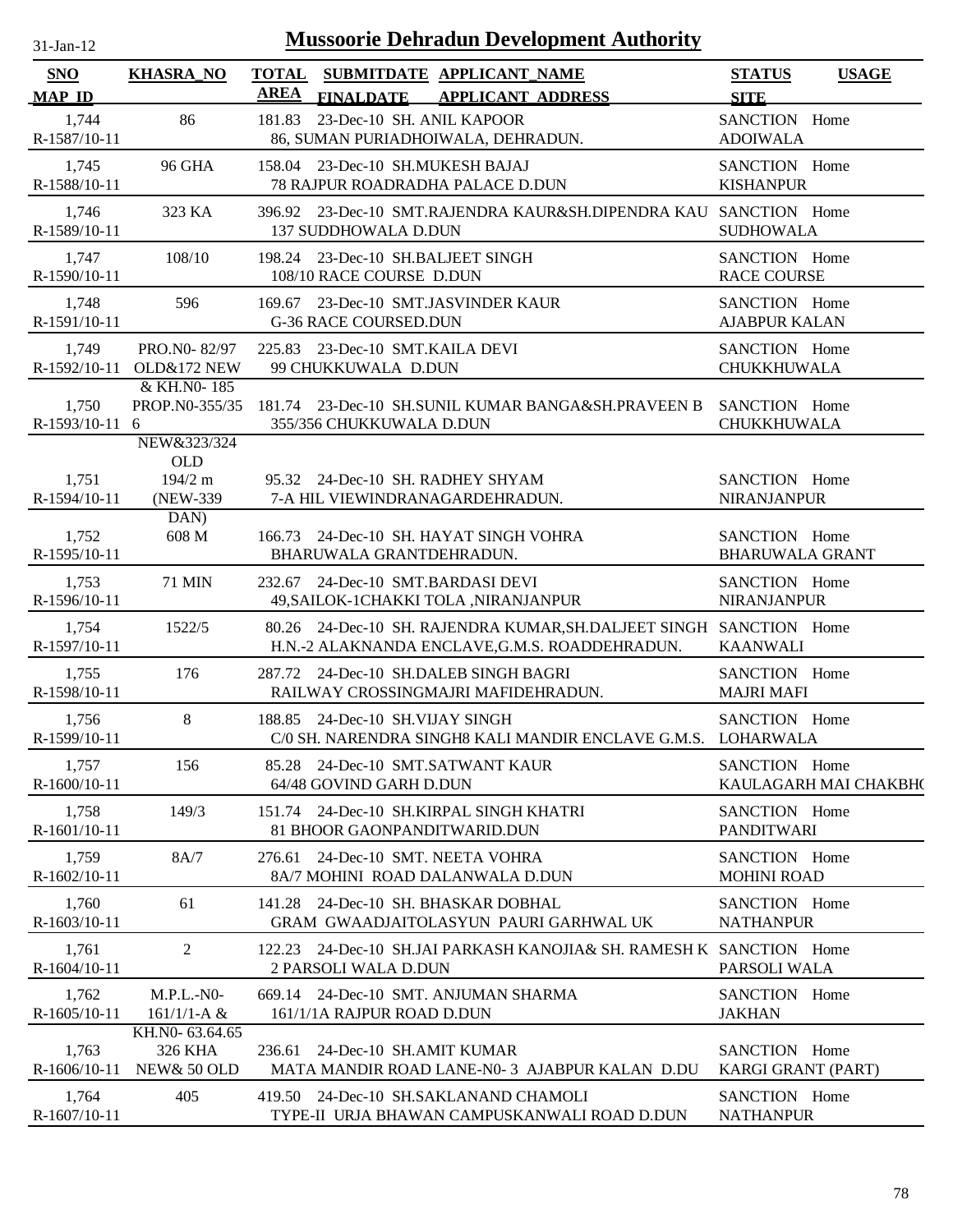| -jan |  |
|------|--|
|      |  |

| SNO                     | <b>KHASRA_NO</b>                                  | <b>TOTAL</b><br><b>AREA</b> | SUBMITDATE APPLICANT_NAME                                                                                                        | <b>STATUS</b>                          | <b>USAGE</b> |
|-------------------------|---------------------------------------------------|-----------------------------|----------------------------------------------------------------------------------------------------------------------------------|----------------------------------------|--------------|
| <b>MAP ID</b>           |                                                   |                             | <b>APPLICANT ADDRESS</b><br><b>FINALDATE</b>                                                                                     | <b>SITE</b>                            |              |
| 1,765                   | PROP.NO-<br>R-1608/10-11 168/62.395.310/          | 164.80                      | 24-Dec-10 SH.PREM PRAKASH&SMT. SUNITA AHUJA<br>KISHAN NAGARD.DUN                                                                 | SANCTION Home<br>KAULAGARH ROAD        |              |
|                         | 8&                                                |                             |                                                                                                                                  |                                        |              |
| 1,766<br>$R-1609/10-11$ | <b>NAGAR</b><br>871                               |                             | 237.35 24-Dec-10 SH.KALYAN SINGH RANA<br>SHATABDE ENCLAVE GRAM NATHANPUR RING ROAD JO                                            | SANCTION Home<br><b>NATHANPUR</b>      |              |
| 1,767<br>R-1610/10-11   | 2784/1 & 291<br>$(plot no-34)$                    |                             | 229.08 27-Dec-10 SH. KRISHN KUMAR SINGH<br>DOON ENCLAVEDEHRADUN.                                                                 | SANCTION Home<br><b>KAANWALI</b>       |              |
| 1,768<br>R-1611/10-11   | <b>OLD</b><br>26/25(NEW                           |                             | 587.48 27-Dec-10 M/S.WELHAM GIRLS HIGH SCHOOL SOCIET SANCTION Home<br>SECRETARY, WELHAM GIRLS SCHOOL SOCIETYDALANWAL CURZAN ROAD |                                        |              |
| 1,769<br>R-1612/10-11   | 24/1,70<br>$235 \text{ min}$                      | 137.68                      | 27-Dec-10 SMT. REENA SHARMA<br>107/7 CHAKKI TOLANEAR PANCHAYAT BHAWANNIRANJAN NIRANJANPUR                                        | SANCTION Home                          |              |
| 1,770<br>R-1613/10-11   | 12 GA                                             |                             | 88.32 27-Dec-10 SH. DINESH GUPTA<br>KEDARPURMOTHOROWALA ROADDEHRADUN.                                                            | SANCTION Home<br><b>KEDARPUR</b>       |              |
| 1,771<br>R-1614/10-11   | 641                                               |                             | 195.83 27-Dec-10 SMT.SUSHMA RATURI<br>51-A SHASTRI NAGARD.DUN                                                                    | SANCTION Home<br><b>AJABPUR KHURD</b>  |              |
| 1,772<br>R-1615/10-11   | <b>PROP.NO-53</b><br>F/53/10& 164/1               |                             | 208.50 27-Dec-10 SH.UTPAL DAS&SMT. AMITA DAS<br>D-6/2 TYPE-4 O.F.D. ESTATERAIPUR D.DUN                                           | SANCTION Home<br><b>RAJ PUR ROAD</b>   |              |
| 1,773<br>R-1616/10-11   | <b>NEW</b><br>871 KA& 701<br><b>OLD</b>           |                             | 152.25 27-Dec-10 SMT.PUSHPA CHANANA<br>H.N0-55 SUBHASH NAGAR D.DUN                                                               | SANCTION Home<br><b>MAJRA</b>          |              |
| 1,774<br>R-1617/10-11   | 805                                               |                             | 97.96 27-Dec-10 SH. SUNNY BHATIA<br>118 ENGINEERS ENCLAVE JANAK PURI D.DUN                                                       | SANCTION Home<br><b>SEWALA KALAN</b>   |              |
| 1,775<br>R-1618/10-11   | 264 KA                                            | 126.36                      | 28-Dec-10 SH. VIJAY PRAKASH<br>QTR. NO-6,TYPE-2C.B.I. COLONYDEHRADUN.                                                            | SANCTION Home                          |              |
| 1,776<br>R-1619/10-11   | 876                                               | 192.41                      | 28-Dec-10 SH. KAMLESHWAR PRASAD NAUTIYAL<br>T.H.D.C. COLONY, TEHRI                                                               | SANCTION Home<br><b>NATHANPUR</b>      |              |
| 1,777<br>R-1620/10-11   | 279/1& 402<br><b>NEW</b>                          |                             | 332.40 28-Dec-10 SH.DHARMESH THAPA&SMT.AARTI THAPA SANCTION Home<br><b>4 SHIMLA ROAD MAJRA D.DUN</b>                             | <b>ADOIWALA</b>                        |              |
| 1,778<br>R-1621/10-11   | 939                                               |                             | 136.10 28-Dec-10 SMT.ROSHNI KALA<br>UDDIWALA CHUNNA BHATTAROAD KAULAGARH D.DUN                                                   | SANCTION Home<br><b>KAULAGARH</b>      |              |
| 1,779<br>$R-1622/10-11$ | PLOT-N0-<br>284&KH.N0-132                         |                             | 150.00 28-Dec-10 SH. R.K. AGGARWAL<br>457-C KHURBHURA MOHALLA D.DUN                                                              | SANCTION Home<br><b>PONDHA</b>         |              |
| 1,780<br>$R-1623/10-11$ | 3<br>PLOT-N0-280&<br>KH.NO-1323                   | 150.00                      | 28-Dec-10 SMT.RENU BHATTI<br>H.NO-280 VILL-PONDHAPREM NAGAR D.DUN                                                                | SANCTION Home<br><b>PONDHA</b>         |              |
| 1,781<br>$R-1624/10-11$ | <b>KHA</b><br><b>PLOT N0-285&amp;</b><br>1323 KHA | 150.00                      | 28-Dec-10 SMT.SANDHYA<br>279/9 MOHIT NAGAR D.DUN                                                                                 | SANCTION Home<br><b>PONDHA</b>         |              |
| 1,782<br>R-1625/10-11   | 1493/1/7                                          |                             | 142.59 28-Dec-10 SMT.VIJAY JAIN<br>3/1 MILAN VIHARG.M.S ROAD D.DUN                                                               | SANCTION Home<br><b>KAANWALI</b>       |              |
| 1,783<br>$R-1626/10-11$ | 159                                               |                             | 67.35 28-Dec-10 SH. PARVEEN GULATI<br>1/21/1 PREM NAGAR D.DUN                                                                    | SANCTION Home<br>KAULAGARH MAI CHAKBH( |              |
| 1,784<br>R-1627/10-11   | 193/1 OLD&<br>333 KHA                             |                             | 185.00 28-Dec-10 SMT.NISHA SHARMA<br>26 KESHAV ROAD D.DUN                                                                        | SANCTION Home<br><b>NIRANJANPUR</b>    |              |
| 1,785<br>R-1628/10-11   | 355& 592 KA                                       |                             | 123.93 28-Dec-10 SH.RAJIV TANWAR<br>C/0 SH. ANCHIT CHAUHAN SAWAKAR MARG SUBHASH NAG JAKHAN                                       | SANCTION Home                          |              |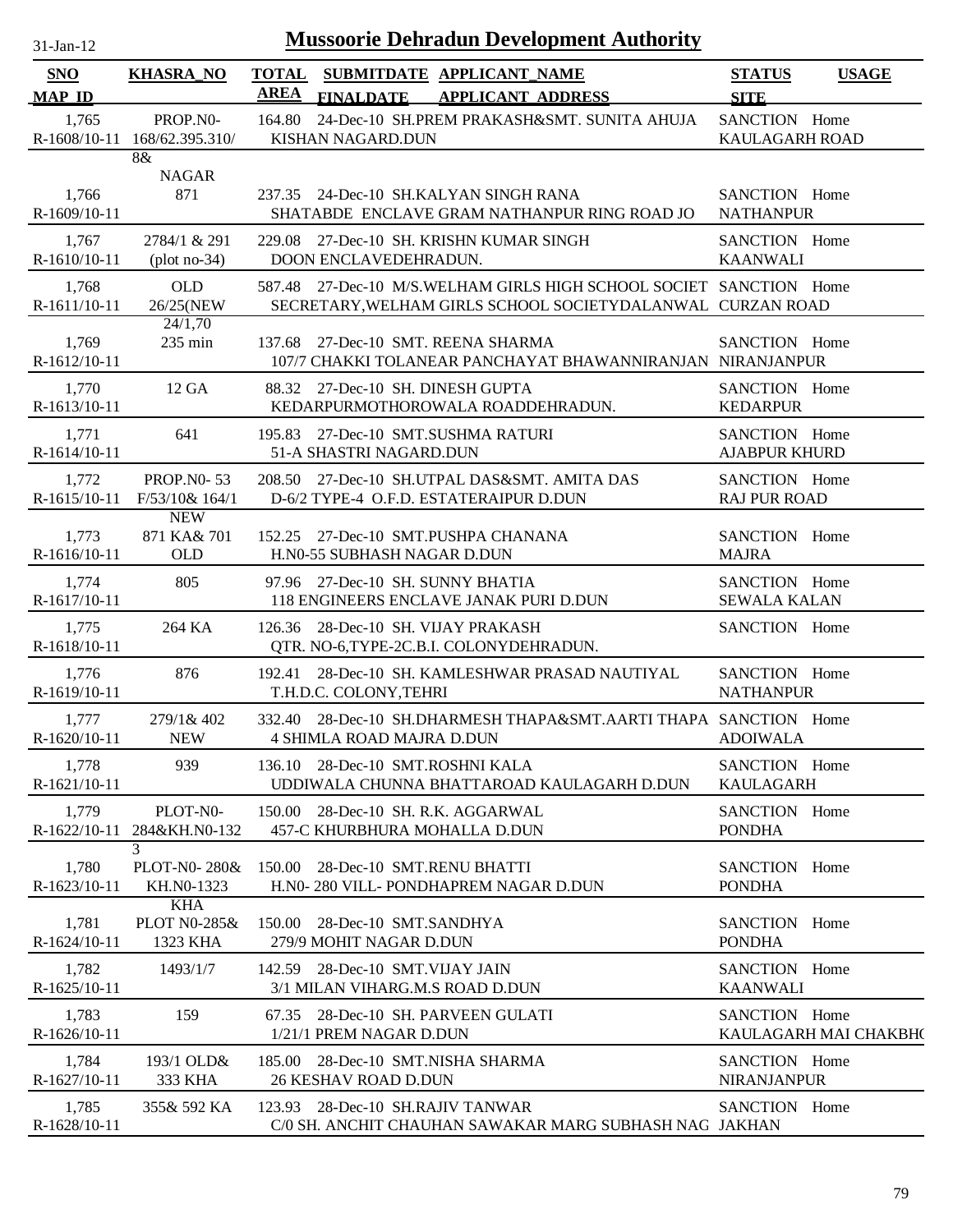| $31-Jan-12$               |                                   | <b>Mussoorie Dehradun Development Authority</b>                                                    |                                             |
|---------------------------|-----------------------------------|----------------------------------------------------------------------------------------------------|---------------------------------------------|
| <b>SNO</b>                | <b>KHASRA_NO</b>                  | <b>TOTAL</b><br>SUBMITDATE APPLICANT NAME                                                          | <b>STATUS</b><br><b>USAGE</b>               |
| <b>MAP ID</b>             |                                   | <b>AREA</b><br><b>FINALDATE</b><br><b>APPLICANT ADDRESS</b>                                        | <b>SITE</b>                                 |
| 1,786<br>R-1629/10-11     | 83/10                             | 28-Dec-10 SH.RAJESH T.GAUR<br>285.76<br>C/0 PANDIT JIMANAS MANDIR BAKRAL WALA D.DUN                | SANCTION Home<br><b>BAAKRALWALA</b>         |
| 1,787<br>$R-1630/10-11$   | 52                                | 142.28 28-Dec-10 SH, OM PRAKASH<br>52 OLD DALANWALA D.DUN                                          | SANCTION Home<br><b>OLD DALANWALA</b>       |
| 1,788<br>R-1631/10-11     | 705 (833)                         | 283.35 29-Dec-10 SMT. MUNESH CHAHER<br>T-9, UPPER RAILWAY COLONY, DEHRADUN.                        | SANCTION Home<br><b>DEHRA KHAS</b>          |
| 1,789<br>R-1632/10-11     | 151 GHA (<br>OLD-117MIN)          | 180.00 29-Dec-10 SMT. MANISHA SINGH<br>10 HARIDWAR BY PASS ROADNEAR ISBT, DEHRADUN.                | SANCTION Home<br><b>SEWALA KHURD</b>        |
| 1,790<br>R-1633/10-11     | 1/4 & KH.N0-9<br><b>BALLUPUR</b>  | 175.26 29-Dec-10 SH.SURENDRA GOND<br>1/4 BALLUPURKAULAGARH D.DUN                                   | SANCTION Home<br><b>CHAI BAGH KAULAGARH</b> |
| 1,791<br>R-1634/10-11     | 435                               | 233.05 29-Dec-10 SH.SUNIL KUMAR GUPTA<br>11/2 CHAKRATA ROAD NEAR MEHANT QTRS. D.DUN                | SANCTION Home<br><b>KAANWALI</b>            |
| 1,792<br>R-1635/10-11     | 380 & 376 KA<br><b>NEW</b>        | 30-Dec-10 SH.RAJENDRA SINGH POKHRIYAL<br>230.00<br>SARASWATI VIHARE-BLOCK AJABPUR KHURD D.DUN      | SANCTION Home<br><b>DHORAN KHAS</b>         |
| 1,793<br>R-1636/10-11     | 1528/1                            | 30-Dec-10 SH.RAKESH GUPTA<br>174.25<br>86 ALAKNANDA ENCLAVE G.M.S. ROAD D.DUN                      | SANCTION Home<br><b>KAANWALI</b>            |
| 1,794<br>R-1637/10-11     | 334 GA                            | 131.54 30-Dec-10 SH.SHIV SHANKAR KOTHARI<br>JAGRATI VIHAR NATHANPUR D.DUN                          | SANCTION Home<br><b>NATHANPUR</b>           |
| 1,795<br>R-1638/10-11     | 494                               | 30-Dec-10 SH.KIRTI KUMAR DAS<br>195.16<br>167 NIRANJAN PURMAJRA D.DUN                              | SANCTION Home<br><b>NIRANJANPUR</b>         |
| 1,796<br>R-1639/10-11     | 93                                | 30-Dec-10 SH.SUDHIR KUMAR VERMA&SMT.SHOBHA I SANCTION Home<br>173.16<br>CT-121 YAMUNA COLONY D.DUN | <b>KAANWALI</b>                             |
| 1,797<br>R-1640/10-11     | 586                               | 30-Dec-10 SH.ANAND CHANDRA JOSHI<br>243.78<br>17/6 SHASTRI NAGARHARIDWAR ROAD D.DUN                | SANCTION Home<br><b>BALAWALA</b>            |
| 1,798<br>$R-1641/10-11$   | 1124                              | 30-Dec-10 SH. KISHAN SINGH<br>141.90<br>MOHABEYWALADEHRADUN.                                       | <b>RE-OPENE</b><br>Home<br><b>MAJRA</b>     |
| 1,799<br>R-1641/10-11-RE  | 1124                              | 141.90 29-Mar-11 SH. KISHAN SINGH<br>MOHABEYWALADEHRADUN.                                          | SANCTION Home<br><b>MAJRA</b>               |
| 1,800<br>$R-1642/10-11$   | 206                               | 146.96 31-Dec-10 SH. SANJAY CHAMOLI<br>SATYAM STATIONERYST.ROAD, HARRAWALA                         | SANCTION Home<br><b>HARRAWALA</b>           |
| 1,801<br>$R-1643/10-11$   | 974 KA                            | 287.92 31-Dec-10 SH, BHAG CHAND RAMOLA<br>UPPER SHARTHI VIHARDHARAMPUR DANDADEHRADUN.              | SANCTION Home<br><b>AJABPUR KALAN</b>       |
| 1,802<br>R-1644/10-11 R-3 | D-19-A, SECTO                     | 462.36 31-Dec-10 CAPT. RITU KATOCH<br>78, PRAKASH NAGAR, GOVIND GARH ROADDEHRADUN.                 | SANCTION Home<br>DEFENCE COLONY             |
| 1,803<br>$R-1645/10-11$   | 10/13                             | 31-Dec-10 SMT.AJEETA BANIK<br>251.70<br>10/13 NEHRU ROAD DALANWALA D.DUN                           | SANCTION Home<br>NEHRU ROAD.                |
| 1,804<br>R-1646/10-11     | 131                               | 31-Dec-10 SH.B.WILLIAMS & BROTH.<br>324.47<br>3/2 SALAWALA D.DUN                                   | SANCTION Home<br><b>SALAWALA</b>            |
| 1,805<br>R-1647/10-11     | 185/5                             | 31-Dec-10 SH.SURENDRA SINGH CHAUHAN<br>180.86<br>M-43 CHOUPLA RAILWAY COLONYNEAR POLICE LINE CIVI  | SANCTION Home<br><b>ARCADIA GRANT</b>       |
| 1,806<br>R-1648/10-11     | PLOT-N0-131&<br><b>KH.NO-21</b>   | 150.56 31-Dec-10 SH.NIRMAL SINGH<br>135-B SAYYED MOHALLAD.DUN                                      | RE-OPENE Home<br><b>CHUKKHUWALA</b>         |
|                           | <b>MITRA LOK</b>                  |                                                                                                    |                                             |
| 1,807                     | <b>COLONY</b><br>PLOT-N0-131&     | 150.56 23-Feb-11 SH.NIRMAL SINGH                                                                   | SANCTION Home                               |
|                           | R-1648/10-11-RE KH.N0-21          | 135-B SAYYED MOHALLAD.DUN                                                                          | <b>CHUKKHUWALA</b>                          |
|                           | <b>MITRA LOK</b><br><b>COLONY</b> |                                                                                                    |                                             |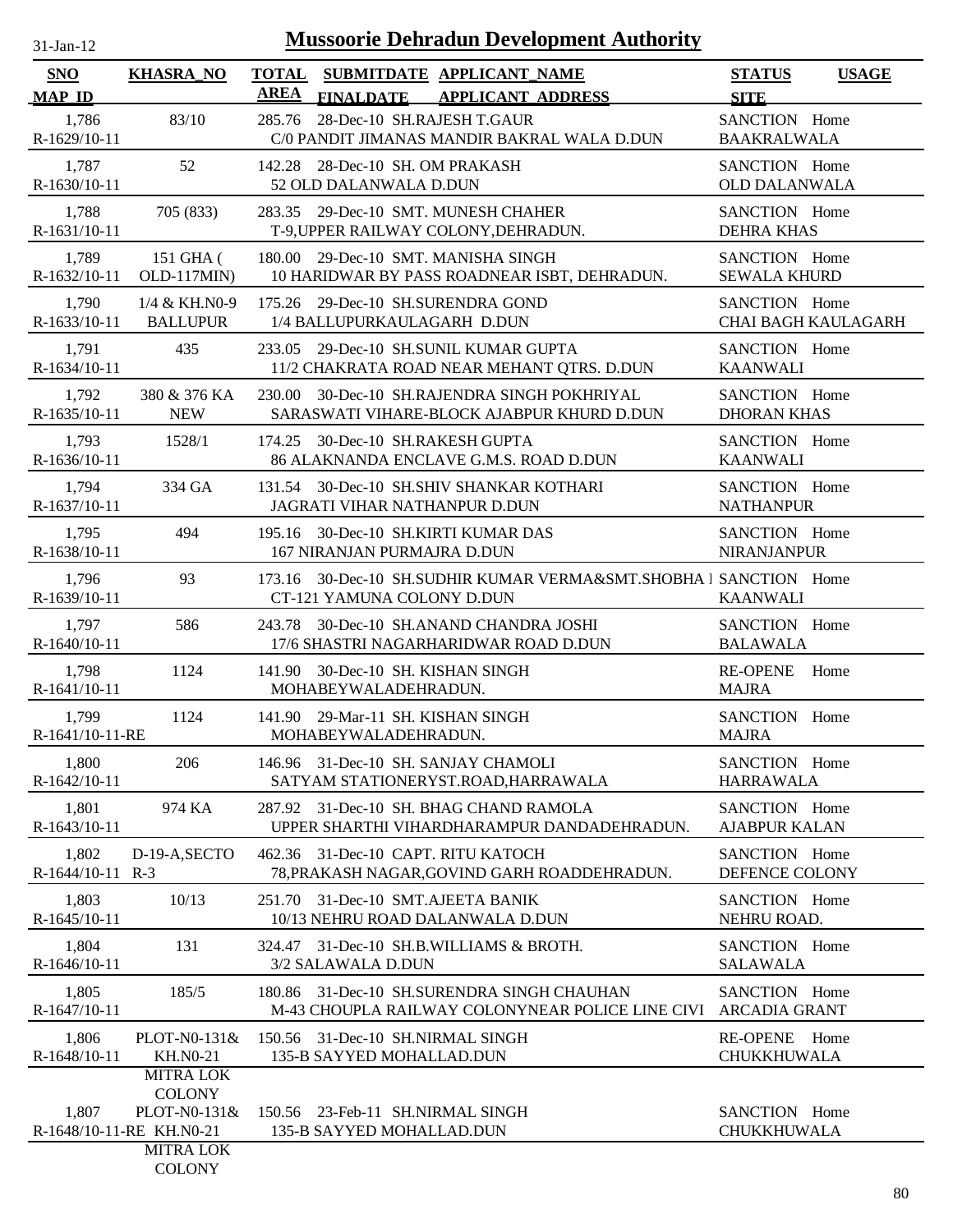| $31$ -Jan-12                |                                       |             | <b>Mussoorie Dehradun Development Authority</b>                                                                                 |                                          |              |
|-----------------------------|---------------------------------------|-------------|---------------------------------------------------------------------------------------------------------------------------------|------------------------------------------|--------------|
| <b>SNO</b><br><b>MAP ID</b> | <b>KHASRA_NO</b>                      | <b>AREA</b> | TOTAL SUBMITDATE APPLICANT_NAME<br>FINALDATE APPLICANT ADDRESS                                                                  | <b>STATUS</b><br><b>SITE</b>             | <b>USAGE</b> |
| 1,808<br>R-1649/10-11       | 496 CHA &<br>262/1                    |             | 99.60 31-Dec-10 SH.RAVI MOHAN<br>496 PAYAL ENCLAVESEWLA KALAN D.DUN                                                             | SANCTION Home<br><b>SEWALA KALAN</b>     |              |
| 1,809<br>R-1650/10-11       | 82M                                   |             | 315.52 1-Jan-11 SH. SATYA KISHOR<br>VILL- KANDOLIP-O- KANDOLIDEHRADUN.                                                          | SANCTION Home<br><b>KANDOLI</b>          |              |
| 1,810<br>R-1651/10-11       | 111 M                                 |             | 169.35 1-Jan-11 SH. SUMAN SINGH BISHT<br>D- BLOCKSARSWATI VIHARAJABPUR KHURD,                                                   | SANCTION Home<br><b>AJABPUR KHURD</b>    |              |
| 1,811<br>R-1652/10-11       | 652& 664                              |             | $226.53$ 1-Jan-11<br><b>SH.SARWAN KUMAR</b><br>232/2 SUBHASH NAGARTILAK BAZAR ROAD CLEMENT TOW BHARUWALA GRANT                  | SANCTION Home                            |              |
| 1,812<br>R-1653/10-11       | 343 KHA                               |             | $174.90$ 1-Jan-11<br><b>SH.BUKRAD AHMAD</b><br><b>GANDHI GRAM NAI BASTID.DUN</b>                                                | SANCTION Home<br><b>JAKHAN</b>           |              |
| 1,813<br>R-1654/10-11       | 1323 KHA<br>$(PLOT-282)$              |             | <b>SH. SHITAB</b><br>$150.00 \quad 3\text{-Jan-11}$<br>H.N.-282, SILVER HEIGHTPRENAGAR, DEHRADUN.                               | SANCTION Home<br><b>PONDHA</b>           |              |
| 1,814<br>R-1655/10-11       | 1323KHA<br>$(PLOT-260)$               |             | $150.00 \quad 3\text{-Jan-11}$<br>SH. SACHIN JINDAL<br>113 PARK ROADDEHRADUN.                                                   | SANCTION Home<br><b>PONDHA</b>           |              |
| 1,815                       | 1323KHA<br>R-1656/10-11 (PLOT NO-261) |             | $150.00 \quad 3\text{-Jan-11}$<br>SH. MUKESH SINGH SOLANKI<br>H.N.-261PONDHA, PREM NAGARDEHRADUN.                               | SANCTION Home<br><b>PONDHA</b>           |              |
| 1,816<br>R-1657/10-11       | 283                                   |             | 138.58 3-Jan-11<br>SH. AYAJUDEEN SIDHYKE<br>SEWLA KALANSIMLA BYE PASS ROAD D.DUN                                                | REJECTED Home<br><b>SEWALA KALAN</b>     |              |
| 1,817<br>R-1658/10-11       | 1575/1/1                              |             | 151.80 3-Jan-11<br><b>SH.NAVEEN PANDEY</b><br>C/0 SH.M.S.TOMARJANAK PURI NEAR DRON PURIG.M.S. ROA KAANWALI                      | SANCTION Home                            |              |
| 1,818<br>R-1659/10-11       | 226 & 335 JHA<br><b>NEW</b>           |             | $111.37$ 3-Jan-11<br>SH.PRAKASH NARAYAN CHAND<br>167/4 RAJPUR ROAD D.DUN                                                        | SANCTION Home<br><b>GUJRADA MANSINGH</b> |              |
| 1,819<br>R-1660/10-11       | 62 & 244 CHA<br><b>NEW</b>            |             | 183.04 3-Jan-11 SH.SURESH PRASAD BADONI&SMT.PUSHPA SANCTION Home<br>C/0 SH.GHILDIYAL ASSOCIATESHOP-N0-4 YAMUNA COLON MOTHROWALA |                                          |              |
| 1,820<br>R-1661/10-11       | 102 & 379/296                         |             | 376.24 3-Jan-11 SH.ROHAN KAPOOR&SH.KUNAL KAPOOR<br>15/10 INDER BABA MARG D.DUN                                                  | SANCTION Home<br><b>KISHAN NAGAR</b>     |              |
| 1,821<br>R-1662/10-11       | 271                                   |             | 384.47 3-Jan-11 SH. VINOD DHYANI<br><b>GRAM AAM WALA TARLAD.DUN</b>                                                             | SANCTION Home<br><b>AAMWALA</b>          |              |
| 1,822<br>R-1663/10-11       | 836 MIN                               |             | SH. RAMESH DUTT SAKLANI<br>168.68 3-Jan-11<br>VISHNU VIHARRISPNA-BY PASS ROADDEHRADUN.                                          | SANCTION Home<br><b>AJABPUR KALAN</b>    |              |
| 1,823<br>R-1664/10-11       | 533 MIN                               |             | 179.51 4-Jan-11<br><b>SMT. GUNJAN CHOPRA</b><br>10/2, ASHIRWAD ENCLAVEDEHRADUN.                                                 | SANCTION Home<br><b>KAANWALI</b>         |              |
| 1,824<br>R-1665/10-11       | 8 KA                                  |             | $168.42$ 4-Jan-11<br><b>SMT.SOBTI DEVI</b><br>67 RAJEEV NAGARKANDOLI D.DUN                                                      | SANCTION Home<br><b>KANDOLI</b>          |              |
| 1,825<br>R-1666/10-11       | 47                                    |             | 235.67 4-Jan-11<br><b>SMT.SANTOSH DEVI</b><br>H.N0-99 GARHI CANTT DAKRA D.DUN                                                   | SANCTION Home<br><b>KAULAGARH</b>        |              |
| 1,826<br>R-1667/10-11       | 990 BA                                | 89.23       | $4$ -Jan-11<br><b>IRA SINGH</b><br>PANT ROAD ANNEXESUBHASH NAGAR D.DUN                                                          | SANCTION Home<br><b>MAJRA</b>            |              |
| 1,827<br>R-1668/10-11       | 157 GA                                |             | 188.20 4-Jan-11<br>SH.ANOOP KUMAR SRIVASTAVA<br>GANGA BHAWANOPP- APPLO SOES CINEMA ROADGOALGH                                   | SANCTION Home<br><b>JOHDI</b>            |              |
| 1,828<br>R-1669/10-11       | 115 M/118                             |             | 215.92 4-Jan-11<br>SH.V.D. DUGGAL<br>91/3 VIJAY PARK BALLUPUR ROAD D.DUN                                                        | SANCTION Home<br><b>KAANWALI</b>         |              |
| 1,829<br>R-1670/10-11       | 2000                                  |             | 215.19 4-Jan-11<br>SMT. SHASHI KALA DEVI<br>108/2, TALWAR LINEGOVIND GARH, DEHRADUN.                                            | <b>REJECTED</b><br><b>RAIPUR</b>         | Home         |
| 1,830                       | 568 J                                 |             | 220.50 4-Jan-11<br>RUBI VASEEM                                                                                                  | SANCTION Home                            |              |

LANE NO-C-9TRIMURTI VIHARTURNER ROAD,D.DUN.

R-1671/10-11

TERNAR ROAD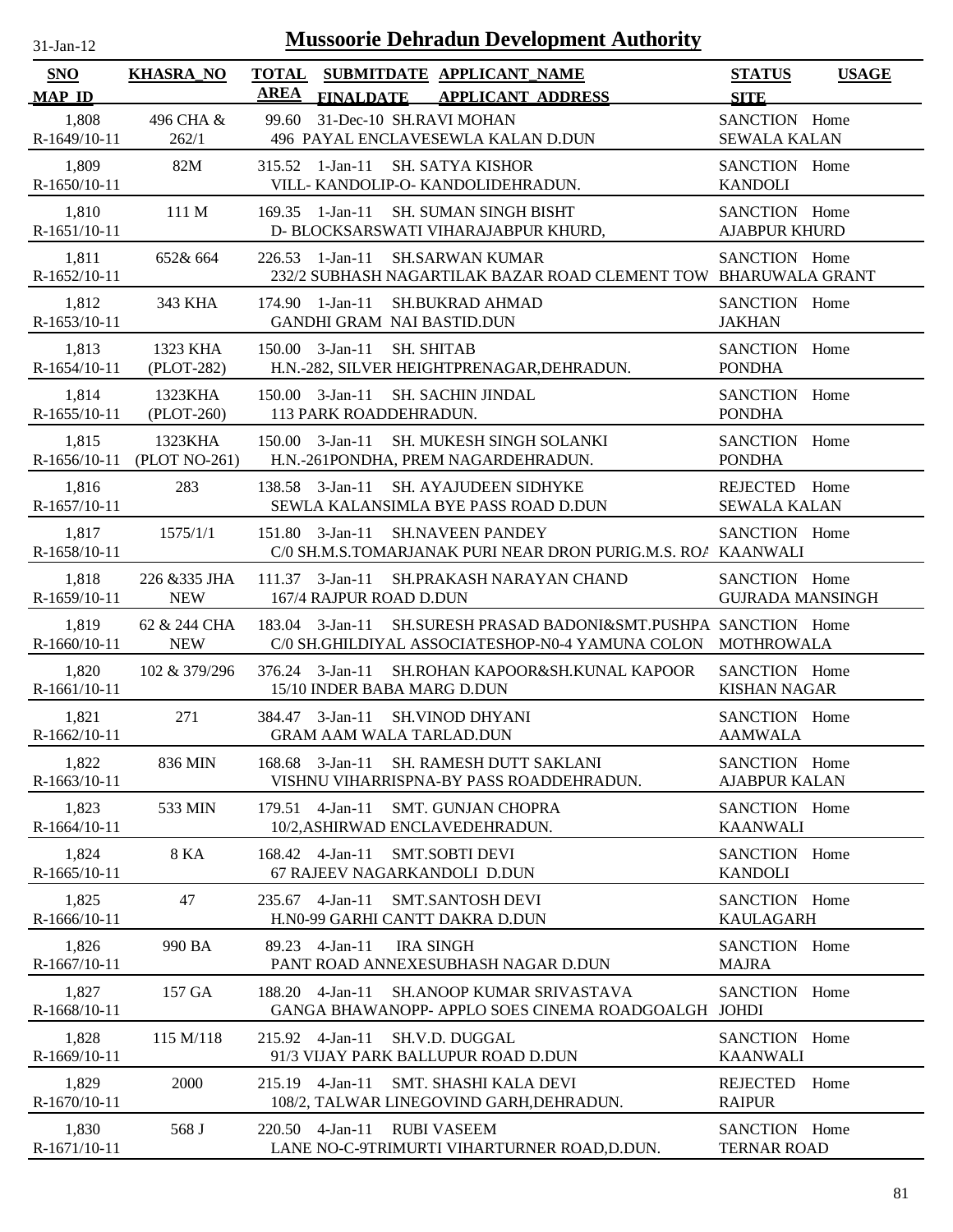| $31$ -Jan- $12$             |                          |             | <b>Mussoorie Dehradun Development Authority</b>                                                                |                                         |                       |
|-----------------------------|--------------------------|-------------|----------------------------------------------------------------------------------------------------------------|-----------------------------------------|-----------------------|
| <b>SNO</b><br><b>MAP ID</b> | <b>KHASRA_NO</b>         | <b>AREA</b> | TOTAL SUBMITDATE APPLICANT NAME<br><b>FINALDATE</b><br><b>APPLICANT ADDRESS</b>                                | <b>STATUS</b><br><b>SITE</b>            | <b>USAGE</b>          |
| 1,831<br>R-1672/10-11       | 24MIN (OLD<br>$NO-220$   |             | SMT. ELVY DASS & DR. KAMAL RANJAN<br>$102.66$ 6-Jan-11<br>8 M.K.P. ROAD, DEHRADUN.                             | SANCTION Home<br><b>DANDA DHORAN</b>    |                       |
| 1,832<br>R-1673/10-11       | 307 KA                   |             | 94.39 6-Jan-11<br>SH. MUKESH MOHAN FAUNDRI<br>422/1 DHARAMPUR, DEHRADUN.                                       | SANCTION Home<br><b>AJABPUR KALAN</b>   |                       |
| 1,833<br>R-1674/10-11       | 1555                     |             | SH.TARUN AGGARWAL&SMT.ANJU AGGAR' SANCTION Home<br>132.05 6-Jan-11<br>297/9 MOHIT NAGARG.M.S. ROAD D.DUN       | <b>KAANWALI</b>                         |                       |
| 1,834<br>R-1675/10-11       | 633                      |             | 163.59 6-Jan-11<br>SH. S.D. NAUTIYAL<br>56/49 DOBHALWALA D.DUN                                                 | SANCTION Home<br>HATHIBARKALA           |                       |
| 1,835<br>R-1676/10-11       | 102 KHA (<br>$OLD-10/3)$ |             | 223.32 6-Jan-11<br>SH. DINESH SINGH RAWAT<br>85/6-1, NESHVILLA ROADDEHRADUN.                                   | SANCTION Home<br><b>MAJRI MAFI</b>      |                       |
| 1,836<br>R-1677/10-11       | 9 DA                     |             | 218.32 7-Jan-11<br><b>SMT. ANITA RAWAT</b><br>L.B.S.ACADAMYMUSSOORIEDEHRADUN.                                  | SANCTION Home<br><b>KANDOLI</b>         |                       |
| 1,837<br>R-1678/10-11       | 253&254                  |             | $161.56$ 7-Jan-11<br><b>SH.ANWAR HUSSAIN</b><br>167/3 KISHANPUR RAJPUR ROAD D.DUN                              | SANCTION Home<br><b>JAKHAN</b>          |                       |
| 1,838<br>R-1679/10-11       | 444                      |             | 289.84 7-Jan-11<br><b>SH.PANKAJ SETHI</b><br>FLAT-N0-10 BUILDING C-10NGC SOUTH COLONYKAULAGAI KAANWALI         | SANCTION Home                           |                       |
| 1,839<br>R-1680/10-11       | 612/2                    |             | $225.41$ 7-Jan-11<br><b>SMT.REENA UNIYAL</b><br>VILL- BHATWARI GHANSALITEHRI GARHWAL                           | RE-OPENE Home<br>DHARAMPUR DANDA        |                       |
| 1,840<br>R-1680/10-11-RE    | 612/2                    | 225.41      | 15-Mar-11 SMT.REENA UNIYAL<br>VILL- BHATWARI GHANSALITEHRI GARHWAL                                             | SANCTION Home<br><b>DHARAMPUR DANDA</b> |                       |
| 1,841<br>R-1681/10-11       | 321                      |             | $109.02$ 7-Jan-11<br><b>SMT.KUSUM DEVI</b><br>VILL-MANGLA KOTTIP.0.- POKHRI KHIRSU PATTI- CHALYA AJABPUR KHURD | SANCTION Home                           |                       |
| 1,842<br>R-1682/10-11       | $290$ min                |             | 230.00 10-Jan-11 SMT. SHASHI DEVI<br>LANE NO-3, SHANTI KUNJNATHANPUR, NEHRU GRAMDEHRA NATHANPUR                | SANCTION Home                           |                       |
| 1,843<br>R-1683/10-11       | 176                      |             | 110.60 10-Jan-11 SH. PANKAJ JAGUDI<br>97, NEHRU PURAMKANWALI ROADDEHRADUN.                                     | SANCTION Home                           |                       |
| 1,844<br>R-1684/10-11       | 1056 MIN<br>(NEW-1835)   |             | 179.47 10-Jan-11 SH. D.S. TARIYAL<br>L-2/110, M.D.D.A COLONY, KEDAR PURAM. DEHRADUN.                           | REJECTED Home<br><b>AJABPUR KALAN</b>   |                       |
| 1,845<br>R-1685/10-11       | THA)<br>69 CHA           |             | 152.06 10-Jan-11 SMT. RENU PANWAR<br>313, BLOCK1CHUKKUWALADEHRADUN.                                            | SANCTION Home<br>DANDA NOORIWALA        |                       |
| 1,846<br>R-1686/10-11       | 143                      |             | 249.78 11-Jan-11 SH. VIRENDRA SINGH RAWAT<br>KAULAGARH MAY CHAK BHOORDEHRADUN.                                 | SANCTION Home                           | KAULAGARH MAI CHAKBH( |
| 1,847<br>R-1687/10-11       | $S-3-C-171$              | 679.75      | 11-Jan-11 SH. P.S.RAWAT<br>C/O C-57B, DEFENCE COLONYDEHRADUN.                                                  | SANCTION Home<br>DEFENCE COLONY         |                       |
| 1,848<br>R-1688/10-11       | 62 KA                    |             | 134.53 11-Jan-11 SH, VIVEK THAKUR<br>JIVANGARH, CHAKRATA ROADDEHRADUN.                                         | SANCTION Home<br><b>JHAJRA</b>          |                       |
| 1,849<br>R-1689/10-11       | 593                      |             | 187.28 11-Jan-11 SH. OM PRAKASH UNIYAL<br>P-2/92 YAMUNA COLONYDEHRADUN.                                        | SANCTION Home<br>DHARAMPUR DANDA        |                       |
| 1,850<br>R-1690/10-11       | 173 MIN                  |             | 173.61 11-Jan-11 SH. NEERAJ AGARWAL<br>22 KESHAV ROADLAXMAN CHAWK, D.DUN.                                      | SANCTION Home<br><b>SEWALA KHURD</b>    |                       |
| 1,851<br>R-1691/10-11       | 155 MIN                  |             | 148.33 11-Jan-11 SH. SAPAN KUMAR BANERGIE<br>40 SHANTI KUTIRPANDITWARIDEHRADUN.                                | SANCTION Home<br><b>PANDITWARI</b>      |                       |
| 1,852<br>R-1692/10-11       | 520 MIN & 725            |             | 194.16 11-Jan-11 SH. DEVENDRA SINGH<br>T.H.D.C. COLONYPHESE 1, DEHRAKHAS                                       | SANCTION Home<br><b>DEHRA KHAS</b>      |                       |
| 1,853                       | 617/1 (1183)             |             | 93.64 11-Jan-11 SH. DEEPAK MAMGAIN                                                                             | SANCTION Home                           |                       |

D-21 SHIV LOK COLONY,LADPUR,DEHRADUN.

R-1693/10-11

new)

MAJRA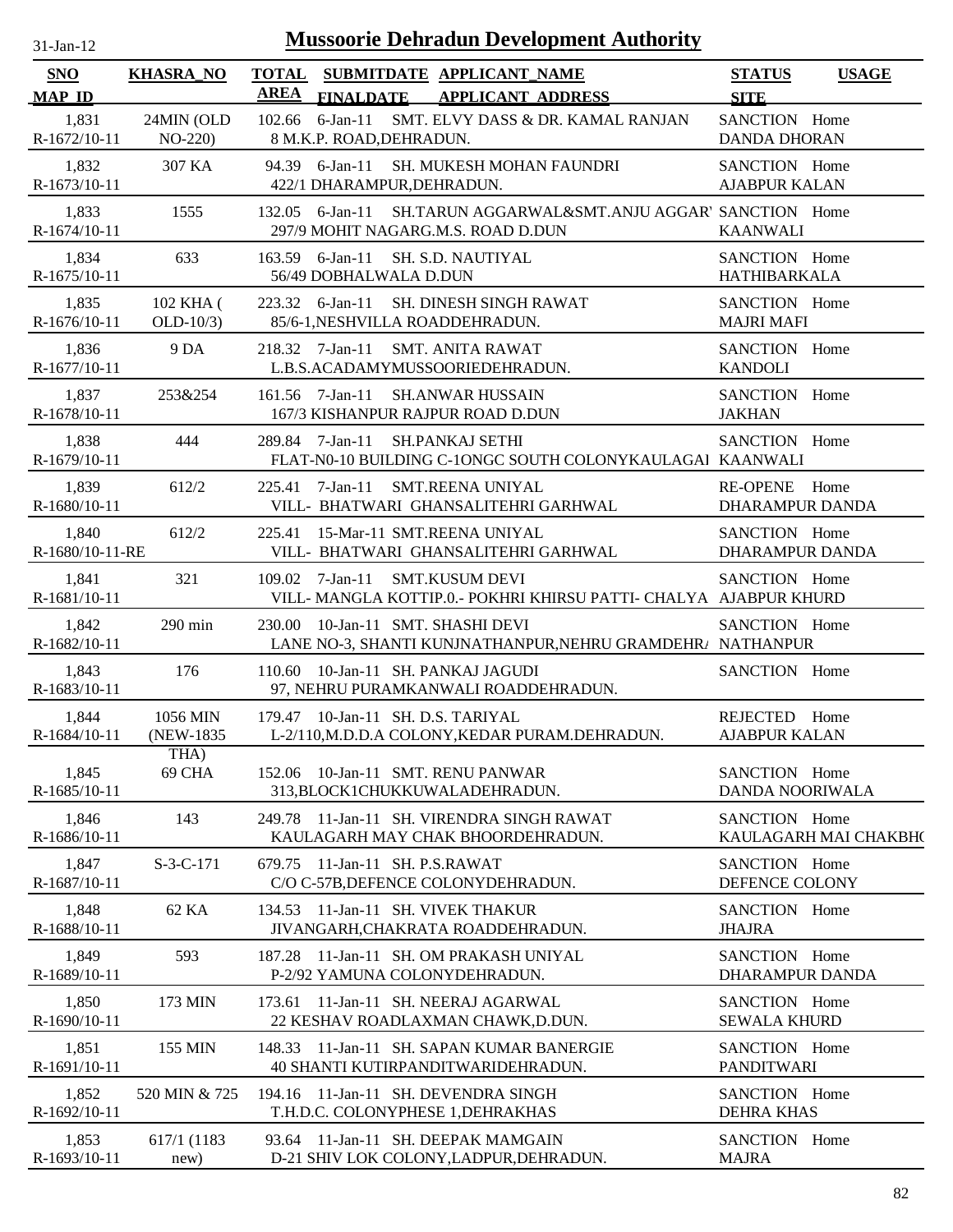| $31-Jan-12$           |                                  | <b>Mussoorie Dehradun Development Authority</b>                                                                   |                                             |
|-----------------------|----------------------------------|-------------------------------------------------------------------------------------------------------------------|---------------------------------------------|
| SNO                   | <b>KHASRA_NO</b>                 | TOTAL SUBMITDATE APPLICANT_NAME<br><b>AREA</b>                                                                    | <b>STATUS</b><br><b>USAGE</b>               |
| <b>MAP ID</b>         |                                  | <b>FINALDATE</b><br><b>APPLICANT ADDRESS</b>                                                                      | <b>SITE</b>                                 |
| 1,854<br>R-1694/10-11 | 10                               | 12-Jan-11 SH. SANJAY KUMAR DHOUNDIYAL<br>211.50<br>SHASTRI NAGARSTREET NO-3DEHRADUN.                              | SANCTION Home<br><b>CHAK AJABPUR KHURD</b>  |
| 1,855<br>R-1695/10-11 | 291/2 MIN(<br><b>NEW-672 GA)</b> | 12-Jan-11 SH. BHAGWATI PRASAD RAYAL<br>299.07<br>M-32 M.D.D.A. COLONY, NEHRUPURAM, KANWALI ROAD, DE AJABPUR KHURD | SANCTION Home                               |
| 1,856<br>R-1696/10-11 | 115 KA                           | 138.66 12-Jan-11 SH. DEEPAK KUMAR KUKRETY<br>11 VAN VIHARBALLUPUR, DEHRADUN.                                      | SANCTION Home<br><b>BANJAREWALA MAFI</b>    |
| 1,857<br>R-1697/10-11 | 526 M (NEW-6)                    | 206.34 12-Jan-11 SH. SHASHI BALLABH NAUDIYAL<br>44 OM VIHAR, AJABPUR KALAN, DEHRADUN.                             | SANCTION Home<br><b>AJABPUR KALAN</b>       |
| 1,858<br>R-1698/10-11 | 335 MIN                          | 101.12 12-Jan-11 SMT. MAINAWATI YADAV & SMT. SHAKUN SANCTION Home<br>VILL-BADOWALASHIMLA BY PASS ROADDEHRADUN.    | <b>KAANWALI</b>                             |
| 1,859<br>R-1699/10-11 | 1498 MIN                         | 313.30 12-Jan-11 SH. NARAYAN SINGH RAWAT & PUSPA RAW SANCTION Home<br>54-D NIMBUWALAGARHI CANTT, DEHRADUN.        | <b>KAANWALI</b>                             |
| 1,860<br>R-1700/10-11 | 398                              | 247.63<br>12-Jan-11 SH, NITYANAND JOSHI<br>C-30/7 NEW TYPE-3O.F.D STET, RAIPURDEHRADUN.                           | SANCTION Home<br><b>MAJRA</b>               |
| 1,861<br>R-1701/10-11 | 165M & 169M                      | 12-Jan-11 SH. DEVENDRA DUTT NAITHANI<br>278.19<br>MILAN VIHARG.M.S.ROAD, DEHRADUN.                                | SANCTION Home<br>MATHUROWALA (PART)         |
| 1,862<br>R-1702/10-11 | 169                              | 375.46 12-Jan-11 SMT. DALIP KAUR<br>42/43-D RACE COURSE, DEHRADUN.                                                | SANCTION Home<br><b>DHARMPUR</b>            |
| 1,863<br>R-1703/10-11 | $67/30$ D                        | 124.97 12-Jan-11 SH. JASWINDER SINGH<br>67/30-D TYAGI ROADDEHRADUN.                                               | SANCTION Home<br><b>TYAGI ROAD</b>          |
| 1,864<br>R-1704/10-11 | 226 MIN (<br>NEW-335 JHA)        | 111.37 12-Jan-11 SH. PRAKASH NARAYAN CHAND<br>167/4, RAJPUR ROAD, DEHRADUN.                                       | SANCTION Home<br><b>GUJRADA MANSINGH</b>    |
| 1,865<br>R-1705/10-11 | 1242 (PLOT<br>$NO-5)$            | 13-Jan-11 SH. SHIV PRASAD SHARMA<br>195.07<br>VILLAGE KANWALIDEHRADUN.                                            | SANCTION Home<br><b>KAANWALI</b>            |
| 1,866<br>R-1706/10-11 | 710 KA & 710<br><b>KHA</b>       | 13-Jan-11 SH. SHUDHANSHU JOSHI<br>296.60<br>BLOCK - ESARSWATI VIHARDEHRADUN.                                      | SANCTION Home<br><b>JAKHAN</b>              |
| 1,867<br>R-1707/10-11 | 339                              | 95.32 13-Jan-11 SH. RADHEY SHYAM<br>7-A HILL VEWINDRA NAGARDEHRADUN.                                              | SANCTION Home<br><b>NIRANJANPUR</b>         |
| 1,868<br>R-1708/10-11 | 16/A/107                         | 66.42 13-Jan-11 SH. PYARE LAL<br>107 SAIYAD MOHALLADEHRADUN.                                                      | SANCTION Home<br><b>SAIYAD MOHALLA</b>      |
| 1,869<br>R-1709/10-11 | 262 & 263                        | 446.53 13-Jan-11 SH. RAJNI WALIA<br>BADRIPURDEHRADUN.                                                             | SANCTION Home<br><b>BADRIPUR</b>            |
| 1,870<br>R-1710/10-11 | 147 KA                           | 234.20 13-Jan-11 SH. VINOD SINGH<br>E BLOCKSARSWATI VIHARAJABPUR KHURD                                            | SANCTION Home<br><b>NATHANPUR</b>           |
| 1,871<br>R-1711/10-11 | 663 min                          | 67.37 13-Jan-11 SMT. KAVITA<br>273 GUPTA STORE ROADSHUBHASH NAGARDEHRADUN.                                        | SANCTION Home<br><b>BHARUWALA GRANT</b>     |
| 1,872<br>R-1712/10-11 | 444                              | 13-Jan-11 SMT.PURNA GURANG<br>178.83<br>N.C. ROAD GARHI CANTTD.DUN                                                | SANCTION Home<br><b>KOHLUPANI</b>           |
| 1,873<br>R-1713/10-11 | 296/277 (<br>$OLD-46$            | 188.90 14-Jan-11 SMT. SHANTI CHAUDHARY<br>135/1 RAJENDRA NAGARDEHRADUN                                            | SANCTION Home<br><b>CHAI BAGH KAULAGARH</b> |
| 1,874<br>R-1714/10-11 | 41 TA (OLD-23)<br>MIN)           | 114.95 14-Jan-11 SH. RAMESH PRASAD DANGWAL<br>25 SHASTRI VIHAR EXT.DEHRADUN.                                      | SANCTION Home<br><b>AJABPUR KHURD</b>       |
| 1,875<br>R-1715/10-11 | 115 KA                           | 14-Jan-11 SH. SANDEEP KUMAR<br>138.63<br>NARENDRA SAKLANI MARGTEA STATE, BANJARAWALADE BANJAREWALA MAFI           | SANCTION Home                               |
| 1,876<br>R-1716/10-11 | 1121                             | 14-Jan-11 SH. PARMANAND BUDAKOTI<br>162.21<br>I-30 NEHRU COLONYDEHRADUN                                           | SANCTION Home<br><b>AJABPUR KALAN</b>       |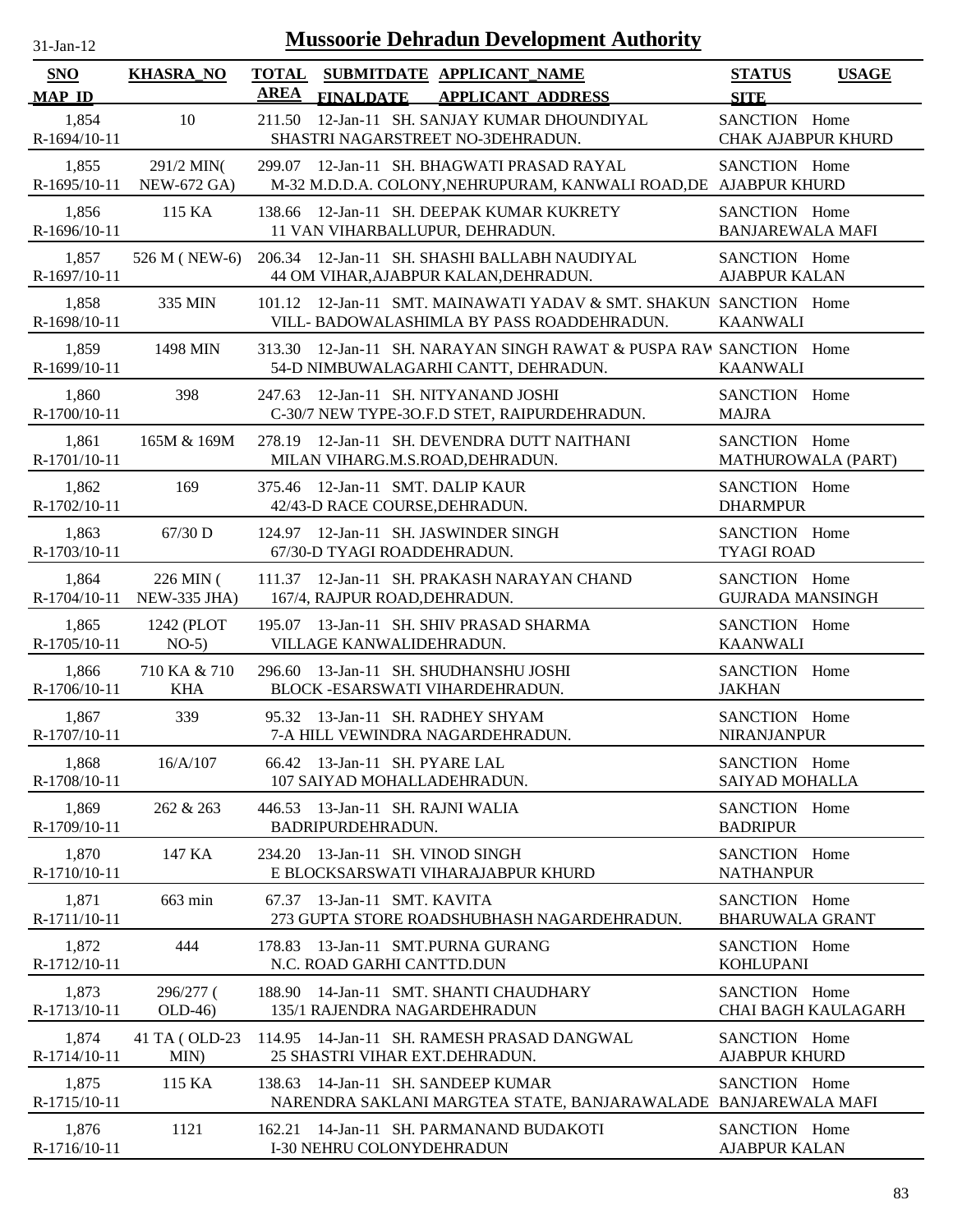| $31$ -Jan-12                |                                                                          |                             | <b>Mussoorie Dehradun Development Authority</b>                                                         |                                         |              |
|-----------------------------|--------------------------------------------------------------------------|-----------------------------|---------------------------------------------------------------------------------------------------------|-----------------------------------------|--------------|
| <b>SNO</b><br><b>MAP ID</b> | <b>KHASRA_NO</b>                                                         | <b>TOTAL</b><br><b>AREA</b> | SUBMITDATE APPLICANT NAME<br><b>APPLICANT ADDRESS</b><br><b>FINALDATE</b>                               | <b>STATUS</b><br><b>SITE</b>            | <b>USAGE</b> |
| 1,877<br>R-1717/10-11       | 362                                                                      | 195.64                      | 14-Jan-11 SH. BRIJRAJ BHATNAGAR<br>VILL-HATHIBARKALADEHRADUN.                                           | SANCTION Home<br><b>HATHIBARKALA</b>    |              |
| 1,878<br>R-1718/10-11       | 354 DA<br>$(OLD-144$ MIN $)$                                             | 299.75                      | 14-Jan-11 SH. ISH MOHAN NEGI<br>6/3/2 PREM NAGARDEHRADUN.                                               | SANCTION Home<br><b>SEWALA KALAN</b>    |              |
| 1,879<br>R-1719/10-11       | 2057 KA                                                                  | 166.30                      | 14-Jan-11 SH. VIJAY MOHAN RANA<br>AJABPUR KALANDEHRADUN.                                                | SANCTION Home<br><b>AJABPUR KALAN</b>   |              |
| 1,880<br>R-1720/10-11       | $1235 \text{ min}$                                                       |                             | 109.12 15-Jan-11 SH. PREM NATH GULATI<br>27 A VAN VIHARBALLUPUR, DEHRADUN.                              | SANCTION Home<br><b>GARHI</b>           |              |
| 1,881<br>R-1721/10-11       | 96 & 97                                                                  |                             | 183.83 15-Jan-11 SH. ISHWAR KUMAR GURUNG<br>119 PREM PUR MAFIKAULAGARH, DEHRADUN.                       | SANCTION Home<br>PREMPUR MAFI (PART)    |              |
| 1,882<br>R-1722/10-11       | 8 (OLD-8/9 & 9)<br>$\bf{A}$                                              |                             | 83.88 15-Jan-11 SH. SANJAY SHARMA<br>8 VICHARA NAND MARGLAXMAN CHOWK, D.DUN.                            | SANCTION Home<br><b>LAXMAN CHOWK</b>    |              |
| 1,883<br>R-1723/10-11       | $61-C$                                                                   |                             | 153.29 15-Jan-11 SH. CHANDER PRAKASH ARORA & SMT.BAI SANCTION Home<br>4 MOHINI ROADNAYA GOAN, DEHRADUN. | <b>RAJ PUR ROAD</b>                     |              |
| 1,884<br>R-1724/10-11       | 2004& 1120<br><b>OLD</b>                                                 | 245.25                      | 17-Jan-11 SH. ADITYA RAM SATI<br>LANE-N0-2 BANK COLONYAJABPUR KALAN D.DUN                               | SANCTION Home<br><b>AJABPUR KALAN</b>   |              |
| 1,885<br>R-1725/10-11       | 1286                                                                     | 166.23                      | 17-Jan-11 SH.SATYA PRASAD GAROLA<br>VILL-GUJETHA PATTIP.0- HISHRIYA KHAL DISTT- TEHRI GA AJABPUR KHURD  | SANCTION Home                           |              |
| 1,886<br>R-1726/10-11       | 187                                                                      |                             | 96.12 17-Jan-11 SH.SUBHASH MAURYA<br>35/2 BHANDARI BAGH D.DUN                                           | SANCTION Home<br><b>DEHRA KHAS</b>      |              |
| 1,887<br>R-1727/10-11       | 274/1<br>$(NEW-511)$                                                     |                             | 230.77 17-Jan-11 SH. MUKESH PANDEY & SMT. BABITA PANL SANCTION Home<br>76 KESHAV VIHARDEHRADUN.         | <b>NIRANJANPUR</b>                      |              |
| 1,888                       | 274/1<br>R-1727/10-11-RE (NEW-511)                                       | 230.77                      | SH. MUKESH PANDEY & SMT. BABITA PANI SANCTION Home<br>2-Feb-11<br><b>76 KESHAV VIHARDEHRADUN.</b>       | <b>NIRANJANPUR</b>                      |              |
| 1,889<br>R-1728/10-11       | 92 B                                                                     | 194.23                      | 17-Jan-11 SH.BACHAN SINGH RANA<br>VILL-KEDAR PURD.DUN                                                   | SANCTION Home<br><b>KEDARPUR</b>        |              |
| 1,890<br>R-1729/10-11       | 1137 KA                                                                  |                             | 145.01 17-Jan-11 SMT.SARASWATI DEVI<br><b>GRAM MAJRA D.DUN</b>                                          | SANCTION Home<br><b>MAJRA</b>           |              |
| 1,891<br>R-1730/10-11       | PLOT-N0-201&<br>KH.NO-1215                                               |                             | 339.54 17-Jan-11 SH. VIRAJ SHAH<br>201 ENGGINEERS ENCLAVEPHASE-1 G.M.S. ROAD D.DUN                      | SANCTION Home<br><b>KAANWALI</b>        |              |
| 1,892<br>R-1731/10-11       | <b>ENGGINEERS</b><br><b>ENCLAVE</b><br>PHASE-1<br>810 KA&<br>577&579 OLD |                             | 194.55 17-Jan-11 SH. SOM ADITYA JUYAL<br>95-3 NESHVILLA ROAD D.DUN                                      | SANCTION Home<br><b>MAJRA</b>           |              |
| 1,893<br>R-1732/10-11       | 572                                                                      |                             | 184.74 17-Jan-11 SMT.DHANESH SHARMA<br>BELL ROAD BHARUWALA GRANT CLEMENT TOWN D.DUN                     | SANCTION Home<br><b>BHARUWALA GRANT</b> |              |
| 1,894<br>R-1733/10-11       | PRO.NO- 6&<br>17/6/3                                                     |                             | 225.00 17-Jan-11 SMT. MADHU BANSAL<br>35/43 NATIONAL ROAD D.DUN                                         | SANCTION Home<br><b>MALVIAYA ROAD</b>   |              |
| 1,895<br>R-1734/10-11       | 653/1                                                                    |                             | 152.87 17-Jan-11 SH.NARENDER SINGH RAWAT<br>LANE-N0- C-8BEHIND O.B.C. TURNER ROAD CLEMENT TOW           | SANCTION Home<br><b>MAJRA</b>           |              |
| 1,896<br>R-1735/10-11       | 753                                                                      |                             | 134.47 18-Jan-11 SH.RAJAN PANCHWAN<br><b>22 DHARTA WALA D.DUN</b>                                       | SANCTION Home<br><b>KAANWALI</b>        |              |
| 1,897<br>R-1736/10-11       | 128&152 OLD                                                              |                             | 143.35 18-Jan-11 SMT.CHANDER KANTA NAUTIYAL<br><b>GRAM KANDOLI D.DUN</b>                                | SANCTION Home<br><b>KANDOLI</b>         |              |
| 1,898<br>R-1737/10-11       | 26/1                                                                     |                             | 258.25 18-Jan-11 SMT.PARWATI RAWAT<br>97 JOGIWALAP.0- I.I.P BADRIPUR ROAD D.DUN                         | SANCTION Home<br>AAMWALA TARLA          |              |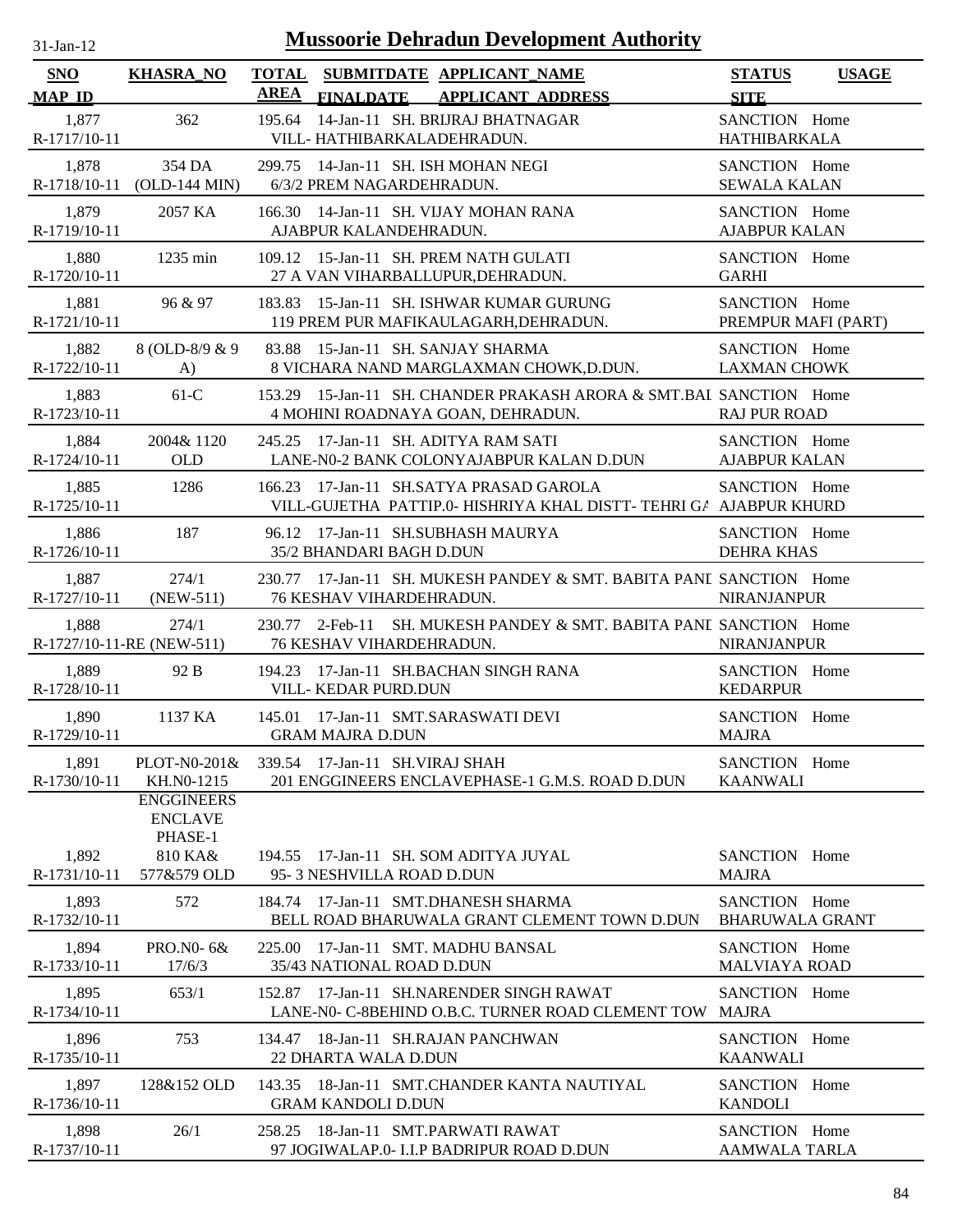| $31$ -Jan-12 |  |
|--------------|--|
|              |  |

| SNO                      | <b>KHASRA_NO</b>                        | <b>TOTAL</b><br><b>AREA</b> |                                                                 | SUBMITDATE APPLICANT_NAME                                                                                             | <b>STATUS</b>                            | <b>USAGE</b>           |
|--------------------------|-----------------------------------------|-----------------------------|-----------------------------------------------------------------|-----------------------------------------------------------------------------------------------------------------------|------------------------------------------|------------------------|
| <b>MAP ID</b>            |                                         |                             | <b>FINALDATE</b>                                                | <b>APPLICANT ADDRESS</b>                                                                                              | <b>SITE</b>                              |                        |
| 1,899<br>R-1738/10-11    | 1944                                    | 217.47                      |                                                                 | 18-Jan-11 SH.PRATAP SINGH PANWAR<br>455- A DRON PURIDHARAMPUR D.DUN                                                   | SANCTION Home<br><b>AJABPUR KALAN</b>    |                        |
| 1,900<br>R-1739/10-11    | 277                                     |                             |                                                                 | 319.93 18-Jan-11 SH.DINESH SINGH CHAUHAN<br>142/147 NAV VIHARCHUKKUWALA D.DUN                                         | SANCTION Home<br><b>DHORAN KHAS</b>      |                        |
| 1,901<br>R-1740/10-11    | 160 KA                                  |                             | P-111/19 YAMUNA COLONY D.DUN                                    | 113.22 18-Jan-11 SH.SURENDAR KUMAR SRIVASTAV                                                                          | SANCTION Home                            | KAULAGARH MAI CHAKBH(  |
| 1,902<br>R-1741/10-11    | 139                                     |                             | 241.42 20-Jan-11 SMT. MANJU DIMRI<br>VILL- BADRIPURDEHRADUN.    |                                                                                                                       | SANCTION Home<br><b>BADRIPUR</b>         |                        |
| 1,903<br>R-1742/10-11    | 89 KA                                   |                             | KEDARPUR, DEHRADUN.                                             | 199.42 20-Jan-11 SMT. VINEETA CHAMOLI                                                                                 | SANCTION Home<br><b>KEDARPUR</b>         |                        |
| 1,904<br>R-1743/10-11    | 363 KHA                                 | 83.57                       | 73/1 TAYGI ROAD D.DUN                                           | 20-Jan-11 SMT.LALITA SHARMA                                                                                           | SANCTION Home<br><b>KOLHUPANI</b>        |                        |
| 1,905<br>R-1744/10-11    | 438/503/1& 522<br><b>NEW</b>            | 88.29                       |                                                                 | 20-Jan-11 SH.LAL CHAND YADAV<br>H.N0-48 SAI LOKNIRANJANPUR D.DUN                                                      | SANCTION Home<br><b>SEWALA KALAN</b>     |                        |
| 1,906<br>R-1745/10-11    | 307 KA& 86<br><b>OLD</b>                |                             |                                                                 | 438.42 20-Jan-11 SMT.KAMLESH DEVI<br>R.N0- I-76 HYDELDHAKRANI COLONY D.DUN                                            | SANCTION Home<br><b>BARHAMAN WALA</b>    |                        |
| 1,907<br>$R-1746/10-11$  | 1081                                    |                             |                                                                 | 278.24 20-Jan-11 SMT.MUNNI DEVI BISHT<br>475 PRAGATI VIHARDHARAMPUR D.DUN                                             | SANCTION Home<br><b>AJABPUR KALAN</b>    |                        |
| 1,908<br>R-1747/10-11    | 616 KA                                  |                             | 165.62 20-Jan-11 SH.SOHAN SINGH                                 | PRAGATI VIHAR DHARAMPUR D.DUN                                                                                         | RE-OPENE Home<br><b>BANJAREWALA MAFI</b> |                        |
| 1,909<br>R-1747/10-11-RE | 616 KA                                  |                             | 165.62 8-Mar-11 SH.SOHAN SINGH                                  | PRAGATI VIHAR DHARAMPUR D.DUN                                                                                         | SANCTION Home<br><b>BANJAREWALA MAFI</b> |                        |
| 1,910<br>R-1748/10-11    | $32-A$                                  |                             | 196.80 20-Jan-11 SH.HARDEV SINGH                                | 32-A DASHMESH VIHARAAM WALA TARLA D.DUN                                                                               | SANCTION Home<br><b>AAMWALA TARLA</b>    |                        |
| 1,911<br>R-1749/10-11    | $1/1$ (OLD<br>$NO-2-A)$                 |                             | 156.11 20-Jan-11 SH. AMIT SINGAL<br>47 DISPENSERY ROADDEHRADUN. |                                                                                                                       | SANCTION Home<br>E.C.ROAD                |                        |
| 1,912<br>R-1750/10-11    | 1465 $(plot)$<br>$no-98$                |                             |                                                                 | 173.06 20-Jan-11 SMT. JYOTI DALMIA<br>68 SARSWATI APPARTMENTS.P.VERMA ROADBIHAR.                                      | SANCTION Home<br><b>DEHRA KHAS</b>       |                        |
| 1,913<br>R-1751/10-11    | 198                                     |                             |                                                                 | 558.52 21-Jan-11 SMT. SUDERSHAN AHUJA & SMT ARUN AH SANCTION Home<br>198 CH. BIHARI LAL MARGNESHVILLA ROAD, DEHRADUN. |                                          | CHOUDHARY BIHARI LAL M |
| 1,914<br>R-1752/10-11    | 1562                                    |                             | AJABPUR KHURDDEHRADUN.                                          | 173.80 21-Jan-11 SMT. SHASHI BALA KOTHARI                                                                             | SANCTION Home<br><b>AJABPUR KHURD</b>    |                        |
| 1,915<br>R-1753/10-11    | 238 OLD&325<br><b>JHA NEW</b>           | 200.00                      | VILL- KANDOLI P.0- GUJRADAD.DUN                                 | 21-Jan-11 SH.KALYAN SINGH GUSAIN                                                                                      | SANCTION Home<br><b>CHIDOWALI</b>        |                        |
| 1,916<br>R-1754/10-11    | 110                                     | 213.70                      |                                                                 | 21-Jan-11 SMT.RAJ BALA TYAGI<br>194 BRAHAM PURIMUZZAFAR NAGAR                                                         | SANCTION Home<br>MOHUWALA MAFI           |                        |
| 1,917<br>R-1755/10-11    | 624                                     |                             | 23 MOHIT NAGAR KANWALI D.DUN                                    | 209.10 21-Jan-11 SH.CHANDER MOHAN KATHURIA                                                                            | SANCTION Home<br><b>KAANWALI</b>         |                        |
| 1,918                    | plot no-24<br>R-1756/10-11 U.S.H.A.COLO |                             |                                                                 | 491.65 21-Jan-11 SH. ARVIND MADHAV SINGH<br>E-42, NIVEDITA KUNJSECTOR-10R.K.PURAM                                     | SANCTION Home                            | SAHASTRADHARA ROAD     |
| 1,919<br>R-1757/10-11    | <b>NY</b><br>1366 MIN                   |                             | 515.48 21-Jan-11 SH. VINOD TAYAL                                | 40 HARI PURAMG.M.S. ROAD, DEHRADUN.                                                                                   | SANCTION Home<br><b>KAANWALI</b>         |                        |
| 1,920<br>R-1758/10-11    | 443/544                                 |                             | 202.55 21-Jan-11 SH.YUVRAJ SHAHI                                | VILL- JAINTAN WALAP.0- GHUNGORA DISTT-D.DUN                                                                           | SANCTION Home<br><b>DHORAN KHAS</b>      |                        |
| 1,921<br>R-1759/10-11    | 569 KA& 188<br><b>OLD</b>               |                             | 72.04 21-Jan-11 SH.PREM NATH<br><b>GRAM AJABPUR KHURDD.DUN</b>  |                                                                                                                       | SANCTION Home<br><b>BANJAREWALA MAFI</b> |                        |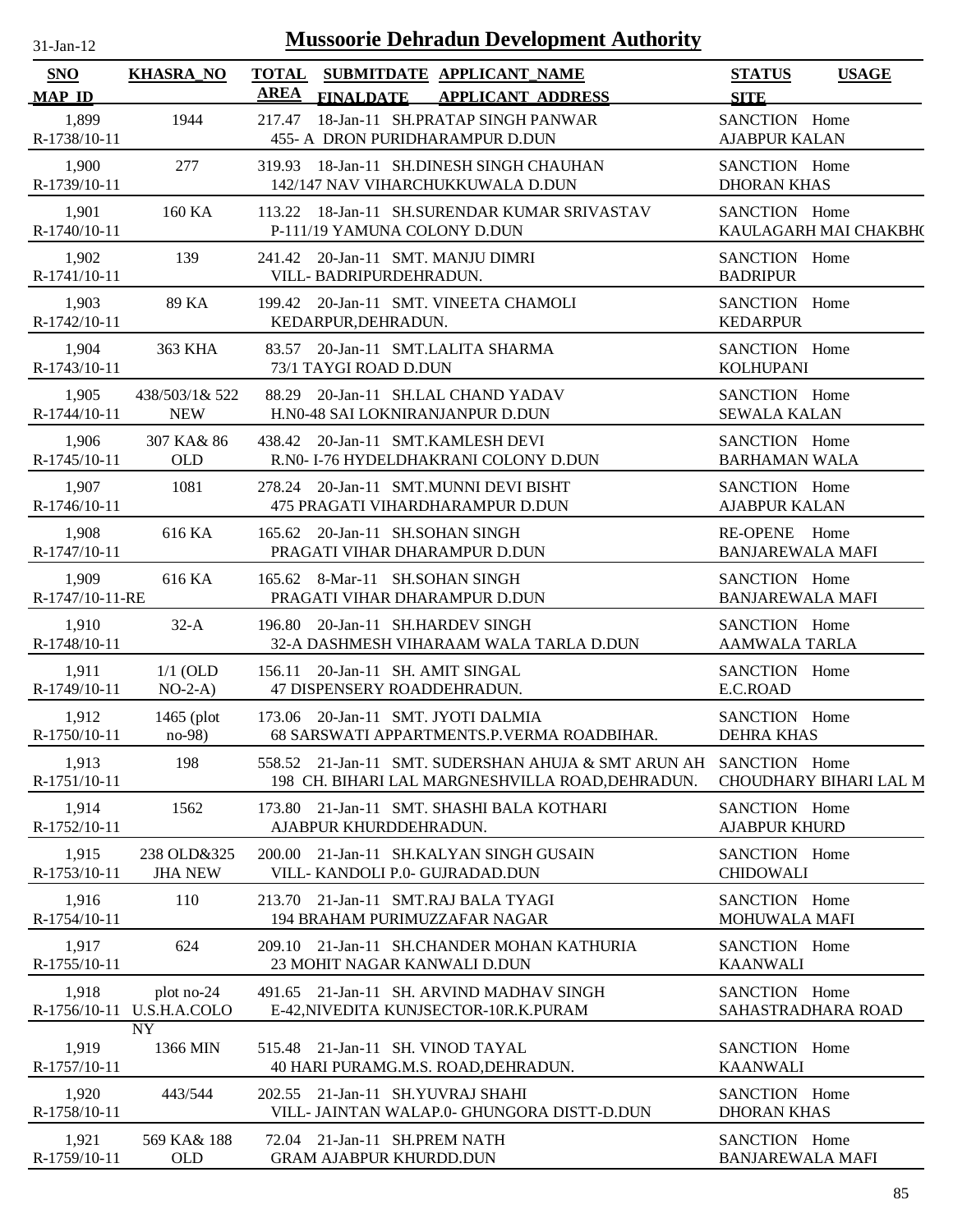| $31$ -Jan-12                |                               |                             | <b>Mussoorie Dehradun Development Authority</b>                                                                    |                                                    |                            |
|-----------------------------|-------------------------------|-----------------------------|--------------------------------------------------------------------------------------------------------------------|----------------------------------------------------|----------------------------|
| <b>SNO</b><br><b>MAP ID</b> | <b>KHASRA_NO</b>              | <b>TOTAL</b><br><b>AREA</b> | SUBMITDATE APPLICANT_NAME<br><b>FINALDATE</b><br><b>APPLICANT ADDRESS</b>                                          | <b>STATUS</b>                                      | <b>USAGE</b>               |
| 1,922<br>$R-1760/10-11$     | 51 & 52                       |                             | 199.34 21-Jan-11 SH. SURJEET SINGH GANDHI<br>93 TAGORE VILLADEHRADUN.                                              | <b>SITE</b><br>SANCTION Home<br><b>BHAGWANTPUR</b> |                            |
| 1,923<br>R-1761/10-11       | 616 & 622                     |                             | 303.76 22-Jan-11 SH. GOVIND SINGH CHAUHAN, SH.LAXMA<br>CHINYALI SOURUTTARKASHI                                     | SANCTION Home<br>DHARAMPUR DANDA                   |                            |
| 1,924<br>$R-1762/10-11$     | 1777<br><b>KIDDUWALA</b>      |                             | 179.21 22-Jan-11 SH. CHANDRA PAL SINGH RATHI<br>C-3/1, O.F.D. ESTATERAIPUR, DEHRADUN.                              | SANCTION Home<br><b>RAIPUR</b>                     |                            |
| 1,925<br>R-1763/10-11       | 63 (KH.NO.<br>$169$ ) & $101$ |                             | 165.40 22-Jan-11 SMT. RANI SHARMA<br>63 D.L. ROADDEHRADUN.                                                         | SANCTION Home<br><b>DANDA LAKHOND</b>              |                            |
| 1,926<br>R-1764/10-11       | 503(3/22/2/1)                 |                             | 154.46 22-Jan-11 M/S. C.N.R. LEADINGH SOFTEK PVT LTD.TH SANCTION Home<br>22/2 PLEASANT VALLEYRAJJPUR ROADDEHRADUN. | <b>DAK PATTI</b>                                   |                            |
| 1,927<br>R-1765/10-11       | 104/54                        |                             | 113.92 22-Jan-11 SH. JASPAL SINGH<br>104/54CHANDER NAGARDEHRADUN.                                                  | SANCTION Home<br><b>CHANDER NAGAR</b>              |                            |
| 1,928<br>R-1766/10-11       | 1193 (MUNICI.<br>211/157      |                             | 334.57 22-Jan-11 DR.(MRS.) B.PRATIBHA<br>9 RAM VIHARBIHIND O.N.G.C. HOSPITALDEHRADUN.                              | SANCTION Home<br><b>GARHI</b>                      |                            |
| 1,929<br>R-1767/10-11       | 609                           |                             | 250.47 22-Jan-11 SH.BHAGWATI PRASHAD TRIWEDI<br>B.BLOCK SARSWATI VIHARDEHRADUN.                                    | SANCTION Home<br><b>AJABPUR KHURD</b>              |                            |
| 1,930<br>R-1768/10-11       | 51/5                          |                             | 165.08 24-Jan-11 SH. SHAAN JAIN<br>51/5, RAJPUR ROAD, DEHRADUN.                                                    | SANCTION Home<br><b>RAJ PUR ROAD</b>               |                            |
| 1,931<br>R-1769/10-11       | 1134 M(<br>NEW-2044M)         |                             | 172.78 24-Jan-11 SMT. SHAIL KHANDURI<br>BANJARA WALADEHRADUN.                                                      | SANCTION Home<br><b>AJABPUR KALAN</b>              |                            |
| 1,932<br>R-1770/10-11       | 591                           |                             | 150.51 24-Jan-11 SMT.DURGA BAHUKHANDI<br>4/137 MATA MANDIR COLONY D.DUN                                            | SANCTION Home<br><b>AJABPUR KALAN</b>              |                            |
| 1,933<br>R-1771/10-11       | 529                           |                             | 189.48 24-Jan-11 SMT. DEEPA BISHT<br>VILL- SEWLA KALAN CHANDRABANI ROAD D.DUN                                      | SANCTION Home<br><b>SEWALA KALAN</b>               |                            |
| 1,934                       | R-1772/10-11 135.136.140.141  |                             | 130.131.133.134. 2,221.02 24-Jan-11 SH.MOHAN SINGH<br>19-B/2 NEW MARKET ROHTAK ROAD DEV NAGAR KAROL B GUNIYAL GAON | REJECTED Home                                      |                            |
| 1,935<br>R-1773/10-11       | 148 GHA& 148<br><b>DHA</b>    |                             | 84.05 24-Jan-11 SH.RAJESH KUMAR SARNA<br>140 RAJPUR ROAD D.DUN                                                     | SANCTION Home<br><b>KISHANPUR</b>                  |                            |
| 1,936<br>R-1774/10-11       | 20                            |                             | 182.68 24-Jan-11 SH. JASWANT<br>106/2 KAULAGARH ROAD D.DUN                                                         | SANCTION Home                                      | <b>CHAI BAGH KAULAGARH</b> |
| 1,937<br>R-1775/10-11       | 273& 570&571<br><b>NEW</b>    | 167.14                      | 24-Jan-11 SH.RAMESH KUMAR&SH.NITIN KUMAR<br>44/5 A RISPANA ROAD KARANPUR D.DUN                                     | SANCTION Home<br><b>ADOIWALA</b>                   |                            |
| 1,938<br>R-1776/10-11       | 586                           | 105.70                      | 24-Jan-11 SMT.REETU RATHI<br>H.N0- 586/16 SUN SHINE ENCLAVESOCIETY AREA CLEMEN                                     | SANCTION Home<br><b>BHARUWALA GRANT</b>            |                            |
| 1,939<br>R-1777/10-11       | 718 KA<br>OLD&376 NEW         | 196.85                      | 24-Jan-11 SH.ANIL PRAKASH UNIYAL<br>34-A DESHMASH VIHARAAM WALA TARLA RAIPUR ROAD D AAMWALA TARLA                  | SANCTION Home                                      |                            |
| 1,940<br>R-1778/10-11       | 193/1& 335 JHA<br><b>NEW</b>  |                             | 139.40 24-Jan-11 SH. AMIT GUPTA<br>99-3/6 VIJAY PARKBALLUPUR ROAD D.DUN                                            | SANCTION Home<br><b>NIRANJANPUR</b>                |                            |
| 1,941<br>R-1779/10-11       | PLOT-N-246&<br>1323 KHA       | 150.00                      | 24-Jan-11 SMT.DEEPANJALI<br>H.N0-246 VILL- PONDHAD.DUN                                                             | SANCTION Home<br><b>PONDHA</b>                     |                            |
| 1,942<br>R-1780/10-11       | 2364                          |                             | 978.32 24-Jan-11 SH.SHAKAMBHAR DUTT DHOUNDIYAL<br>C/0 SH. G.N. RATURIMOHHABBEWALA D.DUN                            | <b>RE-OPENE</b><br><b>ARCADIA GRANT</b>            | Home                       |
| 1,943<br>R-1780/10-11-RE    | 2364                          |                             | 978.32 21-Apr-11 SH.SHAKAMBHAR DUTT DHOUNDIYAL<br>C/0 SH. G.N. RATURIMOHHABBEWALA D.DUN                            | REJECTED Home<br><b>ARCADIA GRANT</b>              |                            |
| 1,944<br>R-1781/10-11       | 25                            |                             | 170.48 24-Jan-11 SH.KAILASH CHANDRA BHATT<br>94/15-2 ADRASH NAGARLANE NO- 07 DHARAMPUR D.DUN                       | SANCTION Home<br><b>SHAH NAGAR</b>                 |                            |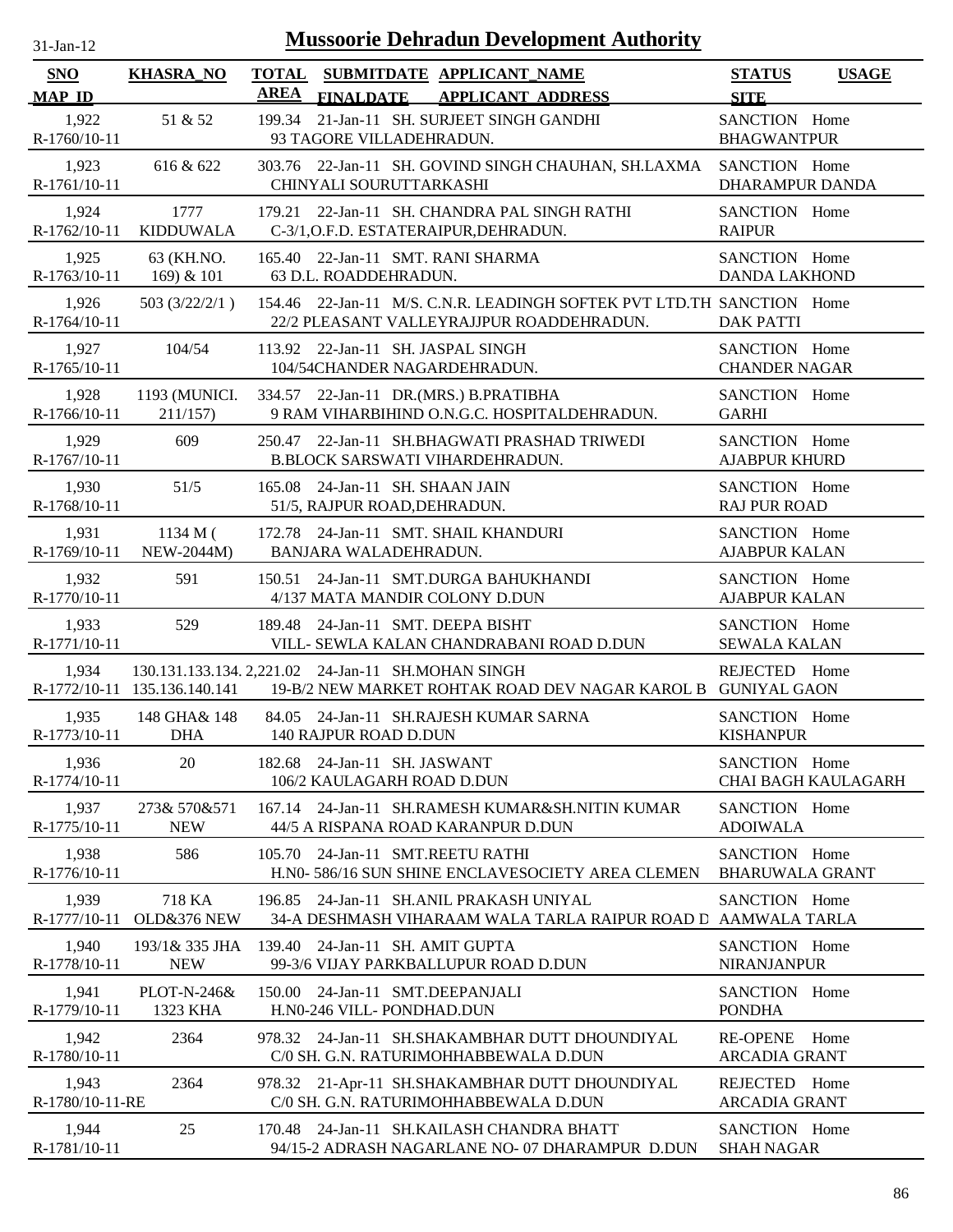| <b>Mussoorie Dehradun Development Authority</b><br>$31-Ian-12$ |                                        |             |                                                                                                                   |                                       |                        |  |  |  |  |
|----------------------------------------------------------------|----------------------------------------|-------------|-------------------------------------------------------------------------------------------------------------------|---------------------------------------|------------------------|--|--|--|--|
| <b>SNO</b><br><b>MAP ID</b>                                    | <b>KHASRA_NO</b>                       | <b>AREA</b> | TOTAL SUBMITDATE APPLICANT NAME<br><b>FINALDATE</b><br><b>APPLICANT ADDRESS</b>                                   | <b>STATUS</b><br><b>SITE</b>          | <b>USAGE</b>           |  |  |  |  |
| 1,945<br>R-1781/10-11-RE                                       | 25                                     | 170.48      | 11-Mar-11 SH.KAILASH CHANDRA BHATT<br>94/15-2 ADRASH NAGARLANE NO- 07 DHARAMPUR D.DUN                             | SANCTION Home<br><b>SHAH NAGAR</b>    |                        |  |  |  |  |
| 1,946<br>R-1782/10-11                                          | 53/2                                   |             | 376.31 24-Jan-11 SH. M.S.NEGI<br>BLOCK ASARSWATI VIHARAJABPUR KHURD                                               | SANCTION Home<br><b>AJABPUR KHURD</b> |                        |  |  |  |  |
| 1,947<br>R-1783/10-11                                          | 1005 K                                 |             | 297.27 24-Jan-11 SH. PRADEEP SINGH RAWAT<br>D-2 TYPE-4PERYATAN COLONYPATELNAGAR,                                  | SANCTION Home<br><b>NATHANPUR</b>     |                        |  |  |  |  |
| 1,948<br>R-1784/10-11                                          | 517 MIN                                |             | 194.16 24-Jan-11 SMT. JAGWATI<br>4 AKHARA MOHALLADEHRADUN.                                                        | SANCTION Home<br><b>DEHRA KHAS</b>    |                        |  |  |  |  |
| 1,949<br>R-1785/10-11                                          | 192& 171 KH<br><b>NEW</b>              |             | 120.00 25-Jan-11 SMT.LAXMI LODHA<br>47 NIMBU WALAGARHI CANTT D.DUN                                                | SANCTION Home                         | KAULAGARH MAI CHAKBH(  |  |  |  |  |
| 1,950<br>R-1786/10-11                                          | <b>KA.516 KHA</b>                      |             | 250&251& 514 1,416.72 25-Jan-11 SMT.DEEPTI DHAUNDIYAL<br>140 DOBHALWALA D.DUN                                     | SANCTION Home<br><b>JHAJRA</b>        |                        |  |  |  |  |
| 1,951<br>R-1787/10-11                                          | <b>NEW</b><br>122& 260 KHA             |             | 185.56 25-Jan-11 SH. HARI OM BAHUGUNA<br>VILL-P.0- CHOPDIYUPATTI- GHUDDODSYU PAURI GARHWA KARGI GRANT (PART)      | SANCTION Home                         |                        |  |  |  |  |
| 1,952<br>R-1788/10-11                                          | 248                                    |             | 299.71 25-Jan-11 SMT.BHAWNA KAIRA<br>14 MAIN LANETAPOWAN ENCLAVE D.DUN                                            | SANCTION Home<br><b>AAMWALA TARLA</b> |                        |  |  |  |  |
| 1,953                                                          | 147&150&<br>R-1789/10-11 1187.1188 NEW |             | 3,400.00 25-Jan-11 SH.VED BHUSHAN& SH.SUMEET WALIA<br>14/1 MUNICIPAL ROAD DALANWALA D.DUN                         | <b>AJABPUR KALAN</b>                  | SANCTION Group Housing |  |  |  |  |
| 1,954<br>R-1790/10-11                                          | $7,8 \& 10/1$ (<br>NEW 6 MIN)          |             | 278.71 27-Jan-11 SMT. MINI GUPTA & SH. PAWAN GUPTA<br>34 ARYA NAGARBOLCK 1DEHRADUN.                               | SANCTION Home<br>AAMWALA TARLA        |                        |  |  |  |  |
| 1,955<br>R-1791/10-11                                          | 503(3/22/2/1)                          |             | 154.46 27-Jan-11 M/S R.R. PROMOTERS & DEV. THRU DIR. SH SANCTION Home<br>22/2 PLEASANT VELLEYDEHRADUN.            | <b>DAK PATTI</b>                      |                        |  |  |  |  |
| 1,956<br>R-1792/10-11                                          | 2057 K                                 |             | 166.30 27-Jan-11 SH. SUDHIR MOHAN RANA<br>D-154/BNEHRU COLONYDEHRADUN.                                            | SANCTION Home<br><b>AJABPUR KALAN</b> |                        |  |  |  |  |
| 1,957<br>R-1793/10-11                                          | 35/36                                  |             | 142.90 27-Jan-11 SMT. REETU GUPTA<br>16 CEMENT ROADDEHRADUN.                                                      | SANCTION Home                         |                        |  |  |  |  |
| 1,958<br>R-1794/10-11                                          | <b>NEW</b>                             |             | 28/5& 334 GHA 161.58 27-Jan-11 SH.TRILOCHAN PRASAD NAINWAL<br>GRAM& P.0- KOABCHAMOLI GARHWAL                      | RE-OPENE Home<br><b>NATHANPUR</b>     |                        |  |  |  |  |
| 1,959<br>R-1794/10-11-RE                                       | 28/5& 334 GHA<br><b>NEW</b>            |             | 161.58 18-Mar-11 SH.TRILOCHAN PRASAD NAINWAL<br><b>GRAM&amp; P.0- KOABCHAMOLI GARHWAL</b>                         | SANCTION Home<br><b>NATHANPUR</b>     |                        |  |  |  |  |
| 1,960<br>R-1795/10-11                                          | 47/110                                 |             | 199.77 27-Jan-11 SH.PREM PRAKASH JOSHI<br>110 KHURBURA MOHALLAD.DUN                                               | SANCTION Home<br>KHURBURA MOHALLA     |                        |  |  |  |  |
| 1,961<br>R-1796/10-11                                          | 291                                    |             | 213.68 27-Jan-11 SH.RAJESH KUMAR<br>16 GAYATRI VIHARVIJAY PARK EXT. D.DUN                                         | SANCTION Home<br><b>KAANWALI</b>      |                        |  |  |  |  |
| 1,962<br>R-1797/10-11                                          | 145 KHA                                |             | 123.36 27-Jan-11 SMT.PRACHI UNIYAL<br>149/1 SUBHASH ROAD D.DUN                                                    | SANCTION Home                         | KAULAGARH MAI CHAKBH(  |  |  |  |  |
| 1,963<br>R-1798/10-11                                          | 1522/4                                 |             | 87.78 27-Jan-11 SH.SUCHA SINGH & SMT.RAMESH KUMARI& SANCTION Home<br>2 ALAK NANDA ENCLAVEG.M.S ROAD D.DUN         | <b>KAANWALI</b>                       |                        |  |  |  |  |
| 1,964<br>R-1799/10-11                                          | 1553                                   |             | 170.11 27-Jan-11 SMT. NISHI MADHAV<br>H.NO-1 LANE-NO-2 KALI MANDIRENCLAVE G.M.S ROAD D.                           | SANCTION Home<br><b>KAANWALI</b>      |                        |  |  |  |  |
| 1,965<br>R-1800/10-11                                          | 24/3&29                                |             | 195.84 27-Jan-11 SH.ARUN KUMAR GOYAL<br>29 GURU ROAD D.DUN                                                        | SANCTION Home<br><b>GURU ROAD</b>     |                        |  |  |  |  |
| 1,966<br>R-1801/10-11                                          | 366/285                                |             | 322.67 28-Jan-11 SH. GURJEET SINGH ARORA & SMT. AMRIT SANCTION Home<br>285/1 SHAVALIK ENCLAVERACE COURSEDEHRADUN. | <b>RACE COURSE</b>                    |                        |  |  |  |  |
| 1,967<br>R-1802/10-11                                          | 160 KHA MIN                            |             | 95.12 28-Jan-11 SH. RAMPREET<br>A-2/1, ONGC COLONYDEHRADUN.                                                       | SANCTION Home                         | KAULAGARH MAI CHAKBH(  |  |  |  |  |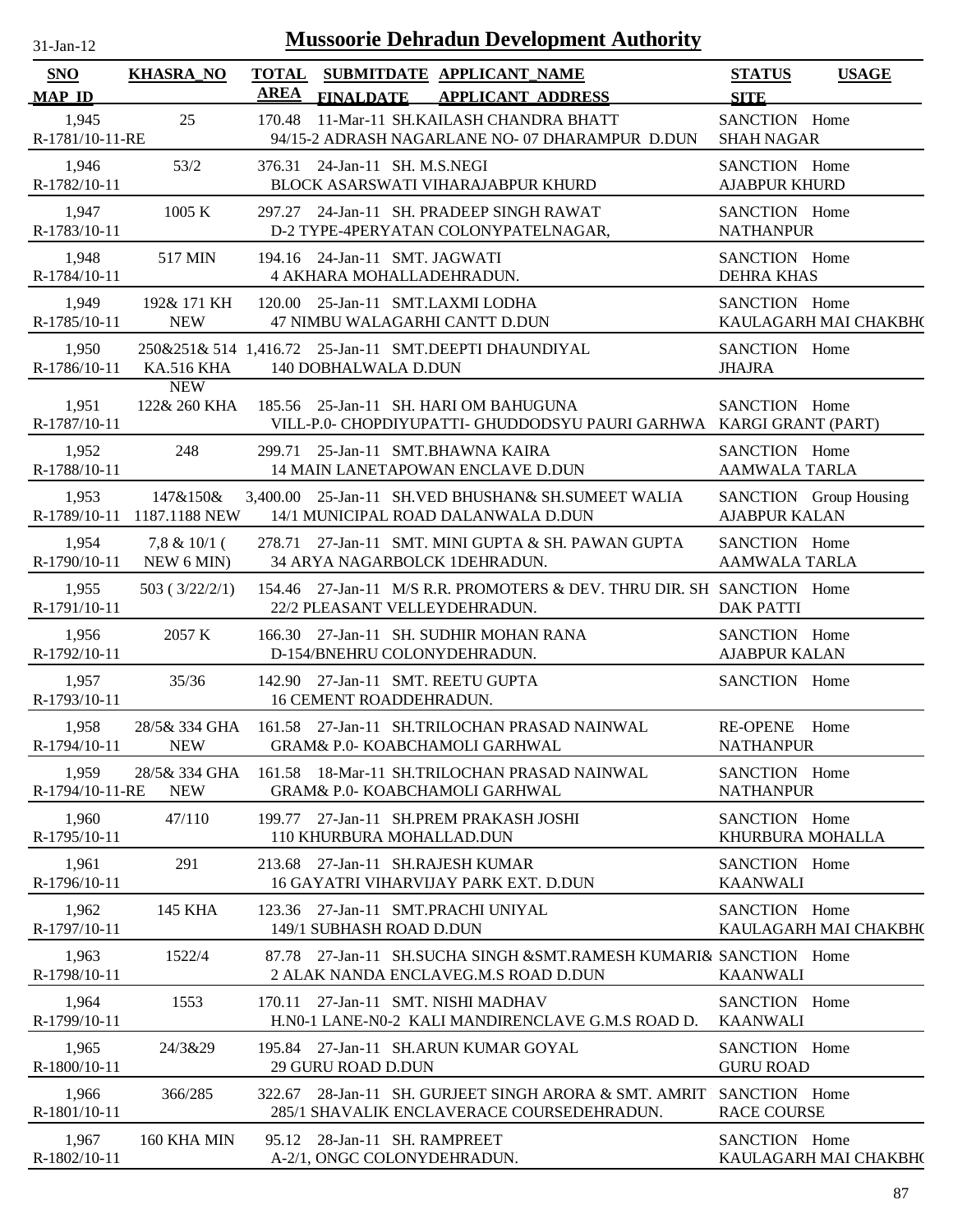| $31-Jan-12$              |                                           |             | <b>Mussoorie Dehradun Development Authority</b>                                                                  |                                              |
|--------------------------|-------------------------------------------|-------------|------------------------------------------------------------------------------------------------------------------|----------------------------------------------|
| SNO<br><b>MAP ID</b>     | <b>KHASRA_NO</b>                          | <b>AREA</b> | TOTAL SUBMITDATE APPLICANT NAME<br>FINALDATE APPLICANT ADDRESS                                                   | <b>STATUS</b><br><b>USAGE</b><br><b>SITE</b> |
| 1,968<br>R-1803/10-11    | $S-2/A-82$                                | 211.61      | 28-Jan-11 SH. PARVEEN SINGH RAWAT<br>S-2, A/9, DEFENCE COLONYDEHRADUN.                                           | SANCTION Home<br>DEFENCE COLONY              |
| 1,969<br>R-1804/10-11    | 164 KHA (OLD<br>NO-88)                    |             | 211.17 28-Jan-11 SMT. SHALINI LUNIYAL<br>226 PARK ROADDEHRADUN.                                                  | REJECTED Home<br><b>NIRANJANPUR</b>          |
| 1,970<br>R-1805/10-11    | 14                                        |             | 260.65 28-Jan-11 SMT.SAROJNI DEVI<br>H.N0-14 ADHOIWALA RISPANA NADIKARANPUR D.DUN                                | SANCTION Home<br><b>ADOIWALA</b>             |
| 1,971                    | PLOT-N0-15&<br>R-1806/10-11 KH.N0-276 DEV |             | 395.23 28-Jan-11 SMT.RAJ BALA MITTAL<br>72 SHASTRI NAGAR MERRUT                                                  | SANCTION Home<br><b>SEWALA KALAN</b>         |
| 1,972<br>R-1807/10-11    | <b>LOK</b><br>391/216                     |             | 75.64 28-Jan-11 SH.HARI MOHAN& SH.HARISH DHINGRA<br>391/216 LAKHI BAGH D.DUN                                     | SANCTION Home<br><b>LAKHI BAGH</b>           |
| 1,973<br>R-1808/10-11    | 111/1&129 KA<br><b>NEW</b>                |             | 217.92 28-Jan-11 SMT.AGNIS BISHT<br>109/1 O.F.D STATE RAIPUR D.DUN                                               | SANCTION Home<br>LADPUR (PART)               |
| 1,974<br>R-1809/10-11    | 690                                       | 196.01      | 28-Jan-11 SH.RANJEET SINGH BOHRA<br>GRAM CHIDOWALI CANAL ROAD D.DUN                                              | RE-OPENE Home<br><b>CANTT ROAD</b>           |
| 1,975<br>R-1809/10-11-RE | 690                                       |             | 281.04 31-May-11 SH.RANJEET SINGH BOHRA<br>GRAM CHIDOWALI CANAL ROAD D.DUN                                       | SANCTION Home<br><b>CANTT ROAD</b>           |
| 1,976<br>R-1810/10-11    | 81/1& 204 KHA                             |             | 75.28 28-Jan-11 SH.SACHIN VERMA<br>GRAM NIRANJANPUR CHAKKITOLA G.M.S. ROAD NEAR SH                               | SANCTION Home<br><b>NIRANJANPUR</b>          |
| 1,977<br>R-1811/10-11    | 2114 KA                                   |             | 261.49 28-Jan-11 SMT.ANJU BISHT<br>H.N0-117 PANT VIHAR SAHARANPUR                                                | SANCTION Home<br><b>AJABPUR KALAN</b>        |
| 1,978<br>R-1812/10-11    | 104                                       |             | 95.72 28-Jan-11 SH. SANJEEV GUPTA<br>CHHABIL BAGHKANWALI ROADDEHRADUN.                                           | SANCTION Home                                |
| 1,979<br>R-1813/10-11    | 70                                        |             | 272.27 29-Jan-11 SH. MAHESHA NAND JUYAL<br>B-BLOCKSARSWATI VIHARAJABPUR KHURD                                    | SANCTION Home<br><b>AJABPUR KHURD</b>        |
| 1,980<br>R-1814/10-11    | 81/1 (NEW 204)                            |             | 75.28 29-Jan-11 KM. NEHA VARMA<br>NIRANJANPURNEAR SHIV MANDIRDEHRADUN.                                           | SANCTION Home<br><b>NIRANJANPUR</b>          |
| 1,981<br>R-1815/10-11    |                                           |             | 135 MIN 183.95 29-Jan-11 SMT. POONAM PUNN<br>VILL & P.O- ANAR WALADEHRADUN.                                      | SANCTION Home<br>VIJAYPUR GOPIWALA           |
| 1,982<br>R-1816/10-11    | 727/129)                                  |             | 727/722 (OLD 1,673.00 29-Jan-11 M/S G.B. SPRINGS PVT.LTD THROUGH SH V<br>STREET NO-10190 RAJENDRA NAGARDEHRADUN. | SANCTION Home<br><b>RAJENDAR NAGAR</b>       |
| 1,983<br>R-1817/10-11    | 69 DA(S-2,C-57)                           |             | 698.14 29-Jan-11 SMT. RUSHNA DEVI SAJWAN<br>NEW TEHRI ROADCHAMBA                                                 | SANCTION Home<br>DEFENCE COLONY              |
| 1,984<br>R-1818/10-11    | 570/1/3 ME                                |             | 297.28 29-Jan-11 SH. ROHIT GPUTA & SMT. NEELAM GUPTA SANCTION Home<br>5 KAULAGARH ROADDEHRADUN.                  | <b>KAANWALI</b>                              |
| 1,985<br>R-1819/10-11    | 176                                       |             | 267.69 31-Jan-11 SH. HEMANT KUMAR KOTHIYAL<br>150/4 SHANTI VIHARGOVIND GARHDEHRADUN.                             | SANCTION Home<br><b>MAJRI MAFI</b>           |
| 1,986<br>R-1820/10-11    | 145 KHA                                   |             | 118.90 31-Jan-11 SH. PIYUS UNIYAL<br>149/1 SUBHASH ROADDEHRADUN.                                                 | SANCTION Home<br>KAULAGARH MAI CHAKBH(       |
| 1,987<br>R-1821/10-11    | 20                                        |             | 78.98 31-Jan-11 SH. ARUN JAIN<br>17 PANCH SHEEL PARKCHAKRATA ROADDEHRADUN.                                       | SANCTION Home<br>CHAI BAGH KAULAGARH         |
| 1,988<br>R-1822/10-11    | 20                                        |             | 78.98 31-Jan-11 SH.ANKIT MALIK<br>369/2 VASANT VIHAR ENCLAVEDEHRADUN.                                            | SANCTION Home<br><b>CHAI BAGH KAULAGARH</b>  |
| 1,989<br>R-1823/10-11    | 1159                                      |             | 125.48 31-Jan-11 SH. SURESH CHANDRA KHANKURI<br>1/92, G.I.C. MARGSRINAGAR GARWAL                                 | SANCTION Home<br><b>KAANWALI</b>             |
| 1,990<br>R-1824/10-11    | 572                                       |             | 720.66 31-Jan-11 SH.VISHAL MEHTA&SMT. REENA GUPTA<br>M-36 VIKAS PURI NEW DELHI                                   | <b>RE-OPENE</b><br>Home<br><b>DAK PATTI</b>  |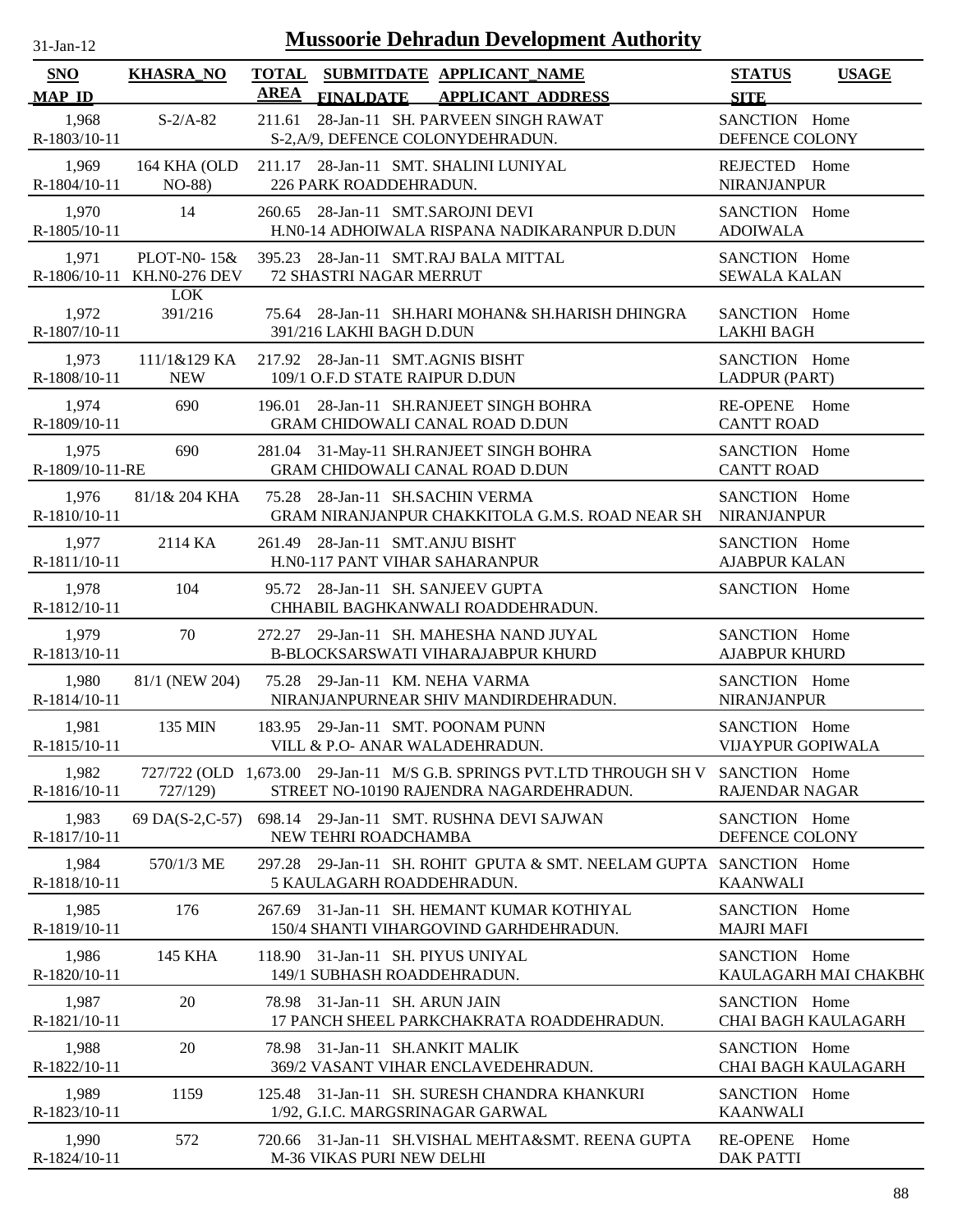| $31-Jan-12$                 |                           | <b>Mussoorie Dehradun Development Authority</b>                                                                |                                       |                            |
|-----------------------------|---------------------------|----------------------------------------------------------------------------------------------------------------|---------------------------------------|----------------------------|
| <b>SNO</b><br><b>MAP ID</b> | <b>KHASRA_NO</b>          | <b>TOTAL</b><br>SUBMITDATE APPLICANT_NAME<br><b>AREA</b><br><b>FINALDATE</b><br><b>APPLICANT ADDRESS</b>       | <b>STATUS</b><br><b>SITE</b>          | <b>USAGE</b>               |
| 1,991<br>R-1824/10-11-RE    | 572                       | 11-Mar-11 SH.VISHAL MEHTA&SMT. REENA GUPTA<br>720.66<br>M-36 VIKAS PURI NEW DELHI                              | SANCTION Home<br><b>DAK PATTI</b>     |                            |
| 1,992<br>R-1825/10-11       | 605 KHA& 605<br><b>GA</b> | 171.75 31-Jan-11 SMT.UMA CHAMOLI<br>5 DEV LOK COLONYSEWLA KALAN D.DUN                                          | SANCTION Home<br><b>SEWALA KALAN</b>  |                            |
| 1,993<br>R-1826/10-11       | 216                       | 132.37 31-Jan-11 SH.HEMANT KUMAR NEGI<br>RAJEEV NAGAR LOWERD.DUN                                               | SANCTION Home<br><b>HARRAWALA</b>     |                            |
| 1,994<br>R-1827/10-11       | 357                       | 253.57 31-Jan-11 SH.ASHISH SINGH BISHT<br>10 EAST II REST CAMPD.DUN                                            | SANCTION Home<br>KARGI GRANT (PART)   |                            |
| 1,995<br>R-1828/10-11       | 249/124                   | 180.62 31-Jan-11 SMT.SANEH LATA<br>249/124 KARANPUR D.DUN                                                      | SANCTION Home<br><b>KARANPUR</b>      |                            |
| 1,996<br>R-1829/10-11       | 911 NEW&552<br><b>OLD</b> | 68.78 1-Feb-11 MR. MOINUL HAQ MONDAL&MR.NAJMUL H SANCTION Home<br>MANDAL JEWELLERSGRAM AJABPUR KALAN D.DUN     | <b>AJABPUR KHURD</b>                  |                            |
| 1,997<br>R-1830/10-11       | 119/2/2                   | 221.18 1-Feb-11 SH.ASHA RAM DANGWAL<br>UPPER SARTHI VIHAR D.DUN                                                | SANCTION Home<br><b>AJABPUR KALAN</b> |                            |
| 1,998<br>R-1831/10-11       | 92/3                      | 1-Feb-11 SH.VIKALP CHANANA<br>157.33<br>SHANTI VIHARGOVIND GARH D.DUN                                          | SANCTION Home<br><b>KAANWALI</b>      |                            |
| 1,999<br>R-1832/10-11       | PROP.N0-38/16<br>& 617 KA | 199.27 1-Feb-11 SMT.MADHU SHARMA<br><b>18 JAKHAN CANAL ROAD D.DUN</b>                                          | SANCTION Home<br><b>JAKHAN</b>        |                            |
| 2,000<br>R-1833/10-11       | 375                       | SH.DINESH KUMAR JUNEJA<br>284.47 1-Feb-11<br>10-A ENGINEERS ENCLAVERAJPUR ROAD JAKHAN D.DUN                    | SANCTION Home<br><b>JAKHAN</b>        |                            |
| 2,001<br>R-1834/10-11       | 553                       | 167.26 1-Feb-11<br>SMT.SAILA DEVI RANA<br>BADRISH COLONYNEAR HANUMAN MANDIR DHARAMPUR   DHARAMPUR DANDA        | SANCTION Home                         |                            |
| 2,002<br>R-1835/10-11       | 344 KA.348<br>GH.350 KHA. | 653.03<br>1-Feb-11 SH. AJAY SHAH<br>91/3-C DHARAMPUR D.DUN                                                     | SANCTION Home<br>KARGI GRANT (PART)   |                            |
| 2,003<br>R-1836/10-11       | 351 KA<br>1296 & 157 OLD  | <b>SH.MANOJ NEGI</b><br>77.75 1-Feb-11<br>NEAR SHRI ENCLAVESMALL CANAL PANDITWARI D.DUN                        | SANCTION Home<br><b>AJABPUR KALAN</b> |                            |
| 2,004<br>R-1837/10-11       | 1170 SAA                  | 79.74 1-Feb-11 SMT.SARLA BALBIR SINGH PATANKAR<br>WELHAM BOYS SCHOOL5 CIRCULAR ROAD D.DUN                      | SANCTION Home<br><b>MAJRA</b>         |                            |
| 2,005<br>R-1838/10-11       | 20                        | 78.98<br>1-Feb-11<br><b>SH.AMIT JAIN</b><br>GRAM SUDHOWALACHAKRATA ROAD D.DUN                                  | SANCTION Home                         | <b>CHAI BAGH KAULAGARH</b> |
| 2,006<br>R-1839/10-11       | 1345/1                    | SH.MADAN LAL CHOUDHARY&SMT.SOBHA SANCTION Home<br>255.58 1-Feb-11<br>55/119 SAYYAD MOHALLA CHAKRATA ROAD D.DUN | <b>KAANWALI</b>                       |                            |
| 2,007<br>$R-1840/10-11$     | 107                       | 172.28 1-Feb-11<br><b>SH.JAGDISH PRASAD</b><br><b>GRAM AJABPUR KALAN D.DUN</b>                                 | SANCTION Home<br><b>AJABPUR KALAN</b> |                            |
| 2,008<br>R-1841/10-11       | <b>21 MIN</b>             | 85.32 1-Feb-11<br>SH, SARWAJIT KUMAR OJHA<br>52 JAWAHAR COLONYBALLUPUR ROADDEHRADUN.                           | SANCTION Home<br><b>CHUKKHUWALA</b>   |                            |
| 2,009<br>R-1842/10-11       | 368 GA & 368<br>KA        | 391.05 1-Feb-11<br><b>SMT SAVITRI FARASHI</b><br>AJABPUR KALANDEHRADUN.                                        | SANCTION Home<br><b>AJABPUR KALAN</b> |                            |
| 2,010<br>R-1843/10-11       | 480                       | $2$ -Feb-11<br>SMT. SATYESHWARI BHATT<br>193.21<br>JAGRITI VIHAR LANE-2BADRIPUR, DEHRADUN.                     | SANCTION Home<br><b>BADRIPUR</b>      |                            |
| 2,011<br>R-1844/10-11       | <b>96 GHA</b>             | $2$ -Feb-11<br>SH. PRITAM KUMAR VARMA & SH. MANOJ C SANCTION Home<br>77.80<br><b>42 RAJPUR ROADDEHRADUN.</b>   | <b>KISHANPUR</b>                      |                            |
| 2,012<br>R-1845/10-11       | 113 MIN                   | 195.20 2-Feb-11 DR. SMT. SHASHI PRABHA<br>220/20 D.L.ROADDEHRADUN.                                             | SANCTION Home<br><b>KANDOLI</b>       |                            |
| 2,013<br>R-1846/10-11       | 433                       | 148.09 2-Feb-11<br><b>SMT. SATESWARI RAWAT</b><br>HATHI BARKALADEHRADUN.                                       | SANCTION Home<br><b>HATHIBARKALA</b>  |                            |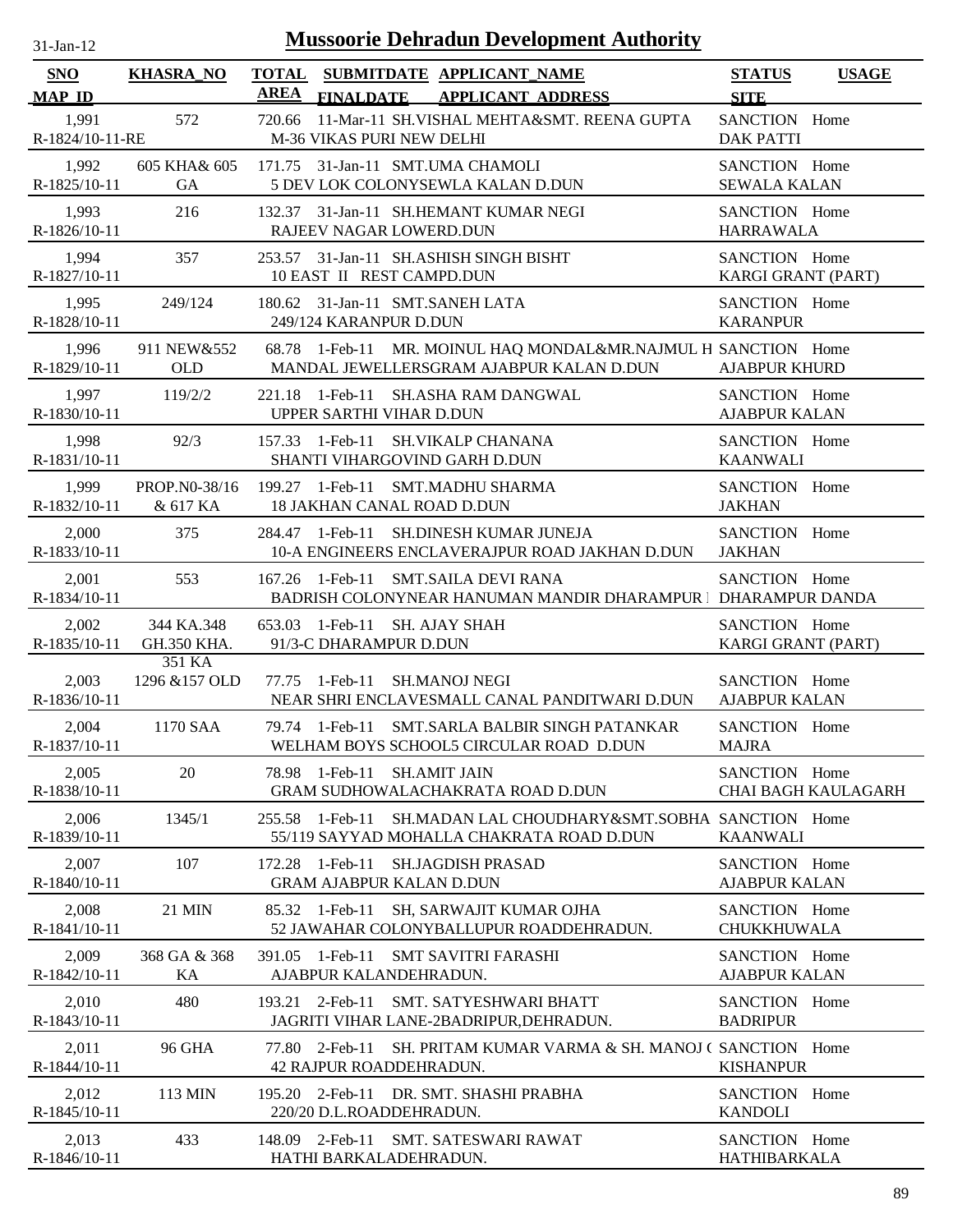| 31-Jan-12                   |                                                  | <b>Mussoorie Dehradun Development Authority</b>                                                      |                                              |
|-----------------------------|--------------------------------------------------|------------------------------------------------------------------------------------------------------|----------------------------------------------|
| <b>SNO</b><br><b>MAP ID</b> | <b>KHASRA NO</b>                                 | TOTAL SUBMITDATE APPLICANT_NAME<br><b>AREA</b><br><b>FINALDATE</b><br><b>APPLICANT ADDRESS</b>       | <b>STATUS</b><br><b>USAGE</b><br><b>SITE</b> |
| 2,014<br>R-1847/10-11       | 60 OLD & 78<br><b>KA NEW</b>                     | 2-Feb-11 SH.RAKESH JOSHI<br>275.99<br>C/0 SH. K.P. PUROHITLANE-N0-1 H.N0-4 P.O.-KANDOLI EKT          | SANCTION Home<br><b>AAMWALA TARLA</b>        |
| 2,015<br>R-1848/10-11       | 218 & 71/1 OLD                                   | 146.71 2-Feb-11 SMT.ARCHANA SHARMA<br>218 CHUKKHUWALAI BLOCK OPP- GURUDWARA D.DUN                    | SANCTION Home<br><b>CHUKKHUWALA</b>          |
| 2,016<br>R-1849/10-11       | 94                                               | 298.54 2-Feb-11 SH.DEVENDER PAL SINGH<br>84 PRAKASH VIHAR DHARAMPUR D.DUN                            | SANCTION Home<br><b>AJABPUR KHURD</b>        |
| 2,017<br>R-1850/10-11       | 601                                              | 276.26 2-Feb-11<br>SH.DWARIKA PRASAD DIMRI<br>VILL- BEERORUDRA PRAYAG                                | SANCTION Home<br><b>BHARUWALA GRANT</b>      |
| 2,018<br>R-1851/10-11       | 93 TA                                            | 125.06 2-Feb-11<br><b>SH. REHAN</b><br>14/1 NADI RISPANA ROAD ADHOIWALA D.DUN                        | SANCTION Home<br><b>KANDOLI</b>              |
| 2,019<br>R-1852/10-11       | 17/14                                            | 188.19 2-Feb-11<br>SMT.SAVITRI DEVI<br>17/14 RAVINDER PURIHATHIBARKALAN D.DUN                        | SANCTION Home<br>HATHIBARKALA                |
| 2,020<br>R-1853/10-11       | PLOT. $N0-103\&$<br>KH.N0-1493                   | 174.30 2-Feb-11 M/S GANGA REALTORS PVT.LTD<br><b>12 TYAGI ROAD D.DUN</b>                             | SANCTION Home<br><b>DEHRA KHAS</b>           |
| 2,021<br>R-1854/10-11       | 127                                              | 247.77 2-Feb-11 SMT.GEETA JOSHI<br>1/37 HEMWATI NANDA BAHUGUNA COLONYAJABPUR KHUI KARGI GRANT (PART) | SANCTION Home                                |
| 2,022<br>R-1855/10-11       | PLOT-N0-11 $&$<br>KH.NO-1431                     | 173.86 2-Feb-11 SH.PRADEEP CHAND KHANDURI& SMT.SUB SANCTION Home<br>5/15 VASANT VIHAR ENCLAVE D.DUN  | <b>DEHRA KHAS</b>                            |
| 2,023<br>R-1856/10-11       | <b>DOON PALM</b><br><b>CITY</b><br>20& 29/20 NEW | 152.70 2-Feb-11 SMT. NISHA THAKUR<br>116/5 CHANDER NAGARD.DUN                                        | SANCTION Home<br><b>NEMI ROAD</b>            |
| 2,024<br>R-1857/10-11       | 36 D.A.V.<br><b>COLLEGE</b>                      | 170.56 2-Feb-11 SMT.MALTI DEVI<br>AAM WALA UPPERPOST- NALAPANI TAPOWAN ROAD D.D                      | SANCTION Home<br><b>KARANPUR</b>             |
| 2,025<br>R-1858/10-11       | <b>ROAD</b><br><b>PROP.NO-2&amp;</b><br>222/158  | 251.64 3-Feb-11 SH.RAJ KISHOR GUPTA<br>2/3 KALIDAS ROAD D.DUN                                        | SANCTION Home<br><b>KALI DAS ROAD</b>        |
| 2,026<br>R-1859/10-11       | 591                                              | 209.94 3-Feb-11 SH.SANT PRASAD<br>H.N0-310 LANE N0-9MOHIT NAGAR G.M.S. ROAD D.DUN                    | SANCTION Home<br><b>KAANWALI</b>             |
| 2,027<br>R-1860/10-11       | 193/1                                            | 170.70 3-Feb-11 SMT. REENU MADHUKAR<br>15 - 2 B RAJPUR D.DUN                                         | <b>REJECTED</b><br>Home<br>NIRANJANPUR       |
| 2,028<br>R-1861/10-11       | 130                                              | 171.37 3-Feb-11 SH.KRISHAN KUMAR SHARMA<br>43/3 GURU ROAD D.DUN                                      | SANCTION Home<br><b>KAANWALI</b>             |
| 2,029<br>R-1862/10-11       | 1083                                             | 199.43 3-Feb-11<br><b>SH.BHAGWATI PRASAD BHATT</b><br>SARASWATI VIHARAJABPUR D.DUN                   | SANCTION Home<br><b>AJABPUR KALAN</b>        |
| 2,030<br>R-1863/10-11       | 93/2 CH.BIHARI<br><b>LAL MARG</b>                | 208.27 3-Feb-11<br><b>SMT.BEENA LAL</b><br>185/167 IDGAH BLOCK-3 D.DUN                               | SANCTION Home<br><b>NESHVILLA ROAD</b>       |
| 2,031<br>R-1864/10-11       | 382/2                                            | 113.76 3-Feb-11<br><b>SH.NIKET SINGH VERMA</b><br>104 OLD CHUNGI PATEL NAGARD.DUN                    | SANCTION Home<br>NIRANJANPUR                 |
| 2,032<br>R-1865/10-11       | 1211                                             | 343.75 3-Feb-11<br>SMT. KAVITA BISHT & SH. DILIP SINGH BI<br>431 INDIRA NAGARSEEMADWAR ROADDEHRADUN. | SANCTION Home<br><b>KAANWALI</b>             |
| 2,033<br>R-1866/10-11       | 1416                                             | 135.00 3-Feb-11<br>SH. J.P.BADONI<br>131/1, VASANT VIHARDEHRADUN.                                    | SANCTION Home<br><b>KAANWALI</b>             |
| 2,034<br>R-1867/10-11       | 362                                              | 376.24 4-Feb-11<br><b>SH.SURESH CHAND JOSHI</b><br>3/A CANAL ROAD KAULAGARH D.DUN                    | SANCTION Home<br><b>KAULAGARH</b>            |
| 2,035<br>R-1868/10-11       | 1095                                             | 167.94 4-Feb-11 SMT. DEVISHWARI DEVI<br>56 SALAWALA P.O- DILA RAM BAZAR D.DUN                        | SANCTION Home<br><b>NATTHANPUR</b>           |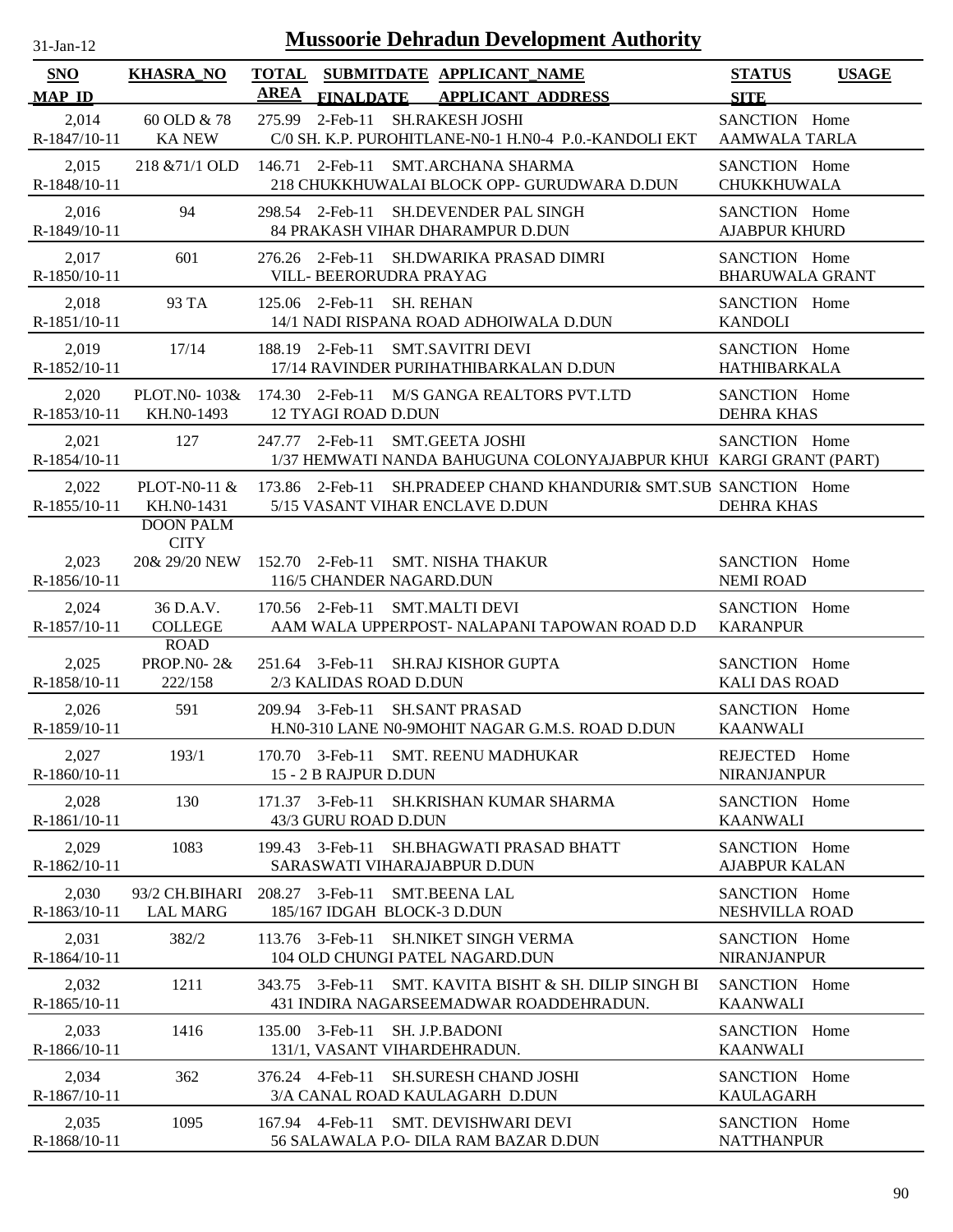| $31$ -Jan-12 |  |
|--------------|--|
|              |  |

| SNO                     | <b>KHASRA_NO</b>                                 | <b>TOTAL</b> |                                                | SUBMITDATE APPLICANT NAME                                                             | <b>STATUS</b>                         | <b>USAGE</b>          |
|-------------------------|--------------------------------------------------|--------------|------------------------------------------------|---------------------------------------------------------------------------------------|---------------------------------------|-----------------------|
| <b>MAP ID</b>           |                                                  | <b>AREA</b>  | <b>FINALDATE</b>                               | <b>APPLICANT ADDRESS</b>                                                              | <b>SITE</b>                           |                       |
| 2,036<br>R-1869/10-11   | 20 & 29/20 NEW                                   |              | 152.70 4-Feb-11                                | SH. BRIJESH DHAWAN<br>33/15 CIRCULAR ROAD DALANWALA D.DUN                             | SANCTION Home<br><b>NEMI ROAD</b>     |                       |
| 2,037<br>$R-1870/10-11$ | 699 GA                                           |              | 15 B RAJPUR ROAD D.DUN                         | 344.63 4-Feb-11 SMT.KAMINI GUSAIN                                                     | SANCTION Home<br><b>NATHANPUR</b>     |                       |
| 2,038<br>R-1871/10-11   | 86                                               |              |                                                | 242.81 4-Feb-11 SH. AMIT TOPWAL& SH.SUMIT TOPWAL<br>GRAM NIRANJANPURCHAKKI TOLA D.DUN | SANCTION Home<br><b>NIRANJANPUR</b>   |                       |
| 2,039<br>R-1872/10-11   | 989/3 & 989                                      |              | 289.50 4-Feb-11                                | SH.DEVI PRASAD CHAMOLI<br>16 DUTTA ENCLAVEKANWALI ROAD D.DUN                          | SANCTION Home<br><b>KAANWALI</b>      |                       |
| 2,040<br>R-1873/10-11   | 116/1                                            |              |                                                | 240.00 4-Feb-11 SMT.SHAKAMBRI DEVI<br>OPP- CHERRY FIELD SCHOOLPANDITWARI D.DUN        | SANCTION Home<br><b>PANDITWARI</b>    |                       |
| 2,041<br>R-1874/10-11   | 1008 GA                                          |              | 79.69 4-Feb-11                                 | <b>SH.BAL DEV RAJ VERMA</b><br>SUBHASH NAGARCLEMENT TOWN D.DUN                        | SANCTION Home<br><b>MAJRA</b>         |                       |
| 2,042<br>R-1875/10-11   | 32,33 & 34                                       |              | 126, NIRANJANPURDEHRADUN.                      | 270.05 5-Feb-11 SH. SURINDER BATRA                                                    | SANCTION Home<br><b>RAJPUR MAFI</b>   |                       |
| 2,043<br>R-1876/10-11   | 2042                                             |              |                                                | 339.38 5-Feb-11 SH. SUBODH KUMAR<br>PUSP VILLATARUN VIHAR, BANJARAWALADEHRADUN.       | SANCTION Home<br><b>AJABPUR KALAN</b> |                       |
| 2,044<br>R-1877/10-11   | 129                                              |              | VILL-BAJAWALADEHRADUN.                         | 190.33 5-Feb-11 SH. SHAILESH KUMAR RAWAT                                              | SANCTION Home                         | KAULAGARH MAI CHAKBH( |
| 2,045<br>R-1878/10-11   | 612/2                                            |              | 208.58 5-Feb-11                                | SMT. DEVESHWARI SARASWAT<br>UPPER RAJIV NAGARDHARAMPUR DANDADEHRADUN.                 | SANCTION Home<br><b>DHARMPUR</b>      |                       |
| 2,046<br>R-1879/10-11   | 31/29<br><b>PRAKASH</b>                          |              |                                                | 133.82 5-Feb-11 SH.VIVEK SHARMA&SH.ANKUR SHARMA<br>18/1 IDGAH PRAKASH NAGAR D.DUN     | <b>RE-OPENE</b><br><b>IDGAH</b>       | Home                  |
| 2,047                   | <b>NAGAR</b><br>31/29<br>R-1879/10-11-RE PRAKASH |              |                                                | 133.82 22-Mar-11 SH.VIVEK SHARMA&SH.ANKUR SHARMA<br>18/1 IDGAH PRAKASH NAGAR D.DUN    | SANCTION Home<br><b>IDGAH</b>         |                       |
| 2,048<br>R-1880/10-11   | <b>NAGAR</b><br>444 OLD& 721<br>KA               |              |                                                | 113.84 5-Feb-11 SMT.ANNU AGGARWAL<br>167/1 RACE COURSENEAR POLICE LINE D.DUN          | SANCTION Home<br><b>NIRANJANPUR</b>   |                       |
| 2,049<br>R-1881/10-11   | 1253                                             |              |                                                | 107.02 5-Feb-11 SMT.SHIPRA AGGARWAL<br>III/1 HYDEL COLONY18 E.C. ROAD D.DUN           | SANCTION Home<br>KAANWALI             |                       |
| 2,050<br>R-1882/10-11   | 580 KA& 295<br><b>OLD</b>                        |              | 168.17 5-Feb-11<br>8/10 ASHIRWAD ENCLAVE D.DUN | <b>SH.SARV SINGH CHAUHAN</b>                                                          | SANCTION Home<br><b>AAMWALA TARLA</b> |                       |
| 2,051<br>R-1883/10-11   | 990 WA                                           |              | 104.47 7-Feb-11                                | <b>SMT. MITHLESH SHARMA</b><br>SUBHASH NAGARCLEMENT TOWNDEHRADUN.                     | SANCTION Home<br><b>MAJRA</b>         |                       |
| 2,052<br>R-1884/10-11   | 610&615                                          |              | 1,546.84 7-Feb-11                              | <b>SMT.KAMLA SHEEL</b><br>33 OLD CANNOUGHT PLACE D.DUN                                | SANCTION Home<br><b>MAJRA</b>         |                       |
| 2,053<br>R-1885/10-11   | 677                                              |              | 173.80 7-Feb-11                                | <b>SH.KISHORE KUMAR SHARMA</b><br>TYPE- 3/4 C.P.W.D COLONY D.DUN                      | SANCTION Home<br><b>JAKHAN</b>        |                       |
| 2,054<br>R-1886/10-11   | 27                                               |              | 73.30 7-Feb-11                                 | <b>SH.SOM PRAKASH</b><br>GRAM NIRANJAN PUR CHAKKI TOLANEAR SHIV MANDIR D              | SANCTION Home<br><b>NIRANJANPUR</b>   |                       |
| 2,055<br>R-1887/10-11   | 167/1                                            |              | 130.17 7-Feb-11                                | <b>SMT.KIRAN ARORA</b><br>H.N0-105 A PANDITWARIPHASE-II D.DUN                         | SANCTION Home<br><b>PANDITWARI</b>    |                       |
| 2,056<br>R-1888/10-11   | 89                                               |              | 339.22 7-Feb-11                                | <b>SH.ANUP JOHN</b><br>51/11/6 GREEN VALLYRAJPUR ROAD D.DUN                           | SANCTION Home<br><b>ARCADIA GRANT</b> |                       |
| 2,057<br>R-1889/10-11   | 385/1                                            |              | 267.66 7-Feb-11<br>71/41 NESHVILLA ROAD D.DUN  | SH. MAN MOHAN BAHUGUNA                                                                | SANCTION Home<br><b>DHARMPUR</b>      |                       |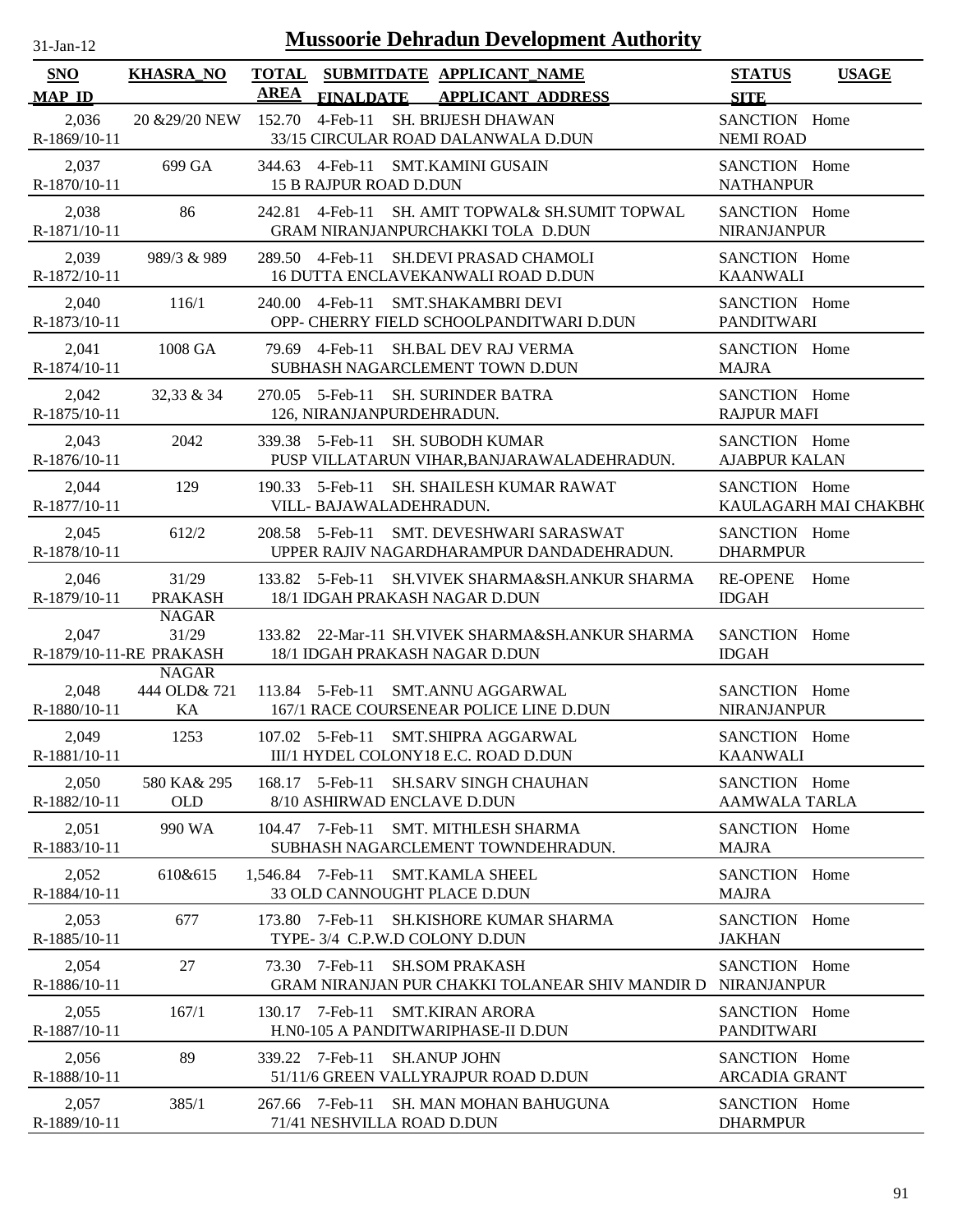| SNO                   | <b>KHASRA_NO</b>                                    | <b>TOTAL</b>    |                                                   | SUBMITDATE APPLICANT_NAME                                                                          | <b>STATUS</b>                            | <b>USAGE</b>          |
|-----------------------|-----------------------------------------------------|-----------------|---------------------------------------------------|----------------------------------------------------------------------------------------------------|------------------------------------------|-----------------------|
| <b>MAP ID</b>         |                                                     | <b>AREA</b>     | <b>FINALDATE</b>                                  | <b>APPLICANT ADDRESS</b>                                                                           | <b>SITE</b>                              |                       |
| 2,058<br>R-1890/10-11 | 338 JH & OLD<br>246 JH                              | 566.78          | 7-Feb-11                                          | SMT.SHANTI DEVI NAUTIYAL<br>ROHINI ENCLAVESIMLA BY PASS ROAD D.DUN                                 | SANCTION Home<br><b>SEWALA KALAN</b>     |                       |
| 2,059<br>R-1891/10-11 | 133 KHA NEW<br>&342 OLD                             |                 | 172.66 7-Feb-11                                   | <b>SMT.SHALU DAWAR</b><br>23 PRAKASH LOKPHASE-II SHIMLA BY PASS D.DUN                              | SANCTION Home<br><b>MAJRA</b>            |                       |
| 2,060<br>R-1892/10-11 | 1552/1                                              |                 | 161.81 7-Feb-11                                   | SH.DINESH CHANDRA GHILDIYAL AND SM' SANCTION Home<br>C/0 SMT PREETI JAINSANJAY COLONY D.DUN        | <b>KAANWALI</b>                          |                       |
| 2,061<br>R-1893/10-11 | 322.324 & 551<br><b>KA NEW</b>                      |                 | 320.00 7-Feb-11                                   | <b>DR.MUKESH GUPTA</b><br>A-6 HIG MDDA COLONY DALANWALA D.DUN                                      | SANCTION Home<br><b>AJABPUR KALAN</b>    |                       |
| 2,062<br>R-1894/10-11 | 1011 KA                                             |                 | 202.52 9-Feb-11                                   | SMT.RAJESHWARI MATHANI<br>SHIVALIK VIEW LANE-3RING ROAD JOGIWALA D.DUN                             | SANCTION Home<br><b>NATHANPUR</b>        |                       |
| 2,063<br>R-1895/10-11 | 153/98                                              |                 | 120.10 9-Feb-11                                   | <b>SMT.MONIKA VERMA</b><br>MAIN ROAD LANE-N0-13VIJAY PARK EXT. D.DUN                               | SANCTION Home<br><b>KALI DAS ROAD</b>    |                       |
| 2,064<br>R-1896/10-11 | 130                                                 |                 | 716.63 9-Feb-11                                   | SMT. LAXMI THAKUR W/O. SH. B.J. THAKU<br>108 SIMLA BYE PASSP.0.- MAJRA D.DUN                       | SANCTION Home<br><b>SEWALA KALAN</b>     |                       |
| 2,065<br>R-1897/10-11 | 223                                                 |                 | 116.12 9-Feb-11<br><b>GRAM HATHIBARKALAND.DUN</b> | <b>SH.KAMLESH KUMAR</b>                                                                            | SANCTION Home<br><b>HATHIBARKALA</b>     |                       |
| 2,066<br>R-1898/10-11 | PLOT N0-240 &<br>1323 KH                            |                 | 150.00 9-Feb-11                                   | <b>SMT.PARUL TYAGI</b><br>240 SILVER HEIGHT PONDHA D.DUN                                           | SANCTION Home<br><b>PONDHA</b>           |                       |
| 2,067<br>R-1899/10-11 | 626.629 to $631\&$<br><b>216 KA NEW</b>             | 131.69 9-Feb-11 | 548 KAULAGARH ROAD D.DUN                          | SH.PANKAJ AGGARWAL                                                                                 | SANCTION Home<br><b>AJABPUR KALAN</b>    |                       |
| 2,068<br>R-1900/10-11 | 16                                                  |                 |                                                   | 173.02 10-Feb-11 SH.SUNDER LAL BIJALWAN<br>A-87 DEFENCE COLONYSECTOE -2 D.DUN                      | SANCTION Home<br><b>SHAH NAGAR</b>       |                       |
| 2,069<br>R-1901/10-11 | 514                                                 | 320.49          |                                                   | 10-Feb-11 SH.BASANT BALLABH PANDEY<br>A-15/3 O.N.G.C. COLONYKAULAGARH ROAD D.DUN                   | SANCTION Home<br><b>NATHUAWALA</b>       |                       |
| 2,070<br>R-1902/10-11 | 13                                                  |                 | 152.41 10-Feb-11 SH.RAJ KUMAR                     | 308 TEA STATE BANJARAWALA D.DUN                                                                    | SANCTION Home<br><b>BANJAREWALA MAFI</b> |                       |
| 2,071<br>R-1903/10-11 | 156                                                 |                 |                                                   | 95.84 10-Feb-11 SMT.NAND KUMARI<br>221 SHIV MANDIR LANEBALLUPUR D.DUN                              | SANCTION Home                            | KAULAGARH MAI CHAKBH( |
| 2,072<br>R-1904/10-11 | 152 KA                                              |                 |                                                   | 125.40 10-Feb-11 SMT. RACHNA WALIA<br>GRAM SEWLA KALAN P.0.- MAJRA D.DUN                           | SANCTION Home<br><b>PITTHUWALA</b>       |                       |
| 2,073<br>R-1905/10-11 | 5 KHA                                               |                 |                                                   | 190.70 10-Feb-11 SMT. HIMANI WALIA<br>H.N0-1 TURNER ROAD CLEMENT TOWN D.DUN                        | SANCTION Home<br><b>SEWALA KHURD</b>     |                       |
| 2,074<br>R-1906/10-11 | 8                                                   |                 | <b>8 OLD SURVEY ROAD D.DUN</b>                    | 146.05 10-Feb-11 SH.RAM DHINGRA                                                                    | SANCTION Home<br><b>OLD SURVEY ROAD</b>  |                       |
| 2,075<br>R-1907/10-11 | 29                                                  |                 | 29 NEHRU ROAD D.DUN                               | 161.58 10-Feb-11 SH. JEFERSON GARDNER& RITHU JOY GARI SANCTION Home                                | NEHRU ROAD.                              |                       |
| 2,076<br>R-1908/10-11 | 383                                                 |                 |                                                   | 137.03 11-Feb-11 SH. PRADEEP KUMAR<br>176 DOON VIHARJAKHANDEHRADUN.                                | SANCTION Home<br><b>DHORAN KHAS</b>      |                       |
| 2,077<br>R-1909/10-11 | 173(S-4,D-108) 1,072.78 11-Feb-11 MAJ. VIPIN JAYARA |                 |                                                   | 68/4 CHANDER NAGARDEHRADUN.                                                                        | SANCTION Home<br>DEFENCE COLONY          |                       |
| 2,078<br>R-1910/10-11 | 285 (NEW-535)                                       |                 |                                                   | 173.89 14-Feb-11 SH. GIRISH CHAND PANDEY & SMT. AMRIT SANCTION Home<br>47A, NATIONAL ROADDEHRADUN. | <b>NIRANJANPUR</b>                       |                       |
| 2,079<br>R-1911/10-11 | 64                                                  |                 |                                                   | 164.57 14-Feb-11 SMT.LALITA KAPOOR<br>92. CHANDER NAGARDEHRADUN.                                   | SANCTION Home<br><b>AAMWALA TARLA</b>    |                       |
| 2,080<br>R-1912/10-11 | 122                                                 |                 |                                                   | 100.15 14-Feb-11 SH. SHIV SHANKAR<br>RAIPUR ROADTARLA AAMWALADEHRADUN.                             | SANCTION Home<br><b>AJABPUR KALAN</b>    |                       |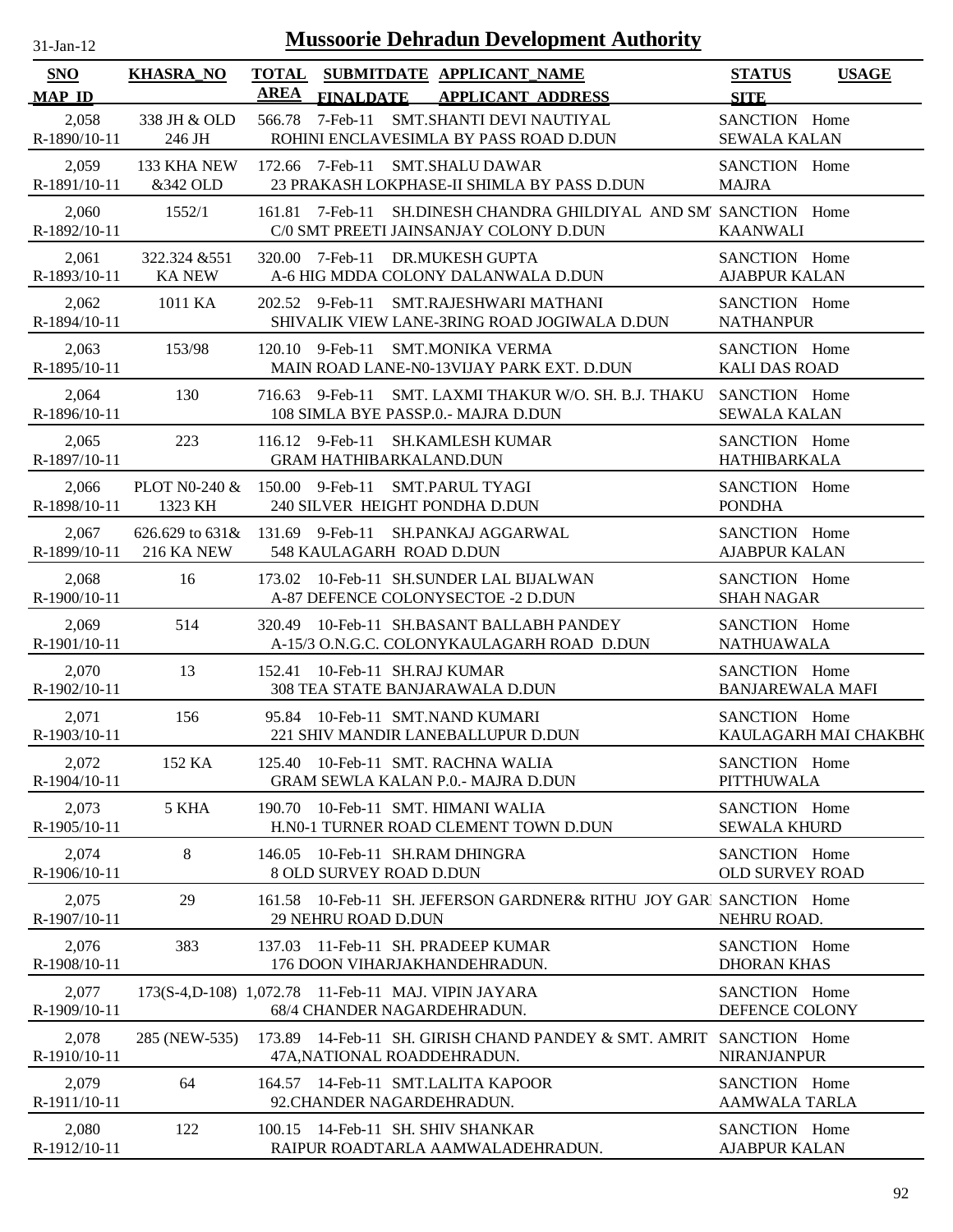| 31-Jan-12 |  |
|-----------|--|
|           |  |

| <b>SNO</b>               | <b>KHASRA_NO</b>       | <b>TOTAL</b> |                                                              | SUBMITDATE APPLICANT NAME                                                                                  | <b>STATUS</b>                          | <b>USAGE</b> |
|--------------------------|------------------------|--------------|--------------------------------------------------------------|------------------------------------------------------------------------------------------------------------|----------------------------------------|--------------|
| <b>MAP ID</b>            |                        | AREA         | <b>FINALDATE</b>                                             | <b>APPLICANT ADDRESS</b>                                                                                   | <b>SITE</b>                            |              |
| 2,081<br>R-1913/10-11    | 270                    | 83.82        |                                                              | 14-Feb-11 SH. SACHIDA NAND KIMOTHI<br>INDRA ENCLAVEHARBANSWALADEHRADUN.                                    | SANCTION Home<br>HARBANSWALA (PART)    |              |
| 2,082<br>R-1914/10-11    | 1395                   |              | 278.21 14-Feb-11 SH. RAJIV VIG                               | 20, ANUPAM VIHARG M S ROADDEHRADUN.                                                                        | SANCTION Home<br><b>KAANWALI</b>       |              |
| 2,083<br>R-1915/10-11    | 1153/4                 |              | 204.17 14-Feb-11 SH. VINOD KUMAR                             | 60 VYOM PRASTHAGMS ROADDEHRADUN.                                                                           | SANCTION Home<br><b>KAANWALI</b>       |              |
| 2,084<br>R-1916/10-11    | 145(33)                |              | 163.64 14-Feb-11 SH. ASHISH MITTAL                           | 22, DEEPLOK COLONYBALLUPUR, DEHRADUN.                                                                      | SANCTION Home<br><b>KAULAGARH</b>      |              |
| 2,085<br>R-1917/10-11    | 331 KA                 | 387.46       |                                                              | 15-Feb-11 SMT. MANISHA THAPLIYAL<br>AMAN VIHAR, CHIROWALIDEHRADUN.                                         | SANCTION Home<br><b>DHORAN KHAS</b>    |              |
| 2,086<br>R-1918/10-11    | 9 GHA                  |              | 9 MAYUR VIHARDEHRADUN.                                       | 103.55 15-Feb-11 DR. KUMUD UPADHEY                                                                         | SANCTION Home<br><b>KANDOLI</b>        |              |
| 2,087<br>R-1919/10-11    | 647 M<br>(NEW-840)     |              |                                                              | 239.28 15-Feb-11 SH. SHAFEEQ AHMAD<br>TURNER ROADCLEMENT TOWNDEHRADUN.                                     | SANCTION Home<br><b>MAJRA</b>          |              |
| 2,088<br>R-1920/10-11    | CHA)<br>596 KH         | 396.00       |                                                              | 15-Feb-11 COL. RAJENDER SINGH RAWAL<br>GURUDWARA ROADCLEMENT TOWNDEHRADUN.                                 | SANCTION Home<br><b>MAJRA</b>          |              |
| 2,089<br>R-1921/10-11    | 408/4 MIN              |              | 13 MOHIT NAGARDEHRADUN.                                      | 173.21 15-Feb-11 SH. PRADEEP KUMAR                                                                         | SANCTION Home<br><b>KAANWALI</b>       |              |
| 2,090<br>R-1922/10-11    | 88,89 MIN              |              | 76/57, RAJPUR ROADDEHRADUN                                   | 396.85 15-Feb-11 SH. SOM DUTT SHARMA                                                                       | SANCTION Home<br><b>KARANPUR KHAS</b>  |              |
| 2,091<br>R-1923/10-11    | 201                    |              | 343.89 17-Feb-11 SH. SHANKAR LAL                             | DHARAMPURHARIDWAR ROADDEHRADUN.                                                                            | RE-OPENE Home<br><b>AJABPUR KALAN</b>  |              |
| 2,092<br>R-1923/10-11-RE | 201                    |              | 343.89 18-May-11 SH. SHANKAR LAL                             | DHARAMPURHARIDWAR ROADDEHRADUN.                                                                            | SANCTION Home<br><b>AJABPUR KALAN</b>  |              |
| 2,093<br>R-1924/10-11    | 203 M<br>$(OLD-161M)$  |              | 156.40 17-Feb-11 SMT. SAROJ MEHTA                            | 137 VIDHYA VIHARPEETH MARGVIKAS NAGAR                                                                      | SANCTION Home<br>JOHDI                 |              |
| 2,094<br>R-1925/10-11    | 43                     |              | 126.42 17-Feb-11 SH. GIAN SINGH<br>43 DILARAM BAZARDEHRADUN. |                                                                                                            | SANCTION Home<br><b>DILARAM</b>        |              |
| 2,095<br>R-1926/10-11    | 1083                   |              |                                                              | 163.57 17-Feb-11 SH. RAMAN SINGH & SMT. ANURADHA GAU SANCTION Home<br>VILL & P.O. KANWALIGMS ROADDEHRADUN. | <b>KAANWALI</b>                        |              |
| 2,096<br>R-1927/10-11    | 184                    | 90.69        | ADHOIWALA DEHRADUN.                                          | 17-Feb-11 SH. SANJEEV KUMAR SHARMA                                                                         | SANCTION Home<br><b>ADOIWALA</b>       |              |
| 2,097<br>R-1928/10-11    | 137                    | 1.784.00     | <b>SALAN GAUNDEHRADUN</b>                                    | 18-Feb-11 SH. TUSAR KANT JOSHI                                                                             | SANCTION Home<br><b>SALON GAON</b>     |              |
| 2,098<br>R-1929/10-11    | 366                    | 111.39       |                                                              | 18-Feb-11 SH. SHIV SHANKAR JOSHI<br>NEAR PRIMARY SCHOOLCHIDONWALI, KANDOLI                                 | SANCTION Home<br><b>DHORAN KHAS</b>    |              |
| 2,099<br>R-1930/10-11    | 1172/2                 | 145.13       | 18-Feb-11 SH.D.K.BHATIA<br><b>148 RAM VIHARDEHRADUN</b>      |                                                                                                            | SANCTION Home<br><b>GARHI</b>          |              |
| 2,100<br>R-1931/10-11    | 517/2                  | 116.00       |                                                              | 18-Feb-11 SMT.RANJAN M SHAH & SMT JAGRUTI D.G<br>235 VIVEK VIHAR HANUMAN MANDIR LANE NEXT TO WAD KAANWALI  | SANCTION Home                          |              |
| 2,101<br>R-1932/10-11    | 1200 KHA               | 87.90        | VILL- GHOGASANJANI SAINTEHRI                                 | 18-Feb-11 SMT. FATIMA BEGUM                                                                                | SANCTION Home<br><b>MAJRA</b>          |              |
| 2,102<br>R-1933/10-11    | 1323 KHA<br>(PLOT-242) | 150.00       | SILVER HEIGHTPONDHA                                          | 18-Feb-11 SH.DEVENDAR SINGH                                                                                | SANCTION Home<br><b>PONDHA</b>         |              |
| 2,103<br>R-1934/10-11    | 458/351                |              | 46/6 KAULAGARH ROADDEHRADUN                                  | 198.32 18-Feb-11 SMT.SHASHI KALA THAPLIYAL                                                                 | SANCTION Home<br><b>RAJENDAR NAGAR</b> |              |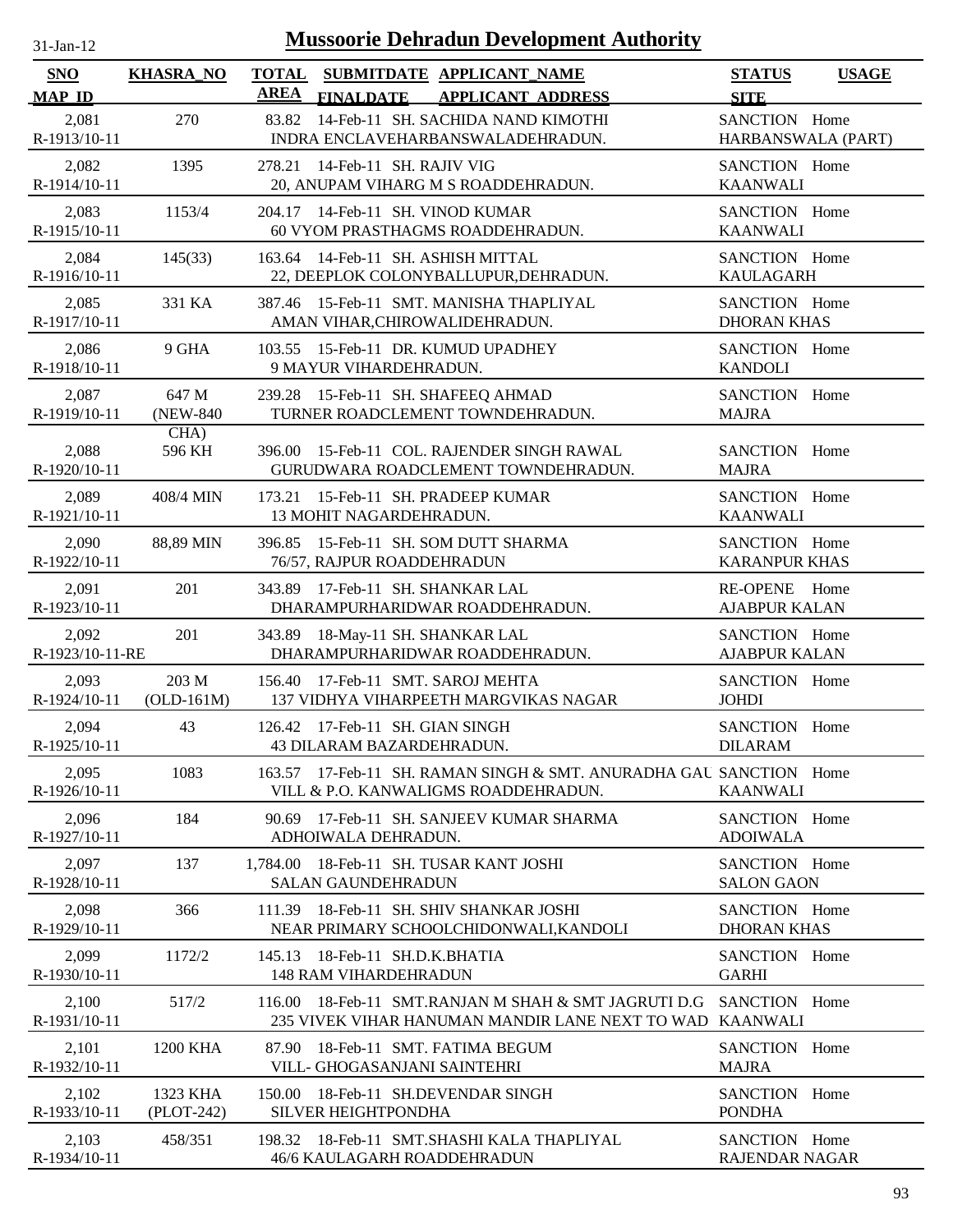| $31-Jan-12$           |                       |             |                                                              | <b>Mussoorie Dehradun Development Authority</b>                                           |                                        |                     |
|-----------------------|-----------------------|-------------|--------------------------------------------------------------|-------------------------------------------------------------------------------------------|----------------------------------------|---------------------|
| SNO<br><b>MAP ID</b>  | <b>KHASRA_NO</b>      | <b>AREA</b> |                                                              | TOTAL SUBMITDATE APPLICANT_NAME<br>FINALDATE APPLICANT ADDRESS                            | <b>STATUS</b><br><b>SITE</b>           | <b>USAGE</b>        |
| 2,104<br>R-1935/10-11 | 1056 MIN(1835<br>THA) | 181.11      | 18-Feb-11 SH. D. S. TARIYAL                                  | L-2/116 MDDA COLONYKEDARPURAMDEHRADUN                                                     | SANCTION Home<br><b>AJABPUR KALAN</b>  |                     |
| 2,105<br>R-1936/10-11 | 713/708               |             | 113 RAJENDER NAGARDEHRADUN                                   | 83.64 18-Feb-11 SH.PANKAJ AGGARWAL                                                        | SANCTION Home<br><b>RAJENDAR NAGAR</b> |                     |
| 2,106<br>R-1937/10-11 | 80/5 (OLD-494)        |             | 217.68 18-Feb-11 SH. VIPIN SAHNI                             | 494 KHURBURA MOHALLADEHRADUN                                                              | SANCTION Home<br>KHURBURA MOHALLA      |                     |
| 2,107<br>R-1938/10-11 | 1166                  |             |                                                              | 210.87 18-Feb-11 SH.BIRENDRA SINGH RANA<br>LANE NO-6, PHASE-2VIVEKANAND GRAMDEHRADUN      | SANCTION Home<br><b>NATHANPUR</b>      |                     |
| 2,108<br>R-1939/10-11 | 57 KA                 |             | 224-C, KISHAN NAGARDEHRADUN                                  | 118.35 18-Feb-11 SMT. GANESHI DEVI                                                        | SANCTION Home<br>PREMPUR MAFI (PART)   |                     |
| 2,109<br>R-1940/10-11 | 27                    |             | 27 KESHEV ROADDEHARADUN                                      | 125.46 19-Feb-11 SH. VIJAY KUMAR GUPTA                                                    | SANCTION Home<br><b>KESHAV ROAD</b>    |                     |
| 2,110<br>R-1941/10-11 | 27                    |             | 99.49 19-Feb-11 SH. RAJESH GUPTA<br>27, KESHEV ROADDEHARADUN |                                                                                           | SANCTION Home<br><b>KESHAV ROAD</b>    |                     |
| 2,111<br>R-1942/10-11 | 248 (NEW-852)         |             |                                                              | 357.42 19-Feb-11 DR. HAR SINGH NEGI<br>92, SHATABDI ENCLAVENATHANPUR, DEHARADUN           | SANCTION Home<br><b>NATHANPUR</b>      |                     |
| 2,112<br>R-1943/10-11 | 20 MIN (46 PA)        |             | 67 RAM VIHARDEHARADUN                                        | 112.87 19-Feb-11 SH. JAYANTA BHATTACHARYA & SHARMIS SANCTION Home                         |                                        | CHAI BAGH KAULAGARH |
| 2,113<br>R-1944/10-11 | 117/1                 |             | 519 VIJAY PARK EXT.DEHARADUN                                 | 260.12 19-Feb-11 SH.GAJENDRA PAL SINGH                                                    | SANCTION Home<br><b>KAANWALI</b>       |                     |
| 2,114<br>R-1945/10-11 | 1099 (new-1839)<br>DA |             |                                                              | 268.33 21-Feb-11 SH. HARISH BAHUGUNA<br>40. ADVETANAND MARGRISHIKESH                      | SANCTION Home<br><b>AJABPUR KALAN</b>  |                     |
| 2,115<br>R-1946/10-11 | 939 KA                |             |                                                              | 405.88 21-Feb-11 SMT. VINITA RAWAT<br>VILL- KANHARWALAP.O.BHANIYAWALADEHRADUN.            | SANCTION Home<br><b>NATHANPUR</b>      |                     |
| 2,116<br>R-1947/10-11 | 1143 MIN              |             |                                                              | 177.51 21-Feb-11 SH. JAGDAMBA PARSHAD KUKRETI<br>VILL-KEDARPURMOTHOROWALADEHRADUN.        | SANCTION Home<br><b>KEDARPUR</b>       |                     |
| 2,117<br>R-1948/10-11 | 188                   |             | A/34/7 ONGC COLONYDEHRADUN.                                  | 169.13 21-Feb-11 SMT. SANGEETA KOTHARI                                                    | SANCTION Home<br><b>RAIPUR</b>         |                     |
| 2,118<br>R-1949/10-11 | <b>820 MIN</b>        |             | 21 CURJON ROADDEHRADUN.                                      | 109.11 21-Feb-11 SH.KAPILDEV SHARMA                                                       | SANCTION Home<br><b>NATHANPUR</b>      |                     |
| 2,119<br>R-1950/10-11 | 1267 GA               |             | 25 SHASTRI NAGARDEHRADUN.                                    | 435.30 21-Feb-11 SHA MANMOHAN SINGH RAWAT                                                 | SANCTION Home<br><b>NATHANPUR</b>      |                     |
| 2,120<br>R-1951/10-11 | 862(646 NEW)          |             | B/60, AJABPUR KALANDEHRADUN.                                 | 242.22 21-Feb-11 SH. JAY SINGH PUNDIR                                                     | SANCTION Home<br><b>AJABPUR KALAN</b>  |                     |
| 2,121<br>R-1952/10-11 | 933 (247)             |             | D-1 NEHRU COLONYDEHRADUN.                                    | 92.35 21-Feb-11 SH. MUKESH KUMAR RANA                                                     | SANCTION Home<br><b>NATHANPUR</b>      |                     |
| 2,122<br>R-1953/10-11 | 250 min(108)<br>old)  |             | 45 REST CAMPDEHRADUN.                                        | 112.25 21-Feb-11 SH. INDERPREET KAUR                                                      | SANCTION Home<br><b>AJABPUR KHURD</b>  |                     |
| 2,123<br>R-1954/10-11 | 18/13 (OLD 14)        | 232.09      | 21-Feb-11 SH. AJAY SHARMA                                    | 18/13 ANURAG BHAWANDEHRADUN.                                                              | SANCTION Home<br><b>BALBIR ROAD</b>    |                     |
| 2,124<br>R-1955/10-11 | 566 M                 | 179.56      |                                                              | 21-Feb-11 SMT. URMILA BHANDARI<br>LANE NO-9BADRISH COLONYDEHRADUN.                        | SANCTION Home<br><b>DHARMPUR</b>       |                     |
| 2,125<br>R-1956/10-11 | 552                   | 92.01       |                                                              | 21-Feb-11 SH, SIDDARATH BHASIN & SH, RAJ BHASIN<br>9-A LANE NO-4ASHIRWAD ENCLAVEDEHRADUN. | SANCTION Home<br><b>KAANWALI</b>       |                     |
| 2,126                 | 552                   |             |                                                              | 91.09 21-Feb-11 SH. SIDDARTH BHASIN & SH. RAJ BHASIN                                      | SANCTION Home                          |                     |

9-A LANE NO-4ASHIRWAD ENCLAVEDEHRADUN.

R-1957/10-11

KAANWALI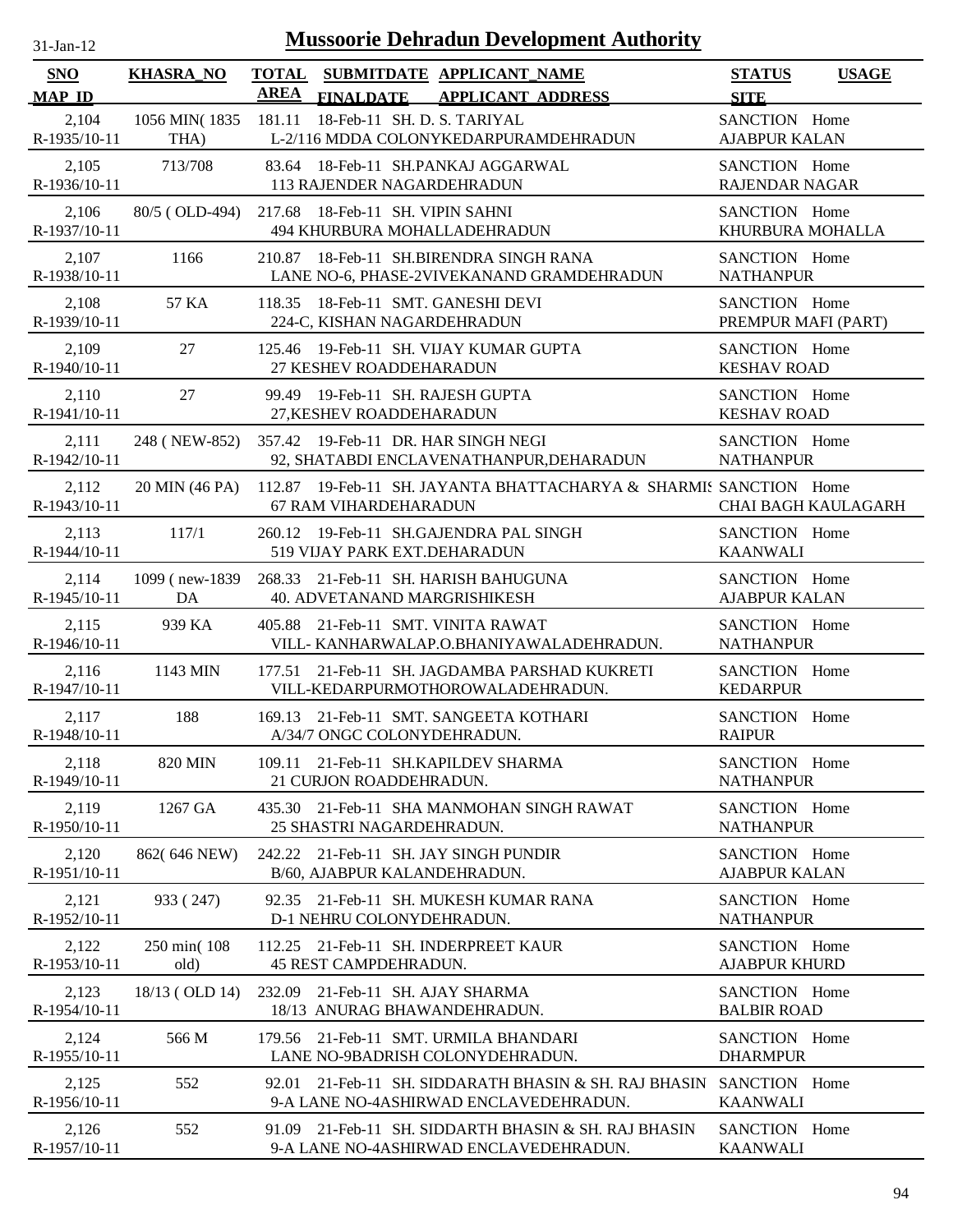| $31-Jan-12$           |                                      |             | <b>Mussoorie Dehradun Development Authority</b>                                                                  |                                       |                              |
|-----------------------|--------------------------------------|-------------|------------------------------------------------------------------------------------------------------------------|---------------------------------------|------------------------------|
| <b>SNO</b>            | <b>KHASRA_NO</b>                     |             | TOTAL SUBMITDATE APPLICANT NAME                                                                                  | <b>STATUS</b>                         | <b>USAGE</b>                 |
| <b>MAP ID</b>         |                                      | <b>AREA</b> | <b>FINALDATE</b><br><b>APPLICANT ADDRESS</b>                                                                     | <b>SITE</b>                           |                              |
| 2,127<br>R-1958/10-11 | 104                                  | 103.14      | 21-Feb-11 SH. JAIVEER SINGH<br>CHHABIL BAGKANWALI ROADDEHRADUN.                                                  | SANCTION Home<br><b>KAANWALI</b>      |                              |
| 2,128<br>R-1959/10-11 | 229 KA                               |             | 167.40 21-Feb-11 SH. ANIL KUMAR<br>21, E.C.ROADDEHRADUN.                                                         | SANCTION Home<br>MATHUROWALA (PART)   |                              |
| 2,129<br>R-1960/10-11 | 636                                  |             | 105.94 21-Feb-11 SMT.CHANDRA KANTA ARORA<br>231 DANDIPUR MOHALLADEHRADUN.                                        | SANCTION Home<br><b>DHARMPUR</b>      |                              |
| 2,130<br>R-1961/10-11 | 1600 MIN                             |             | 122.57 22-Feb-11 SH. JOTIRMAY THAPLIYAL<br>25/2 TEG BAHADUR ROAD-1DALANWALADEHRADUN.                             | SANCTION Home<br><b>RAIPUR</b>        |                              |
| 2,131<br>R-1962/10-11 | 875 MIN                              |             | 375.45 22-Feb-11 SMT. ASHA TOMAR<br>26/2 SHATABDI ENCLAVEJOGIWALA, DEHRADUN.                                     | SANCTION Home<br><b>NATHANPUR</b>     |                              |
| 2,132<br>R-1963/10-11 | 185                                  |             | 169.61 22-Feb-11 SH. CHANDI PARSAD KHANDURI<br>VILL-NAHKOTP.O. KARANPRAYAGCHAMOLI                                | SANCTION Home<br><b>AJABPUR KHURD</b> |                              |
| 2,133<br>R-1964/10-11 | 9/7                                  |             | 179.96 22-Feb-11 SH. GAYENDRA KAKKAR & SMT. SUDESH K REJECTED Home<br>9/7 BODY GUARDDEHRADUN.                    |                                       | <b>BODY GUARD CANAL ROAD</b> |
| 2,134<br>R-1965/10-11 | $626,630,631$ (<br><b>NEW216 KA)</b> |             | 95.53 22-Feb-11 SMT. PRACHI AGGARWAL<br>113 RAJENDRA NAGARDEHRADUN.                                              | SANCTION Home<br><b>AJABPUR KALAN</b> |                              |
| 2,135<br>R-1966/10-11 | 193 KA                               |             | 200.00 22-Feb-11 SH.RAJ SINGH PUNDIR & SMT.SHASHA PUNI SANCTION Home<br>P-110/3 VIGYAN VIHARRAIPUR ROADDEHRADUN. | <b>AJABPUR KALAN</b>                  |                              |
| 2,136<br>R-1967/10-11 | 253 GA & 254<br><b>MIN</b>           |             | 170.08 22-Feb-11 SH. RAJ MANOCHA, SH. PRADEEP KUMAR & SANCTION Home<br>15/1 SUBHASH ROADDEHRADUN.                | <b>JAKHAN</b>                         |                              |
| 2,137<br>R-1968/10-11 | 376                                  |             | 216.32 23-Feb-11 SH. RAJIV SOOD<br>36 KRISHNA VIHARJAKHAN, DEHRADUN.                                             | SANCTION Home<br><b>JOHDI</b>         |                              |
| 2,138<br>R-1969/10-11 | 1182 KHA                             |             | 119.63 23-Feb-11 SH. INDER SINGH NEGI<br>35 RING ROADJOGIWALA, DEHRADUN.                                         | SANCTION Home<br><b>NATHANPUR</b>     |                              |
| 2,139                 | 250<br>R-1970/10-11 MIN(OLD-108)     | 82.01       | 23-Feb-11 SMT.JOGINDER KAUR<br><b>45 REST CAMPDEHRADUN.</b>                                                      | SANCTION Home<br><b>AJABPUR KHURD</b> |                              |
| 2,140<br>R-1971/10-11 | 151 NHA                              |             | 187.30 23-Feb-11 SH. VIJENDRA SINGH RANA<br>AJABPUR KHURDDEHRADUN.                                               | SANCTION Home<br><b>AJABPUR KHURD</b> |                              |
| 2,141<br>R-1972/10-11 | 96 KA & 73                           |             | 129.65 23-Feb-11 SH. GUMAN SINGH<br>26 DIVYA VIHARDANDA DHARAMPURDEHRADUN.                                       | SANCTION Home<br><b>HARRAWALA</b>     |                              |
| 2,142<br>R-1973/10-11 | 169                                  |             | 168.07 23-Feb-11 SH MAHENDRA KUMAR<br><b>135 DHARAMPURDEHRADUN</b>                                               | SANCTION Home<br><b>DHARMPUR</b>      |                              |
| 2,143<br>R-1974/10-11 | 1323 KHA                             |             | 150.00 23-Feb-11 SH. SANJAY KUMAR<br>279 SILVER HEIGHTPAUNDHA, DEHRADUN.                                         | SANCTION Home<br><b>PONDHA</b>        |                              |
| 2,144<br>R-1975/10-11 | 508/1                                |             | 449.44 23-Feb-11 SH. R.S. VERMA<br>4/4 RAJIV JUYAL MARGMAJRA, DEHRADUN.                                          | SANCTION Home<br>NIRANJANPUR          |                              |
| 2,145<br>R-1976/10-11 | 1505                                 |             | 66.22 23-Feb-11 SH. KAMLESH PATEL<br>KANWALIDEHRADUN.                                                            | SANCTION Home<br><b>KAANWALI</b>      |                              |
| 2,146<br>R-1977/10-11 | 1505                                 |             | 66.22 23-Feb-11 SMT. AARTI PATEL<br>KAMWALIKALI MANDIR ENCLAVEDEHRADUN.                                          | SANCTION Home<br><b>KAANWALI</b>      |                              |
| 2,147<br>R-1978/10-11 | 835 M                                |             | 163.48 23-Feb-11 SH. SUBHASH SATI<br>34 VISHNU VIHAR AJABPUR KALANDEHRADUN.                                      | SANCTION Home<br><b>AJABPUR KALAN</b> |                              |
| 2,148<br>R-1979/10-11 | 36                                   |             | 3,763.94 23-Feb-11 SH. DHAN RAJ SURI & DR. SHEILA SURI<br>36 INDER ROADDEHRADUN.                                 | SANCTION Home<br><b>INDER ROAD</b>    |                              |
| 2,149<br>R-1980/10-11 | 63 min                               |             | 91.86 24-Feb-11 SMT. NEHA ALLUWALIA<br><b>75 RAJPUR ROADDEHRADUN</b>                                             | SANCTION Home                         | VIJAYPUR HATHI BADKALA       |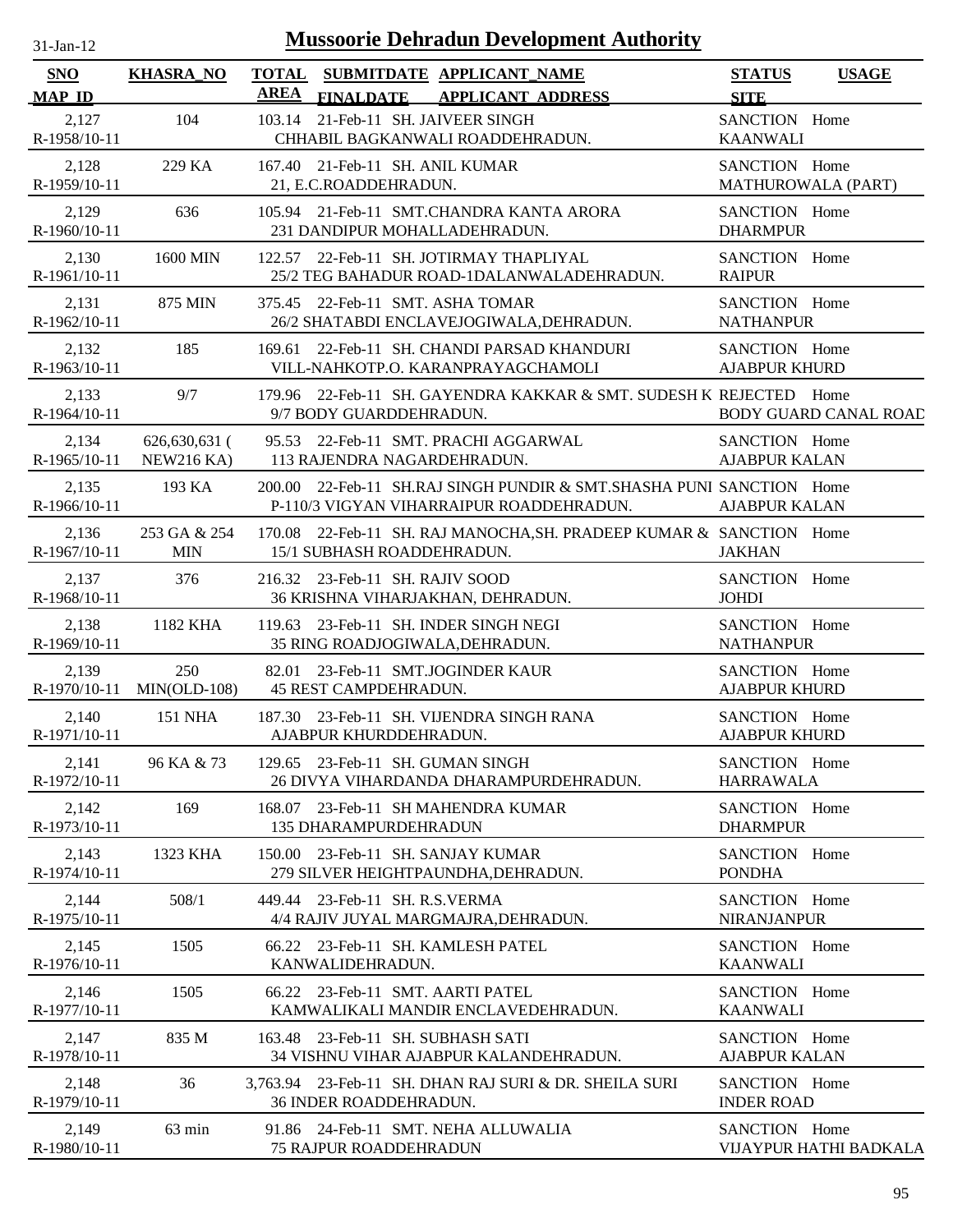| $31$ -Jan-12 |  |
|--------------|--|

| SNO<br><b>MAP ID</b>     | <b>KHASRA_NO</b>         | <b>TOTAL</b><br><b>AREA</b> | <b>FINALDATE</b>                                                              | SUBMITDATE APPLICANT NAME<br><b>APPLICANT ADDRESS</b> |                                                                                                               | <b>STATUS</b><br><b>SITE</b>            | <b>USAGE</b>               |
|--------------------------|--------------------------|-----------------------------|-------------------------------------------------------------------------------|-------------------------------------------------------|---------------------------------------------------------------------------------------------------------------|-----------------------------------------|----------------------------|
| 2,150<br>R-1981/10-11    | 84 CHA                   | 145.29                      | 24-Feb-11 SMY. RASHNA BHARATWAN<br>VILL-TAMBU KI DHARSUWAKHOLI.               |                                                       |                                                                                                               | SANCTION Home<br><b>KANDOLI</b>         |                            |
| 2,151<br>R-1982/10-11    | 1877 KH                  |                             |                                                                               |                                                       | 71.31 24-Feb-11 SH. PAWAN & SMT. RANJEETA PANWAR<br>CHANDRA SINGH GARWALI MARGBANJARAWALADEHRAD AJABPUR KALAN | SANCTION Home                           |                            |
| 2,152<br>R-1983/10-11    | 1112 KA                  |                             | 116.74 24-Feb-11 SH. KUNDAN LAL<br>LOWAR NATHANPURNEHRUGRAMDEHRADUN           |                                                       |                                                                                                               | SANCTION Home<br><b>NATHANPUR</b>       |                            |
| 2,153<br>R-1984/10-11    | 114/1(121)<br>KHA)       |                             | 144.92 24-Feb-11 SMT.USHA DEVI<br>VILL-BADASIP.O-BADASIDEHRADUN               |                                                       |                                                                                                               | REJECTED Home<br><b>ADOIWALA</b>        |                            |
| 2,154<br>R-1984/10-11-RE | 114/1(121)<br>KHA)       |                             | 144.92 19-Apr-11 SMT.USHA DEVI<br>VILL-BADASIP.O-BADASIDEHRADUN               |                                                       |                                                                                                               | SANCTION Home<br><b>ADOIWALA</b>        |                            |
| 2,155<br>R-1985/10-11    | 109/168                  |                             | 498.61 24-Feb-11 SH. SUNDER SINGH PUNDIR<br>109/68, SALAWALADEHRADUN          |                                                       |                                                                                                               | SANCTION Home<br>SALAWALA               |                            |
| 2,156<br>R-1986/10-11    | 129 MIN                  |                             | 161.91 24-Feb-11 SMT. SUNILA DIMRI                                            |                                                       | 354/4 NES SHASTRI NAGARSEEMADWAR-PHESE-2DEHRADU MAOWALA MAAFI                                                 | SANCTION Home                           |                            |
| 2,157<br>R-1987/10-11    | $30/1(219-c)$            |                             | 235.58 24-Feb-11 SMT. USHA KUMARI<br><b>SALAWALA DEHRADUN</b>                 |                                                       |                                                                                                               | SANCTION Home<br><b>ADOIWALA</b>        |                            |
| 2,158<br>R-1988/10-11    | 571                      |                             | 83.64 24-Feb-11 SH.VINOD KUMAR SAINI<br><b>CLEMENTOWNDEHRADUN</b>             |                                                       |                                                                                                               | SANCTION Home<br><b>BHARUWALA GRANT</b> |                            |
| 2,159<br>R-1989/10-11    | 19 GA                    |                             | 298.44 25-Feb-11 SMT. AARTI JUDGE<br>14/2 STREET NO-1RAJENDRA NAGARDEHRADUN.  |                                                       |                                                                                                               | SANCTION Home                           | <b>CHAI BAGH KAULAGARH</b> |
| 2,160<br>R-1990/10-11    | 9 J, 9 CH<br>$(OLD-192)$ |                             | 166.06 25-Feb-11 SMT. SHASHI KALA<br>B-4, N.I.V.H116 RAJPUR ROADDEHRADUN.     |                                                       |                                                                                                               | SANCTION Home<br><b>KANDOLI</b>         |                            |
| 2,161<br>R-1991/10-11    | 226 KA (<br>OLD-129)     |                             | 88.62 25-Feb-11 SH. RAKESH CHANDRA BHATT<br>SEWALA KALANEAR GMS ROADDEHRADUN. |                                                       |                                                                                                               | SANCTION Home<br><b>SHEVLA KALAM</b>    |                            |
| 2,162<br>R-1992/10-11    | 1184 MIN                 |                             | 72.72 25-Feb-11 SH. NARESH KUMAR<br>12/2 GOVIND GARHDEHRADUN.                 |                                                       |                                                                                                               | SANCTION Home<br><b>KAANWALI</b>        |                            |
| 2,163<br>R-1993/10-11    | 9(NEW-44/19)             |                             | 21/22 OLD SURVEY ROADDEHRADUN.                                                |                                                       | 292.53 25-Feb-11 SMT. KAMLESH KAUR & SH. HARFRICK SI                                                          | REJECTED Home<br>OLD SURVEY ROAD        |                            |
| 2,164<br>R-1993/10-11-RE | 9(NEW-44/19)             |                             | 21/22 OLD SURVEY ROADDEHRADUN.                                                |                                                       | 292.53 19-Apr-11 SMT. KAMLESH KAUR & SH. HARFRICK SI                                                          | SANCTION Home<br><b>OLD SURVEY ROAD</b> |                            |
| 2,165<br>R-1994/10-11    | 156                      |                             | 69.23 25-Feb-11 SH. SARVESH SHARMA<br>39/7 RAJENDRA NAGARDEHRADUN.            |                                                       |                                                                                                               | SANCTION Home                           | KAULAGARH MAI CHAKBH(      |
| 2,166<br>R-1995/10-11    | 782                      |                             | 60.64 25-Feb-11 SMT. RUCHI VAID<br>NANAK VIHAR THDC COLONYDEHRADUN.           |                                                       |                                                                                                               | SANCTION Home<br><b>DEHRA KHAS</b>      |                            |
| 2,167<br>R-1996/10-11    | 588/6                    |                             | 365.49 25-Feb-11 SH. VIJAY RAM KOTNALA<br>C-185 NEHRU COLONYDEHRADUN.         |                                                       |                                                                                                               | SANCTION Home<br>DHARAMPUR DANDA        |                            |
| 2,168<br>R-1997/10-11    | 1582                     |                             | 227.95 25-Feb-11 SH. REKHA PANWAR<br>TARUN VIHARMOTHORAWALADEHRADUN.          |                                                       |                                                                                                               | SANCTION Home<br><b>AJABPUR KHURD</b>   |                            |
| 2,169<br>R-1998/10-11    | 12                       |                             | 94.09 26-Feb-11 SMT.MADHU<br>PATHRIAPEERDEHRADUN.                             |                                                       |                                                                                                               | SANCTION Home<br><b>DOBHALWALA</b>      |                            |
| 2,170<br>R-1999/10-11    | 20 M(<br>NEW-20M/18)     |                             | 473.56 26-Feb-11 SH. DARMYAN SINGH RAWAT<br>INDERPURDEHRADUN.                 |                                                       |                                                                                                               | SANCTION Home<br><b>INDRAPUR</b>        |                            |
| 2,171<br>R-2000/10-11    | 682                      |                             | 187.36 26-Feb-11 SMT.MANJU RANI<br>174-A RAJPUR ROADDEHRADUN.                 |                                                       |                                                                                                               | REJECTED<br><b>JAKHAN</b>               | Home                       |
| 2,172<br>R-2001/10-11    | 264                      |                             | 240.40 26-Feb-11 SH. ARVIND KISHORE<br>99/2 HARIDWAR ROADDEHRADUN.            |                                                       |                                                                                                               | RE-OPENE Home<br><b>NATHANPUR</b>       |                            |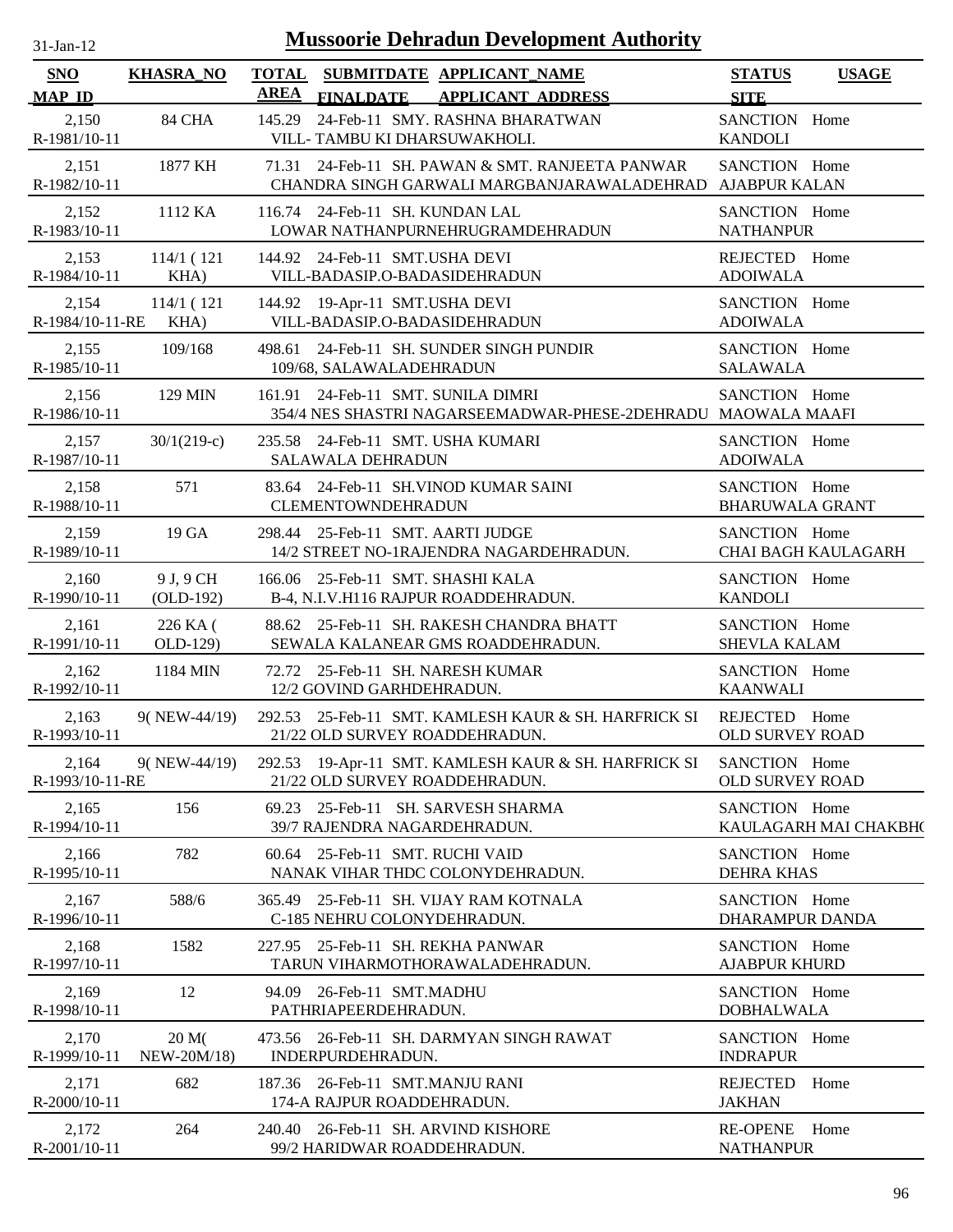| 31-Jan-12                   |                            |                             | <b>Mussoorie Dehradun Development Authority</b>                                                         |                                          |                               |
|-----------------------------|----------------------------|-----------------------------|---------------------------------------------------------------------------------------------------------|------------------------------------------|-------------------------------|
| <b>SNO</b><br><b>MAP ID</b> | <b>KHASRA NO</b>           | <b>TOTAL</b><br><b>AREA</b> | SUBMITDATE APPLICANT_NAME<br>FINALDATE APPLICANT ADDRESS                                                | <b>STATUS</b><br><b>SITE</b>             | <b>USAGE</b>                  |
| 2,173<br>R-2001/10-11-RE    | 264                        | 250.83                      | 20-Aug-11 SH. ARVIND KISHORE<br>99/2 HARIDWAR ROADDEHRADUN.                                             | SANCTION Home<br><b>NATHANPUR</b>        |                               |
| 2,174<br>R-2002/10-11       | 114 (NEW-313)              |                             | 102.64 26-Feb-11 SH. MAGAN SINGH RANA<br>BLOCK-CAJABPUR KHURDDEHRADUN.                                  | SANCTION Home<br><b>AJABPUR KHURD</b>    |                               |
| 2,175<br>R-2003/10-11       | 663 LA                     |                             | 75.62 26-Feb-11 SH. RAJAT GIEDIA & SH. MANPREET SINGH SANCTION Home<br>VYOM PRASTHGMS ROAD, DEHRADUN.   | <b>NIRANJANPUR</b>                       |                               |
| 2,176<br>R-2004/10-11       | 143 MIN                    |                             | 228.26 28-Feb-11 SH. H.R.JOSHI<br>BLOCK-CSARSWATI VIHARAJABPUR KHURD                                    | SANCTION Home<br><b>AJABPUR KHURD</b>    |                               |
| 2,177<br>R-2005/10-11       | 419 (NEW-560)<br>KA)       |                             | 83.64 28-Feb-11 SH.AJAY DUTTA<br><b>46 PARK ROAD D.DUN</b>                                              | SANCTION Home<br><b>DEHRA KHAS</b>       |                               |
| 2,178<br>R-2006/10-11       | 345                        |                             | 223.45 28-Feb-11 SMT. BIMLESHWARI DOBHAL<br>51/2 BANNU COLONYPWD. QUATERS RACE COURSE D.DUN RACE COURSE | SANCTION Home                            |                               |
| 2,179<br>R-2007/10-11       | 487                        |                             | 167.29 28-Feb-11 GURVEENDER KAUR<br><b>1 BALBIR ROAD D.DUN</b>                                          | <b>RE-OPENE</b><br><b>BADRIPUR</b>       | Home                          |
| 2,180<br>R-2007/10-11-RE    | 487                        |                             | 167.29 21-Apr-11 GURVEENDER KAUR<br><b>1 BALBIR ROAD D.DUN</b>                                          | SANCTION Home<br><b>BADRIPUR</b>         |                               |
| 2,181<br>R-2008/10-11       | 114                        |                             | 127.32 28-Feb-11 SH.DEEPAK GAUR& SMT.SONALI YADAV<br>RISHI VIHAR HARBANS WALA D.DUN                     | SANCTION Home<br><b>MOHUWALA MAFI</b>    |                               |
| 2,182<br>R-2009/10-11       | 2050                       |                             | 199.91 28-Feb-11 SH. BHIM PRAKASH POKHRIYAL<br>SIDHESWAR MANDIR MARGAJABPUR KALAN D.DUN                 | SANCTION Home<br><b>AJABPUR KALAN</b>    |                               |
| 2,183<br>$R-2010/10-11$     | 435/2                      |                             | 237.26 28-Feb-11 SH.JAIDESH SINGH OBEROI<br>6/19/8 PREM NAGAR D.DUN                                     | SANCTION Home<br><b>KAANWALI</b>         |                               |
| 2,184<br>R-2011/10-11       | 194                        |                             | 338.75 28-Feb-11 SH. H.K. SHAHI<br>F-27 I.I.P. COLONYMOHAKAM PUR D.DUN                                  | SANCTION Home<br><b>NATTHANPUR</b>       |                               |
| 2,185<br>$R-2012/10-11$     | 1345 KA                    |                             | 235.70 28-Feb-11 SMT. ASHA CHAMOLI<br>G- BLOCK SARASWATI VIHAROPP- SARASWATI HOLY BELL MOTHROWALA       | SANCTION Home                            |                               |
| 2,186<br>R-2013/10-11       | 139                        |                             | 290.11 1-Mar-11 SH. DEVENDRA PRASAD BAHUGUNA<br>DEV MEDICAL STORMALL ROADPAURI                          | SANCTION Home<br><b>BADRIPUR</b>         |                               |
| 2,187<br>R-2014/10-11       | <b>160 KHA</b>             |                             | 89.18 1-Mar-11 SH. SHANKAR BHAKUNI<br>552 B,TAPKESHWAR COLONYGARHI CANTT, DEHRADUN.                     | SANCTION Home                            | KAULAGARH MAI CHAKBH(         |
| 2,188<br>R-2015/10-11       | 368 GA                     |                             | 196.82 1-Mar-11 SH. IQBAL ULZZAMAN SIDDIQUI<br>37 INDIRA NAGAR COLONY D.DUN                             | SANCTION Home<br><b>MAJRA</b>            |                               |
| 2,189<br>R-2016/10-11       | 481                        |                             | 320.78 1-Mar-11 SMT.VEENA SHIVA<br>170/107/5 RAJPUR ROAD D.DUN                                          | <b>RE-OPENE</b><br><b>DAK PATTI</b>      | Home                          |
| 2,190<br>R-2016/10-11-RE    | 481                        |                             | 320.78 2-May-11 SMT.VEENA SHIVA<br>170/107/5 RAJPUR ROAD D.DUN                                          | <b>SANCTION</b><br><b>DAK PATTI</b>      |                               |
| 2,191<br>R-2017/10-11       | 238/5                      |                             | 183.68 1-Mar-11 SMT.NEERU VISHNOI<br>282 SEWLA KALAN D.DUN                                              | SANCTION Home<br><b>KAANWALI</b>         |                               |
| 2,192<br>R-2018/10-11       | 256                        |                             | 144.73 1-Mar-11 SMT.BHARTI SEMWAL<br>SHIVALIK ENCLAVE LANE-N0-1KARGI CHOWK D.DUN                        | SANCTION Home<br><b>BANJAREWALA MAFI</b> |                               |
| 2,193<br>R-2019/10-11       | 256 M& 867 M<br><b>NEW</b> |                             | 194.43 1-Mar-11 SMT. VIJAY LAXMI KOTHIYAL<br>SATABDI ENCLAVEGRAM NATHANPUR D.DUN                        | SANCTION Home<br><b>NATHANPUR</b>        |                               |
| 2,194<br>R-2020/10-11       | 72&73                      |                             | 1,780.00 1-Mar-11 DR.DALJAN SINGH HAMAL<br><b>GRAM KAULAGARH D.DUN</b>                                  | <b>RE-OPENE</b>                          | Home<br>KAULAGARH MAI CHAKBH( |
| 2,195<br>R-2020/10-11-RE    | 72&73                      |                             | 1,780.00 1-Nov-11 DR.DALJAN SINGH HAMAL<br><b>GRAM KAULAGARH D.DUN</b>                                  | SANCTION Home                            | KAULAGARH MAI CHAKBH(         |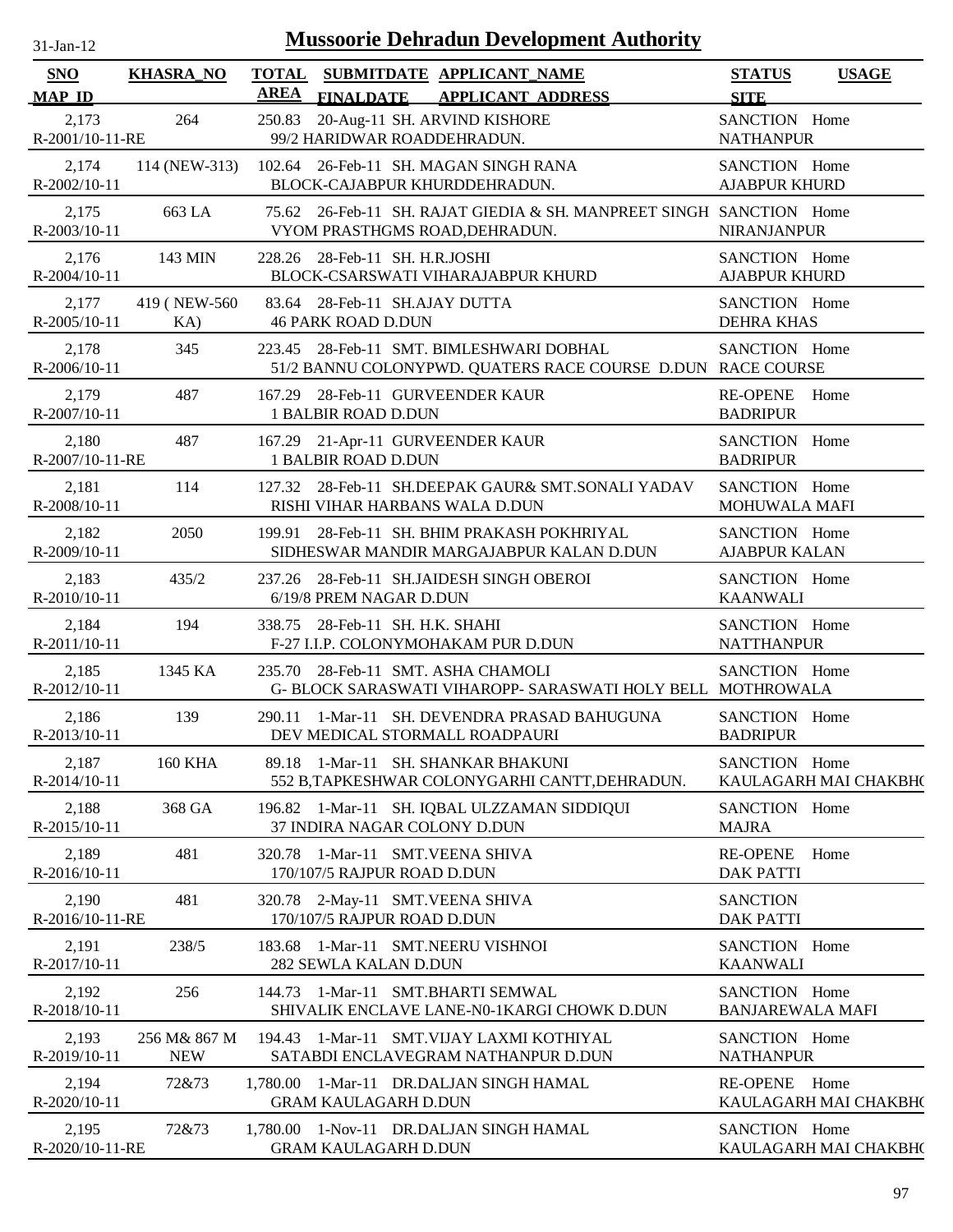| <b>SNO</b>                  | <b>KHASRA_NO</b>                        |                                                            | TOTAL SUBMITDATE APPLICANT NAME                                                                      | <b>STATUS</b><br><b>USAGE</b>                       |
|-----------------------------|-----------------------------------------|------------------------------------------------------------|------------------------------------------------------------------------------------------------------|-----------------------------------------------------|
| <b>MAP ID</b>               |                                         | <b>AREA</b><br><b>FINALDATE</b>                            | <b>APPLICANT ADDRESS</b>                                                                             | <b>SITE</b>                                         |
| 2,196<br>R-2021/10-11       | 57 JHA NEW&<br>51 OLD                   | 245.12                                                     | 3-Mar-11 SMT.RAJNI GARG& SMT.ROSHAN ARA<br>34 ADARSH VIHAR RAIPUR ROAD D.DUN                         | SANCTION Home<br><b>AAMWALA TARLA</b>               |
| 2,197<br>R-2022/10-11       | 189/2 NEW&<br>1290 OLD                  | 134.98                                                     | 3-Mar-11 MAJOR JITENDRA RATURI<br>C/0 RATURI GLASS SANITARY STORENEAR RISPANA BRIDG AJABPUR KALAN    | SANCTION Home                                       |
| 2,198                       | PLOT-N0-34<br>R-2023/10-11 HARI VIHAR & | 285.66                                                     | 3-Mar-11 SH.HIMANSHU MAMGAIN&SMT. SUREKHA 1 SANCTION Home<br>180 KAULAGARHP.0-KDMIPE D.DUN           | <b>KAANWALI</b>                                     |
| 2,199<br>$R - 2024/10 - 11$ | <b>KH.NO-128</b><br>133                 |                                                            | 203.59 3-Mar-11 SMT.NIRMALA THAPA& SH.MANISH THAP<br>531/A/3 TAPKESHWER COLONYGARHI CANTT D.DUN      | <b>RE-OPENE</b><br>Home<br><b>VIJAYPUR GOPIWALA</b> |
| 2,200<br>R-2024/10-11-RE    | 133                                     | 287.00                                                     | 29-Jun-11 SMT.NIRMALA THAPA& SH.MANISH THAP<br>531/A/3 TAPKESHWER COLONYGARHI CANTT D.DUN            | SANCTION Home<br><b>VIJAYPUR GOPIWALA</b>           |
| 2,201<br>R-2025/10-11       | 5 & 54/42 NEW                           | 91.41<br>3-Mar-11 SH. AMIT                                 | 703 ESSEL TOWERIVOLY COURT 1V MEHRAULI GURGAON F NEW CANT ROAD                                       | SANCTION Home                                       |
| 2,202<br>$R-2026/10-11$     | 167                                     | 98.65                                                      | 3-Mar-11 SH.FARMOOD HASSAN & KAMASUDDIN&SN RE-OPENE Home<br>MAZID WALI GALI GRAM MAJRA D.DUN         | <b>SEWALA KALAN</b>                                 |
| 2,203<br>R-2026/10-11-RE    | 167                                     | 232.24 4-Jun-11                                            | SH.FARMOOD HASSAN & KAMASUDDIN&SN SANCTION Home<br>MAZID WALI GALI GRAM MAJRA D.DUN                  | <b>SEWALA KALAN</b>                                 |
| 2,204<br>R-2027/10-11       | 1067                                    |                                                            | 199.54 3-Mar-11 SH. DWARIKA PRASAD RATURI<br>182 TEA STATEBANJARA WALA D.DUN                         | SANCTION Home<br><b>AJABPUR KALAN</b>               |
| 2,205<br>R-2028/10-11       | 1184                                    | 87 MOTTI BAZAR D.DUN                                       | 72.72 3-Mar-11 SH.SANJAY CHAUDHARY                                                                   | SANCTION Home<br><b>KAANWALI</b>                    |
| 2,206<br>R-2029/10-11       | 216/172                                 |                                                            | 133.36 3-Mar-11 SH.MAHESH DHAUNDIYAL<br>74/9 ARAGHAR HARIDWAR ROAD D.DUN                             | SANCTION Home<br><b>AARAGARH</b>                    |
| 2,207<br>R-2030/10-11       | 770                                     | 174.71 3-Mar-11 DR. ANIL UNIYAL                            | C/0 SH. S.C. KALA216/1 SAKET COLONY AJABPUR KALAN D                                                  | SANCTION Home<br><b>NATTHANPUR</b>                  |
| 2,208<br>R-2031/10-11       | 77/1                                    |                                                            | 127.24 4-Mar-11 SH.SURESH PRAKASH NAUTIYAL<br>R-2/6 CUSTOM COLONYNEHRU COLONY D.DUN                  | SANCTION Home<br><b>BANJAREWALA MAFI</b>            |
| 2,209<br>R-2032/10-11       | 1521& 658 OLD                           |                                                            | 288.10 4-Mar-11 SH. NATHI PRASAD BHATT<br>246-A NEW PARK ROAD GANDHI GRAM D.DUN                      | SANCTION Home<br><b>DEHRA KHAS</b>                  |
| 2,210<br>R-2033/10-11       | 514                                     | 147.15 4-Mar-11 SMT.LATA PAINULY<br>190/1 CHUKKUWALA D.DUN |                                                                                                      | SANCTION Home<br><b>ADOIWALA</b>                    |
| 2,211<br>$R - 2034/10 - 11$ | 1005                                    | 281.34 4-Mar-11 SMT.LUNGA DEVI                             | ASHOK VIHARAJABPUR KALAN D.DUN                                                                       | SANCTION Home<br><b>AJABPUR KALAN</b>               |
| 2,212<br>R-2035/10-11       | 102 OLD& 639<br>KA                      | 190.81                                                     | 4-Mar-11 SH.DARSHAN LAL JOSHI<br>GARHWAL COLONYP.0- KANWALI D.DUN                                    | SANCTION Home<br><b>AJABPUR KALAN</b>               |
| 2,213<br>R-2036/10-11       | 122                                     | 189.60<br>75 ARYA NAGAR BLOCK-2 D.DUN                      | 4-Mar-11 SMT.VANDANA RANA                                                                            | SANCTION Home<br><b>AJABPUR KHURD</b>               |
| 2,214<br>R-2037/10-11       | 330 & 104 OLD                           | 83 SUMAN NAGAR D.DUN                                       | 177.11 4-Mar-11 SH.RAMESH CHANDER                                                                    | SANCTION Home<br><b>MOTHROWALA</b>                  |
| 2,215<br>R-2038/10-11       | 428 DA                                  |                                                            | 289.49 5-Mar-11 SH.PETER EMMANUEL& SMT.AMARDEEP E SANCTION Home<br>PINE POINT LANDAURMUSSOORIE D.DUN | <b>GUJRADA MANSINGH</b>                             |
| 2,216<br>R-2039/10-11       | 1142                                    | 158.51 5-Mar-11                                            | DEENA RANA<br>VIKAS LOK SAHASTRADHARA ROAD D.DUN                                                     | SANCTION Home<br><b>NATHANPUR</b>                   |
| 2,217<br>R-2040/10-11       | 351                                     |                                                            | 64.24 5-Mar-11 SH. NANAK CHAND SAINI<br>124/3 GANGA VIHAR HARIDWAR ROAD D.DUN                        | SANCTION Home<br><b>AAMWALA TARLA</b>               |
| 2,218<br>R-2041/10-11       | 51/48                                   |                                                            | 61.57 5-Mar-11 SMT.ARCHANA MALIK<br>51/48 NARI SHILP MANDIR MARG D.DUN                               | SANCTION Home<br>NARI SHILP MANDIR MARG             |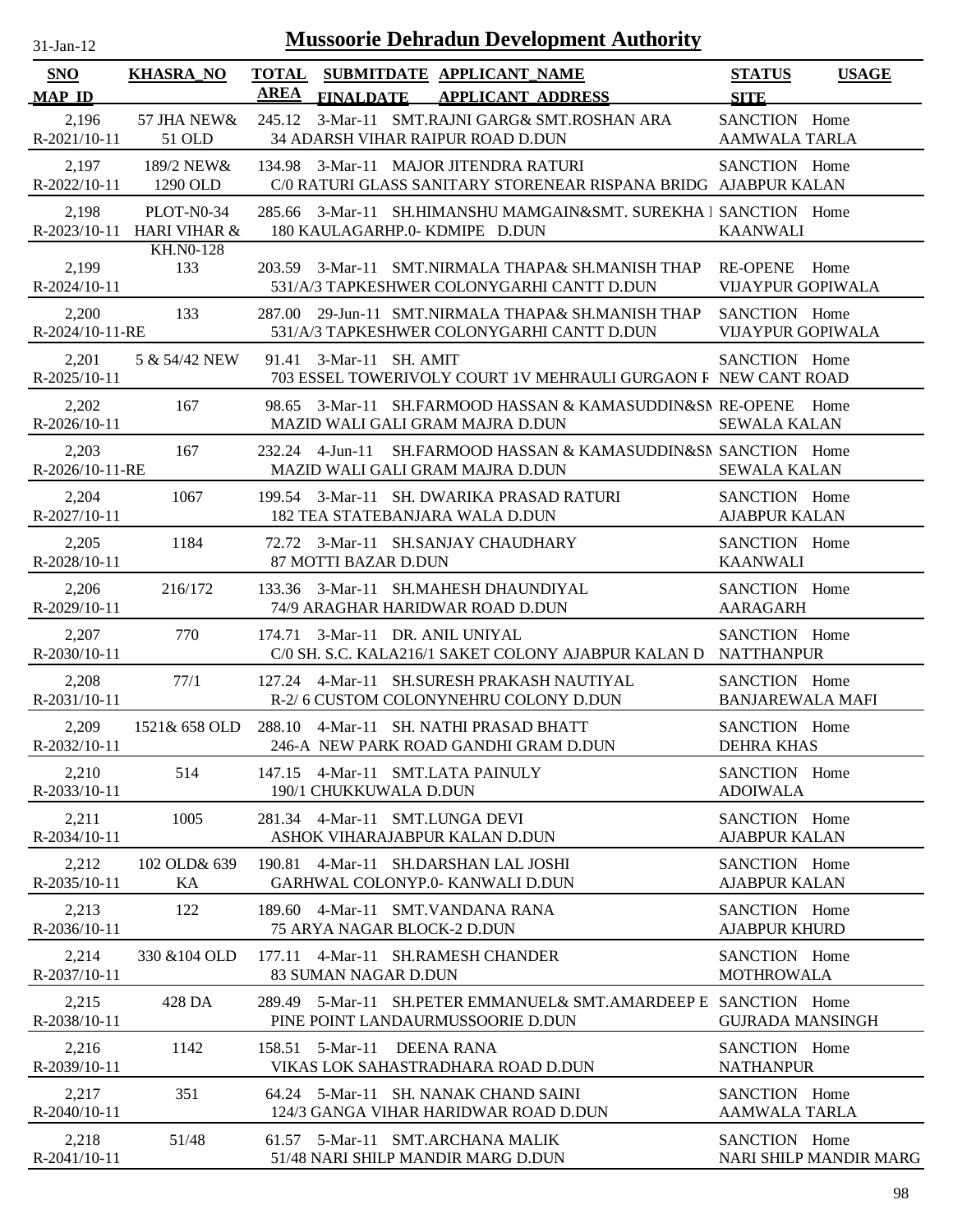| -.1211- |  |
|---------|--|
|         |  |

| <b>SNO</b><br><b>MAP ID</b> | <b>KHASRA NO</b>            | <b>AREA</b> | <b>FINALDATE</b>            | TOTAL SUBMITDATE APPLICANT NAME<br><b>APPLICANT ADDRESS</b>                                                                              | <b>STATUS</b><br><b>SITE</b>               | <b>USAGE</b>               |
|-----------------------------|-----------------------------|-------------|-----------------------------|------------------------------------------------------------------------------------------------------------------------------------------|--------------------------------------------|----------------------------|
| 2,219<br>R-2042/10-11       | 1672& 361/1<br><b>OLD</b>   |             |                             | 88.87 5-Mar-11 SMT.REKHA CHAUHAN<br>326 T-STATE BANJARA WALA D.DUN                                                                       | SANCTION Home<br><b>AJABPUR KHURD</b>      |                            |
| 2,220<br>$R - 2043/10 - 11$ | 939                         |             |                             | 136.66 5-Mar-11 SH.ASHOK PANDEY<br>C-4/3 TYPE-III O.F.D. STATE RAIPUR D.DUN                                                              | RE-OPENE Home<br><b>NATHANPUR</b>          |                            |
| 2,221<br>R-2043/10-11-RE    | 939                         | 136.66      |                             | 13-Apr-11 SH.ASHOK PANDEY<br>C-4/3 TYPE-III O.F.D. STATE RAIPUR D.DUN                                                                    | SANCTION Home<br><b>NATHANPUR</b>          |                            |
| 2,222<br>R-2044/10-11       | 683 LA                      |             | 87 D PARK ROAD D.DUN        | 70.46 5-Mar-11 SH.RAJESH KUMAR GUPTA                                                                                                     | SANCTION Home<br><b>NIRANJANPUR</b>        |                            |
| 2,223<br>R-2045/10-11       | 27 OLD & 46 YA              |             | <b>16 PARK ROAD D.DUN</b>   | 85.92 7-Mar-11 SMT.SEEMA MENDIRATTA                                                                                                      | SANCTION Home                              | <b>CHAI BAGH KAULAGARH</b> |
| 2,224<br>$R-2046/10-11$     | 118                         |             |                             | 217.38 7-Mar-11 SMT.ANUPAMA GUPTA&RITU GUPTA&SH.<br>317 CHAMAN VIHAR NIRANJANPUR D.DUN                                                   | SANCTION Home<br><b>SEWALA KALAN</b>       |                            |
| 2,225<br>$R-2047/10-11$     | 265/200 & 304<br><b>NEW</b> |             |                             | 191.61 7-Mar-11 SH.BANARSI LAL JAISWAL<br>2 SALAWALA HATHIBARKALAN D.DUN                                                                 | SANCTION Home<br><b>SALAWALA</b>           |                            |
| 2,226<br>R-2048/10-11       | 630/1                       |             | <b>GRAM DHARAMPUR D.DUN</b> | 172.79 7-Mar-11 SH. SHOORVIR SINGH SAJWAN                                                                                                | SANCTION Home<br><b>DHARMPUR</b>           |                            |
| 2,227<br>R-2049/10-11       | 630/1                       |             | <b>GRAM DHARAMPUR D.DUN</b> | 172.79 7-Mar-11 SH.VIRENDRA SINGH RAWAT                                                                                                  | SANCTION Home<br><b>DHARMPUR</b>           |                            |
| 2,228<br>$R-2050/10-11$     | 1944                        |             |                             | 198.42 7-Mar-11 SH.HARSH MANI UNIYAL<br>GANESH VIHAR MATA MANDIR ROAD AJABPUR KHURD D                                                    | SANCTION Home<br><b>AJABPUR KALAN</b>      |                            |
| 2,229<br>$R-2051/10-11$     | 48 & 56 NEW                 |             | VILL& P.0- BALAWALA D.DUN   | 130.84 7-Mar-11 SH.ASHWANI BISHT                                                                                                         | SANCTION Home<br><b>CHAK AJABPUR KALAN</b> |                            |
| 2,230<br>R-2052/10-11       | 48& 56 NEW                  |             |                             | 212.17 7-Mar-11 SH.RAJEEV KANDARI&SMT. REENA KANDA SANCTION Home<br>H.N0-4 SHAIL VIHARBEHIND GMVN NATRAJ CHOWK RISHIK CHAK AJABPUR KALAN |                                            |                            |
| 2,231<br>$R-2053/10-11$     | 23/1                        |             | 59 KANWALI ROAD D.DUN       | 128.24 8-Mar-11 SH.SATISH BANSAL                                                                                                         | SANCTION Home<br><b>KESHAV ROAD</b>        |                            |
| 2,232<br>R-2054/10-11       | 883                         |             |                             | 130.54 8-Mar-11 SH.KAMAR ALI& RIVA JUDEEN<br>PARK WALI GALIAJABPUR KALAN D.DUN                                                           | SANCTION Home<br><b>KAANWALI</b>           |                            |
| 2,233<br>R-2055/10-11       | $\tau$                      |             | 7-C MOHINI ROAD D.DUN       | 239.60 8-Mar-11 SH.RADHA KISHAN SAKLANI                                                                                                  | SANCTION Home<br><b>MOHINI ROAD</b>        |                            |
| 2,234<br>R-2056/10-11       | 2219 OLD                    |             | 142.81 8-Mar-11 SMT.NIRMALA | D-114 NAI BASTITIBET COLONY CLEMENT TOWN D.DUN                                                                                           | SANCTION Home<br><b>ARCADIA GRANT</b>      |                            |
| 2,235<br>R-2057/10-11       | 847 & 688 NEW               |             | 22 PRAKASH VIHAR D.DUN      | 207.12 8-Mar-11 SMT.MAMTA UNIYAL& DR. MANJU RANJA                                                                                        | SANCTION Home<br><b>AJABPUR KALAN</b>      |                            |
| 2,236<br>R-2058/10-11       | 106                         |             |                             | 96.57 8-Mar-11 SH.ARUN KUMAR<br><b>GRAM &amp; P.0- DULA KEARIDIST- MUZAFFAR NAGAR</b>                                                    | SANCTION Home<br><b>AJABPUR KHURD</b>      |                            |
| 2,237<br>R-2059/10-11       | 193                         |             |                             | 155.71 8-Mar-11 SMT.VANDANA UNIYAL<br>F-22 SHIV LOK COLONYRAIPUR ROAD D.DUN                                                              | SANCTION Home<br><b>CHAK RAIPUR</b>        |                            |
| 2,238<br>R-2060/10-11       | 57 & 58                     | 561.00      |                             | 8-Mar-11 SH. ABHISHEK PANDEY<br>VILL- BARETI P.0- CHITRESHWARDISTT- ALMORA                                                               | SANCTION Home<br><b>KULHAN KARANPUR</b>    |                            |
| 2,239<br>$R-2061/10-11$     | 223 (NEW-901<br>CHHA)       |             | 153/1 RACE COURSEDEHRADUN.  | 206.89 9-Mar-11 KM. HARNEET KAUR                                                                                                         | SANCTION Home<br><b>NATHANPUR</b>          |                            |
| 2,240<br>R-2062/10-11       | 104/54                      |             |                             | 113.92 9-Mar-11 SH. SAVINDER SINGH<br>104/54, CHANDER NAGARDEHRADUN.                                                                     | SANCTION Home<br><b>CHANDER NAGAR</b>      |                            |
| 2,241<br>R-2063/10-11       | 1513                        |             | 102 TYAGI ROADDEHRADUN.     | 157.67 9-Mar-11 SH. VIJAY BAHADUR SRIVASTAVA                                                                                             | SANCTION Home<br><b>KAANWALI</b>           |                            |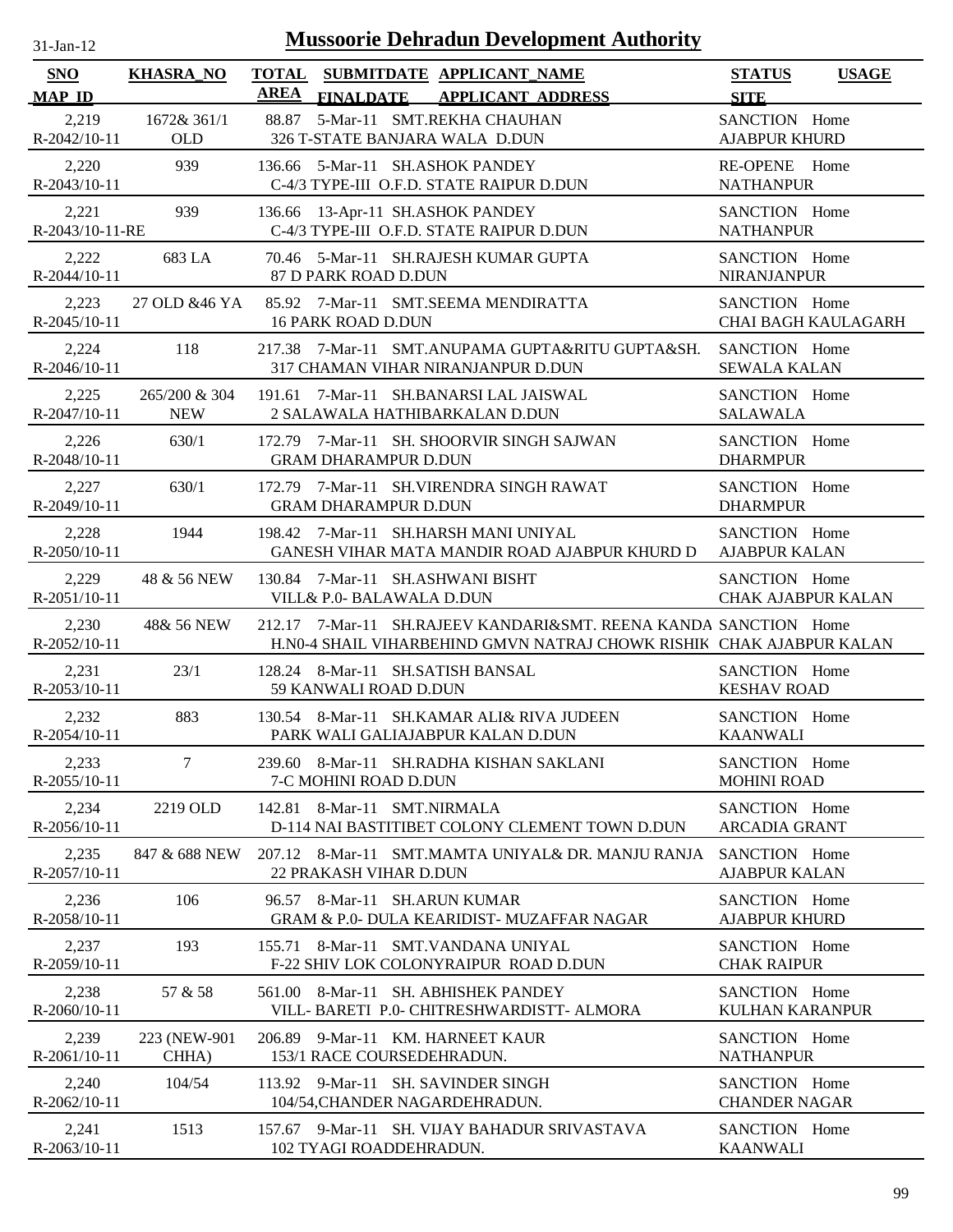| $31$ -Jan-12 |  |
|--------------|--|
|              |  |

| SNO                       | <b>KHASRA_NO</b>                | TOTAL SUBMITDATE APPLICANT NAME                                                                                                | <b>STATUS</b><br><b>USAGE</b>           |
|---------------------------|---------------------------------|--------------------------------------------------------------------------------------------------------------------------------|-----------------------------------------|
| <b>MAP ID</b>             |                                 | <b>AREA</b><br>FINALDATE APPLICANT ADDRESS                                                                                     | <b>SITE</b>                             |
| 2,242<br>R-2064/10-11     |                                 | 1459(PLOT-55) 175.00 9-Mar-11 SMT. SEEMA BANSAL<br>32/4 E.C. ROADDEHRADUN.                                                     | SANCTION Home<br><b>DEHRA KHAS</b>      |
| 2,243<br>R-2065/10-11     | 46 YA &27 OLD                   | 85.92 9-Mar-11 SH.AJAY MENDIRATTA<br><b>16 PARK ROAD D.DUN</b>                                                                 | SANCTION Home<br>CHAI BAGH KAULAGARH    |
| 2,244<br>R-2066/10-11     | $5-M$                           | 278.76 9-Mar-11 SH.VIJAY NAGPAL<br>4 JUYAL FLATS12-C NEW ROAD D.DUN                                                            | SANCTION Home<br><b>AJABPUR KALAN</b>   |
| 2,245<br>R-2067/10-11     | 817                             | 376.39 9-Mar-11 SMT.SHAIL RAUTHAN & SH D.B. RAUTHAN SANCTION Home<br>1/14 ASHIRWAD ENCLAVEBALLUPUR D.DUN                       | <b>KAANWALI</b>                         |
| 2,246<br>R-2068/10-11     | 817                             | 126.06 9-Mar-11 SH.ASHOK KUMAR GUPTA<br>84/3 BHANDARI BAGH D.DUN                                                               | SANCTION Home<br><b>DEHRA KHAS</b>      |
| 2,247<br>R-2069/10-11     | 5 <sup>5</sup>                  | 241.91 9-Mar-11 SH. S.K. AHUJA& SMT. PROMILLA AHUJA<br>108 SAKET NEW DELHI                                                     | SANCTION Home<br><b>CROSS ROAD</b>      |
| 2,248<br>R-2070/10-11 180 |                                 | PLOT-N0-S-3-C/ 654.00 10-Mar-11 MAJOR ASHOK KUMAR GHILDIYAL<br>SANIK COOP. HOUSINGBUILDING SOCIETY DEFENCE COLO DEFENCE COLONY | SANCTION Home                           |
| 2,249<br>R-2071/10-11     | 189<br>329 KA                   | 10-Mar-11 SH.SANJAY THAPA& SH.MAHESH GOYAL&S SANCTION Home<br>198.75<br><b>40 TURNER ROAD D.DUN</b>                            | <b>KARGI GRANT (PART)</b>               |
| 2,250<br>R-2072/10-11     | 683 LA                          | 78.04 10-Mar-11 SH.SACHIN GUGLANI<br>PREM NAGAR CHAKRATA ROA D.DUN                                                             | SANCTION Home<br><b>NIRANJANPUR</b>     |
| 2,251<br>R-2073/10-11     | 352 OLD& 1340<br><b>NEW</b>     | 110.41 11-Mar-11 SH. SRIPRAKASH CHANDRA<br>C-7 TRIMURTI VIHARTURNER ROAD D.DUN                                                 | SANCTION Home<br><b>AJABPUR KHURD</b>   |
| 2,252<br>R-2074/10-11     | <b>GA NEW</b>                   | 801 OLD& 1006 307.92 11-Mar-11 SMT. DEEPSHIKHA PANDEY<br>18 NEW HARIDWAR COLONYNEW PREM NAGAR ASHRAM F MAJRA                   | <b>RE-OPENE</b><br>Home                 |
| 2,253                     | R-2074/10-11-RE GA NEW          | 801 OLD& 1006 307.92 20-Aug-11 SMT. DEEPSHIKHA PANDEY<br>18 NEW HARIDWAR COLONYNEW PREM NAGAR ASHRAM F MAJRA                   | SANCTION Home                           |
| 2,254<br>R-2075/10-11     | 18 & 79                         | 191.90 11-Mar-11 SH. MOHSIN ALI<br>18 D.L. ROAD D.DUN                                                                          | SANCTION Home<br>D.L.ROAD               |
| 2,255<br>R-2076/10-11     | 484/487                         | 291.78 14-Mar-11 SH. RAJKUMAR JAIN<br>347 ONKAR ROADCHUKHUWALADEHRADUN.                                                        | SANCTION Home<br>CHUKKHUWALA            |
| 2,256<br>R-2077/10-11     | 120<br>$(NEW-17DA)$             | 247.93 14-Mar-11 SH. HARISH CHAWALA, SMT. RACHNA CHA RE-OPENE<br>28/5 IDGAHADEHRADUN.                                          | Home<br><b>MAJRA</b>                    |
| 2,257                     | 120<br>R-2077/10-11-RENEW-17DA) | 15-Jun-11 SH. HARISH CHAWALA, SMT. RACHNA CHA SANCTION Home<br>247.93<br>28/5 IDGAH DEHRADUN.                                  | <b>MAJRA</b>                            |
| 2,258<br>R-2078/10-11     | 1005 KA, 1019<br><b>KHA</b>     | 14-Mar-11 SH.SATENDER SINGH<br>100.03<br>SUBHASH NAGARCLEMENT TOWNDEHRADUN.                                                    | <b>REJECTED</b><br>Home<br><b>MAJRA</b> |
| 2,259<br>R-2079/10-11     | 33 MIN                          | 14-Mar-11 SH. GHAMBHIR SINGH KANDWAL<br>153.50<br>BADRINATH COLONYNESVILLA ROADDEHRADUN.                                       | SANCTION Home<br><b>DOBHALWALA</b>      |
| 2,260<br>R-2080/10-11     | 941 MIN                         | 14-Mar-11 SMT. SUMAN LATA BISHT<br>75.54<br>284/2 CHUNA BHATTA ROADKAULAGARHDEHRADUN.                                          | SANCTION Home<br><b>GARHI</b>           |
| 2,261<br>R-2081/10-11     | 14                              | 14-Mar-11 SH. PRASHANT KOCHHAR & SH. AJAY KHAT SANCTION Home<br>248.97<br>24 OLD CANNAUGHT PLACEDEHRADUN.                      | <b>NEMI ROAD</b>                        |
| 2,262<br>R-2082/10-11     | 562&563 &<br>725&727            | 14-Mar-11 SMT.GURVINDER KAUR<br>73.61<br>FLAT-N0- K-31 NEW GENCRATION APARTMENTSDHAKOLI                                        | SANCTION Home<br><b>MAJRA</b>           |
| 2,263<br>R-2083/10-11     | 454 & 455                       | 14-Mar-11 SH. MANOHAR SINGH KHOLIA<br>416.73<br>H.0-4/4 ASHIRWAD ENCLAVEKANWALI D.DUN                                          | SANCTION Home<br><b>KAANWALI</b>        |
| 2,264<br>R-2084/10-11     | 1341/2                          | 14-Mar-11 SH.AMARJEET SINGH CHHABRA<br>82.02<br>514 RACE COURSE VALLEYD.DUN                                                    | SANCTION Home<br><b>KAANWALI</b>        |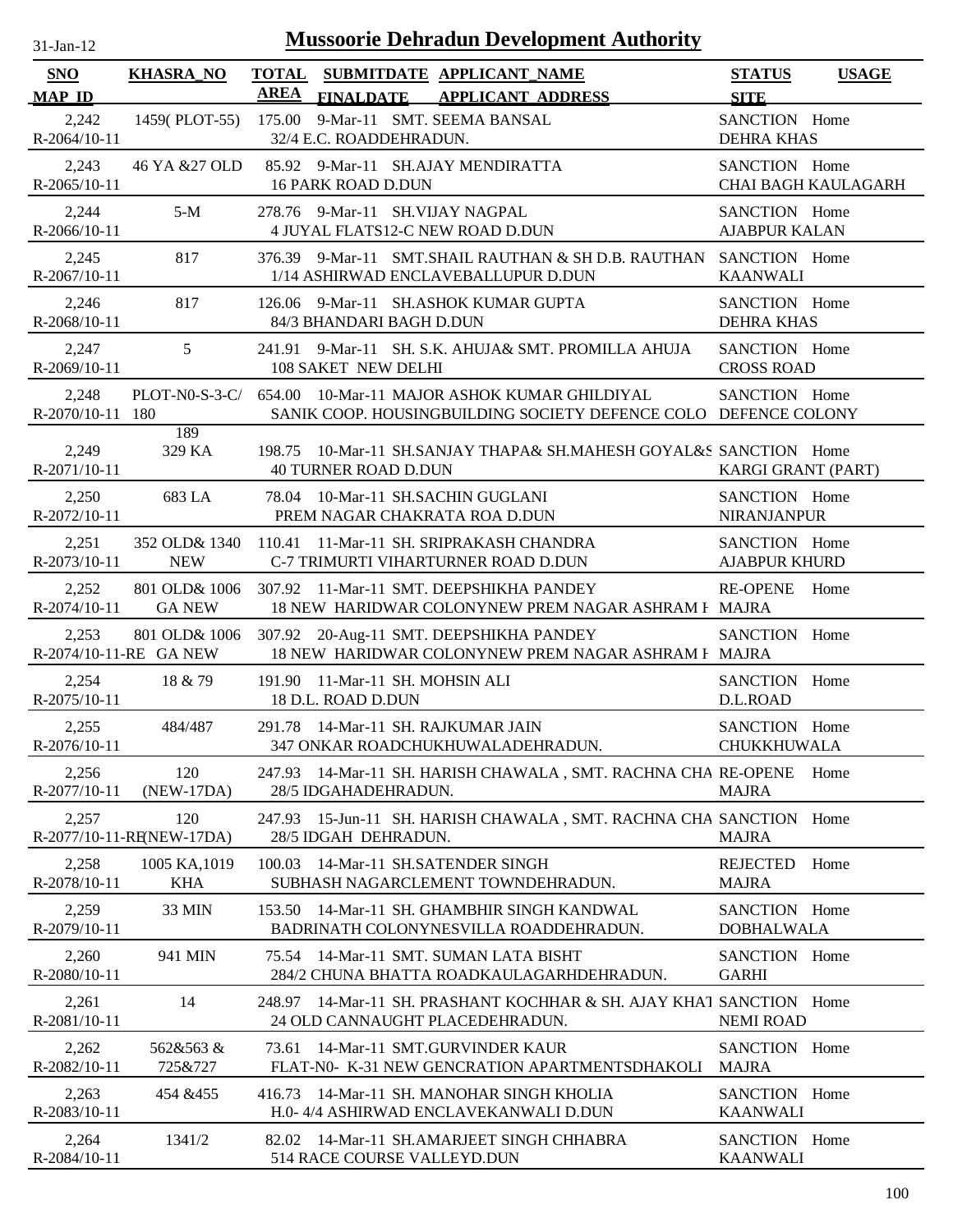| $31$ -Jan-12 |  |
|--------------|--|
|              |  |

| SNO<br><b>MAP ID</b>    | <b>KHASRA_NO</b>             | <b>TOTAL</b><br>AREA |                                                            | SUBMITDATE APPLICANT_NAME                                                                                            | <b>STATUS</b>                                | <b>USAGE</b>               |
|-------------------------|------------------------------|----------------------|------------------------------------------------------------|----------------------------------------------------------------------------------------------------------------------|----------------------------------------------|----------------------------|
| 2,265<br>R-2085/10-11   | 1192&1189                    |                      | <b>FINALDATE</b>                                           | <b>APPLICANT ADDRESS</b><br>272.67 14-Mar-11 SMT. MEENAKSHI JUYAL<br>C.S. W.C. R.T.I. COLONY218 KAULAGARH ROAD D.DUN | <b>SITE</b><br>SANCTION Home<br><b>GARHI</b> |                            |
| 2,266<br>$R-2086/10-11$ | 1236 KA& 675<br><b>OLD</b>   |                      |                                                            | 70.60 14-Mar-11 SH. JAGAN NATH MEHTA<br>OGGAL BHATTA CLEMENT TOWN D.DUN                                              | SANCTION Home<br><b>MAJRA</b>                |                            |
| 2,267<br>R-2087/10-11   | 1341/2 MIN                   |                      | 514 RACE COURSE VALLEYDEHRADUN.                            | 83.18 14-Mar-11 SMT. MOHINDER JEET KAUR                                                                              | SANCTION Home<br><b>KAANWALI</b>             |                            |
| 2,268<br>R-2088/10-11   | 20 & PRO. NO-<br>648/628     | 366.20               | 678/628 KAULAGARH ROAD D.DUN                               | 14-Mar-11 SH.SAMEER PANDEY& SMT.DIVIJA PANDE                                                                         | SANCTION Home                                | <b>CHAI BAGH KAULAGARH</b> |
| 2,269<br>R-2089/10-11   | 80 & 1006 NEW                |                      |                                                            | 260.88 14-Mar-11 SMT. DEEP SHIKA PANDEY<br>18 NEW HARIDWAR COLONYNEAR PREM NAGAR D.DUN                               | SANCTION Home<br><b>MAJRA</b>                |                            |
| 2,270<br>R-2090/10-11   | 1004                         |                      |                                                            | 116.17 14-Mar-11 SMT. SWADESH SHARMA& SH. KULDEEP S<br>125 PRATAP ROAD SUBHASH NAGAR D.DUN                           | SANCTION Home<br><b>SEWALA KALAN</b>         |                            |
| 2,271<br>R-2091/10-11   | 158/88 & 159/89              |                      | 286.24 14-Mar-11 SMT. KAVITA RAUTELA                       | 48/2 TEG BAHADUR ROAD SECTOR-4 DALANWALA D.DUN                                                                       | SANCTION Home<br>NEHRU ROAD.                 |                            |
| 2,272<br>$R-2092/10-11$ | 325.326.327 &<br>328         |                      | 133.83 14-Mar-11 SMT.SARLA ARORA                           | RAIPUR ROAD NEAR SAHASTRADHARA ROAD D.DUN                                                                            | SANCTION Home<br><b>ADOIWALA</b>             |                            |
| 2,273<br>R-2093/10-11   | 370/2 & 371<br>&370/1 & 939  |                      |                                                            | 256.50 14-Mar-11 SMT.RAJNI ARORA& KM. VEENA RANI<br>30 ALAK NANDA ENCLAVEG.M.S. ROAD D.DUN                           | SANCTION Home<br><b>HARRAWALA</b>            |                            |
| 2,274<br>$R-2094/10-11$ | CHA &940 THA<br>169          | 106.60               | 15-Mar-11 SMT.PARESWARI DEVI                               | 117 PANDITWARI IIP.0.- PREM NAGAR D.DUN                                                                              | SANCTION Home<br><b>PANDITWARI</b>           |                            |
| 2,275<br>R-2095/10-11   | 624                          |                      | 114.43 15-Mar-11 SH. GURANDER SINGH                        | WINDLASS RESIDENCYCURZAN ROAD D.DUN                                                                                  | SANCTION Home<br><b>DHARAMPUR DANDA</b>      |                            |
| 2,276<br>R-2096/10-11   | 637                          |                      |                                                            | 121.01 15-Mar-11 SMT.SEEMA DEVI & SH.SATISH PAL<br>LANE-N0-3 TURNER ROAD CLEMENT TOWN D.DUN                          | SANCTION Home<br><b>MAJRA</b>                |                            |
| 2,277<br>R-2097/10-11   | 1411                         |                      | <b>48 SAYYAD MOHALLA D.DUN</b>                             | 159.48 15-Mar-11 SH.GAJENDRA KUMAR PAL                                                                               | SANCTION Home<br><b>ARCADIA GRANT</b>        |                            |
| 2,278<br>R-2098/10-11   | 115 OLD&310<br><b>GA NEW</b> |                      | 156.63 15-Mar-11 SMT.NEELAM SAJWAN<br>64 SUMAN NAGAR D.DUN |                                                                                                                      | SANCTION Home<br><b>AJABPUR KHURD</b>        |                            |
| 2,279<br>R-2099/10-11   | 1785                         |                      | 167.28 15-Mar-11 SH. SHAKAMBRI DEVI                        | S.D.M. COURT COLONYRISHIKESH D.DUN                                                                                   | SANCTION Home<br><b>AJABPUR KALAN</b>        |                            |
| 2,280<br>R-2100/10-11   | 1093 min                     | 117.00               | 16-Mar-11 SMT. DHANWATI DEVI<br>KANWALIDEHRADUN.           |                                                                                                                      | REJECTED Home<br><b>KAANWALI</b>             |                            |
| 2,281<br>R-2101/10-11   | <b>259 KHA</b>               | 152.42               | 16-Mar-11 SH. KULDEEP SINGH                                | 23 BLOCK-2BHANDARI BHAGDEHRADUN.                                                                                     | SANCTION Home<br>KARGI GRANT (PART)          |                            |
| 2,282<br>R-2102/10-11   | 916 KA                       | 211.89               | AJABPUR KALANDEHRADUN.                                     | 16-Mar-11 SH. VIRENDRA SINGH BISHT                                                                                   | SANCTION Home<br><b>AJABPUR KALAN</b>        |                            |
| 2,283<br>R-2103/10-11   | 270/1                        | 199.72               |                                                            | 16-Mar-11 SH. DEVI PRASAD SINGH RANA<br>TYPE- IV/8HATHIBARKALA STATEDEHRADUN.                                        | SANCTION Home<br><b>NATHANPUR</b>            |                            |
| 2,284<br>$R-2104/10-11$ | 140 (OLD<br>$NO-118$         | 117.03               | 140 CHUKKUWALA-1DEHRADUN.                                  | 16-Mar-11 SH. BIR BAHADUR RANA                                                                                       | SANCTION Home<br>CHUKKHUWALA                 |                            |
| 2,285<br>$R-2105/10-11$ | <b>488 MIN</b>               |                      | LANE NO-C-11TUNER ROADDEHRADUN.                            | 131.74 16-Mar-11 SH. VIVEK KUMAR GUPTA & SMT SHYAML                                                                  | SANCTION Home<br><b>BHARUWALA GRANT</b>      |                            |
| 2,286<br>$R-2106/10-11$ | 855                          | 120.46               | NIRANJANPURDEHRADUN.                                       | 16-Mar-11 SH. VIIPIN KUMAR SINGH                                                                                     | SANCTION Home<br><b>NIRANJANPUR</b>          |                            |
| 2,287<br>R-2107/10-11   | 50                           | 163.66               | 16-Mar-11 SMT.ANJU BISHT                                   | POLICE CHOKICIRCIUT HOUSEDEHRADUN.                                                                                   | SANCTION Home<br><b>VIJAYPUR GOPIWALA</b>    |                            |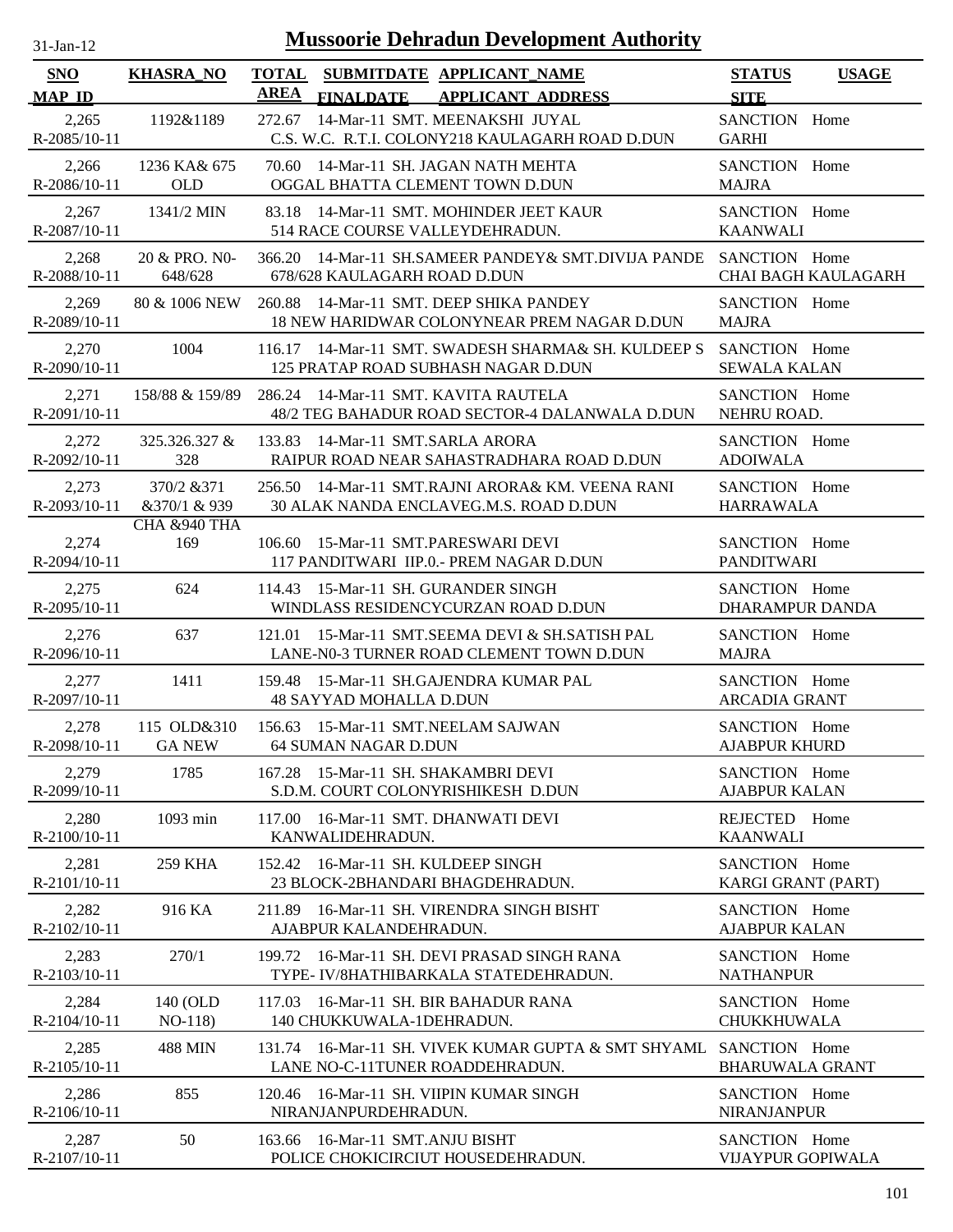| <b>Mussoorie Dehradun Development Authority</b><br>$31-Jan-12$ |                                                     |                                                                                                          |                                         |              |  |  |
|----------------------------------------------------------------|-----------------------------------------------------|----------------------------------------------------------------------------------------------------------|-----------------------------------------|--------------|--|--|
| <b>SNO</b><br><b>MAP ID</b>                                    | <b>KHASRA_NO</b>                                    | <b>TOTAL</b><br>SUBMITDATE APPLICANT_NAME<br><b>AREA</b><br><b>FINALDATE</b><br><b>APPLICANT ADDRESS</b> | <b>STATUS</b><br><b>SITE</b>            | <b>USAGE</b> |  |  |
| 2,288<br>R-2108/10-11                                          | 158                                                 | 16-Mar-11 SH. VINEET KAPUR & SMT. BHAKTI KAPUR SANCTION Home<br>178.05<br>129-A HIGINDRAPURAMDEHRADUN.   | NIRANJANPUR                             |              |  |  |
| 2,289<br>R-2109/10-11                                          | 1365                                                | 189.57 16-Mar-11 SH, HABIB AHMED & SH, ANWAR AHMED<br>464/1 CHUKKHU MOHALLADEHRADUN.                     | SANCTION Home<br><b>KAANWALI</b>        |              |  |  |
| 2,290<br>$R-2110/10-11$                                        | 1323 KHA (<br>PLOT-249)                             | 16-Mar-11 SMT. ANITA<br>150.00<br>DOON PARADISE AWAS SAMITIPONDHADEHRADUN.                               | SANCTION Home<br><b>PONDHA</b>          |              |  |  |
| 2,291<br>R-2111/10-11                                          | KH.NO-1323                                          | PLOT-N0-248& 150.00 16-Mar-11 SH.MADAN KUMAR<br>248 DOON PARADISE SAMITIGRAM PONDHA D.DUN                | SANCTION Home<br><b>PONDHA</b>          |              |  |  |
| 2,292                                                          | <b>KHA</b><br>PLOT-N0-<br>R-2112/10-11 281&1323 KHA | 150.00<br>16-Mar-11 SH. JAGJEET SINGH<br>WING-N0-7 PREM NAGAR D.DUN                                      | SANCTION Home<br><b>PONDHA</b>          |              |  |  |
| 2,293<br>R-2113/10-11                                          | <b>10 (NEW)</b><br>$NO-81/45)$                      | 89.80 17-Mar-11 DR. SUNIL TYAGI<br>28 INDER ROADDEHRADUN.                                                | SANCTION Home<br><b>CIRCULAR ROAD</b>   |              |  |  |
| 2,294<br>R-2114/10-11                                          | 124(<br>NEW-124/114)                                | 59.25 17-Mar-11 SH. ASHOK KUMAR<br>175 RISHINAGARUPPER ADHOIWALADEHRADUN.                                | SANCTION Home<br>D.L.ROAD               |              |  |  |
| 2,295<br>R-2115/10-11                                          | 140/152/162                                         | 144.95 17-Mar-11 SH. VIRENDRA SINGH<br>140 SAIYAD MOHALLADEHRADUN.                                       | SANCTION Home<br>SAIYAD MOHALLA         |              |  |  |
| 2,296<br>R-2116/10-11                                          | 556/1                                               | 176.46 17-Mar-11 SH.SHIV PRASAD<br>UPPER RAJEEV NAGAR DANDA D.DUN                                        | SANCTION Home<br><b>DHARAMPUR DANDA</b> |              |  |  |
| 2,297<br>R-2117/10-11                                          | 529 KA                                              | 189.59 17-Mar-11 SMT LILAWATI<br>38 BIRGIRWALI, RAPUR D.DUN                                              | SANCTION Home                           |              |  |  |
| 2,298<br>R-2118/10-11                                          | 162/102                                             | 185.14 17-Mar-11 SMT.MADHU JAIN<br>67 DHAMA WALA BAZAR D.DUN                                             | SANCTION Home<br><b>OLD SURVEY ROAD</b> |              |  |  |
| 2,299<br>R-2119/10-11                                          | 382/2                                               | 113.76 17-Mar-11 SHRI NIKET SINGH VERMA<br>104 OLD CHUNGI PATEL NAGAR D.DUN                              | SANCTION Home<br>NIRANJANPUR            |              |  |  |
| 2,300<br>R-2120/10-11                                          | 139                                                 | 235.78 17-Mar-11 SH.PREM DAYAL<br>P-II 141 YAMUNA COLONYD.DUN                                            | SANCTION Home<br><b>ADOIWALA</b>        |              |  |  |
| 2,301<br>R-2121/10-11                                          | 366                                                 | 111.39 17-Mar-11 SH.JITENDER KAPOOR<br>103 E.C. ROAD D.DUN                                               | SANCTION Home<br><b>DHORAN KHAS</b>     |              |  |  |
| 2,302<br>R-2122/10-11                                          | 70                                                  | 94.27 17-Mar-11 SH.PANKAJ KUMAR SINGHAL<br>67/1 KESHAV ROAD LAXMAN CHOWK D.DUN                           | SANCTION Home<br><b>KESHAV ROAD</b>     |              |  |  |
| 2,303<br>R-2123/10-11                                          | 536                                                 | 337.34 17-Mar-11 SH.ANUJ SINGH<br>25 DAV COLLEGE ROAD KARANPUR D.DUN                                     | SANCTION Home<br><b>TARLA NAGAL</b>     |              |  |  |
| 2,304<br>R-2124/10-11                                          | 714                                                 | 285.84 17-Mar-11 SH.ASHOK KUMAR GARG<br>A-33 UP JAL NIGAMINDIRA NAGAR D.DUN                              | SANCTION Home<br><b>KAANWALI</b>        |              |  |  |
| 2,305<br>R-2125/10-11                                          | 120 & 124 MIN                                       | 198.14 17-Mar-11 SH. ANUP SINGH NEGI<br>TYPE-2 QTR.NO-3CICUIT HOUSENEW CANTT ROAD                        | SANCTION Home<br><b>DOBHALWALA</b>      |              |  |  |
| 2,306<br>R-2126/10-11                                          | $610$ min                                           | 17-Mar-11 SH. PRAKASH THAPLIYAL<br>397.49<br>H.N-10, LANE NO-13ASHIRWAD ENCLAVEDEHRADUN.                 | SANCTION Home<br><b>BALAWALA</b>        |              |  |  |
| 2,307<br>R-2127/10-11                                          | 147 KA & 148<br><b>KA NEW &amp; 404</b>             | 17-Mar-11 SH. JAHANGEER AHMAD<br>148.88<br>1 INDER ROAD D.DUN                                            | SANCTION Home<br><b>SEWALA KALAN</b>    |              |  |  |
| 2,308<br>R-2128/10-11                                          | OLD<br>1345/2 & 1342                                | 18-Mar-11 SMT. SANGEETA GUPTA & SH. SUMIT KUM/ SANCTION Home<br>110.58<br>70/2 GHANDI ROADDEHRADUN.      | <b>KAANWALI</b>                         |              |  |  |
| 2,309<br>R-2129/10-11                                          | <b>102 KHA</b>                                      | 159.10 18-Mar-11 SMT. SHOBHA ANIL NEGI<br>C/O 461 INDRA NAGARDEHRADUN.                                   | SANCTION Home<br><b>JOHDI</b>           |              |  |  |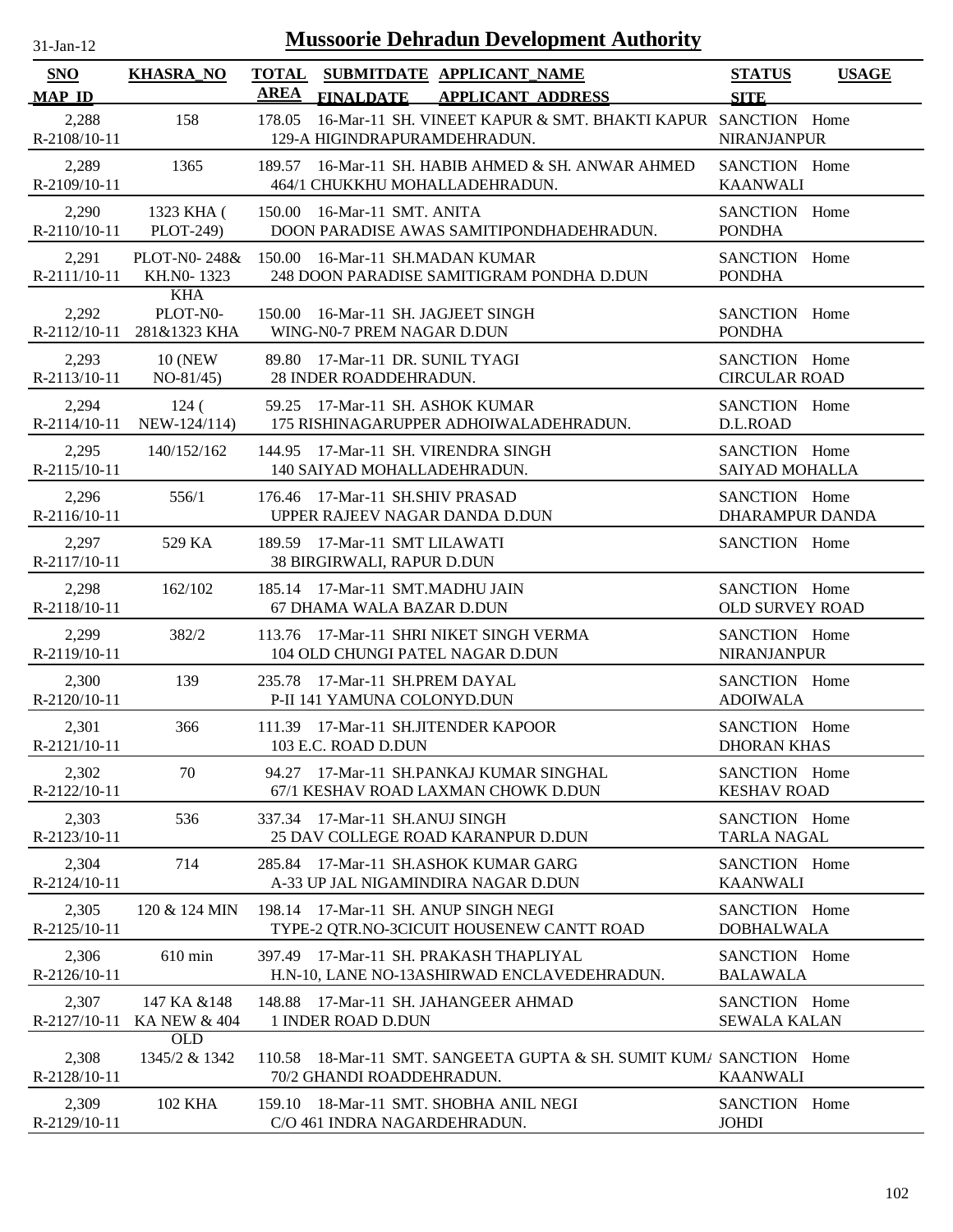| <b>Mussoorie Dehradun Development Authority</b><br>$31$ -Jan-12 |                         |             |                                                                                                                                     |                                          |              |
|-----------------------------------------------------------------|-------------------------|-------------|-------------------------------------------------------------------------------------------------------------------------------------|------------------------------------------|--------------|
| <b>SNO</b><br><b>MAP ID</b>                                     | <b>KHASRA_NO</b>        | <b>AREA</b> | TOTAL SUBMITDATE APPLICANT NAME<br><b>APPLICANT ADDRESS</b><br><b>FINALDATE</b>                                                     | <b>STATUS</b><br><b>SITE</b>             | <b>USAGE</b> |
| 2,310<br>R-2130/10-11                                           | 1345/2                  | 143.71      | 18-Mar-11 SMT. INDER KAUR & SMT. KANCHAN ANAN SANCTION Home<br>70/3 GHANDI ROADDEHRADUN.                                            | <b>KAANWALI</b>                          |              |
| 2,311<br>R-2131/10-11                                           | 1338 MIN                |             | 302.66 18-Mar-11 SH. ABBAL SINGH NEGI<br>GARHWAL COLONYP-O- HARIPURKANWALI, DEHRADUN.                                               | SANCTION Home<br><b>KAANWALI</b>         |              |
| 2,312<br>R-2132/10-11                                           | 236                     |             | 211.43 18-Mar-11 SH. PREM KUMAR AGRAWAL<br>1/118 GALI NO-1RAJENDRA NAGARDEHRADUN.                                                   | SANCTION Home<br><b>SEWALA KALAN</b>     |              |
| 2,313<br>R-2133/10-11                                           | 487 KHA                 |             | 203.53 18-Mar-11 DR. SANJAY SETHI & DR. RUCHI SETHI<br>773/715 PRAGATI VIHARDEHRADUN.                                               | SANCTION Home<br><b>AJABPUR KALAN</b>    |              |
| 2,314<br>R-2134/10-11                                           | 67/28                   | 99.10       | 18-Mar-11 SH. KARTAR SINGH<br>67/80 TYAGI ROADDEHRADUN.                                                                             | SANCTION Home<br><b>TYAGI ROAD</b>       |              |
| 2,315<br>R-2135/10-11                                           | 1224                    |             | 250.23 21-Mar-11 SH. LALIT MOHAN SHARMA<br>38 AWHO FLATJASWANT NAGARINDIRA NAGAR, DEHRADU KAANWALI                                  | SANCTION Home                            |              |
| 2,316<br>$R-2136/10-11$                                         | 12                      |             | 187.66 21-Mar-11 SH.HARBANS LAL KOHLI<br>12 TYAGI ROAD D.DUN                                                                        | SANCTION Home<br><b>TYAGI ROAD</b>       |              |
| 2,317<br>R-2137/10-11                                           | 286                     |             | 245.00 21-Mar-11 SH.DIRENDRA PAL SINGH<br><b>GRAM SEWLA KALAN D.DUN</b>                                                             | SANCTION Home<br><b>SEWALA KALAN</b>     |              |
| 2,318<br>R-2138/10-11                                           | 177                     |             | 217.76 21-Mar-11 SH.PRADEEP NAGALIA<br>177 E.C. ROAD D.DUN                                                                          | SANCTION Home<br>PRITAM ROAD             |              |
| 2,319<br>R-2139/10-11                                           | 761                     | 145.03      | 21-Mar-11 SH. DHARAM PAL SINGH<br>R/0 TYPE-III/36AUDIT COLONY INDIRA D.DUN                                                          | SANCTION Home<br><b>DEHRA KHAS</b>       |              |
| 2,320<br>R-2140/10-11                                           | 16                      |             | 8,966.02 21-Mar-11 CHESHIRE HOMES INDIA<br><b>16 PRITAM ROAD D.DUN</b>                                                              | SANCTION Home<br>PRITAM ROAD             |              |
| 2,321<br>R-2141/10-11                                           | 125                     |             | 171.87 21-Mar-11 SMT.ARCHANA DHAWAN<br>235 SALAWALA D.DUN                                                                           | SANCTION Home                            |              |
| 2,322<br>R-2142/10-11                                           | 967/5                   |             | 189.95 22-Mar-11 SH.RAKESH KUMAR<br><b>GRAM KANWALI D.DUN</b>                                                                       | SANCTION Home<br><b>KAANWALI</b>         |              |
| 2,323<br>R-2143/10-11                                           | 250 GHA                 |             | 209.71 22-Mar-11 SH.RAJESH MOHAN BHATT<br><b>GRAM PITHUWALA D.DUN</b>                                                               | SANCTION Home<br><b>SEWALA KALAN</b>     |              |
| 2,324<br>$R-2144/10-11$                                         | 526                     |             | 235.01 22-Mar-11 SMT.BEENA SHARMA<br>D-45 SADBHAWNA APARTMENTPARWANA ROAD PITAMPUI BHARUWALA GRANT                                  | SANCTION Home                            |              |
| 2,325<br>$R-2145/10-11$                                         | 601 & 604               |             | 292.55 22-Mar-11 SH.SANJAY KUMAR CHAUDHARY&SMT, MA SANCTION Home<br>C/0 SH.ANIL KUMARSUBHASH NAGAR CLEMENT TOWN D.D BHARUWALA GRANT |                                          |              |
| 2,326<br>$R-2146/10-11$                                         | 569 KA NEW &<br>188 OLD |             | 83.28 22-Mar-11 SH.JIWAN YADAV<br><b>GRAM AJABPUR KHURD D.DUN</b>                                                                   | SANCTION Home<br><b>BANJAREWALA MAFI</b> |              |
| 2,327<br>R-2147/10-11                                           | 641                     |             | 194.24 22-Mar-11 SH.MANOJ RAWAT<br><b>GRAM MIYANWALA D.DUN</b>                                                                      | SANCTION Home<br><b>MIYANWALA</b>        |              |
| 2,328<br>R-2148/10-11                                           | 197 & 314 NEW           |             | 163.95 22-Mar-11 SMT.SARITA NEGI<br>C/0 SH.DHAN SINGH NEGI KADAR PURAM DOON UNIVERSIT KEDARPUR                                      | SANCTION Home                            |              |
| 2,329<br>R-2149/10-11                                           | 94/10 & 539/491         |             | 298.40 22-Mar-11 SH.INDU BHUSAN KUKRETI<br>94/10 DHARAMPUR D.DUN                                                                    | SANCTION Home<br><b>DHARMPUR</b>         |              |
| 2,330<br>$R-2150/10-11$                                         | 1345/2                  |             | 110.60 22-Mar-11 SMT.TAJINDER PAL KAUR & SARDAR JASV<br>9 RACE COURSE D.DUN                                                         | SANCTION Home<br><b>KAANWALI</b>         |              |
| 2,331<br>$R-2151/10-11$                                         | 51 KA                   |             | 81.35 22-Mar-11 SH. AJAB SINGH RAWAT<br>EKTA VIHAR SAHASTRADHARA ROAD D.DUN                                                         | SANCTION Home<br><b>AAMWALA TARLA</b>    |              |
| 2,332<br>R-2152/10-11                                           | 2/8                     |             | 171.25 22-Mar-11 SMT. NIRMALA DEVI<br>21/2 REST CAMP -II D.DUN                                                                      | SANCTION Home<br><b>REST CAMP</b>        |              |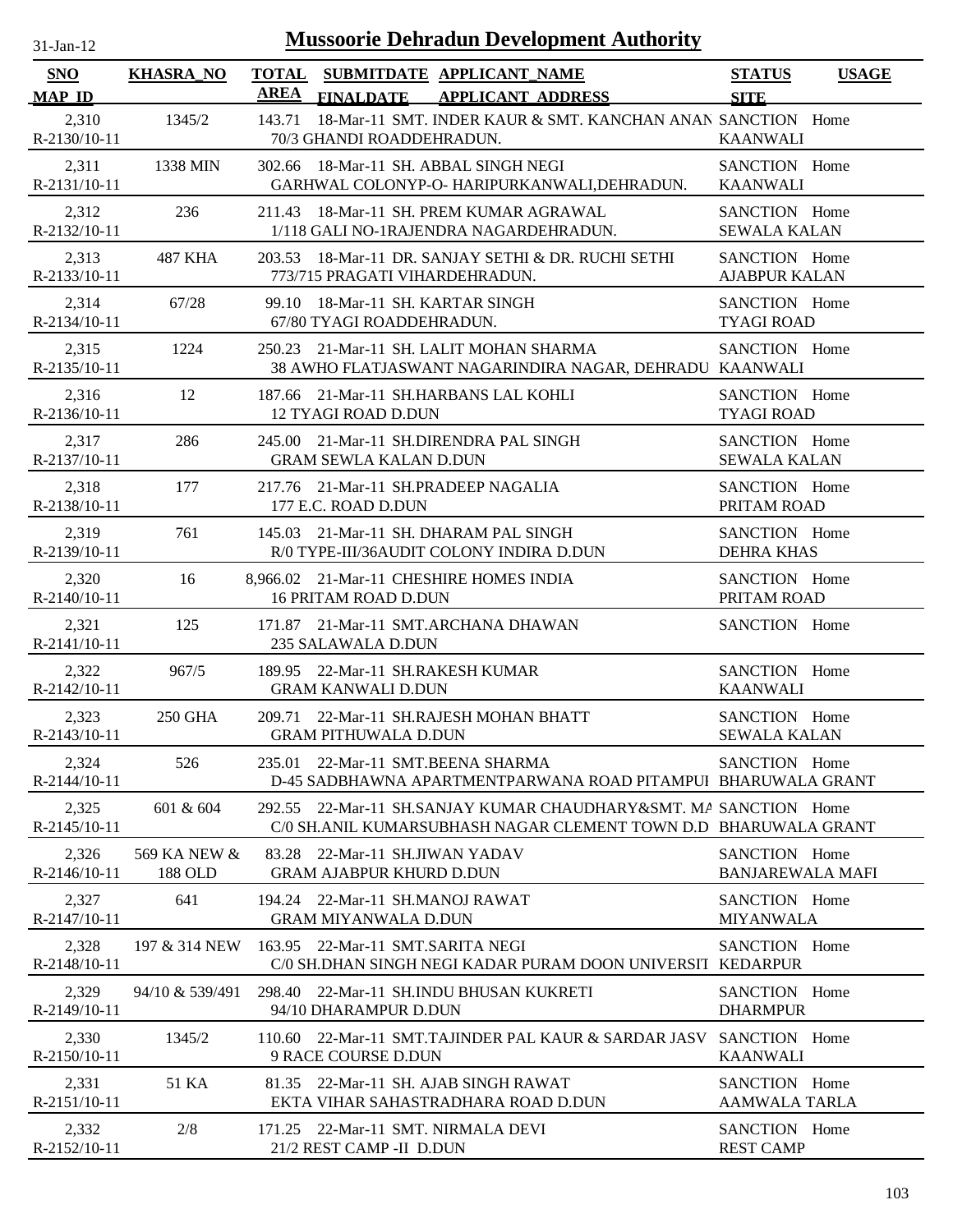| -jan- |
|-------|
|       |

| SNO<br><b>MAP ID</b>    | <b>KHASRA_NO</b>                     | <b>TOTAL</b><br><b>AREA</b> | SUBMITDATE APPLICANT NAME<br><b>FINALDATE</b><br><b>APPLICANT ADDRESS</b>                             | <b>STATUS</b><br><b>SITE</b>             | <b>USAGE</b>          |
|-------------------------|--------------------------------------|-----------------------------|-------------------------------------------------------------------------------------------------------|------------------------------------------|-----------------------|
| 2,333<br>R-2153/10-11   | 120 & PROP.NO-<br>69/42              | 234.11                      | 22-Mar-11 SH. BHANWAR SINGH<br><b>42 KISHAN NAGAR D.DUN</b>                                           | SANCTION Home<br><b>KISHAN NAGAR</b>     |                       |
| 2,334<br>R-2154/10-11   | 463 KHA& 409<br><b>OLD</b>           |                             | 312.00 22-Mar-11 SH.RAJEEV GARG& SH.RANVEER SINGH<br>74 ENGGINEERS ENCLAVEKANWALI D.DUN               | SANCTION Home<br><b>SEWALA KALAN</b>     |                       |
| 2,335<br>R-2155/10-11   | 66/1                                 |                             | 230.26 23-Mar-11 SH. SHYAM DUTT JOSHI<br>AJABPUR KHURDDEHRADUN.                                       | SANCTION Home<br><b>AJABPUR KHURD</b>    |                       |
| 2,336<br>R-2156/10-11   | 278M<br>(NEW-499 KA)                 |                             | 271.71 23-Mar-11 SH. SURENDRA KUMAR GUPTA<br>6 MAHADEV VIHARG.M.S.ROAD. DEHRADUN.                     | SANCTION Home<br><b>NIRANJANPUR</b>      |                       |
| 2,337<br>R-2157/10-11   | 476                                  |                             | 360.00 23-Mar-11 SMT. NEELAM VEDERAH<br>DHAKPATTIDEHRADUN.                                            | SANCTION Home<br><b>DAK PATTI</b>        |                       |
| 2,338<br>R-2158/10-11   | 202                                  |                             | 355.96 23-Mar-11 SUSHIL KR THAPALIYAL, PRADEEP KR THA SANCTION Home<br>E BLOCKSARSWATI VIHARDEHRADUN. | <b>AJABPUR KHURD</b>                     |                       |
| 2,339                   | 1931<br>R-2159/10-11 (PLOT-B206)TH   |                             | 100.00 23-Mar-11 SH. RISHU AGGARWAL<br>25 G. NIMBUWALADEHRADUN.                                       | SANCTION Home<br><b>AJABPUR KALAN</b>    |                       |
| 2,340<br>$R-2160/10-11$ | DC<br>489 min                        |                             | 278.92 23-Mar-11 SMT, DARSHNA SHARMA & SH, VIJAY SHAN SANCTION Home<br>63/1, BHANDARI BAGHDEHRADUN.   | <b>BHANDARI BAGH</b>                     |                       |
| 2,341<br>R-2161/10-11   | 158                                  |                             | 148.19 23-Mar-11 SH.SANJAY KUMAR JAIN<br><b>16 SADAR BAZARCHAKRATA D.DUN</b>                          | SANCTION Home<br><b>NIRANJANPUR</b>      |                       |
| 2,342<br>R-2162/10-11   | PLOT-N0-48<br><b>SAI LOK &amp;</b>   |                             | 222.97 23-Mar-11 MISS. DEVIKA BATTA<br>19-A MEHANT ROAD LAXMAN CHOWK D.DUN                            | SANCTION Home<br><b>KAANWALI</b>         |                       |
| 2,343<br>$R-2163/10-11$ | KH.NO-1262<br>58/3<br>(NEW126/122/7) |                             | 125.46 23-Mar-11 SH. PRAVEEN GULATI<br>58/3 PARK ROADDEHRADUN.                                        | SANCTION Home<br><b>PARK ROAD</b>        |                       |
| 2,344<br>$R-2164/10-11$ | 4)<br>205/226 (old 49)<br>& 50)      |                             | 300.90 25-Mar-11 SH. NARENDRA SINGH SAYANA<br>71/50 NESVILL ROADDEHRADUN.                             | SANCTION Home<br><b>DOBHALWALA</b>       |                       |
| 2,345<br>$R-2165/10-11$ | 36 (NEW-276)                         |                             | 126.55 25-Mar-11 SH. AJAY KUMAR<br>29 DILARAM BAZARDEHRADUN.                                          | SANCTION Home<br>D.L.ROAD                |                       |
| 2,346<br>R-2166/10-11   | 145 GAN, 145<br>CHHA, 88J HA         |                             | 152.70 25-Mar-11 SH. NAVIN KUMAR<br>VILL & P-O- KAULAGARHDEHRADUN.                                    | SANCTION Home<br><b>KAULAGARH</b>        |                       |
| 2,347<br>R-2167/10-11   | 1367                                 | 180.28                      | 25-Mar-11 SMT. SUMAN RAWAT<br>529/1 RAJIV JUYAL MARGDEHRADUN.                                         | SANCTION Home<br><b>KAANWALI</b>         |                       |
| 2,348<br>R-2168/10-11   | 198YA                                | 150.57                      | 25-Mar-11 KM. SEEMA BISHT<br>SUNAR GALIKALAGARHDEHRADUN.                                              | SANCTION Home                            | KAULAGARH MAI CHAKBH( |
| 2,349<br>R-2169/10-11   | 1563                                 |                             | 149.08 25-Mar-11 SH. MOHANANAND NAUTIYAL<br>B-63 T.H.D.C. COLLNYAJABPUR KALANDEHRADUN.                | SANCTION Home<br><b>AJABPUR KHURD</b>    |                       |
| 2,350<br>R-2170/10-11   | 127/101                              | 277.06                      | 25-Mar-11 SMT. NISHITA BHARGAV<br>63 ANSARI MARGDEHRADUN.                                             | SANCTION Home<br><b>ANSARI MARG</b>      |                       |
| 2,351<br>R-2171/10-11   | 1559 & 1562<br><b>MIN</b>            |                             | 263.69 25-Mar-11 SMT. REETA RANI PANWAR<br>2/4 URJA BHAWANKANWALI ROADDEHRADUN.                       | SANCTION Home<br><b>AJABPUR KHURD</b>    |                       |
| 2,352<br>R-2172/10-11   | 149<br><b>BANJARAWAL</b>             |                             | 190.20 25-Mar-11 SMT. MAORMA MULASHI<br>5/20 ASHIRWAD ENCLAVEBALLLUPUR CHOWKDEHRADUN.                 | SANCTION Home<br><b>BANJAREWALA ROAD</b> |                       |
| 2,353<br>R-2173/10-11   | A<br><b>150 MIN</b>                  |                             | 75.49 25-Mar-11 SMT. TREEZA MEISELBACH<br>A-23, DOON ENCLAVESIMLA BYE PASS ROADDEHRADUN.              | SANCTION Home<br><b>PITTHUWALA</b>       |                       |
| 2,354<br>R-2174/10-11   | 725                                  |                             | 94.72 25-Mar-11 SH. HARSH KUMAR<br>31, RAIPUR ROADDEHRADUN.                                           | SANCTION Home<br>AAMWALA TARLA           |                       |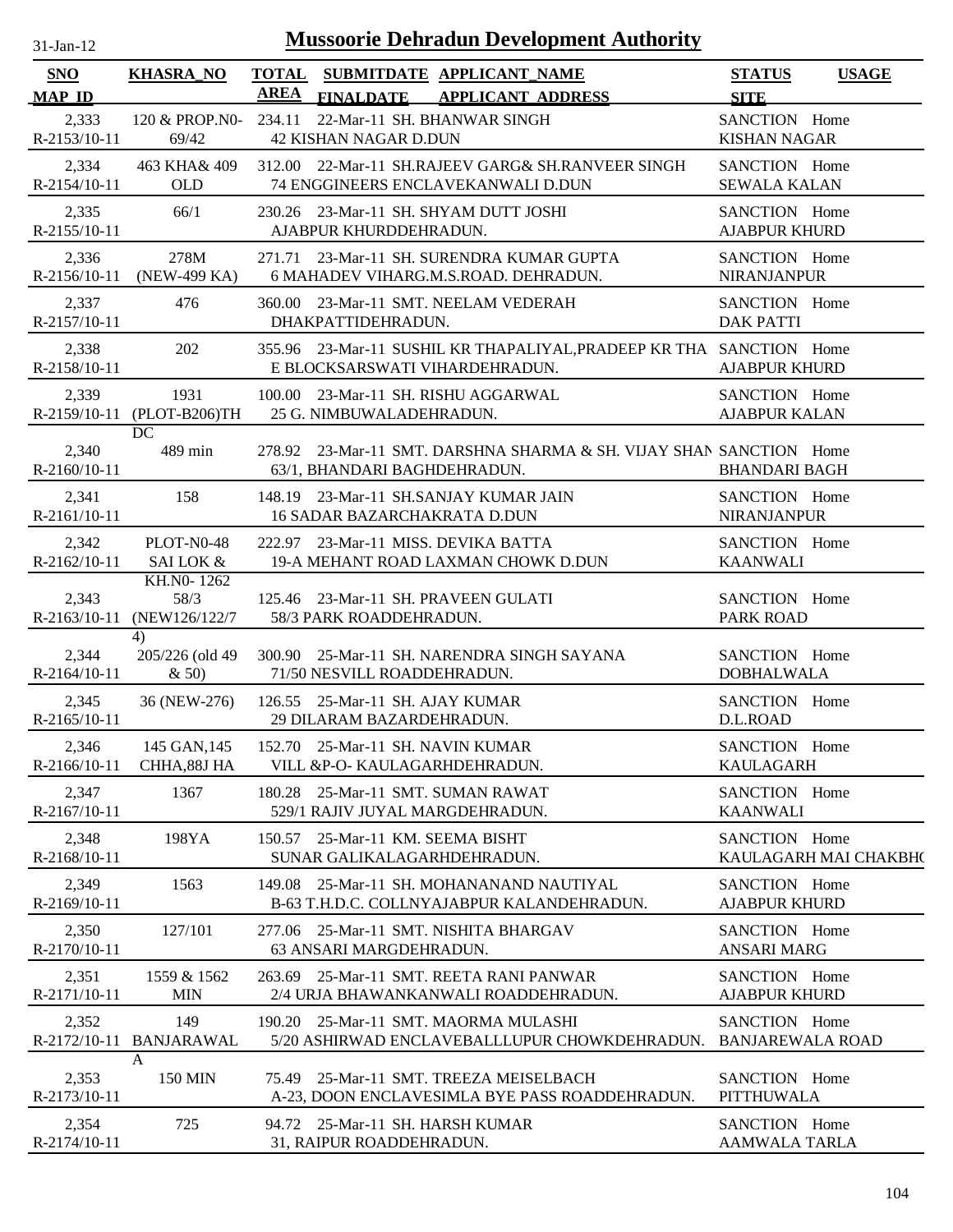| -Jan- |  |
|-------|--|

| <b>SNO</b>              | <b>KHASRA_NO</b>                                        | <b>TOTAL</b> |                                                          | SUBMITDATE APPLICANT NAME                                                                                  | <b>STATUS</b>                            | <b>USAGE</b> |
|-------------------------|---------------------------------------------------------|--------------|----------------------------------------------------------|------------------------------------------------------------------------------------------------------------|------------------------------------------|--------------|
| <b>MAP ID</b>           |                                                         | AREA         | <b>FINALDATE</b>                                         | <b>APPLICANT ADDRESS</b>                                                                                   | <b>SITE</b>                              |              |
| 2,355<br>R-2175/10-11   | 1540                                                    |              |                                                          | 40.00 25-Mar-11 SH. RAJAT AGARWAL<br>1 ENGINEERS ENCLAVEG.M.S.ROADDEHRADUN.                                | SANCTION Home<br><b>KAANWALI</b>         |              |
| 2,356<br>$R-2176/10-11$ | 53GA & 74<br>$(OLD-57)$                                 |              |                                                          | 146.42 25-Mar-11 SH. RAJESH KUMAR BELWAL & SH. YOGES SANCTION Home<br>25 D, CIRULAR ROADDALANWALADEHRADUN. | <b>AAMWALA TARLA</b>                     |              |
| 2,357<br>R-2177/10-11   | 236                                                     |              |                                                          | 107.62 25-Mar-11 DR. PREM SINGH POKHRIYAL<br>DOCTORS COLONYVISHWANATH CHOWKDISTT HOSPITAL                  | SANCTION Home<br><b>BANJAREWALA ROAD</b> |              |
| 2,358<br>R-2178/10-11   | 138 <sup>°</sup><br><b>NEW-188KA)</b>                   | 190.77       |                                                          | 25-Mar-11 SH. RAKESH MOHAN PETWAL<br>C/O GHILDIYAL ASSO.4 YAMUNA COLONY CHOWKDEHRAE CHIDOWALI              | SANCTION Home                            |              |
| 2,359<br>R-2179/10-11   | 86/88                                                   | 222.96       | 39 AARAGHARDEHRADUN.                                     | 25-Mar-11 SH. RAMESH KUMAR                                                                                 | SANCTION Home<br><b>AARAGARH</b>         |              |
| 2,360<br>$R-2180/10-11$ | 1200                                                    |              |                                                          | 357.87 26-Mar-11 SH. RAJENDRA PRASAD JAMLOKI<br>82 PHASE-1ENGINEERS ENCLAVEDEHRADUN.                       | SANCTION Home<br><b>KAANWALI</b>         |              |
| 2,361<br>R-2181/10-11   | 7 MIN                                                   |              |                                                          | 221.55 26-Mar-11 SH. PAKINDER SINGH<br>UDDIWALA, KAULAGARHP.O-K.D.M.I.P.E.DEHRADUN.                        | SANCTION Home<br><b>GARHI</b>            |              |
| 2,362<br>R-2182/10-11   | 2208                                                    |              | <b>GRAM ARCADIA GRANTD.DUN</b>                           | 126.58 26-Mar-11 SMT.REETA RAUTHAN                                                                         | SANCTION Home<br><b>ARCADIA GRANT</b>    |              |
| 2,363<br>R-2183/10-11   | 155 & 158                                               |              | <b>GRAM KUTHAL GAON D.DUN</b>                            | 447.21 26-Mar-11 SH. HUKAM SINGH & OTHERS                                                                  | REJECTED Home<br><b>KUTHAL GAON</b>      |              |
| 2,364<br>R-2184/10-11   | 622 KH & 480<br><b>OLD</b>                              |              |                                                          | 202.13 26-Mar-11 SH.SOHAN LAL GUPTA<br>RUCHI PURA GRAM NIRAN JAN PUR D.DUN                                 | SANCTION Home<br><b>NIRANJANPUR</b>      |              |
| 2,365<br>R-2185/10-11   | 48 (NEW 59GA)                                           |              |                                                          | 169.51 28-Mar-11 KM. GEETA KALA & DEEPALI<br>B-1, LANE NO-1MANDAKINI VIHARDEHRADUN.                        | SANCTION Home<br><b>KANDOLI</b>          |              |
| 2,366<br>R-2186/10-11   | 577                                                     |              | 165.96 28-Mar-11 SH. K.L.UNIYAL                          | 10 BADRISH COLONY.NEHRU GRAMDEHRADUN.                                                                      | SANCTION Home<br><b>DHARAMPUR DANDA</b>  |              |
| 2,367<br>R-2187/10-11   | 5 MI                                                    |              |                                                          | 265.45 28-Mar-11 BRIG. BRIJMOHAN NAGPAL<br>4 JUYAL FLATS12-C NEW ROADDEHRADUN.                             | SANCTION Home                            |              |
| 2,368<br>R-2188/10-11   | 333 KHA                                                 |              |                                                          | 110.50 28-Mar-11 SH. SHYAM DUTT PANT<br>C/O-B-12 TYPE-3PARYATAN COLONYPATELNAGAR, DEHRA BANJAREWALA ROAD   | SANCTION Home                            |              |
| 2,369<br>R-2189/10-11   | 334 KA                                                  |              |                                                          | 121.22 28-Mar-11 SH.KANWALJEET SINGH & S. HARJEET SIN<br>404 NANAK VIHAR COLONYCHANDER NAGARDEHRADUN.      | SANCTION Home<br><b>AJABPUR KHURD</b>    |              |
| 2,370<br>R-2190/10-11   | 334 KA                                                  | 110.08       |                                                          | 28-Mar-11 SMT. TEJENDER KAUR<br>407 NANAK VIHAR COLONYCHANDER NAGARDEHRADUN.                               | SANCTION Home<br><b>AJABPUR KHURD</b>    |              |
| 2,371<br>R-2191/10-11   | 1292                                                    | 222.57       | 19 KRISHNA NAGARDEHRADUN.                                | 28-Mar-11 SMT. SAROJ BALA MEHANDIRATTA                                                                     | SANCTION Home<br><b>GARHI</b>            |              |
| 2,372<br>R-2192/10-11   | 248<br>MIN,250MIN&                                      | 170.78       | 28-Mar-11 SH. PIYUSH JAIN<br>R/O HAPPY SHILLONGMEGHALAYA |                                                                                                            | SANCTION Home                            |              |
| 2,373<br>$R-2193/10-11$ | 251MIN<br>564<br>(PORP, NO-15/2)                        | 120.20       | 15/25/1 CANAL ROADDEHRADUN.                              | 28-Mar-11 SMT. SANDHYA MISHRA                                                                              | <b>REJECTED</b><br><b>KISHANPUR</b>      | Home         |
| 2,374                   | $\overline{5}/1)$<br>564<br>R-2193/10-11-REORP, NO-15/2 |              | 15/25/1 CANAL ROADDEHRADUN.                              | 120.20 2-May-11 SMT. SANDHYA MISHRA                                                                        | <b>SANCTION</b><br><b>KISHANPUR</b>      |              |
| 2,375<br>R-2194/10-11   | 5/1)<br>47                                              | 222.97       | 19-A MEHANT ROAD D.DUN                                   | 28-Mar-11 SH. RAKESH BATTA                                                                                 | SANCTION Home<br><b>KAANWALI</b>         |              |
| 2,376<br>R-2195/10-11   | 268 & 310 NEW                                           |              | 256.32 28-Mar-11 SMT. MARICH DEVI                        | H.N0- 51/1 BOUDY GUARDRAJPUR ROAD D.DUN                                                                    | SANCTION Home<br><b>CHIDOWALI</b>        |              |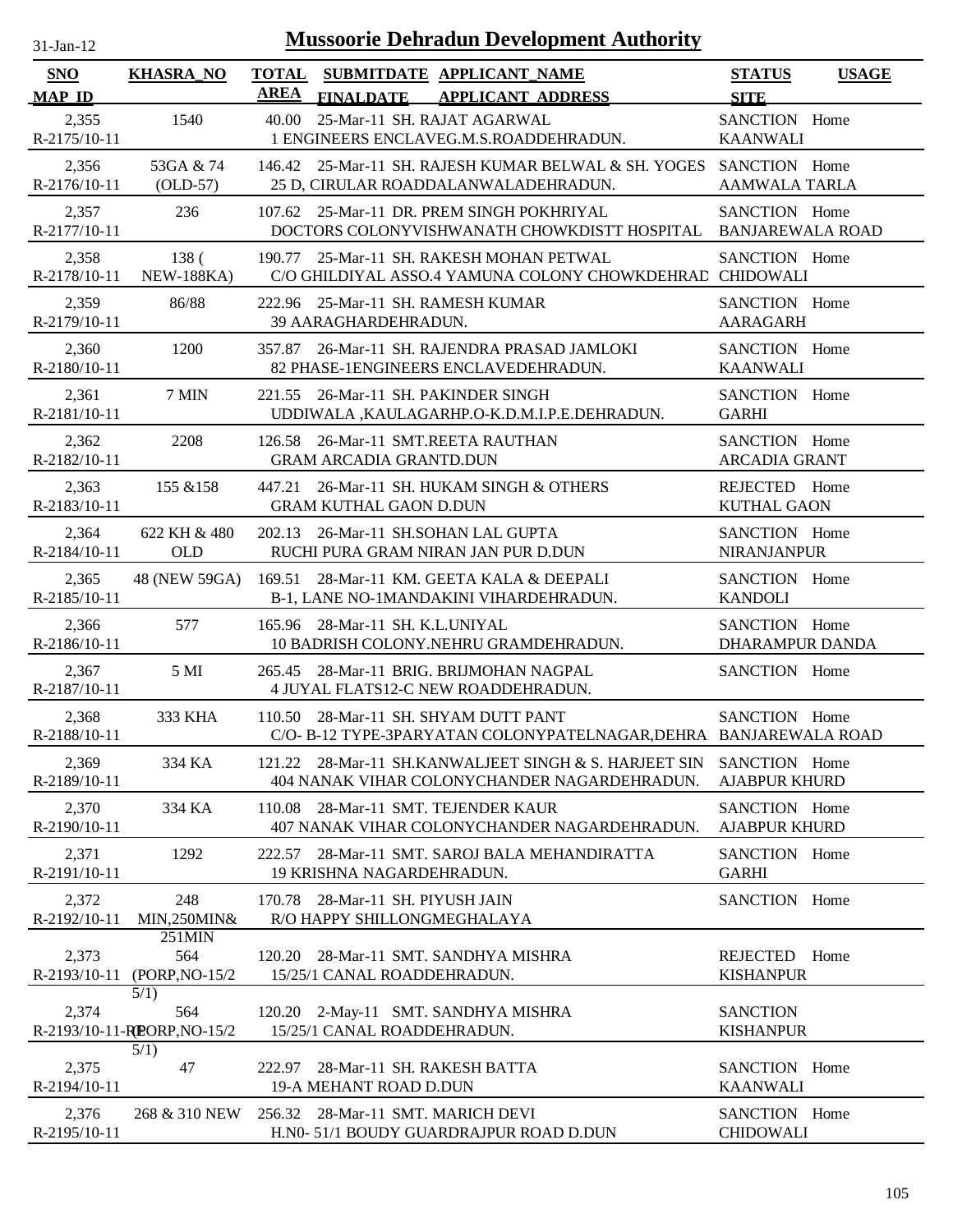| 31-Jan-12                   | <b>Mussoorie Dehradun Development Authority</b> |             |                                                                                                                                     |                                       |                       |  |  |
|-----------------------------|-------------------------------------------------|-------------|-------------------------------------------------------------------------------------------------------------------------------------|---------------------------------------|-----------------------|--|--|
| <b>SNO</b><br><b>MAP ID</b> | <b>KHASRA_NO</b>                                | <b>AREA</b> | TOTAL SUBMITDATE APPLICANT NAME<br><b>FINALDATE</b><br><b>APPLICANT ADDRESS</b>                                                     | <b>STATUS</b><br><b>SITE</b>          | <b>USAGE</b>          |  |  |
| 2,377<br>R-2196/10-11       | 683 LA                                          | 78.04       | 28-Mar-11 SH.MANPREET SINGH & SMT. HARLEEN LUI SANCTION Home<br>11 SAI LOK COLONY D.DUN                                             | <b>NIRANJANPUR</b>                    |                       |  |  |
| 2,378<br>R-2197/10-11       | 1367                                            |             | 199.81 28-Mar-11 DR. AMBIKA PRASAD NAUTIYAL& SMT. MA RE-OPENE Home<br>123 SINGAL MANDI-IIVIDHYA VIHAR PHASE-11 KARGI ROA DEHRA KHAS |                                       |                       |  |  |
| 2,379<br>R-2197/10-11-RE    | 1367                                            |             | 223.04 11-May-11 DR. AMBIKA PRASAD NAUTIYAL& SMT. MA SANCTION Home<br>123 SINGAL MANDI-IIVIDHYA VIHAR PHASE-11 KARGI ROA DEHRA KHAS |                                       |                       |  |  |
| 2,380<br>R-2198/10-11       | <b>PLOT-N0-107</b><br>& KH.NO-341               |             | 200.00 28-Mar-11 SH.RAMENDAR PAL SINGH<br>VILL- MILKE GOUSHALA ROAD CHANDOSHI DISTT- MURAI JAKHAN                                   | REJECTED                              | Home                  |  |  |
| 2,381<br>R-2199/10-11       | KA<br>54 (NEW-995)                              |             | 209.10 29-Mar-11 SMT. SHANTI VICTOR<br>8-A, VIJAY PARKDEHRADUN.                                                                     | SANCTION Home<br><b>BALLUPUR</b>      |                       |  |  |
| 2,382<br>$R-2200/10-11$     | 38                                              |             | 88.70 29-Mar-11 SH. SANJAY SOLANKI & SMT SUNITA SOLAI SANCTION Home<br>38 NAYAL GAUNMOHINI ROADDEHRADUN.                            | <b>MOHINI ROAD</b>                    |                       |  |  |
| 2,383<br>$R-2201/10-11$     | 1217 M                                          |             | 215.53 30-Mar-11 SH. KISHORI LAL<br>315/6 INDRA VIHARKAULAGARH ROADDEHRADUN.                                                        | SANCTION Home<br><b>GARHI</b>         |                       |  |  |
| 2,384<br>$R-2202/10-11$     | 368 (PLOT<br>$NO-L 1/2)$                        |             | 172.40 30-Mar-11 SMT. LALITA KAKPOOR<br>5 BENI BAZARDEHRADUN.                                                                       | SANCTION Home<br><b>AAMWALA TARLA</b> |                       |  |  |
| 2,385<br>R-2203/10-11       | 67/81                                           |             | 304.46 30-Mar-11 SH. DINESH KAKAR<br>67/81 TYAGI ROADDEHRADUN.                                                                      | SANCTION Home<br><b>TYAGI ROAD</b>    |                       |  |  |
| 2,386<br>R-2204/10-11       | 526                                             |             | 187.75 30-Mar-11 SH.HANS RAJ DORA<br>LANE-N0-14 MOHIT NAGARG.M.S. ROAD KANWALI D.DUN                                                | SANCTION Home<br><b>KAANWALI</b>      |                       |  |  |
| 2,387<br>$R-2205/10-11$     | 54 & 13 OLD                                     | 175.11      | 30-Mar-11 SH.RAKESH NEGI<br>H.N0- 44/1 NEW CHUKKUWALAINDRA COLONY D.DUN                                                             | SANCTION Home<br><b>KANDOLI</b>       |                       |  |  |
| 2,388<br>R-2206/10-11       | 296                                             | 260.00      | 30-Mar-11 SH.PANKAJ PRASAD<br>296 RAJPUR ROAD D.DUN                                                                                 | SANCTION Home<br><b>RAJ PUR ROAD</b>  |                       |  |  |
| 2,389<br>R-2207/10-11       | 229/5                                           |             | 46.22 30-Mar-11 SH.DANIEL PRAKASH<br>P.T. SEMINARY51-C RAJPUR ROAD D.DUN                                                            | SANCTION Home<br><b>BAKRAL PALTON</b> |                       |  |  |
| 2,390<br>$R-2208/10-11$     |                                                 |             | 217 (OLD-85) 145.18 30-Mar-11 SMT. ARADHANA BHAMRI<br>265 LAKHI BAGHDEHRADUN.                                                       | SANCTION Home<br><b>NIRANJANPUR</b>   |                       |  |  |
| 2,391<br>R-2209/10-11       | 1170 SA                                         |             | 77.85 30-Mar-11 SH. SATESH CHANDER SHARMA<br>C/O GHILDIYAL ASSOCIATEYAMUNA COLNY CHOWKDEHR MAJRA                                    | SANCTION Home                         |                       |  |  |
| 2,392<br>$R-2210/10-11$     | 1547                                            |             | 104.55 30-Mar-11 SH. SUSHIL CHUGH<br>61 GURU ROADLAXMAN CHOWKDEHRADUN.                                                              | SANCTION Home<br><b>KAANWALI</b>      |                       |  |  |
| 2,393<br>$R-2211/10-11$     | 517 MIN                                         |             | 148.28 31-Mar-11 SH. VIPIN KUMAR GUPTA<br>53/49 PEEPAL MANDIDEHRADUN.                                                               | SANCTION Home<br><b>DEHRA KHAS</b>    |                       |  |  |
| 2,394<br>$R-2212/10-11$     | 687 KA                                          |             | 149.88 31-Mar-11 SH. CHANDRA BHUSHAN BIJALWAN<br>MIYAWALATUNWALADEHRADUN.                                                           | SANCTION Home<br><b>MIAWALA</b>       |                       |  |  |
| 2,395<br>R-2213/10-11       | 433 CHA                                         |             | 173.89 31-Mar-11 SH. ANOOP CHAUHAN<br>226/182 KARANPUR GURUKUL ACADAMYDEHRADUN.                                                     | SANCTION Home<br><b>NATTHANPUR</b>    |                       |  |  |
| 2,396<br>$R-2214/10-11$     | 145 KHA                                         |             | 119.60 31-Mar-11 SMT. KUSUM NAUTIYAL<br>KAULAGARHDEHRADUN.                                                                          | SANCTION Home                         | KAULAGARH MAI CHAKBH( |  |  |
| 2,397<br>$R-2215/10-11$     | 216                                             |             | 241.40 31-Mar-11 SMT. BHAGIRTHI DEVI<br>A-1/2 ONGC COLONYKAULAGARH ROADDEHRADUN.                                                    | SANCTION Home<br><b>MAOWALA MAAFI</b> |                       |  |  |
| 2,398<br>$R-2216/10-11$     | 395                                             |             | 67.60 31-Mar-11 SMT. DHANPALI<br>H-26 RAJIV COLONYVIJAY PARKDEHRADUN.                                                               | SANCTION Home<br><b>BAAMANWALA</b>    |                       |  |  |
| 2,399<br>R-2217/10-11       | 92 min (57 old)                                 |             | 110.54 31-Mar-11 SH. VIVEK KHATRI<br>AJABPUR KHURDDEHRADUN.                                                                         | SANCTION Home<br>KARGI GRANT (PART)   |                       |  |  |